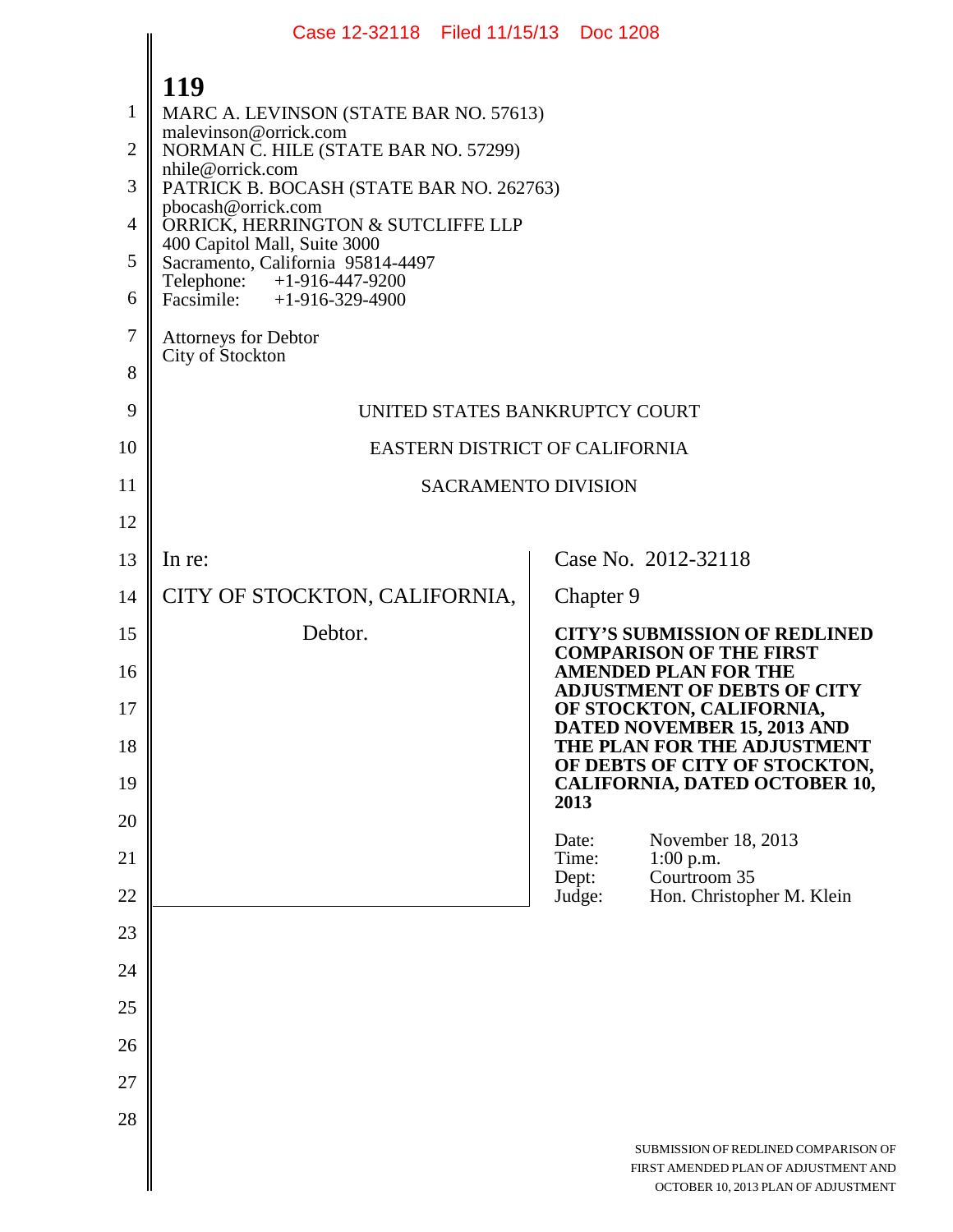## Case 12-32118 Filed 11/15/13 Doc 1208

|                | Case IZ-32110 Filed II/19/13 DOC IZO8 |                                                                                                                              |
|----------------|---------------------------------------|------------------------------------------------------------------------------------------------------------------------------|
|                |                                       |                                                                                                                              |
| $\mathbf{1}$   |                                       | The City of Stockton, California ("City"), the debtor in the above-captioned case, hereby                                    |
| $\overline{2}$ |                                       | submits the redlined comparison, attached hereto as Exhibit 1, of the City's First Amended Plan                              |
| 3              |                                       | for the Adjustment of Debts of the City of Stockton, California, Dated November 15, 2013 and                                 |
| $\overline{4}$ |                                       | the City's Plan for the Adjustment of Debts of the City of Stockton, California, Dated October 10,                           |
| 5              | 2013 [Dkt. No. 1133].                 |                                                                                                                              |
| 6              |                                       |                                                                                                                              |
| $\overline{7}$ | Dated: November 15, 2013              | <b>MARC A. LEVINSON</b>                                                                                                      |
| 8              |                                       | NORMAN C. HILE<br>PATRICK B. BOCASH                                                                                          |
| 9              |                                       | Orrick, Herrington & Sutcliffe LLP                                                                                           |
| 10             |                                       |                                                                                                                              |
| 11             |                                       | /s/ Marc A. Levinson<br>By: $\qquad \qquad$<br><b>MARC A. LEVINSON</b>                                                       |
| 12             |                                       | Attorneys for Debtor<br>City of Stockton                                                                                     |
| 13             |                                       |                                                                                                                              |
| 14             |                                       |                                                                                                                              |
| 15             |                                       |                                                                                                                              |
| 16             |                                       |                                                                                                                              |
| 17             |                                       |                                                                                                                              |
| 18             |                                       |                                                                                                                              |
| 19             |                                       |                                                                                                                              |
| 20             |                                       |                                                                                                                              |
| 21             |                                       |                                                                                                                              |
| 22             |                                       |                                                                                                                              |
| 23             |                                       |                                                                                                                              |
| 24             |                                       |                                                                                                                              |
| 25             |                                       |                                                                                                                              |
| 26             |                                       |                                                                                                                              |
| 27             |                                       |                                                                                                                              |
| 28             |                                       |                                                                                                                              |
|                | OHSUSA:755350922.1                    | SUBMISSION OF REDLINED COMPARISON OF<br>$-2-$<br>FIRST AMENDED PLAN OF ADJUSTMENT AND<br>OCTOBER 10, 2013 PLAN OF ADJUSTMENT |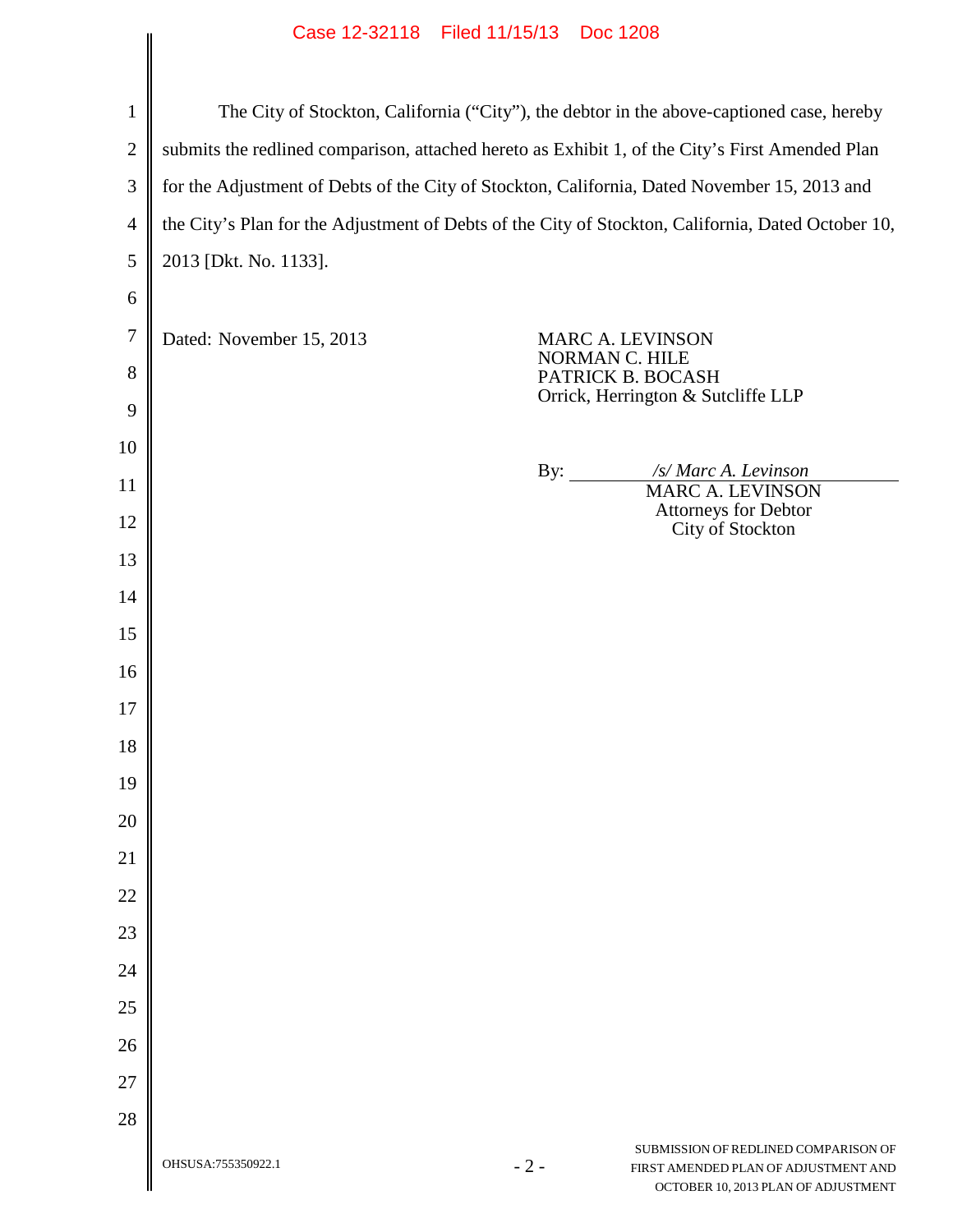## **Exhibit 1**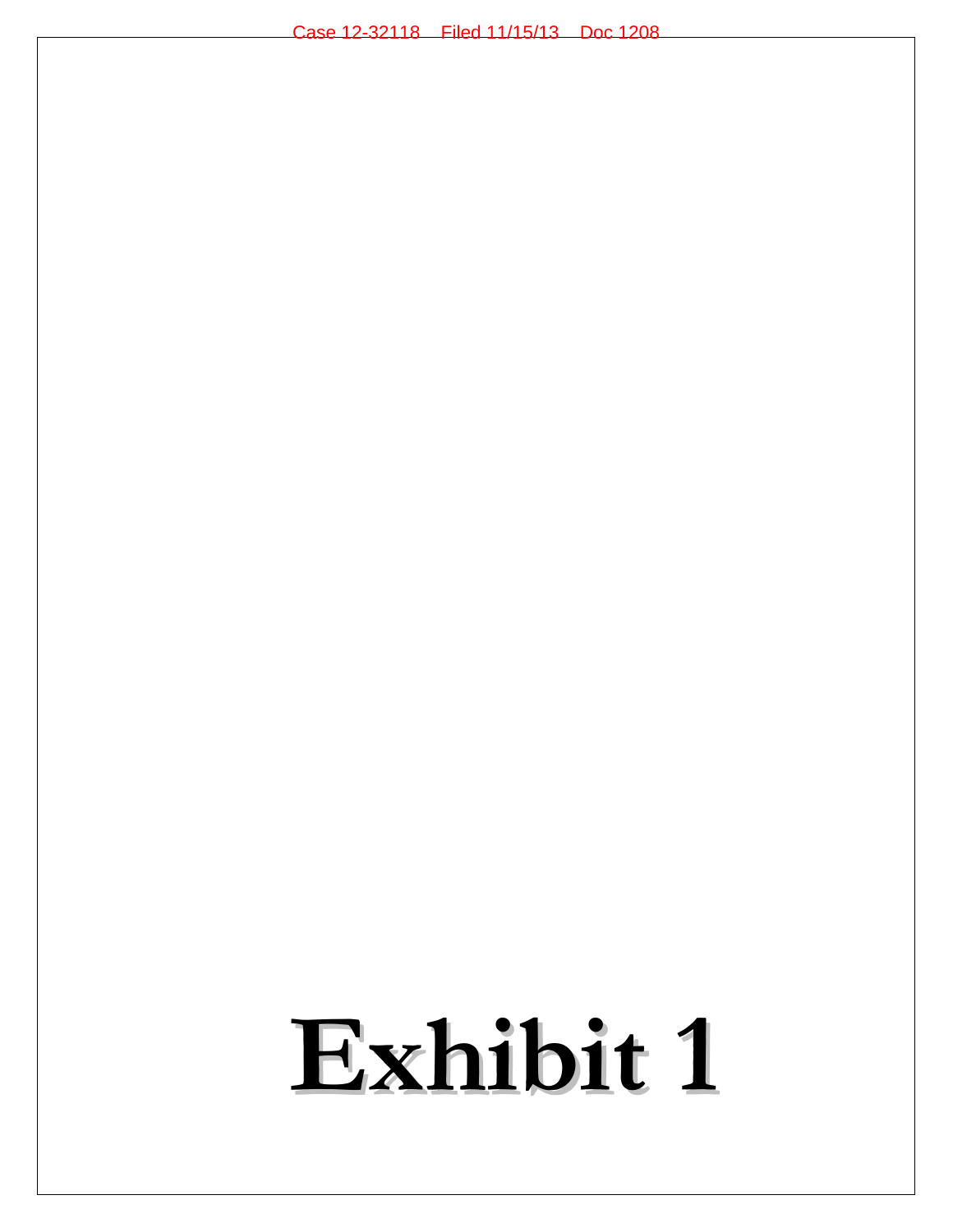## Case 12-32118 Filed 11/15/13 Doc 1208

 $\overline{1}$ 

|              |                                                                                                                                                                                                                                                       | The draft disclosure statement accompanying this draft plan of adjustment has not been approved by the Bankruptcy Court<br>The distribution of the draft disclosure statement and of this draft plan is not intended as, and shou |
|--------------|-------------------------------------------------------------------------------------------------------------------------------------------------------------------------------------------------------------------------------------------------------|-----------------------------------------------------------------------------------------------------------------------------------------------------------------------------------------------------------------------------------|
| $\mathbf{1}$ | The drift assistation of a yote arcthing rating men any atter plan ment has not been approved by the Bankruptcy<br><sup>1</sup> Court The distribution of the draft disclosure statement and of this draft plan is not intended as, and should not be |                                                                                                                                                                                                                                   |
| 2            | construed to be, the solicitation of a vote on this draft plan or on any other plan. MARC A. LEVINSON (STATE BAR NO. 57613)                                                                                                                           |                                                                                                                                                                                                                                   |
| 3            | malevinson@orrick.com<br>NORMAN C. HILE (STATE BAR NO. 57299)                                                                                                                                                                                         |                                                                                                                                                                                                                                   |
| 4            | nhile@orrick.com<br>PATRICK B. BOCASH (STATE BAR NO. 262763)                                                                                                                                                                                          |                                                                                                                                                                                                                                   |
| 5            | pbocash@orrick.com<br>ORRICK, HERRINGTON & SUTCLIFFE LLP                                                                                                                                                                                              |                                                                                                                                                                                                                                   |
| 6            | 400 Capitol Mall, Suite 3000<br>Sacramento, California 95814-4497                                                                                                                                                                                     |                                                                                                                                                                                                                                   |
| 7            | Telephone:<br>$+1-916-447-9200$<br>Facsimile: $+1-916-329-4900$                                                                                                                                                                                       |                                                                                                                                                                                                                                   |
| 8            | JEFFERY D. HERMANN (STATE BAR NO. 90445)                                                                                                                                                                                                              |                                                                                                                                                                                                                                   |
| 9            | jhermann@orrick.com<br>JOHN A. FARMER (STATE BAR NO. 242775)                                                                                                                                                                                          |                                                                                                                                                                                                                                   |
| 10           | jfarmer@orrick.com<br>ORRICK, HERRINGTON & SUTCLIFFE LLP                                                                                                                                                                                              |                                                                                                                                                                                                                                   |
| 11           | 777 South Figueroa Street, Suite 3200<br>Los Angeles, California 90017-5855                                                                                                                                                                           |                                                                                                                                                                                                                                   |
| 12           | Telephone: +1-213-629-2020<br>Facsimile: $+1-213-612-2499$                                                                                                                                                                                            |                                                                                                                                                                                                                                   |
| 13           | <b>Attorneys for Debtor</b>                                                                                                                                                                                                                           |                                                                                                                                                                                                                                   |
| 14           | City of Stockton                                                                                                                                                                                                                                      |                                                                                                                                                                                                                                   |
| 15           | UNITED STATES BANKRUPTCY COURT                                                                                                                                                                                                                        |                                                                                                                                                                                                                                   |
| 16           | <b>EASTERN DISTRICT OF CALIFORNIA</b>                                                                                                                                                                                                                 |                                                                                                                                                                                                                                   |
| 17           | <b>SACRAMENTO DIVISION</b>                                                                                                                                                                                                                            |                                                                                                                                                                                                                                   |
| 18           |                                                                                                                                                                                                                                                       |                                                                                                                                                                                                                                   |
| 19           | In re                                                                                                                                                                                                                                                 | Case No. 2012-32118                                                                                                                                                                                                               |
| 20           | CITY OF STOCKTON, CALIFORNIA,                                                                                                                                                                                                                         | Chapter 9                                                                                                                                                                                                                         |
| 21           | Debtor.                                                                                                                                                                                                                                               | <b>FIRST AMENDED PLAN FOR</b>                                                                                                                                                                                                     |
| 22           |                                                                                                                                                                                                                                                       | <b>IUSTMENT OF DEBTS</b>                                                                                                                                                                                                          |
| 23           |                                                                                                                                                                                                                                                       | OF CITY OF STOCKTON,<br>CALIFORNIA ( <del>OCTOBER-</del><br><del>10,</del> NOVEMBER-15, 2013)                                                                                                                                     |
| 24           |                                                                                                                                                                                                                                                       |                                                                                                                                                                                                                                   |
| 25           |                                                                                                                                                                                                                                                       |                                                                                                                                                                                                                                   |
| 26           |                                                                                                                                                                                                                                                       |                                                                                                                                                                                                                                   |
| 27           |                                                                                                                                                                                                                                                       |                                                                                                                                                                                                                                   |
| 28           |                                                                                                                                                                                                                                                       |                                                                                                                                                                                                                                   |
|              |                                                                                                                                                                                                                                                       |                                                                                                                                                                                                                                   |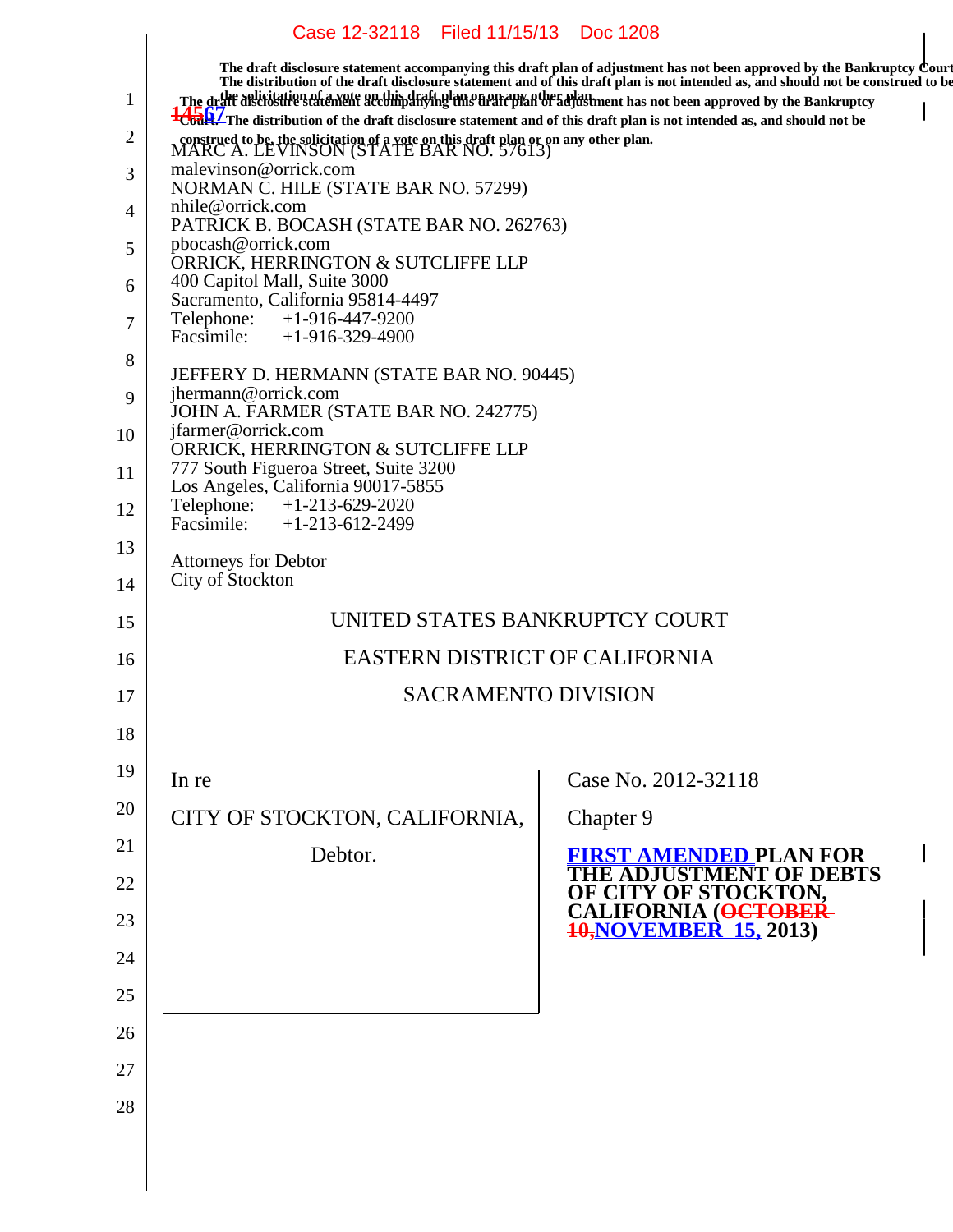| 1        |         |                 |           |              |                   | Case 12-32118 Filed 11/15/13 Doc 1208<br>The draft disclosure statement accompanying this draft plan of adjustment has not been approved by the Bankruptcy<br>The Gent disdisdist stution of Abeomptici regions of an international particle magnetic frequence of ps, and Banked protect leourt. The<br>distribution of a vote on this draft plan or on any other plan. |  |
|----------|---------|-----------------|-----------|--------------|-------------------|--------------------------------------------------------------------------------------------------------------------------------------------------------------------------------------------------------------------------------------------------------------------------------------------------------------------------------------------------------------------------|--|
| 2        |         |                 |           |              |                   |                                                                                                                                                                                                                                                                                                                                                                          |  |
| 3        | Ι.      |                 |           |              |                   |                                                                                                                                                                                                                                                                                                                                                                          |  |
| 4        |         | A.              |           |              |                   |                                                                                                                                                                                                                                                                                                                                                                          |  |
| 5        |         | <b>B.</b>       |           |              |                   | Rules of Construction TABLE OF CONTENTS                                                                                                                                                                                                                                                                                                                                  |  |
|          |         | $\mathbf{C}$ .  |           |              |                   |                                                                                                                                                                                                                                                                                                                                                                          |  |
| 6<br>7   | $\Pi$ . |                 |           |              |                   | TREATMENT AND DEADLINE FOR THE ASSERTION OF<br>ADMINISTRATIVE CLAIMS AND PROFESSIONAL CLAIMS                                                                                                                                                                                                                                                                             |  |
|          |         | A.              |           |              |                   |                                                                                                                                                                                                                                                                                                                                                                          |  |
| 8        |         | <b>B.</b>       |           |              |                   |                                                                                                                                                                                                                                                                                                                                                                          |  |
| 9        |         | $\mathcal{C}$ . |           |              |                   |                                                                                                                                                                                                                                                                                                                                                                          |  |
| 10       |         | D.              |           |              |                   | Deadline for the Filing and Assertion of Other Postpetition Claims,<br>Administrative Claims and Professional Claims                                                                                                                                                                                                                                                     |  |
| 11       | III.    |                 |           |              |                   | DESIGNATION OF CLASSES OF CLAIMS                                                                                                                                                                                                                                                                                                                                         |  |
| 12       | IV.     |                 |           |              |                   | TREATMENT OF CLAIMS                                                                                                                                                                                                                                                                                                                                                      |  |
| 13       |         | A.              |           |              |                   |                                                                                                                                                                                                                                                                                                                                                                          |  |
|          |         |                 | 1.        |              |                   |                                                                                                                                                                                                                                                                                                                                                                          |  |
| 14       |         |                 | 2.        |              |                   | Treatment 5532                                                                                                                                                                                                                                                                                                                                                           |  |
| 15       |         |                 |           | $\mathbf{a}$ |                   | Forbearance 56                                                                                                                                                                                                                                                                                                                                                           |  |
| 16       |         |                 |           |              | $\leftrightarrow$ |                                                                                                                                                                                                                                                                                                                                                                          |  |
| 17       |         |                 |           |              | $\left( 2\right)$ | <b>Assignment of 2003 Fire/Police/Library Certificates</b><br>Reimbursement Agreement                                                                                                                                                                                                                                                                                    |  |
|          |         |                 |           |              | $\left(3\right)$  |                                                                                                                                                                                                                                                                                                                                                                          |  |
| 18<br>19 |         |                 |           |              | (4)               | <b>Extension of Fire/Police/Library Lease Back Term-</b><br>and 2003 Fire/Police/Library Certificates                                                                                                                                                                                                                                                                    |  |
|          |         |                 |           |              |                   | Reimbursement Agreement                                                                                                                                                                                                                                                                                                                                                  |  |
| 20       |         |                 |           | b.           |                   | Debt Service Reserve Fund [1994] [1994] [1995] [1996] [1996] [1996] [1996] [1996] [1996] [1996] [1996] [1996] [                                                                                                                                                                                                                                                          |  |
| 21       |         |                 |           | e.           |                   |                                                                                                                                                                                                                                                                                                                                                                          |  |
| 22       |         |                 |           | d.           |                   | Plan Support Commitment                                                                                                                                                                                                                                                                                                                                                  |  |
| 23       |         |                 |           | e.<br>£.     |                   | Approval and Authorization to enter into the Ancillary-                                                                                                                                                                                                                                                                                                                  |  |
| 24       |         |                 |           |              | $\leftrightarrow$ | $D$ ocuments $60$<br>2003 Fire/Police/Library Certificates Supplemental<br>Trust Agreement                                                                                                                                                                                                                                                                               |  |
| 25<br>26 |         |                 |           |              | $\left(2\right)$  | <b>Fire/Police/Library Lease Out Assignment</b><br>Agreement 61                                                                                                                                                                                                                                                                                                          |  |
| 27       |         | <b>B.</b>       |           |              |                   |                                                                                                                                                                                                                                                                                                                                                                          |  |
|          |         |                 | <u>1.</u> |              |                   | <u>Impairment and Voting 32</u>                                                                                                                                                                                                                                                                                                                                          |  |
| 28       |         |                 | 2.        |              |                   | <u>Treatment 33</u>                                                                                                                                                                                                                                                                                                                                                      |  |
|          |         |                 |           |              |                   |                                                                                                                                                                                                                                                                                                                                                                          |  |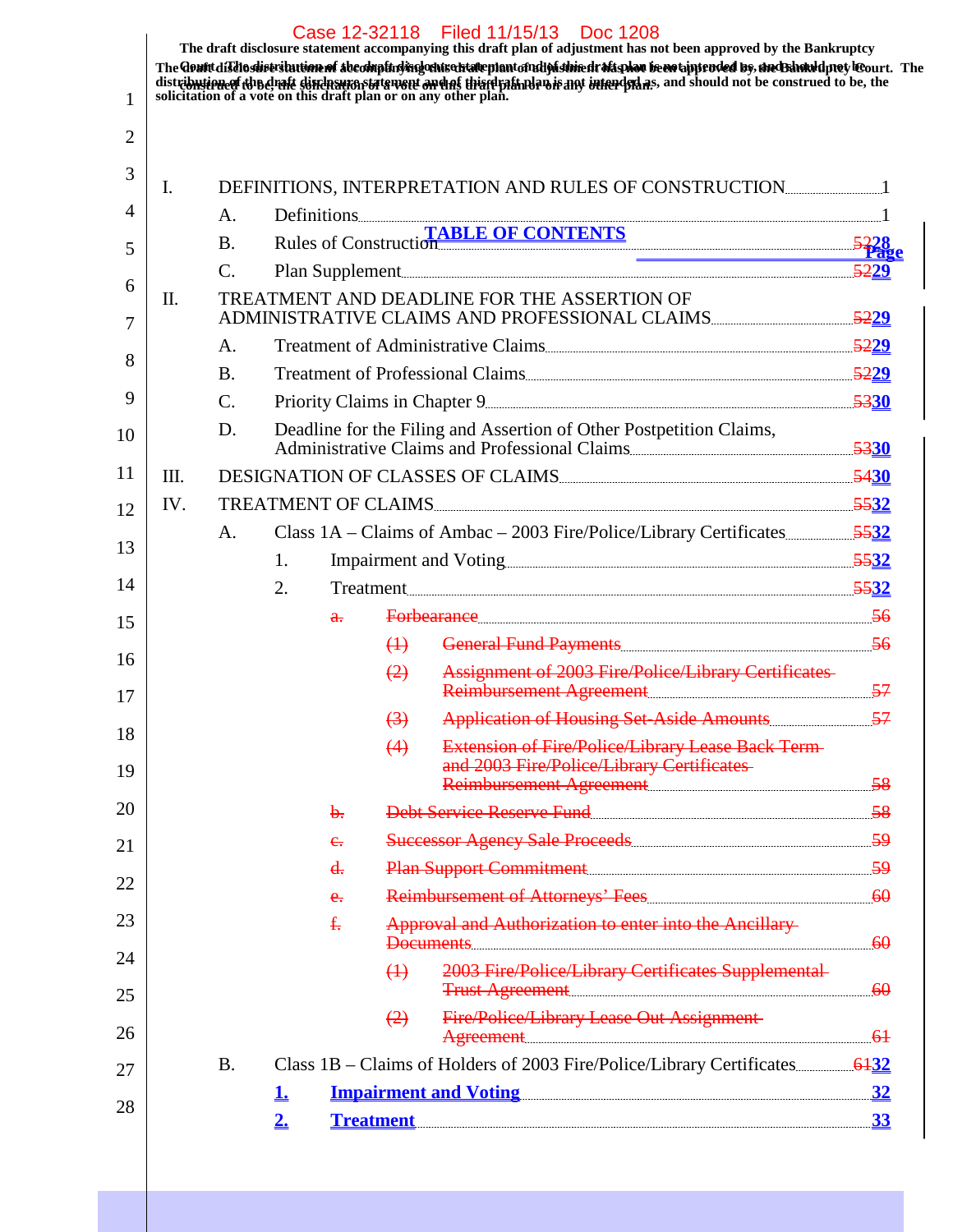|                | Court. The distribution of the draft disclosure statement and of this draft plan is not intended as, and should not be<br>The constitution the state of the testic interaction of participate is the highlight of a phase of the splet been approved by the Bankruptcy Court. The<br>distribution of the draft disclosure statement and of this draft plan is not intended as, and should not be construed to be, the<br>solicitation of a vote on this draft plan or on any other plan. |      |
|----------------|------------------------------------------------------------------------------------------------------------------------------------------------------------------------------------------------------------------------------------------------------------------------------------------------------------------------------------------------------------------------------------------------------------------------------------------------------------------------------------------|------|
|                |                                                                                                                                                                                                                                                                                                                                                                                                                                                                                          |      |
|                |                                                                                                                                                                                                                                                                                                                                                                                                                                                                                          |      |
| C.             | Class $2 - SEB$ Claims of the 2006 SEB Bond Trustee/NPFG $-$ 2006 SEB                                                                                                                                                                                                                                                                                                                                                                                                                    |      |
|                | 1.<br>Treatment $6133$<br>2.                                                                                                                                                                                                                                                                                                                                                                                                                                                             |      |
| D.             | Class 3 – Arena Claims of the 2004 Arena Bond Trustee/NPFG – 2004                                                                                                                                                                                                                                                                                                                                                                                                                        |      |
|                | 1.                                                                                                                                                                                                                                                                                                                                                                                                                                                                                       |      |
|                | Impairment and WOHNS CONTENTS 6233<br>Treatment (continued)<br>2.                                                                                                                                                                                                                                                                                                                                                                                                                        | 62me |
| Ε.             | Class 4 – Parking Structure Claims of the 2004 Parking Bond                                                                                                                                                                                                                                                                                                                                                                                                                              |      |
|                | 1.                                                                                                                                                                                                                                                                                                                                                                                                                                                                                       |      |
|                | Treatment $6234$<br>2.                                                                                                                                                                                                                                                                                                                                                                                                                                                                   |      |
| F.             | Class 5 – Office Building Claims of the 2007 Office Building Bond<br>Trustee/Assured Guaranty – 2007 Office Building Bonds                                                                                                                                                                                                                                                                                                                                                               |      |
|                | 1.                                                                                                                                                                                                                                                                                                                                                                                                                                                                                       |      |
|                | 2.                                                                                                                                                                                                                                                                                                                                                                                                                                                                                       |      |
| G.             | Class 6 - Pension Obligation Bonds Claims of Assured Guaranty [64 35]                                                                                                                                                                                                                                                                                                                                                                                                                    |      |
|                | 1.                                                                                                                                                                                                                                                                                                                                                                                                                                                                                       |      |
|                | Treatment 6435<br>2.                                                                                                                                                                                                                                                                                                                                                                                                                                                                     |      |
| Η.             |                                                                                                                                                                                                                                                                                                                                                                                                                                                                                          |      |
|                | <u>Impairment and Voting 36</u><br>Ŀ                                                                                                                                                                                                                                                                                                                                                                                                                                                     |      |
|                | <u>Treatment 36</u>                                                                                                                                                                                                                                                                                                                                                                                                                                                                      |      |
| $\mathbf{I}$ . | Class 8 $\equiv$ SCC 16 Claims <u>contains and the set of</u> $\frac{6637}{2}$                                                                                                                                                                                                                                                                                                                                                                                                           |      |
|                | 1.                                                                                                                                                                                                                                                                                                                                                                                                                                                                                       |      |
|                | Treatment 6637<br>2.                                                                                                                                                                                                                                                                                                                                                                                                                                                                     |      |
| J.             | Class 9 – Thunder Claims                                                                                                                                                                                                                                                                                                                                                                                                                                                                 |      |
|                | 1.                                                                                                                                                                                                                                                                                                                                                                                                                                                                                       |      |
|                | 2.                                                                                                                                                                                                                                                                                                                                                                                                                                                                                       |      |
| Κ.             | Class 10 – Claims of Holders of Restricted Revenue Bond and Note<br>Payable Obligations <u>California and the set of 3737</u>                                                                                                                                                                                                                                                                                                                                                            |      |
|                | 1.                                                                                                                                                                                                                                                                                                                                                                                                                                                                                       |      |
|                | 2.<br>Treatment 6838                                                                                                                                                                                                                                                                                                                                                                                                                                                                     |      |
| L.             | Class 11 - Claims of Holders of Special Assessment and Special Tax<br>Obligations 6838                                                                                                                                                                                                                                                                                                                                                                                                   |      |
|                | 1.                                                                                                                                                                                                                                                                                                                                                                                                                                                                                       |      |
|                | 2.                                                                                                                                                                                                                                                                                                                                                                                                                                                                                       |      |

The draft disclosur<del>t Suggendn2 aC201np3</del>hyin<mark>e the chip11/1151/163adjushorenth26</mark>860t been approved by the Bankruptcy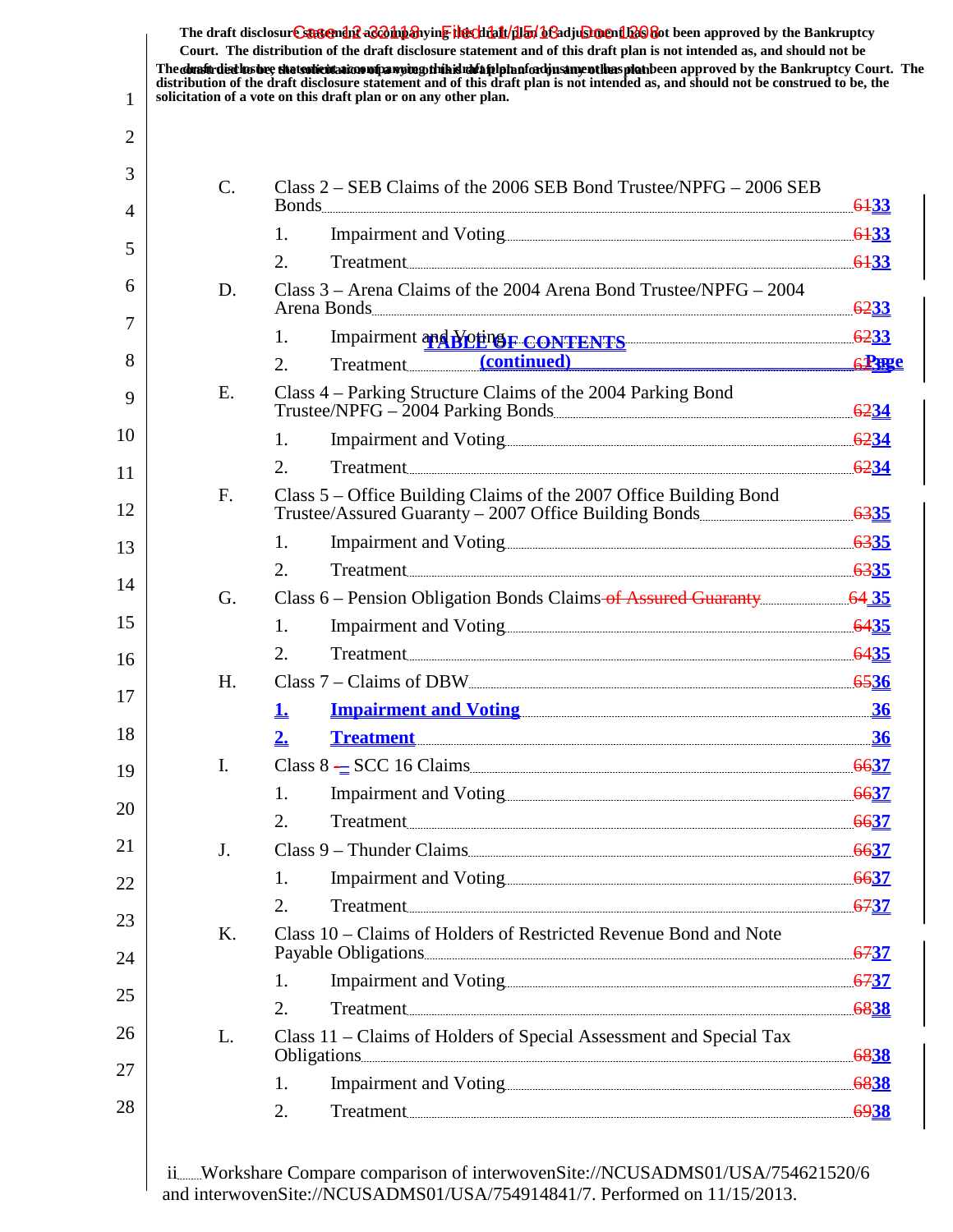The **dualt disclosure the tsolicitation of a vote o this dufulple noted justment has plan** been approved by the Bankruptcy Court. The **distribution of the draft disclosure statement and of this draft plan is not intended as, and should not be construed to be, the solicitation of a vote on this draft plan or on any other plan.** The draft disclosur<del>t Suggendn2 aC201np3</del>hyin<mark>e the chip11/1151/163adjushorenth26</mark>860t been approved by the Bankruptcy **Court. The distribution of the draft disclosure statement and of this draft plan is not intended as, and should not be**

1

| 3  |      | M.              | Class 12 – General Unsecured Claims                                                                                                                                                                                                  |  |
|----|------|-----------------|--------------------------------------------------------------------------------------------------------------------------------------------------------------------------------------------------------------------------------------|--|
| 4  |      |                 | 1.                                                                                                                                                                                                                                   |  |
| 5  |      |                 | 2.<br>Treatment 6939                                                                                                                                                                                                                 |  |
|    |      | N.              | Class 13 – Convenience Class Claims                                                                                                                                                                                                  |  |
| 6  |      |                 | 1.                                                                                                                                                                                                                                   |  |
| 7  |      |                 |                                                                                                                                                                                                                                      |  |
| 8  |      | O.              | 2. Treatment<br>Class 14 – Claims of Certain Control of Certain Class 14 – Claims of Certain Control of Text of Certain Control of Section 2140                                                                                      |  |
|    |      |                 | 1.                                                                                                                                                                                                                                   |  |
| 9  |      |                 | $\overline{2}$ .<br>Treatment 7140                                                                                                                                                                                                   |  |
| 10 |      | P.              | Class 15 - Claims Regarding City's Obligations to Fund Employee Pension                                                                                                                                                              |  |
| 11 |      |                 | Plan Contributions to CalPERS, as Trustee under the CalPERS Pension                                                                                                                                                                  |  |
| 12 |      |                 | 1.                                                                                                                                                                                                                                   |  |
|    |      |                 | Treatment 7141<br>2.                                                                                                                                                                                                                 |  |
| 13 |      | Q.              |                                                                                                                                                                                                                                      |  |
| 14 |      |                 | 1.                                                                                                                                                                                                                                   |  |
| 15 |      |                 | 2.<br>Treatment 2241                                                                                                                                                                                                                 |  |
|    |      | $R_{\cdot}$     |                                                                                                                                                                                                                                      |  |
| 16 |      |                 | $\mathbf{1}$ .                                                                                                                                                                                                                       |  |
| 17 |      |                 | 2.<br>Treatment 7342                                                                                                                                                                                                                 |  |
| 18 |      | S.              | Class 18 – SPOA Claims <u>Communication and the set of the set of the set of the set of the set of the set of the set of the set of the set of the set of the set of the set of the set of the set of the set of the set of the </u> |  |
| 19 |      |                 | Impairment and Voting 2342<br>1.                                                                                                                                                                                                     |  |
|    |      |                 | 2.<br>Treatment 7342                                                                                                                                                                                                                 |  |
| 20 |      | $\mathbf{T}$    | <u>Class 19 – Price Claims (2008)</u>                                                                                                                                                                                                |  |
| 21 |      |                 | <u>Impairment and Voting [42]</u><br>1.                                                                                                                                                                                              |  |
| 22 |      |                 | Treatment 43<br>2.                                                                                                                                                                                                                   |  |
|    | V.   |                 |                                                                                                                                                                                                                                      |  |
| 23 |      | A.              | Voting of Claims                                                                                                                                                                                                                     |  |
| 24 | VI.  |                 | TREATMENT OF EXECUTORY CONTRACTS AND UNEXPIRED LEASES 7543                                                                                                                                                                           |  |
| 25 |      | A.              |                                                                                                                                                                                                                                      |  |
|    |      | <b>B.</b>       | Cure Payments 7543                                                                                                                                                                                                                   |  |
| 26 |      | $\mathcal{C}$ . |                                                                                                                                                                                                                                      |  |
| 27 |      | D.              |                                                                                                                                                                                                                                      |  |
| 28 |      | Ε.              |                                                                                                                                                                                                                                      |  |
|    | VII. |                 |                                                                                                                                                                                                                                      |  |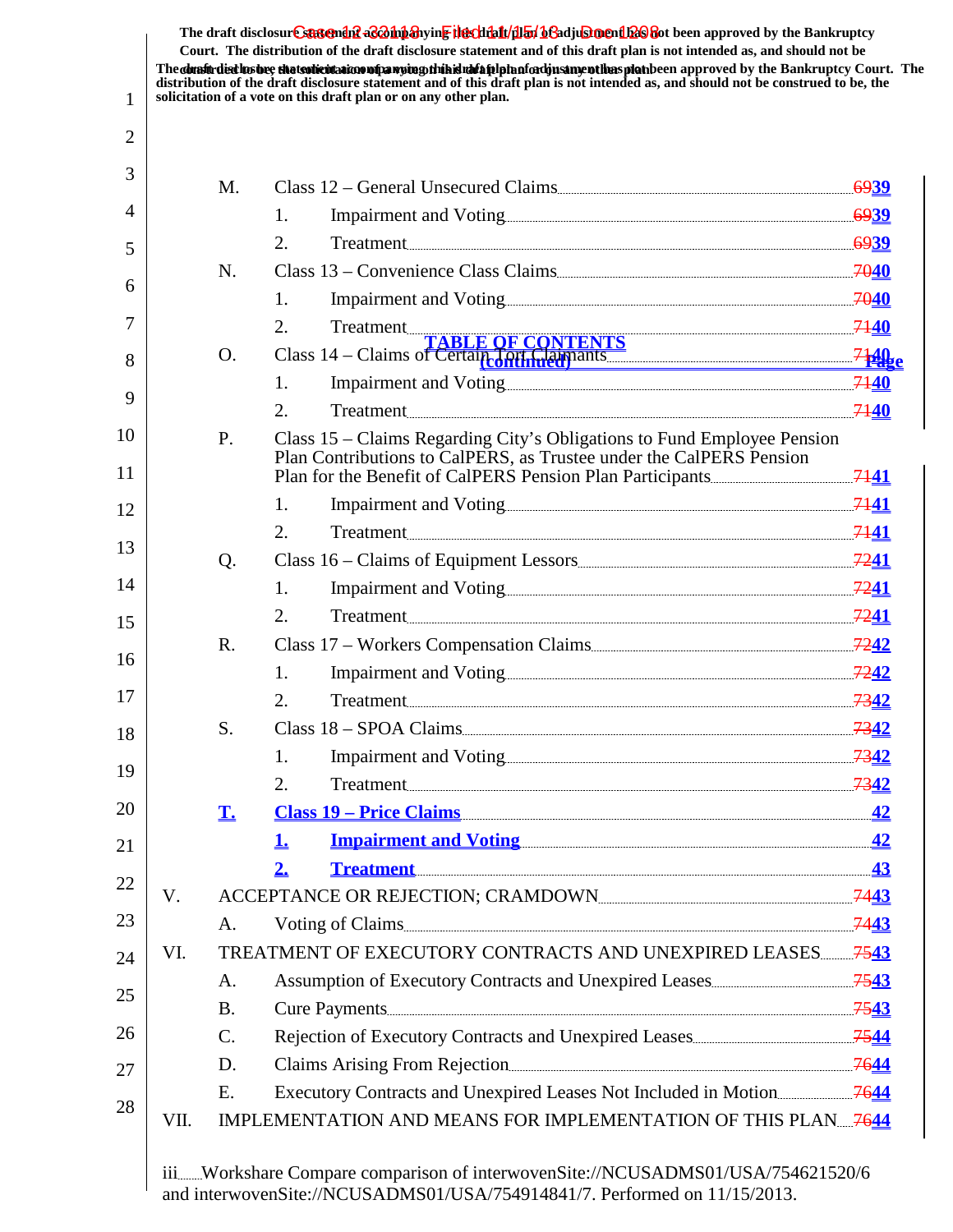|       |                        | The constitution the state of the transmitted to control the studies of the studies of the state of the state of the Bankruptcy Court. The<br>distribution of the draft disclosure statement and of this draft plan is not intended as, and should not be construed to be, the<br>solicitation of a vote on this draft plan or on any other plan. |  |
|-------|------------------------|---------------------------------------------------------------------------------------------------------------------------------------------------------------------------------------------------------------------------------------------------------------------------------------------------------------------------------------------------|--|
|       |                        |                                                                                                                                                                                                                                                                                                                                                   |  |
| VIII. |                        | RESERVATION OF THE CITY'S RIGHTS OF ACTION                                                                                                                                                                                                                                                                                                        |  |
| IX.   |                        | DISTRIBUTIONS 7945                                                                                                                                                                                                                                                                                                                                |  |
|       | A.                     | Distribution Agent                                                                                                                                                                                                                                                                                                                                |  |
|       | <b>B.</b>              |                                                                                                                                                                                                                                                                                                                                                   |  |
|       | $C$ .                  | Undeliverable Distributions 80 of Unclaimed Property                                                                                                                                                                                                                                                                                              |  |
|       |                        | $+$                                                                                                                                                                                                                                                                                                                                               |  |
|       |                        | Holding of Undeliverable Distributions<br>TABLE OF CONTENTS<br>Unclaimed Property <sub>(continued)</sub><br>$\frac{2}{2}$                                                                                                                                                                                                                         |  |
|       |                        | $\frac{3}{2}$ .                                                                                                                                                                                                                                                                                                                                   |  |
|       | D.                     | Distributions of Cash                                                                                                                                                                                                                                                                                                                             |  |
|       | E.                     |                                                                                                                                                                                                                                                                                                                                                   |  |
|       | F.                     |                                                                                                                                                                                                                                                                                                                                                   |  |
|       | G.                     | Time Bar to Cash Payments                                                                                                                                                                                                                                                                                                                         |  |
|       | H.                     | No De Minimis Distributions 2248                                                                                                                                                                                                                                                                                                                  |  |
|       | $\mathbf{I}$ .         |                                                                                                                                                                                                                                                                                                                                                   |  |
|       | J.                     | No Postpetition Accrual <u>Communication</u> and the set of the set of the set of the set of the set of the set of the set of the set of the set of the set of the set of the set of the set of the set of the set of the set of th                                                                                                               |  |
| X.    |                        | DISPUTED CLAIMS; OBJECTIONS TO CLAIMS; PROSECUTION OF<br>OBJECTIONS TO DISPUTED CLAIMS                                                                                                                                                                                                                                                            |  |
|       | A.                     |                                                                                                                                                                                                                                                                                                                                                   |  |
|       | <b>B.</b>              |                                                                                                                                                                                                                                                                                                                                                   |  |
| XI.   |                        | EFFECT OF CONFIRMATION                                                                                                                                                                                                                                                                                                                            |  |
|       | A.                     |                                                                                                                                                                                                                                                                                                                                                   |  |
|       | <b>B.</b>              | Injunction 8450                                                                                                                                                                                                                                                                                                                                   |  |
|       | $\mathcal{C}$ .        |                                                                                                                                                                                                                                                                                                                                                   |  |
|       | <u>D.</u>              | Exculpation 50                                                                                                                                                                                                                                                                                                                                    |  |
|       | E.                     | <u><b>Releases Among Releasing Parties and Released Parties [2016]</b></u> [2016] Releases Among Releasing Parties and Released Parties [2016] [2016] Releases Among Releasing Parties and Released Parties [2016]                                                                                                                                |  |
|       | $\mathbf{F}_{\bullet}$ | Good Faith Compromise 52                                                                                                                                                                                                                                                                                                                          |  |
| XII.  |                        | RETENTION OF AND CONSENT TO JURISDICTION                                                                                                                                                                                                                                                                                                          |  |
| XIII. |                        | CONDITIONS PRECEDENT                                                                                                                                                                                                                                                                                                                              |  |
|       | A.                     | <b>Condition Conditions</b> Precedent to Confirmation <u>Condition 3655</u>                                                                                                                                                                                                                                                                       |  |
|       | <b>B.</b>              | Conditions Precedent to Effective Date                                                                                                                                                                                                                                                                                                            |  |
|       |                        | Confirmation Order<br>1.                                                                                                                                                                                                                                                                                                                          |  |
|       |                        | 2.<br>Plan Documents                                                                                                                                                                                                                                                                                                                              |  |
|       |                        | 3.                                                                                                                                                                                                                                                                                                                                                |  |
|       |                        | Timing 8756<br>4.                                                                                                                                                                                                                                                                                                                                 |  |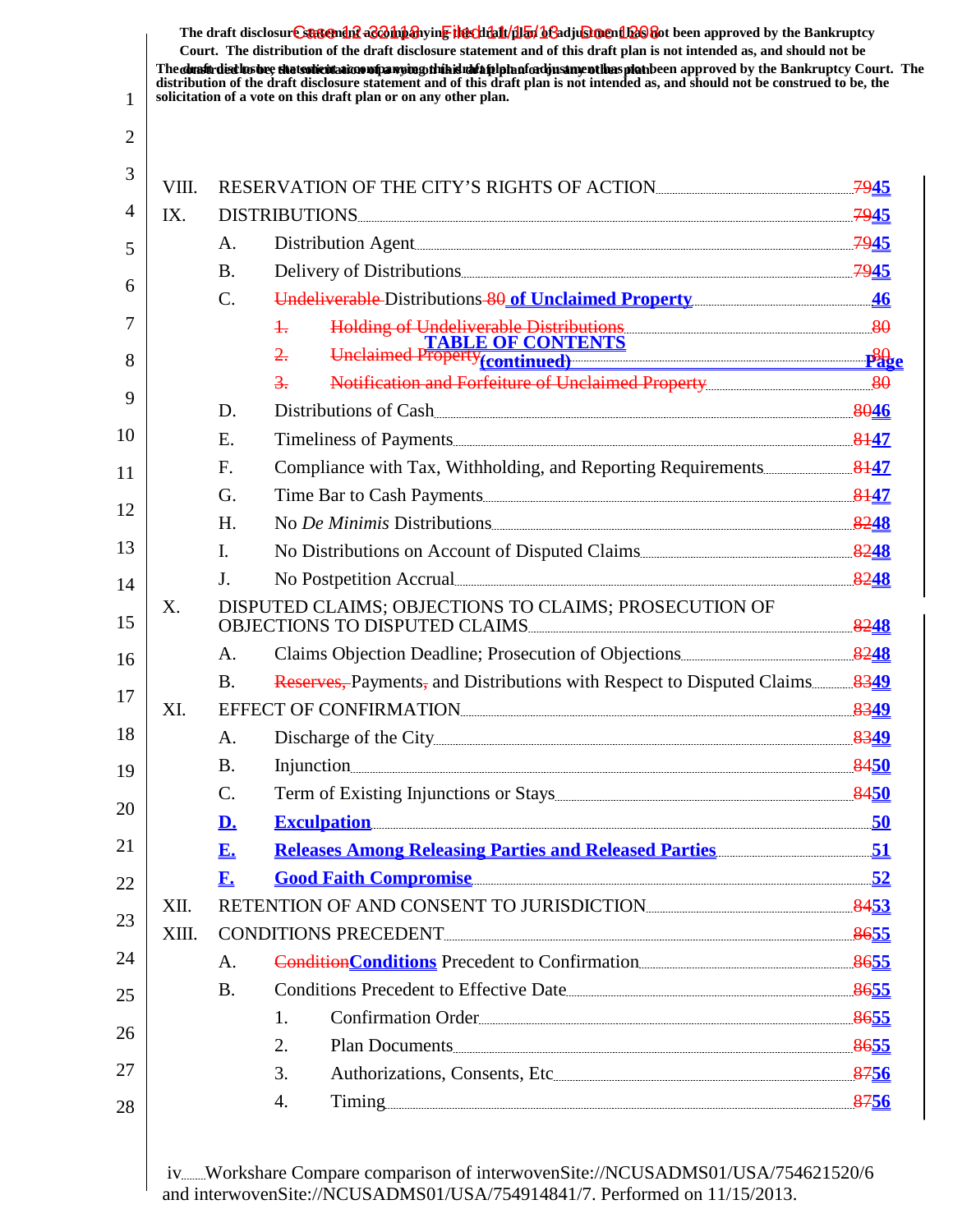| 1  |      |                 | The draft disclosure sasement as a hypothesive the client of the final of a disclosure hypothesis approved by the Bankruptcy<br>Court. The distribution of the draft disclosure statement and of this draft plan is not intended as, and should not be<br>The dualit disclies bee that solicitation of parying this id afait land and providing plat been approved by the Bankruptcy Court. The<br>distribution of the draft disclosure statement and of this draft plan is not intended as, and should not be construed to be, the<br>solicitation of a vote on this draft plan or on any other plan. |  |
|----|------|-----------------|--------------------------------------------------------------------------------------------------------------------------------------------------------------------------------------------------------------------------------------------------------------------------------------------------------------------------------------------------------------------------------------------------------------------------------------------------------------------------------------------------------------------------------------------------------------------------------------------------------|--|
| 2  |      |                 |                                                                                                                                                                                                                                                                                                                                                                                                                                                                                                                                                                                                        |  |
| 3  |      |                 |                                                                                                                                                                                                                                                                                                                                                                                                                                                                                                                                                                                                        |  |
|    |      | $\mathbf{C}$ .  | Waiver of Conditions to Effective Date                                                                                                                                                                                                                                                                                                                                                                                                                                                                                                                                                                 |  |
| 4  |      | D.              |                                                                                                                                                                                                                                                                                                                                                                                                                                                                                                                                                                                                        |  |
| 5  | XIV. | Ε.              | No Admission of Liability <u>Construction and the set of the set of the set of the set of the set of the set of the set of the set of the set of the set of the set of the set of the set of the set of the set of the set of th</u><br>MISCELLANEOUS PROVISIONS                                                                                                                                                                                                                                                                                                                                       |  |
| 6  |      | A.              | Dissolution of the Retirees Committee                                                                                                                                                                                                                                                                                                                                                                                                                                                                                                                                                                  |  |
| 7  |      | <b>B.</b>       |                                                                                                                                                                                                                                                                                                                                                                                                                                                                                                                                                                                                        |  |
| 8  |      | $\mathcal{C}$ . | Severability<br>Governing Law<br>TABLE OF CONTENTS<br>Continued)<br>Continued                                                                                                                                                                                                                                                                                                                                                                                                                                                                                                                          |  |
|    |      | D.              |                                                                                                                                                                                                                                                                                                                                                                                                                                                                                                                                                                                                        |  |
| 9  |      | Ε.              | Notice of Effective Date                                                                                                                                                                                                                                                                                                                                                                                                                                                                                                                                                                               |  |
| 10 |      |                 |                                                                                                                                                                                                                                                                                                                                                                                                                                                                                                                                                                                                        |  |
| 11 |      |                 |                                                                                                                                                                                                                                                                                                                                                                                                                                                                                                                                                                                                        |  |
| 12 |      |                 |                                                                                                                                                                                                                                                                                                                                                                                                                                                                                                                                                                                                        |  |
| 13 |      |                 |                                                                                                                                                                                                                                                                                                                                                                                                                                                                                                                                                                                                        |  |
| 14 |      |                 |                                                                                                                                                                                                                                                                                                                                                                                                                                                                                                                                                                                                        |  |
| 15 |      |                 |                                                                                                                                                                                                                                                                                                                                                                                                                                                                                                                                                                                                        |  |
| 16 |      |                 |                                                                                                                                                                                                                                                                                                                                                                                                                                                                                                                                                                                                        |  |
| 17 |      |                 |                                                                                                                                                                                                                                                                                                                                                                                                                                                                                                                                                                                                        |  |
| 18 |      |                 |                                                                                                                                                                                                                                                                                                                                                                                                                                                                                                                                                                                                        |  |
| 19 |      |                 |                                                                                                                                                                                                                                                                                                                                                                                                                                                                                                                                                                                                        |  |
| 20 |      |                 |                                                                                                                                                                                                                                                                                                                                                                                                                                                                                                                                                                                                        |  |
| 21 |      |                 |                                                                                                                                                                                                                                                                                                                                                                                                                                                                                                                                                                                                        |  |
| 22 |      |                 |                                                                                                                                                                                                                                                                                                                                                                                                                                                                                                                                                                                                        |  |
| 23 |      |                 |                                                                                                                                                                                                                                                                                                                                                                                                                                                                                                                                                                                                        |  |
| 24 |      |                 |                                                                                                                                                                                                                                                                                                                                                                                                                                                                                                                                                                                                        |  |
|    |      |                 |                                                                                                                                                                                                                                                                                                                                                                                                                                                                                                                                                                                                        |  |
| 25 |      |                 |                                                                                                                                                                                                                                                                                                                                                                                                                                                                                                                                                                                                        |  |
| 26 |      |                 |                                                                                                                                                                                                                                                                                                                                                                                                                                                                                                                                                                                                        |  |
| 27 |      |                 |                                                                                                                                                                                                                                                                                                                                                                                                                                                                                                                                                                                                        |  |
| 28 |      |                 |                                                                                                                                                                                                                                                                                                                                                                                                                                                                                                                                                                                                        |  |
|    |      |                 | vWorkshare Compare comparison of interwovenSite://NCUSADMS01/USA/754621520/6<br>and interwovenSite://NCUSADMS01/USA/754914841/7. Performed on 11/15/2013.                                                                                                                                                                                                                                                                                                                                                                                                                                              |  |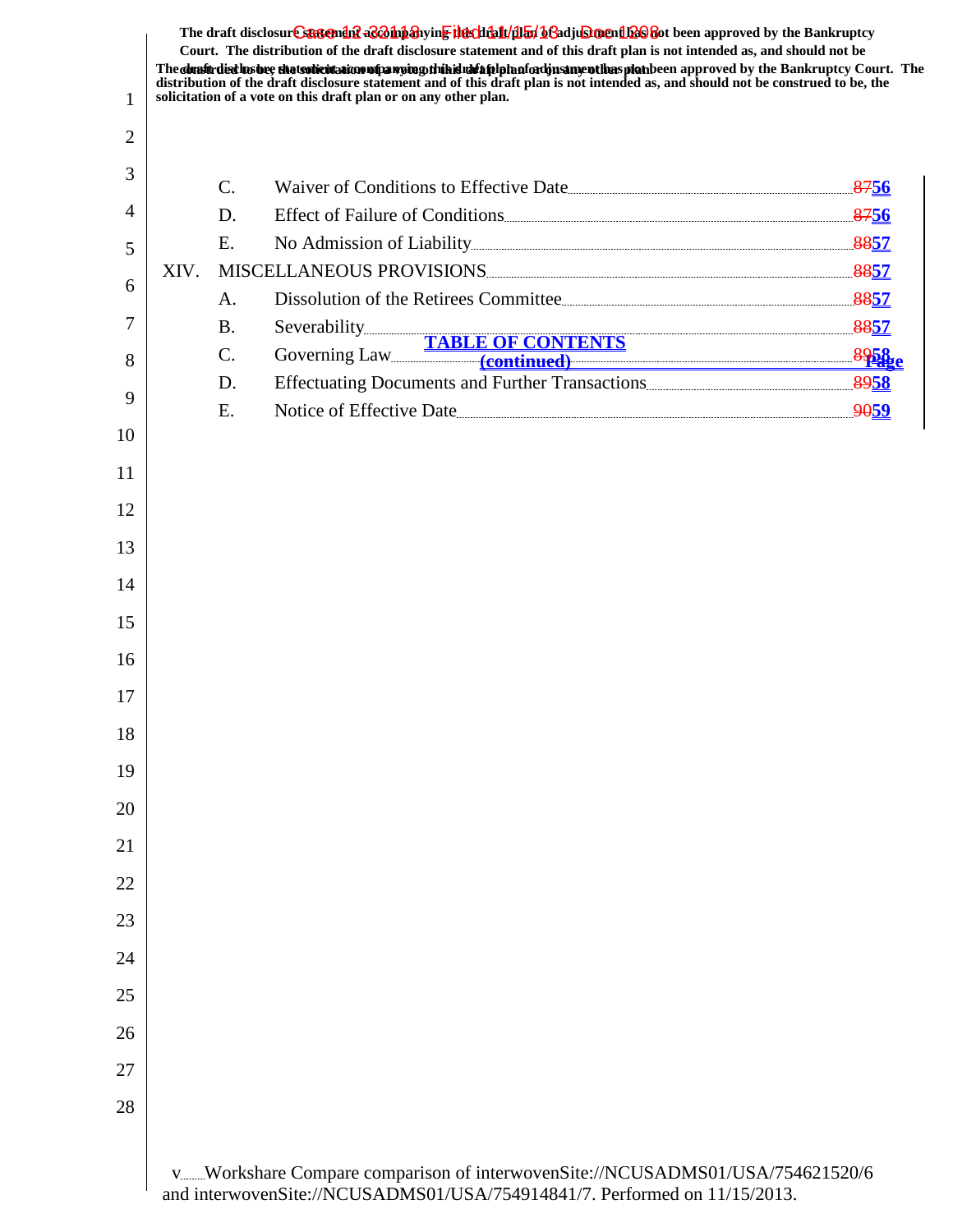|    | Case 12-32118 Filed 11/15/13 Doc 1208<br>The draft disclosure statement accompanying this draft plan of adjustment has not been approved by the Bankruptcy<br>Court. The distribution of that method my any method and to fithis of rafuel meist that show than proveloud the Bankruptcy Court<br>construction of the solicitation of a vote on this draft plan or on any other plan. The set of the solicitation of a vote on this draft plan or on any other plan. |                   |
|----|----------------------------------------------------------------------------------------------------------------------------------------------------------------------------------------------------------------------------------------------------------------------------------------------------------------------------------------------------------------------------------------------------------------------------------------------------------------------|-------------------|
| 1  | <b>TABLE OF AUTHORITIES</b>                                                                                                                                                                                                                                                                                                                                                                                                                                          |                   |
| 2  |                                                                                                                                                                                                                                                                                                                                                                                                                                                                      | <b>Page</b>       |
| 3  | Page(s)(TO BE FILED ON NOVEMBER 18, 2013)                                                                                                                                                                                                                                                                                                                                                                                                                            |                   |
| 4  | <b>FEDERAL CASES</b>                                                                                                                                                                                                                                                                                                                                                                                                                                                 |                   |
| 5  | In re County of Orange v. Fuji Securities Inc.,                                                                                                                                                                                                                                                                                                                                                                                                                      |                   |
| 6  |                                                                                                                                                                                                                                                                                                                                                                                                                                                                      |                   |
| 7  | <b>STATE CASES</b>                                                                                                                                                                                                                                                                                                                                                                                                                                                   |                   |
| 8  | City of Oxnard v. Dale,                                                                                                                                                                                                                                                                                                                                                                                                                                              |                   |
| 9  |                                                                                                                                                                                                                                                                                                                                                                                                                                                                      |                   |
| 10 | <b>FEDERAL STATUTES</b>                                                                                                                                                                                                                                                                                                                                                                                                                                              |                   |
| 11 |                                                                                                                                                                                                                                                                                                                                                                                                                                                                      |                   |
| 12 | 11 U.S.C. § 102 52                                                                                                                                                                                                                                                                                                                                                                                                                                                   |                   |
| 13 | 11 U.S.C. § 105 <u>105</u> 24                                                                                                                                                                                                                                                                                                                                                                                                                                        |                   |
| 14 | 11 U.S.C. § 365 <u>[</u> [11] U.S.C. § 365 [[12] U.S.C. § 365 [[12] U.S.C. § 365 [[12] U.S.C. § 365 [[12] U.S.C. § 365 [[12] U.S.C. § 365 [[12] U.S.C. § 365 [[12] U.S.C. § 365 [[12] U.S.C. § 365 [[12] U.S.C. § 365 [[12] U.S.C. §                                                                                                                                                                                                                                 |                   |
| 15 | 11 U.S.C. § 501 550 and 50 and 50 and 50 and 50 and 50 and 50 and 50 and 50 and 50 and 50 and 50 and 50 and 50 and 50 and 50 and 50 and 50 and 50 and 50 and 50 and 50 and 50 and 50 and 50 and 50 and 50 and 50 and 50 and 50                                                                                                                                                                                                                                       |                   |
| 16 |                                                                                                                                                                                                                                                                                                                                                                                                                                                                      | 5, 22             |
| 17 | 11 U.S.C. § 503.                                                                                                                                                                                                                                                                                                                                                                                                                                                     | 4,53              |
| 18 | 11 U.S.C. § 506                                                                                                                                                                                                                                                                                                                                                                                                                                                      |                   |
| 19 | 11 U.S.C. § 507                                                                                                                                                                                                                                                                                                                                                                                                                                                      | 4.53              |
| 20 | 11 U.S.C. § 553                                                                                                                                                                                                                                                                                                                                                                                                                                                      | 47, 84            |
| 21 | <del>11 U.S.C. § 901</del>                                                                                                                                                                                                                                                                                                                                                                                                                                           | 4,53              |
| 22 |                                                                                                                                                                                                                                                                                                                                                                                                                                                                      |                   |
| 23 | 11 U.S.C. § 902                                                                                                                                                                                                                                                                                                                                                                                                                                                      | <del>68, 69</del> |
| 24 | 11 U.S.C. § 904                                                                                                                                                                                                                                                                                                                                                                                                                                                      |                   |
| 25 | 11 U.S.C. § 922                                                                                                                                                                                                                                                                                                                                                                                                                                                      | 84                |
| 26 | 11 U.S.C. § 928                                                                                                                                                                                                                                                                                                                                                                                                                                                      | <del>15,66</del>  |
| 27 | <del>11 U.S.C. § 941</del>                                                                                                                                                                                                                                                                                                                                                                                                                                           |                   |
| 28 | 11 U.S.C. § 943.                                                                                                                                                                                                                                                                                                                                                                                                                                                     | <del>14, 52</del> |
|    |                                                                                                                                                                                                                                                                                                                                                                                                                                                                      |                   |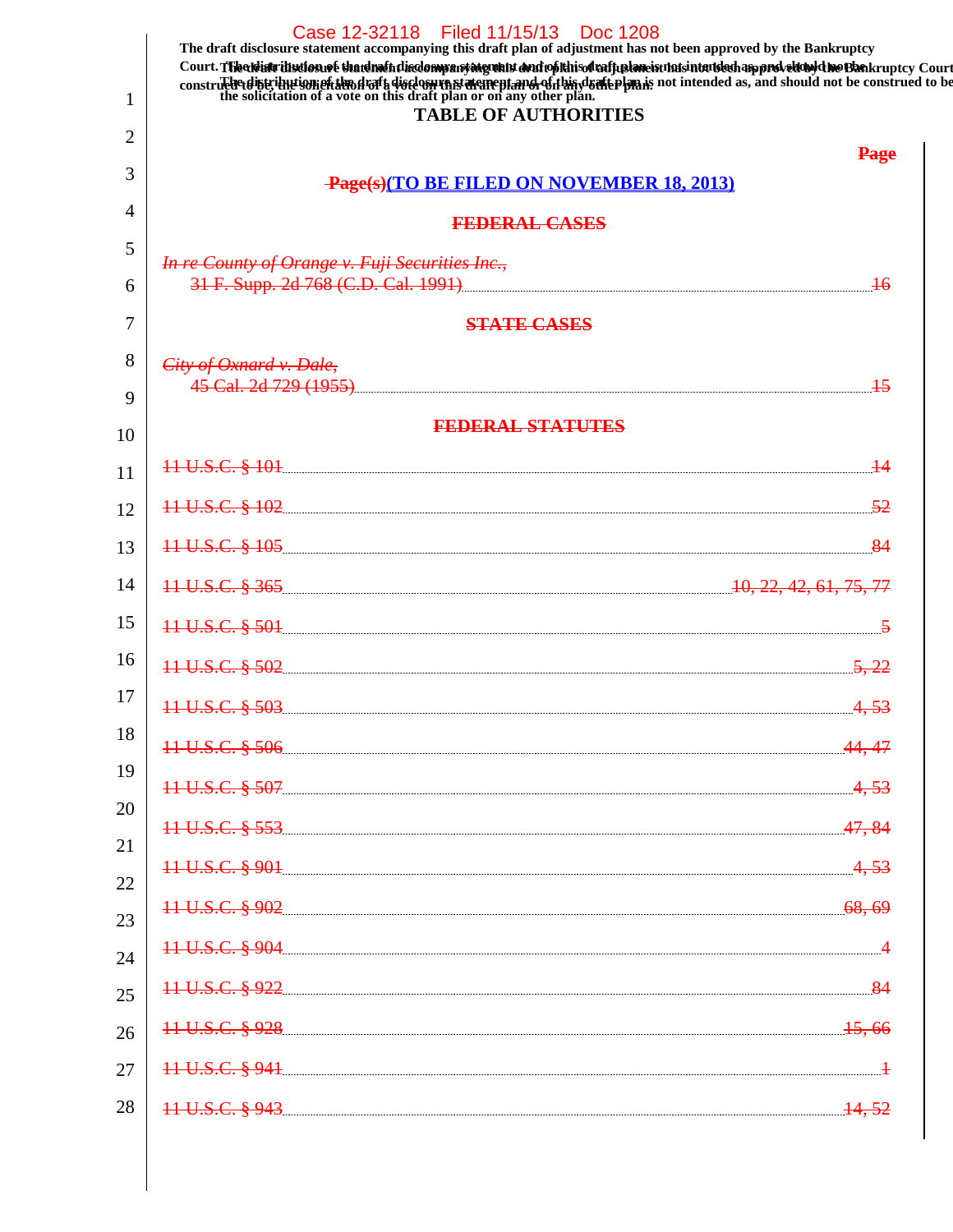|                | The draft disclosur Cantendal a & oh baying the click for began and a click of the Bankruptcy<br>Court. The distribution of the draft disclosure statement and of this draft plan is not intended as, and should not be<br>construed that this sidivitation and one commission of this dual oplany of the up tanent has not been approved by the Bankruptcy Court |  |
|----------------|-------------------------------------------------------------------------------------------------------------------------------------------------------------------------------------------------------------------------------------------------------------------------------------------------------------------------------------------------------------------|--|
| $\mathbf{1}$   | The distribution of the draft disclosure statement and of this draft plan is not intended as, and should not be construed to be<br>the solicitation of a vote on this draft plan or on any other plan.                                                                                                                                                            |  |
| $\overline{2}$ |                                                                                                                                                                                                                                                                                                                                                                   |  |
| 3              | 11 U.S.C. § 1102 43                                                                                                                                                                                                                                                                                                                                               |  |
| 4              | 11 U.S.C. § 1122 54                                                                                                                                                                                                                                                                                                                                               |  |
| 5              | 11 U.S.C. § 1123 <u>14,54</u>                                                                                                                                                                                                                                                                                                                                     |  |
| 6              | 11 U.S.C. § 1124 26, 51                                                                                                                                                                                                                                                                                                                                           |  |
| $\overline{7}$ | 11 U.S.C. § 1125 2000 2000 2000 2000 217                                                                                                                                                                                                                                                                                                                          |  |
| 8              | 11 U.S.C. § 1129 75,86                                                                                                                                                                                                                                                                                                                                            |  |
| 9              | 11 U.S.C. § 1142 35                                                                                                                                                                                                                                                                                                                                               |  |
| 10             | <b>STATE STATUTES</b>                                                                                                                                                                                                                                                                                                                                             |  |
| 11             |                                                                                                                                                                                                                                                                                                                                                                   |  |
| 12             |                                                                                                                                                                                                                                                                                                                                                                   |  |
| 13             |                                                                                                                                                                                                                                                                                                                                                                   |  |
| 14             |                                                                                                                                                                                                                                                                                                                                                                   |  |
| 15             | <b>CHARTER OF CITY OF STOCKTON</b>                                                                                                                                                                                                                                                                                                                                |  |
| 16             | \$510                                                                                                                                                                                                                                                                                                                                                             |  |
| 17             |                                                                                                                                                                                                                                                                                                                                                                   |  |
| 18             |                                                                                                                                                                                                                                                                                                                                                                   |  |
| 19             |                                                                                                                                                                                                                                                                                                                                                                   |  |
| 20             |                                                                                                                                                                                                                                                                                                                                                                   |  |
| 21             |                                                                                                                                                                                                                                                                                                                                                                   |  |
| 22             |                                                                                                                                                                                                                                                                                                                                                                   |  |
| 23             |                                                                                                                                                                                                                                                                                                                                                                   |  |
| 24             |                                                                                                                                                                                                                                                                                                                                                                   |  |
| 25             |                                                                                                                                                                                                                                                                                                                                                                   |  |
| 26             |                                                                                                                                                                                                                                                                                                                                                                   |  |
| 27             |                                                                                                                                                                                                                                                                                                                                                                   |  |
| 28             |                                                                                                                                                                                                                                                                                                                                                                   |  |
|                | viiWorkshare Compare comparison of interwovenSite://NCUSADMS01/USA/754621520/6                                                                                                                                                                                                                                                                                    |  |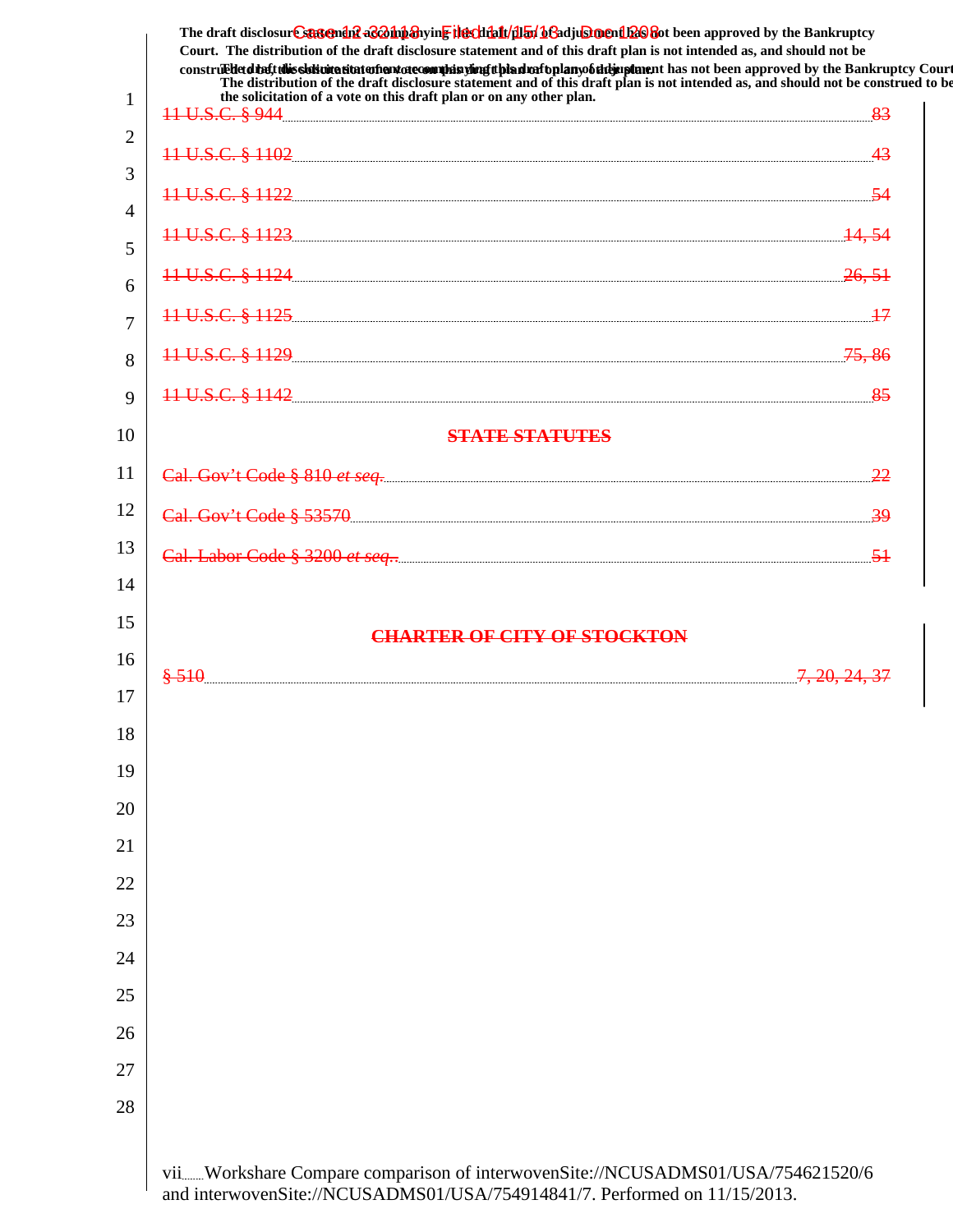|                                                          | Case 12-32118 Filed 11/15/13<br>Doc 1208                                                                                                                                                                                                                        |
|----------------------------------------------------------|-----------------------------------------------------------------------------------------------------------------------------------------------------------------------------------------------------------------------------------------------------------------|
|                                                          | The draft disclosure statement accompanying this draft plan of adjustment has not been approved by the Bankruptcy<br>Court. The distribution of that method inclompany and putto in the deal putton in the band of the bank ruptcy Court                        |
| 1                                                        | constructed that is the distance of the solicitation of a vote on this draft plan or on any other plan. The plan is not intended as, and should not be construed to be the solicitation of a vote on this draft plan or on any                                  |
| 2                                                        | The City of Stockton, California, a debtor under chapter 9 of the Bankruptcy Code                                                                                                                                                                               |
| 3                                                        | in the case styled-as In re City of Stockton, California, Case No. 2012-32118, currently pending in                                                                                                                                                             |
|                                                          | the United States Bankruptcy Court for the Eastern District of California, hereby proposes the                                                                                                                                                                  |
| 4<br>5                                                   | following <b>First Amended</b> Plan of Adjustment of Debts for City of Stockton, California                                                                                                                                                                     |
|                                                          | <b>(November 15, 2013)</b> pursuant to section 941 of the Bankruptcy Code. <sup>1</sup>                                                                                                                                                                         |
| 6                                                        | Please refer to the accompanying Disclosure Statement for a discussion of the                                                                                                                                                                                   |
| 7                                                        | City's financial condition, the developments throughout the Chapter 9 Case, a summary and                                                                                                                                                                       |
| 8                                                        | analysis of this Plan, and for other important information. The City encourages you to read this                                                                                                                                                                |
| 9                                                        | Plan and the Disclosure Statement in their entirety before voting to accept or reject this Plan. No                                                                                                                                                             |
| 10                                                       | materials other than the Disclosure Statement and the various exhibits and schedules attached to                                                                                                                                                                |
| 11                                                       | or incorporated therein have been approved for use in soliciting acceptance or rejection of this                                                                                                                                                                |
| 12                                                       | Plan.                                                                                                                                                                                                                                                           |
| 13                                                       |                                                                                                                                                                                                                                                                 |
| 14                                                       | <b>DEFINITIONS, INTERPRETATION AND RULES OF CONSTRUCTION</b><br>I.                                                                                                                                                                                              |
|                                                          |                                                                                                                                                                                                                                                                 |
|                                                          | Definitions.<br>A.<br>2003 Fire/Police/Library Certificates has means the meaning set forth in<br>1.                                                                                                                                                            |
| 15<br>16                                                 | the definition of 2003A Fire/Police/Library Lease Back Transaction Certificates and the 2003B                                                                                                                                                                   |
|                                                          | <b>Fire/Police/Library Certificates.</b>                                                                                                                                                                                                                        |
|                                                          | 2.<br>2003 Fire/Police/Library Certificates Reimbursement Agreement                                                                                                                                                                                             |
|                                                          | means thethat certain Reimbursement Agreement, dated as of June 1, 2003, by and between the                                                                                                                                                                     |
|                                                          | Successor Agency and the City, pursuant to which the Successor Agency has agreed to utilize the                                                                                                                                                                 |
|                                                          |                                                                                                                                                                                                                                                                 |
|                                                          | Housing Set-Aside Amounts (as defined in the 2003 Fire/Police/Library Certificates                                                                                                                                                                              |
|                                                          | Reimbursement Agreement) to reimburse the City for the monies paid by the City under the                                                                                                                                                                        |
|                                                          | Fire/Police/Library Lease Back.                                                                                                                                                                                                                                 |
|                                                          | 2003 Fire/Police/Library Certificates Reserve Fund has the meaning set<br>$\frac{3}{2}$ .                                                                                                                                                                       |
| 17<br>18<br>19<br>20<br>21<br>22<br>23<br>24<br>25<br>26 | forth in the definition of Fire/Police/Library Lease Back Transaction.                                                                                                                                                                                          |
| 27                                                       | 4.2003 Fire/Police/Library Certificates Supplemental Trust<br>3 <sub>1</sub>                                                                                                                                                                                    |
| 28                                                       | <sup>1</sup> The definitions of capitalized terms used throughout this Plan are set forth in Section I(A). Unless As set forth in<br>Section I.B., unless otherwise noted, all references to a "section" are references to a section of the Bankruptcy<br>Code. |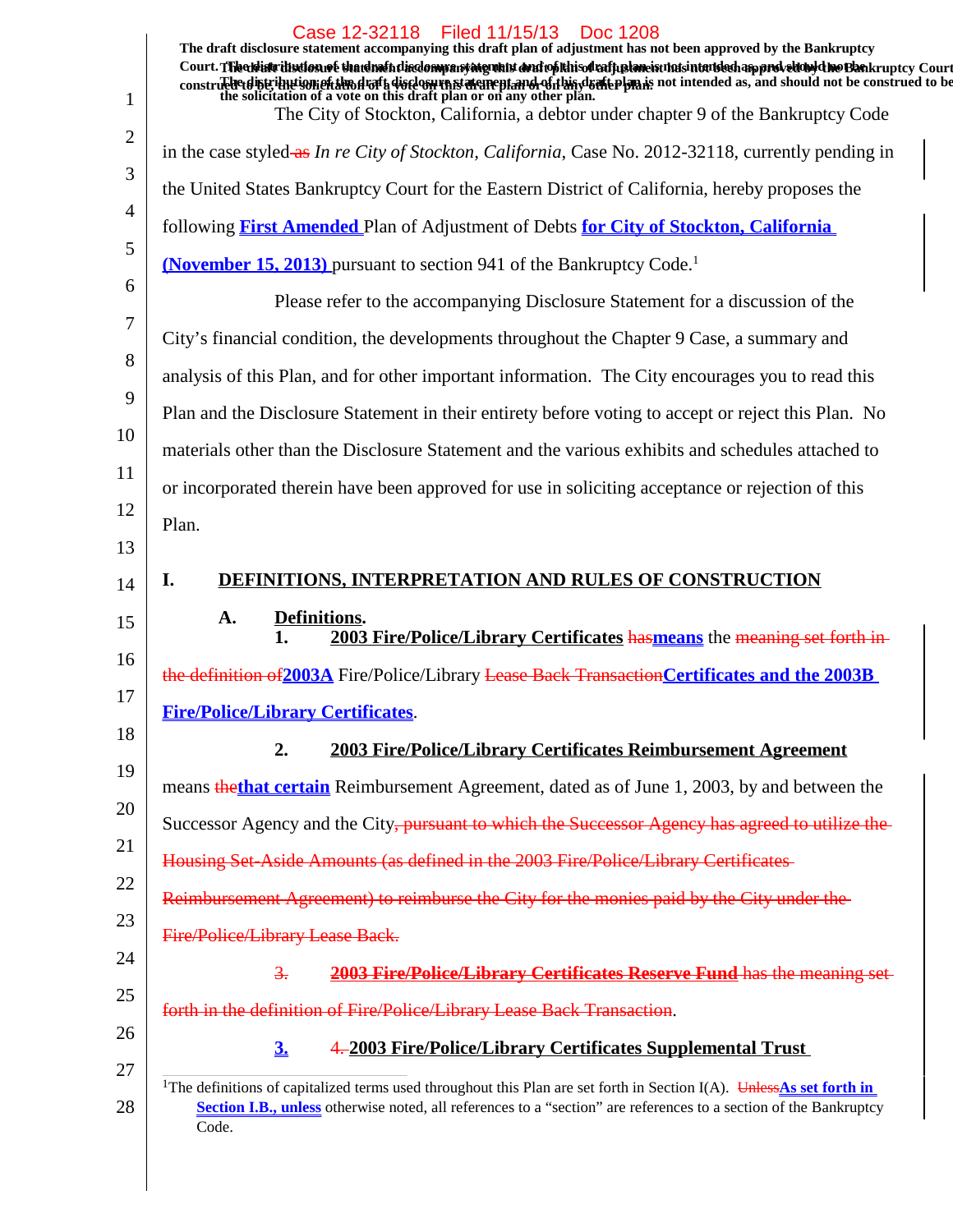| $\mathbf{1}$ | The draft disclosur Cantendal a control and the chieft and the chieft of a chieft of the Bankruptcy<br>Court. The distribution of the draft disclosure statement and of this draft plan is not intended as, and should not be<br>construed that this sidivitation and one commission of this dual oplany of the unit has not been approved by the Bankruptcy Court<br>The distribution of the draft disclosure statement and of this draft plan is not intended as, and should not be construed to be<br>the solicitation of a vote on this draft plan or on any other plan.<br><b>Agreement</b> means the First Supplemental Trust Agreement, dated as of May 9, 2013, by and |
|--------------|--------------------------------------------------------------------------------------------------------------------------------------------------------------------------------------------------------------------------------------------------------------------------------------------------------------------------------------------------------------------------------------------------------------------------------------------------------------------------------------------------------------------------------------------------------------------------------------------------------------------------------------------------------------------------------|
| 2            | among Wells Fargo, the Financing Authority, and the City, the form of which is attached as                                                                                                                                                                                                                                                                                                                                                                                                                                                                                                                                                                                     |
| 3            | Exhibit B to the Declaration of Robert Deis in Support of the City <i>Ofof</i> Stockton's Motion Under                                                                                                                                                                                                                                                                                                                                                                                                                                                                                                                                                                         |
| 4            | Bankruptcy Rule 9019 for Approval of Its Settlement with Ambac Assurance Corporation, filed in                                                                                                                                                                                                                                                                                                                                                                                                                                                                                                                                                                                 |
| 5            | the Chapter 9 Case on February 26, 2013 [Dkt. No. 725].                                                                                                                                                                                                                                                                                                                                                                                                                                                                                                                                                                                                                        |
| 6            | <u> 11</u>                                                                                                                                                                                                                                                                                                                                                                                                                                                                                                                                                                                                                                                                     |
| 7            |                                                                                                                                                                                                                                                                                                                                                                                                                                                                                                                                                                                                                                                                                |
| 8            | 5.2003 Fire/Police/Library Certificates Trust Agreement is means the<br>4.                                                                                                                                                                                                                                                                                                                                                                                                                                                                                                                                                                                                     |
| 9            | Trust Agreement, dated as of June 1, 2003, by and among Wells Fargo, the Financing Authority,                                                                                                                                                                                                                                                                                                                                                                                                                                                                                                                                                                                  |
| 10           | and the City, relating to the 2003 Fire/Police/Library Certificates.                                                                                                                                                                                                                                                                                                                                                                                                                                                                                                                                                                                                           |
| 11           | 6.2003 Fire/Police/Library Certificates Trustee has the meaning set-<br>5.                                                                                                                                                                                                                                                                                                                                                                                                                                                                                                                                                                                                     |
| 12           | forth in the definition of means Wells Fargo, as trustee under the 2003 Fire/Police/Library                                                                                                                                                                                                                                                                                                                                                                                                                                                                                                                                                                                    |
|              | Lease Back Transaction Certificates Trust Agreement, or any successor trustee thereunder.                                                                                                                                                                                                                                                                                                                                                                                                                                                                                                                                                                                      |
| 13           | 7.2003A Fire/Police/Library Certificates has the meaning set forth in the<br>6.                                                                                                                                                                                                                                                                                                                                                                                                                                                                                                                                                                                                |
| 14           | definition of Fire/Police/Library Lease Back Transaction. means the Certificates of Participation                                                                                                                                                                                                                                                                                                                                                                                                                                                                                                                                                                              |
| 15           | (Redevelopment Housing Projects) Series 2003A, issued on June 27, 2003, in the original                                                                                                                                                                                                                                                                                                                                                                                                                                                                                                                                                                                        |
| 16           | principal amount of \$1,160,000.                                                                                                                                                                                                                                                                                                                                                                                                                                                                                                                                                                                                                                               |
| 17           | 8. 2003B Fire/Police/Library Certificates has the meaning set forth in the<br>7.                                                                                                                                                                                                                                                                                                                                                                                                                                                                                                                                                                                               |
| 18           | definition of Fire/Police/Library Lease Back Transaction.means the Certificates of Participation                                                                                                                                                                                                                                                                                                                                                                                                                                                                                                                                                                               |
| 19           | (Redevelopment Housing Projects) Taxable Series 2003B, issued on June 27, 2003, in the                                                                                                                                                                                                                                                                                                                                                                                                                                                                                                                                                                                         |
| 20           | <u>original principal amount of \$12,140,000.</u>                                                                                                                                                                                                                                                                                                                                                                                                                                                                                                                                                                                                                              |
| 21           | 8.<br>9. 2004 Arena Bond Indenture means the Indenture of Trust, dated as of                                                                                                                                                                                                                                                                                                                                                                                                                                                                                                                                                                                                   |
| 22           | March 1, 2004, by and between the Redevelopment Successor Agency and the 2004 Arena Bond                                                                                                                                                                                                                                                                                                                                                                                                                                                                                                                                                                                       |
| 23           |                                                                                                                                                                                                                                                                                                                                                                                                                                                                                                                                                                                                                                                                                |
| 24           | Trustee, relating to the 2004 Arena Bonds.                                                                                                                                                                                                                                                                                                                                                                                                                                                                                                                                                                                                                                     |
| 25           | 10. 2004 Arena Bond Reserve Fund has the meaning set forth in the<br>2.                                                                                                                                                                                                                                                                                                                                                                                                                                                                                                                                                                                                        |
| 26           | definition of Arena Lease Back Transaction. Insurance Policy means the Municipal Bond New                                                                                                                                                                                                                                                                                                                                                                                                                                                                                                                                                                                      |
| 27           | <b>Issue Insurance Policy No. 04010198 issued by NPFG, as successor to Financial Guaranty</b>                                                                                                                                                                                                                                                                                                                                                                                                                                                                                                                                                                                  |
| 28           | <b>Insurance Company, with respect to the 2004 Arena Bonds.</b>                                                                                                                                                                                                                                                                                                                                                                                                                                                                                                                                                                                                                |
|              | 11.2004 Arena Bond Trustee has the meaning set forth in the definition-<br><b>10.</b>                                                                                                                                                                                                                                                                                                                                                                                                                                                                                                                                                                                          |
|              |                                                                                                                                                                                                                                                                                                                                                                                                                                                                                                                                                                                                                                                                                |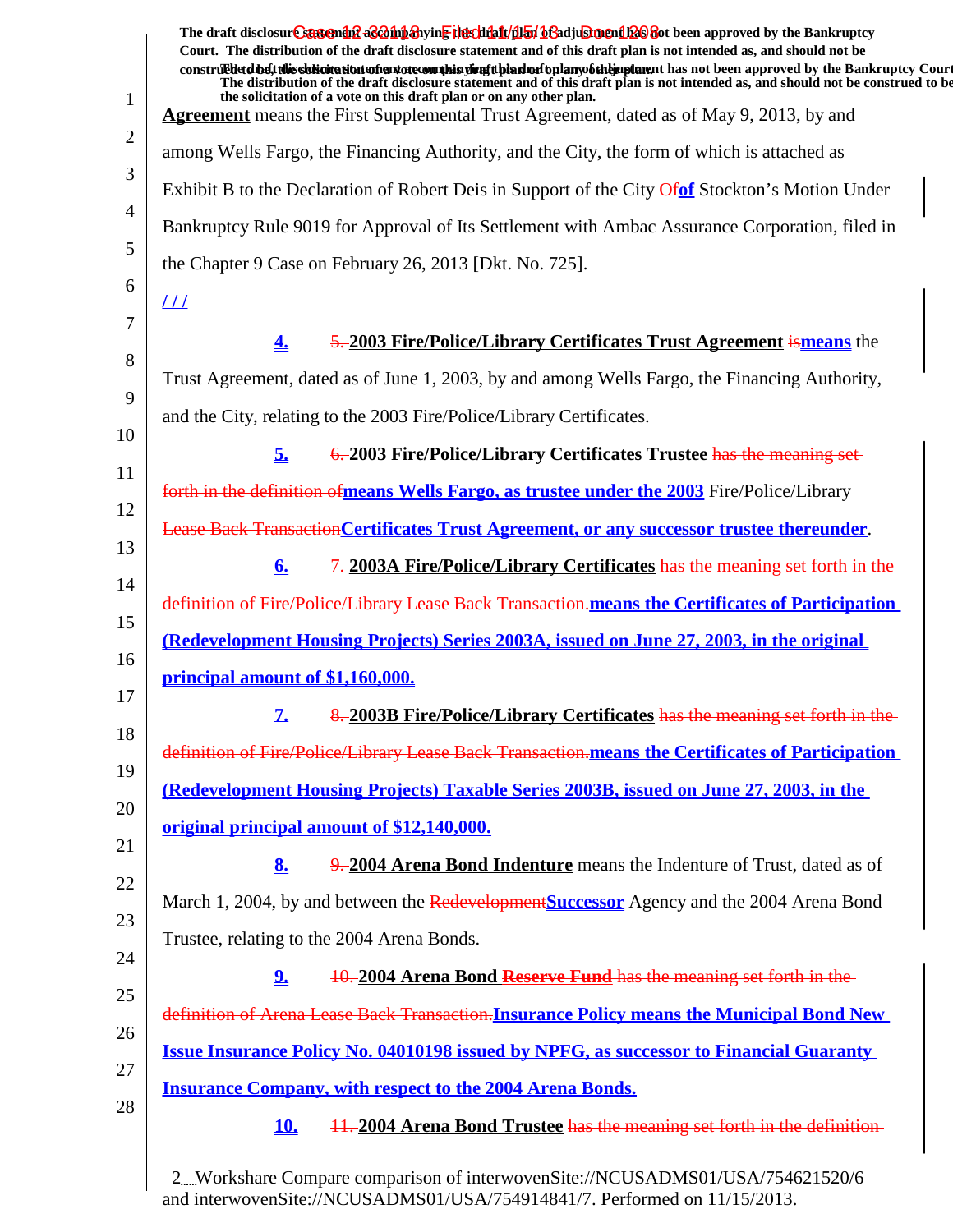|              | The draft disclosur Cantendal a & bip anying the chieff (half of a diu shell as approved by the Bankruptcy<br>Court. The distribution of the draft disclosure statement and of this draft plan is not intended as, and should not be<br>construedetdiate this signification at a function of the significant control and of the studies of the studies of the Bankruptcy Court<br>The distribution of the draft disclosure statement and of this draft plan is not intended as, and should not be construed to be |
|--------------|-------------------------------------------------------------------------------------------------------------------------------------------------------------------------------------------------------------------------------------------------------------------------------------------------------------------------------------------------------------------------------------------------------------------------------------------------------------------------------------------------------------------|
| $\mathbf{1}$ | the solicitation of a vote on this draft plan or on any other plan.<br>of Arena Lease Back Transactionmeans Wells Fargo, as indenture trustee under the 2004                                                                                                                                                                                                                                                                                                                                                      |
| 2            | Arena Bonds Indenture, or any successor indenture trustee thereunder.                                                                                                                                                                                                                                                                                                                                                                                                                                             |
| 3            | 12. 2004 Arena Bonds has the meaning set forth in the definition of Arena-<br>11.                                                                                                                                                                                                                                                                                                                                                                                                                                 |
| 4            | Lease Back Transaction. means the Successor Agency of the City of Stockton Revenue                                                                                                                                                                                                                                                                                                                                                                                                                                |
| 5            | <u> Bonds, Series 2004, (Stockton Events Center – Arena Project), issued on March 26, 2004 in</u>                                                                                                                                                                                                                                                                                                                                                                                                                 |
| 6            | the original aggregate principal amount of \$47,000,000.                                                                                                                                                                                                                                                                                                                                                                                                                                                          |
| 7            | 2004 Parking Bond Reserve Fund has the meaning set forth in the<br>13.                                                                                                                                                                                                                                                                                                                                                                                                                                            |
| 8            | definition of Parking Structure Lease Back Transaction.                                                                                                                                                                                                                                                                                                                                                                                                                                                           |
| 9            | <b>2004 Parking Bond Insurance Policy means the Municipal Bond New</b><br>12.                                                                                                                                                                                                                                                                                                                                                                                                                                     |
| 10           | <b>Issue Insurance Policy No. 04010390 issued by NPFG, as successor to Financial Guaranty</b>                                                                                                                                                                                                                                                                                                                                                                                                                     |
| 11           | <b>Insurance Company, with respect to the 2004 Parking Bonds.</b>                                                                                                                                                                                                                                                                                                                                                                                                                                                 |
| 12           | 14.2004 Parking Bond Trustee has the meaning set forth in the definition-<br>13.                                                                                                                                                                                                                                                                                                                                                                                                                                  |
| 13           | of Parking Structure Lease Back Transactionmeans Wells Fargo, as indenture trustee under                                                                                                                                                                                                                                                                                                                                                                                                                          |
| 14<br>15     | <u>the 2004 Parking Bonds Indenture, or any successor indenture trustee thereunder.</u>                                                                                                                                                                                                                                                                                                                                                                                                                           |
| 16           | 15.2004 Parking Bonds has the meaning set forth in the definition of<br><u>14.</u>                                                                                                                                                                                                                                                                                                                                                                                                                                |
| 17           | Parking Structure Lease Back Transaction.means the Stockton Public Financing Authority                                                                                                                                                                                                                                                                                                                                                                                                                            |
| 18           | Lease Revenue Bonds, Series 2004, (Parking and Capital Projects), issued on June 25, 2004,                                                                                                                                                                                                                                                                                                                                                                                                                        |
| 19           | in the original aggregate principal amount of \$32,785,000.                                                                                                                                                                                                                                                                                                                                                                                                                                                       |
| 20           | <u>15.</u><br><b>16.2004 Parking Bonds Bond Indenture</b> means the Indenture of Trust,                                                                                                                                                                                                                                                                                                                                                                                                                           |
| 21           | dated as of June 1, 2004, by and between the Financing Authority and the 2004 Parking Bond                                                                                                                                                                                                                                                                                                                                                                                                                        |
| 22           | Trustee, relating to the 2004 Parking Bonds.                                                                                                                                                                                                                                                                                                                                                                                                                                                                      |
| 23           | 17.2006 SEB Bond Reserve Fund has the meaning set forth in the<br><b>16.</b>                                                                                                                                                                                                                                                                                                                                                                                                                                      |
| 24           | definition of SEB Lease Back Transaction. Insurance Policy means the Financial Guaranty                                                                                                                                                                                                                                                                                                                                                                                                                           |
| 25           | <b>Insurance Policy No. 47756(1) issued by NPFG, as successor to MBIA Insurance</b>                                                                                                                                                                                                                                                                                                                                                                                                                               |
| 26           | <b>Corporation, with respect to the 2006 SEB Bonds.</b>                                                                                                                                                                                                                                                                                                                                                                                                                                                           |
| 27           | 18. 2006 SEB Bond Trustee has the meaning set forth in the definition of<br><u>17.</u>                                                                                                                                                                                                                                                                                                                                                                                                                            |
| 28           | <b>SEB Lease Back Transaction-means Wells Fargo, as indenture trustee under the 2006 SEB</b>                                                                                                                                                                                                                                                                                                                                                                                                                      |
|              | <b>Bonds Indenture, or any successor indenture trustee thereunder.</b>                                                                                                                                                                                                                                                                                                                                                                                                                                            |
|              |                                                                                                                                                                                                                                                                                                                                                                                                                                                                                                                   |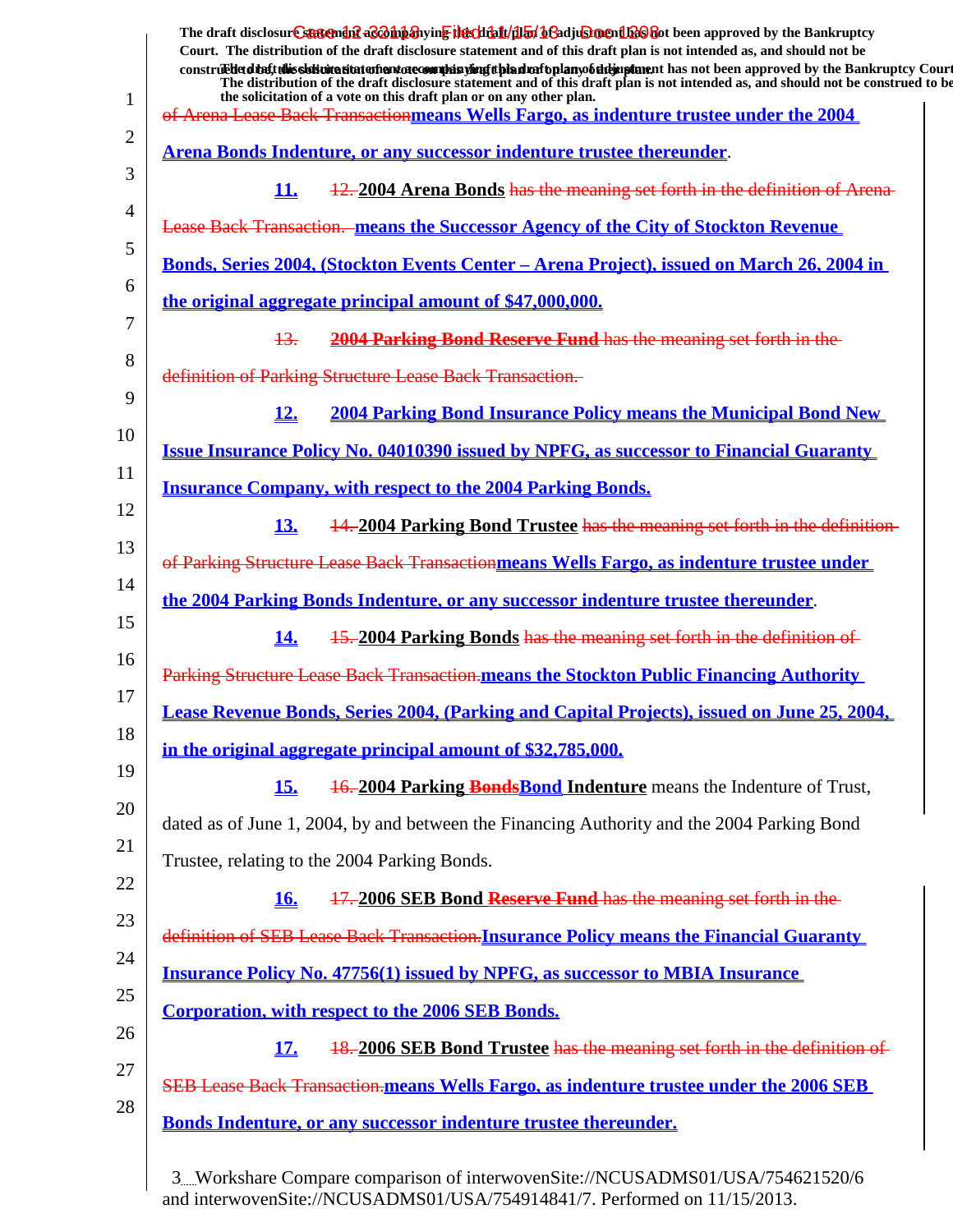|    | The draft disclosure suggended acompanying the climatical of adjustment been approved by the Bankruptcy<br>Court. The distribution of the draft disclosure statement and of this draft plan is not intended as, and should not be                                       |
|----|-------------------------------------------------------------------------------------------------------------------------------------------------------------------------------------------------------------------------------------------------------------------------|
|    | construedetdine tubis sistemation enterto commission and properties and properties and has not been approved by the Bankruptcy Court<br>The distribution of the draft disclosure statement and of this draft plan is not intended as, and should not be construed to be |
| 1  | the solicitation of a vote on this draft plan or on any other plan.<br>2006 SEB Bonds has the meaning set forth in the definition of SEB Lease-<br>49.                                                                                                                  |
| 2  | <b>Back Transaction.</b>                                                                                                                                                                                                                                                |
| 3  |                                                                                                                                                                                                                                                                         |
| 4  | <b>18.</b><br><b>2006 SEB Bonds means the Stockton Public Financing Authority 2006</b>                                                                                                                                                                                  |
| 5  | Lease Revenue Refunding Bonds, Series A, issued on April 6, 2006, in the original aggregate                                                                                                                                                                             |
| 6  | principal amount of \$13,965,000.                                                                                                                                                                                                                                       |
|    | <u>19.</u><br>20. 2006 SEB Indenture means the Indenture of Trust, dated as of March                                                                                                                                                                                    |
| 7  | 1, 2006, by and between the Financing Authority and the 2006 SEB Bond Trustee, relating to the                                                                                                                                                                          |
| 8  | 2006 SEB Bonds.                                                                                                                                                                                                                                                         |
| 9  | 21.2007 Lease Ask Payments has the meaning set forth in the Assured<br>20.                                                                                                                                                                                              |
| 10 | Guaranty Term Sheet, attached to the Plan as Exhibit A, and represent payments being made-                                                                                                                                                                              |
| 11 | from the City's general fund that had been proposed to be made on Office Building Bond                                                                                                                                                                                  |
| 12 | <b>Insurance Policy means, collectively, the Financial Guaranty Insurance Policy No.</b>                                                                                                                                                                                |
| 13 | D-2007-293 and the Financial Guaranty Insurance Policy No. D-2007-295, each issued by                                                                                                                                                                                   |
| 14 | <b>Assured Guaranty with respect to the 2007 Office Building Bonds (Series A) and the 2007</b>                                                                                                                                                                          |
| 15 | Office Building Bonds under the City's AB 506 restructuring proposal (Series B), respectively.                                                                                                                                                                          |
| 16 | 22.<br>2007 Office Building Bond Reserve Fund has the meaning set forth in the                                                                                                                                                                                          |
| 17 | definition of Office Building Lease Back Transaction.                                                                                                                                                                                                                   |
| 18 |                                                                                                                                                                                                                                                                         |
| 19 | 21.<br>23. 2007 Office Building Bond Trustee has the meaning set forth in the                                                                                                                                                                                           |
| 20 | definition of Office Building Lease Back Transactionmeans Wells Fargo as the indenture                                                                                                                                                                                  |
| 21 | trustee under the 2007 Office Building Bonds Indenture, or any successor indenture trustee                                                                                                                                                                              |
| 22 | thereunder.                                                                                                                                                                                                                                                             |
|    | 22.<br>24. 2007 Office Building Bonds has the meaning set forth in the definition-                                                                                                                                                                                      |
| 23 | of Office Building Lease Back Transactionmeans, collectively, the 2007 Series A Bonds and                                                                                                                                                                               |
| 24 | the 2007 Series B Bonds.                                                                                                                                                                                                                                                |
| 25 | 23.<br><b>2007 Office Building Bonds Indenture means the Indenture of Trust,</b>                                                                                                                                                                                        |
| 26 | dated as of November 1, 2007, by and between the Financing Authority and the 2007 Office                                                                                                                                                                                |
| 27 | <b>Building Bond Trustee, relating to the 2007 Office Building Bonds.</b>                                                                                                                                                                                               |
| 28 | <u>24.</u><br><b>2007 Series A Bonds means the Stockton Public Financing Authority</b>                                                                                                                                                                                  |
|    |                                                                                                                                                                                                                                                                         |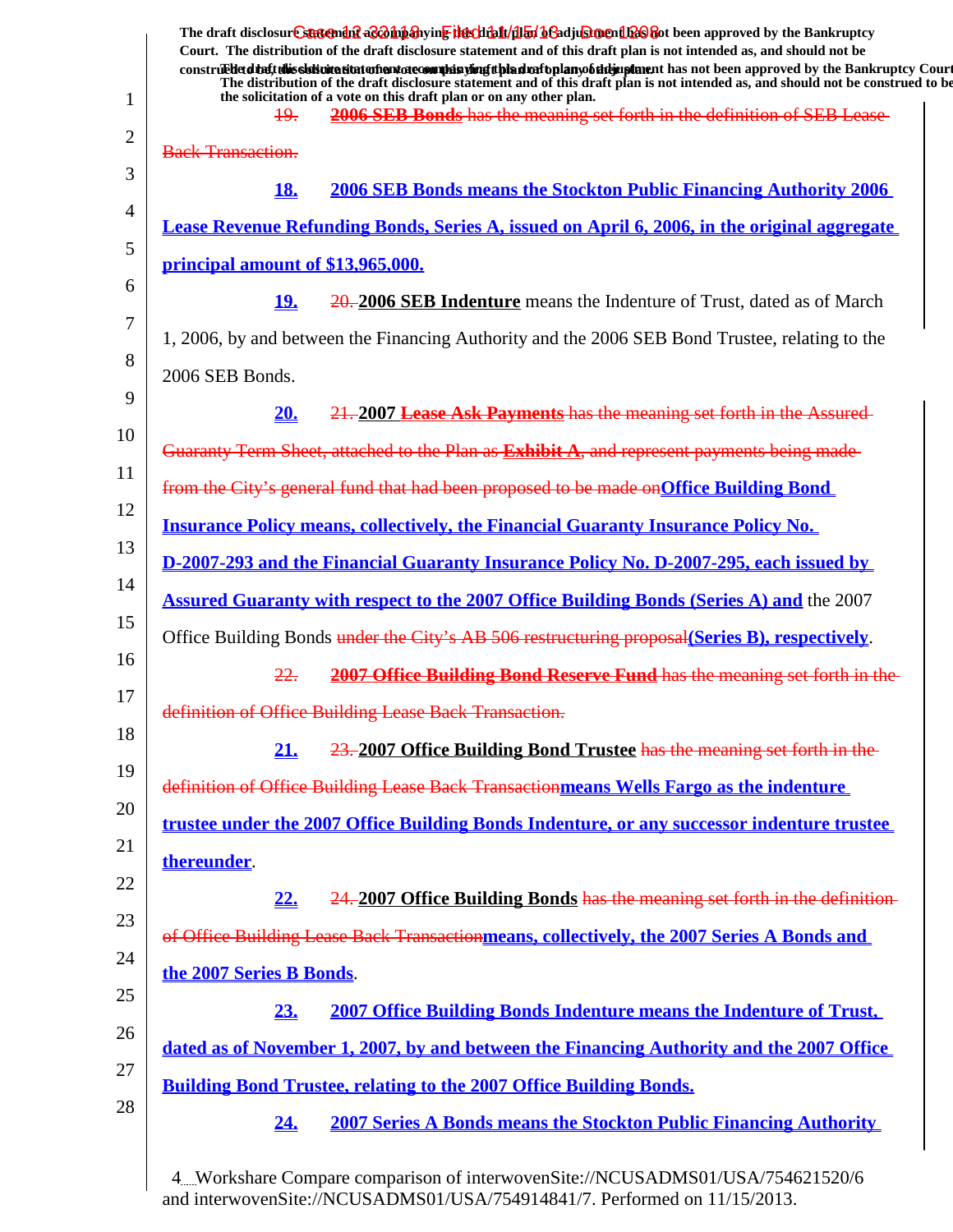| $\mathbf{1}$ | The draft disclosure sasement as a man and the client of the client of the client of the Bankruptcy<br>Court. The distribution of the draft disclosure statement and of this draft plan is not intended as, and should not be<br>construed to the Bankruptcy Court<br>The distribution of the draft disclosure statement and of this draft plan is not intended as, and should not be construed to be<br>the solicitation of a vote on this draft plan or on any other plan. |
|--------------|------------------------------------------------------------------------------------------------------------------------------------------------------------------------------------------------------------------------------------------------------------------------------------------------------------------------------------------------------------------------------------------------------------------------------------------------------------------------------|
| 2            | <b>Variable Rate Demand Lease Revenue Bonds, 2007 Series A (Building Acquisition)</b>                                                                                                                                                                                                                                                                                                                                                                                        |
| 3            | Financing Project), issued on November 29, 2007, in the original aggregate principal                                                                                                                                                                                                                                                                                                                                                                                         |
| 4            | <u>amount of \$36,500,000.</u>                                                                                                                                                                                                                                                                                                                                                                                                                                               |
|              | 25.<br><b>2007 Series B Bonds means the Stockton Public Financing Authority</b>                                                                                                                                                                                                                                                                                                                                                                                              |
| 5            | <b>Taxable Variable Rate Demand Lease Revenue Bonds, 2007 Series B (Building Acquisition)</b>                                                                                                                                                                                                                                                                                                                                                                                |
| 6            | Financing Project), issued on November 29, 2007, in the original aggregate principal                                                                                                                                                                                                                                                                                                                                                                                         |
| 7            | amount of \$4,270,000.                                                                                                                                                                                                                                                                                                                                                                                                                                                       |
| 8            | <b>2009 Golf Course/Park Bond Trustee means Wells Fargo as the</b><br>26.                                                                                                                                                                                                                                                                                                                                                                                                    |
| 9            | indenture trustee under the 2009 Golf Course/Park Bonds Indenture, or any successor                                                                                                                                                                                                                                                                                                                                                                                          |
| 10           | indenture trustee thereunder.                                                                                                                                                                                                                                                                                                                                                                                                                                                |
| 11           | 27.<br><b>2009 Golf Course/Park Bonds means the Stockton Public Financing</b>                                                                                                                                                                                                                                                                                                                                                                                                |
| 12           | <b>Authority Lease Revenue Bonds, 2009 Series A (Capital Improvement Projects), issued on</b>                                                                                                                                                                                                                                                                                                                                                                                |
| 13           | September 9, 2009, in the original aggregate principal amount of \$35,080,000.                                                                                                                                                                                                                                                                                                                                                                                               |
| 14           | 28.<br>25.2009 Golf Course/Park BondBonds Indenture means the Indenture                                                                                                                                                                                                                                                                                                                                                                                                      |
| 15           | of Trust, dated as of September 1, 2009, by and between the Financing Authority and the 2009                                                                                                                                                                                                                                                                                                                                                                                 |
| 16           | Golf Course/Park Bond Trustee, relating to the 2009 Golf Course/Park Bonds.                                                                                                                                                                                                                                                                                                                                                                                                  |
| 17           | <b>2009 Golf Course/Park Bond Reserve Fund has the meaning set forth in-</b>                                                                                                                                                                                                                                                                                                                                                                                                 |
| 18           | <del>26.</del>                                                                                                                                                                                                                                                                                                                                                                                                                                                               |
| 19           | the definition of Golf Course/Park Lease Back Transaction.                                                                                                                                                                                                                                                                                                                                                                                                                   |
| 20           | 27.<br>2009 Golf Course/Park Bond Trustee has the meaning set forth in the                                                                                                                                                                                                                                                                                                                                                                                                   |
| 21           | definition of Golf Course/Park Lease Back Transaction.                                                                                                                                                                                                                                                                                                                                                                                                                       |
| 22           | <b>2009 Golf Course/Park Bonds</b> has the meaning set forth in the definition-<br>28.                                                                                                                                                                                                                                                                                                                                                                                       |
| 23           | of Golf Course/Park Lease Back Transaction.                                                                                                                                                                                                                                                                                                                                                                                                                                  |
|              | 400 E. Main Office Building Property has the meaning set forth in the<br>29.                                                                                                                                                                                                                                                                                                                                                                                                 |
| 24           | definition of Office Building Lease Back Transactionmeans the office building located at 400                                                                                                                                                                                                                                                                                                                                                                                 |
| 25           | <b>E. Main Street in the City.</b>                                                                                                                                                                                                                                                                                                                                                                                                                                           |
| 26           | AB 26 has the meaning set forth in the definition of Arena Lease Back-<br>30.                                                                                                                                                                                                                                                                                                                                                                                                |
| 27           | Transaction.                                                                                                                                                                                                                                                                                                                                                                                                                                                                 |
| 28           | <b>30.</b><br><b>31. AB 506</b> means Assembly Bill 506, codified at California Government                                                                                                                                                                                                                                                                                                                                                                                   |
|              | 5Workshare Compare comparison of interwovenSite://NCUSADMS01/USA/754621520/6                                                                                                                                                                                                                                                                                                                                                                                                 |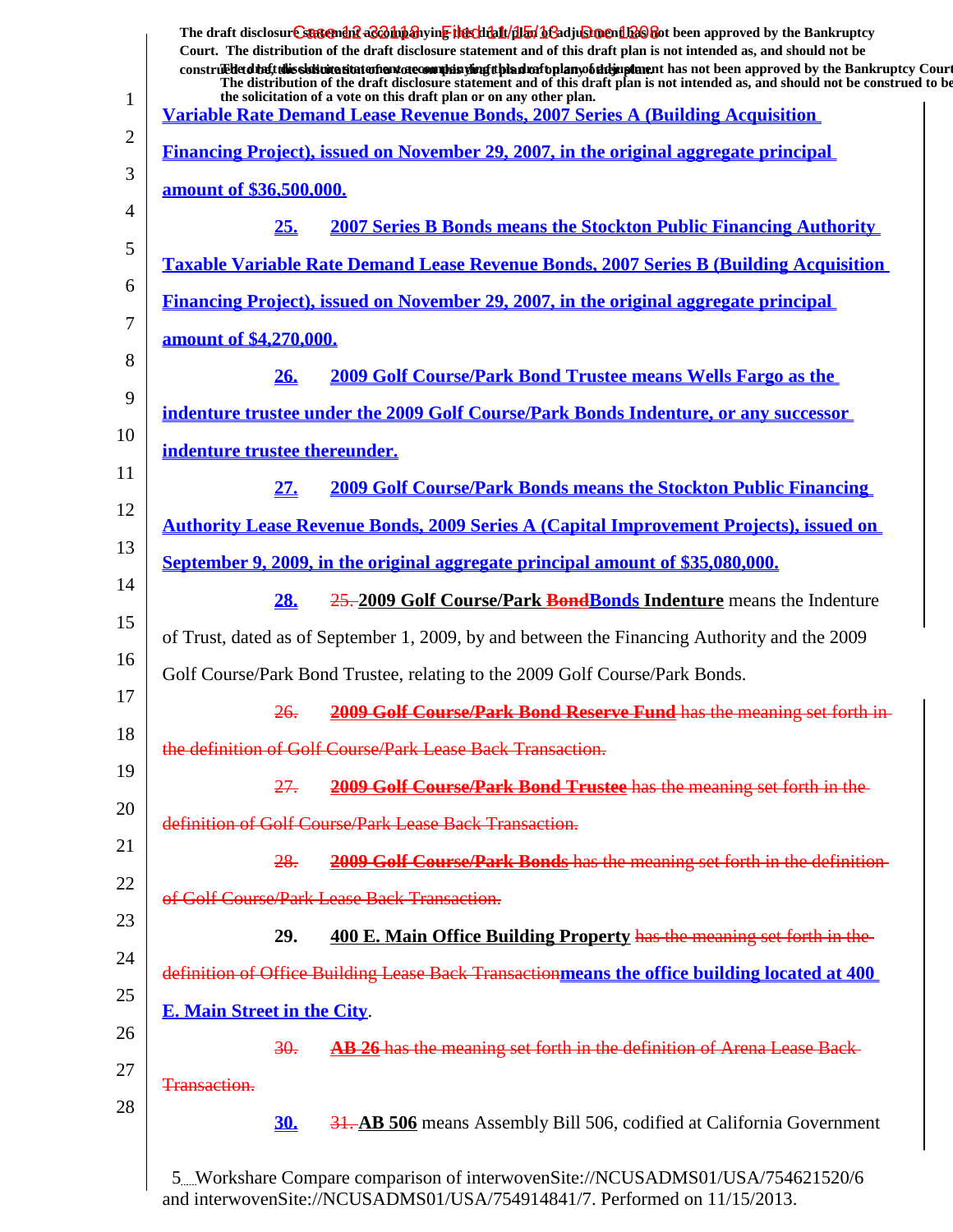|                | The draft disclosure suggendif a control and the chieft (illuminate) beneficially and the Bankruptcy                                                                                                                                                                         |
|----------------|------------------------------------------------------------------------------------------------------------------------------------------------------------------------------------------------------------------------------------------------------------------------------|
|                | Court. The distribution of the draft disclosure statement and of this draft plan is not intended as, and should not be<br>construed detail this slok wite situation and accommode is virigit bian match plany of the implement has not been approved by the Bankruptcy Court |
| $\mathbf{1}$   | The distribution of the draft disclosure statement and of this draft plan is not intended as, and should not be construed to be<br>the solicitation of a vote on this draft plan or on any other plan.                                                                       |
| $\overline{2}$ | Code 53760 et seq., which provides that a local public entity in California may file a petition for                                                                                                                                                                          |
| 3              | bankruptcy if it has participated in a neutral evaluation process or has declared a fiscal emergency-                                                                                                                                                                        |
| 4              | and adopted a resolution by a majority vote of the governing board.                                                                                                                                                                                                          |
| 5              | AB 1484 has the meaning set forth in the definition of Arena Lease Back-<br>32.                                                                                                                                                                                              |
| 6              | Transaction.                                                                                                                                                                                                                                                                 |
| 7              | 31.<br>33. Additional Tax Increment Revenues has the meaning set forth in the                                                                                                                                                                                                |
| 8              | definition of Arena Lease Back Transaction.                                                                                                                                                                                                                                  |
| 9              | 34. Administrative Claim means any Claim, the costs or expenses of<br>32.                                                                                                                                                                                                    |
| 10             | administration of the Chapter 9 Case not already paid by the City, for an administrative                                                                                                                                                                                     |
| 11             | expense of the kind-allowed under section 503(b) and entitled to priority under section $507(a)(2)$ .                                                                                                                                                                        |
| 12             | after giving effect to sections 901 and 904 to the extent made applicable in Chapter 9: (i)                                                                                                                                                                                  |
| 13             | which the City agrees is an Allowed administrative expense-claim; or (ii) which the Bankruptcy                                                                                                                                                                               |
| 14             | Court determines is an Allowed administrative expense-claim. The City's consent to the                                                                                                                                                                                       |
| 15             | Bankruptcy Court adjudicating Administrative Claim status is given without the City in any way                                                                                                                                                                               |
| 16             | consenting or agreeing that other Claims for postpetition obligations of the City are or would be                                                                                                                                                                            |
| 17             | entitled to status as Administrative Claims as "the actual necessary costs and expenses of                                                                                                                                                                                   |
| 18             | preserving the estate" under section 503(b), and the City reserves its right to maintain that such                                                                                                                                                                           |
| 19             | Claims would instead constitute Other Postpetition Claims as defined herein.                                                                                                                                                                                                 |
| 20             | 35. Allowed means a Claim that:<br>33.                                                                                                                                                                                                                                       |
| 21             | with reference to any Claim, a Claim that<br>(a)                                                                                                                                                                                                                             |
| 22             | (a) Hashas been listed on the list of creditors filed by the<br>$\mathbf{u}$                                                                                                                                                                                                 |
| 23             | City, as such list may be amended from time to time pursuant to Bankruptcy Rule 1009; is not                                                                                                                                                                                 |
| 24             | listed as unliquidated, contingent or disputed; and for which no contrary proof of claim has been                                                                                                                                                                            |
| 25             | filed (subject to objection as set forth in the next subsection);                                                                                                                                                                                                            |
|                | (b) Isis asserted in a proof of claim filed in compliance with<br>(ii)                                                                                                                                                                                                       |
| 26             | section 501 and any applicable orders of the Bankruptcy Court or listed in the list of creditors                                                                                                                                                                             |
| 27             | filed by the City and as to which: $(i\Delta)$ no objection has been, or subsequently is, filed within the                                                                                                                                                                   |
| 28             | deadline established pursuant to Section $X(A)$ of the Plan (as such deadline may be extended by                                                                                                                                                                             |
|                | 6. Workshare Compare comparison of interwovenSite://NCUSADMS01/USA/754621520/6<br>and interwovenSite://NCUSADMS01/USA/754914841/7. Performed on 11/15/2013.                                                                                                                  |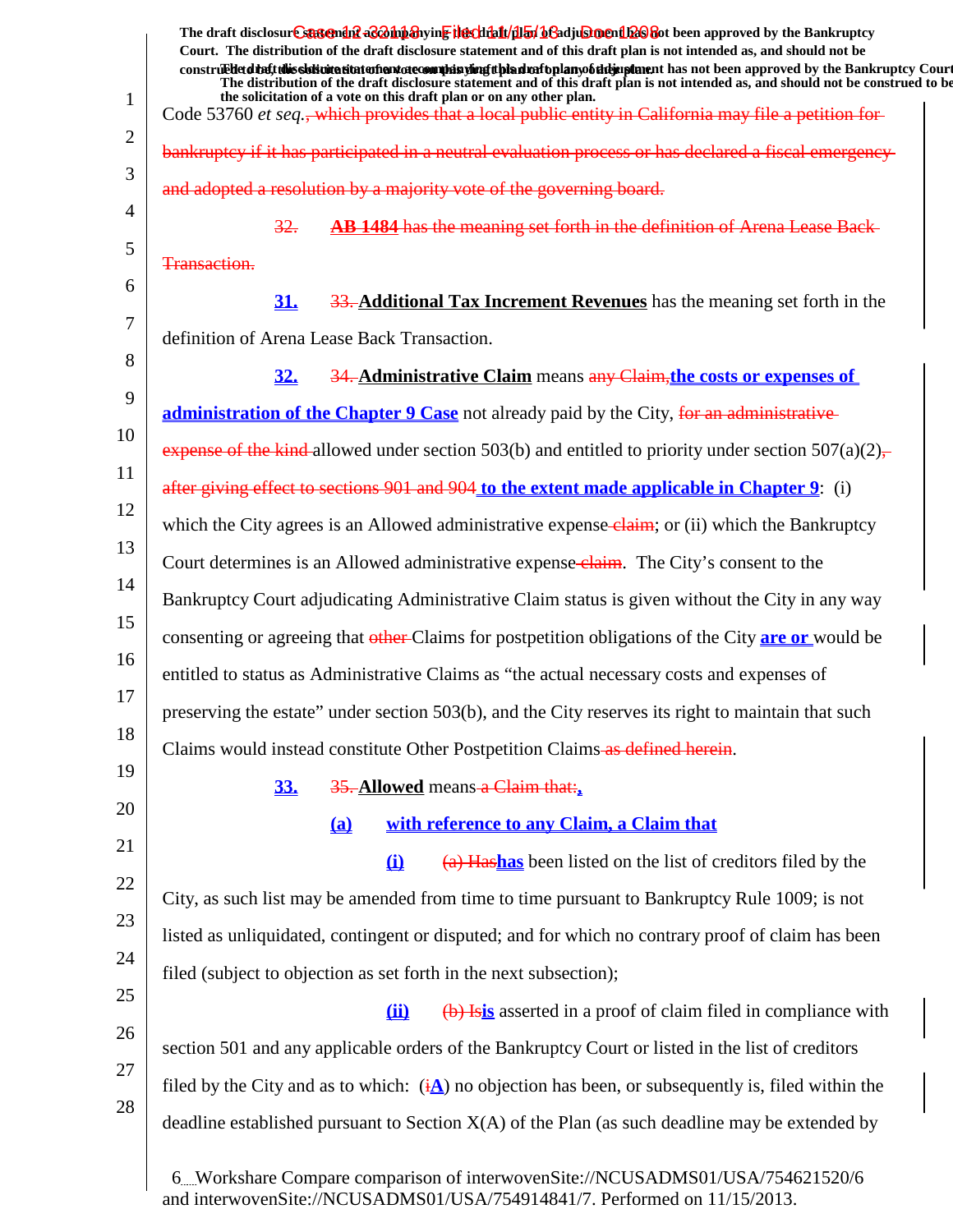|                | The draft disclosure sasement as a hypothesive the client of the final of a disclosure and the Bankruptcy<br>Court. The distribution of the draft disclosure statement and of this draft plan is not intended as, and should not be<br>construedetdiet this sistemation entertainment of committee of the simulation of the hand of the state of the bankruptcy Court<br>The distribution of the draft disclosure statement and of this draft plan is not intended as, and should not be construed to be |
|----------------|----------------------------------------------------------------------------------------------------------------------------------------------------------------------------------------------------------------------------------------------------------------------------------------------------------------------------------------------------------------------------------------------------------------------------------------------------------------------------------------------------------|
| $\mathbf{1}$   | the solicitation of a vote on this draft plan or on any other plan.<br>the Bankruptcy Court upon application of the City from time to time); $(\overrightarrow{H}B)$ the Bankruptcy Court                                                                                                                                                                                                                                                                                                                |
| $\overline{2}$ | has entered a Final Order allowing all or a portion of such Claim (but only in the amount so                                                                                                                                                                                                                                                                                                                                                                                                             |
| 3              | allowed); or $(\overrightarrow{iiiC})$ the Bankruptcy Court has entered a Final Order under section 502(c)                                                                                                                                                                                                                                                                                                                                                                                               |
| $\overline{4}$ | estimating the amount of the Claim for purposes of allowance;                                                                                                                                                                                                                                                                                                                                                                                                                                            |
| 5              | $\overline{(e)}$ Isis subject to a stipulation between the City and the<br>(iii)                                                                                                                                                                                                                                                                                                                                                                                                                         |
| 6              | holder of such Claim providing for the allowance of such Claim;                                                                                                                                                                                                                                                                                                                                                                                                                                          |
| 7              | (d) Isis deemed "Allowed" pursuant to this Plan;<br>(i <b>x</b> )                                                                                                                                                                                                                                                                                                                                                                                                                                        |
| 8              | (e) Isis designated as "Allowed" in a pleading entitled<br>$\left(\underline{\mathbf{v}}\right)$                                                                                                                                                                                                                                                                                                                                                                                                         |
| 9              | "Designation Of Allowed Claims" (or a similar title of the same import) filed with the Bankruptcy                                                                                                                                                                                                                                                                                                                                                                                                        |
| 10             | Court by the City on or after the Effective Date; or                                                                                                                                                                                                                                                                                                                                                                                                                                                     |
| 11             | $\perp\!\!\!\perp$                                                                                                                                                                                                                                                                                                                                                                                                                                                                                       |
| 12             | $_{LL}$                                                                                                                                                                                                                                                                                                                                                                                                                                                                                                  |
| 13             | (f) Is an with reference to any Administrative Claim or Other<br>(b)                                                                                                                                                                                                                                                                                                                                                                                                                                     |
| 14             | Postpetition Claim, as to which the Bankruptcy Court has entered a Final Order allowing all or a                                                                                                                                                                                                                                                                                                                                                                                                         |
| 15             | portion of such <b>Administrative Claim or Other Postpetition</b> Claim (but only in the amount so                                                                                                                                                                                                                                                                                                                                                                                                       |
| 16             | allowed).                                                                                                                                                                                                                                                                                                                                                                                                                                                                                                |
| 17             | 36. Ambac means Ambac Assurance Corporation, a Wisconsin stock<br><u>34.</u>                                                                                                                                                                                                                                                                                                                                                                                                                             |
| 18             | insurance corporation.                                                                                                                                                                                                                                                                                                                                                                                                                                                                                   |
| 19             | <b>35.</b><br>37. Ambac Effective Date means the first business day following the day                                                                                                                                                                                                                                                                                                                                                                                                                    |
| 20             | on which all the conditions contained in section 5.1 of the Ambac Settlement Agreement have                                                                                                                                                                                                                                                                                                                                                                                                              |
| 21             | either occurred or been expressly waived by the parties thereto.                                                                                                                                                                                                                                                                                                                                                                                                                                         |
| 22             | 38. Ambac Insurance Policy means the financial guaranty policy-<br><u>36.</u>                                                                                                                                                                                                                                                                                                                                                                                                                            |
| 23             |                                                                                                                                                                                                                                                                                                                                                                                                                                                                                                          |
| 24             | <b>Financial Guaranty Insurance Policy No. 21154BE</b> issued by Ambac in connection with the                                                                                                                                                                                                                                                                                                                                                                                                            |
| 25             | Fire/Police/Library Lease Back Transaction, which insures the 2003 Fire/Police/Library                                                                                                                                                                                                                                                                                                                                                                                                                   |
| 26             | Certificates executed and delivered by the 2003 Fire/Police/Library Certificates Trustee to fund                                                                                                                                                                                                                                                                                                                                                                                                         |
| 27             | affordable housing projects in the City.                                                                                                                                                                                                                                                                                                                                                                                                                                                                 |
| 28             | 39. Ambac Settlement Agreement means the Stipulation and Settlement<br><u>37.</u>                                                                                                                                                                                                                                                                                                                                                                                                                        |
|                | Agreement, dated as of February 26, 2013, by and among the City, the Financing Authority, the                                                                                                                                                                                                                                                                                                                                                                                                            |
|                | 7Workshare Compare comparison of interwovenSite://NCUSADMS01/USA/754621520/6                                                                                                                                                                                                                                                                                                                                                                                                                             |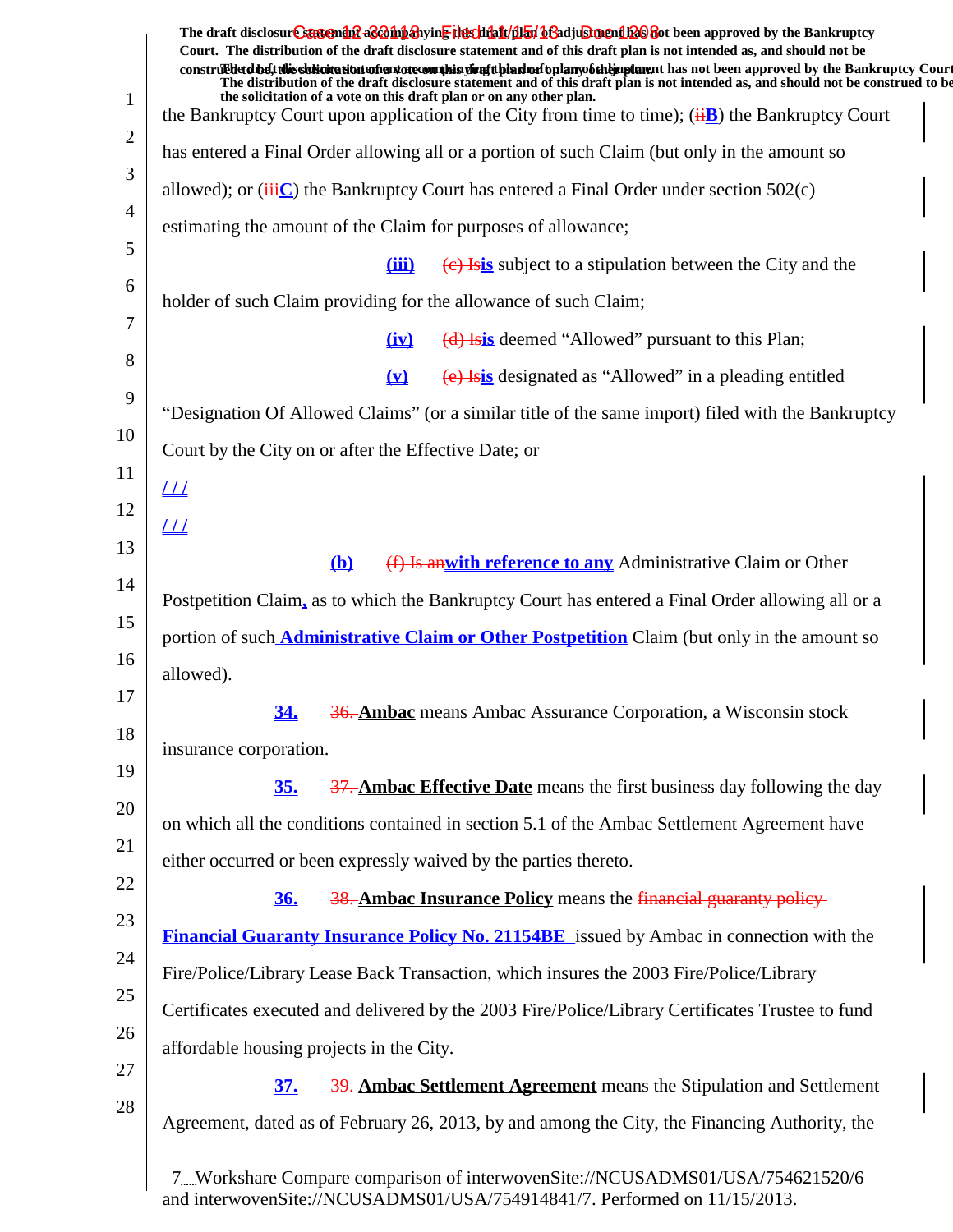|              | The draft disclosure suggended acompanying the climatical of adjustment has been approved by the Bankruptcy<br>Court. The distribution of the draft disclosure statement and of this draft plan is not intended as, and should not be<br>construed that this sidion at the model in the commission of the distribution of the manner has not been approved by the Bankruptcy Court<br>The distribution of the draft disclosure statement and of this draft plan is not intended as, and should not be construed to be |
|--------------|-----------------------------------------------------------------------------------------------------------------------------------------------------------------------------------------------------------------------------------------------------------------------------------------------------------------------------------------------------------------------------------------------------------------------------------------------------------------------------------------------------------------------|
| $\mathbf{1}$ | the solicitation of a vote on this draft plan or on any other plan.<br>2003 Fire/Police/Library Certificates Trustee, and Ambac, which is attached as Exhibit A to the                                                                                                                                                                                                                                                                                                                                                |
| 2            | Declaration of Robert Deis in Support of the City of Stockton's Motion Under Bankruptcy Rule                                                                                                                                                                                                                                                                                                                                                                                                                          |
| 3            | 9019 for Approval of Its Settlement with Ambac Assurance Corporation, filed in the Chapter 9                                                                                                                                                                                                                                                                                                                                                                                                                          |
| 4            | Case on February 26, 2013 [Dkt. No. 725].                                                                                                                                                                                                                                                                                                                                                                                                                                                                             |
| 5            | <b>Ambac Settlement Agreement Motion means the motion filed in the-</b><br>40.                                                                                                                                                                                                                                                                                                                                                                                                                                        |
| 6            | Chapter 9 Case on February 26, 2013 [Dkt. No. 723].                                                                                                                                                                                                                                                                                                                                                                                                                                                                   |
| 7            | Arena has the meaning set forth in the definition of Arena Lease Back-<br>41.                                                                                                                                                                                                                                                                                                                                                                                                                                         |
| 8            | Transaction.                                                                                                                                                                                                                                                                                                                                                                                                                                                                                                          |
| 9            | Arena means that property described as Parcel 4, as shown on the<br><b>38.</b>                                                                                                                                                                                                                                                                                                                                                                                                                                        |
| 10           | Parcel Map filed for record in the office of the Recorder of the County of San Joaquin, State                                                                                                                                                                                                                                                                                                                                                                                                                         |
| 11           | of California, on March 4, 2003, in Book 23 of Maps, page 15, and the Arena located                                                                                                                                                                                                                                                                                                                                                                                                                                   |
| 12           | thereon, an indoor facility capable of hosting events such as ice hockey, indoor football,                                                                                                                                                                                                                                                                                                                                                                                                                            |
| 13           | indoor soccer, concerts, boxing events, rodeos, and other such indoor events, and located at                                                                                                                                                                                                                                                                                                                                                                                                                          |
| 14           | <b>248 West Fremont Street in downtown Stockton.</b>                                                                                                                                                                                                                                                                                                                                                                                                                                                                  |
| 15           | 42. Arena Claims of the 2004 Arena Bond Trustee/NPFG means the<br><u>39.</u>                                                                                                                                                                                                                                                                                                                                                                                                                                          |
| 16           | Claims arising in connection with the Arena Lease Back Transaction (which claims were held by-                                                                                                                                                                                                                                                                                                                                                                                                                        |
| 17           | the Redevelopment Agency, but are now controlled and are asserted by the 2004 Arena Bond                                                                                                                                                                                                                                                                                                                                                                                                                              |
| 18           | Trustee at the direction of NPFG (as the insurer of the 2004 Arena Bonds) as a result of the                                                                                                                                                                                                                                                                                                                                                                                                                          |
| 19           | assignment by the Redevelopment Successor Agency of all of its rights under the Arena Lease Out                                                                                                                                                                                                                                                                                                                                                                                                                       |
| 20           | and the Arena Lease Back to the 2004 Arena Bond Trustee), as modified by the NPFG                                                                                                                                                                                                                                                                                                                                                                                                                                     |
| 21<br>22     | Settlement. The Arena Claims of the 2004 Arena Bond Trustee/NPFG do not include any claims                                                                                                                                                                                                                                                                                                                                                                                                                            |
| 23           | arising out of non-payment of the 2004 Arena Bonds as all such claims are claims against the                                                                                                                                                                                                                                                                                                                                                                                                                          |
| 24           | Redevelopment Successor Agency and are not obligations of the City (except to the extent                                                                                                                                                                                                                                                                                                                                                                                                                              |
| 25           | specifically provided under the terms of the NPFG Settlement).                                                                                                                                                                                                                                                                                                                                                                                                                                                        |
| 26           | 43. Arena Lease Back has the meaning set forth in the definition of Arena-<br><u>40.</u>                                                                                                                                                                                                                                                                                                                                                                                                                              |
| 27           | Lease Back Transaction. means that certain Lease Agreement, dated as of March 1, 2004,                                                                                                                                                                                                                                                                                                                                                                                                                                |
| 28           | pursuant to which the Successor Agency leased the Arena to the City.                                                                                                                                                                                                                                                                                                                                                                                                                                                  |
|              |                                                                                                                                                                                                                                                                                                                                                                                                                                                                                                                       |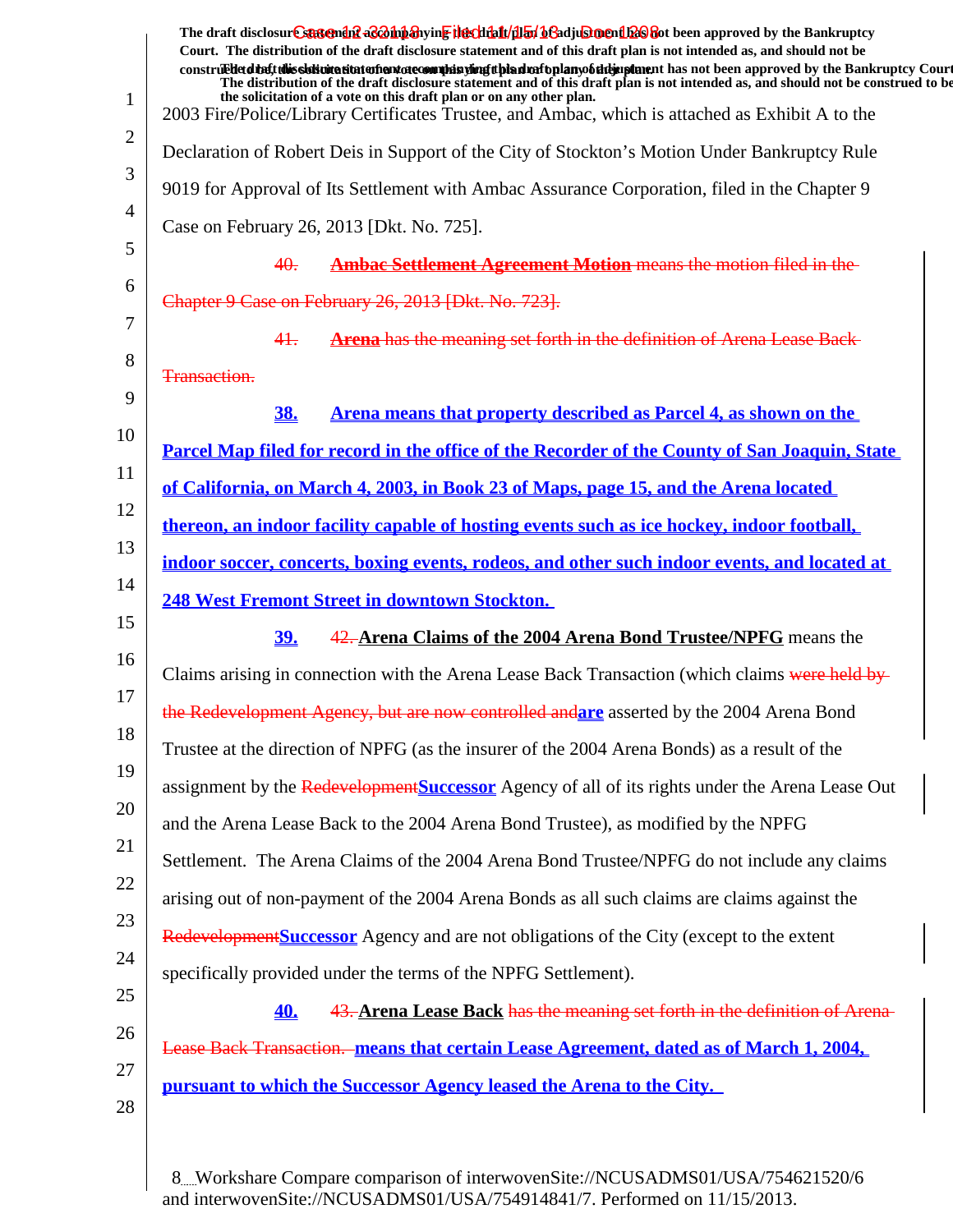| Court. The distribution of the draft disclosure statement and of this draft plan is not intended as, and should not be<br>construedetdine tubis sistemation in the sound is the plan in the hold of the hold in plane in has not been approved by the Bankruptcy Court<br>The distribution of the draft disclosure statement and of this draft plan is not intended as, and should not be construed to be<br>the solicitation of a vote on this draft plan or on any other plan.<br>1<br>Arena Lease Back Rental Payments has the meaning set forth in the<br>44.<br>$\overline{2}$<br>definition of Arena Lease Back Transaction.<br>3<br>45.<br>4<br>Arena Lease Back Transaction means the transaction described as<br>41.<br>5<br>follows:<br>6<br><b>Financial Instruments Involved. The financial instruments</b><br>7<br>involved in this transaction are the Redevelopment Agency of the City of Stockton-<br>8<br>Revenue Bonds, Series 2004, (Stockton Events Center - Arena Project) issued on-<br>9<br>March 16, 2004, in the aggregate principal amount of \$47,000,000 (the "2004<br>10<br><b>Arena Bonds</b> "). Wells Fargo is the indenture trustee under the 2004 Arena Bonds-<br>11<br>Indenture (together with any successor trustee, the "2004 Arena Bond Trustee"). |
|-------------------------------------------------------------------------------------------------------------------------------------------------------------------------------------------------------------------------------------------------------------------------------------------------------------------------------------------------------------------------------------------------------------------------------------------------------------------------------------------------------------------------------------------------------------------------------------------------------------------------------------------------------------------------------------------------------------------------------------------------------------------------------------------------------------------------------------------------------------------------------------------------------------------------------------------------------------------------------------------------------------------------------------------------------------------------------------------------------------------------------------------------------------------------------------------------------------------------------------------------------------------------------------------|
|                                                                                                                                                                                                                                                                                                                                                                                                                                                                                                                                                                                                                                                                                                                                                                                                                                                                                                                                                                                                                                                                                                                                                                                                                                                                                           |
|                                                                                                                                                                                                                                                                                                                                                                                                                                                                                                                                                                                                                                                                                                                                                                                                                                                                                                                                                                                                                                                                                                                                                                                                                                                                                           |
|                                                                                                                                                                                                                                                                                                                                                                                                                                                                                                                                                                                                                                                                                                                                                                                                                                                                                                                                                                                                                                                                                                                                                                                                                                                                                           |
|                                                                                                                                                                                                                                                                                                                                                                                                                                                                                                                                                                                                                                                                                                                                                                                                                                                                                                                                                                                                                                                                                                                                                                                                                                                                                           |
|                                                                                                                                                                                                                                                                                                                                                                                                                                                                                                                                                                                                                                                                                                                                                                                                                                                                                                                                                                                                                                                                                                                                                                                                                                                                                           |
|                                                                                                                                                                                                                                                                                                                                                                                                                                                                                                                                                                                                                                                                                                                                                                                                                                                                                                                                                                                                                                                                                                                                                                                                                                                                                           |
|                                                                                                                                                                                                                                                                                                                                                                                                                                                                                                                                                                                                                                                                                                                                                                                                                                                                                                                                                                                                                                                                                                                                                                                                                                                                                           |
|                                                                                                                                                                                                                                                                                                                                                                                                                                                                                                                                                                                                                                                                                                                                                                                                                                                                                                                                                                                                                                                                                                                                                                                                                                                                                           |
|                                                                                                                                                                                                                                                                                                                                                                                                                                                                                                                                                                                                                                                                                                                                                                                                                                                                                                                                                                                                                                                                                                                                                                                                                                                                                           |
|                                                                                                                                                                                                                                                                                                                                                                                                                                                                                                                                                                                                                                                                                                                                                                                                                                                                                                                                                                                                                                                                                                                                                                                                                                                                                           |
|                                                                                                                                                                                                                                                                                                                                                                                                                                                                                                                                                                                                                                                                                                                                                                                                                                                                                                                                                                                                                                                                                                                                                                                                                                                                                           |
|                                                                                                                                                                                                                                                                                                                                                                                                                                                                                                                                                                                                                                                                                                                                                                                                                                                                                                                                                                                                                                                                                                                                                                                                                                                                                           |
| 12<br>A reserve fund exists for the 2004 Arena Bonds with a balance as of September 1,                                                                                                                                                                                                                                                                                                                                                                                                                                                                                                                                                                                                                                                                                                                                                                                                                                                                                                                                                                                                                                                                                                                                                                                                    |
| 13                                                                                                                                                                                                                                                                                                                                                                                                                                                                                                                                                                                                                                                                                                                                                                                                                                                                                                                                                                                                                                                                                                                                                                                                                                                                                        |
| 2013, of \$3,511,392.02 (the "2004 Arena Bond Reserve Fund"). The funds in-<br>14                                                                                                                                                                                                                                                                                                                                                                                                                                                                                                                                                                                                                                                                                                                                                                                                                                                                                                                                                                                                                                                                                                                                                                                                         |
| the 2004 Arena Bond Reserve Fund are pledged to support repayment of the 2004<br>15                                                                                                                                                                                                                                                                                                                                                                                                                                                                                                                                                                                                                                                                                                                                                                                                                                                                                                                                                                                                                                                                                                                                                                                                       |
| Arena Bonds. The 2004 Arena Bonds are insured by NPFG.<br>16                                                                                                                                                                                                                                                                                                                                                                                                                                                                                                                                                                                                                                                                                                                                                                                                                                                                                                                                                                                                                                                                                                                                                                                                                              |
| <b>Property Involved/Lease.</b> As described in more detail below, the<br>17                                                                                                                                                                                                                                                                                                                                                                                                                                                                                                                                                                                                                                                                                                                                                                                                                                                                                                                                                                                                                                                                                                                                                                                                              |
| property and facility involved in this transaction is the Stockton Arena (as more-<br>18                                                                                                                                                                                                                                                                                                                                                                                                                                                                                                                                                                                                                                                                                                                                                                                                                                                                                                                                                                                                                                                                                                                                                                                                  |
| particularly described below, the "Arena"). In order to facilitate the financing-<br>19                                                                                                                                                                                                                                                                                                                                                                                                                                                                                                                                                                                                                                                                                                                                                                                                                                                                                                                                                                                                                                                                                                                                                                                                   |
| provided by the 2004 Arena Bonds, the City, as owner of the Arena, leased the<br>20                                                                                                                                                                                                                                                                                                                                                                                                                                                                                                                                                                                                                                                                                                                                                                                                                                                                                                                                                                                                                                                                                                                                                                                                       |
| Arena to the Redevelopment Agency pursuant to, collectively, all transactions<br>21                                                                                                                                                                                                                                                                                                                                                                                                                                                                                                                                                                                                                                                                                                                                                                                                                                                                                                                                                                                                                                                                                                                                                                                                       |
| memorialized in, among other things, the 2004 Arena Bonds, Arena Lease                                                                                                                                                                                                                                                                                                                                                                                                                                                                                                                                                                                                                                                                                                                                                                                                                                                                                                                                                                                                                                                                                                                                                                                                                    |
| 22<br>Out, and the Arena Lease Back, and all related documents in connection                                                                                                                                                                                                                                                                                                                                                                                                                                                                                                                                                                                                                                                                                                                                                                                                                                                                                                                                                                                                                                                                                                                                                                                                              |
| 23<br>therewith.                                                                                                                                                                                                                                                                                                                                                                                                                                                                                                                                                                                                                                                                                                                                                                                                                                                                                                                                                                                                                                                                                                                                                                                                                                                                          |
| 24<br>42.<br><b>Arena Lease Out means</b> that certain Site Lease, dated as of March 1,                                                                                                                                                                                                                                                                                                                                                                                                                                                                                                                                                                                                                                                                                                                                                                                                                                                                                                                                                                                                                                                                                                                                                                                                   |
| 25<br>2004, for a term ending on September 1, 2036, with a possible extension of the term, or reduction-                                                                                                                                                                                                                                                                                                                                                                                                                                                                                                                                                                                                                                                                                                                                                                                                                                                                                                                                                                                                                                                                                                                                                                                  |
| 26<br>in term, to the date upon which the 2004 Arena Bonds are paid in full (the "Arena Lease Out").                                                                                                                                                                                                                                                                                                                                                                                                                                                                                                                                                                                                                                                                                                                                                                                                                                                                                                                                                                                                                                                                                                                                                                                      |
| 27<br>Under section 510 of the City Charter, the Arena Lease Out may not extend for more than 55-                                                                                                                                                                                                                                                                                                                                                                                                                                                                                                                                                                                                                                                                                                                                                                                                                                                                                                                                                                                                                                                                                                                                                                                         |
| 28<br>years, or until February 28, 2059. The City contemporaneously leased the Arena back from the                                                                                                                                                                                                                                                                                                                                                                                                                                                                                                                                                                                                                                                                                                                                                                                                                                                                                                                                                                                                                                                                                                                                                                                        |
|                                                                                                                                                                                                                                                                                                                                                                                                                                                                                                                                                                                                                                                                                                                                                                                                                                                                                                                                                                                                                                                                                                                                                                                                                                                                                           |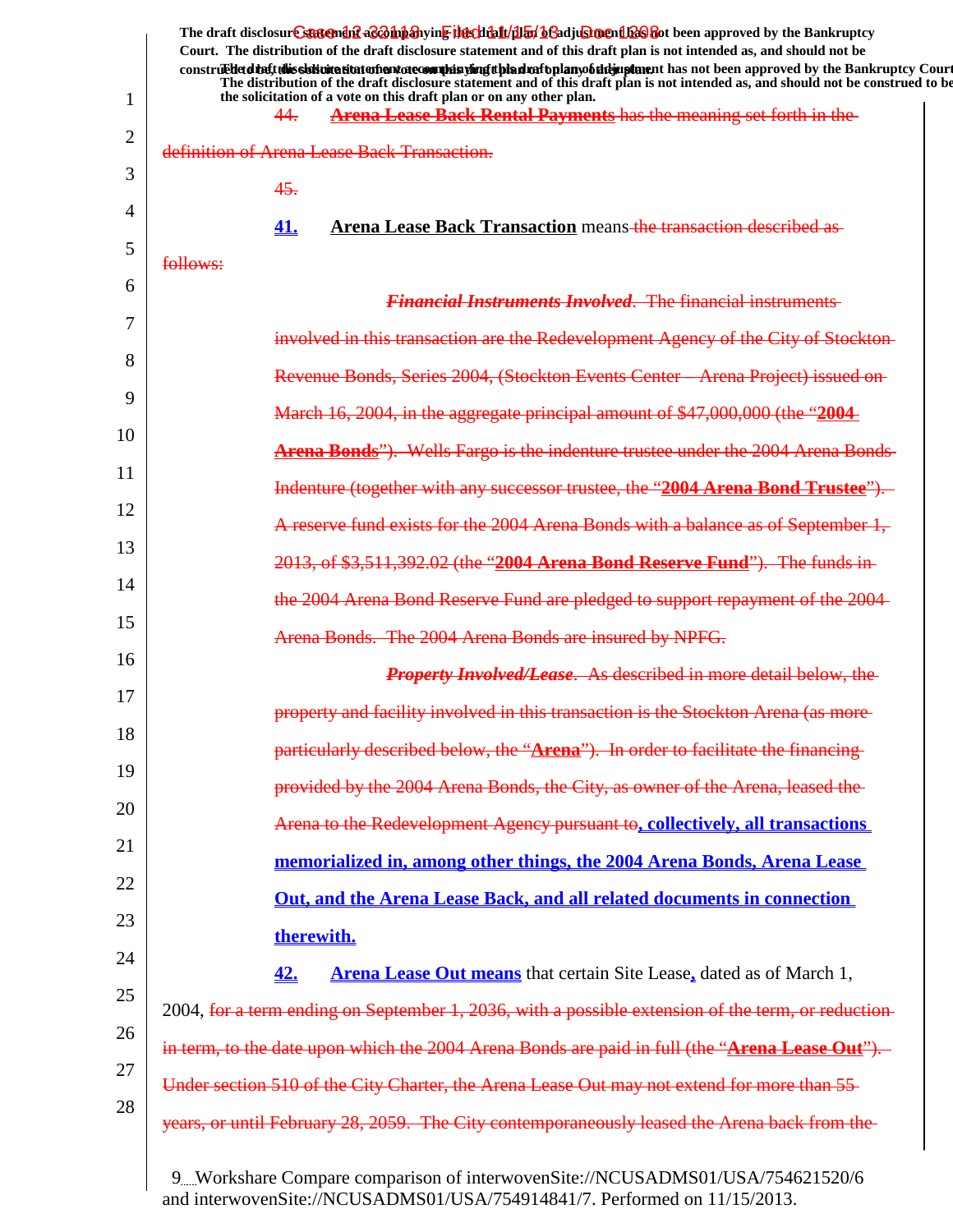The draft disclosur<del>t Suggendn2 aC201np3</del>hyin<mark>e the chip11/1151/163adjushorenth26</mark>860t been approved by the Bankruptcy **Court. The distribution of the draft disclosure statement and of this draft plan is not intended as, and should not be** construed to the state of this solicitation to the word of a variant disclosure and a voto any of the draft disclosure statement and a variant disclosure of a plan of a variant plan of the Bankruptcy Court. **The distribution of the draft disclosure statement and of this draft plan is not intended as, and should not be construed to be,**

1 2 3 4 5 6 7 8 9 10 11 12 13 14 15 16 17 18 19 20 21 22 23 24 25 26 27 28 **the solicitation of a vote on this draft plan or on any other plan.** Redevelopment Agency for the same number of years (but the lease term cannot extend beyond September 1, 2046) pursuant to the terms of that certain Lease Agreement dated as of March 1, 2004 (the "**Arena Lease Back**"). Thus, the City is the lessor and the Redevelopment A the tenant under the Arena Lease Out, and the Redevelopment Agency the tenant in the Arena Lease Back.**pursuant to which the City leased the Arena to the Successor Agency. 43.** As tenant under the Arena Lease Out, the Redevelopment for the entire lease term in amount equal to \$1.00. The Redevelopment Agency agreed Arena Lease Back to allow the City to use the proceeds of the 2004 Arena Bonds to Arena facilities. As tenant under the Arena Lease Back, the City agreed to make semi-annual rental payments in varying amounts (\$2,570,687 for fiscal year 2012-13, \$2,621,346 for fiscal year 2013-14, \$2,673,221 for fiscal year 2014-15, etc.) (the "**Arena Lease Back Rental Payments**"). The Redevelopment Agency assigned its rights under the Arena Lease Back, enforce the lease after default by the City Arena Lease Back Rental Payments from the City, to support the repayment Bonds. In addition, pursuant to the terms of that certain Pledge pledgor and the Redevelopment Agency as pledgee dated as of March 1, 200 **Pledge Agreement**"), the City pledged certain incremental tax revenues (the "**Pledged Tax Increment**") expected to be collected from the West End Urban Renewal Project No. 1, a formerdevelopment project area consisting of 642 acres surrounding and including the the heart of downtown Stockton, just north of the City's Crosstown Freeway and east of Interstate 5, containing a mix of commercial, industrial, and residential uses (the "**West End Project Area**"). As a result of the enactment of Assembly Bill X1 26 ("**AB 26**") as modified by Assembly Bill 1484 ("**AB 1484**"), amending certain sections of the California Government Code and the Health and Safety Code, which together effected the dissolution agencies in the State of California, certain other tax increment monies formerly allocated former redevelopment agencies have been transferred to their City acting in that capacity) and are available in addition to pledged revenues to pay enforceable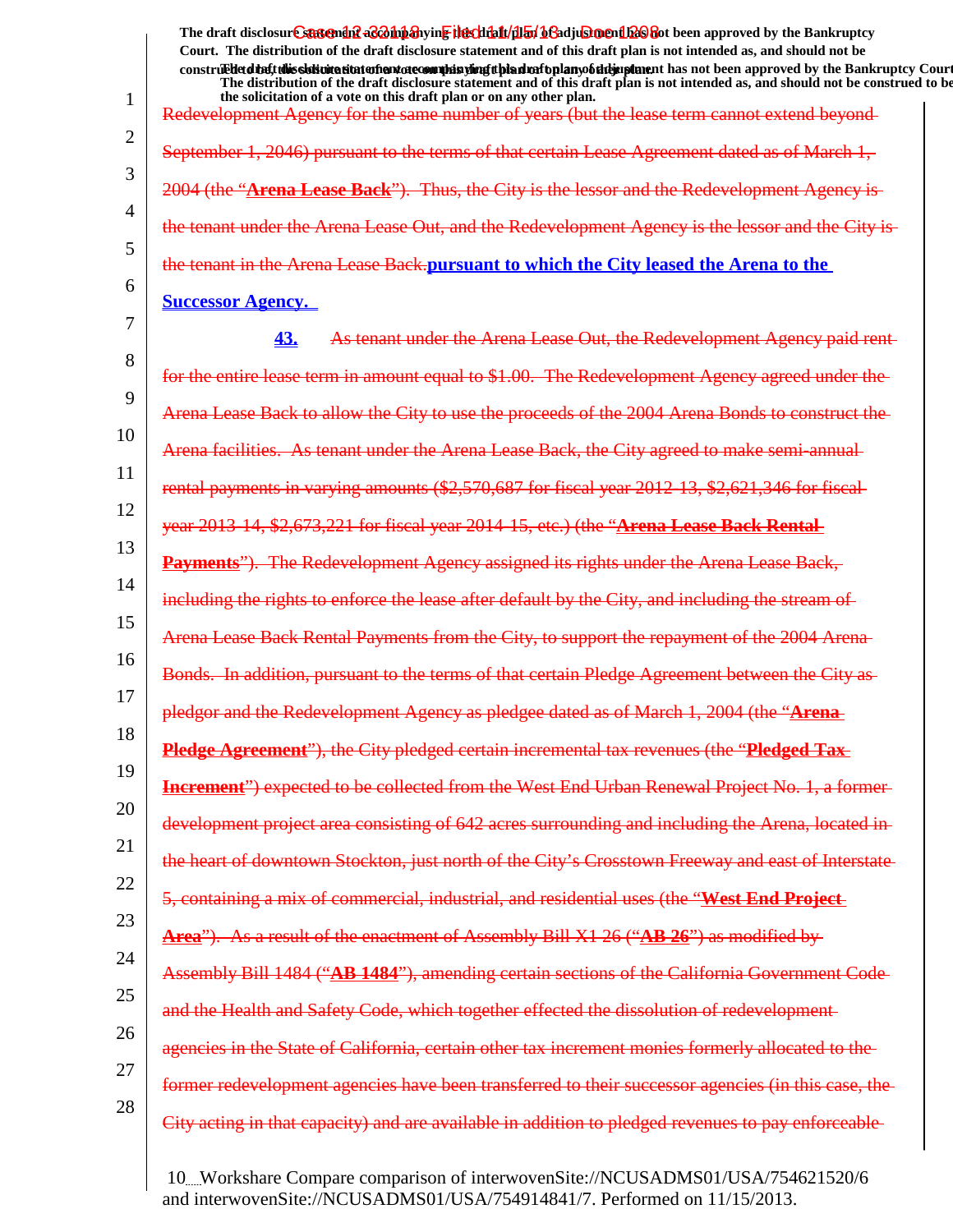1 2 3 4 5 6 7 8 9 10 11 12 13 14 15 16 17 18 19 20 21 22 23 24 25 26 27 28 The draft disclosur<del>t Suggendn2 aC201np3</del>hyin<mark>e the chip11/1151/163adjushorenth26</mark>860t been approved by the Bankruptcy **Court. The distribution of the draft disclosure statement and of this draft plan is not intended as, and should not be** construed to the state of this solicitation to the word of a variant disclosure and a voto any of the draft disclosure statement and a variant disclosure of a plan of a variant plan of the Bankruptcy Court. **The distribution of the draft disclosure statement and of this draft plan is not intended as, and should not be construed to be, the solicitation of a vote on this draft plan or on any other plan.** obligations such as the Arena Pledge Agreement (the "**Additional Tax Increment Revenues**"). No other revenues or assets are pledged to support the repayment of the 2004 Arena Bonds, repayment obligation is non-recourse to the Redevelopment Agency 2004 Arena Bond Reserve Fund, the Arena Lease Back Rental-Payments, the Pledged Tax Increment, and the Additional Tax Increment Revenues.**Arena Pledge Agreement means that certain Pledge Agreement, dated as of March 1, 2004, between the City, as pledgor, and the Successor Agency, as pledgee, pursuant to which the City pledged certain incremental tax revenues expected to be collected from the West End Urban Renewal Project No. 1. 44.** The subject property is the land described as Parcel 4, as shown on the Parcel Map filed for record in the office County of San Joaquin, State of California, on March 4, 2003 Arena located thereon, an indoor facility capabl events such as ice hockey, indoor football, indoor rodeos, and other such indoor events, and located at 248 West Fremont Street The Arena includes officials' facilities 24 luxury suites for approximately Press Club Level with 344 Club Seats, 5,000 square feet of conference space, and ample backstage amenities. The Arena can be configured for 8,600 to 12,000 upon the nature of the event. The Arena sports an ECHL regulation ice sheet and is home to the Stockton Thunder ice hockey team. **45.** The Arena is part of the Stockton Events Center projection. "**Events Center Project**"), which also includes a baseball stadium with a seating capacity of approximately 5,000 people, the University Plaza Waterfront Hotel tockton Events Center Parking 60,000 square feet of retail/commercial space. The located in downtown Stockton on approxima immediately north of and adjacent to the Stockton Channel and within the West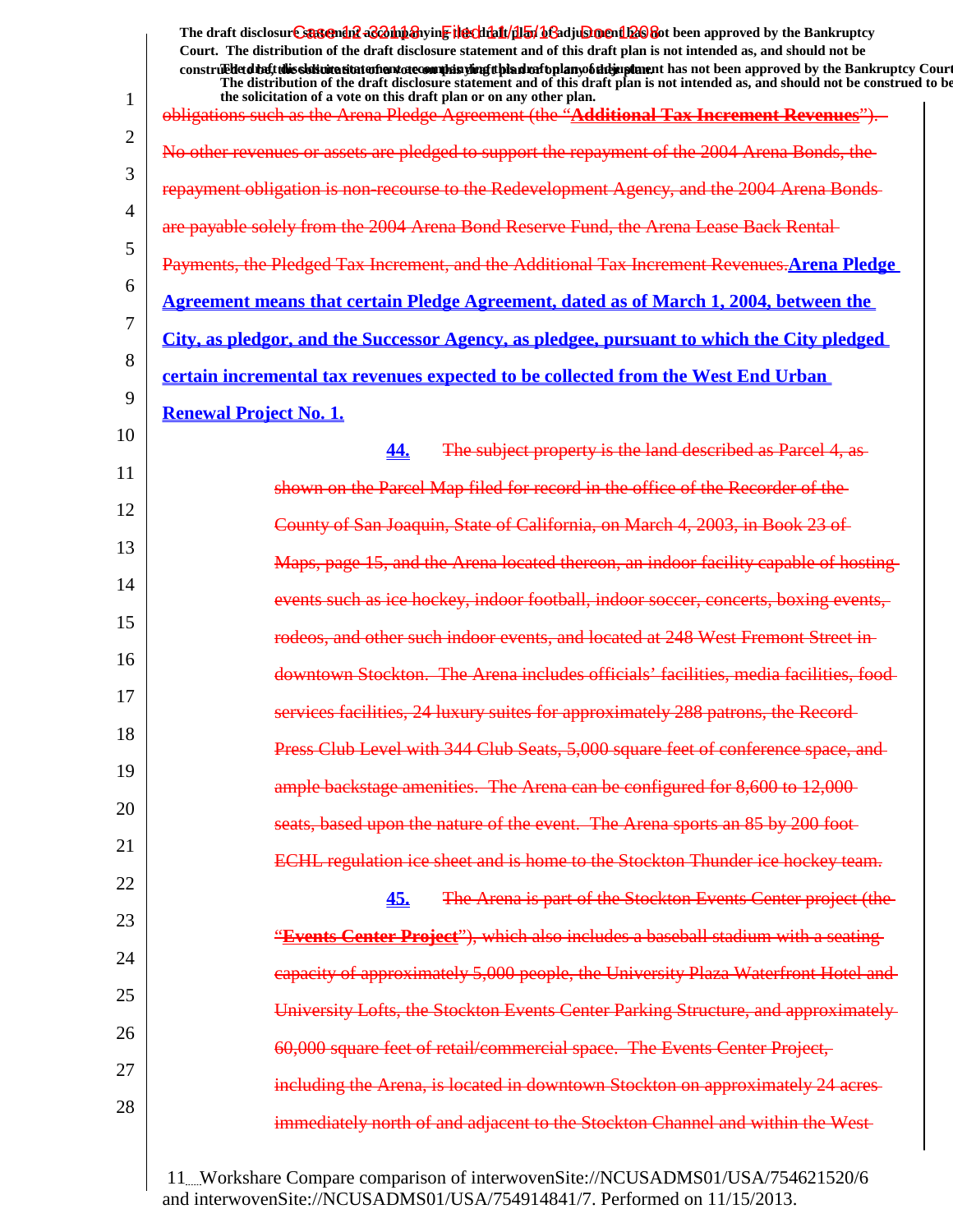1 2 3 4 5 6 7 8 9 10 11 12 13 14 15 16 17 18 19 20 21 22 23 24 25 26 27 28 The draft disclosur<del>t Suggendn2 aC201np3</del>hyin<mark>e the chip11/1151/163adjushorenth26</mark>860t been approved by the Bankruptcy **Court. The distribution of the draft disclosure statement and of this draft plan is not intended as, and should not be** construed to the solicit this solicitation to the number of the solution of the draft plan of the dramatic disclosure in the statement of the Bankruptcy Court. **The distribution of the draft disclosure statement and of this draft plan is not intended as, and should not be construed to be, the solicitation of a vote on this draft plan or on any other plan. End Project Area. 46.** The Arena currently operates at a net loss and requires a significant General Fund sub 46. **Arena Lease Out** has the meaning set forth in the definition of Arena Lease Back Transaction. 47. **Arena Pledge Agreement** has the meaning set forth in the definition of Arena Lease Back Transaction. **47.** 48. **Assumption Motion** means the motion to be filed by the City pursuant to section 365(a) pursuant to which the City shall seek approval and authorization for its assumption of such executory contracts and unexpired leases as shall be**are** identified in the Assumption Motion**such motion**. **48.** 49. **Assured Guaranty** means**, collectively, Assured Guaranty Municipal Corp. and** Assured Guaranty **Municipal Corp.** 50. **Assured Guaranty Contingent General Fund Payments Term Sheet** has the meaning set forth in the definition for Assured Guaranty Settlement. **49.** 51. **Assured Guaranty Settlement** means that certain settlement among the City, the 2007 Office Building Bond Trustee, the Pension Obligation Bonds Trustee, and Assured Guaranty regarding the treatment under this Plan of the Claims arising out of the Office Building Lease Back Transaction and the Pension Obligation Bonds, as set forth in that certain "Final Settlement Term Sheet, Assured Guaranty Municipal Corp. and City of October 2, 2013 (the "**Assured Guaranty Settlement Term Sheet**"), to which is attached as Exhibit A that certain "Final Term Sheet for Contingent General Fund Payments" October 2, 2013 (the "**Assured Guaranty Contingent General Fund Payments Term Sheet**", and together with the Assured Guaranty Settlement Term Sheet, the "**Assured Guaranty Term Sheet**"), both of which are attached hereto as **Exhibit A** and incorporated by reference, and as more particularly set forth in that certain "Settlement Agreement, Assured Guaranty Municipal Corporation and City of Stockton" (the "**Assured Guaranty Settlement Agreement**"), set forth in the documentation annexed as Exhibit 1 to the Plan Supplement. The Assured Guaranty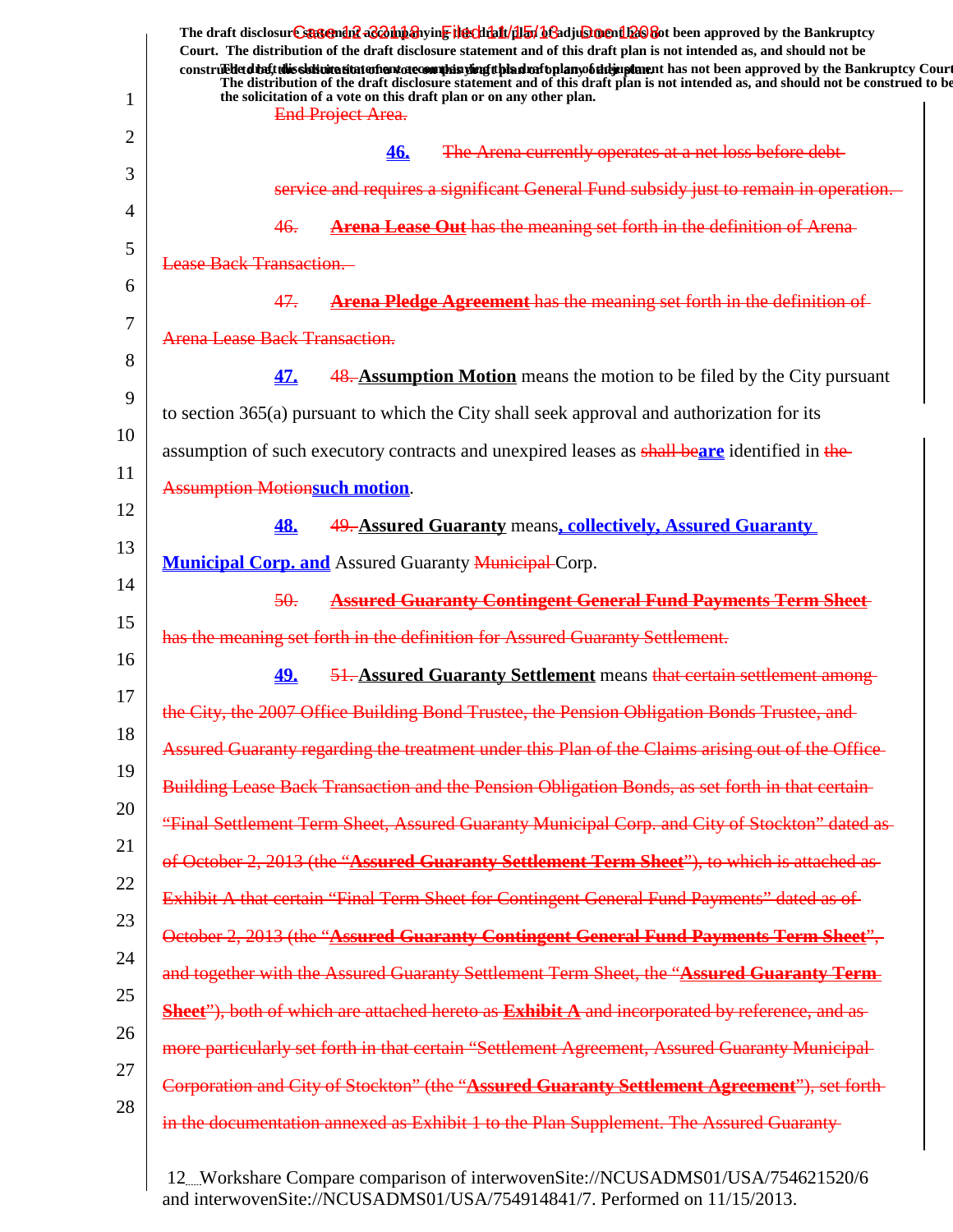|              | The draft disclosure suggended acompanying the climatical of adjustment been approved by the Bankruptcy<br>Court. The distribution of the draft disclosure statement and of this draft plan is not intended as, and should not be<br>construedetdiety this sistimation and one of manifer and the hand of the hand of the manifestion and been approved by the Bankruptcy Court |
|--------------|---------------------------------------------------------------------------------------------------------------------------------------------------------------------------------------------------------------------------------------------------------------------------------------------------------------------------------------------------------------------------------|
| $\mathbf{1}$ | The distribution of the draft disclosure statement and of this draft plan is not intended as, and should not be construed to be<br>the solicitation of a vote on this draft plan or on any other plan.<br>Settlement shall include representations, warranties, covenants, conditions, and mutual releases as                                                                   |
| 2            |                                                                                                                                                                                                                                                                                                                                                                                 |
| 3            | are customary for such agreements. Any conflict between the terms of the Assured Guaranty-                                                                                                                                                                                                                                                                                      |
| 4            | Settlement Term Sheet, the Plan, the Disclosure Statement and the Assured Guaranty Settlement                                                                                                                                                                                                                                                                                   |
| 5            | Agreement shall be resolved as set forth in the Assured Guaranty Settlement Agreement. While-                                                                                                                                                                                                                                                                                   |
|              | the Assured Guaranty Settlement Term Sheet and Assured Guaranty Settlement Agreement-                                                                                                                                                                                                                                                                                           |
| 6            | should be consulted for the precise terms of the Assured Guaranty Settlement, a summary of the                                                                                                                                                                                                                                                                                  |
| 7            | <b>Assured Guaranty Settlement is as follows: the settlement among the City and Assured</b>                                                                                                                                                                                                                                                                                     |
| 8            | <b>Guaranty relating to the Office Building Lease Back Transaction and the Pension</b>                                                                                                                                                                                                                                                                                          |
| 9            | <b>Obligation Bonds, the terms of which settlement are memorialized in the Assured Guaranty</b>                                                                                                                                                                                                                                                                                 |
| 10           | <b>Settlement Documents.</b>                                                                                                                                                                                                                                                                                                                                                    |
| 11           | <b>Disposition of the 400 E. Main Office Building Property:</b>                                                                                                                                                                                                                                                                                                                 |
| 12           | The Office Building Lease Out and Lease Back will be terminated,<br>$\bullet$                                                                                                                                                                                                                                                                                                   |
| 13           | and the City shall have no obligations under the same. The City-                                                                                                                                                                                                                                                                                                                |
| 14           | will transfer fee title in the 400 E. Main Office Building Property to-                                                                                                                                                                                                                                                                                                         |
| 15           | Assured Guaranty or its designee at Assured Guaranty's election,                                                                                                                                                                                                                                                                                                                |
| 16           | subject to the New 400 E. Main Lease. Assured Guaranty may elect-                                                                                                                                                                                                                                                                                                               |
| 17           | to keep the property or to sell it at some future date, subject to the                                                                                                                                                                                                                                                                                                          |
| 18           | New 400 E. Main Lease. Assured Guaranty shall be entitled to all-                                                                                                                                                                                                                                                                                                               |
| 19           |                                                                                                                                                                                                                                                                                                                                                                                 |
| 20           | net rent and profits of the property after the transfer and to all of the                                                                                                                                                                                                                                                                                                       |
| 21           | sales proceeds of the property should Assured Guaranty elect to sell-                                                                                                                                                                                                                                                                                                           |
| 22           | the property, and Assured Guaranty shall be obligated to pay all-                                                                                                                                                                                                                                                                                                               |
| 23           | costs of operation and maintenance of the property. The City shall-                                                                                                                                                                                                                                                                                                             |
| 24           | be released from any and all liability with respect to the 2007 Office-                                                                                                                                                                                                                                                                                                         |
|              | Building Bonds and associated documents and the terminated-                                                                                                                                                                                                                                                                                                                     |
| 25           | Office Building Lease Out and Lease Back and other related bond-                                                                                                                                                                                                                                                                                                                |
| 26           | documents.                                                                                                                                                                                                                                                                                                                                                                      |
| 27           | The New 400 E. Main Lease shall include the terms set forth in the                                                                                                                                                                                                                                                                                                              |
| 28           | <b>Assured Guaranty Term Sheet, including without limitation the-</b>                                                                                                                                                                                                                                                                                                           |
|              | 13. Workshare Compare comparison of interwovenSite://NCUSADMS01/USA/754621520/6                                                                                                                                                                                                                                                                                                 |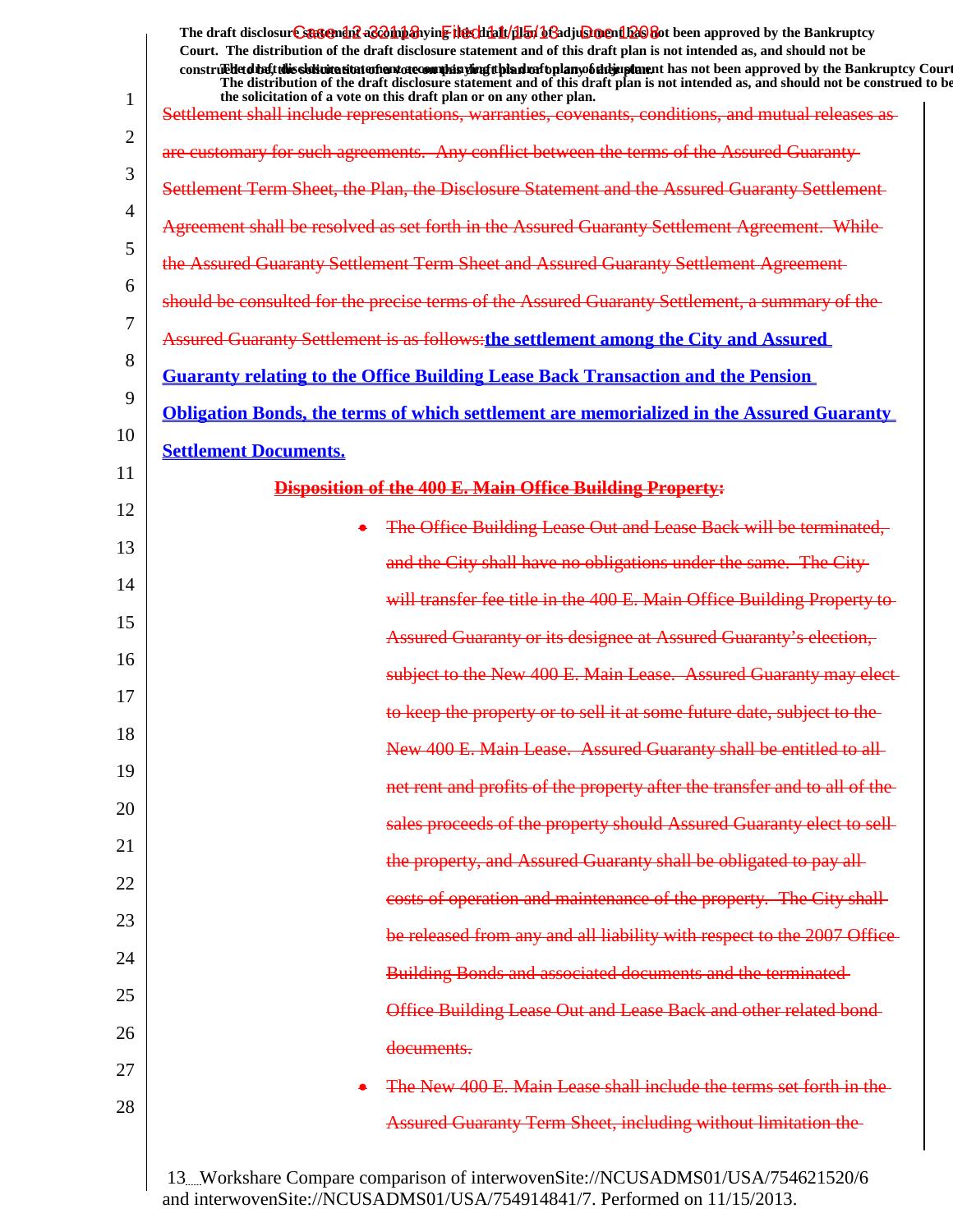|          | The draft disclosure suggended acompanying the climatical of adjustment been approved by the Bankruptcy<br>Court. The distribution of the draft disclosure statement and of this draft plan is not intended as, and should not be<br>construedetd the tubis sistemation entertainment of country in the state of the state of the state of the state of the Bankruptcy Court |
|----------|------------------------------------------------------------------------------------------------------------------------------------------------------------------------------------------------------------------------------------------------------------------------------------------------------------------------------------------------------------------------------|
| 1        | The distribution of the draft disclosure statement and of this draft plan is not intended as, and should not be construed to be<br>the solicitation of a vote on this draft plan or on any other plan.<br>following: the initial term shall begin on the Effective Date and end-                                                                                             |
| 2        | on June 30, 2022; the City shall enjoy exclusive use of the City-                                                                                                                                                                                                                                                                                                            |
| 3        | Space (as defined in the Assured Guaranty Term Sheet); the City-                                                                                                                                                                                                                                                                                                             |
| 4        | shall make monthly rent payments as specified in the Assured-                                                                                                                                                                                                                                                                                                                |
| 5        | Guaranty Term Sheet; the New 400 E. Main Lease supersedes the                                                                                                                                                                                                                                                                                                                |
| 6        | Fourth Floor Lease of 400 E. Main.                                                                                                                                                                                                                                                                                                                                           |
| 7        | <b>Non-Contingent Payments on Pension Obligation Bonds:</b>                                                                                                                                                                                                                                                                                                                  |
| 8        | The City agrees to make non-contingent payments on the Pension-                                                                                                                                                                                                                                                                                                              |
| 9        | Obligation Bonds in each fiscal year equal to the sum of the 2007                                                                                                                                                                                                                                                                                                            |
| 10       | <b>Lease Ask Payments, Special Fund Payments, and Supplemental-</b>                                                                                                                                                                                                                                                                                                          |
| 11       | Payments on the dates and in the amounts set forth in the Assured-                                                                                                                                                                                                                                                                                                           |
| 12       | <b>Guaranty Term Sheet.</b>                                                                                                                                                                                                                                                                                                                                                  |
| 13       | Assured Guaranty shall also be entitled to Contingent Payments in-                                                                                                                                                                                                                                                                                                           |
| 14       | accordance with the City's Contingent Payment Model, a copy of                                                                                                                                                                                                                                                                                                               |
| 15       | which is attached to the Assured Guaranty Term Sheet as Exhibit A.                                                                                                                                                                                                                                                                                                           |
| 16       | If the City does not exceed its baseline financial projections in the                                                                                                                                                                                                                                                                                                        |
| 17       | upcoming years, Assured Guaranty would receive no Contingent                                                                                                                                                                                                                                                                                                                 |
| 18       | Payments. However, if the City were to exceed its financial-                                                                                                                                                                                                                                                                                                                 |
| 19       | projections over the years—which the City and Assured Guaranty-                                                                                                                                                                                                                                                                                                              |
| 20       | believe may be achievable—Assured Guaranty would receive-                                                                                                                                                                                                                                                                                                                    |
| 21       | <b>Contingent Payments until Assured Guaranty has received payment-</b>                                                                                                                                                                                                                                                                                                      |
| 22       | in full on the Pension Obligation Bond Class 6 Claims; provided,                                                                                                                                                                                                                                                                                                             |
| 23       | that the last date a Contingent Payment is required to be paid is-                                                                                                                                                                                                                                                                                                           |
| 24       | June 1, 2052. Contingent Payments will be based upon the City's                                                                                                                                                                                                                                                                                                              |
| 25<br>26 | budget in each year, subject to adjustment following year-end audit.                                                                                                                                                                                                                                                                                                         |
| 27       | Contingent Payments on the Pension Obligation Bonds for each-                                                                                                                                                                                                                                                                                                                |
| 28       | fiscal year shall be paid on June 1 of such fiscal year, commencing                                                                                                                                                                                                                                                                                                          |
|          |                                                                                                                                                                                                                                                                                                                                                                              |
|          |                                                                                                                                                                                                                                                                                                                                                                              |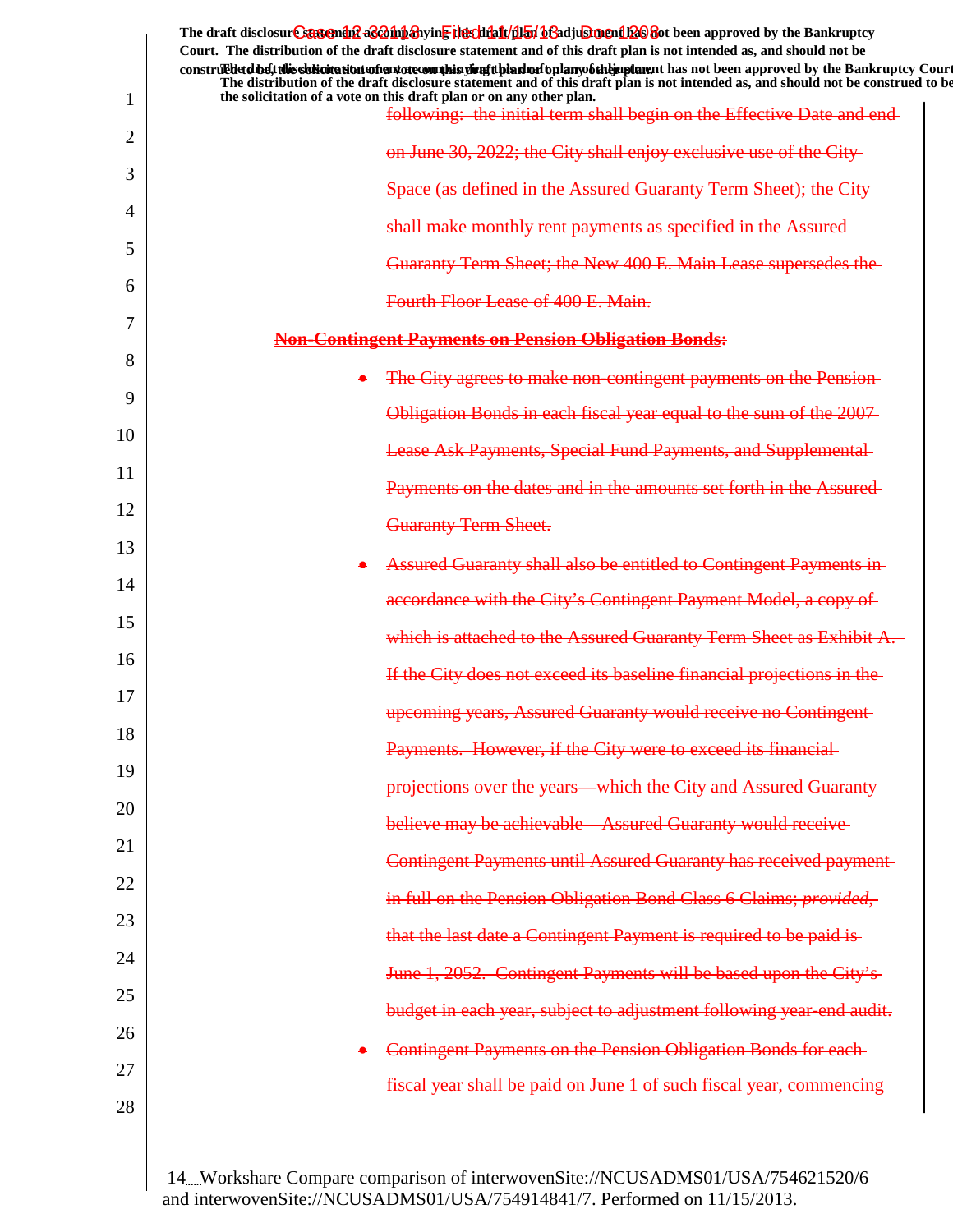|    | The draft disclosur <del>e suggendiff aConna and Herchialt/dial aCa</del> djuSmenth2Ofot been approved by the Bankruptcy<br>Court. The distribution of the draft disclosure statement and of this draft plan is not intended as, and should not be<br>construedetd that this sidion at that after that decomplete this direct plan to full any of the sing the manner has not been approved by the Bankruptcy Court<br>The distribution of the draft disclosure statement and of this draft plan is not intended as, and should not be construed to be |
|----|--------------------------------------------------------------------------------------------------------------------------------------------------------------------------------------------------------------------------------------------------------------------------------------------------------------------------------------------------------------------------------------------------------------------------------------------------------------------------------------------------------------------------------------------------------|
| 1  | the solicitation of a vote on this draft plan or on any other plan.<br>June 1, 2018 and ending on June 1, 2052, subject to adjustment-                                                                                                                                                                                                                                                                                                                                                                                                                 |
| 2  | based on audits as mentioned above.                                                                                                                                                                                                                                                                                                                                                                                                                                                                                                                    |
| 3  | <b>Other Terms:</b>                                                                                                                                                                                                                                                                                                                                                                                                                                                                                                                                    |
| 4  | Assured Guaranty and the City shall each bear their own-                                                                                                                                                                                                                                                                                                                                                                                                                                                                                               |
| 5  | professional fees. The City will waive rights to seek reimbursement-                                                                                                                                                                                                                                                                                                                                                                                                                                                                                   |
| 6  |                                                                                                                                                                                                                                                                                                                                                                                                                                                                                                                                                        |
| 7  | of attorneys' fees related to the eligibility trial in the Chapter 9-                                                                                                                                                                                                                                                                                                                                                                                                                                                                                  |
| 8  | Case, and Assured Guaranty and the Trustee will waive rights to-                                                                                                                                                                                                                                                                                                                                                                                                                                                                                       |
| 9  | seek attorneys' fees under the bond documents except for any-                                                                                                                                                                                                                                                                                                                                                                                                                                                                                          |
| 10 | attorneys' fees incurred as a result of a future breach of the Plan.                                                                                                                                                                                                                                                                                                                                                                                                                                                                                   |
| 11 | 52.<br><b>Assured Guaranty Settlement Agreement has the meaning set forth in-</b>                                                                                                                                                                                                                                                                                                                                                                                                                                                                      |
|    | the definition of Assured Guaranty Settlement.                                                                                                                                                                                                                                                                                                                                                                                                                                                                                                         |
| 12 | 53.<br><b>Assured Guaranty Settlement Term Sheet has the meaning set forth in-</b>                                                                                                                                                                                                                                                                                                                                                                                                                                                                     |
| 13 | the definition for Assured Guaranty Settlement.                                                                                                                                                                                                                                                                                                                                                                                                                                                                                                        |
| 14 | <b>Assured Guaranty Term Sheet</b> has the meaning set forth in the definition-<br>54.                                                                                                                                                                                                                                                                                                                                                                                                                                                                 |
| 15 | of Assured Guaranty Settlement.                                                                                                                                                                                                                                                                                                                                                                                                                                                                                                                        |
| 16 | <b>Assured Guaranty Settlement Documents means the documents</b><br>50.                                                                                                                                                                                                                                                                                                                                                                                                                                                                                |
| 17 | <u>implementing the Assured Guaranty Settlement, copies of which documents are annexed as</u>                                                                                                                                                                                                                                                                                                                                                                                                                                                          |
| 18 | <b>Collective Exhibit 1 to the Plan Supplement.</b>                                                                                                                                                                                                                                                                                                                                                                                                                                                                                                    |
| 19 | 51.<br>$\frac{55}{9}$ - <b>Ballot</b> means the ballot(s), in the form(s) approved by the Bankruptcy                                                                                                                                                                                                                                                                                                                                                                                                                                                   |
| 20 | Court in the Plan Solicitation Order accompanying the Disclosure Statement and provided to each                                                                                                                                                                                                                                                                                                                                                                                                                                                        |
| 21 | holder of a Claim entitled to vote to accept or reject this Plan.                                                                                                                                                                                                                                                                                                                                                                                                                                                                                      |
| 22 | 52.<br><b>56. Bankruptcy Code</b> means title 11 of the United States Code, as                                                                                                                                                                                                                                                                                                                                                                                                                                                                         |
| 23 | amended from time to time, as applicable to the Chapter 9 Case.                                                                                                                                                                                                                                                                                                                                                                                                                                                                                        |
| 24 |                                                                                                                                                                                                                                                                                                                                                                                                                                                                                                                                                        |
| 25 | 53.<br><b>57. Bankruptcy Court</b> means the United States Bankruptcy Court for the                                                                                                                                                                                                                                                                                                                                                                                                                                                                    |
| 26 | Eastern District of California, Sacramento Division, or such other court that lawfully exercises                                                                                                                                                                                                                                                                                                                                                                                                                                                       |
| 27 | jurisdiction over the Chapter 9 Case.                                                                                                                                                                                                                                                                                                                                                                                                                                                                                                                  |
| 28 | 54.<br><b>58. Bankruptcy Rules</b> means the Federal Rules of Bankruptcy Procedure,                                                                                                                                                                                                                                                                                                                                                                                                                                                                    |
|    | as amended from time to time, as applicable to the Chapter 9 Case, together with the local rules of                                                                                                                                                                                                                                                                                                                                                                                                                                                    |
|    | 15. Workshare Compare comparison of interwovenSite://NCUSADMS01/USA/754621520/6<br>and interwovenSite://NCUSADMS01/USA/754914841/7. Performed on 11/15/2013.                                                                                                                                                                                                                                                                                                                                                                                           |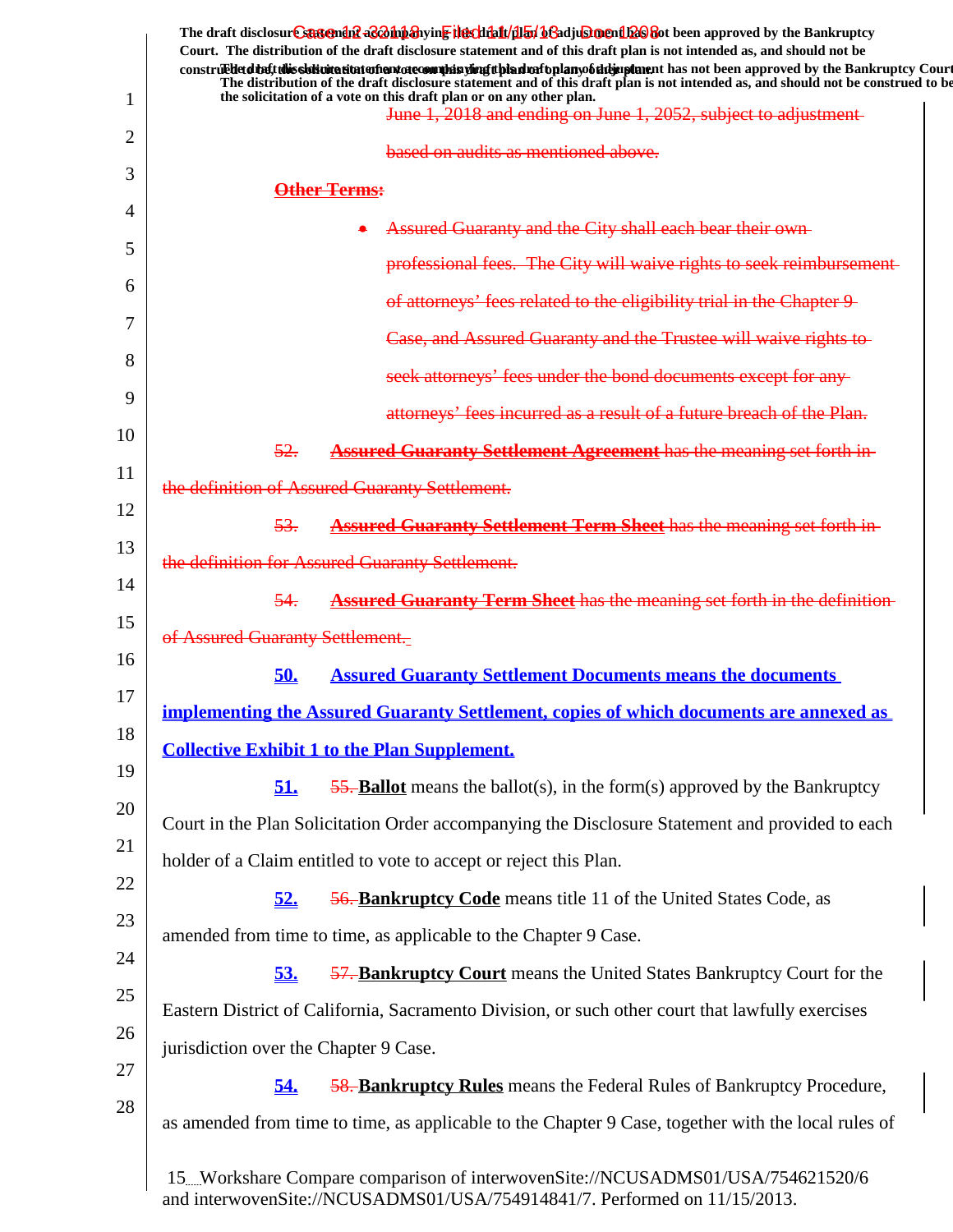|                | The draft disclosure suggended acompanying the climatical of adjustment been approved by the Bankruptcy<br>Court. The distribution of the draft disclosure statement and of this draft plan is not intended as, and should not be<br>construedded the tubis sistemation entertainment of country in the set of the simulation of the studies of the standard the Bankruptcy Court |
|----------------|-----------------------------------------------------------------------------------------------------------------------------------------------------------------------------------------------------------------------------------------------------------------------------------------------------------------------------------------------------------------------------------|
| $\mathbf{1}$   | The distribution of the draft disclosure statement and of this draft plan is not intended as, and should not be construed to be<br>the solicitation of a vote on this draft plan or on any other plan.<br>the Bankruptcy Court applicable to the Chapter 9 Case. Unless otherwise indicated, references in                                                                        |
| $\overline{2}$ | this Plan to "Bankruptcy Rule _______" are to the specifically identified rule of the Federal Rules                                                                                                                                                                                                                                                                               |
| 3              | of Bankruptcy Procedure.                                                                                                                                                                                                                                                                                                                                                          |
| 4              | 59. Bar Date means the applicable date by which a particular proof of<br><u>55.</u>                                                                                                                                                                                                                                                                                               |
| 5              | claim must be filed, as established by the Bankruptcy Court.                                                                                                                                                                                                                                                                                                                      |
| 6              | 60. Business Day means a day other than a Saturday, a Sunday, or any<br><u>56.</u>                                                                                                                                                                                                                                                                                                |
| 7              | other day on which banking institutions in New York, New York, are required or authorized to                                                                                                                                                                                                                                                                                      |
| 8              | close by law or executive order.                                                                                                                                                                                                                                                                                                                                                  |
| 9              | <u>57.</u><br><b>61. CalPERS</b> means the California Public Employees' Retirement System.                                                                                                                                                                                                                                                                                        |
| 10             |                                                                                                                                                                                                                                                                                                                                                                                   |
| 11             | 62. CalPERS Pension Plan means the pension plan contract between<br><u>58.</u>                                                                                                                                                                                                                                                                                                    |
| 12             | CalPERS and the City, dated as of September 1, 1944, as amended (CalPERS ID 6373973665).                                                                                                                                                                                                                                                                                          |
| 13             | 63. CalPERS Pension Plan Participants means those current and former<br><u>59.</u>                                                                                                                                                                                                                                                                                                |
| 14             | City employees and their survivors and other dependents who are the beneficiaries of the                                                                                                                                                                                                                                                                                          |
| 15             | CalPERS Pension Plan.                                                                                                                                                                                                                                                                                                                                                             |
| 16             | 64. Cash means cash and cash equivalents, including withdrawable bank<br><u>60.</u>                                                                                                                                                                                                                                                                                               |
| 17             | deposits, wire transfers, checks, and other similar items.                                                                                                                                                                                                                                                                                                                        |
| 18             | <u> 11</u>                                                                                                                                                                                                                                                                                                                                                                        |
|                | <u> 11</u>                                                                                                                                                                                                                                                                                                                                                                        |
| 19             | 61.<br>65. Chapter 9 Case means the case under chapter 9 of the Bankruptcy                                                                                                                                                                                                                                                                                                        |
| 20             | Code commenced by the City, styled as In re City of Stockton, California, Case No. 2012-32118,                                                                                                                                                                                                                                                                                    |
| 21             | currently pending in the Bankruptcy Court.                                                                                                                                                                                                                                                                                                                                        |
| 22             | 62.<br>66. City means the City of Stockton, California, the debtor in the Chapter 9                                                                                                                                                                                                                                                                                               |
| 23             | Case.                                                                                                                                                                                                                                                                                                                                                                             |
| 24             | 67. City Council means the duly elected legislative body of the City.<br><b>63.</b>                                                                                                                                                                                                                                                                                               |
| 25             | 68. CJPRMA means California Joint Powers Risk Management Authority.<br>64.                                                                                                                                                                                                                                                                                                        |
| 26             | 69. Claim means a claim against the City or the property of the City-<br>65.                                                                                                                                                                                                                                                                                                      |
| 27             | within has the meaning $\theta$ set forth in section 101(5).                                                                                                                                                                                                                                                                                                                      |
| 28             | 70. Class means any group of Claims classified herein pursuant to section<br>66.                                                                                                                                                                                                                                                                                                  |
|                | 16. Workshare Compare comparison of interwovenSite://NCUSADMS01/USA/754621520/6                                                                                                                                                                                                                                                                                                   |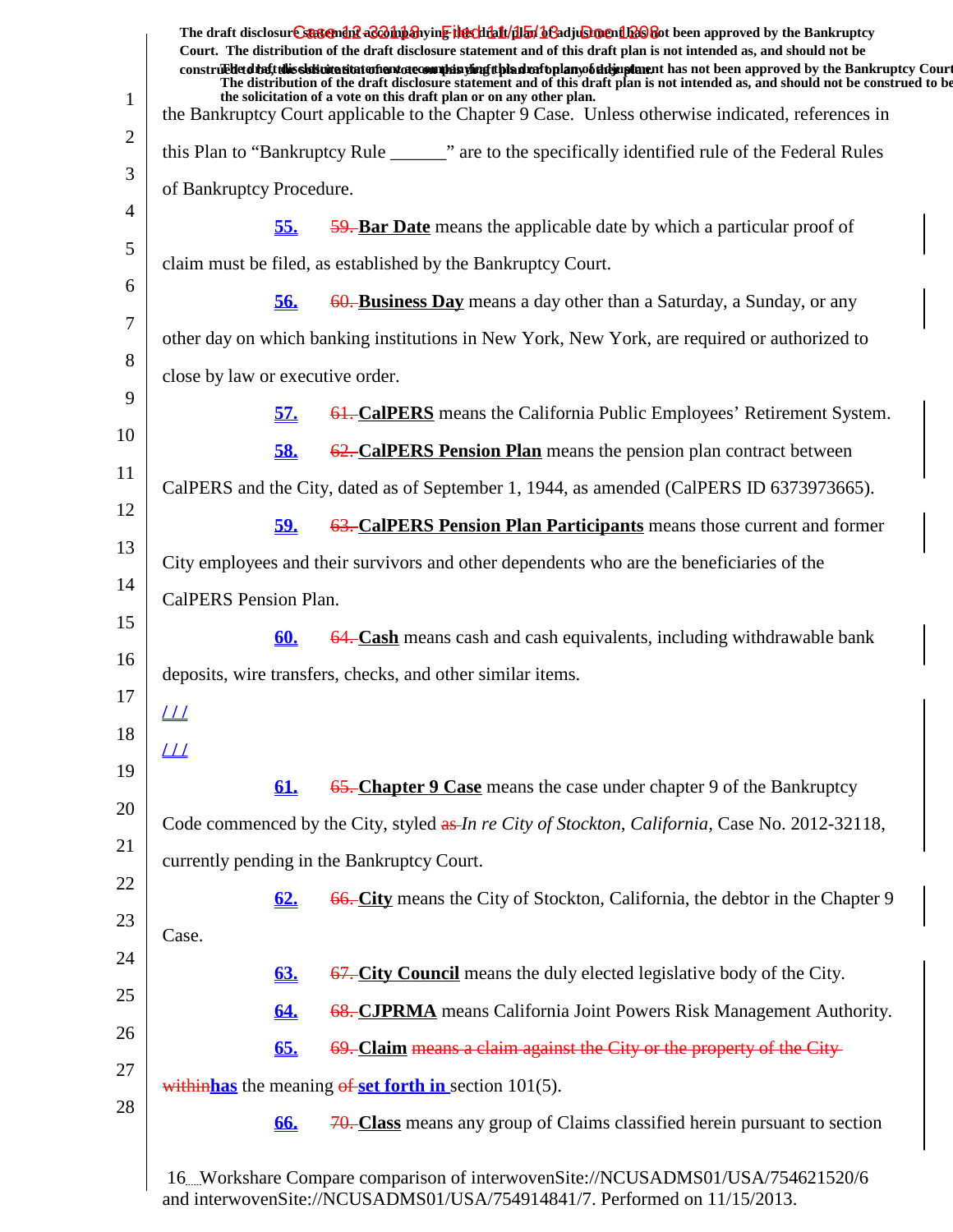| $1123(a)$ .                |            | The draft disclosure statement as a hipshying the chialt/dial beadjusing in the approved by the Bankruptcy<br>Court. The distribution of the draft disclosure statement and of this draft plan is not intended as, and should not be<br>construedetdiatt this sistimation and are complisying tipled rational mobility and has not been approved by the Bankruptcy Court<br>The distribution of the draft disclosure statement and of this draft plan is not intended as, and should not be construed to be<br>the solicitation of a vote on this draft plan or on any other plan. |
|----------------------------|------------|------------------------------------------------------------------------------------------------------------------------------------------------------------------------------------------------------------------------------------------------------------------------------------------------------------------------------------------------------------------------------------------------------------------------------------------------------------------------------------------------------------------------------------------------------------------------------------|
|                            |            |                                                                                                                                                                                                                                                                                                                                                                                                                                                                                                                                                                                    |
|                            | 67.        | <b>71. Confirmation Date</b> means the date on which the Clerk of the                                                                                                                                                                                                                                                                                                                                                                                                                                                                                                              |
|                            |            | Bankruptcy Court enters the Confirmation Order on the docket of the Bankruptcy Court.                                                                                                                                                                                                                                                                                                                                                                                                                                                                                              |
|                            | 68.        | $\frac{72}{72}$ . Confirmation Hearing means the hearing to be conducted by the                                                                                                                                                                                                                                                                                                                                                                                                                                                                                                    |
|                            |            | Bankruptcy Court regarding confirmation of this Plan, as such hearing may be adjourned,                                                                                                                                                                                                                                                                                                                                                                                                                                                                                            |
|                            |            | reconvened or continued from time to time.                                                                                                                                                                                                                                                                                                                                                                                                                                                                                                                                         |
|                            | <u>69.</u> | <b>73. Confirmation Order</b> means the order of the Bankruptcy Court                                                                                                                                                                                                                                                                                                                                                                                                                                                                                                              |
|                            |            | confirming this Plan pursuant to section 943.                                                                                                                                                                                                                                                                                                                                                                                                                                                                                                                                      |
|                            | <b>70.</b> | 74. Construction Agreement means that certain "Agreement Regarding                                                                                                                                                                                                                                                                                                                                                                                                                                                                                                                 |
|                            |            | Construction Costs" dated as of April 29, 2008, among SCC 16, the City, and the                                                                                                                                                                                                                                                                                                                                                                                                                                                                                                    |
|                            |            | <b>Redevelopment Successor</b> Agency, relating to the City's obligation to reimburse SCC 16 for                                                                                                                                                                                                                                                                                                                                                                                                                                                                                   |
|                            |            | construction costs paid by SCC 16 that the City was otherwise liable to pay, for the construction                                                                                                                                                                                                                                                                                                                                                                                                                                                                                  |
|                            |            | of improvements to certain premises located in the Edmund S. Coy Parking Structure leased by                                                                                                                                                                                                                                                                                                                                                                                                                                                                                       |
| <b>SCC 16.</b>             |            |                                                                                                                                                                                                                                                                                                                                                                                                                                                                                                                                                                                    |
|                            | <b>71.</b> | 75. Controller means the California State Controller's Office.                                                                                                                                                                                                                                                                                                                                                                                                                                                                                                                     |
|                            | <u>72.</u> | 76. Convenience Class Claim means any Allowed Claim that is greater                                                                                                                                                                                                                                                                                                                                                                                                                                                                                                                |
|                            |            | than $90.00$ in Allowed amount and less than or equal to \$100 in Allowed amount or irrevocably                                                                                                                                                                                                                                                                                                                                                                                                                                                                                    |
|                            |            | reduced to \$100 in Allowed amount at the election of the holder of the Allowed Claim as                                                                                                                                                                                                                                                                                                                                                                                                                                                                                           |
|                            |            | evidenced by the Ballot submitted by such holder; <i>provided</i> , <i>however</i> , that an Allowed Claim                                                                                                                                                                                                                                                                                                                                                                                                                                                                         |
| $\frac{1}{2}$              |            |                                                                                                                                                                                                                                                                                                                                                                                                                                                                                                                                                                                    |
|                            |            | may not be subdivided into multiple Claims of \$100 or less for purposes of receiving treatment as                                                                                                                                                                                                                                                                                                                                                                                                                                                                                 |
| a Convenience Class Claim. |            |                                                                                                                                                                                                                                                                                                                                                                                                                                                                                                                                                                                    |
|                            | <b>73.</b> | <b>77. DBW</b> means the California Department of Boating and Waterways,                                                                                                                                                                                                                                                                                                                                                                                                                                                                                                           |
|                            |            | now the Boating and Waterways division of the Department of Parks and Recreation.                                                                                                                                                                                                                                                                                                                                                                                                                                                                                                  |
|                            | 78.        | <b>DBW Construction Loan Claim</b> means the Claim of DBW under the                                                                                                                                                                                                                                                                                                                                                                                                                                                                                                                |
|                            |            |                                                                                                                                                                                                                                                                                                                                                                                                                                                                                                                                                                                    |
|                            |            | Marina Construction Loan Agreement, secured by a pledge of gross revenues under the terms of a                                                                                                                                                                                                                                                                                                                                                                                                                                                                                     |
|                            |            | Collateral Assignment of Rents and Leases for the Project Area, which pledge is converted to a                                                                                                                                                                                                                                                                                                                                                                                                                                                                                     |
|                            |            | pledge of net revenues by virtue of section 928(b). The "Marina Project" (as defined and                                                                                                                                                                                                                                                                                                                                                                                                                                                                                           |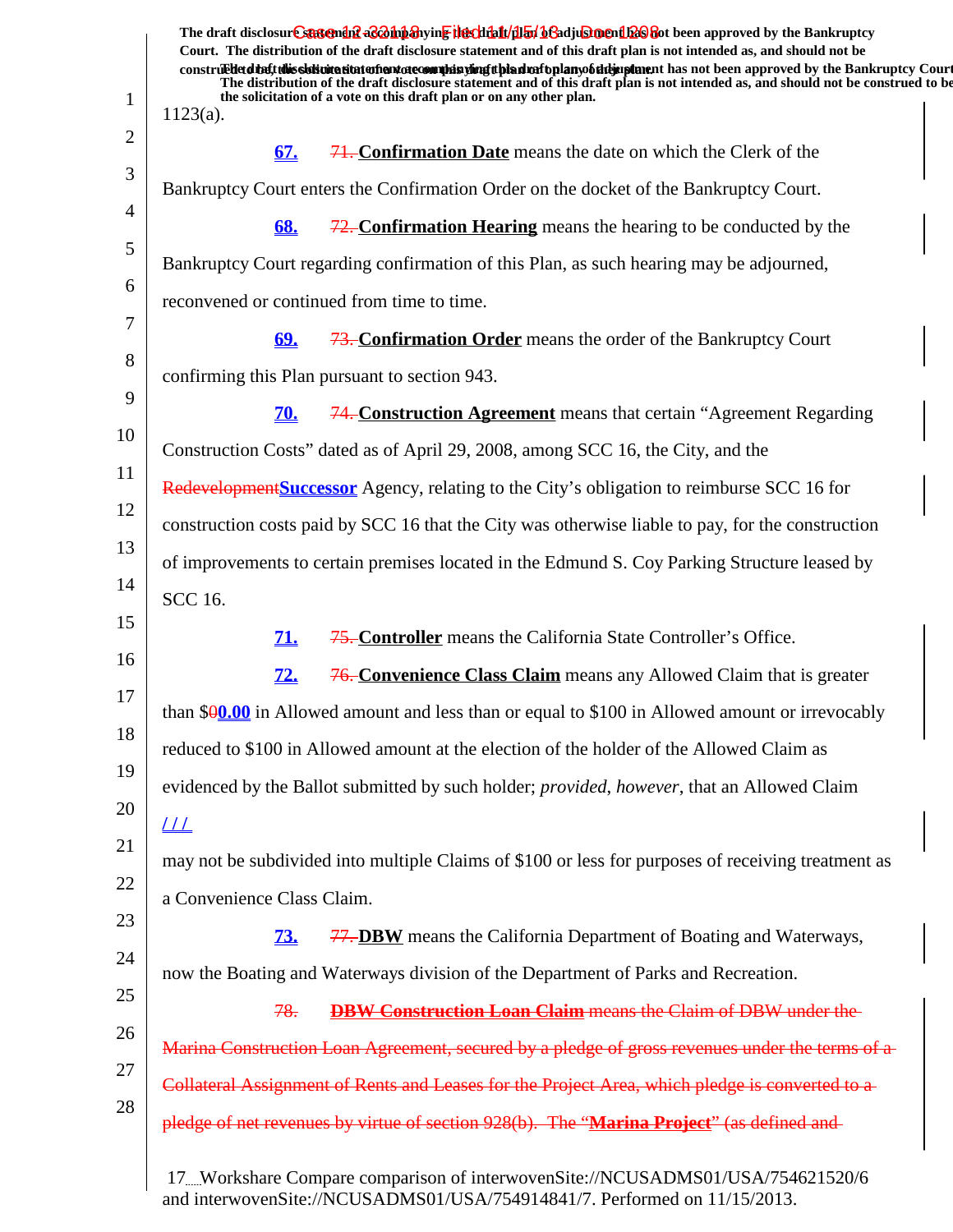1 2 3 4 5 6 7 8 9 10 11 12 13 14 15 16 17 18 19 20 21 22 23 24 25 26 27 28 The draft disclosur<del>t Suggendn2 aC201np3</del>hyin<mark>e the chip11/1151/163adjushorenth26</mark>860t been approved by the Bankruptcy **Court. The distribution of the draft disclosure statement and of this draft plan is not intended as, and should not be** construed to the state of this solicitation to the word of a variant disclosure and a voto any of the draft disclosure statement and a variant disclosure of a plan of a variant plan of the Bankruptcy Court. **The distribution of the draft disclosure statement and of this draft plan is not intended as, and should not be construed to be, the solicitation of a vote on this draft plan or on any other plan.** described in the Marina Construction Loan Agreement) has generated no net operating revenues since its official opening on October 30, 2009. The City General Fund subsidy Project totals \$1,905,299 from fiscal year 2010-11 through the The Marina Construction Loan Agreement provides that DB over the operations of the Marina Project and charge the costs of operations to the under the Debt Limit, the City is not liable for such payments in future fiscal years because the Marina Construction Loan was not approved by a 2/3 vote of the voters of the the terms of the Marina Construction Loan Agreement, any obligation to repay the Marina Construction Loan from the General Fund is subject to the Debt Limit. Construction Loan was not submitted to and approved by 2/3 of the voters of the City, any General Fund to make payments under the Marina Construction Loan is *void ab initio*, and the unsecured portion of this Claim is not an Allowed Claim.<sup>2</sup> 79. **DBW Marina Planning Report Loan Claim** means the Claim of DBW under the Marina Planning Report Loan. This Claim is an unsecured Redevelopment Agency, is not a claim against the City, and is included herein for information only. 80. **DBW Transaction** means two loans made by DBW: the first an unsecured loan to the Redevelopment Agency in the amount of \$280,000, bearing interest with a repayment term of 10 years, with equal annual installment payments due on each year commencing on August 1, 2003, as evidenced by that certain Stockton Carlo Marina \$180,000 Planning Loan Contract (also titled the Planning Study Contract, Waterfront Marina Study Loan) dated as of September 13, 1996, as the same has from time to time (the "**Marina Planning Report Loan**"); and the second a loan to the City in the amount of \$13,300,000 for the stated purpose of construction of the Marina Project interest at 4.5% per year with interest and principal payments due annually year for 30 years commencing on the August 1 after the final disbursement of loan proceeds, <sup>2</sup>-The obligation to pay the Marina Construction Loan from revenues of the Marina Project General Fund—does not violate the Debt Limit because the Marina Project operates *of Oxnard v. Dale*, 45 Cal. 2d 729, 737, 290 P.2d 859, 863 (1955).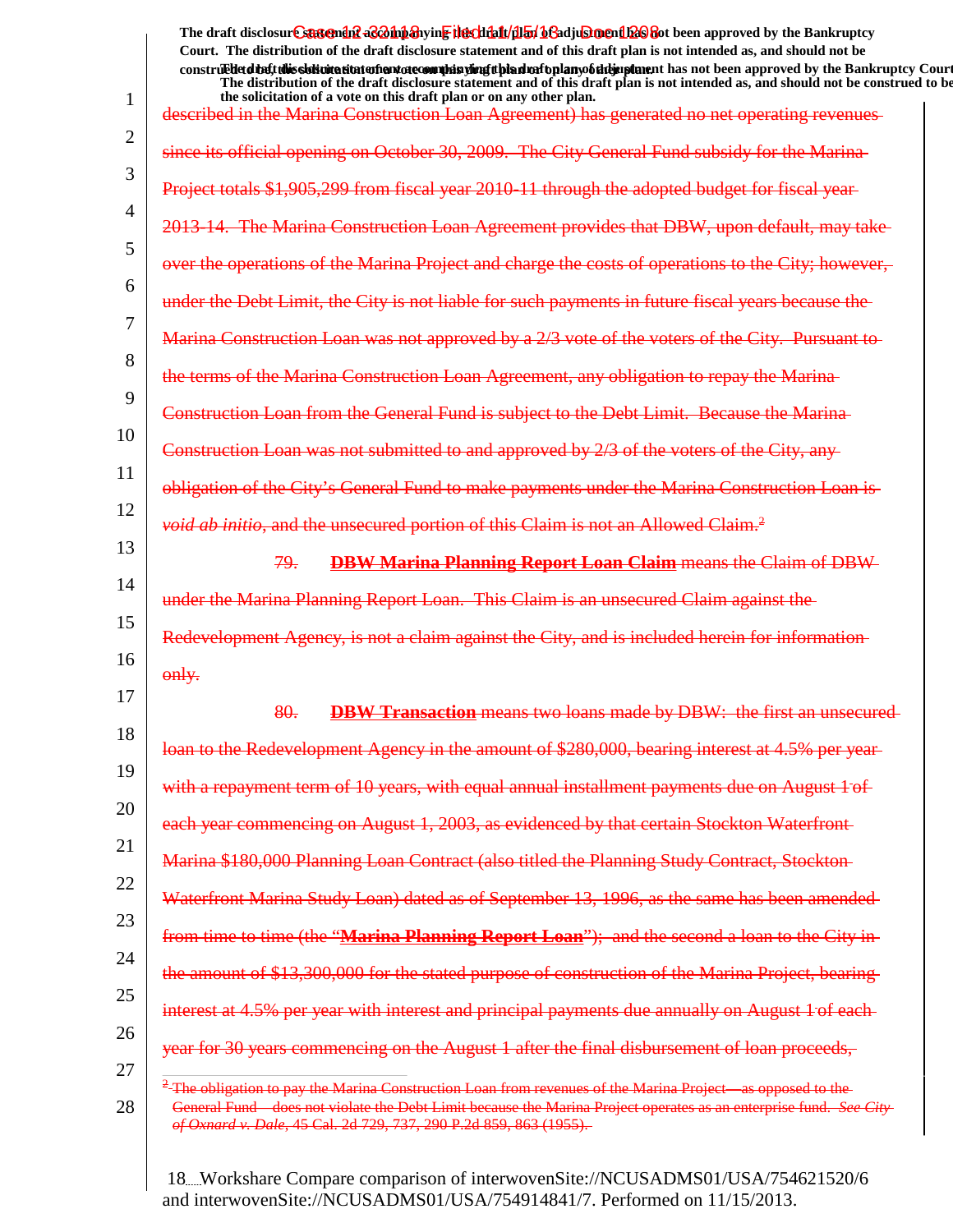|                | The draft disclosure suspendit a control and wing the climatical of a diughter of the Bankruptcy                                                                                                                                                 |
|----------------|--------------------------------------------------------------------------------------------------------------------------------------------------------------------------------------------------------------------------------------------------|
|                | Court. The distribution of the draft disclosure statement and of this draft plan is not intended as, and should not be<br>construed that this sidion attatom and of community of the during the during the bear approved by the Bankruptcy Court |
| 1              | The distribution of the draft disclosure statement and of this draft plan is not intended as, and should not be construed to be<br>the solicitation of a vote on this draft plan or on any other plan.                                           |
| $\overline{2}$ | secured by a Collateral Assignment of Rents and Leases for the Project Area as evidenced by that-                                                                                                                                                |
|                | eertain Stockton Waterfront Marina \$13,300,000 Loan Contract dated as of June 21, 2004 (the                                                                                                                                                     |
| 3              | "Marina Construction Loan" and, as amended, the "Marina Construction Loan Agreement"                                                                                                                                                             |
| 4              | respectively).                                                                                                                                                                                                                                   |
| 5              | 81.<br><b>Debt Limit</b> means the debt limit imposed by article XVI, section 18 of the                                                                                                                                                          |
| 6              | California Constitution. See In re County of Orange v. Fuji Securities Inc., 31 F. Supp. 2d 768                                                                                                                                                  |
| 7              | (C.D. Cal. 1998).                                                                                                                                                                                                                                |
| 8              | 82. Dexia means Dexia Crédit Local, a banking corporation duly organized<br><u>74.</u>                                                                                                                                                           |
| 9              | and existing under the laws of the Republic of France, acting through its New York branch.                                                                                                                                                       |
| 10             | 75.<br>83. Disallowed means a Claim or portion thereof that: (i) has been                                                                                                                                                                        |
| 11             | disallowed by a Final Order of the Bankruptcy Court; (ii) has been listed by the City in its list of                                                                                                                                             |
| 12             | creditors, as it may be amended from time to time in accordance with Bankruptcy Rule 1009, as in                                                                                                                                                 |
| 13             | the amount of $\sqrt[6]{9}$ , 0.00, contingent, disputed, or unliquidated, and as to which no proof of claim                                                                                                                                     |
| 14             | has been filed by the applicable deadline or deemed timely filed pursuant to any Final Order of                                                                                                                                                  |
| 15             | the Bankruptcy Court; (iii) as to which the holder thereof has agreed to be equal to $$90.00$ or to be                                                                                                                                           |
| 16             |                                                                                                                                                                                                                                                  |
| 17             | withdrawn, disallowed or expunged; or (iv) has not been listed in the list of creditors and as to                                                                                                                                                |
| 18             | which no proof of claim has been filed by the applicable deadline or deemed timely filed pursuant                                                                                                                                                |
| 19             | to a Final Order of the Bankruptcy Court.                                                                                                                                                                                                        |
| 20             | 76.<br>84. Disclosure Statement means the disclosure statement, and all exhibits                                                                                                                                                                 |
|                | and schedules incorporated therein, that relates to this Plan and that is approved by the                                                                                                                                                        |
| 21             | Bankruptcy Court pursuant to section 1125, as the same may be amended, modified, or                                                                                                                                                              |
| 22             | supplemented in accordance with the Bankruptcy Code.                                                                                                                                                                                             |
| 23             | 85. Disposition and Development Agreement means that certain<br><u>77.</u>                                                                                                                                                                       |
| 24             | Disposition and Development Agreement between SCC 16 and the Redevelopment Successor                                                                                                                                                             |
| 25             | Agency, dated as of October 8, 2002, regarding the development of the City Center Cinema                                                                                                                                                         |
| 26             | project in Stockton, Californiathe City.                                                                                                                                                                                                         |
| 27             | 86. Disputed Claim means any Claim or portion thereof that has not<br><b>78.</b>                                                                                                                                                                 |
| 28             | become Allowed and that is not Disallowed. In the event that any part of a Claim is a Disputed                                                                                                                                                   |
|                |                                                                                                                                                                                                                                                  |
|                | 19. Workshare Compare comparison of interwovenSite://NCUSADMS01/USA/754621520/6<br>and interwoven $\text{Site}$ ://NCUS ADMS01/US A/75/01/8/1/7 Performed on 11/15/2013                                                                          |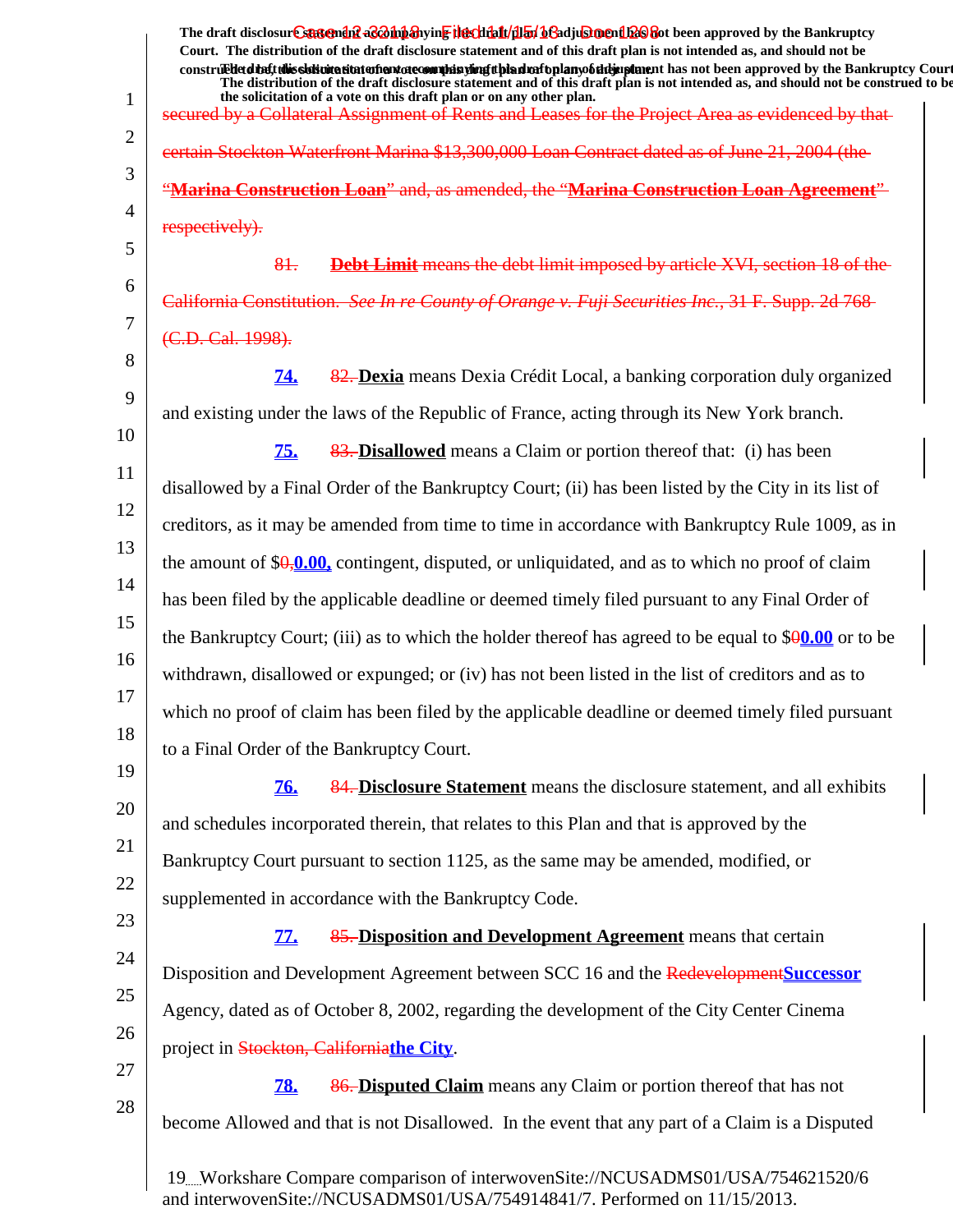| The draft disclosure sasement as a hypothesive the client of the final of a disclosure and the Bankruptcy<br>Court. The distribution of the draft disclosure statement and of this draft plan is not intended as, and should not be<br>construedetdiet this sistemation entertainment of committee of the simulation of the hand of the state of the bankruptcy Court<br>The distribution of the draft disclosure statement and of this draft plan is not intended as, and should not be construed to be |
|----------------------------------------------------------------------------------------------------------------------------------------------------------------------------------------------------------------------------------------------------------------------------------------------------------------------------------------------------------------------------------------------------------------------------------------------------------------------------------------------------------|
| the solicitation of a vote on this draft plan or on any other plan.<br>Claim, except as otherwise provided in this Plan, such Claim shall be deemed a Disputed Claim                                                                                                                                                                                                                                                                                                                                     |
| in its entirety for purposes of distribution under this Plan unless the City otherwise agrees in                                                                                                                                                                                                                                                                                                                                                                                                         |
| writing in its sole discretion. Without limiting the foregoing, a Claim that is the subject of a                                                                                                                                                                                                                                                                                                                                                                                                         |
| pending                                                                                                                                                                                                                                                                                                                                                                                                                                                                                                  |
| <u> 111</u>                                                                                                                                                                                                                                                                                                                                                                                                                                                                                              |
| application, motion, complaint, objection, or any other legal proceeding seeking to disallow, limit,                                                                                                                                                                                                                                                                                                                                                                                                     |
| reduce, subordinate, or estimate such Claim shall be deemed to be a Disputed Claim.                                                                                                                                                                                                                                                                                                                                                                                                                      |
| <b>Edmund S. Coy Parking Structure means the parking structure</b><br><u>79.</u>                                                                                                                                                                                                                                                                                                                                                                                                                         |
| located at N. Hunter Street and E. Channel Street in the City.                                                                                                                                                                                                                                                                                                                                                                                                                                           |
| 87. Effective Date means athe first Business Day after the Confirmation<br>80.                                                                                                                                                                                                                                                                                                                                                                                                                           |
| Date specified by the City-on which the conditions specified in Section XIII of the Plan have been                                                                                                                                                                                                                                                                                                                                                                                                       |
| satisfied or waived. For purposes of calculating various payments, the Effective Date was-                                                                                                                                                                                                                                                                                                                                                                                                               |
| assumed to be [____________]. However, because the Confirmation Hearing will not occur until-                                                                                                                                                                                                                                                                                                                                                                                                            |
| 1. the City estimates that the Effective Date will occur in [1986]. So the                                                                                                                                                                                                                                                                                                                                                                                                                               |
| calculations will be slightly altered.                                                                                                                                                                                                                                                                                                                                                                                                                                                                   |
| <b>Eligibility Contest means, collectively, the trial on the City's eligibility</b><br>81.                                                                                                                                                                                                                                                                                                                                                                                                               |
| to be a debtor under Chapter 9 of the Bankruptcy Code and all ancillary and related                                                                                                                                                                                                                                                                                                                                                                                                                      |
| pleadings, discovery, hearings, and actions.                                                                                                                                                                                                                                                                                                                                                                                                                                                             |
| <b>Exculpated Party means each or any of the City, NPFG, Assured</b><br>82.                                                                                                                                                                                                                                                                                                                                                                                                                              |
| <b>Guaranty, Ambac, the Indenture Trustee, and the respective Related Persons of each of the</b>                                                                                                                                                                                                                                                                                                                                                                                                         |
| foregoing.                                                                                                                                                                                                                                                                                                                                                                                                                                                                                               |
| 83.<br>88. Events Center Project has the meaning set forth in the definition of                                                                                                                                                                                                                                                                                                                                                                                                                          |
| Arena Lease Back Transaction.                                                                                                                                                                                                                                                                                                                                                                                                                                                                            |
| 89. Final Order means a judgment, order, ruling, or other decree issued<br>84.                                                                                                                                                                                                                                                                                                                                                                                                                           |
| and entered by the Bankruptcy Court or by any state or other federal court or other tribunal having                                                                                                                                                                                                                                                                                                                                                                                                      |
| jurisdiction over the subject matter thereof which judgment, order, ruling, or other decree has not                                                                                                                                                                                                                                                                                                                                                                                                      |
| been reversed, stayed, modified, or amended and as to which: $(\vec{a})$ the time to appeal or petition                                                                                                                                                                                                                                                                                                                                                                                                  |
| for review, rehearing, or certiorari has expired and no appeal or petition for review, rehearing, or                                                                                                                                                                                                                                                                                                                                                                                                     |
| 20Workshare Compare comparison of interwovenSite://NCUSADMS01/USA/754621520/6<br>and interwovenSite://NCUSADMS01/USA/754914841/7. Performed on 11/15/2013.                                                                                                                                                                                                                                                                                                                                               |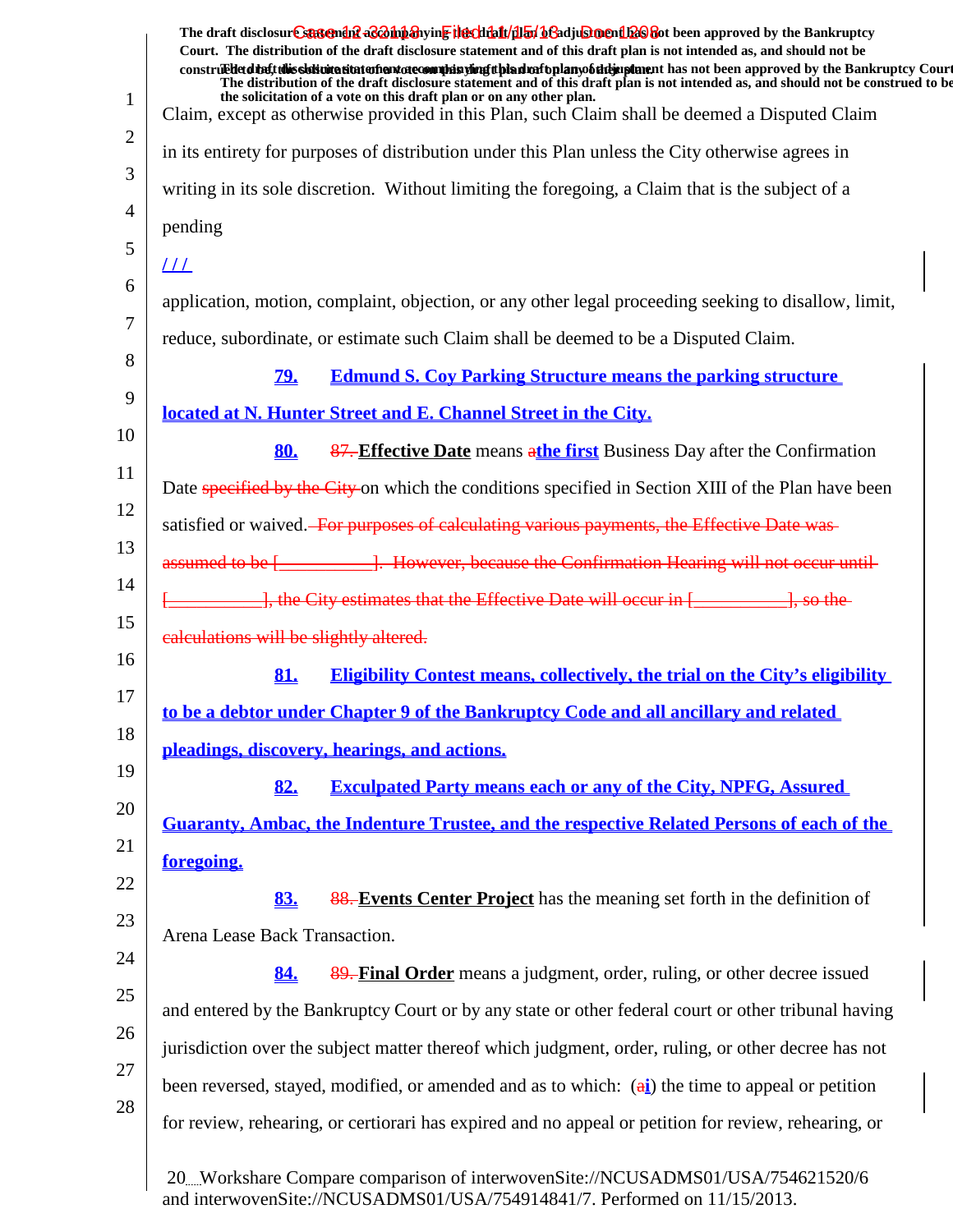|                | The draft disclosur Canteman & Bohn anying the clinical help bend to be approved by the Bankruptcy<br>Court. The distribution of the draft disclosure statement and of this draft plan is not intended as, and should not be                                                      |
|----------------|-----------------------------------------------------------------------------------------------------------------------------------------------------------------------------------------------------------------------------------------------------------------------------------|
|                | construedetd the ft this slot interest intent and one of the interest in the individual members of the individual that in the Bankruptcy Court<br>The distribution of the draft disclosure statement and of this draft plan is not intended as, and should not be construed to be |
| 1              | the solicitation of a vote on this draft plan or on any other plan.<br>certiorari is then pending; or $(\frac{bii}{})$ any appeal or petition for review, rehearing, or certiorari has                                                                                            |
| $\overline{2}$ | been finally decided and no further appeal or petition for review, rehearing, or certiorari can be                                                                                                                                                                                |
| 3              | taken or granted.                                                                                                                                                                                                                                                                 |
| 4              | 85.<br>90. Financing Authority means the Stockton Public Financing Authority,                                                                                                                                                                                                     |
| 5              | a joint powers authority organized and existing under the laws of the state of California and that                                                                                                                                                                                |
| 6              | certain Joint Exercise of Powers Agreement dated as of June 16, 1990, by and between the City                                                                                                                                                                                     |
| 7              | and the Redevelopment Successor Agency.                                                                                                                                                                                                                                           |
| 8              | $L\overline{L}$                                                                                                                                                                                                                                                                   |
| 9              | $_{LL}$                                                                                                                                                                                                                                                                           |
| 10             | 86.<br>91. Fire/Police/Library Lease Back has the meaning set forth in the                                                                                                                                                                                                        |
| 11             | definition of Fire/Police/Library Lease Back Transaction.means that certain Lease Agreement,                                                                                                                                                                                      |
| 12             | dated as of June 1, 2003, pursuant to which the Financing Authority leased the                                                                                                                                                                                                    |
| 13             | <b>Fire/Police/Library Properties to the City.</b>                                                                                                                                                                                                                                |
| 14             | <b>Fire/Police/Library Lease Back Rental Payments has the meaning set-</b><br>92.                                                                                                                                                                                                 |
| 15             | forth in the definition of Fire/Police/Library Lease Back Transaction.                                                                                                                                                                                                            |
| 16             | <b>Fire/Police/Library Lease Back Transaction means the transaction-</b><br>93.                                                                                                                                                                                                   |
| 17             | described as follows:                                                                                                                                                                                                                                                             |
| 18             | <b>Fire/Police/Library Financial Instruments Involved.</b> The                                                                                                                                                                                                                    |
| 19             | financial instruments involved in this transaction are the City of Stockton-                                                                                                                                                                                                      |
| 20             | Certificates of Participation (Redevelopment Housing Projects) Series 2003A,                                                                                                                                                                                                      |
| 21             | issued on June 27, 2003, in the original principal amount of \$1,160,000 (the                                                                                                                                                                                                     |
| 22             | "2003A Fire/Police/Library Certificates") and the Certificates of Participation-                                                                                                                                                                                                  |
| 23             | (Redevelopment Housing Projects) Taxable Series 2003B, issued on June 27,                                                                                                                                                                                                         |
| 24             | 2003, in the original principal amount of \$12,140,000 (the "2003B                                                                                                                                                                                                                |
| 25             | Fire/Police/Library Certificates", and together with the 2003A-                                                                                                                                                                                                                   |
| 26             | Fire/Police/Library Certificates, the "2003 Fire/Police/Library Certificates").                                                                                                                                                                                                   |
| 27             |                                                                                                                                                                                                                                                                                   |
| 28             | Wells Fargo is the trustee under the 2003 Fire/Police/Library Certificates Trust-                                                                                                                                                                                                 |
|                | Agreement (together with any successor trustee, the "2003 Fire/Police/Library                                                                                                                                                                                                     |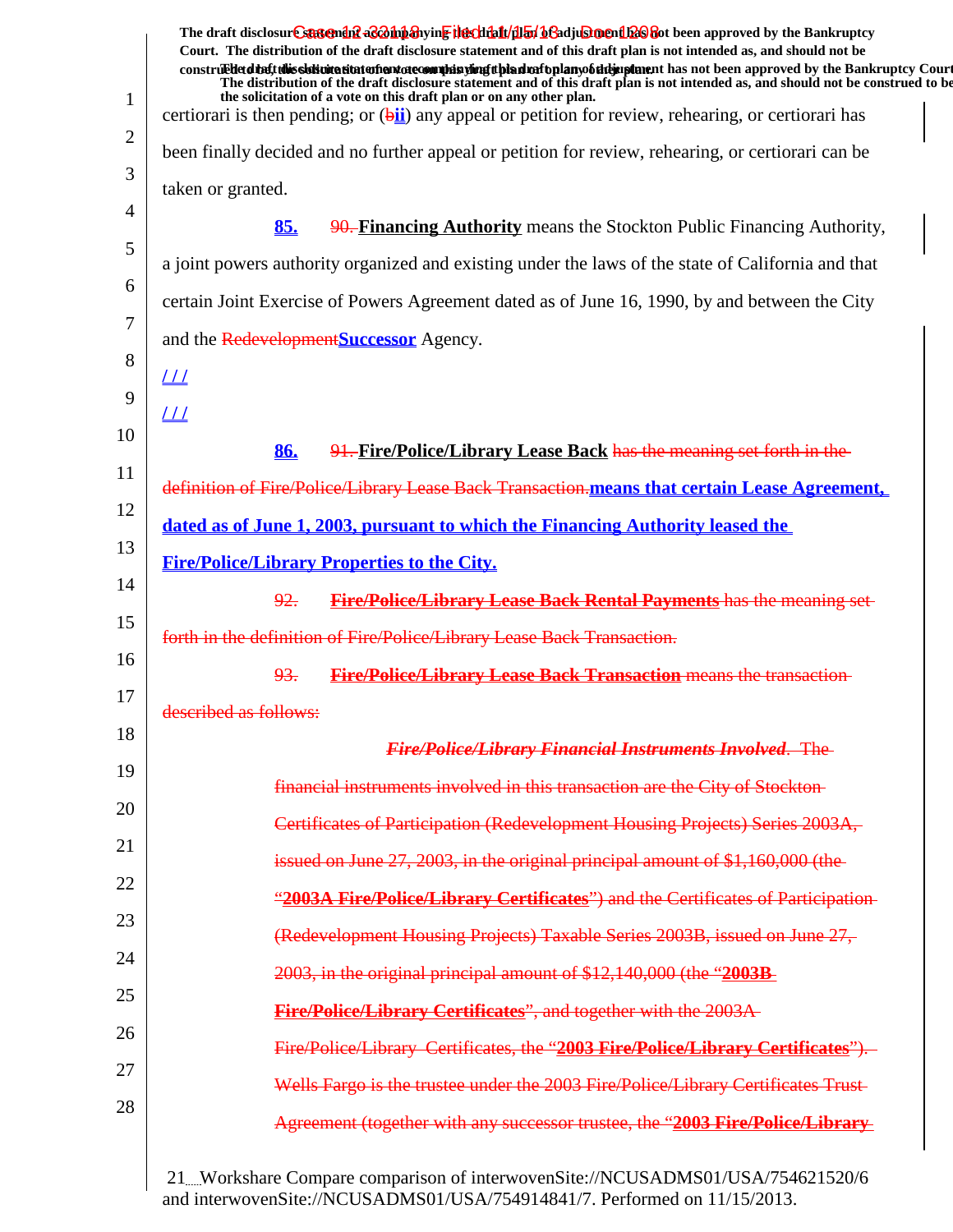|                | The draft disclosure sasement as a hypothesive the client of the final of a disclosure and the Bankruptcy<br>Court. The distribution of the draft disclosure statement and of this draft plan is not intended as, and should not be |
|----------------|-------------------------------------------------------------------------------------------------------------------------------------------------------------------------------------------------------------------------------------|
|                | construed detail this sistimation and one of manifesting the distribution of the mann of the approved by the Bankruptcy Court                                                                                                       |
| 1              | The distribution of the draft disclosure statement and of this draft plan is not intended as, and should not be construed to be<br>the solicitation of a vote on this draft plan or on any other plan.                              |
| $\overline{2}$ | <b>Certificates Trustee"</b> ). A reserve fund exists for the 2003A Fire/Police/Library                                                                                                                                             |
|                | Certificates with a balance as of September 1, 2013 of \$59,746.48 and for the                                                                                                                                                      |
| 3              | 2003B Fire/Police/Library Certificates with a balance as of September 1, 2013 of                                                                                                                                                    |
| 4              | \$706,781.35 (together, the "2003 Fire/Police/Library Certificates Reserve                                                                                                                                                          |
| 5              | Fund"). The funds in the 2003 Fire/Police/Library Certificates Reserve Fund are                                                                                                                                                     |
| 6              | pledged to support payment of the lease payments under the Fire/Police/Library-                                                                                                                                                     |
| 7              | Lease Out evidenced and represented by the 2003 Fire/Police/Library Certificates.                                                                                                                                                   |
| 8              | The 2003 Fire/Police/Library Certificates are insured by Ambac. The City also-                                                                                                                                                      |
| 9              | entered into a Reimbursement Agreement, dated as of June 1, 2003 (the "2003                                                                                                                                                         |
| 10             | <b>Fire/Police/Library Certificates Reimbursement Agreement"), with the former-</b>                                                                                                                                                 |
| 11             | Redevelopment Agency of the City of Stockton (the "Former Redevelopment                                                                                                                                                             |
| 12             | <b>Agency</b> "). The City, as successor (the "Successor Agency") to the Former-                                                                                                                                                    |
| 13             | Redevelopment Agent per California Assembly Bill AB x1 26 (2011-12) which                                                                                                                                                           |
| 14             | dissolved California's redevelopment agencies as of February 1, 2012, is successor-                                                                                                                                                 |
| 15             | in interest to the Former Redevelopment Agency under the 2003-                                                                                                                                                                      |
| 16             | Fire/Police/Library Certificates Reimbursement Agreement. Pursuant to the terms-                                                                                                                                                    |
| 17             | of the 2003 Fire/Police/Library Certificates Reimbursement Agreement, the                                                                                                                                                           |
| 18             | Successor Agency is obligated to reimburse the City for lease payments the City-                                                                                                                                                    |
| 19             | makes under the Fire/Police/Library Lease Bank (as defined below) from Housing-                                                                                                                                                     |
| 20             | Set-Aside Amounts (as defined in the 2003 Fire/Police/Library Certificates                                                                                                                                                          |
| 21             | Reimbursement Agreement).                                                                                                                                                                                                           |
| 22             | 87.<br><b>Fire/Police/Library Lease Back Transaction means, collectively, all</b>                                                                                                                                                   |
| 23             | transactions memorialized in, among other things, the 2003 Fire/Police/Library Certificates                                                                                                                                         |
| 24             | <u>Reimbursement Agreement, the 2003 Fire/Police/Library Certificates, the</u>                                                                                                                                                      |
| 25             | Fire/Police/Library Lease Out, the Fire/Police/Library Lease Back, and all related                                                                                                                                                  |
| 26             | documents in connection therewith.                                                                                                                                                                                                  |
| 27             | 88.<br><b>Properties Involved/Leases.</b> As described in more detail below, the                                                                                                                                                    |
| 28             | properties that are involved in this transaction are three fire stations, the City's Main Police-                                                                                                                                   |
|                | 22Workshare Compare comparison of interwovenSite://NCUSADMS01/USA/754621520/6                                                                                                                                                       |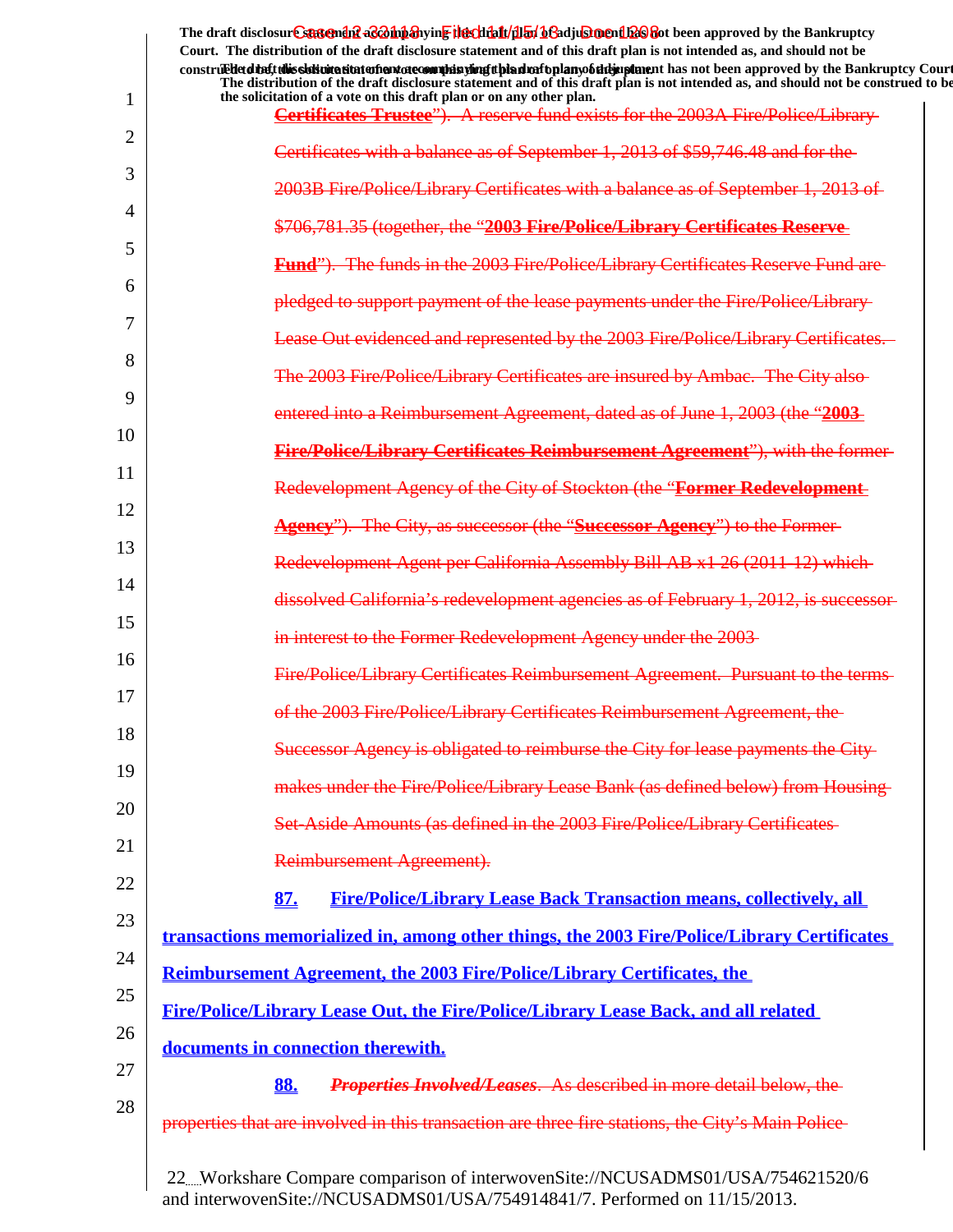1 2 3 4 5 6 7 8 9 10 11 12 13 14 15 16 17 18 19 20 21 22 23 24 25 26 27 28 The draft disclosur<del>t Suggendn2 aC201np3</del>hyin<mark>e the chip11/1151/163adjushorenth26</mark>860t been approved by the Bankruptcy **Court. The distribution of the draft disclosure statement and of this draft plan is not intended as, and should not be** construed to the state of this solicitation to the word of a variant disclosure and a voto any of the draft disclosure statement and a variant disclosure of a plan of a variant plan of the Bankruptcy Court. **The distribution of the draft disclosure statement and of this draft plan is not intended as, and should not be construed to be, the solicitation of a vote on this draft plan or on any other plan.** Facility, and the Maya Angelou Southeast Branch Library (collectively, the "**Fire/Police/Library Properties**"). In order to facilitate the financing to be provided by the 2003 Fire/Police/Library as owner of the Fire/Police/Library Properties Financing Authority pursuant to that certain Site and Facility Lease dated term ending on June 1, 2033, with a possible extension of the term to the date upon 2003 Fire/Police/Library Certificates are paid in full (the "**Fire/Police/Library Lease Out**"). Pursuant to section 510 of the City Charter, the term of the Fire/Police/Library Lease Out cannot extend for more than 55 years or to May 31, 2058. The City contemporaneously Fire/Police/Library Properties back from the Financing Authority for the same number pursuant to the terms of a Lease Agreement dated as of June 1, 2003 (the "**Fire/Police/Library** Lease Back"). Thus, the City is the lessor and the Financing Authority is the tenant under Fire/Police/Library Lease Out, and the Financing Authority is the lessor and the City is the tenant in the Fire/Police/Library Lease Back.**Fire/Police/Library Lease Out means that certain Site and Facility Lease, dated as of June 1, 2003, pursuant to which the City leased the Fire/Police/Library Properties to the Financing Authority. 89.** As tenant under the Fire/Police/Library Lease Out Financing Authority paid rent for the entire lease term in a lump sum payment in the amount of \$11,838,678.30, being the net proceeds of Fire/Police/Library Bonds. As tenant under the Fire/Police/Library Lease Back, the City agreed to make semi-annual rental payments in varying amount "**Fire/Police/Library Lease Back Rental Payments**"). The Financing Authority 2003 Fire/Police/Library Certificates certain retained rights, under the Fire/Police/Library Lease Back, lease after default by the City, and including Rental Payments from the Rental Payments ire/Police/Library Certificates to the Financing Authority, and the 2003 Fire/I Certificates are payable solely from the 2003 Fire/Police/Library Certificates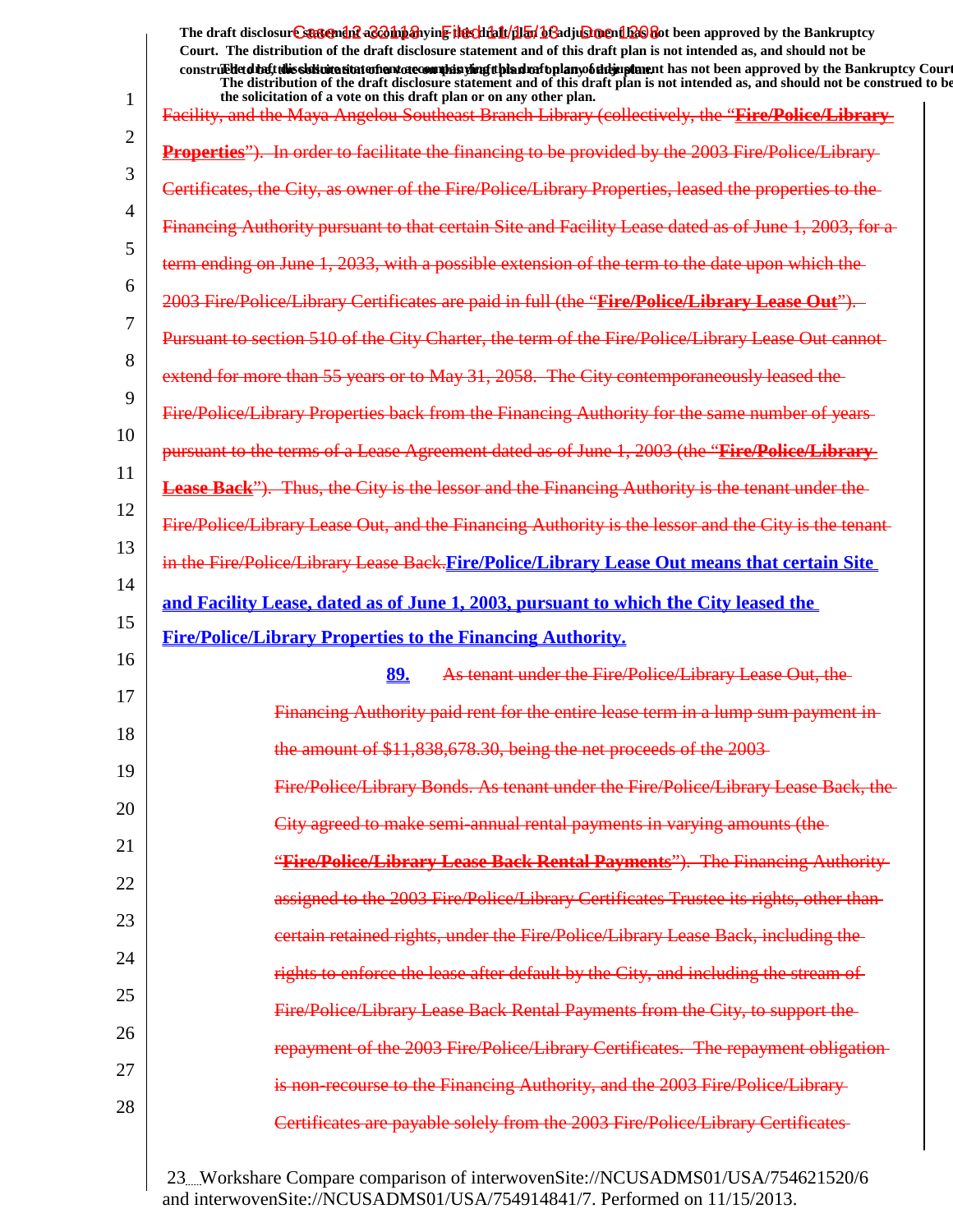|    | The draft disclosur Cantendal a control and the chieft and the chieft of a chieft of the Bankruptcy<br>Court. The distribution of the draft disclosure statement and of this draft plan is not intended as, and should not be<br>construed detail this slok wite situation and accommode is virigit bian match plany of the implement has not been approved by the Bankruptcy Court<br>The distribution of the draft disclosure statement and of this draft plan is not intended as, and should not be construed to be |
|----|------------------------------------------------------------------------------------------------------------------------------------------------------------------------------------------------------------------------------------------------------------------------------------------------------------------------------------------------------------------------------------------------------------------------------------------------------------------------------------------------------------------------|
| 1  | the solicitation of a vote on this draft plan or on any other plan.<br>Reserve Fund and the Fire/Police/Library Lease Back Rental Payments.                                                                                                                                                                                                                                                                                                                                                                            |
| 2  | <b>Leased Properties.</b> The subject properties are the<br>90.                                                                                                                                                                                                                                                                                                                                                                                                                                                        |
| 3  | Fire/Police/Library Properties, which consist of City's Main Police Facility,                                                                                                                                                                                                                                                                                                                                                                                                                                          |
| 4  | located at 22 E. Market Street; the Maya Angelou Southeast Branch Library,                                                                                                                                                                                                                                                                                                                                                                                                                                             |
| 5  | located at 2324 Pock Lane; Fire Station No. 1, located at 1818 Fresno Avenue;                                                                                                                                                                                                                                                                                                                                                                                                                                          |
| 6  | Fire Station No. 5, located at 3499 Manthey Road; and Fire Station No. 14, located                                                                                                                                                                                                                                                                                                                                                                                                                                     |
| 7  | at 3019 McNabb Street.                                                                                                                                                                                                                                                                                                                                                                                                                                                                                                 |
| 8  | <b>Fire Stations.</b> The City owns 13 fire stations, of which 12                                                                                                                                                                                                                                                                                                                                                                                                                                                      |
| 9  | are operating. Fire Stations No. 1, 5, and 14 were built in 1995-96. Each-                                                                                                                                                                                                                                                                                                                                                                                                                                             |
| 10 | station primarily serves the neighborhood in which it is located and                                                                                                                                                                                                                                                                                                                                                                                                                                                   |
| 11 | occupies a half-acre site with a building of approximately 5,000 square-                                                                                                                                                                                                                                                                                                                                                                                                                                               |
| 12 | feet. Station No. 1 is located in the south area of the City in the South-                                                                                                                                                                                                                                                                                                                                                                                                                                             |
| 13 | Stockton Redevelopment Project Area; it was closed as a result of budget-                                                                                                                                                                                                                                                                                                                                                                                                                                              |
| 14 | euts. Station No. 5 is located in the south area off Interstate 5 in the                                                                                                                                                                                                                                                                                                                                                                                                                                               |
| 15 | Weston Ranch Subdivision. Station No. 14 is located in the north area in a                                                                                                                                                                                                                                                                                                                                                                                                                                             |
| 16 | newer residential community commonly referred to as Spanos Park located                                                                                                                                                                                                                                                                                                                                                                                                                                                |
| 17 | off Interstate 5 and Eight Mile Road.                                                                                                                                                                                                                                                                                                                                                                                                                                                                                  |
| 18 | Main Police Facility. The Main Police Facility is located in-                                                                                                                                                                                                                                                                                                                                                                                                                                                          |
| 19 | the downtown area of the City. It was built in 1970 on a two-acre site and-                                                                                                                                                                                                                                                                                                                                                                                                                                            |
| 20 | includes approximately 44,000 square feet of building space with 140                                                                                                                                                                                                                                                                                                                                                                                                                                                   |
| 21 | parking spaces.                                                                                                                                                                                                                                                                                                                                                                                                                                                                                                        |
| 22 | Library. The Maya Angelou Southeast Branch Library is-                                                                                                                                                                                                                                                                                                                                                                                                                                                                 |
| 23 | located in the south area of the City. It was built in 1996 on a 1.8-acre site                                                                                                                                                                                                                                                                                                                                                                                                                                         |
| 24 | and includes approximately 20,000 square feet of building space. The                                                                                                                                                                                                                                                                                                                                                                                                                                                   |
| 25 | library serves the residents of both the City and San Joaquin County in-                                                                                                                                                                                                                                                                                                                                                                                                                                               |
| 26 | multiple South Stockton neighborhoods and is one of 12 libraries that-                                                                                                                                                                                                                                                                                                                                                                                                                                                 |
| 27 | comprise the Stockton-San Joaquin County Public Library System.                                                                                                                                                                                                                                                                                                                                                                                                                                                        |
| 28 |                                                                                                                                                                                                                                                                                                                                                                                                                                                                                                                        |
|    |                                                                                                                                                                                                                                                                                                                                                                                                                                                                                                                        |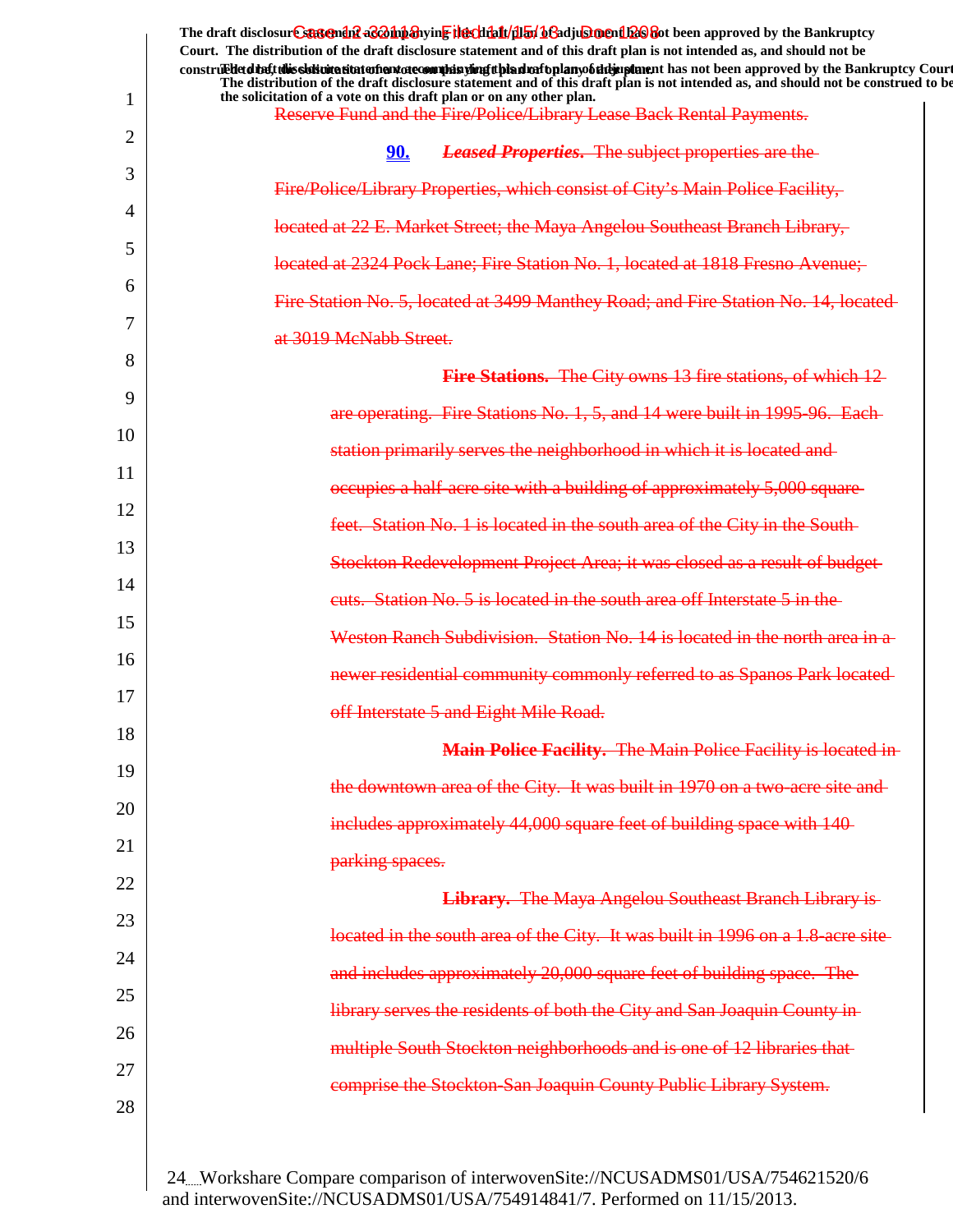|              | The draft disclosure suggended acompanying the climatical of adjustment been approved by the Bankruptcy<br>Court. The distribution of the draft disclosure statement and of this draft plan is not intended as, and should not be                              |
|--------------|----------------------------------------------------------------------------------------------------------------------------------------------------------------------------------------------------------------------------------------------------------------|
|              | construedetdiety this sistimation and one of manifer and the high significant has not been approved by the Bankruptcy Court<br>The distribution of the draft disclosure statement and of this draft plan is not intended as, and should not be construed to be |
| $\mathbf{1}$ | the solicitation of a vote on this draft plan or on any other plan.<br><b>Fire/Police/Library Lease Out has the meaning set forth in the definition-</b><br>94.                                                                                                |
| 2            | of Fire/Police/Library Lease Back Transaction.                                                                                                                                                                                                                 |
|              | 91.<br>95. Fire/Police/Library Lease Out Assignment Agreement means the                                                                                                                                                                                        |
|              |                                                                                                                                                                                                                                                                |
|              | Assignment Agreement by and between the Financing Authority and the 2003 Fire/Police/Library                                                                                                                                                                   |
|              | Certificates Trustee, pursuant to which the Financing Authority has agreed to assign all rights and                                                                                                                                                            |
|              | interests in the Fire/Police/Library Lease Back to the 2003 Fire/Police/Library Certificates Trustee                                                                                                                                                           |
|              | in substantially the form annexed to the Ambac Settlement Agreement as Exhibit A (and referred                                                                                                                                                                 |
|              | to in the Ambac Settlement Agreement as the "Site Lease Assignment Agreement"), which such                                                                                                                                                                     |
|              | Ambac Settlement Agreement is attached as Exhibit A to the Declaration of Robert Deis in-                                                                                                                                                                      |
|              | Support of the City of Stockton's Motion Under Bankruptcy Rule 9019 for Approval of Its-                                                                                                                                                                       |
|              | Settlement with Ambac Assurance Corporation, filed in the Chapter 9 Case on February 26, 2013-                                                                                                                                                                 |
|              | <b>{Dkt. No. 725}</b> .                                                                                                                                                                                                                                        |
|              | 96. Fire/Police/Library Properties has the meaning set forth in the<br>92.                                                                                                                                                                                     |
|              | definition of Fire/Police/Library Lease Back Transaction.means, collectively, the City's Main                                                                                                                                                                  |
|              | <b>Police Facility, located at 22 E. Market Street; the Maya Angelou Southeast Branch</b>                                                                                                                                                                      |
|              | Library, located at 2324 Pock Lane; Fire Station No. 1, located at 1818 Fresno Avenue; Fire                                                                                                                                                                    |
|              | Station No. 5, located at 3499 Manthey Road; and Fire Station No. 14, located at 3019                                                                                                                                                                          |
|              | <b>McNabb Street.</b>                                                                                                                                                                                                                                          |
|              | 97. Fourth Floor Lease of 400 E. Main has the meaning set forth in the<br>93.                                                                                                                                                                                  |
|              |                                                                                                                                                                                                                                                                |
|              | definition of Office Building Lease Back Transactionmeans that certain 400 East Main Street                                                                                                                                                                    |
|              | Office Lease dated as of June 1, 2012, between Main Street Stockton LLC and The City of                                                                                                                                                                        |
|              | <b>Stockton.</b>                                                                                                                                                                                                                                               |
|              | 94.<br>98. Franklin means, togethercollectively, Franklin Advisers, Inc., Franklin                                                                                                                                                                             |
|              | High Yield Tax - Free Income Fund, and Franklin California High Yield Municipal Fund.                                                                                                                                                                          |
|              | 95.<br><b>Franklin Re-characterization Adversary Proceeding means the</b>                                                                                                                                                                                      |
|              | adversary proceeding that the 2009 Golf Course/Park Bond Trustee, Franklin High Yield                                                                                                                                                                          |
|              | Tax-Free Income Fund, and Franklin California High Yield Municipal Fund commenced                                                                                                                                                                              |
|              | by filing a                                                                                                                                                                                                                                                    |
|              |                                                                                                                                                                                                                                                                |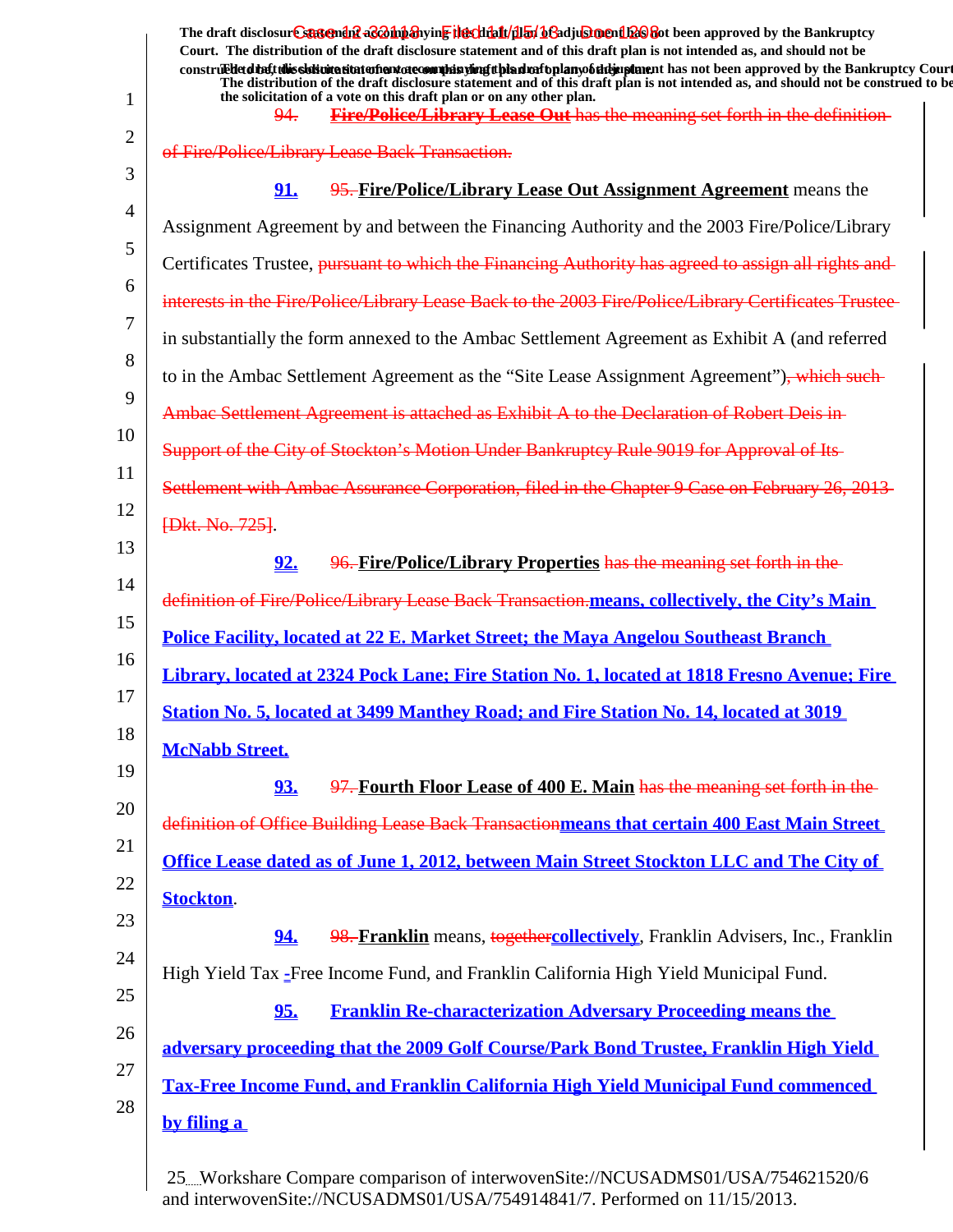| The draft disclosur <del>e statendef</del> aconiparying the that dialy bending one had been approved by the Bankruptcy<br>Court. The distribution of the draft disclosure statement and of this draft plan is not intended as, and should not be<br>construedetdine tubis sistemation in the sound is the plan in the hold of the hold in plane in has not been approved by the Bankruptcy Court<br>The distribution of the draft disclosure statement and of this draft plan is not intended as, and should not be construed to be<br>the solicitation of a vote on this draft plan or on any other plan.<br><u> 11  </u> |
|----------------------------------------------------------------------------------------------------------------------------------------------------------------------------------------------------------------------------------------------------------------------------------------------------------------------------------------------------------------------------------------------------------------------------------------------------------------------------------------------------------------------------------------------------------------------------------------------------------------------------|
| <u>Complaint for Declaratory Relief against the City in the Bankruptcy Court. [Dkt. No. 1181,</u>                                                                                                                                                                                                                                                                                                                                                                                                                                                                                                                          |
| commencing Adversary Case 13-2315].                                                                                                                                                                                                                                                                                                                                                                                                                                                                                                                                                                                        |
| 96.<br>99. General Fund means the City's chief operating fund, which is used to                                                                                                                                                                                                                                                                                                                                                                                                                                                                                                                                            |
| account for all financial resources except those required to be accounted for in another fund (such                                                                                                                                                                                                                                                                                                                                                                                                                                                                                                                        |
| as the Restricted Funds).                                                                                                                                                                                                                                                                                                                                                                                                                                                                                                                                                                                                  |
| <u>97.</u><br><b>100. General Liability Claim</b> means a tort or contract Claim filed against                                                                                                                                                                                                                                                                                                                                                                                                                                                                                                                             |
| the City pursuant to the Government Claims Act, California Government Code section 810 et seq.                                                                                                                                                                                                                                                                                                                                                                                                                                                                                                                             |
| <b>98.</b><br><b>101. General Unsecured Claim</b> means any unsecured Claim that is not                                                                                                                                                                                                                                                                                                                                                                                                                                                                                                                                    |
| $(\frac{1}{2})$ an Administrative Claim; $(2\frac{1}{2})$ a General Liability Claim; or $(3\frac{1}{2})$ a Workers Compensation                                                                                                                                                                                                                                                                                                                                                                                                                                                                                            |
| Claim; but excluding the unsecured portion, if any, of the claims of the holders of the Claims                                                                                                                                                                                                                                                                                                                                                                                                                                                                                                                             |
| in Classes 1A and 1B (Ambac), 2, 3, and 4 (NPFG), and 5 and 6 (Assured Guaranty), which                                                                                                                                                                                                                                                                                                                                                                                                                                                                                                                                    |
| unsecured claims, if any, will be paid in accordance with the various settlements with such                                                                                                                                                                                                                                                                                                                                                                                                                                                                                                                                |
| holders.                                                                                                                                                                                                                                                                                                                                                                                                                                                                                                                                                                                                                   |
| 102. Golf Course/Park Claims of the 2009 Golf Course/Park Bond<br><u>99.</u>                                                                                                                                                                                                                                                                                                                                                                                                                                                                                                                                               |
| <b>Trustee/Franklin</b> means the Claims arising from the rejection by the City of the Golf                                                                                                                                                                                                                                                                                                                                                                                                                                                                                                                                |
| Course/Park Lease Back (as limited under section $502(b)(6)$ ) and the Claims, if any $\sqrt{given the}$                                                                                                                                                                                                                                                                                                                                                                                                                                                                                                                   |
| option of possession and quiet enjoyment of the Golf Course/Park Properties under section-                                                                                                                                                                                                                                                                                                                                                                                                                                                                                                                                 |
| 365(h)), arising from the rejection by the City of the Golf Course/Park Lease Out, which claims                                                                                                                                                                                                                                                                                                                                                                                                                                                                                                                            |
| were held by the Financing Authority, but are now controlled and are asserted by the 2009 Golf                                                                                                                                                                                                                                                                                                                                                                                                                                                                                                                             |
| Course/Park Bond Trustee at the direction of Franklin, or its authorized successor in interest, as                                                                                                                                                                                                                                                                                                                                                                                                                                                                                                                         |
| the sole holder of the 2009 Golf Course/Park Bonds as a result of the assignment by the Financing                                                                                                                                                                                                                                                                                                                                                                                                                                                                                                                          |
| Authority of all of its rights under the Golf Course/Park Lease Out and the Golf Course/Park                                                                                                                                                                                                                                                                                                                                                                                                                                                                                                                               |
| Lease Back to the 2009 Golf Course/Park Bond Trustee. The Golf Course/Park Claims of the                                                                                                                                                                                                                                                                                                                                                                                                                                                                                                                                   |
| 2009 Golf Course/Park Bond Trustee/Franklin do not include any claims arising out of                                                                                                                                                                                                                                                                                                                                                                                                                                                                                                                                       |
| non-payment of the 2009 Golf Course/Park Bonds as all such claims are non-recourse claims                                                                                                                                                                                                                                                                                                                                                                                                                                                                                                                                  |
| against the Financing Authority secured only by the assignment by the Financing Authority of the                                                                                                                                                                                                                                                                                                                                                                                                                                                                                                                           |
| Golf Lease Back Rental Payments and all of its rights under the Golf Course/Park Lease Out and                                                                                                                                                                                                                                                                                                                                                                                                                                                                                                                             |
|                                                                                                                                                                                                                                                                                                                                                                                                                                                                                                                                                                                                                            |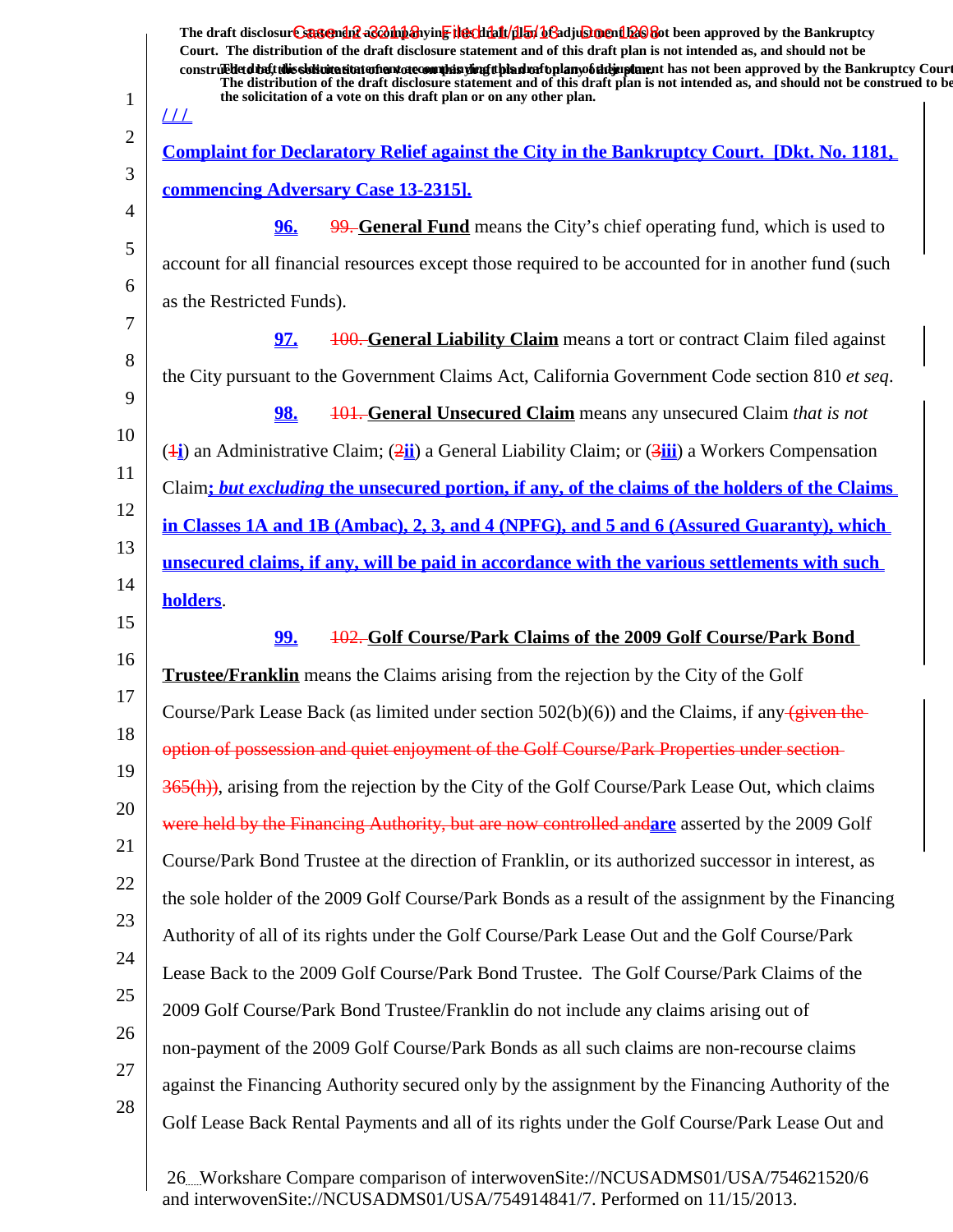|    | The draft disclosure sastement as a having the client of the fit of a set of the set of the Bankruptcy                                                                                                                                                                                                                                                                                                          |
|----|-----------------------------------------------------------------------------------------------------------------------------------------------------------------------------------------------------------------------------------------------------------------------------------------------------------------------------------------------------------------------------------------------------------------|
|    | Court. The distribution of the draft disclosure statement and of this draft plan is not intended as, and should not be<br>construed detail this slok wite situation and accommode is virigit bian match plany of the implement has not been approved by the Bankruptcy Court<br>The distribution of the draft disclosure statement and of this draft plan is not intended as, and should not be construed to be |
| 1  | the solicitation of a vote on this draft plan or on any other plan.<br>the Golf Course/Park Lease Back, and are not obligations of the City.                                                                                                                                                                                                                                                                    |
| 2  | 103. Golf Course/Park Lease Back has the meaning set forth in the<br>100.                                                                                                                                                                                                                                                                                                                                       |
| 3  | definition of Golf Course/Park Lease Back Transactionmeans that certain Lease Agreement,                                                                                                                                                                                                                                                                                                                        |
| 4  | dated as of September 1, 2009, pursuant to which the Financing Authority leased the Golf                                                                                                                                                                                                                                                                                                                        |
| 5  | <b>Course/Park Properties to the City.</b>                                                                                                                                                                                                                                                                                                                                                                      |
| 6  | 104. Golf Course/Park Lease Back Rental Payments has the meaning set-<br>101.                                                                                                                                                                                                                                                                                                                                   |
| 7  | forth in the definition of means the semi-annual rental payments in varying amounts that the                                                                                                                                                                                                                                                                                                                    |
| 8  | City agreed to make as tenant under the Golf Course/Park Lease Back-Transaction.                                                                                                                                                                                                                                                                                                                                |
| 9  | 105. Golf Course/Park Lease Back Transaction means-the transaction-<br>102.                                                                                                                                                                                                                                                                                                                                     |
| 10 | described as follows:, collectively, all transactions memorialized in, among other things, the                                                                                                                                                                                                                                                                                                                  |
| 11 | 2009 Golf Course/Park Bonds, the Golf Course/Park Lease Out, and the Golf Course/Park                                                                                                                                                                                                                                                                                                                           |
| 12 | Lease Back, and all related documents in connection therewith.                                                                                                                                                                                                                                                                                                                                                  |
| 13 | <b>Financial Instruments Involved. The financial instruments</b>                                                                                                                                                                                                                                                                                                                                                |
| 14 | involved in the Golf Course/Park Lease Back Transaction are the Stockton Public                                                                                                                                                                                                                                                                                                                                 |
| 15 | Financing Authority Lease Revenue Bonds, 2009 Series A (Capital Improvement-                                                                                                                                                                                                                                                                                                                                    |
| 16 | Projects), issued on September 9, 2009, in the aggregate principal amount of                                                                                                                                                                                                                                                                                                                                    |
| 17 |                                                                                                                                                                                                                                                                                                                                                                                                                 |
| 18 | \$35,080,000 (the "2009 Golf Course/Park Bonds"). Wells Fargo is the indenture                                                                                                                                                                                                                                                                                                                                  |
| 19 | trustee under the 2009 Golf Course/Park Bonds Indenture (together with any-                                                                                                                                                                                                                                                                                                                                     |
| 20 | successor trustee, the "2009 Golf Course/Park Bond Trustee"). A reserve fund-                                                                                                                                                                                                                                                                                                                                   |
| 21 | exists for the 2009 Golf Course/Park Bonds with a balance as of September 1,                                                                                                                                                                                                                                                                                                                                    |
| 22 | 2013, of \$904,380.81 (the "2009 Golf Course/Park Bond Reserve Fund"). The                                                                                                                                                                                                                                                                                                                                      |
| 23 | funds in the 2009 Golf Course/Park Bond Reserve Fund are pledged to support-                                                                                                                                                                                                                                                                                                                                    |
| 24 | repayment of the 2009 Golf Course/Park Bonds. The 2009 Golf Course/Park-                                                                                                                                                                                                                                                                                                                                        |
| 25 | Bonds are not insured; however, Franklin is the sole holder of the bonds.                                                                                                                                                                                                                                                                                                                                       |
| 26 | <b>Properties Involved/Leases.</b> As described in more detail below, the                                                                                                                                                                                                                                                                                                                                       |
| 27 | properties that are involved in this transaction are Oak Park, the Van Buskirk Golf-                                                                                                                                                                                                                                                                                                                            |
| 28 | Course, and the Swenson Golf Course (as defined below, the "Golf Course/Park                                                                                                                                                                                                                                                                                                                                    |
|    | Properties"). In order to facilitate the financing to be provided by the 2009 Golf-                                                                                                                                                                                                                                                                                                                             |
|    |                                                                                                                                                                                                                                                                                                                                                                                                                 |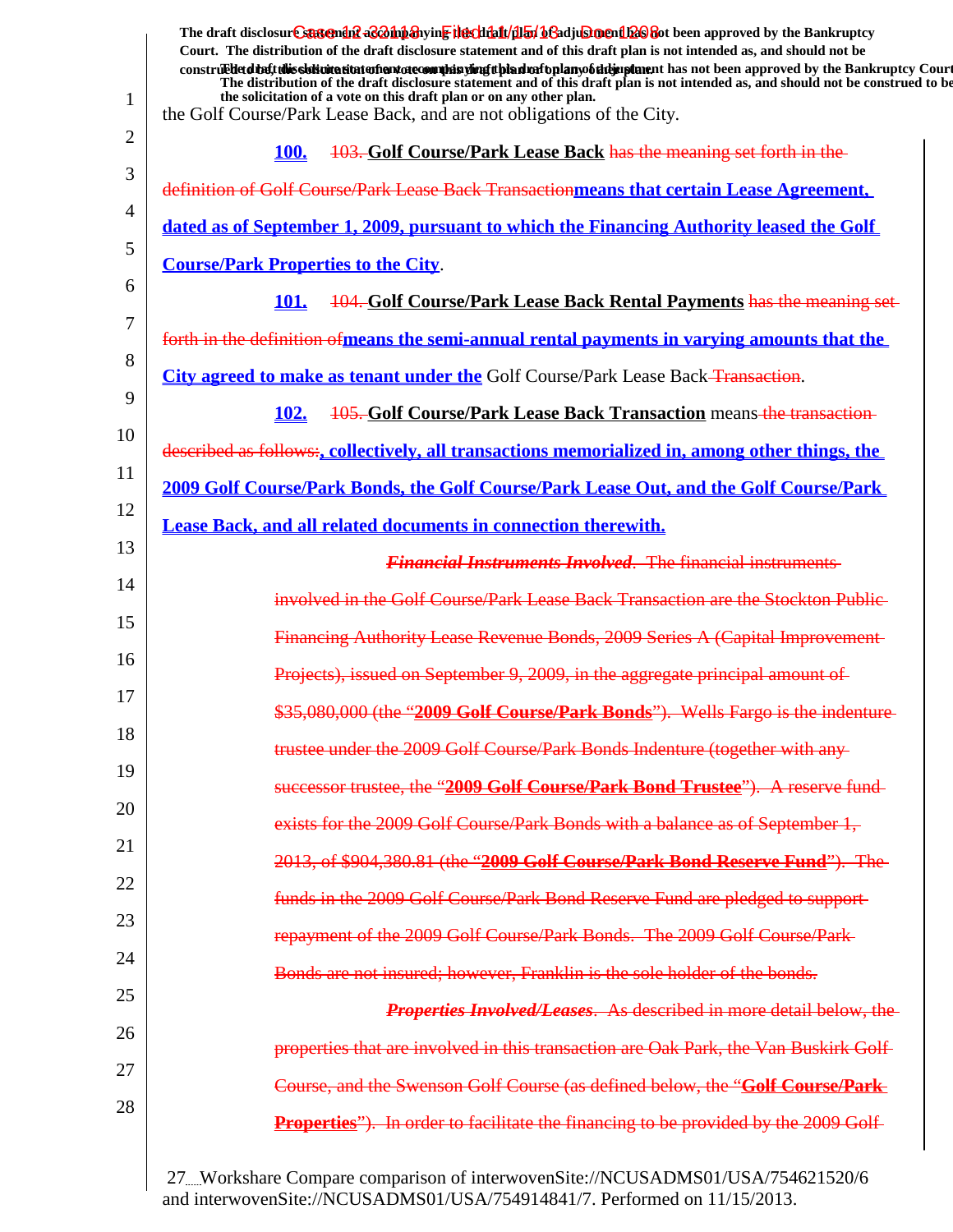|    | The draft disclosure suggended acompanying the climatical of adjustment been approved by the Bankruptcy<br>Court. The distribution of the draft disclosure statement and of this draft plan is not intended as, and should not be<br>construedetdine tubis sistemation enterto commission and properties and properties and has not been approved by the Bankruptcy Court<br>The distribution of the draft disclosure statement and of this draft plan is not intended as, and should not be construed to be |
|----|--------------------------------------------------------------------------------------------------------------------------------------------------------------------------------------------------------------------------------------------------------------------------------------------------------------------------------------------------------------------------------------------------------------------------------------------------------------------------------------------------------------|
| 1  | the solicitation of a vote on this draft plan or on any other plan.<br>Course/Park Bonds, the City, as owner of the Golf Course/Park Properties, leased                                                                                                                                                                                                                                                                                                                                                      |
| 2  | the properties to the Financing Authority, pursuant to a Site and Facility Lease                                                                                                                                                                                                                                                                                                                                                                                                                             |
| 3  | dated as of September 1, 2009, for a term ending on September 1, 2038, with a-                                                                                                                                                                                                                                                                                                                                                                                                                               |
| 4  | possible extension of the term to the date upon which the 2009 Golf Course/Park-                                                                                                                                                                                                                                                                                                                                                                                                                             |
| 5  | Bonds are paid in full. Pursuant to section 510 of the City Charter, the term of the                                                                                                                                                                                                                                                                                                                                                                                                                         |
| 6  | lease cannot extend for more than 55 years or to August 31, 2064. (the "Golf                                                                                                                                                                                                                                                                                                                                                                                                                                 |
| 7  | <b>Course/Park Lease Out"</b> ). The City contemporaneously leased the properties-                                                                                                                                                                                                                                                                                                                                                                                                                           |
| 8  | back from the Financing Authority for the same number of years pursuant to the-                                                                                                                                                                                                                                                                                                                                                                                                                              |
| 9  | terms of the Lease Agreement dated as of September 1, 2009 (the "Golf                                                                                                                                                                                                                                                                                                                                                                                                                                        |
| 10 | <b>Course/Park Lease Back"</b> ). Thus, the City is the lessor and the Financing-                                                                                                                                                                                                                                                                                                                                                                                                                            |
| 11 | Authority is the tenant under the Golf Course/Park Lease Out, and the Financing                                                                                                                                                                                                                                                                                                                                                                                                                              |
| 12 | Authority is the lessor and the City is the tenant in the Golf Course/Park Lease-                                                                                                                                                                                                                                                                                                                                                                                                                            |
| 13 | Back.                                                                                                                                                                                                                                                                                                                                                                                                                                                                                                        |
| 14 | As tenant under the Golf Course/Park Lease Out, the Financing-                                                                                                                                                                                                                                                                                                                                                                                                                                               |
| 15 | Authority paid rent for the entire lease term in a lump sum payment in the amount                                                                                                                                                                                                                                                                                                                                                                                                                            |
| 16 | of \$1.00. Pursuant to the terms of the Golf Course/Park Lease Back, the Financing                                                                                                                                                                                                                                                                                                                                                                                                                           |
| 17 | Authority agreed to provide the net proceeds of the 2009 Golf Course/Park Bonds                                                                                                                                                                                                                                                                                                                                                                                                                              |
| 18 | (with gross proceeds equal to \$35,080,000) to the City for the purpose of financing-                                                                                                                                                                                                                                                                                                                                                                                                                        |
| 19 | various capital projects. As tenant under the Golf Course/Park Lease Back, the                                                                                                                                                                                                                                                                                                                                                                                                                               |
| 20 | City agreed to make semi-annual rental payments in varying amounts (\$2,415,838-                                                                                                                                                                                                                                                                                                                                                                                                                             |
| 21 | for fiscal year 2012-13, \$2,923,119 for fiscal year 2013-14, \$2,926,332 for fiscal-                                                                                                                                                                                                                                                                                                                                                                                                                        |
| 22 | year 2014-15, etc.) (the "Golf Course/Park Lease Back Rental Payments"). The-                                                                                                                                                                                                                                                                                                                                                                                                                                |
| 23 | Financing Authority assigned to the 2009 Golf Course/Park Bond Trustee its rights-                                                                                                                                                                                                                                                                                                                                                                                                                           |
| 24 | under the Golf Course/Park Lease Back, including the rights to enforce the lease-                                                                                                                                                                                                                                                                                                                                                                                                                            |
| 25 | after default by the City, and including the stream of Golf Course/Park Lease Back-                                                                                                                                                                                                                                                                                                                                                                                                                          |
| 26 | Rental Payments from the City, to support the repayment of the 2009 Golf-                                                                                                                                                                                                                                                                                                                                                                                                                                    |
| 27 | Course/Park Bonds. No other revenues or assets are pledged to support the-                                                                                                                                                                                                                                                                                                                                                                                                                                   |
| 28 | repayment of the 2009 Golf Course/Park Bonds, the repayment obligation is-                                                                                                                                                                                                                                                                                                                                                                                                                                   |
|    |                                                                                                                                                                                                                                                                                                                                                                                                                                                                                                              |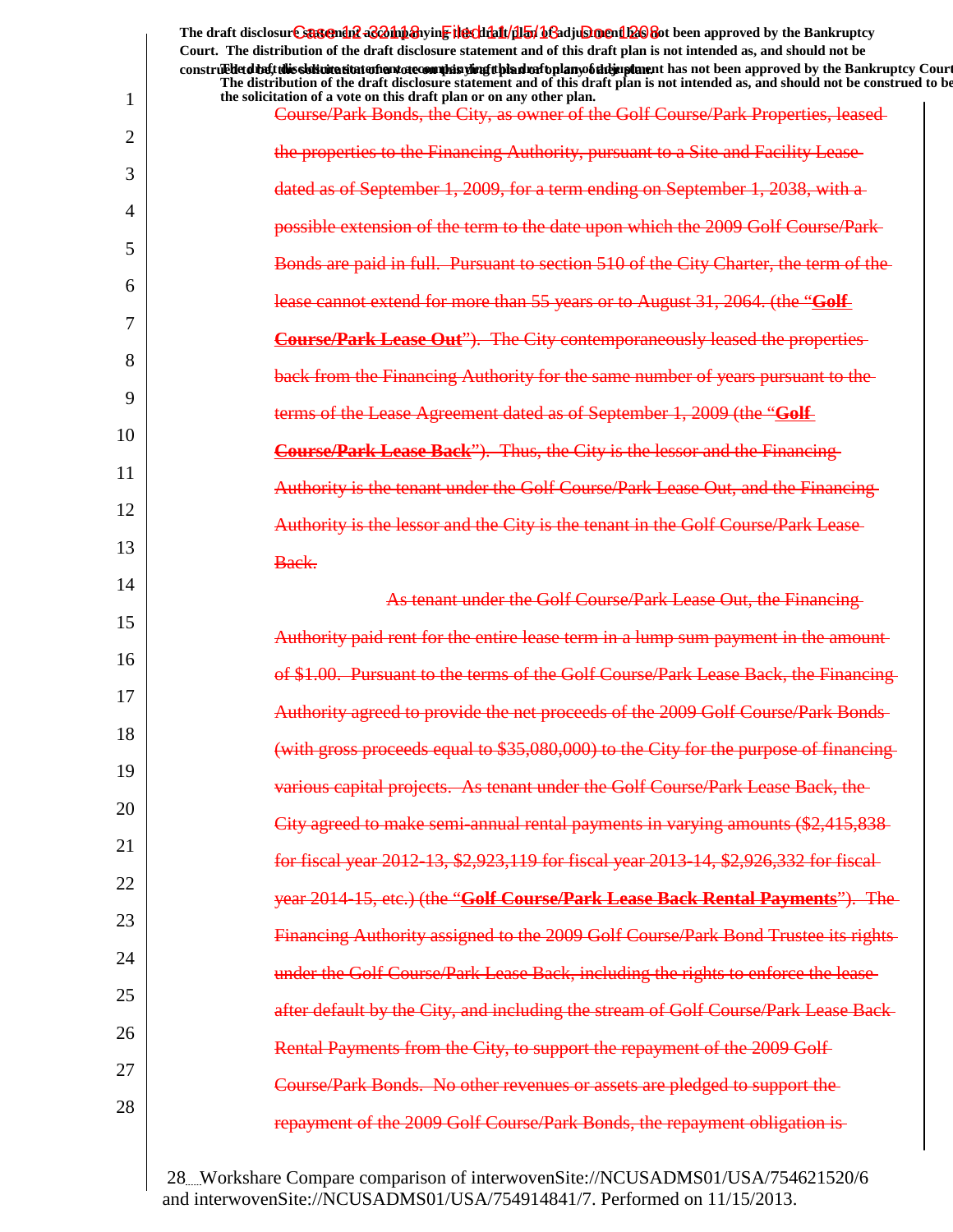|    | The draft disclosure suggended acompanying the climatical of adjustment been approved by the Bankruptcy<br>Court. The distribution of the draft disclosure statement and of this draft plan is not intended as, and should not be<br>construedetd the ft this slok wite site to the notate commission of the simple plany of the implement has not been approved by the Bankruptcy Court |
|----|------------------------------------------------------------------------------------------------------------------------------------------------------------------------------------------------------------------------------------------------------------------------------------------------------------------------------------------------------------------------------------------|
| 1  | The distribution of the draft disclosure statement and of this draft plan is not intended as, and should not be construed to be<br>the solicitation of a vote on this draft plan or on any other plan.                                                                                                                                                                                   |
| 2  | non-recourse to the Financing Authority, and the 2009 Golf Course/Park Bonds are-                                                                                                                                                                                                                                                                                                        |
| 3  | payable solely from the Golf Course/Park Lease Back Rental Payments. A default-                                                                                                                                                                                                                                                                                                          |
| 4  | occurred on March 1, 2012 in the payment by the City of amounts due under the                                                                                                                                                                                                                                                                                                            |
| 5  | <b>Golf Course/Park Lease Back.</b>                                                                                                                                                                                                                                                                                                                                                      |
| 6  | The subject properties consist of three separate properties, each of                                                                                                                                                                                                                                                                                                                     |
|    | which continues to be owned by the City (subject to the Golf Course/Park Lease-                                                                                                                                                                                                                                                                                                          |
| 7  | Out to the Financing Authority and the Golf Course/Park Lease Back from the                                                                                                                                                                                                                                                                                                              |
| 8  | Financing Authority) (as described below, the "Golf Course/Park Properties").                                                                                                                                                                                                                                                                                                            |
| 9  | <b>Oak Park.</b> This property is a public park of approximately                                                                                                                                                                                                                                                                                                                         |
| 10 | 61.2 acres, bounded on the east by Union Pacific railroad tracks, on the                                                                                                                                                                                                                                                                                                                 |
| 11 | north by East Fulton Street, on the south by East Alpine Street, and on the                                                                                                                                                                                                                                                                                                              |
| 12 | west by North Sutter and Alvarado Streets. Oak Park features group picnic-                                                                                                                                                                                                                                                                                                               |
| 13 | areas, 20 picnic tables, two tot lots, 15 barbecue pits, and four restrooms.                                                                                                                                                                                                                                                                                                             |
| 14 | In addition, Oak Park features 11 tennis courts; two regulation softball-                                                                                                                                                                                                                                                                                                                |
| 15 | fields; the Billy Hebert Field, a 6,000-seat, regulation professional minor-                                                                                                                                                                                                                                                                                                             |
| 16 | league baseball field (renovated in 2002); a multi-use field; a community                                                                                                                                                                                                                                                                                                                |
| 17 | swimming pool complex with changing facilities; and an approximately-                                                                                                                                                                                                                                                                                                                    |
| 18 | 13,875-square-foot ice-rink facility with seating for 350. A one-story-                                                                                                                                                                                                                                                                                                                  |
| 19 | senior center of approximately 5,000 square feet, which is available for-                                                                                                                                                                                                                                                                                                                |
| 20 | rental to the public, is also located at Oak Park.                                                                                                                                                                                                                                                                                                                                       |
| 21 | <b>Swenson Golf Course.</b> This property was opened in 1952-                                                                                                                                                                                                                                                                                                                            |
| 22 | and is located on approximately 219 acres at 6803 Alexandria Place.                                                                                                                                                                                                                                                                                                                      |
| 23 | Swenson Golf Course features a classic championship 18-hole, par 72-                                                                                                                                                                                                                                                                                                                     |
| 24 | course; a nine-hole executive, par three course; a 15-station driving range;                                                                                                                                                                                                                                                                                                             |
| 25 |                                                                                                                                                                                                                                                                                                                                                                                          |
| 26 | two putting greens and a practice bunker; and paved cart paths. Also-                                                                                                                                                                                                                                                                                                                    |
| 27 | located on this property is a clubhouse, an approximately 2,000-square-foot-                                                                                                                                                                                                                                                                                                             |
| 28 | pro shop, an approximately 5,000-square-foot maintenance and storage-                                                                                                                                                                                                                                                                                                                    |
|    | facility, and an approximately 2,500-square-foot café with seating.                                                                                                                                                                                                                                                                                                                      |
|    |                                                                                                                                                                                                                                                                                                                                                                                          |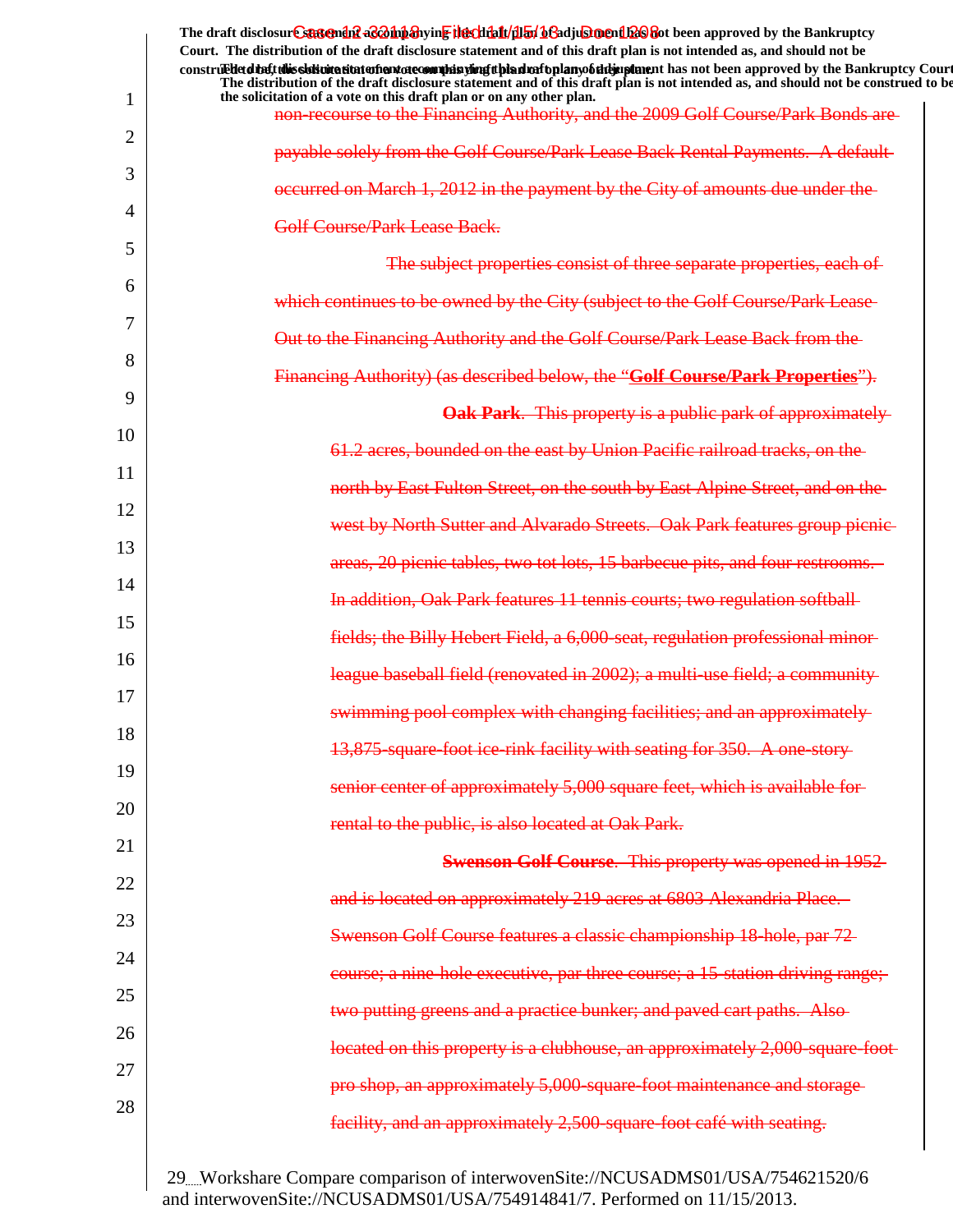| 1              | The draft disclosure suggended acompanying the climatical of adjustment been approved by the Bankruptcy<br>Court. The distribution of the draft disclosure statement and of this draft plan is not intended as, and should not be<br>construedetdiety this sistimation and one of manifer and the high significant has not been approved by the Bankruptcy Court<br>The distribution of the draft disclosure statement and of this draft plan is not intended as, and should not be construed to be<br>the solicitation of a vote on this draft plan or on any other plan. |
|----------------|----------------------------------------------------------------------------------------------------------------------------------------------------------------------------------------------------------------------------------------------------------------------------------------------------------------------------------------------------------------------------------------------------------------------------------------------------------------------------------------------------------------------------------------------------------------------------|
| $\overline{2}$ | Van Buskirk Golf Course. This property was opened in-                                                                                                                                                                                                                                                                                                                                                                                                                                                                                                                      |
|                | 1962 and is located on approximately 214.0 acres at 1740 Houston Avenue.                                                                                                                                                                                                                                                                                                                                                                                                                                                                                                   |
| 3              | Van Buskirk Golf Course features a classically designed par 72, 18-hole-                                                                                                                                                                                                                                                                                                                                                                                                                                                                                                   |
| 4              | course, an all-grass driving range with 15 stations, two practice greens, and                                                                                                                                                                                                                                                                                                                                                                                                                                                                                              |
| 5              | partially paved cart paths. Also located on this property is a clubhouse, an-                                                                                                                                                                                                                                                                                                                                                                                                                                                                                              |
| 6              | approximately 2,000-square-foot pro shop, an approximately                                                                                                                                                                                                                                                                                                                                                                                                                                                                                                                 |
| 7              | 5,000-square-foot maintenance and storage facility, and an approximately-                                                                                                                                                                                                                                                                                                                                                                                                                                                                                                  |
| 8              | 2,500-square-foot cafe with seating. The Van Buskirk Golf Course real-                                                                                                                                                                                                                                                                                                                                                                                                                                                                                                     |
| 9              | property is subject to a senior reversionary interest, and if it were to be-                                                                                                                                                                                                                                                                                                                                                                                                                                                                                               |
| 10             | converted from a public recreational use it may revert to private parties.                                                                                                                                                                                                                                                                                                                                                                                                                                                                                                 |
| 11             | 106. Golf Course/Park Lease Out has the meaning set forth in the<br>103.                                                                                                                                                                                                                                                                                                                                                                                                                                                                                                   |
| 12             | definition of Golf Course/Park Lease Back Transactionmeans that certain Site and Facility                                                                                                                                                                                                                                                                                                                                                                                                                                                                                  |
| 13             | Lease, dated as of September 1, 2009, pursuant to which the City leased the Golf                                                                                                                                                                                                                                                                                                                                                                                                                                                                                           |
| 14             | <b>Course/Park Properties to the Financing Authority.</b>                                                                                                                                                                                                                                                                                                                                                                                                                                                                                                                  |
| 15             | 107. Golf Course/Park Properties has the meaning set forth in the<br><b>104.</b>                                                                                                                                                                                                                                                                                                                                                                                                                                                                                           |
| 16             | definition of Golf Course/Park Lease Back Transactionmeans, collectively, Oak Park, the Van                                                                                                                                                                                                                                                                                                                                                                                                                                                                                |
| 17<br>18       | <b>Buskirk Golf Course, and the Swenson Golf Course</b>                                                                                                                                                                                                                                                                                                                                                                                                                                                                                                                    |
|                | <b>105.</b><br><b>108. Impaired</b> means a Claim or interest that is impaired within the                                                                                                                                                                                                                                                                                                                                                                                                                                                                                  |
| 19             | meaning of section 1124.                                                                                                                                                                                                                                                                                                                                                                                                                                                                                                                                                   |
| 20             | 109. Indenture Trustee means Wells Fargo, together with any successor-<br><b>106.</b>                                                                                                                                                                                                                                                                                                                                                                                                                                                                                      |
| 21             | trustee, in its role as the 2003 Fire/Police/Library Certificates Trustee, the 2004 Arena Bond                                                                                                                                                                                                                                                                                                                                                                                                                                                                             |
| 22             | Trustee, the 2004 Parking Bond Trustee, the 2006 SEB Bond Trustee, the 2007 Office Building                                                                                                                                                                                                                                                                                                                                                                                                                                                                                |
| 23             | Bond Trustee, and/or the 2009 Golf Course/Park Bond Trustee, and/or the Pension Obligation                                                                                                                                                                                                                                                                                                                                                                                                                                                                                 |
| 24             | <b>Bonds</b> Trustee, as the context requires.                                                                                                                                                                                                                                                                                                                                                                                                                                                                                                                             |
| 25             | <b>Insurance Policies means the 2004 Arena Bond Insurance Policy, the</b><br><b>107.</b>                                                                                                                                                                                                                                                                                                                                                                                                                                                                                   |
| 26             | 2004 Parking Bond Insurance Policy, the 2006 SEB Bond Insurance Policy, the 2007 Office                                                                                                                                                                                                                                                                                                                                                                                                                                                                                    |
| 27             | <b>Building Bond Insurance Policy, and the Ambac Insurance Policy.</b>                                                                                                                                                                                                                                                                                                                                                                                                                                                                                                     |
| 28             | <b>108.</b><br><b>110. Insured Portion</b> means that portion of an Allowed Workers                                                                                                                                                                                                                                                                                                                                                                                                                                                                                        |
|                |                                                                                                                                                                                                                                                                                                                                                                                                                                                                                                                                                                            |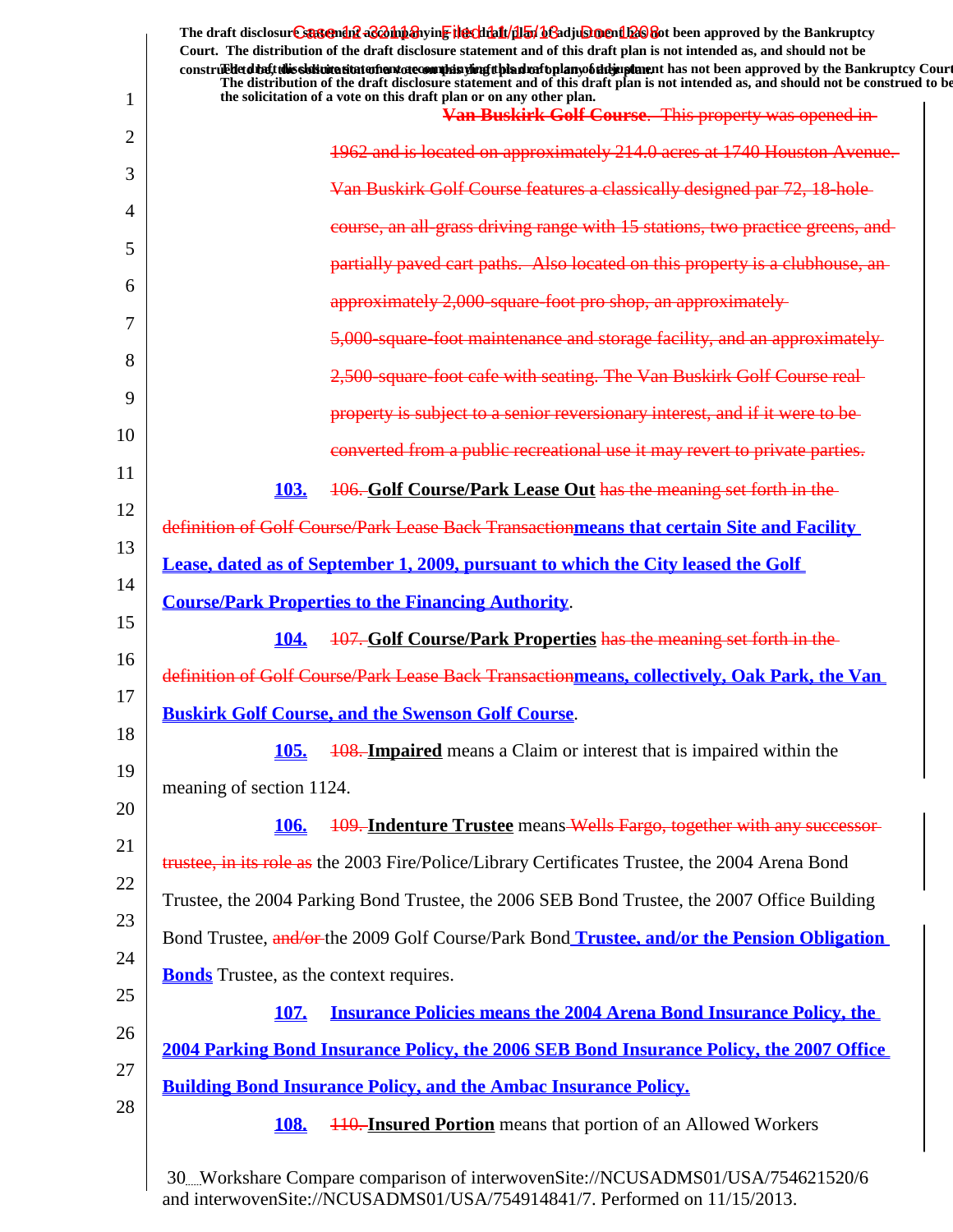|    | The draft disclosur Cstatendul aconiparying the chialt/dian bGadjuSinendule bet been approved by the Bankruptcy<br>Court. The distribution of the draft disclosure statement and of this draft plan is not intended as, and should not be<br>construed detail this slok wite situation and accommode is virigit bian match plany of the implement has not been approved by the Bankruptcy Court |
|----|-------------------------------------------------------------------------------------------------------------------------------------------------------------------------------------------------------------------------------------------------------------------------------------------------------------------------------------------------------------------------------------------------|
| 1  | The distribution of the draft disclosure statement and of this draft plan is not intended as, and should not be construed to be<br>the solicitation of a vote on this draft plan or on any other plan.<br>Compensation Claim or an Allowed General Liability Claim that is covered by one or more of the                                                                                        |
| 2  | excess risk-sharing pools of which the City is a member, up to the amount of the policy limits,                                                                                                                                                                                                                                                                                                 |
| 3  | including any excess coverage policies.                                                                                                                                                                                                                                                                                                                                                         |
| 4  | <b>111. Leave Buyout Claim</b> means a Claim of a former City employee on<br><u>109.</u>                                                                                                                                                                                                                                                                                                        |
| 5  | account of unpaid sick leave or other compensation or reimbursement due upon such employee's                                                                                                                                                                                                                                                                                                    |
| 6  |                                                                                                                                                                                                                                                                                                                                                                                                 |
| 7  | retirement or other separation from City service.                                                                                                                                                                                                                                                                                                                                               |
| 8  | 112. Marina Construction Loan has the meaning set forth in the<br><b>110.</b>                                                                                                                                                                                                                                                                                                                   |
| 9  | definition of DBW Transaction.means that certain Stockton Waterfront Marina \$13,300,000                                                                                                                                                                                                                                                                                                        |
| 10 | <b>Loan Contract, dated as of June 21, 2004.</b>                                                                                                                                                                                                                                                                                                                                                |
| 11 | 113. Marina Construction Loan Agreement has the meaning set forth in-<br><u>111.</u>                                                                                                                                                                                                                                                                                                            |
| 12 | the definition of DBW Transactionmeans the amended Marina Construction Loan.                                                                                                                                                                                                                                                                                                                    |
| 13 | <b>Marina Planning Report Loan</b> has the meaning set forth in the definition-<br>$\frac{114}{1}$                                                                                                                                                                                                                                                                                              |
|    | of DBW Transaction.                                                                                                                                                                                                                                                                                                                                                                             |
| 14 | <b>115. Marina Project</b> has the meaning set forth in the definition of<br><u>112.</u>                                                                                                                                                                                                                                                                                                        |
| 15 | <b>DBWMarina</b> Construction Loan Claim. Agreement.                                                                                                                                                                                                                                                                                                                                            |
| 16 | <b>Marshall Plan</b> means the plan titled "Marshall Plan: Violence Reduction-<br>$\frac{116}{1}$                                                                                                                                                                                                                                                                                               |
| 17 | Strategy, Stockton, California," written by David M. Bennett and Donna D. Lattin and adopted by-                                                                                                                                                                                                                                                                                                |
| 18 | the City Council. The Marshall Plan aims to reduce homicides and gun violence in the City-                                                                                                                                                                                                                                                                                                      |
| 19 | through, among other measures, additional hires of police and other safety officers. The Marshall-                                                                                                                                                                                                                                                                                              |
| 20 | Plan is publicly available at http://www.stocktongov.com/files/CouncilAgenda_2013_4_02_                                                                                                                                                                                                                                                                                                         |
| 21 | item_15_01_MarshallPlan.pdf.                                                                                                                                                                                                                                                                                                                                                                    |
| 22 | <b>Measure A</b> means the City measure on the November 5, 2013 ballot,<br>117.                                                                                                                                                                                                                                                                                                                 |
| 23 | which, if passed by the electorate, will raise sales tax in the City by 3/4 cent.                                                                                                                                                                                                                                                                                                               |
| 24 | <b>Measure B</b> means the nonbinding advisory City measure on the November-<br><del>118.</del>                                                                                                                                                                                                                                                                                                 |
| 25 | 5, 2013 ballot, which, if passed by the electorate, expresses an opinion that 65% of the tax-                                                                                                                                                                                                                                                                                                   |
| 26 |                                                                                                                                                                                                                                                                                                                                                                                                 |
| 27 | proceeds from Measure A should be used to pay for law enforcement and crime prevention-                                                                                                                                                                                                                                                                                                         |
| 28 | services, such as those described in the City's Marshall Plan, and 35% should be used only to pay-                                                                                                                                                                                                                                                                                              |
|    |                                                                                                                                                                                                                                                                                                                                                                                                 |
|    |                                                                                                                                                                                                                                                                                                                                                                                                 |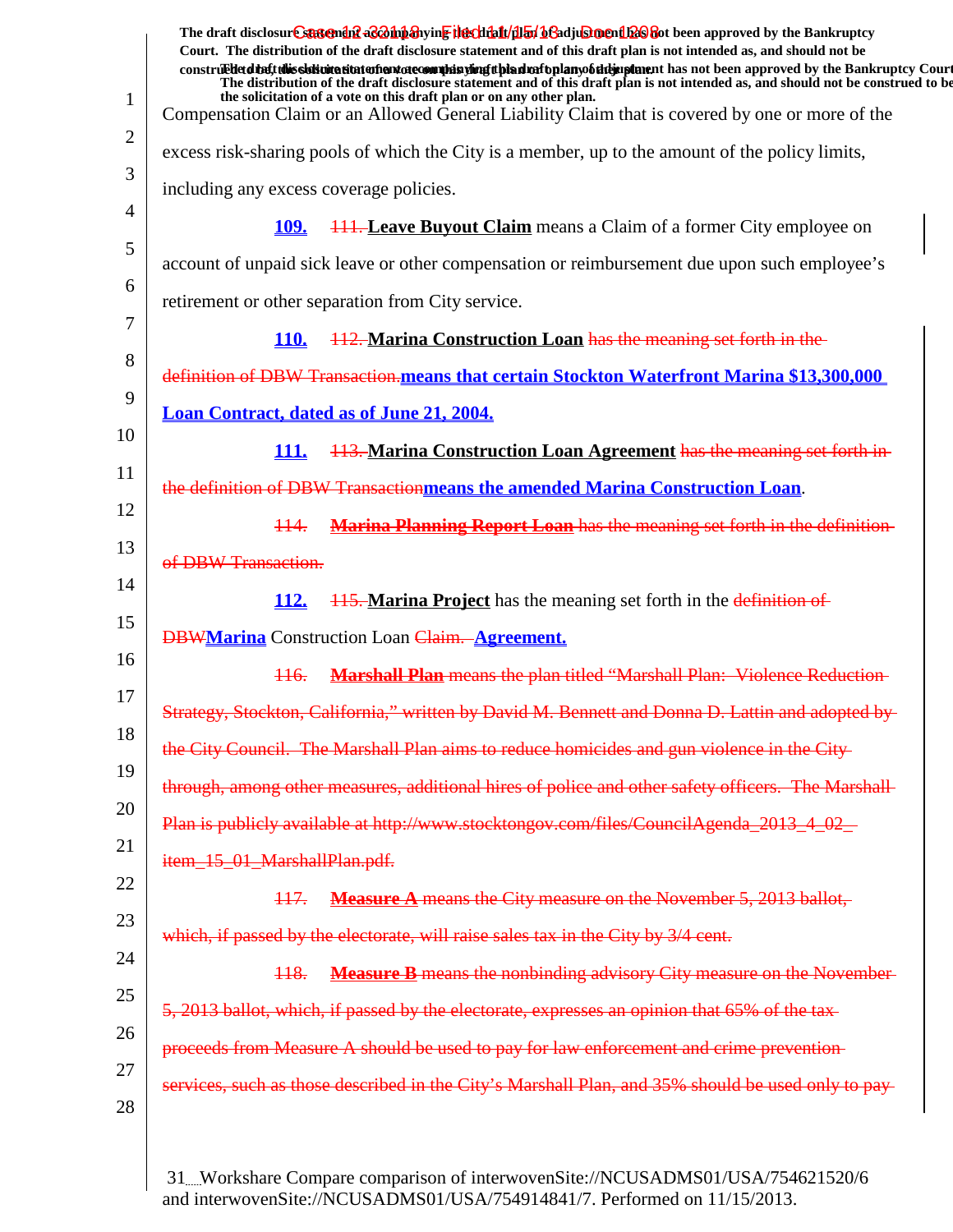| $\mathbf{1}$ | The draft disclosure sartendiff a coning the chialt (illar) be adjustment to be approved by the Bankruptcy<br>Court. The distribution of the draft disclosure statement and of this draft plan is not intended as, and should not be<br>construed detail this slok wite situation and accommode is virigit bian match plany of the implement has not been approved by the Bankruptcy Court<br>The distribution of the draft disclosure statement and of this draft plan is not intended as, and should not be construed to be<br>the solicitation of a vote on this draft plan or on any other plan.<br>for the City's efforts to end bankruptey and for services to residents, businesses, and property- |
|--------------|-----------------------------------------------------------------------------------------------------------------------------------------------------------------------------------------------------------------------------------------------------------------------------------------------------------------------------------------------------------------------------------------------------------------------------------------------------------------------------------------------------------------------------------------------------------------------------------------------------------------------------------------------------------------------------------------------------------|
| 2            |                                                                                                                                                                                                                                                                                                                                                                                                                                                                                                                                                                                                                                                                                                           |
| 3            | owners.<br><b>Market Street Garage means the structure located within the City's</b><br><b>113.</b>                                                                                                                                                                                                                                                                                                                                                                                                                                                                                                                                                                                                       |
| 4            | <b>Central Parking District on Market Street between Sutter and California Streets.</b>                                                                                                                                                                                                                                                                                                                                                                                                                                                                                                                                                                                                                   |
| 5            | 114.<br><b>119. New 400 E. Main Lease</b> means the lease to the City of a portion of                                                                                                                                                                                                                                                                                                                                                                                                                                                                                                                                                                                                                     |
| 6            | the 400 E. Main Office Building Property, as describeda copy of which lease is included in the                                                                                                                                                                                                                                                                                                                                                                                                                                                                                                                                                                                                            |
| 7            | <b>Assured Guaranty Term SheetSettlement Documents.</b>                                                                                                                                                                                                                                                                                                                                                                                                                                                                                                                                                                                                                                                   |
| 8<br>9       | 120. Notice of the Effective Date shall have the meaning ascribed to such<br><b>115.</b>                                                                                                                                                                                                                                                                                                                                                                                                                                                                                                                                                                                                                  |
|              | phrase in Section XIV(E) of the Plan.                                                                                                                                                                                                                                                                                                                                                                                                                                                                                                                                                                                                                                                                     |
| 10<br>11     | <b>121. NPFG</b> means National Public Finance Guarantee Corporation, a New<br>116.                                                                                                                                                                                                                                                                                                                                                                                                                                                                                                                                                                                                                       |
|              | York stock insurance corporation.                                                                                                                                                                                                                                                                                                                                                                                                                                                                                                                                                                                                                                                                         |
| 12<br>13     | 122. NPFG Arena Settlement means the settlement between the City and<br><b>117.</b>                                                                                                                                                                                                                                                                                                                                                                                                                                                                                                                                                                                                                       |
|              | NPFG relating to the Arena Lease Back Transaction, the terms of which are summarized-                                                                                                                                                                                                                                                                                                                                                                                                                                                                                                                                                                                                                     |
| 14           | bysettlement are memorialized in the NPFG Arena Settlement Term Sheet, which will be                                                                                                                                                                                                                                                                                                                                                                                                                                                                                                                                                                                                                      |
| 15<br>16     | superseded by the terms of the definitive Documents.                                                                                                                                                                                                                                                                                                                                                                                                                                                                                                                                                                                                                                                      |
|              | <b>NPFG Arena Settlement Documents means the documents</b><br>118.                                                                                                                                                                                                                                                                                                                                                                                                                                                                                                                                                                                                                                        |
| 17<br>18     | <b>implementing the NPFG Arena Settlement, copies of which</b> documents set forth in the                                                                                                                                                                                                                                                                                                                                                                                                                                                                                                                                                                                                                 |
|              | documentationare annexed as <b>Collective</b> Exhibit 2 to the Plan Supplement.                                                                                                                                                                                                                                                                                                                                                                                                                                                                                                                                                                                                                           |
| 19           | <b>123. NPFG Parking Settlement</b> means the settlement between the City<br><u>119.</u>                                                                                                                                                                                                                                                                                                                                                                                                                                                                                                                                                                                                                  |
| 20           | and NPFG relating to the Parking Structure Lease Back Transaction, the terms of which                                                                                                                                                                                                                                                                                                                                                                                                                                                                                                                                                                                                                     |
| 21           | settlement are summarized by the NPFG Settlement Term Sheet, which will be superseded by the                                                                                                                                                                                                                                                                                                                                                                                                                                                                                                                                                                                                              |
| 22           | terms of the definitive documents set forth in the documentation annexed as Exhibit 3 to the Plan-                                                                                                                                                                                                                                                                                                                                                                                                                                                                                                                                                                                                        |
| 23           | Supplement.memorialized in the NPFG Parking Settlement Documents.                                                                                                                                                                                                                                                                                                                                                                                                                                                                                                                                                                                                                                         |
| 24           | <b>NPFG Parking Settlement Documents means the documents</b><br><b>120.</b>                                                                                                                                                                                                                                                                                                                                                                                                                                                                                                                                                                                                                               |
| 25           | <u>implementing the NPFG Parking Settlement, copies of which documents are annexed as</u>                                                                                                                                                                                                                                                                                                                                                                                                                                                                                                                                                                                                                 |
| 26           | <b>Collective Exhibit 3 to the Plan Supplement.</b>                                                                                                                                                                                                                                                                                                                                                                                                                                                                                                                                                                                                                                                       |
| 27<br>28     | $_{LL}$<br><b>124. NPFG <i>(SEB Settlement</i></b> means the settlement between the City and<br><u>121.</u>                                                                                                                                                                                                                                                                                                                                                                                                                                                                                                                                                                                               |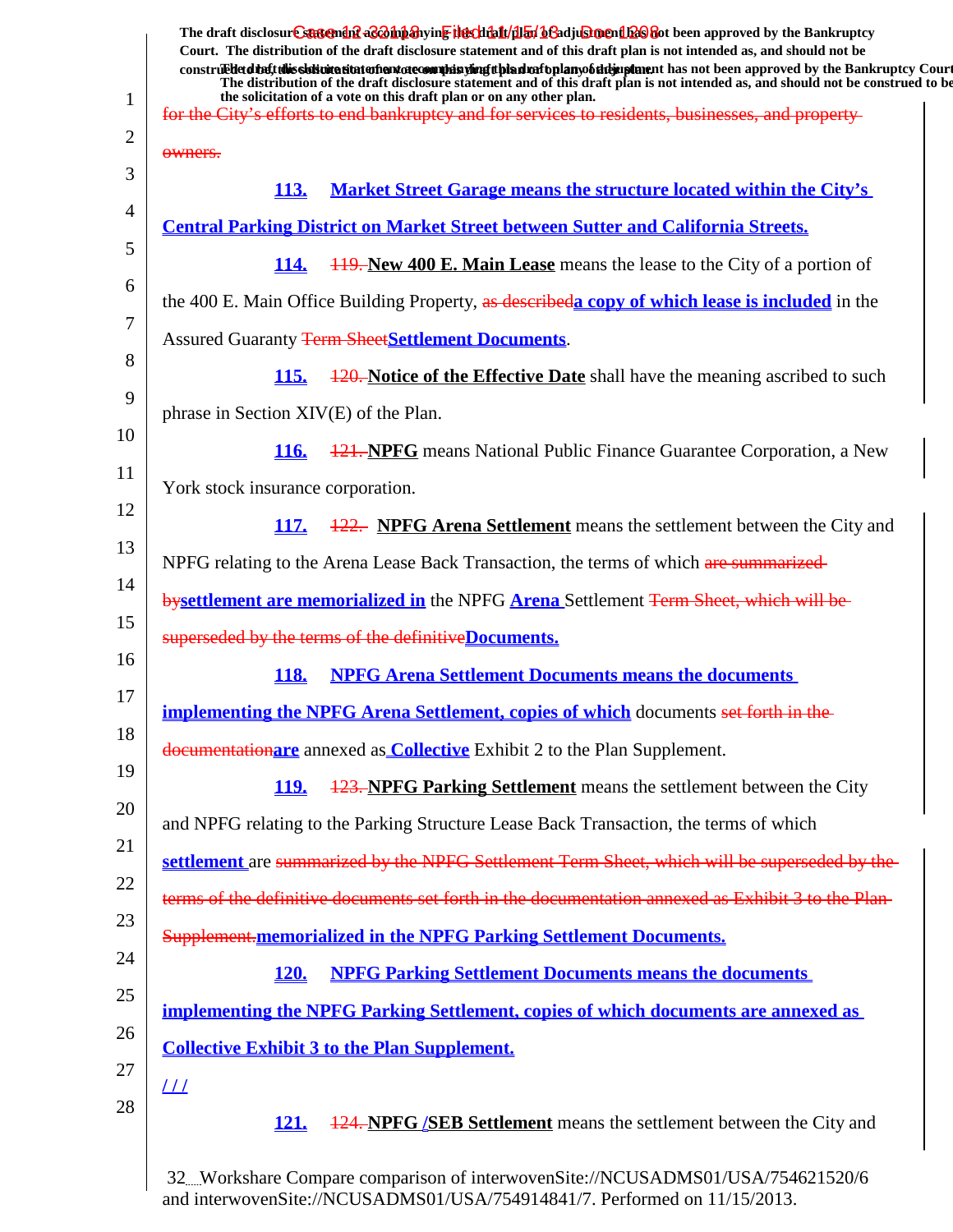|                | The draft disclosur Cantendal a & oh baying the click for began and a click of the Bankruptcy<br>Court. The distribution of the draft disclosure statement and of this draft plan is not intended as, and should not be                                                                |
|----------------|----------------------------------------------------------------------------------------------------------------------------------------------------------------------------------------------------------------------------------------------------------------------------------------|
|                | construedetdiet this sistemation entertainment of country in the industry of the manner of the manner in an order in proved by the Bankruptcy Court<br>The distribution of the draft disclosure statement and of this draft plan is not intended as, and should not be construed to be |
| 1              | the solicitation of a vote on this draft plan or on any other plan.<br>NPFG relating to the SEB Lease Back Transaction, the terms of which are summarized by the                                                                                                                       |
| $\overline{2}$ | NPFG Settlement Term Sheet, which will be superseded by the terms of the definitive documents                                                                                                                                                                                          |
| 3              | set forth in the documentation annexed as Exhibit 4 to the Plan Supplementsettlement are                                                                                                                                                                                               |
| 4              | embodied herein.                                                                                                                                                                                                                                                                       |
| 5              | <u>122.</u><br><b>125. NPFG Settlement</b> means, collectively, the NPFG Arena Settlement,                                                                                                                                                                                             |
| 6              | the NPFG Parking Settlement, and the NPFG <i>[SEB Settlement</i> , the terms of which are                                                                                                                                                                                              |
| 7              | summarized by the NPFG Settlement Term Sheet. The NPFG Settlement shall include-                                                                                                                                                                                                       |
| 8              | representations, warranties, covenants, conditions, and mutual releases as are customary for such-                                                                                                                                                                                     |
| 9              | agreements. The terms of the NPFG Settlement Term Sheet will be superseded by the terms of                                                                                                                                                                                             |
| 10             | definitive documents comprising the NPFG Arena Settlement, the NPFG Parking Settlement, and                                                                                                                                                                                            |
| 11             | the NPFG SEB Settlement. While the NPFG Arena Settlement, the NPFG Parking Settlement,                                                                                                                                                                                                 |
| 12             | and the NPFG SEB Settlement should be consulted for the precise terms thereof, the basic terms-                                                                                                                                                                                        |
| 13             | of such settlements are as follows:.                                                                                                                                                                                                                                                   |
| 14             | The City will assume the SEB Lease Back, and as a result, the City-                                                                                                                                                                                                                    |
| 15             | will continue to remain in possession, custody, and control of the                                                                                                                                                                                                                     |
| 16             | <b>SEB Properties.</b>                                                                                                                                                                                                                                                                 |
| 17             | After modification of the payment terms of the Arena Lease Back-                                                                                                                                                                                                                       |
| 18             | that will reduce the exposure of the General Fund on account of                                                                                                                                                                                                                        |
| 19             | Arena Lease Back Rental Payments, the City will assume the Arena-                                                                                                                                                                                                                      |
| 20             | Lease Back, and as a result, the City will continue to remain in-                                                                                                                                                                                                                      |
| 21             | possession, custody, and control of the Arena.                                                                                                                                                                                                                                         |
| 22             | The City will create a new parking authority for the City that will be                                                                                                                                                                                                                 |
| 23             | comprised of the Parking Structure Properties, other downtown-                                                                                                                                                                                                                         |
| 24             | parking structures and lots, and downtown parking meters, as well-                                                                                                                                                                                                                     |
| 25             | as parking enforcement revenues.                                                                                                                                                                                                                                                       |
| 26             | The effectiveness of the NPFG Settlement is contingent upon the                                                                                                                                                                                                                        |
| 27             | entry into the SCC 16 Settlement. In the event the parties are-                                                                                                                                                                                                                        |
| 28             | unable to agree to the terms of such settlement that is acceptable to-                                                                                                                                                                                                                 |
|                | 33Workshare Compare comparison of interwovenSite://NCUSADMS01/USA/754621520/6                                                                                                                                                                                                          |

and interwovenSite://NCUSADMS01/USA/754914841/7. Performed on 11/15/2013.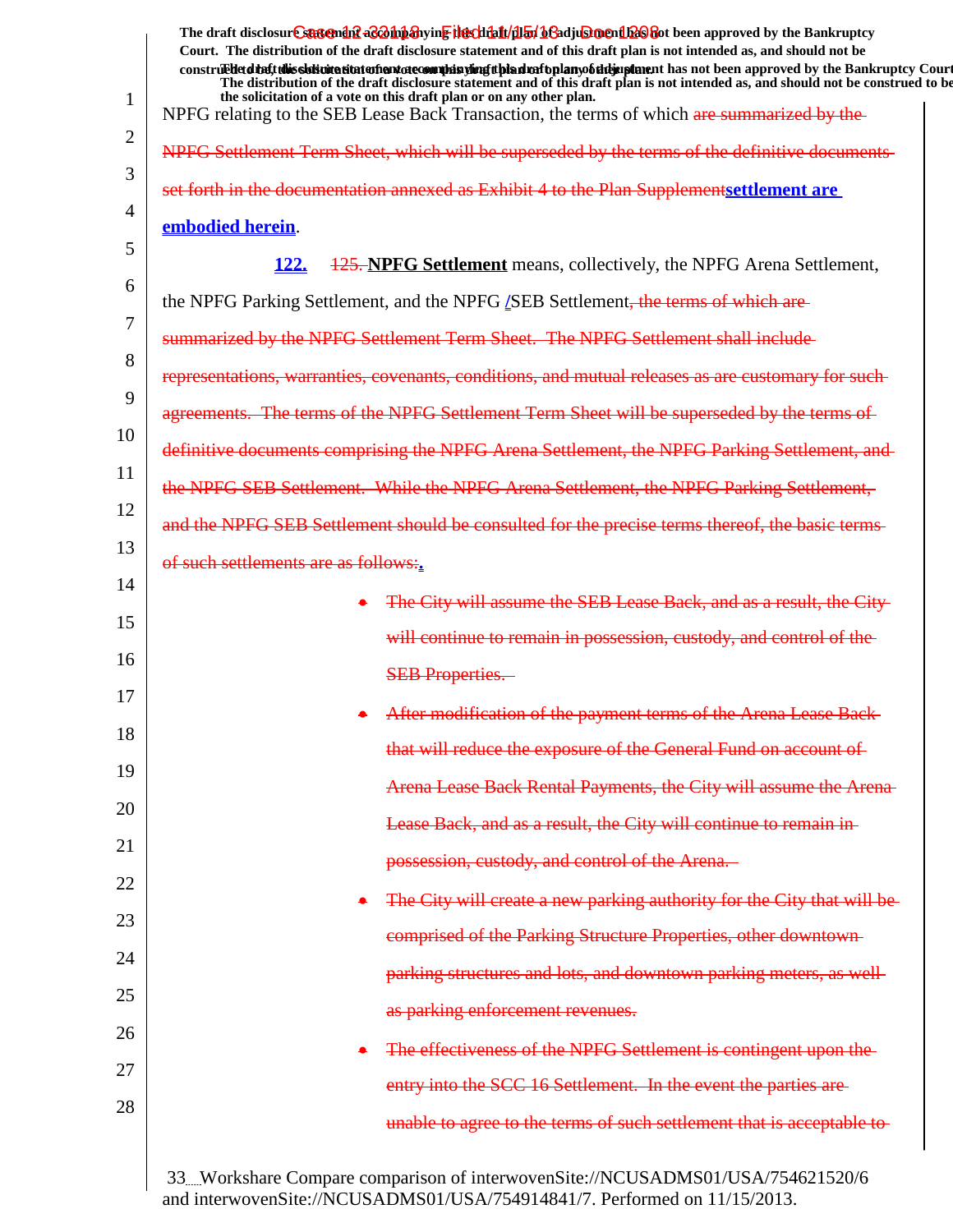|          | The draft disclosure sartendiff as <i>Dubb</i> ing in Files that (dlan beladjust not had been approved by the Bankruptcy<br>Court. The distribution of the draft disclosure statement and of this draft plan is not intended as, and should not be<br>construedetd the ft this slok wite site to the notate commission of the simple plany of the implement has not been approved by the Bankruptcy Court<br>The distribution of the draft disclosure statement and of this draft plan is not intended as, and should not be construed to be |
|----------|----------------------------------------------------------------------------------------------------------------------------------------------------------------------------------------------------------------------------------------------------------------------------------------------------------------------------------------------------------------------------------------------------------------------------------------------------------------------------------------------------------------------------------------------|
| 1        | the solicitation of a vote on this draft plan or on any other plan.<br>NPFG, then the City, at the request or direction of the 2004 Parking-                                                                                                                                                                                                                                                                                                                                                                                                 |
| 2        | Bond Trustee or NPFG, shall take such actions (if any) that may be                                                                                                                                                                                                                                                                                                                                                                                                                                                                           |
| 3        | required by the 2004 Parking Bond Trustee or NPFG to terminate-                                                                                                                                                                                                                                                                                                                                                                                                                                                                              |
| 4        | the Parking Structure Lease Back as part of an alternative                                                                                                                                                                                                                                                                                                                                                                                                                                                                                   |
| 5        | arrangement that is acceptable to the City and the 2004 Parking-                                                                                                                                                                                                                                                                                                                                                                                                                                                                             |
| 6        | Bond Trustee that is not conditioned on the occurrence of such-                                                                                                                                                                                                                                                                                                                                                                                                                                                                              |
| 7        | settlement.                                                                                                                                                                                                                                                                                                                                                                                                                                                                                                                                  |
| 8        | Revenues from the newly created parking authority will be pledged-                                                                                                                                                                                                                                                                                                                                                                                                                                                                           |
| 9        | to the 2004 Parking Bond Trustee in support of a new schedule of                                                                                                                                                                                                                                                                                                                                                                                                                                                                             |
| 10       | installment payments to NPFG in exchange for a forbearance                                                                                                                                                                                                                                                                                                                                                                                                                                                                                   |
| 11       | agreement on the part of NPFG with respect to remedies for default-                                                                                                                                                                                                                                                                                                                                                                                                                                                                          |
| 12       | on the Parking Structure Lease Back, and the General Fund will                                                                                                                                                                                                                                                                                                                                                                                                                                                                               |
| 13       | have no liability for such new installment payments schedule, nor-                                                                                                                                                                                                                                                                                                                                                                                                                                                                           |
| 14       | any obligation to make payments under the Parking Structure Lease-                                                                                                                                                                                                                                                                                                                                                                                                                                                                           |
| 15<br>16 | Back. NPFG will transfer its current possessory interest in the                                                                                                                                                                                                                                                                                                                                                                                                                                                                              |
| 17       | Parking Structure Properties to the newly created parking authority                                                                                                                                                                                                                                                                                                                                                                                                                                                                          |
| 18       | in exchange for the right to receive the installment payments from-                                                                                                                                                                                                                                                                                                                                                                                                                                                                          |
| 19       | the parking authority.                                                                                                                                                                                                                                                                                                                                                                                                                                                                                                                       |
| 20       | All parties to the NPFG Settlement shall bear their own-                                                                                                                                                                                                                                                                                                                                                                                                                                                                                     |
| 21       | professional fees.                                                                                                                                                                                                                                                                                                                                                                                                                                                                                                                           |
| 22       | All parties to the NPFG Settlement will exchange limited mutual-                                                                                                                                                                                                                                                                                                                                                                                                                                                                             |
| 23       | releases except for obligations created under the NPFG Settlement-                                                                                                                                                                                                                                                                                                                                                                                                                                                                           |
| 24       | and this Plan.                                                                                                                                                                                                                                                                                                                                                                                                                                                                                                                               |
| 25       | 126. NPFG Settlement Term Sheet means that certain "Settlement Term-<br><u>123.</u>                                                                                                                                                                                                                                                                                                                                                                                                                                                          |
| 26       | Sheet, City of Stockton and National Public Finance Guarantee Corporation" dated as of                                                                                                                                                                                                                                                                                                                                                                                                                                                       |
| 27       | September 27, 2013, attached hereto as <b>Exhibit B</b> , which shall be superseded by the terms of the                                                                                                                                                                                                                                                                                                                                                                                                                                      |
| 28       | definitive documents comprising the NPFG Arena Settlement, the NPFG Parking Settlement, and                                                                                                                                                                                                                                                                                                                                                                                                                                                  |
|          | the NPFG SEB Bond Settlement. Oak Park means the public park of approximately 61.2                                                                                                                                                                                                                                                                                                                                                                                                                                                           |
|          |                                                                                                                                                                                                                                                                                                                                                                                                                                                                                                                                              |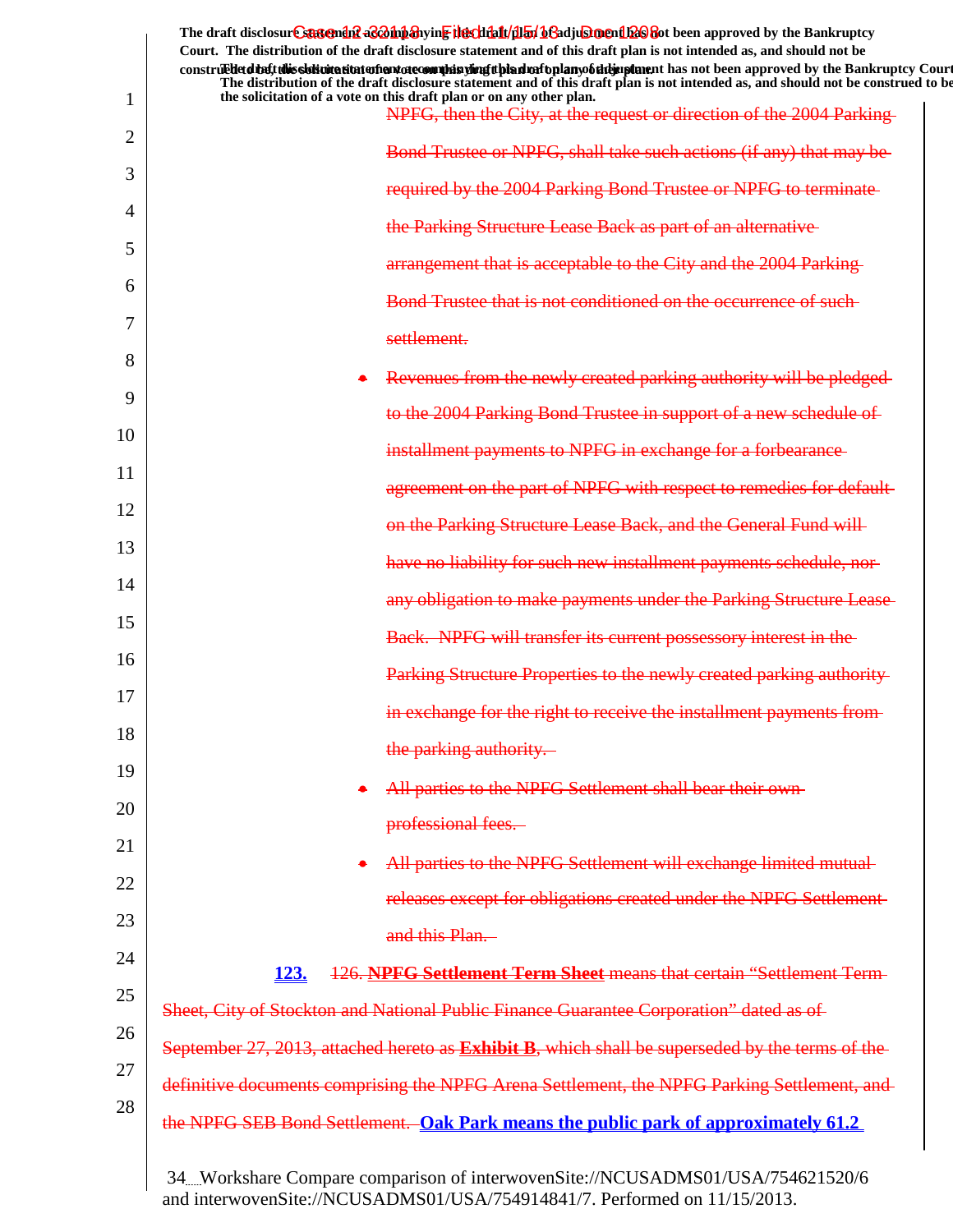|    | The draft disclosur Cantendal a control and the chieft and the chieft of a chieft of the Bankruptcy<br>Court. The distribution of the draft disclosure statement and of this draft plan is not intended as, and should not be<br>construedetding this sistemation of environment is until and the hold of the mann of the manner has not been approved by the Bankruptcy Court<br>The distribution of the draft disclosure statement and of this draft plan is not intended as, and should not be construed to be<br>the solicitation of a vote on this draft plan or on any other plan. |
|----|------------------------------------------------------------------------------------------------------------------------------------------------------------------------------------------------------------------------------------------------------------------------------------------------------------------------------------------------------------------------------------------------------------------------------------------------------------------------------------------------------------------------------------------------------------------------------------------|
| 1  | acres in the City, bounded on the east by Union Pacific railroad tracks, on the north by East                                                                                                                                                                                                                                                                                                                                                                                                                                                                                            |
| 2  | Fulton Street, on the south by East Alpine Street, and on the west by North Sutter and                                                                                                                                                                                                                                                                                                                                                                                                                                                                                                   |
| 3  | <b>Alvarado Streets.</b>                                                                                                                                                                                                                                                                                                                                                                                                                                                                                                                                                                 |
| 4  | 127. Office Building Claims of the 2007 Office Building Bond<br>124.                                                                                                                                                                                                                                                                                                                                                                                                                                                                                                                     |
| 5  | <b>Trustee/Assured Guaranty</b> means the Claims arising in connection with the Office Building                                                                                                                                                                                                                                                                                                                                                                                                                                                                                          |
| 6  | Lease Back Transaction, (which claims were held by the Financing Authority, but are now-                                                                                                                                                                                                                                                                                                                                                                                                                                                                                                 |
| 7  | controlled and Claims are asserted by the 2007 Office Building Bond Trustee at the direction of                                                                                                                                                                                                                                                                                                                                                                                                                                                                                          |
| 8  | Assured Guaranty (as the insurer of the 2007 Office Building Bonds) as a result of the assignment                                                                                                                                                                                                                                                                                                                                                                                                                                                                                        |
| 9  | by the Financing Authority of all of its rights under the Office Building Lease Out and the Office                                                                                                                                                                                                                                                                                                                                                                                                                                                                                       |
| 10 | Building Lease Back to the 2007 Office Building Bond Trustee. <del> The Office Building Claims of</del>                                                                                                                                                                                                                                                                                                                                                                                                                                                                                  |
| 11 | the 2007 Office Building Bond Trustee/Assured Guaranty do not include any claims arising out of                                                                                                                                                                                                                                                                                                                                                                                                                                                                                          |
| 12 | non-payment of the 2007 Office Building Bonds as all such claims are non-recourse claims-                                                                                                                                                                                                                                                                                                                                                                                                                                                                                                |
| 13 | against the Financing Authority secured only by the assignment by the Financing Authority of the                                                                                                                                                                                                                                                                                                                                                                                                                                                                                         |
| 14 | Office Building Lease Back Rental Payments and are not obligations of the City.                                                                                                                                                                                                                                                                                                                                                                                                                                                                                                          |
| 15 | 128. Office Building Lease Back has the meaning set forth in the<br><u>125.</u>                                                                                                                                                                                                                                                                                                                                                                                                                                                                                                          |
| 16 | definition of Office Building Lease Back Transactionmeans that certain Lease Agreement,                                                                                                                                                                                                                                                                                                                                                                                                                                                                                                  |
| 17 | dated as of November 1, 2007, pursuant to which the Financing Authority leased the 400 E.                                                                                                                                                                                                                                                                                                                                                                                                                                                                                                |
| 18 | <b>Main Office Building Property to the City.</b>                                                                                                                                                                                                                                                                                                                                                                                                                                                                                                                                        |
| 19 | <b>Office Building Lease Back Rental Payments has the meaning set forth-</b><br><u> 129.</u>                                                                                                                                                                                                                                                                                                                                                                                                                                                                                             |
| 20 | in the definition of Office Building Lease Back Transaction.                                                                                                                                                                                                                                                                                                                                                                                                                                                                                                                             |
| 21 | <b>130. Office Building Lease Back Transaction means-the transaction-</b><br><b>126.</b>                                                                                                                                                                                                                                                                                                                                                                                                                                                                                                 |
| 22 | described as follows:, collectively, all transactions memorialized in, among other things, the                                                                                                                                                                                                                                                                                                                                                                                                                                                                                           |
| 23 | 2007 Office Building Bonds, the Office Building Lease Out, and the Office Building Lease                                                                                                                                                                                                                                                                                                                                                                                                                                                                                                 |
| 24 | <b>Back, and all related documents in connection therewith.</b>                                                                                                                                                                                                                                                                                                                                                                                                                                                                                                                          |
| 25 | <b>Financial Instruments Involved.</b> The financial instruments                                                                                                                                                                                                                                                                                                                                                                                                                                                                                                                         |
| 26 | involved in this transaction are the Stockton Public Financing Authority Variable                                                                                                                                                                                                                                                                                                                                                                                                                                                                                                        |
| 27 | Rate Demand Lease Revenue Bonds, 2007 Series A (Building Acquisition-                                                                                                                                                                                                                                                                                                                                                                                                                                                                                                                    |
| 28 | Financing Project), issued on November 29, 2007, in the aggregate principal-                                                                                                                                                                                                                                                                                                                                                                                                                                                                                                             |
|    |                                                                                                                                                                                                                                                                                                                                                                                                                                                                                                                                                                                          |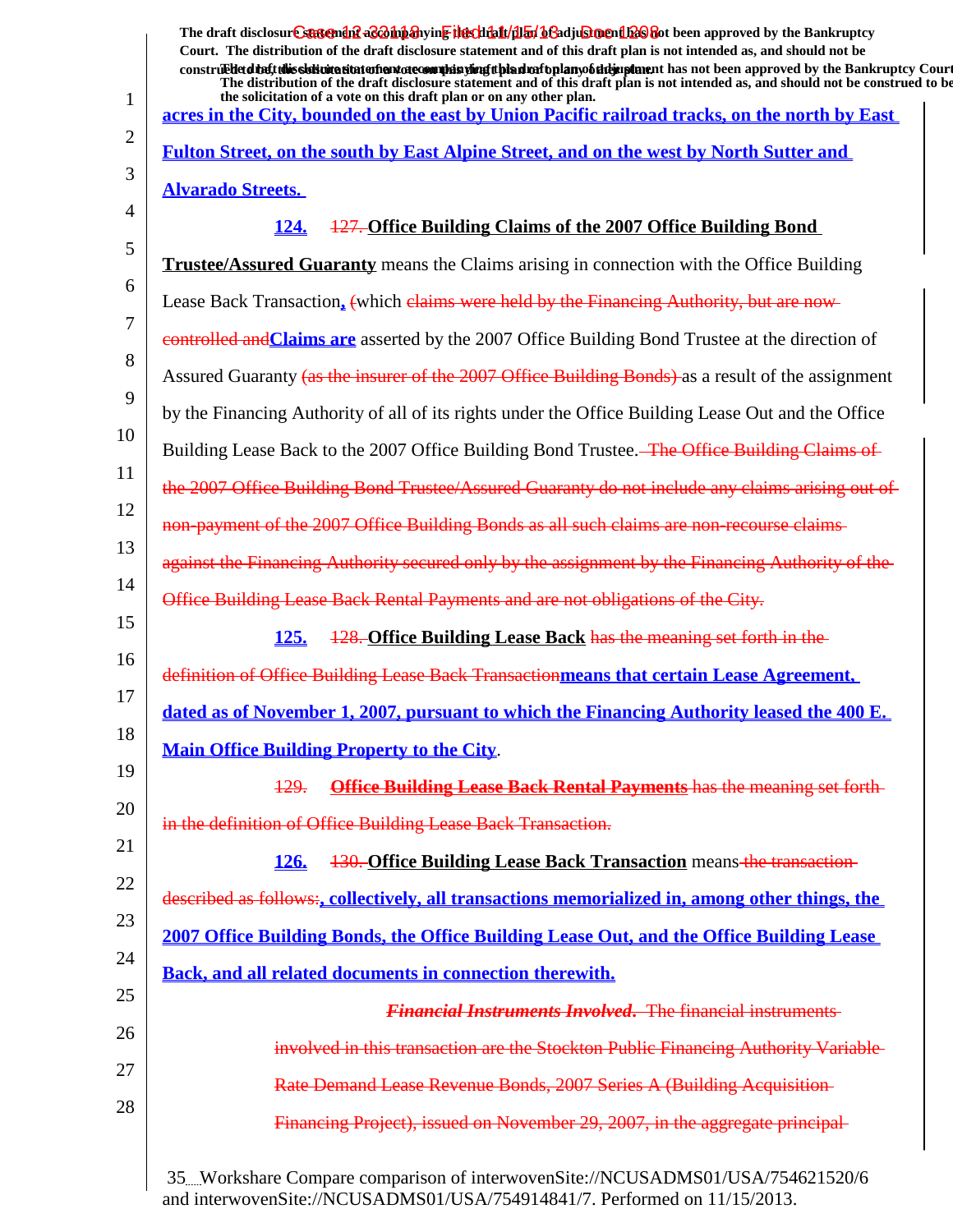|    | The draft disclosure sastement as a happy in File clinit (1151 b Gadjus ment be approved by the Bankruptcy<br>Court. The distribution of the draft disclosure statement and of this draft plan is not intended as, and should not be                             |
|----|------------------------------------------------------------------------------------------------------------------------------------------------------------------------------------------------------------------------------------------------------------------|
|    | construed detail this sistimation and one of manifesting the distribution of the mann of the approved by the Bankruptcy Court<br>The distribution of the draft disclosure statement and of this draft plan is not intended as, and should not be construed to be |
| 1  | the solicitation of a vote on this draft plan or on any other plan.<br>amount of \$36,500,000 (the "2007 Series A Bonds") and the Stockton Public-                                                                                                               |
| 2  | Financing Authority Taxable Variable Rate Demand Lease Revenue Bonds, 2007-                                                                                                                                                                                      |
| 3  | Series B (Building Acquisition Financing Project), issued on November 29, 2007,                                                                                                                                                                                  |
| 4  | in the aggregate principal amount of \$4,270,000 (the "2007 Series B Bonds" and                                                                                                                                                                                  |
| 5  | together with the 2007 Series A Bonds, the "2007 Office Building Bonds").                                                                                                                                                                                        |
| 6  | Wells Fargo is the indenture trustee under the 2007 Office Building Bonds-                                                                                                                                                                                       |
| 7  | Indenture (together with any successor trustee, the "2007 Office Building Bond-                                                                                                                                                                                  |
| 8  | <b>Trustee"</b> ). The 2007 Office Building Bonds are insured by Assured Guaranty.                                                                                                                                                                               |
| 9  | <b>Property Involved/Lease.</b> As described in more detail below, the                                                                                                                                                                                           |
| 10 | property that is involved in this transaction is an office building that was purchased                                                                                                                                                                           |
| 11 | with the net proceeds of the 2007 Office Building Bonds and located at 400 E.                                                                                                                                                                                    |
| 12 | Main Street in Stockton (the "400 E. Main Office Building Property"). In order                                                                                                                                                                                   |
| 13 | to facilitate the financing to be provided by the 2007 Office Building Bonds, the                                                                                                                                                                                |
| 14 | City, as prospective owner of the 400 E. Main Office Building Property, leased the                                                                                                                                                                               |
| 15 | property to the Financing Authority pursuant to that certain Site and Facility Lease                                                                                                                                                                             |
| 16 | dated as of November 1, 2007, for a term ending on September 1, 2048, with a                                                                                                                                                                                     |
| 17 | possible extension of the term to the date upon which the 2007 Office Building-                                                                                                                                                                                  |
| 18 | Bonds are paid in full, but in any event no later than September 1, 2058 (the                                                                                                                                                                                    |
| 19 | "Office Building Lease Out"). The City contemporaneously leased the 400 E.                                                                                                                                                                                       |
| 20 | Main Office Building Property back from the Financing Authority for the same-                                                                                                                                                                                    |
| 21 | number of years pursuant to the terms of the Lease Agreement dated as of                                                                                                                                                                                         |
| 22 | November 1, 2007 (the "Office Building Lease Back"). Thus, the City is the                                                                                                                                                                                       |
| 23 | lessor and the Financing Authority is the tenant under the Office Building Lease-                                                                                                                                                                                |
| 24 | Out, and the Financing Authority is the lessor and the City is the tenant under the                                                                                                                                                                              |
| 25 | Office Building Lease Back.                                                                                                                                                                                                                                      |
| 26 | As tenant under the Office Building Lease Out, the Financing-                                                                                                                                                                                                    |
| 27 | Authority paid rent for the entire lease term in the amount of \$1.00. Pursuant to-                                                                                                                                                                              |
| 28 | the Office Building Lease Back, the Financing Authority agreed to provide to the-                                                                                                                                                                                |
|    |                                                                                                                                                                                                                                                                  |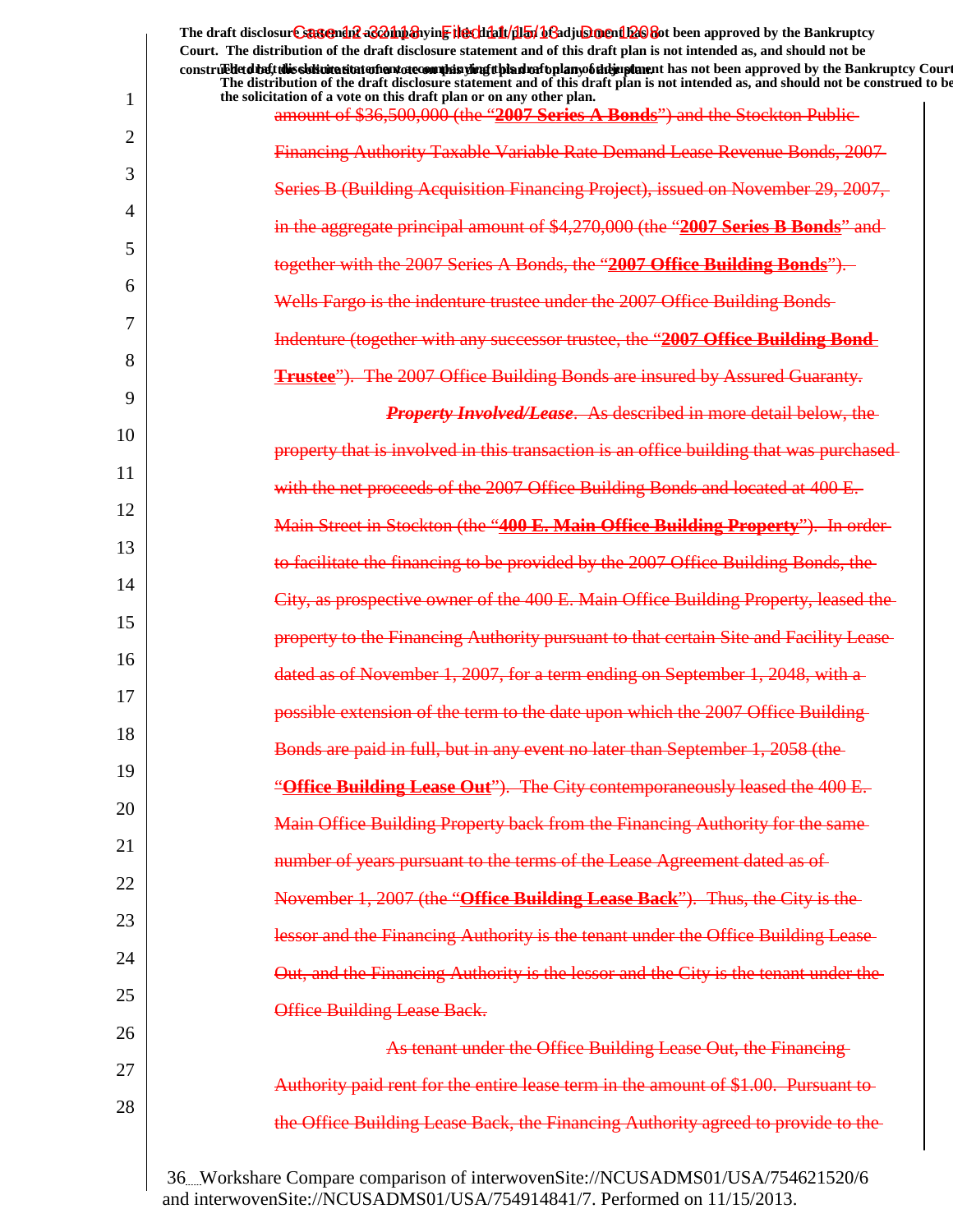|                | The draft disclosur Cantendal a control and the chieft and the chieft of a chieft of the Bankruptcy<br>Court. The distribution of the draft disclosure statement and of this draft plan is not intended as, and should not be                                                 |
|----------------|-------------------------------------------------------------------------------------------------------------------------------------------------------------------------------------------------------------------------------------------------------------------------------|
|                | construedetdiety this sistimation and one of manifer and the hand of the hand of the manifestion and been approved by the Bankruptcy Court<br>The distribution of the draft disclosure statement and of this draft plan is not intended as, and should not be construed to be |
| 1              | the solicitation of a vote on this draft plan or on any other plan.<br>City the net proceeds of the 2007 Office Building Bonds (with gross proceeds-                                                                                                                          |
| $\overline{2}$ |                                                                                                                                                                                                                                                                               |
| 3              | equal to \$40,355,000), which the City then used to acquire the 400 E. Main Office                                                                                                                                                                                            |
| 4              | Building Property. As tenant under the Office Building Lease Back, the City-                                                                                                                                                                                                  |
|                | agreed to make annual rental payments in the amount of interest accruing on the-                                                                                                                                                                                              |
| 5              | 2007 Office Building Bonds plus principal amortization specified in the Office-                                                                                                                                                                                               |
| 6              | <b>Building Lease Back (such principal amortization is scheduled as \$155,000 due on</b>                                                                                                                                                                                      |
| 7              | September 1, 2012, \$165,000 due on September 1, 2013, and \$175,000 due on                                                                                                                                                                                                   |
| 8              | September 1, 2014, etc.) (the "Office Building Lease Back Rental Payments").                                                                                                                                                                                                  |
| 9              | The Financing Authority assigned its rights under the Office Building Lease Back,                                                                                                                                                                                             |
| 10             |                                                                                                                                                                                                                                                                               |
| 11             | including the rights to enforce the lease after default by the City, and including the                                                                                                                                                                                        |
| 12             | stream of Office Building Lease Back Rental Payments from the City, to support-                                                                                                                                                                                               |
| 13             | the repayment of the 2007 Office Building Bonds. No other revenues or assets are-                                                                                                                                                                                             |
|                | pledged to support the repayment of the 2007 Office Building Bonds, the                                                                                                                                                                                                       |
| 14             | repayment obligation is non-recourse to the Financing Authority, and the 2007-                                                                                                                                                                                                |
| 15             | Office Building Bonds are payable solely from the Office Building Lease Back-                                                                                                                                                                                                 |
| 16             | <b>Rental Payments.</b>                                                                                                                                                                                                                                                       |
| 17             | Even before filing the Chapter 9 Case, due to a lack of revenues                                                                                                                                                                                                              |
| 18             | generated by the 400 E. Main Office Building Property, and as a result of the                                                                                                                                                                                                 |
| 19             |                                                                                                                                                                                                                                                                               |
| 20             | deteriorating finances of the City, the City defaulted in the payment of the Office-                                                                                                                                                                                          |
| 21             | Building Lease Back Rental Payments. As a result, the 2007 Office Building Bond-                                                                                                                                                                                              |
| 22             | Trustee filed suit to enforce the Office Building Lease Back, with the result that-                                                                                                                                                                                           |
|                | the Superior Court of the State of California for the County of San Joaquin entered-                                                                                                                                                                                          |
| 23             | a Judgment of Possession on May 31, 2012 authorizing Main Street Stockton LLC,                                                                                                                                                                                                |
| 24             | as designee of the 2007 Office Building Bond Trustee, to enter into possession of                                                                                                                                                                                             |
| 25             | the 400 E. Main Office Building Property. See Judgment of Possession, filed May-                                                                                                                                                                                              |
| 26             | 31, 2012, Wells Fargo Bank, National Association v. City of Stockton, Superior-                                                                                                                                                                                               |
| 27             | Court of California, County of San Joaquin, case no.                                                                                                                                                                                                                          |
| 28             |                                                                                                                                                                                                                                                                               |
|                | 39-2012-00280741-CU-UD-STK. The Judgment of Possession found the City to-                                                                                                                                                                                                     |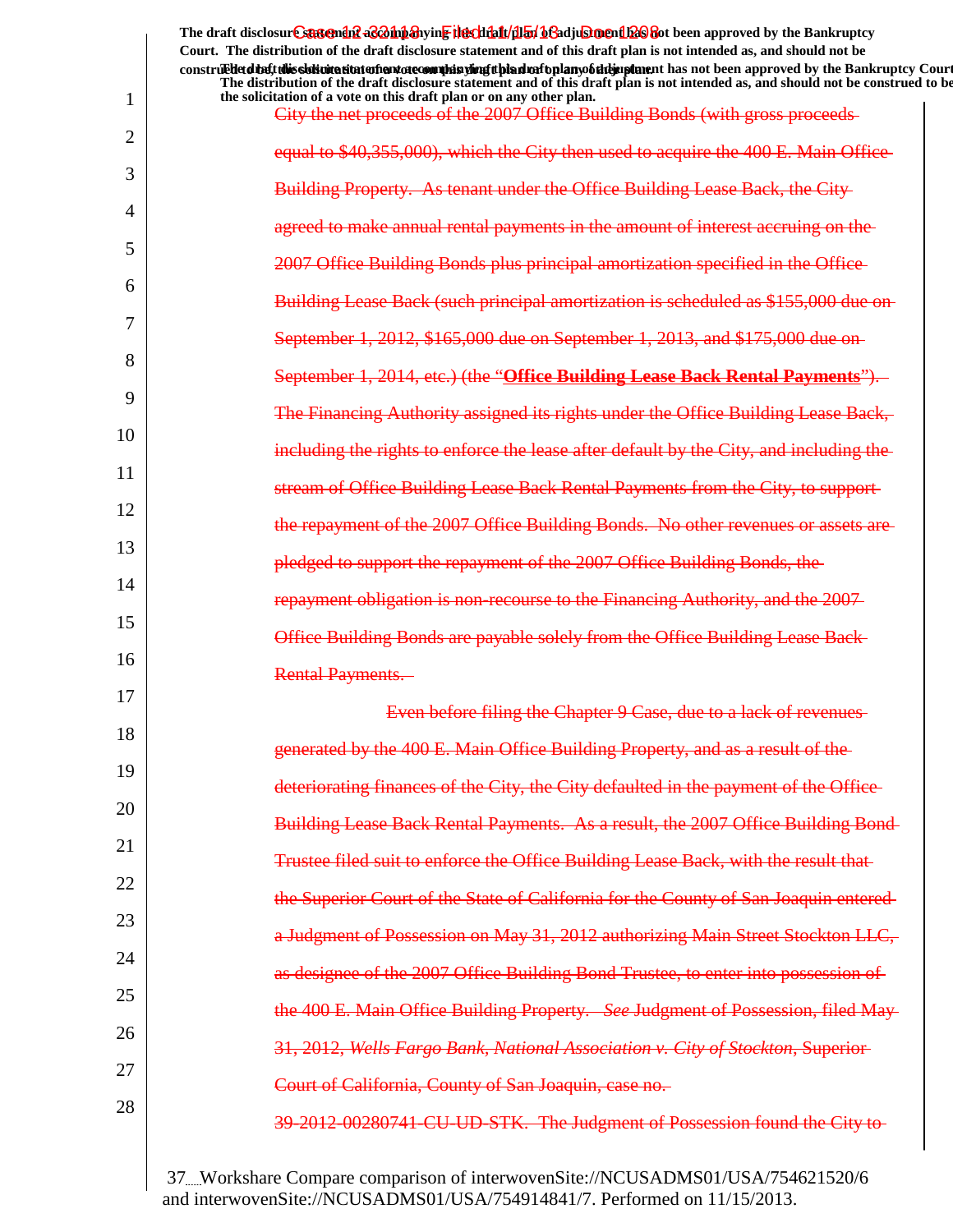|    | The draft disclosur Cantendal a Bohn any right that the California of the Cading on the Bankruptcy<br>Court. The distribution of the draft disclosure statement and of this draft plan is not intended as, and should not be<br>construedetdieft this sistimation and are complisying this draft plan to be individual that has not been approved by the Bankruptcy Court<br>The distribution of the draft disclosure statement and of this draft plan is not intended as, and should not be construed to be |
|----|--------------------------------------------------------------------------------------------------------------------------------------------------------------------------------------------------------------------------------------------------------------------------------------------------------------------------------------------------------------------------------------------------------------------------------------------------------------------------------------------------------------|
| 1  | the solicitation of a vote on this draft plan or on any other plan.<br>be in unlawful detainer of the 400 E. Main Office Building Property and awarded-                                                                                                                                                                                                                                                                                                                                                      |
| 2  | possession of the 400 E. Main Office Building Property to the 2007 Office                                                                                                                                                                                                                                                                                                                                                                                                                                    |
| 3  | <b>Building Bond Trustee. Under the Judgment of Possession, the 2007 Office-</b>                                                                                                                                                                                                                                                                                                                                                                                                                             |
| 4  | Building Bond Trustee can operate and re-let the 400 E. Main Office Building-                                                                                                                                                                                                                                                                                                                                                                                                                                |
| 5  | Property for the account of the City, but cannot cause the fee interest or the                                                                                                                                                                                                                                                                                                                                                                                                                               |
| 6  | leasehold interest of the City in the 400 E. Main Office Building Property to be-                                                                                                                                                                                                                                                                                                                                                                                                                            |
| 7  | sold. The Judgment of Possession also entitles the 2007 Office Building Bond-                                                                                                                                                                                                                                                                                                                                                                                                                                |
| 8  | Trustee to reimbursement of its costs for the unlawful detainer proceeding, as well-                                                                                                                                                                                                                                                                                                                                                                                                                         |
| 9  | as reimbursement of its attorney fees and expenses under the Office Building-                                                                                                                                                                                                                                                                                                                                                                                                                                |
| 10 | Lease Back.                                                                                                                                                                                                                                                                                                                                                                                                                                                                                                  |
| 11 | Subsequent to the change in control of the management of the                                                                                                                                                                                                                                                                                                                                                                                                                                                 |
| 12 | property, the City has leased space on the fourth floor of the 400 E. Main Office                                                                                                                                                                                                                                                                                                                                                                                                                            |
| 13 | Building from the management company for the use and occupancy of the City's-                                                                                                                                                                                                                                                                                                                                                                                                                                |
| 14 | information technology (the "Fourth Floor Lease of 400 E. Main"). As                                                                                                                                                                                                                                                                                                                                                                                                                                         |
| 15 |                                                                                                                                                                                                                                                                                                                                                                                                                                                                                                              |
| 16 | described in the Assured Guaranty Settlement Term Sheet, the Fourth Floor Lease                                                                                                                                                                                                                                                                                                                                                                                                                              |
| 17 | of 400 E. Main will be superseded by the New 400 E. Main Lease.                                                                                                                                                                                                                                                                                                                                                                                                                                              |
| 18 | The 2007 Office Building Bonds were issued as variable rate                                                                                                                                                                                                                                                                                                                                                                                                                                                  |
| 19 | demand bonds under the terms of which the interest rate was reset on a weekly-                                                                                                                                                                                                                                                                                                                                                                                                                               |
| 20 | basis. Holders of the 2007 Office Building Bonds had the right to tender their-                                                                                                                                                                                                                                                                                                                                                                                                                              |
| 21 | bonds for purchase by the 2007 Office Building Bonds Trustee, acting as tender-                                                                                                                                                                                                                                                                                                                                                                                                                              |
| 22 | agent, on any date. Tendered bonds were to be remarketed to other investors-                                                                                                                                                                                                                                                                                                                                                                                                                                 |
| 23 | pursuant to a remarketing agreement between the Financing Authority and a-                                                                                                                                                                                                                                                                                                                                                                                                                                   |
| 24 | registered broker dealer. In order to provide liquidity to holders of the 2007 Office-                                                                                                                                                                                                                                                                                                                                                                                                                       |
| 25 | Building Bonds in the event that the tendered bonds could not be so remarketed,                                                                                                                                                                                                                                                                                                                                                                                                                              |
| 26 | the Financing Authority and the City entered into a Standby Bond Purchase-                                                                                                                                                                                                                                                                                                                                                                                                                                   |
| 27 | Agreement, dated as of November 29, 2007 (the "Office Building Standby                                                                                                                                                                                                                                                                                                                                                                                                                                       |
| 28 | <b>Agreement</b> "), with Dexia. Under the Office Building Standby Agreement, Dexia-                                                                                                                                                                                                                                                                                                                                                                                                                         |
|    | agreed to purchase any 2007 Office Building Bonds that could not be remarketed.                                                                                                                                                                                                                                                                                                                                                                                                                              |
|    |                                                                                                                                                                                                                                                                                                                                                                                                                                                                                                              |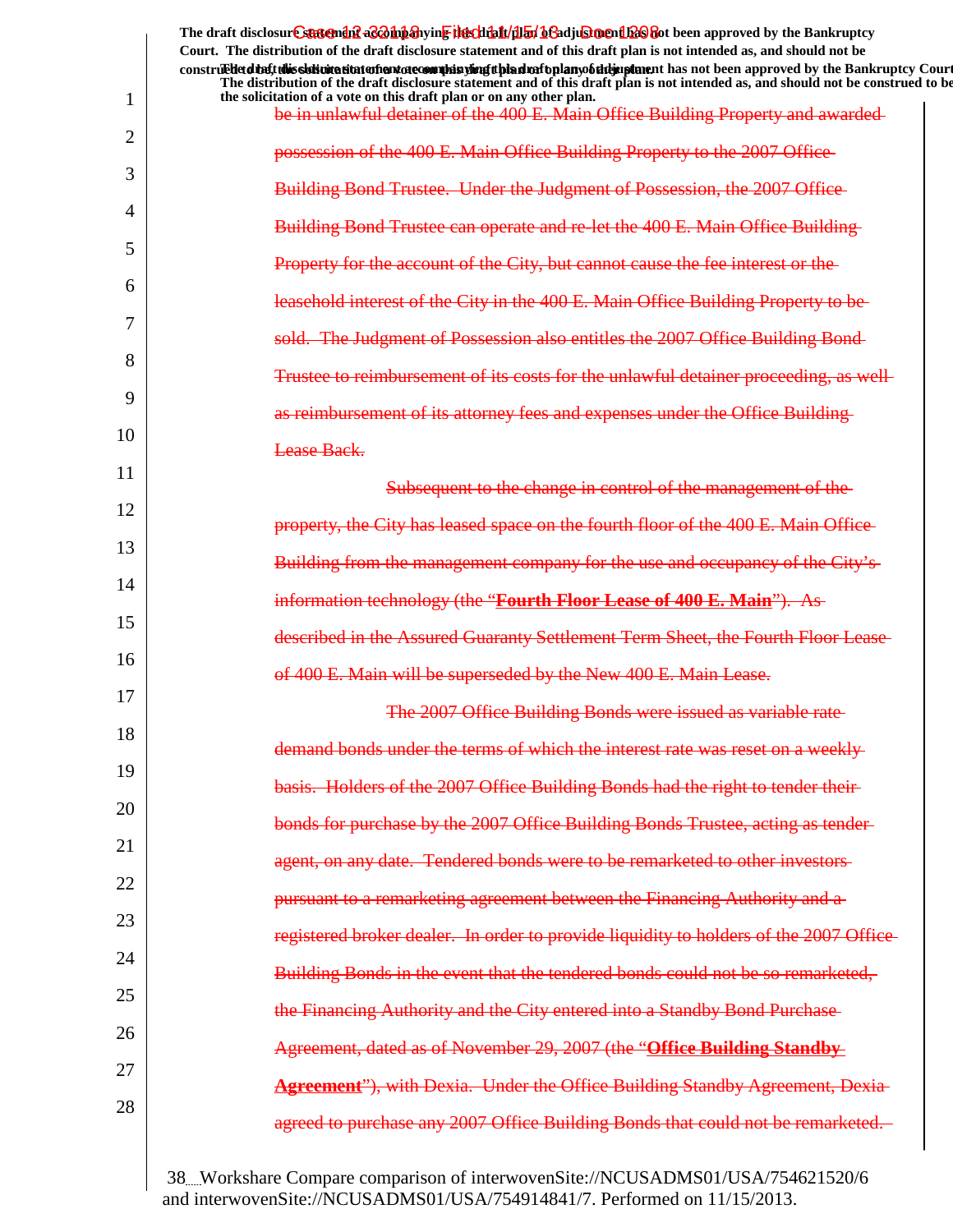| Court. The distribution of the draft disclosure statement and of this draft plan is not intended as, and should not be<br>construed detail this sidion at the model and other many displants of the detail and the model of the model of the Bankruptcy Court<br>The distribution of the draft disclosure statement and of this draft plan is not intended as, and should not be construed to be<br>the solicitation of a vote on this draft plan or on any other plan. |
|-------------------------------------------------------------------------------------------------------------------------------------------------------------------------------------------------------------------------------------------------------------------------------------------------------------------------------------------------------------------------------------------------------------------------------------------------------------------------|
| In the event of such a purchase, the bonds so purchased ("Bank Bonds") were-                                                                                                                                                                                                                                                                                                                                                                                            |
| subject to adjustments to their terms so long as they were held by Dexia. On-                                                                                                                                                                                                                                                                                                                                                                                           |
| February 28, 2012, the City Council voted to commence the AB 506 process, and                                                                                                                                                                                                                                                                                                                                                                                           |
|                                                                                                                                                                                                                                                                                                                                                                                                                                                                         |
| on April 26, 2012 an event of default of occurred in the payment by the City of the                                                                                                                                                                                                                                                                                                                                                                                     |
| amounts due under the Office Building Lease Back. As a result of the                                                                                                                                                                                                                                                                                                                                                                                                    |
| announcement of the commencement of the AB 506 process, the occurrence of the                                                                                                                                                                                                                                                                                                                                                                                           |
| default, and the filing of the Chapter 9 Case, all of the 2007 Office Building Bonds-                                                                                                                                                                                                                                                                                                                                                                                   |
| were tendered for purchase and were unable to be remarketed (the final tender date-                                                                                                                                                                                                                                                                                                                                                                                     |
| for the 2007 Series A Bonds is February 29, 2012, and the final tender date for the                                                                                                                                                                                                                                                                                                                                                                                     |
| 2007 Series B Bonds is September 14, 2012). Accordingly, Dexia purchased the                                                                                                                                                                                                                                                                                                                                                                                            |
| 2007 Office Building Bonds and is now the sole holder thereof. As Bank Bonds,                                                                                                                                                                                                                                                                                                                                                                                           |
| the 2007 Office Building Bonds now bear interest at the Default Rate under the                                                                                                                                                                                                                                                                                                                                                                                          |
| Office Building Standby Agreement, which is equal to the Base Rate plus 3%                                                                                                                                                                                                                                                                                                                                                                                              |
| (eurrently, $6.25\%$ ). <sup>3</sup> In addition, the Bank Bonds are subject to mandatory early                                                                                                                                                                                                                                                                                                                                                                         |
|                                                                                                                                                                                                                                                                                                                                                                                                                                                                         |
| redemption over a seven-year period.                                                                                                                                                                                                                                                                                                                                                                                                                                    |
| <b>Leased Property.</b> The 400 E. Main Office Building Property is-                                                                                                                                                                                                                                                                                                                                                                                                    |
| located at 400 East Main Street, Stockton. It consists of a Class A, eight-story,                                                                                                                                                                                                                                                                                                                                                                                       |
| steel-framed office building with approximately 246,541 square feet. The office-                                                                                                                                                                                                                                                                                                                                                                                        |
| building is situated on a 2.07-acre site, which is a square block fronting on East-                                                                                                                                                                                                                                                                                                                                                                                     |
| Main Street, Market Street, South California Street, and South Sutter Street. The-                                                                                                                                                                                                                                                                                                                                                                                      |
| building has an "H"-shaped floor plate with office wings flanking a central lobby-                                                                                                                                                                                                                                                                                                                                                                                      |
| on the first floor. The lower three floors step back successively to form terraces                                                                                                                                                                                                                                                                                                                                                                                      |
| extending around the building at Floors 2, 3, and 4, while the tower above Floor 4                                                                                                                                                                                                                                                                                                                                                                                      |
| has planar walls. The building's exterior consists of polished granite walls with-                                                                                                                                                                                                                                                                                                                                                                                      |
|                                                                                                                                                                                                                                                                                                                                                                                                                                                                         |
| <sup>3</sup> -As defined in the Office Building Standby Agreement, Default Rate "means a rate per annum equal to the Base-<br>Rate plus an amount equal to three hundred basis points (3.00%)." Base Rate "means the higher of (a) the                                                                                                                                                                                                                                  |
| fluctuating rate per annum equal to the 'prime rate' listed daily in the 'Money Rate' section of The Wall Street-                                                                                                                                                                                                                                                                                                                                                       |
| Journal, or if The Wall Street Journal is not published on a particular Business Day, then, the 'prime rate' published-                                                                                                                                                                                                                                                                                                                                                 |
| in any other national financial journal or newspaper selected by Dexia, and if more than one such rate is listed in-                                                                                                                                                                                                                                                                                                                                                    |
| the applicable publication, the highest such rate shall be used or (b) the Fed Funds Rate plus fifty basis points-                                                                                                                                                                                                                                                                                                                                                      |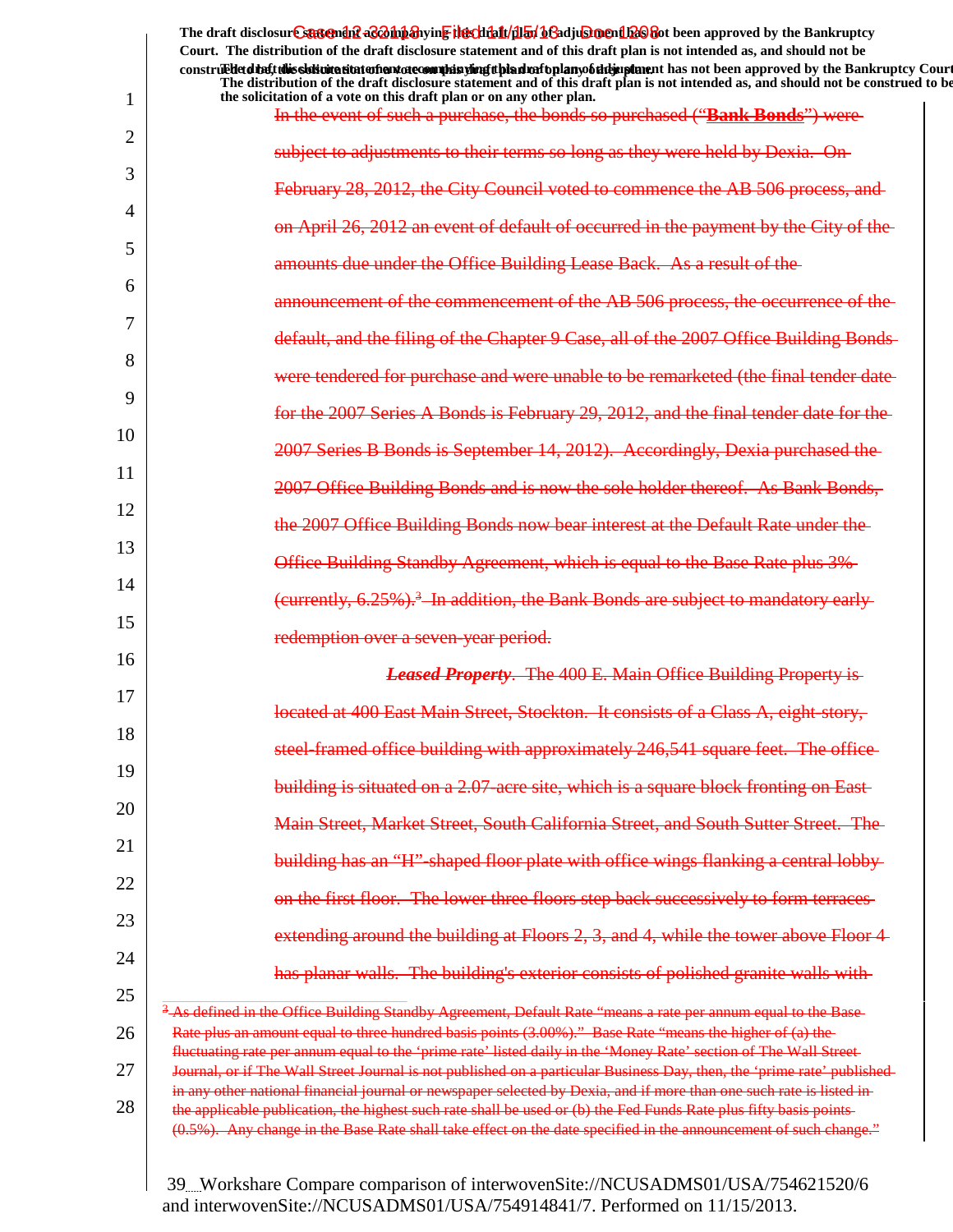|                                        | The draft disclosure sasement as a man and the client of the client of the client of the Bankruptcy<br>Court. The distribution of the draft disclosure statement and of this draft plan is not intended as, and should not be                                          |
|----------------------------------------|------------------------------------------------------------------------------------------------------------------------------------------------------------------------------------------------------------------------------------------------------------------------|
|                                        | construed detail this sidion at the model and other many displants of the detail and the model of the model of the Bankruptcy Court<br>The distribution of the draft disclosure statement and of this draft plan is not intended as, and should not be construed to be |
|                                        | the solicitation of a vote on this draft plan or on any other plan.<br>tinted single-pane glass window and painted bronze aluminum sections. It was-                                                                                                                   |
|                                        | constructed in 1988 and is supported by a foundation of cast-in-place concrete pile-                                                                                                                                                                                   |
|                                        | in the form of a two-floor subterranean parking garage, which offers a parking-                                                                                                                                                                                        |
|                                        |                                                                                                                                                                                                                                                                        |
|                                        | ratio of approximately 2.1 per 1,000 square feet, for a total of approximately 518                                                                                                                                                                                     |
|                                        | stalls. The 400 E. Main Office Building Property continues to be owned by the-                                                                                                                                                                                         |
|                                        | City (subject to the Office Building Lease Out to the Financing Authority and the                                                                                                                                                                                      |
|                                        | Office Building Lease Back from the Financing Authority).                                                                                                                                                                                                              |
| <b>127.</b>                            | 131. Office Building Lease Out has the meaning set forth in the definition-                                                                                                                                                                                            |
|                                        | of Office Building Lease Back Transactionmeans that certain Site and Facility Lease, dated as                                                                                                                                                                          |
|                                        | of November 1, 2007, pursuant to which the City leased the 400 E. Main Office Building                                                                                                                                                                                 |
|                                        | <b>Property to the Financing Authority.</b>                                                                                                                                                                                                                            |
| <b>128.</b>                            | 132. Office Building Standby Agreement has the meaning set forth in the                                                                                                                                                                                                |
|                                        | definition of Office Building Lease Back Transactionmeans that certain Standby Bond                                                                                                                                                                                    |
|                                        | <u>Purchase Agreement, dated as of November 29, 2007, entered into by the City, the</u>                                                                                                                                                                                |
|                                        |                                                                                                                                                                                                                                                                        |
| <b>Financing Authority, and Dexia.</b> |                                                                                                                                                                                                                                                                        |
| $_{LL}$                                |                                                                                                                                                                                                                                                                        |
| $_{III}$                               |                                                                                                                                                                                                                                                                        |
| <u>129.</u>                            | 133. Omitted Agreements shall have the meaning ascribed to such phrase                                                                                                                                                                                                 |
|                                        | in Section VI(E) means, collectively, the executory contract(s) or unexpired lease(s) omitted                                                                                                                                                                          |
|                                        | from the schedules attached to the Assumption Motion and the Rejection Motion, if any.                                                                                                                                                                                 |
| <b>130.</b>                            | <b>134. Other Postpetition Claims</b> means Claims asserted against the City                                                                                                                                                                                           |
|                                        | for services rendered to, or goods delivered to, or obligations incurred by, the City after the                                                                                                                                                                        |
|                                        | Petition Date that do not constitute Administrative Claims.                                                                                                                                                                                                            |
| <b>131.</b>                            | 135. Parking Structure Claims of the 2004 Parking Bond                                                                                                                                                                                                                 |
|                                        | <b>Trustee/NPFG</b> means the Claims arising in connection with the Parking Structure Lease Back                                                                                                                                                                       |
|                                        | Transaction (which claims were held by the Financing Authority, but are now controlled and                                                                                                                                                                             |
|                                        | asserted by the 2004 Parking Bond Trustee at the direction of NPFG (as the insurer of the 2004-                                                                                                                                                                        |

and interwovenSite://NCUSADMS01/USA/754914841/7. Performed on 11/15/2013.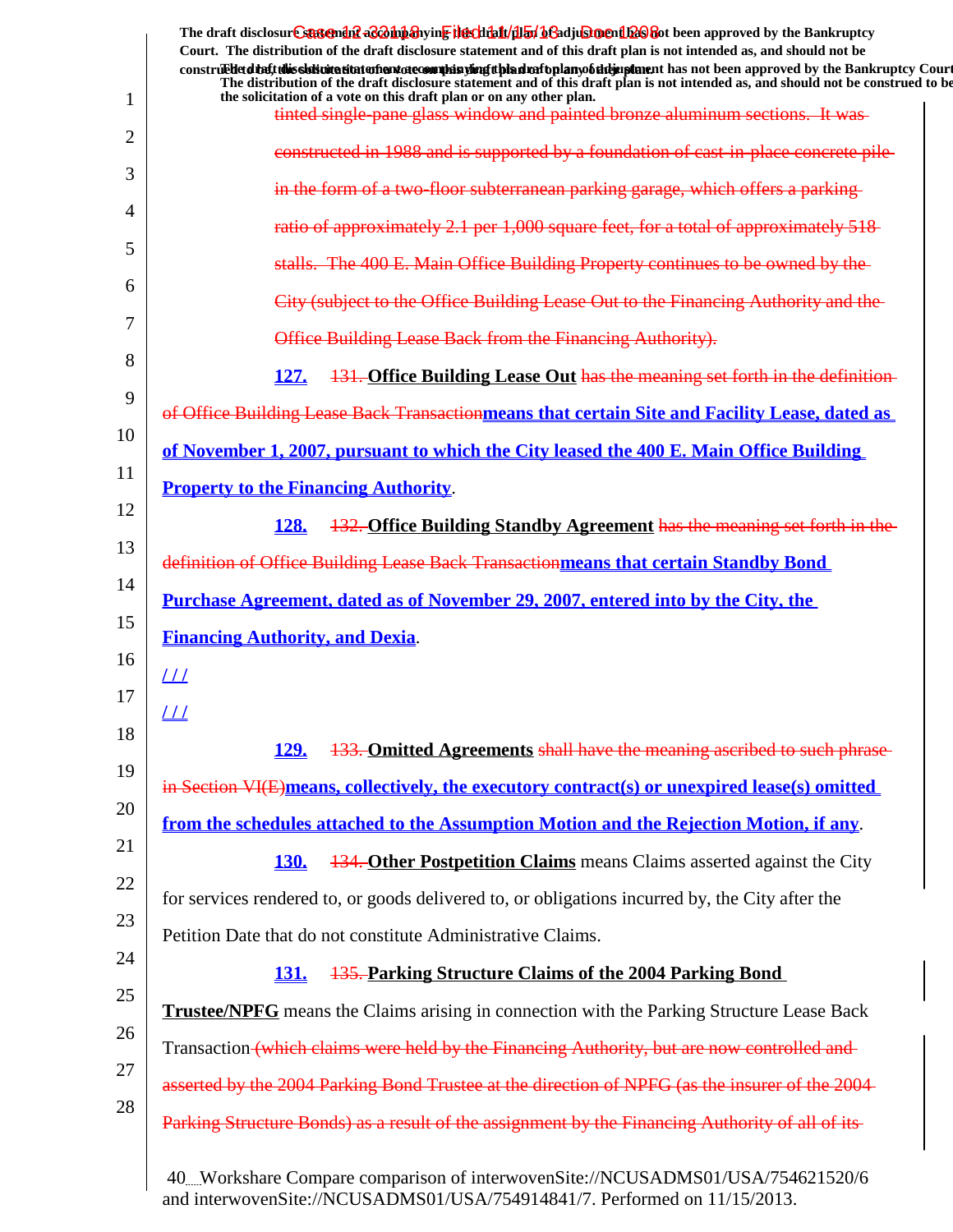|    | The draft disclosure suggended acompanying the climatical of adjustment has been approved by the Bankruptcy<br>Court. The distribution of the draft disclosure statement and of this draft plan is not intended as, and should not be<br>construed detail this sistimation and one of manifesting the hadrofoplany of the implement has not been approved by the Bankruptcy Court |
|----|-----------------------------------------------------------------------------------------------------------------------------------------------------------------------------------------------------------------------------------------------------------------------------------------------------------------------------------------------------------------------------------|
| 1  | The distribution of the draft disclosure statement and of this draft plan is not intended as, and should not be construed to be<br>the solicitation of a vote on this draft plan or on any other plan.<br>rights under the Parking Structure Lease Out and the Parking Structure Lease Back to the 2004-                                                                          |
| 2  |                                                                                                                                                                                                                                                                                                                                                                                   |
| 3  | Parking Bond Trustee), as modified by the NPFG Settlement. The Parking Structure Claims of                                                                                                                                                                                                                                                                                        |
| 4  | the 2004 Parking Bond Trustee/NPFG do not include any claims arising out of non-payment of                                                                                                                                                                                                                                                                                        |
| 5  | the 2004 Parking Bonds, as all such claims are non-recourse claims against the Financing                                                                                                                                                                                                                                                                                          |
| 6  | Authority secured only by the assignment by the Financing Authority of the Parking Structure                                                                                                                                                                                                                                                                                      |
| 7  | Lease Back Rental Payments and are not obligations of the City (except to the extent specifically                                                                                                                                                                                                                                                                                 |
| 8  | provided under the terms of the NPFG Settlement).                                                                                                                                                                                                                                                                                                                                 |
| 9  | 136. Parking Structure Lease Back has the meaning set forth in the<br><u>132.</u>                                                                                                                                                                                                                                                                                                 |
| 10 | definition of Parking Structure Lease Back Transactionmeans that certain Lease Agreement,                                                                                                                                                                                                                                                                                         |
| 11 | dated as of September 1, 2004, pursuant to which the Financing Authority leased the                                                                                                                                                                                                                                                                                               |
|    | <b>Parking Structure Properties to the City.</b>                                                                                                                                                                                                                                                                                                                                  |
| 12 | <b>Parking Structure Lease Back Rental Payments has the meaning set-</b><br><del>137.</del>                                                                                                                                                                                                                                                                                       |
| 13 | forth in the definition of Parking Structure Lease Back Transaction.                                                                                                                                                                                                                                                                                                              |
| 14 | <b>138. Parking Structure Lease Back Transaction means-the transaction-</b><br><b>133.</b>                                                                                                                                                                                                                                                                                        |
| 15 | described as follows:, collectively, the transactions memorialized in the 2004 Parking Bonds,                                                                                                                                                                                                                                                                                     |
| 16 | the Parking Structure Lease Out, and the Parking Structure Lease Back.                                                                                                                                                                                                                                                                                                            |
| 17 | <b>Financial Instruments Involved.</b> The financial instruments                                                                                                                                                                                                                                                                                                                  |
| 18 | involved in this transaction are the Stockton Public Financing Authority Lease-                                                                                                                                                                                                                                                                                                   |
| 19 | Revenue Bonds, Series 2004, (Parking and Capital Projects) issued on June 25,                                                                                                                                                                                                                                                                                                     |
| 20 | 2004, in the aggregate principal amount of \$32,785,000 (the "2004 Parking                                                                                                                                                                                                                                                                                                        |
| 21 | <b>Bonds</b> "). Wells Fargo is the indenture trustee under the 2004 Parking Bonds                                                                                                                                                                                                                                                                                                |
| 22 | Indenture (together with any successor trustee, the "2004 Parking Bond-                                                                                                                                                                                                                                                                                                           |
| 23 | Trustee"). A reserve fund exists for the 2004 Parking Bonds with a balance as of                                                                                                                                                                                                                                                                                                  |
| 24 | September 1, 2013, of \$78,693.23 (the "2004 Parking Bond Reserve Fund").                                                                                                                                                                                                                                                                                                         |
| 25 | The funds in the 2004 Parking Bond Reserve Fund are pledged to support-                                                                                                                                                                                                                                                                                                           |
| 26 | repayment of the 2004 Parking Bonds. The 2004 Parking Bonds are insured by                                                                                                                                                                                                                                                                                                        |
| 27 | NPFG.                                                                                                                                                                                                                                                                                                                                                                             |
| 28 |                                                                                                                                                                                                                                                                                                                                                                                   |
|    |                                                                                                                                                                                                                                                                                                                                                                                   |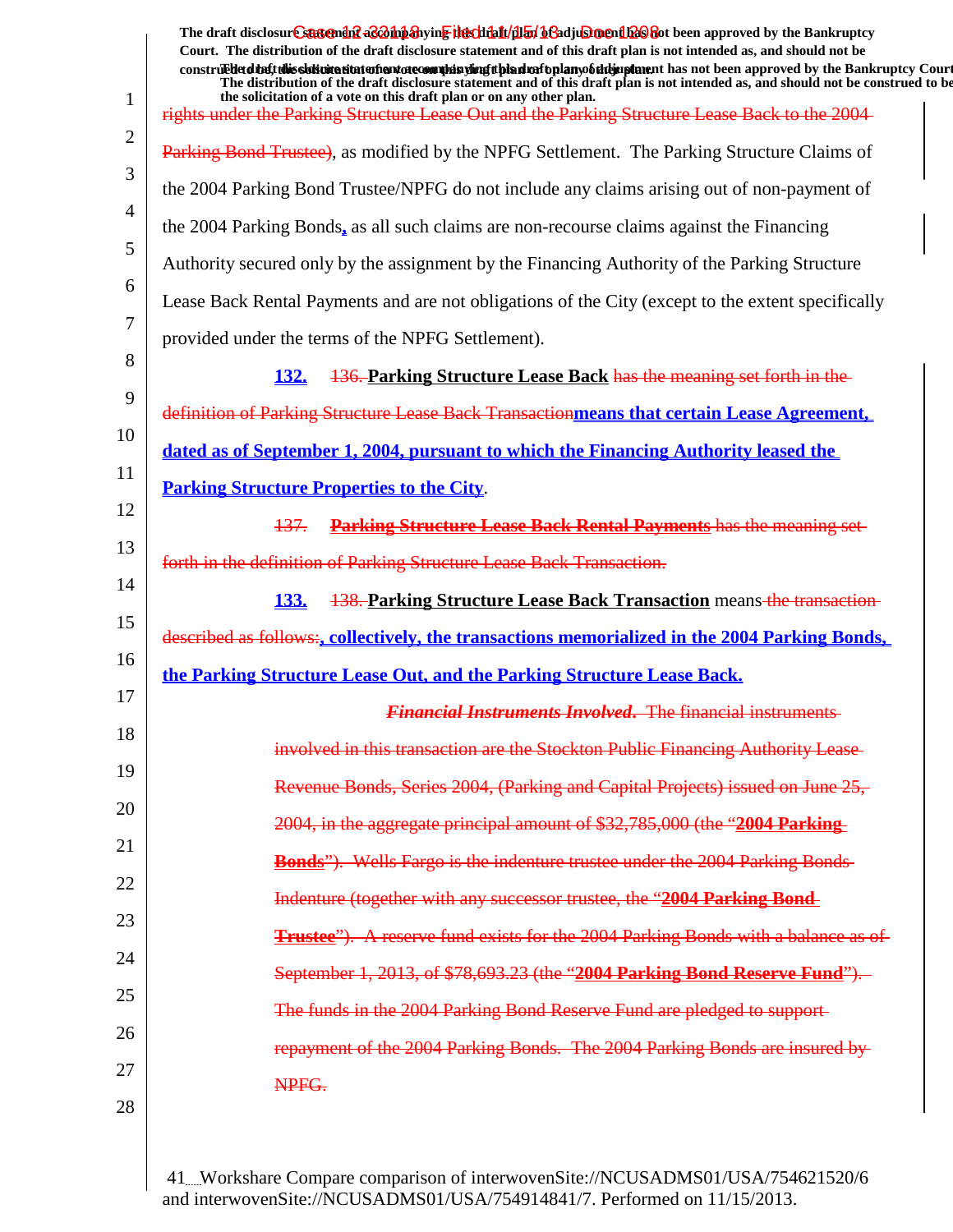|                | The draft disclosur Cantendal a & oh baying the click for began and a click of the Bankruptcy<br>Court. The distribution of the draft disclosure statement and of this draft plan is not intended as, and should not be                                                                                                                              |
|----------------|------------------------------------------------------------------------------------------------------------------------------------------------------------------------------------------------------------------------------------------------------------------------------------------------------------------------------------------------------|
| 1              | construedetdiety this sistimation and one of manifer and the hand of the hand of the manifestion and been approved by the Bankruptcy Court<br>The distribution of the draft disclosure statement and of this draft plan is not intended as, and should not be construed to be<br>the solicitation of a vote on this draft plan or on any other plan. |
|                | <b>Properties Involved/Leases.</b> As described in more detail below, the                                                                                                                                                                                                                                                                            |
| $\overline{2}$ | properties and facilities involved in this transaction are the Edmund S. Coy-                                                                                                                                                                                                                                                                        |
| 3              | Parking Structure, the Stockton Events Center Parking Structure, and the Market-                                                                                                                                                                                                                                                                     |
| 4              | Street Garage (as more particularly defined below, the "Parking Structure-                                                                                                                                                                                                                                                                           |
| 5              | <b>Properties</b> "). In order to facilitate the financing provided by the 2004 Parking                                                                                                                                                                                                                                                              |
| 6              | Bonds, the City, as owner of the Parking Structure Properties, leased the properties-                                                                                                                                                                                                                                                                |
| 7              | to the Financing Authority, pursuant to a Site and Facility Lease dated as of June 1,                                                                                                                                                                                                                                                                |
| 8              | 2004, for a term ending on September 1, 2034, with a possible extension of the                                                                                                                                                                                                                                                                       |
| 9              | term to the date upon which the 2004 Parking Bonds are paid in full (the "Parking-                                                                                                                                                                                                                                                                   |
| 10             | <b>Structure Lease Out"</b> ). Pursuant to section 510 of the City Charter, the term of                                                                                                                                                                                                                                                              |
| 11             | the Parking Structure Lease Out cannot extend for more than 55 years or to May-                                                                                                                                                                                                                                                                      |
| 12             | 31, 2059. The City contemporaneously leased the properties back from the                                                                                                                                                                                                                                                                             |
| 13             | <b>Financing Authority for the same number of years pursuant to the terms of the</b>                                                                                                                                                                                                                                                                 |
| 14             | Lease Agreement dated as of September 1, 2004 (the "Parking Structure Lease-                                                                                                                                                                                                                                                                         |
| 15             | Thus, the City is the lessor and the Financing Authority is the tenant-                                                                                                                                                                                                                                                                              |
| 16             | under the Parking Structure Lease Out, and the Financing Authority is the lessor-                                                                                                                                                                                                                                                                    |
| 17             | and the City is the tenant in the Parking Structure Lease Back.                                                                                                                                                                                                                                                                                      |
| 18             | As tenant under the Parking Structure Lease Out, the Financing-                                                                                                                                                                                                                                                                                      |
| 19             | Authority paid rent for the entire lease term in the amount of \$1.00. Pursuant to-                                                                                                                                                                                                                                                                  |
| 20             | the Parking Structure Lease Back, the Financing Authority agreed to provide to the-                                                                                                                                                                                                                                                                  |
| 21             | City the net proceeds of the 2004 Parking Bonds (with gross proceeds equal to-                                                                                                                                                                                                                                                                       |
| 22             | \$32,785,000), which were used by the City to fund the construction of the Edmund-                                                                                                                                                                                                                                                                   |
| 23             | S. Coy Parking Structure (described below) and other capital improvements. As-                                                                                                                                                                                                                                                                       |
| 24             | tenant under the Parking Structure Lease Back, the City agreed to make-                                                                                                                                                                                                                                                                              |
| 25             | semi-annual rental payments in varying amounts (\$1,960,916 for fiscal year-                                                                                                                                                                                                                                                                         |
| 26             | 2012-13) (the "Parking Structure Lease Back Rental Payments"). The                                                                                                                                                                                                                                                                                   |
| 27             | Financing Authority assigned its rights under the Parking Structure Lease Back,                                                                                                                                                                                                                                                                      |
| 28             | including the rights to enforce the lease after default by the City, and including the-                                                                                                                                                                                                                                                              |
|                |                                                                                                                                                                                                                                                                                                                                                      |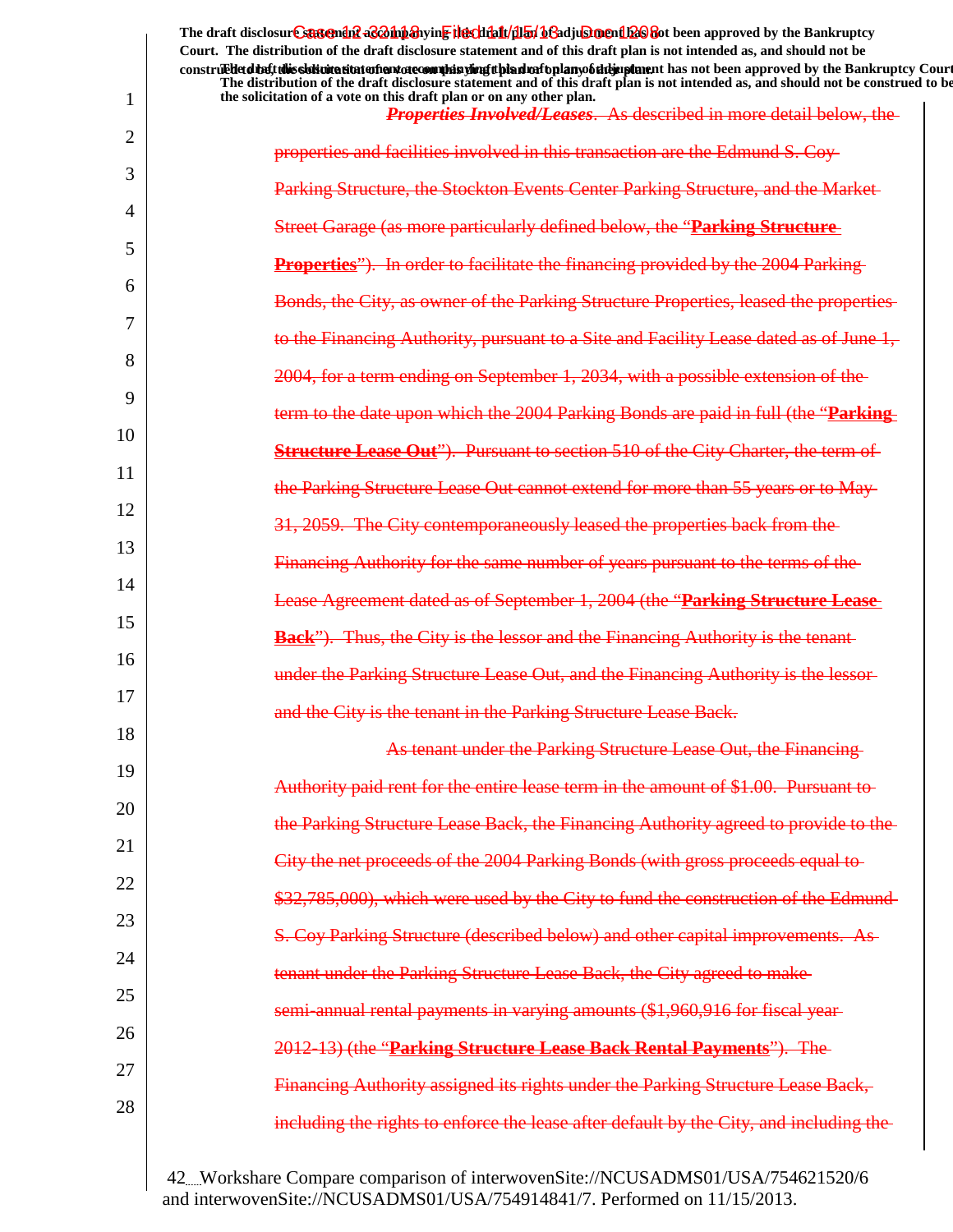|                | The draft disclosur Cantendal a control and the chieft and the chieft of a chieft of the Bankruptcy<br>Court. The distribution of the draft disclosure statement and of this draft plan is not intended as, and should not be                                                                                                                   |
|----------------|-------------------------------------------------------------------------------------------------------------------------------------------------------------------------------------------------------------------------------------------------------------------------------------------------------------------------------------------------|
|                | construedetding this sidion state of antarcomplisting the distribution of the importance in an order approved by the Bankruptcy Court<br>The distribution of the draft disclosure statement and of this draft plan is not intended as, and should not be construed to be<br>the solicitation of a vote on this draft plan or on any other plan. |
| 1              | stream of Parking Structure Lease Back Rental Payments from the City, to support-                                                                                                                                                                                                                                                               |
| $\overline{2}$ | the repayment of the 2004 Parking Bonds. No other revenues or assets are pledged-                                                                                                                                                                                                                                                               |
| 3              | to support the repayment of the 2004 Parking Bonds, the repayment obligation is-                                                                                                                                                                                                                                                                |
| 4              | non-recourse to the Financing Authority, and the 2004 Parking Bonds are payable-                                                                                                                                                                                                                                                                |
| 5              | solely from the Parking Structure Lease Back Rental Payments.                                                                                                                                                                                                                                                                                   |
| 6              | Even before filing the Chapter 9 Case, due to a lack of revenues                                                                                                                                                                                                                                                                                |
| 7              | generated by the Parking Structure Properties, and as a result of the deteriorating                                                                                                                                                                                                                                                             |
| 8              | finances of the City, the City defaulted in the payment of the Parking Structure                                                                                                                                                                                                                                                                |
| 9              | <b>Lease Back Rental Payments. As a result of these circumstances, the 2004 Parking</b>                                                                                                                                                                                                                                                         |
| 10             | Bond Trustee filed suit to enforce the Parking Structure Lease Back, with the result-                                                                                                                                                                                                                                                           |
| 11             | that the Superior Court of the State of California for the County of San Joaquin                                                                                                                                                                                                                                                                |
| 12             | issued two decisions on April 19, 2012, one granting the 2004 Parking Bond-                                                                                                                                                                                                                                                                     |
| 13             | Trustee "Judgment of Possession After Unlawful Detainer" and the other-                                                                                                                                                                                                                                                                         |
| 14             | appointing a receiver for the Parking Structure Properties under an "Order-                                                                                                                                                                                                                                                                     |
| 15             | <b>Appointing Receiver.</b> " See Wells Fargo Bank, National Association v. City of                                                                                                                                                                                                                                                             |
| 16             | <b>Stockton, Superior Court of the State of California, County of San Joaquin, case</b>                                                                                                                                                                                                                                                         |
| 17             | no. 39-2012-002777622-CU-UD-STK.                                                                                                                                                                                                                                                                                                                |
| 18             | <b>Leased Properties.</b> The subject properties consist of three parking                                                                                                                                                                                                                                                                       |
| 19             | structures that continue to be owned by the City (subject to the Parking Structure-                                                                                                                                                                                                                                                             |
| 20             | Lease Out to the Financing Authority and the Parking Structure Lease Back from-                                                                                                                                                                                                                                                                 |
| 21             | the Financing Authority) (the "Parking Structure Properties").                                                                                                                                                                                                                                                                                  |
| 22             | <b>Edmund S. Coy Parking Structure.</b> This structure is-                                                                                                                                                                                                                                                                                      |
| 23             | located at N. Hunter Street and E. Channel Street in downtown Stockton.                                                                                                                                                                                                                                                                         |
| 24             | The six-story parking structure provides approximately 575 parking spaces                                                                                                                                                                                                                                                                       |
| 25             | to the Central Business District to accommodate parking for existing retail,                                                                                                                                                                                                                                                                    |
| 26             | commercial, and office development. The structure has approximately-                                                                                                                                                                                                                                                                            |
| 27             | 7,500 square feet of ground-level commercial/retail fronting E. Channel-                                                                                                                                                                                                                                                                        |
| 28             | Street and was constructed using a single-threaded helix design. The total-                                                                                                                                                                                                                                                                     |
|                |                                                                                                                                                                                                                                                                                                                                                 |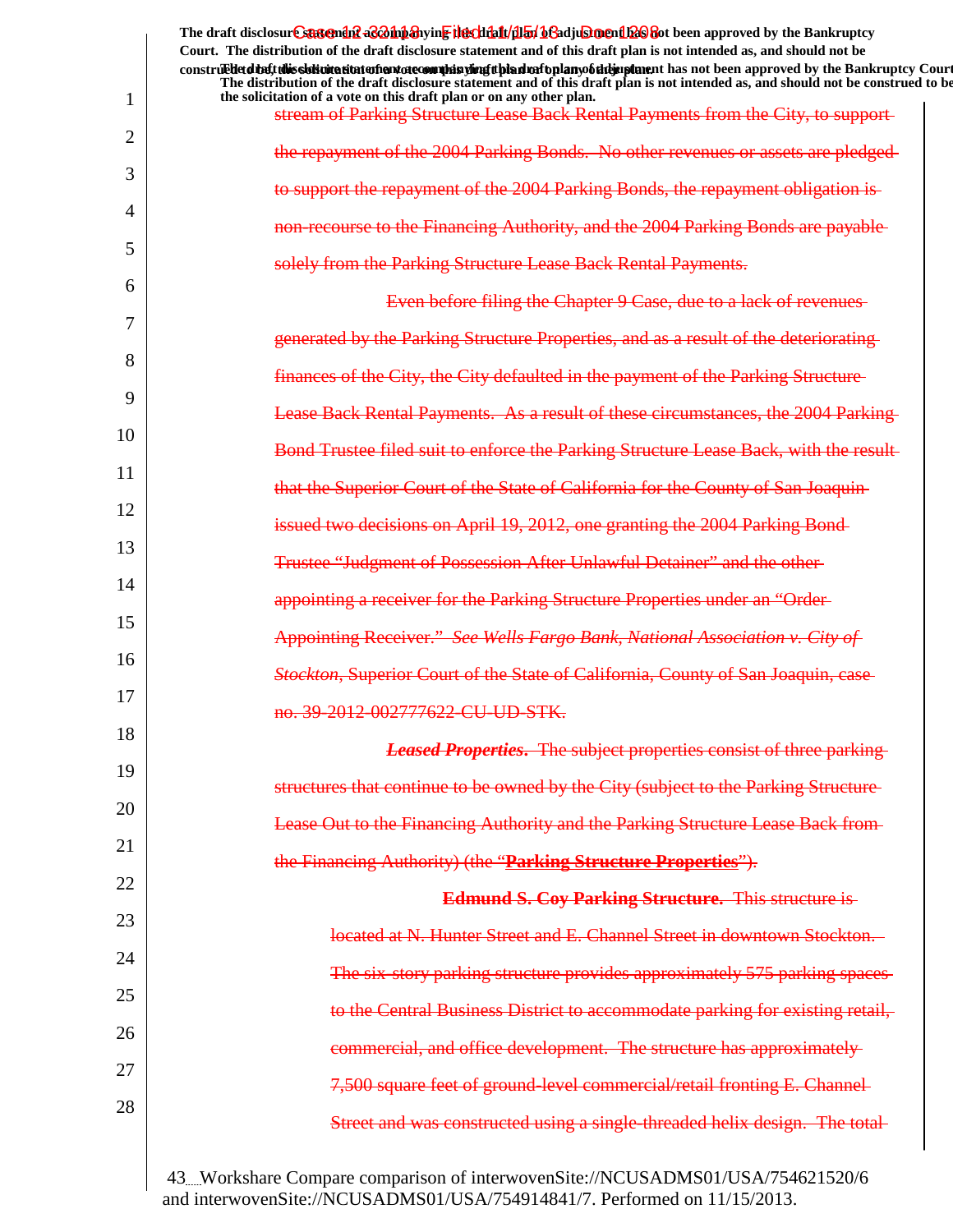|          | The draft disclosure statement as a hipshying the chialt/dial beadjusing in the approved by the Bankruptcy<br>Court. The distribution of the draft disclosure statement and of this draft plan is not intended as, and should not be<br>construed to the Bankruptcy Court              |
|----------|----------------------------------------------------------------------------------------------------------------------------------------------------------------------------------------------------------------------------------------------------------------------------------------|
| 1        | The distribution of the draft disclosure statement and of this draft plan is not intended as, and should not be construed to be<br>the solicitation of a vote on this draft plan or on any other plan.<br>cost of construction was originally estimated at \$9,540,000, with all such- |
| 2        | amounts provided by proceeds of the 2004 Parking Bonds.                                                                                                                                                                                                                                |
| 3        |                                                                                                                                                                                                                                                                                        |
| 4        | <b>Parking Structure Lease Out means that certain Site and Facility</b><br><b>134.</b>                                                                                                                                                                                                 |
| 5        | Lease, dated as of June 1, 2004, pursuant to which the City leased the Parking Structure                                                                                                                                                                                               |
| 6        | <b>Properties to the Financing Authority.</b>                                                                                                                                                                                                                                          |
| 7        | <b>135.</b><br><u>Parking Structure Properties means, collectively, the Edmund S. Coy</u>                                                                                                                                                                                              |
| 8        | <b>Parking Structure, the Stockton Events Center Parking Structure.</b> This structure is located in                                                                                                                                                                                   |
| 9        | the vicinity of Fremont and Van Buren streets in downtown Stockton. The seven-story parking-                                                                                                                                                                                           |
| 10       | structure provides approximately 600 parking spaces on the north shore of the Stockton Channel-                                                                                                                                                                                        |
| 11       | to accommodate sports fans, concert goers, and event attendees. The structure has approximately-                                                                                                                                                                                       |
| 12       | 7,500 square feet of ground-level commercial/retail fronting Fremont Street and was constructed-                                                                                                                                                                                       |
| 13       | using a single-threaded helix design. The total cost of construction was originally estimated at-                                                                                                                                                                                      |
| 14<br>15 | \$9,595,000, with all such amounts provided by proceeds of the 2004 Parking Bonds.                                                                                                                                                                                                     |
| 16       | <b>Market Street Garage.</b> This structure is located<br><b>136.</b>                                                                                                                                                                                                                  |
| 17       | within the City's Central Parking District on Market Street between Sutter-                                                                                                                                                                                                            |
| 18       | and California Streets and was constructed in 1989. The four-story parking-                                                                                                                                                                                                            |
| 19       | structure provides approximately 780 parking spaces and provides both-                                                                                                                                                                                                                 |
| 20       | monthly parking for employees of downtown businesses and hourly-                                                                                                                                                                                                                       |
| 21       | parking for patrons of downtown businesses. The structure also houses the                                                                                                                                                                                                              |
| 22       | <b>Central Parking District management offices.</b>                                                                                                                                                                                                                                    |
| 23       | <b>Parking Structure Lease Out</b> has the meaning set forth in the definition-<br><del>139.</del>                                                                                                                                                                                     |
| 24       | of Parking Structure Lease Back Transaction.                                                                                                                                                                                                                                           |
| 25       | <b>Parking Structure Properties</b> has the meaning set forth in the definition-<br><b>140.</b>                                                                                                                                                                                        |
| 26       | of Parking Structure Lease Back Transaction.                                                                                                                                                                                                                                           |
| 27       | Pendency Plan means the budget adopted by the City Council on June 26,<br>141.                                                                                                                                                                                                         |
| 28       | 2012, and its subsequent versions, under which the City has operated during the Chapter 9 Case.                                                                                                                                                                                        |
|          | and the Market Street Garage.                                                                                                                                                                                                                                                          |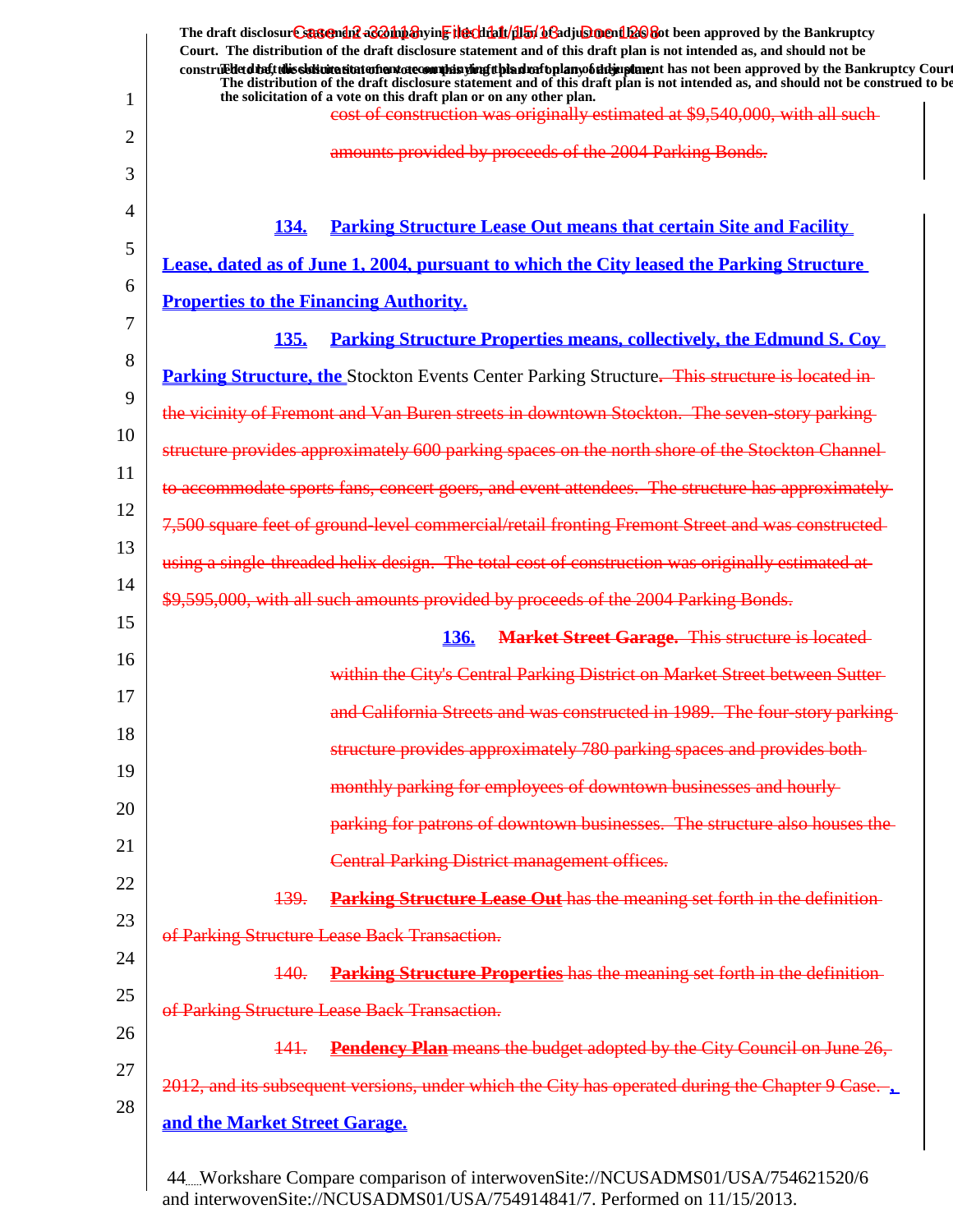| 1                          | The draft disclosure statement as a hipshying the chialt/dial beadjusing in the approved by the Bankruptcy<br>Court. The distribution of the draft disclosure statement and of this draft plan is not intended as, and should not be<br>construed detail this sistimation and one of manifesting the hadrofoplany of the implement has not been approved by the Bankruptcy Court<br>The distribution of the draft disclosure statement and of this draft plan is not intended as, and should not be construed to be<br>the solicitation of a vote on this draft plan or on any other plan. |
|----------------------------|--------------------------------------------------------------------------------------------------------------------------------------------------------------------------------------------------------------------------------------------------------------------------------------------------------------------------------------------------------------------------------------------------------------------------------------------------------------------------------------------------------------------------------------------------------------------------------------------|
| 2                          | <b>442. Pension Obligation Bonds</b> means the City of Stockton 2007 Taxable<br><b>137.</b>                                                                                                                                                                                                                                                                                                                                                                                                                                                                                                |
| 3                          | Pension Obligation Bonds issued on April 5, 2007 in the aggregate principal amount of                                                                                                                                                                                                                                                                                                                                                                                                                                                                                                      |
| 4                          | \$125,310,000 pursuant to articles 10 and 11 (commencing with section 53570) of chapter 3 of                                                                                                                                                                                                                                                                                                                                                                                                                                                                                               |
| 5                          | part 1 of division 2 of title 5 of the Government Code of the State of California and an Indenture-                                                                                                                                                                                                                                                                                                                                                                                                                                                                                        |
|                            | of Trust, dated as of April 1, 2007, by and between the City and Wells Fargo, as trustee (together-                                                                                                                                                                                                                                                                                                                                                                                                                                                                                        |
| 6                          | with any successor trustee, the "the Pension Obligation Bonds Trustee"), to refinance the                                                                                                                                                                                                                                                                                                                                                                                                                                                                                                  |
| 7                          | obligation of the City to make payments to CalPERS for retirement benefits accruing to the City's-                                                                                                                                                                                                                                                                                                                                                                                                                                                                                         |
| 8                          | employees and retirees. The Pension Obligation Bonds are insured by Assured-                                                                                                                                                                                                                                                                                                                                                                                                                                                                                                               |
| 9                          | Guaranty.Indenture.                                                                                                                                                                                                                                                                                                                                                                                                                                                                                                                                                                        |
| 10                         | <b>143. Pension Obligation Bonds Claims</b> means the Claims of Assured<br><b>138.</b>                                                                                                                                                                                                                                                                                                                                                                                                                                                                                                     |
| 11                         | Guaranty arising in connection with the Pension Obligation Bonds, as insurer $of$ .                                                                                                                                                                                                                                                                                                                                                                                                                                                                                                        |
| 12                         | <b>Pension Obligation Bonds Indenture means that certain Indenture of</b><br><b>139.</b>                                                                                                                                                                                                                                                                                                                                                                                                                                                                                                   |
| 13                         | <u>Trust, dated as of April 1, 2007, by and between the City and the Pension Obligation Bonds</u>                                                                                                                                                                                                                                                                                                                                                                                                                                                                                          |
| 14                         | <b>Trustee.</b>                                                                                                                                                                                                                                                                                                                                                                                                                                                                                                                                                                            |
| 15                         | <b>Pension Obligation Bond Insurance Policy means that certain</b><br><b>140.</b>                                                                                                                                                                                                                                                                                                                                                                                                                                                                                                          |
| 16                         | <b>Municipal Bond Insurance Policy No. 208382-N issued by Assured Guaranty, as successor</b>                                                                                                                                                                                                                                                                                                                                                                                                                                                                                               |
| 17                         | to Financial Security Assurance, with respect to the Pension Obligation Bonds.                                                                                                                                                                                                                                                                                                                                                                                                                                                                                                             |
| 18                         | 144. Pension Obligation Bonds Trustee has the meaning set forth in the<br><b>141.</b>                                                                                                                                                                                                                                                                                                                                                                                                                                                                                                      |
| 19                         | definition of means Wells Fargo, as indenture trustee under the Pension Obligation Bonds                                                                                                                                                                                                                                                                                                                                                                                                                                                                                                   |
| 20                         | Indenture, or any successor indenture trustee thereunder.                                                                                                                                                                                                                                                                                                                                                                                                                                                                                                                                  |
| 21                         | 145. Petition Date means June 28, 2012.<br><u>142.</u>                                                                                                                                                                                                                                                                                                                                                                                                                                                                                                                                     |
| 22                         | <b>146. Plan</b> means this <b>First Amended</b> Plan of Adjustment of Debts of City<br><b>143.</b>                                                                                                                                                                                                                                                                                                                                                                                                                                                                                        |
| 23                         | of Stockton, California (November 15, 2013), together with any exhibits <i>(including any Plan</i>                                                                                                                                                                                                                                                                                                                                                                                                                                                                                         |
|                            |                                                                                                                                                                                                                                                                                                                                                                                                                                                                                                                                                                                            |
|                            | <b>Supplement and exhibits annexed to any Plan Supplement</b> ), each in their present form or as                                                                                                                                                                                                                                                                                                                                                                                                                                                                                          |
|                            | they may be altered, amended or modified from time to time in accordance with the provisions of                                                                                                                                                                                                                                                                                                                                                                                                                                                                                            |
|                            | this Plan, the Confirmation Order, the Bankruptcy Code, and the Bankruptcy Rules.                                                                                                                                                                                                                                                                                                                                                                                                                                                                                                          |
|                            | <b>147. Plan Document</b> means any agreement or instrument contemplated by,<br>144.                                                                                                                                                                                                                                                                                                                                                                                                                                                                                                       |
| 24<br>25<br>26<br>27<br>28 | or to be entered into pursuant to, this Plan, that is in form and substance acceptable to the City,                                                                                                                                                                                                                                                                                                                                                                                                                                                                                        |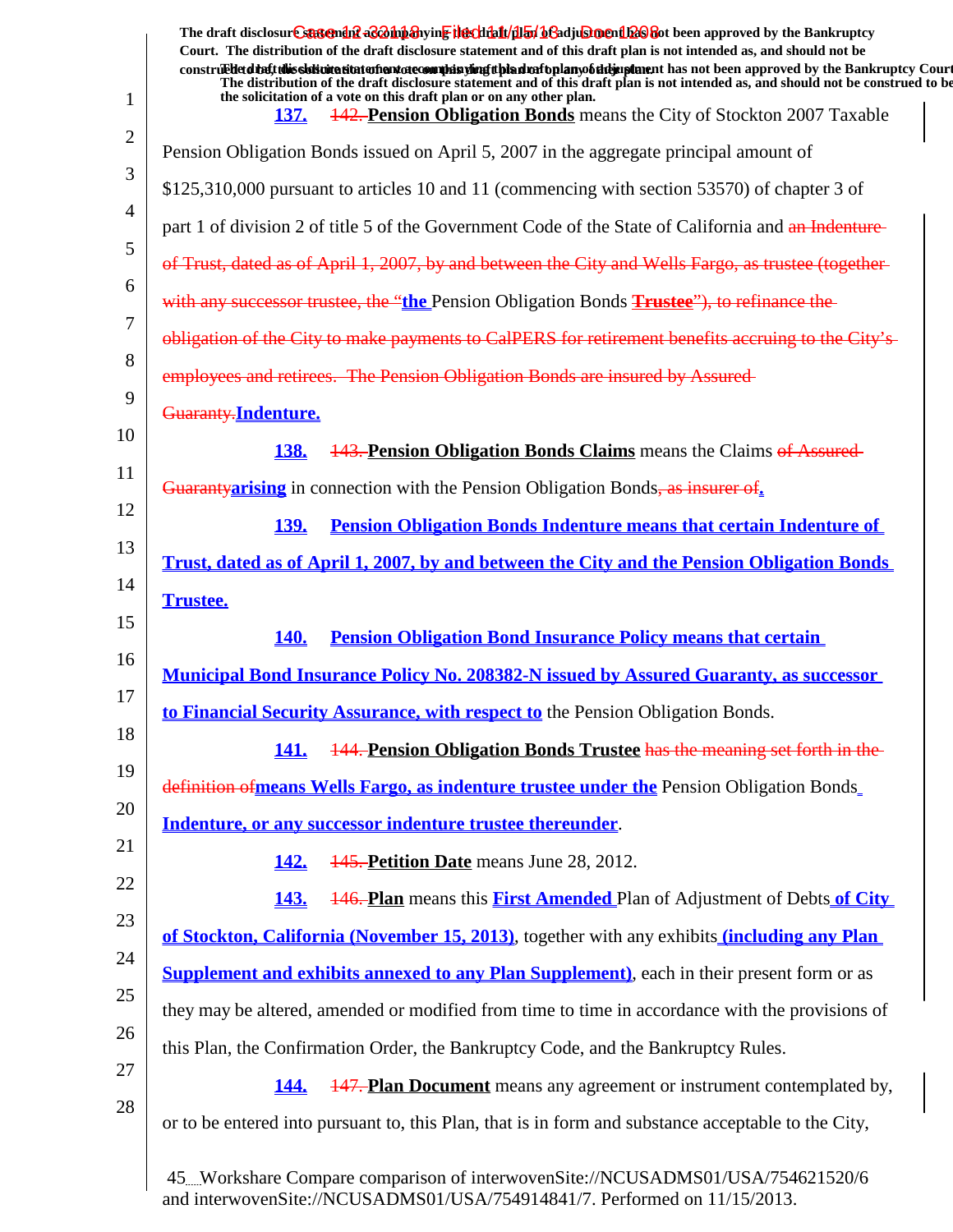|                | The draft disclosure sartendiff as <i>Dubb</i> ing in Files that (dlan beladjust not had been approved by the Bankruptcy<br>Court. The distribution of the draft disclosure statement and of this draft plan is not intended as, and should not be<br>construedetdinent this sistimite situte of environment is purposed in the hand of the part of the manner in an order in proved by the Bankruptcy Court |
|----------------|--------------------------------------------------------------------------------------------------------------------------------------------------------------------------------------------------------------------------------------------------------------------------------------------------------------------------------------------------------------------------------------------------------------|
|                | The distribution of the draft disclosure statement and of this draft plan is not intended as, and should not be construed to be<br>the solicitation of a vote on this draft plan or on any other plan.                                                                                                                                                                                                       |
| $\mathbf{1}$   | has been duly and validly executed and delivered, or deemed executed by the parties thereto, and                                                                                                                                                                                                                                                                                                             |
| $\overline{2}$ | for which all conditions to its effectiveness have been satisfied or waived.                                                                                                                                                                                                                                                                                                                                 |
| 3              | <b>Plan Financial Projections</b> mean the financial projections set forth in the<br>148.                                                                                                                                                                                                                                                                                                                    |
| 4              | Long-Range Financial Plan of City of Stockton, attached as Exhibit B to the Disclosure                                                                                                                                                                                                                                                                                                                       |
| 5              | Statement.                                                                                                                                                                                                                                                                                                                                                                                                   |
| 6              | <b>149. Plan Solicitation Order</b> means the Order Approving $(1)$ Adequacy<br><u>145.</u>                                                                                                                                                                                                                                                                                                                  |
| 7              | of Information in Disclosure Statement with Respect to the City's Plan of Adjustment; (2ii) Form,                                                                                                                                                                                                                                                                                                            |
| 8              | Scope and Nature of Solicitation, Balloting, Tabulation and Notices with Respect Thereto; and                                                                                                                                                                                                                                                                                                                |
| 9              | (3iii) Related Confirmation Procedures, Deadlines and Notices, by which the Bankruptcy Court                                                                                                                                                                                                                                                                                                                 |
| 10             | on [ <u>November, 2013</u> ] approved the Disclosure Statement as containing adequate                                                                                                                                                                                                                                                                                                                        |
| 11             | information for the purpose of dissemination and solicitation of votes on and confirmation of this                                                                                                                                                                                                                                                                                                           |
| 12             | Plan and established certain rules, deadlines, and procedures for the solicitation of votes with                                                                                                                                                                                                                                                                                                             |
| 13             | respect to and the balloting on this Plan.                                                                                                                                                                                                                                                                                                                                                                   |
| 14             | <b>150. Plan Supplement</b> means the supplement to be filed with the<br><b>146.</b>                                                                                                                                                                                                                                                                                                                         |
| 15             | Bankruptcy Court in accordance with Section I.C. no later than 14 days prior to the deadline                                                                                                                                                                                                                                                                                                                 |
| 16             | established for voting onobjecting to confirmation of the Plan, containing, without limitation-the-                                                                                                                                                                                                                                                                                                          |
| 17             | forms of the documents effectuating, the Assured Guaranty Settlement <b>Documents</b> , the NPFG                                                                                                                                                                                                                                                                                                             |
| 18             | Arena Settlement <b>Documents</b> , the NPFG Parking Settlement <b>Documents</b> , the NPFG SEB-                                                                                                                                                                                                                                                                                                             |
| 19             | Settlement, and the SCC 16 Settlement Price Settlement Documents, and any other agreement                                                                                                                                                                                                                                                                                                                    |
| 20             | or instrument contemplated by, or to be entered into pursuant to, the Plan.                                                                                                                                                                                                                                                                                                                                  |
| 21             | Pledged Tax Increment has the meaning set forth in the definition of<br>151.                                                                                                                                                                                                                                                                                                                                 |
| 22             | <b>Arena Lease Back Transaction.</b>                                                                                                                                                                                                                                                                                                                                                                         |
| 23             | <b>152. Ports License Agreement</b> means that certain "Events Center Ball"<br><b>147.</b>                                                                                                                                                                                                                                                                                                                   |
| 24             | Park License Agreement" dated as of March 2, 2004, between the City and $7^{\text{th}}$ Seventh Inning                                                                                                                                                                                                                                                                                                       |
| 25             | Stretch, LLC regarding the terms and conditions upon which the Stockton Ports baseball team                                                                                                                                                                                                                                                                                                                  |
| 26             | may use the Banner Island Ballpark located next to the Arena-in-downtown Stockton.                                                                                                                                                                                                                                                                                                                           |
| 27             | 153. Pre-Confirmation Date Claims shall have the meaning ascribed to-<br><b>148.</b>                                                                                                                                                                                                                                                                                                                         |
| 28             | such phrase in Section XI(A)means all Claims against the City that arose prior to the                                                                                                                                                                                                                                                                                                                        |
|                | 46. Workshare Compare comparison of interwovenSite://NCUSADMS01/USA/754621520/6                                                                                                                                                                                                                                                                                                                              |

and interwovenSite://NCUSADMS01/USA/754914841/7. Performed on 11/15/2013.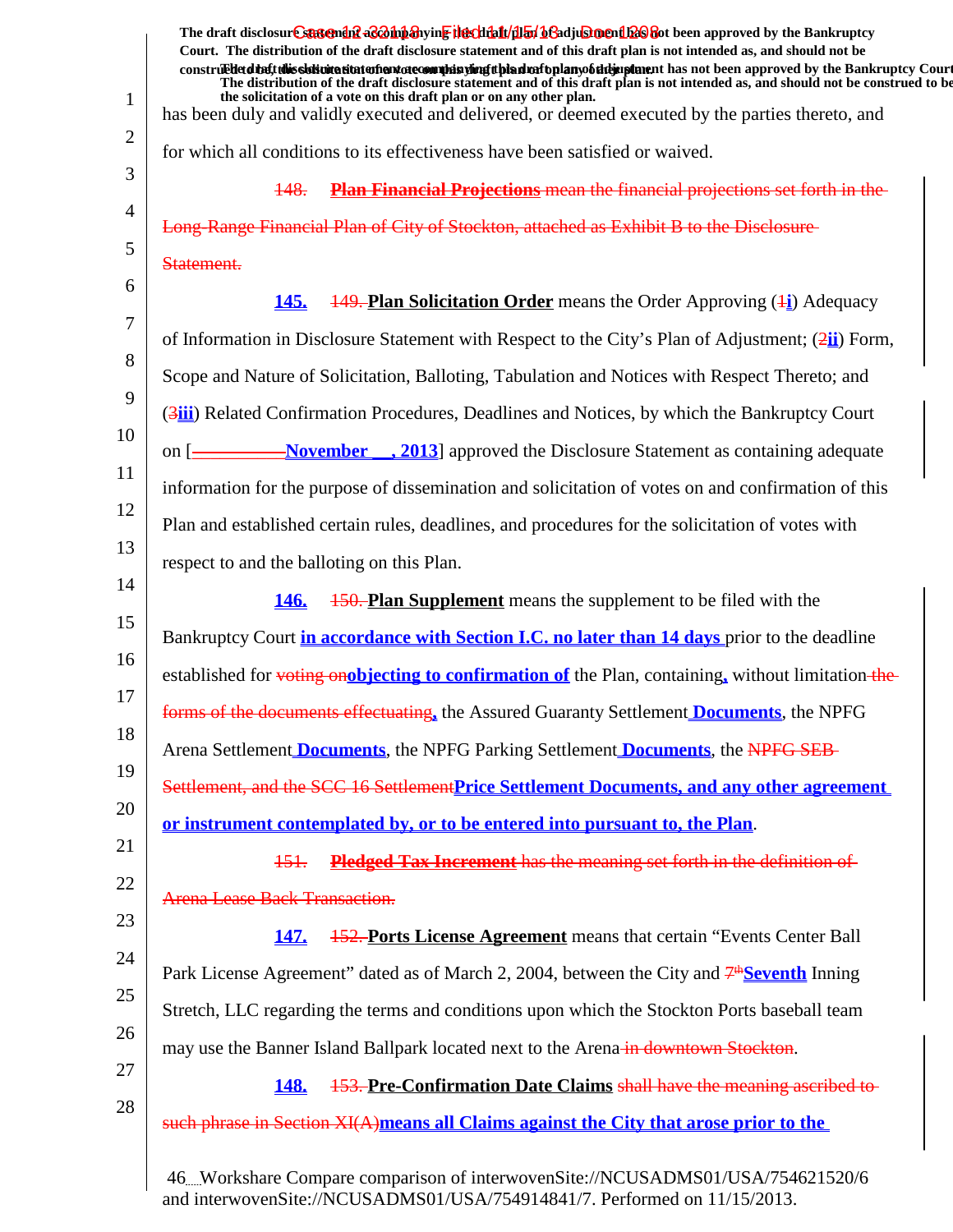| $\mathbf{1}$ | The draft disclosure sartendiff a coning the chialt (illar) be adjustment to be approved by the Bankruptcy<br>Court. The distribution of the draft disclosure statement and of this draft plan is not intended as, and should not be<br>construed that this sidivitation and are completed in the deal and the construction of the paper of the Bankruptcy Court<br>The distribution of the draft disclosure statement and of this draft plan is not intended as, and should not be construed to be<br>the solicitation of a vote on this draft plan or on any other plan.<br><b>Confirmation Date.</b> |
|--------------|---------------------------------------------------------------------------------------------------------------------------------------------------------------------------------------------------------------------------------------------------------------------------------------------------------------------------------------------------------------------------------------------------------------------------------------------------------------------------------------------------------------------------------------------------------------------------------------------------------|
| 2            | <b>154. Price Claims</b> mean the Claims of the Price Judgment Creditors, who<br><u>149.</u>                                                                                                                                                                                                                                                                                                                                                                                                                                                                                                            |
| 3            | filed a proof of claim in the Chapter 9 Case in the amount of \$1,423,164.                                                                                                                                                                                                                                                                                                                                                                                                                                                                                                                              |
| 4            | <b>155. Price Judgment Creditors</b> mean Richard Price and five other<br><b>150.</b>                                                                                                                                                                                                                                                                                                                                                                                                                                                                                                                   |
| 5            | low-income individuals who were displaced from single-room-occupancy housing units in                                                                                                                                                                                                                                                                                                                                                                                                                                                                                                                   |
| 6            | downtown Stockton in connection with the City's code-enforcement activities, and the Interfaith                                                                                                                                                                                                                                                                                                                                                                                                                                                                                                         |
| 7            | Council of San Joaquin (formerly Stockton Metro Ministry Inc.), who collectively filed an action                                                                                                                                                                                                                                                                                                                                                                                                                                                                                                        |
| 8            | against the City, the Redevelopment Successor Agency, and other parties on May 2, 2002,                                                                                                                                                                                                                                                                                                                                                                                                                                                                                                                 |
| 9            | captioned as Price, et al. v. City of Stockton, et al., <b>USU.S.</b> District Court for the Eastern District                                                                                                                                                                                                                                                                                                                                                                                                                                                                                           |
| 10           | of California, case no. 2:02-cv-00065-LKK-KJM. <del> In their complaint, the Price Judgment</del>                                                                                                                                                                                                                                                                                                                                                                                                                                                                                                       |
| 11           | Creditors alleged that the defendants had violated certain state and federal redevelopment,                                                                                                                                                                                                                                                                                                                                                                                                                                                                                                             |
| 12           | relocation assistance, and fair housing laws. The parties settled the action pursuant to a settlement-                                                                                                                                                                                                                                                                                                                                                                                                                                                                                                  |
| 13           | agreement, dated as of January 9, 2006. See Exhibit B to Declaration of Hilton S. Williams in-                                                                                                                                                                                                                                                                                                                                                                                                                                                                                                          |
| 14           | Support of Motion for Relief from Stay, filed in the Chapter 9 Case on November 29, 2012 [Dkt.-                                                                                                                                                                                                                                                                                                                                                                                                                                                                                                         |
| 15           | No. 628]. On January 12, 2006, the District Court entered judgment against the defendants                                                                                                                                                                                                                                                                                                                                                                                                                                                                                                               |
| 16           | pursuant to this settlement agreement. See Exhibit C to Declaration of Hilton S. Williams in-                                                                                                                                                                                                                                                                                                                                                                                                                                                                                                           |
| 17           | Support of Motion for Relief from Stay, filed on November 29, 2012 in the Chapter 9 Case [Dkt.                                                                                                                                                                                                                                                                                                                                                                                                                                                                                                          |
| 18           | No. 628]. Among other things, the judgment obligated the City to construct low-income housing-                                                                                                                                                                                                                                                                                                                                                                                                                                                                                                          |
| 19           | and to establish a restricted fund in the amount of approximately \$1.45 million for distribution by-                                                                                                                                                                                                                                                                                                                                                                                                                                                                                                   |
| 20           | a special master over a five-year period to persons displaced by the City's activities.                                                                                                                                                                                                                                                                                                                                                                                                                                                                                                                 |
| 21           | <b>Price Settlement means the settlement between the City and the Price</b><br><u>151.</u>                                                                                                                                                                                                                                                                                                                                                                                                                                                                                                              |
| 22           | <b>Judgment Creditors regarding the Price Claims. The terms of the Price Settlement are</b>                                                                                                                                                                                                                                                                                                                                                                                                                                                                                                             |
| 23           | summarized by the Price Settlement Documents.                                                                                                                                                                                                                                                                                                                                                                                                                                                                                                                                                           |
| 24           | $\perp\!\!\!\perp$                                                                                                                                                                                                                                                                                                                                                                                                                                                                                                                                                                                      |
| 25           | <b>Price Settlement Documents means the documents implementing the</b><br><u>152.</u>                                                                                                                                                                                                                                                                                                                                                                                                                                                                                                                   |
| 26           | <b>Price Settlement, copies of which documents are annexed as Collective Exhibit 4 to the Plan</b>                                                                                                                                                                                                                                                                                                                                                                                                                                                                                                      |
| 27           | <b>Supplement.</b>                                                                                                                                                                                                                                                                                                                                                                                                                                                                                                                                                                                      |
| 28           | <b>156. Professional Claim</b> means a Claim required to be filed pursuant to<br><u>153.</u>                                                                                                                                                                                                                                                                                                                                                                                                                                                                                                            |
|              |                                                                                                                                                                                                                                                                                                                                                                                                                                                                                                                                                                                                         |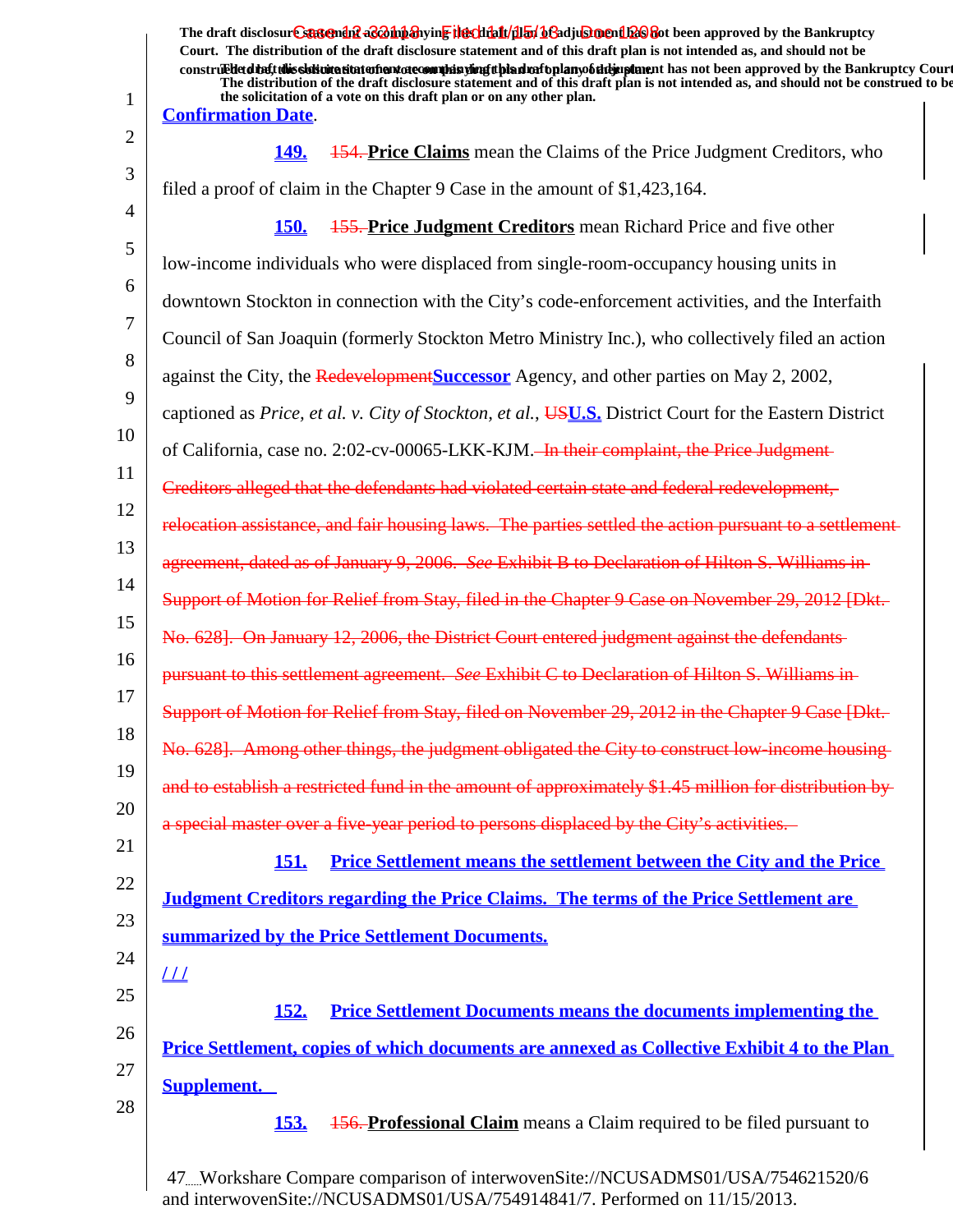|                | The draft disclosure suggended acompanying the climatical of adjustment been approved by the Bankruptcy<br>Court. The distribution of the draft disclosure statement and of this draft plan is not intended as, and should not be<br>construedetdiate this signification at the manufacture of the signification of the manufacture in the star approved by the Bankruptcy Court<br>The distribution of the draft disclosure statement and of this draft plan is not intended as, and should not be construed to be |
|----------------|---------------------------------------------------------------------------------------------------------------------------------------------------------------------------------------------------------------------------------------------------------------------------------------------------------------------------------------------------------------------------------------------------------------------------------------------------------------------------------------------------------------------|
| $\mathbf{1}$   | the solicitation of a vote on this draft plan or on any other plan.<br>Section II(B) of the Plan for approval of amounts, if any, to be paid after the Effective Date for                                                                                                                                                                                                                                                                                                                                           |
| 2              | services or expenses in the Chapter 9 Case or incident to this Plan.                                                                                                                                                                                                                                                                                                                                                                                                                                                |
| 3              | 157. Redevelopment Agency means the Redevelopment Agency of the City of                                                                                                                                                                                                                                                                                                                                                                                                                                             |
| $\overline{4}$ | Stockton, and as the context requires, the City acting solely in its role as the successor agency                                                                                                                                                                                                                                                                                                                                                                                                                   |
| 5              | after the dissolution of the Redevelopment Agency of the City of Stockton.                                                                                                                                                                                                                                                                                                                                                                                                                                          |
| 6              | <b>158. Rejection Motion</b> means one or more the motion or motions to be<br><b>154.</b>                                                                                                                                                                                                                                                                                                                                                                                                                           |
| 7              | filed by the City pursuant to section 365(a) by which the City shall seek approval and                                                                                                                                                                                                                                                                                                                                                                                                                              |
| 8              | authorization for the rejection of such executory contracts and unexpired leases as shall be                                                                                                                                                                                                                                                                                                                                                                                                                        |
| 9              | identified in the Rejection Motionsuch motion(s).                                                                                                                                                                                                                                                                                                                                                                                                                                                                   |
| 10             | <b>Related Persons means, with respect to any Person, such Person's</b><br><b>155.</b>                                                                                                                                                                                                                                                                                                                                                                                                                              |
| 11             | predecessors, successors, assigns and present and former Affiliates (whether by operation of                                                                                                                                                                                                                                                                                                                                                                                                                        |
| 12             | <u>law or otherwise) and subsidiaries, and each of their respective current and former officers,</u>                                                                                                                                                                                                                                                                                                                                                                                                                |
| 13             | directors, principals, employees, shareholders, members (including ex officio members),                                                                                                                                                                                                                                                                                                                                                                                                                             |
| 14             | <u>partners, agents, financial advisors, attorneys, accountants, investment bankers, investment</u>                                                                                                                                                                                                                                                                                                                                                                                                                 |
| 15             | advisors, consultants, representatives, and other professionals, and any Person claiming by                                                                                                                                                                                                                                                                                                                                                                                                                         |
| 16             | or through any of them.                                                                                                                                                                                                                                                                                                                                                                                                                                                                                             |
| 17             | 156. Released Party means each or any of NPFG, Assured Guaranty,                                                                                                                                                                                                                                                                                                                                                                                                                                                    |
| 18             | Ambac, the Indenture Trustee, and the respective Related Persons of each of the foregoing.                                                                                                                                                                                                                                                                                                                                                                                                                          |
| 19             | <b>159. Restricted Funds</b> means the approximately 200 special purpose and<br><b>157.</b>                                                                                                                                                                                                                                                                                                                                                                                                                         |
| 20             | enterprise funds administered by the City, the use of which is restricted by, among other things,                                                                                                                                                                                                                                                                                                                                                                                                                   |
| 21             | grants, federal law, the California Constitution, or other California law, such that the assets of the                                                                                                                                                                                                                                                                                                                                                                                                              |
| 22             | Restricted Funds may not lawfully be used to pay obligations of the General Fund. Among the                                                                                                                                                                                                                                                                                                                                                                                                                         |
| 23             | uses of the assets in the Restricted Funds is payment of, but which can be used to pay the                                                                                                                                                                                                                                                                                                                                                                                                                          |
| 24             | <b>Pension Obligation Bonds and the Restricted Revenue Bond and Note Payable Obligations.</b>                                                                                                                                                                                                                                                                                                                                                                                                                       |
| 25             | <b>160. Restricted Revenue Bond and Note Payable Obligations</b> means,<br><b>158.</b>                                                                                                                                                                                                                                                                                                                                                                                                                              |
| 26             | collectively, (i) the City of Stockton Revenue Certificates of Participation 1998 Series A                                                                                                                                                                                                                                                                                                                                                                                                                          |
| 27             | (Wastewater System Project); the City of Stockton Certificates of Participation 2003 Series A                                                                                                                                                                                                                                                                                                                                                                                                                       |
| 28             | (Wastewater System Project); the Stockton Public Financing Authority 2005 Water Revenue                                                                                                                                                                                                                                                                                                                                                                                                                             |
|                | 48Workshare Compare comparison of interwovenSite://NCUSADMS01/USA/754621520/6                                                                                                                                                                                                                                                                                                                                                                                                                                       |

and interwovenSite://NCUSADMS01/USA/754914841/7. Performed on 11/15/2013.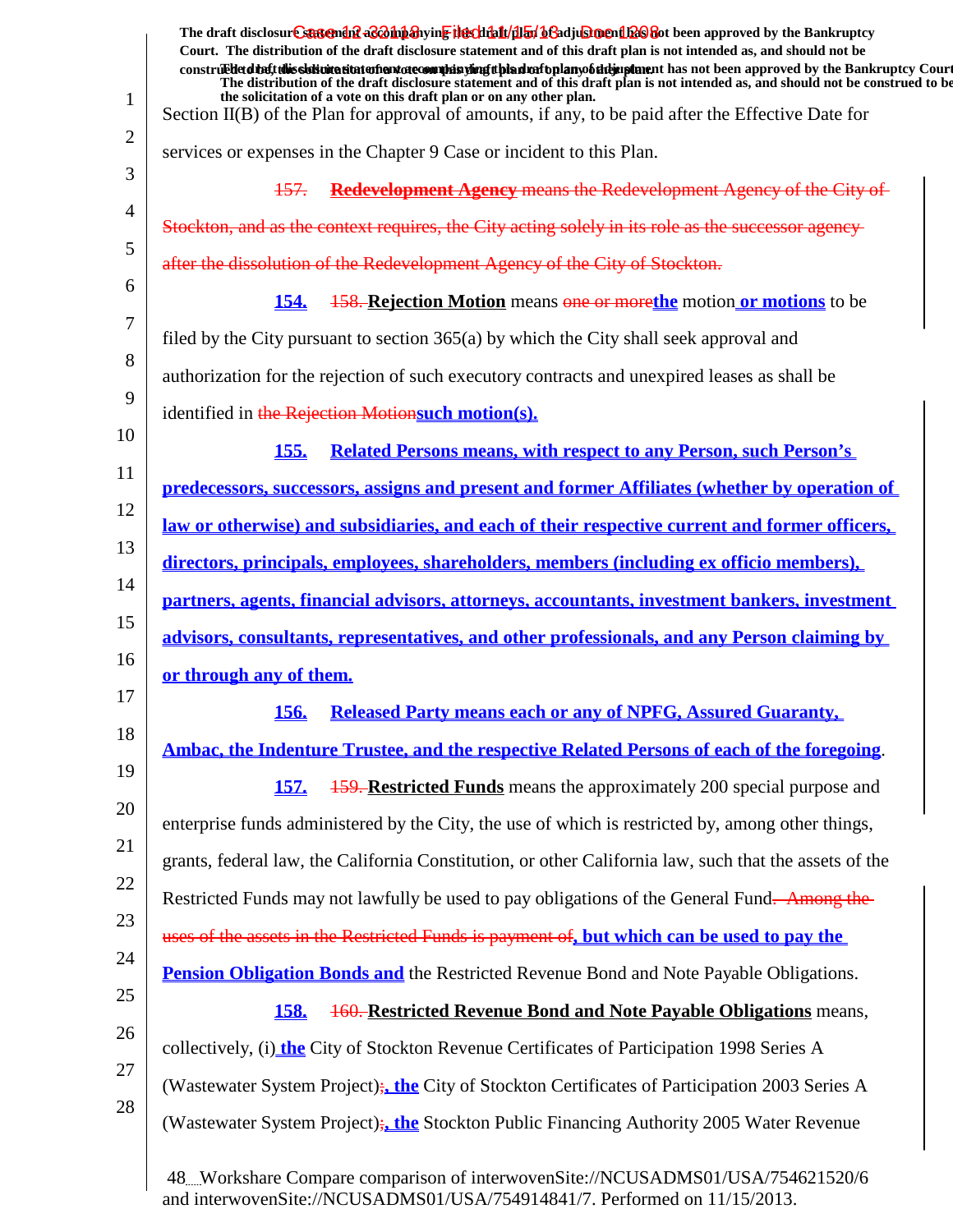1 2 3 4 5 6 7 8 9 10 11 12 13 14 15 16 17 18 19 20 21 22 23 24 25 26 27 28 The draft disclosur<del>t Suggendn2 aC201np3</del>hyin<mark>e the chip11/1151/163adjushorenth26</mark>860t been approved by the Bankruptcy **Court. The distribution of the draft disclosure statement and of this draft plan is not intended as, and should not be** construed to the solicit this solicitation to the number of the solution of the draft plan of the dramatic disclosure in the statement of the Bankruptcy Court. **The distribution of the draft disclosure statement and of this draft plan is not intended as, and should not be construed to be, the solicitation of a vote on this draft plan or on any other plan.** Bonds, Series A (Water System Capital Improvement Project);**,** Stockton Public Financing Authority Water Revenue Bonds, Series 2009A (Tax Exempt) (Delta Water Supply Project) & Series 2009 B (Taxable Build America Bonds); **Series 2009 B (Delta Water Supply Project),** Stockton Public Financing Authority Variable Rate Demand Water Revenue Bonds, Series 2010A (Delta Water Supply Project); and (ii) Special Assessment and Special Tax Obligations**, including all installment purchase agreements, security agreements, trust indentures, reimbursement agreements, fee letters, and other agreements with respect thereto to which the City is a party and which are payable from and secured by special and restricted sources of revenues; and (ii) the City's obligations under that certain Installment Purchase Agreement, dated as of May 1, 2002, by and between the City and California Statewide Communities Development Authority, to make installment payments, from certain revenues of the City's water system, that relate to California Statewide Communities Development Authority Water and Wastewater Revenue Bonds (Pooled Financing Program), Series 2002A** . **159.** 161. **Retiree Health Benefit Claim** means a Claim by a former City employee **or dependent** on account of or in any way related to the City's postpetition reduction of its contribution to health benefit payments to former City employees **and dependents**. **160.** 162. **Retiree Health Benefit Claimant** means a former City employee **(or dependent)** who was eligible for retiree health benefits based on his or her collective bargaining agreement at the time of retirement and: (a**i**) who was receiving City retiree health benefits as of June 30, 2012 (which includes any retiree who had waived coverage prior to that date but was otherwise eligible, or any retiree who had exceeded the 15-year cap for under-65 retiree health benefits, but who was eligible for a City retiree benefit for an over-65 retiree); or (b**ii**) who retired prior to July 1, 2012 with his or her last day on payroll having occurred on or before June 30, 2012; or (eiii) who was a surviving spouse of a deceased retiree who was receiving retiree benefits on June 30, 2012. **161.** 163. **Retirees Committee** means the Official Committee of Retirees, appointed in the Chapter 9 Case on April 1, 2013 [Dkt. No. 846], by the Office of the United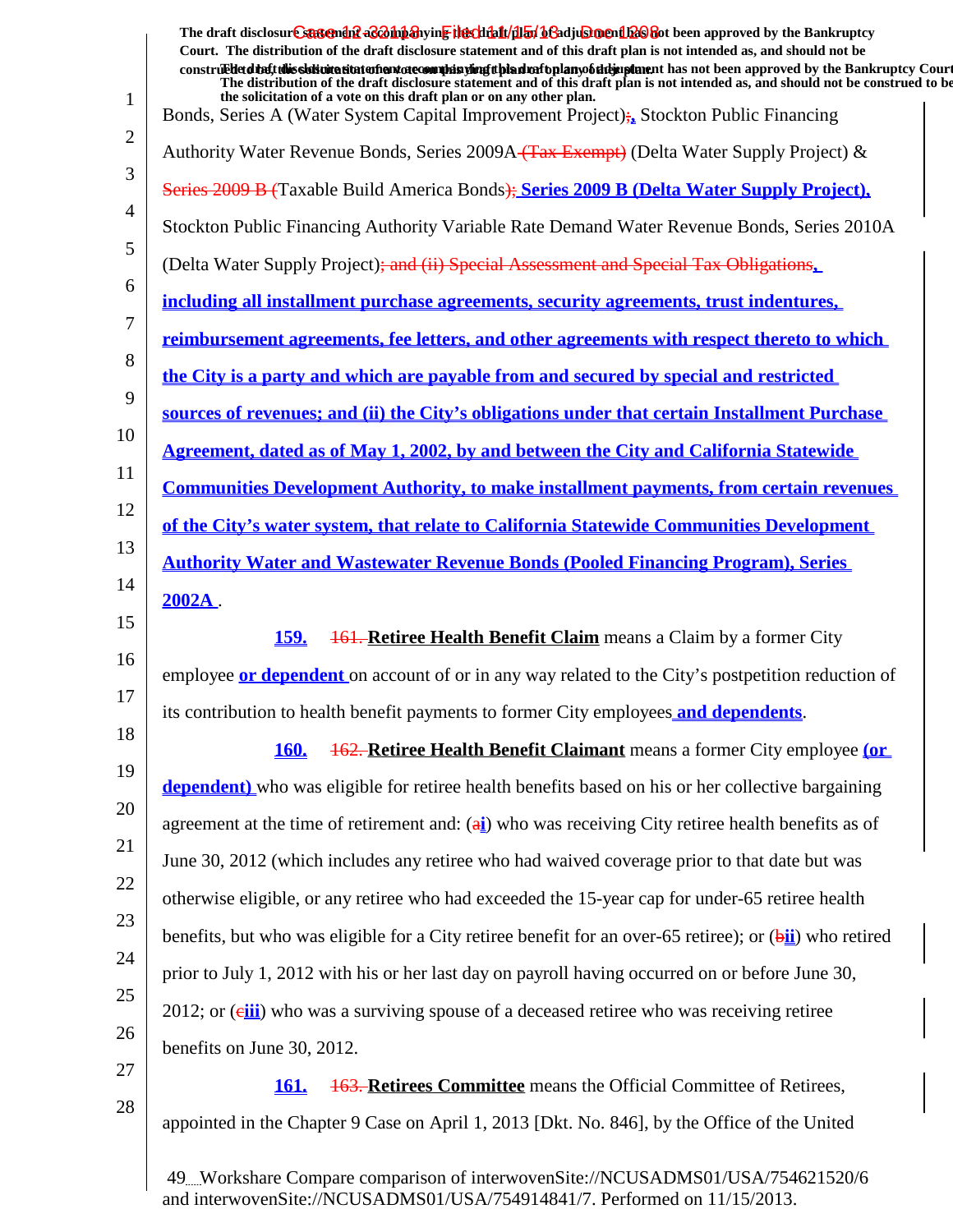|                | The draft disclosure sasement as a hypothesive the client of the final of a disclosure and the Bankruptcy<br>Court. The distribution of the draft disclosure statement and of this draft plan is not intended as, and should not be                                                                                                      |
|----------------|------------------------------------------------------------------------------------------------------------------------------------------------------------------------------------------------------------------------------------------------------------------------------------------------------------------------------------------|
|                | construedetdiet this sistemation entertainment of committee of the simulation of the hand of the state of the bankruptcy Court<br>The distribution of the draft disclosure statement and of this draft plan is not intended as, and should not be construed to be<br>the solicitation of a vote on this draft plan or on any other plan. |
| $\mathbf{1}$   | States Trustee pursuant to sections $1102(a)(1)$ and $1102(b)(1)$ , as the membership thereof may                                                                                                                                                                                                                                        |
| $\overline{2}$ | have been reconstituted from time to time by the Office of the United States Trustee.                                                                                                                                                                                                                                                    |
| 3              | $L\!\!\!L\!\!\!L$                                                                                                                                                                                                                                                                                                                        |
| $\overline{4}$ | <b>164. Retirees Settlement</b> means the agreement between the City and the<br><b>162.</b>                                                                                                                                                                                                                                              |
| 5              | Retirees Committee by which the City agrees to propose a plan of adjustment containing the                                                                                                                                                                                                                                               |
| 6              | provisions set forth in the Retirees Settlement.                                                                                                                                                                                                                                                                                         |
| 7              | <b>165. Rights of Action</b> means any rights, claims, or causes of action owned<br><b>163.</b>                                                                                                                                                                                                                                          |
| 8              | by, accruing to, or assigned to the City pursuant to the Bankruptcy Code or pursuant to any                                                                                                                                                                                                                                              |
| 9              | contract, statute, or legal theory, including without limitation any rights to, claims, or causes of                                                                                                                                                                                                                                     |
| 10             | action for recovery under any policies of insurance issued to or on behalf of the City.                                                                                                                                                                                                                                                  |
| 11             | <b>166. Risk Management Internal Service Fund</b> means the fund<br><b>164.</b>                                                                                                                                                                                                                                                          |
| 12             | established by the City to accumulate resources for interdepartmental charges expended on self                                                                                                                                                                                                                                           |
| 13             | insurance for General Liability Claims. The City also has other internal service funds.                                                                                                                                                                                                                                                  |
| 14             | <b>167. Rust Omni</b> means Rust Consulting/Omni Bankruptcy, the Ballot<br><b>165.</b>                                                                                                                                                                                                                                                   |
| 15             | Tabulator in the Chapter 9 Case.                                                                                                                                                                                                                                                                                                         |
| 16             | 168. SCC 16 means Stockton City Center 16, LLC, a California limited<br><b>166.</b>                                                                                                                                                                                                                                                      |
| 17             | liability company.                                                                                                                                                                                                                                                                                                                       |
| 18             | 169. SCC 16 Claims means any Claim of SCC 16 arising out of the<br><b>167.</b>                                                                                                                                                                                                                                                           |
| 19             | Construction Agreement, which claims shall be Secured Claims within the meaning of section-                                                                                                                                                                                                                                              |
| 20             | $506(a)$ to the extent of any right to offset from any monies owing from SCC 16 to the City-                                                                                                                                                                                                                                             |
| 21             | pursuant to the Construction Agreement and shall be General Unsecured Claims to the extent of                                                                                                                                                                                                                                            |
| 22             | any difference between the balance on the SCC 16 Promissory Note as of the Petition Date and                                                                                                                                                                                                                                             |
| 23             | any right of offset.                                                                                                                                                                                                                                                                                                                     |
| 24             | 170. SCC 16 Promissory Note means that certain promissory note<br><b>168.</b>                                                                                                                                                                                                                                                            |
| 25             | executed by the City in favor of SCC 16 pursuant to, and in accordance with, the Construction                                                                                                                                                                                                                                            |
| 26             | Agreement.                                                                                                                                                                                                                                                                                                                               |
| 27             | <b>SCC 16 Settlement means the settlement, if any, memorialized in the</b><br><b>169.</b>                                                                                                                                                                                                                                                |
| 28             | <b>SCC Settlement Agreement.</b>                                                                                                                                                                                                                                                                                                         |
|                |                                                                                                                                                                                                                                                                                                                                          |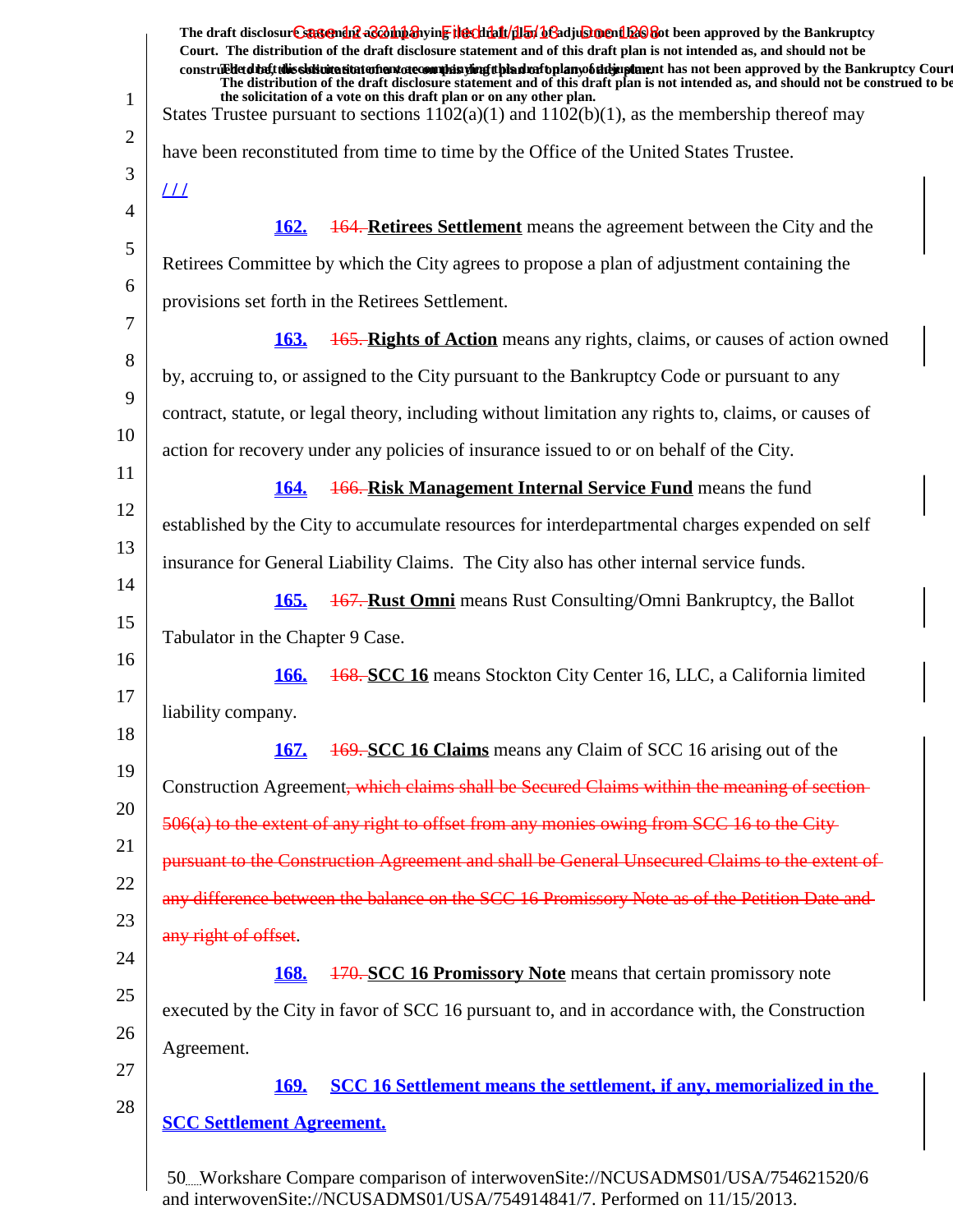|                | The draft disclosure sastement as a having the client full by beading ment been approved by the Bankruptcy<br>Court. The distribution of the draft disclosure statement and of this draft plan is not intended as, and should not be<br>construed detail this sistimation and one of manifesting the distribution of the mann of the approved by the Bankruptcy Court<br>The distribution of the draft disclosure statement and of this draft plan is not intended as, and should not be construed to be |
|----------------|----------------------------------------------------------------------------------------------------------------------------------------------------------------------------------------------------------------------------------------------------------------------------------------------------------------------------------------------------------------------------------------------------------------------------------------------------------------------------------------------------------|
| 1              | the solicitation of a vote on this draft plan or on any other plan.<br>171. SCC 16 Settlement SCC Settlement Agreement means that certain<br><b>170.</b>                                                                                                                                                                                                                                                                                                                                                 |
| $\overline{2}$ | settlement <b>agreement</b> , if consummatedany, among the City, the 2004 Parking Structure Bond                                                                                                                                                                                                                                                                                                                                                                                                         |
| 3              | Trustee, and SCC 16, regarding certain matters, set forth in that certain settlement agreement-                                                                                                                                                                                                                                                                                                                                                                                                          |
| $\overline{4}$ | among the City, the 2004 Parking Structure Bond Trustee, and SCC 16 (the "SCC 16 Settlement-                                                                                                                                                                                                                                                                                                                                                                                                             |
| 5              | <b>Agreement</b> ") annexed as Exhibit 5 to the Plan Supplement.16.                                                                                                                                                                                                                                                                                                                                                                                                                                      |
| 6              | <b>SCC Settlement Agreement</b> has the meaning set forth in the definition of<br>172.                                                                                                                                                                                                                                                                                                                                                                                                                   |
| 7              | SCC 16 Settlement.                                                                                                                                                                                                                                                                                                                                                                                                                                                                                       |
| 8              | <b>173. SEB Claims of the 2006 SEB Bond Trustee/NPFG means anythe</b><br>171.                                                                                                                                                                                                                                                                                                                                                                                                                            |
| 9              | Claims (if any) arising under the SEB Lease Back or the SEB Lease Out. if any.                                                                                                                                                                                                                                                                                                                                                                                                                           |
| 10             | 174. SEB Lease Back has the meaning set forth in the definition of SEB-<br><b>172.</b>                                                                                                                                                                                                                                                                                                                                                                                                                   |
| 11             | <b>Lease Back Transaction, means that certain Lease Agreement, dated as of March 1, 2006.</b>                                                                                                                                                                                                                                                                                                                                                                                                            |
| 12             | pursuant to which the Financing Authority leased the SEB Properties to the City.                                                                                                                                                                                                                                                                                                                                                                                                                         |
| 13             | <b>SEB Lease Back Rental Payments has the meaning set forth in the</b><br>175.                                                                                                                                                                                                                                                                                                                                                                                                                           |
| 14             | definition of SEB Lease Back Transaction.                                                                                                                                                                                                                                                                                                                                                                                                                                                                |
| 15             | 176. SEB Lease Back Transaction means the transaction described as<br><u>173.</u>                                                                                                                                                                                                                                                                                                                                                                                                                        |
| 16             | follows:, collectively, the transactions memorialized in the 2006 SEB Bonds, SEB Lease Out,                                                                                                                                                                                                                                                                                                                                                                                                              |
| 17             | and the SEB Lease Back.                                                                                                                                                                                                                                                                                                                                                                                                                                                                                  |
| 18             | <b>Financial Instruments Involved. The financial instruments</b>                                                                                                                                                                                                                                                                                                                                                                                                                                         |
| 19             | involved in this transaction are the Stockton Public Financing Authority 2006                                                                                                                                                                                                                                                                                                                                                                                                                            |
| 20             | Lease Revenue Refunding Bonds, Series A, issued on April 6, 2006, in the                                                                                                                                                                                                                                                                                                                                                                                                                                 |
| 21             | aggregate principal amount of \$13,965,000 (the "2006 SEB Bonds"). Wells Fargo-                                                                                                                                                                                                                                                                                                                                                                                                                          |
| 22             | is the indenture trustee under the 2006 SEB Bonds Indenture (together with any-                                                                                                                                                                                                                                                                                                                                                                                                                          |
| 23             | successor trustee, the "2006 SEB Bond Trustee"). A reserve fund exists for the                                                                                                                                                                                                                                                                                                                                                                                                                           |
| 24             | 2006 SEB Bonds in the amount of the initial reserve requirement, funded by a-                                                                                                                                                                                                                                                                                                                                                                                                                            |
| 25             | surety policy provided by the insurer, in the amount of \$919,093.75 (the "2006                                                                                                                                                                                                                                                                                                                                                                                                                          |
| 26             | <b>SEB Bond Reserve Fund</b> "). The funds in the 2006 SEB Bond Reserve Fund are                                                                                                                                                                                                                                                                                                                                                                                                                         |
| 27             | pledged to support repayment of the 2006 SEB Bonds. The 2006 SEB Bonds are                                                                                                                                                                                                                                                                                                                                                                                                                               |
| 28             | insured by NPFG.                                                                                                                                                                                                                                                                                                                                                                                                                                                                                         |
|                |                                                                                                                                                                                                                                                                                                                                                                                                                                                                                                          |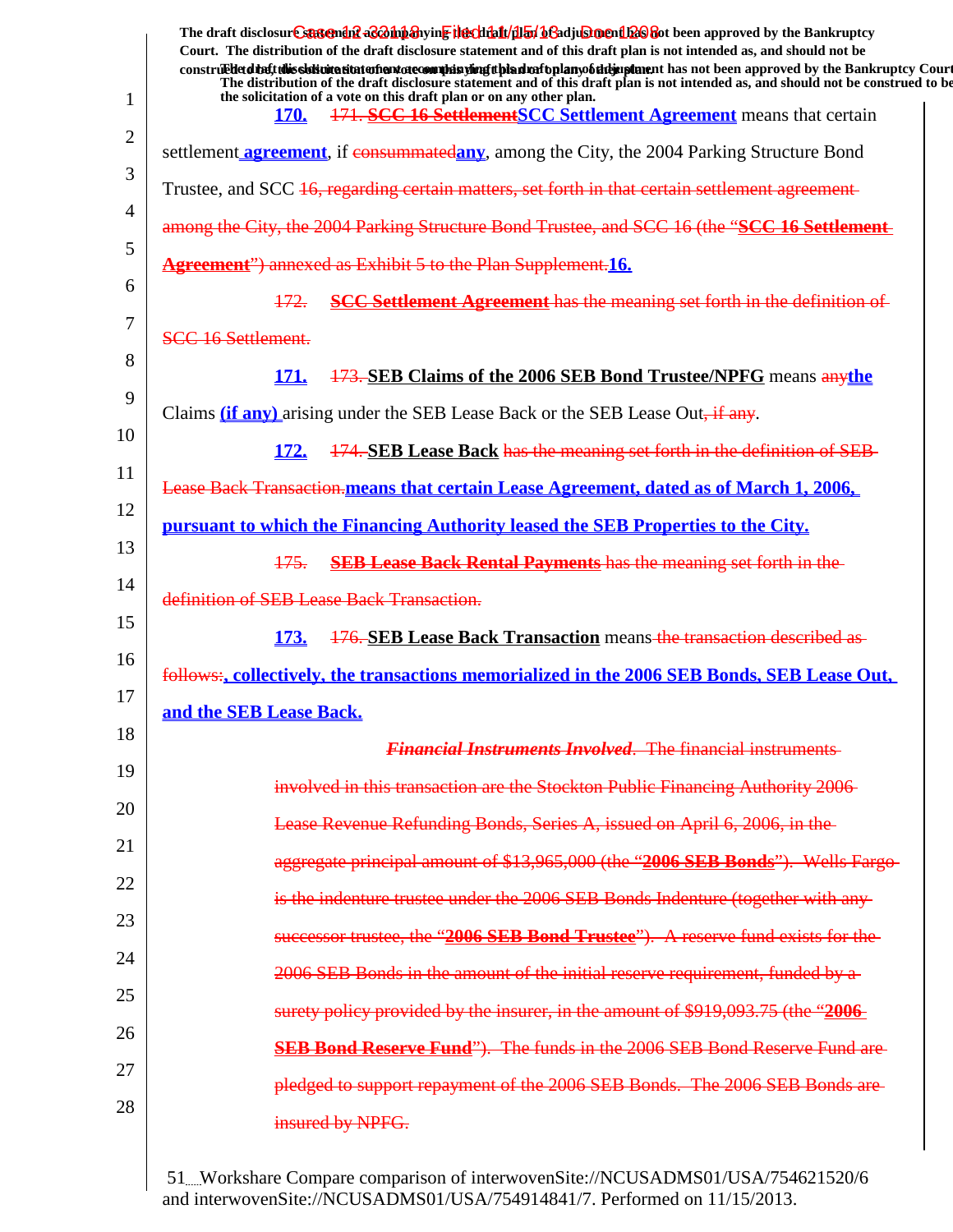|                | The draft disclosure suggended acompanying the climatical of adjustment been approved by the Bankruptcy<br>Court. The distribution of the draft disclosure statement and of this draft plan is not intended as, and should not be                                             |
|----------------|-------------------------------------------------------------------------------------------------------------------------------------------------------------------------------------------------------------------------------------------------------------------------------|
|                | construedetdiety this sistimation and one of manifer and the hand of the hand of the manifestion and been approved by the Bankruptcy Court<br>The distribution of the draft disclosure statement and of this draft plan is not intended as, and should not be construed to be |
| $\mathbf{1}$   | the solicitation of a vote on this draft plan or on any other plan.<br>Properties Involved/Leases. As described in more detail below, the<br>174.                                                                                                                             |
| $\overline{2}$ | properties that are involved in this transaction are the Stewart/Eberhardt Building and the adjacent-                                                                                                                                                                         |
| 3              | parking facility (the "SEB Properties"). In order to facilitate the financing to be provided by the                                                                                                                                                                           |
| 4              | 2006 SEB Bonds, the City, as owner of the SEB Properties, leased the properties to the Financing-                                                                                                                                                                             |
| 5              | Authority pursuant to that certain Ground Lease dated as of March 1, 2006, for a term ending on-                                                                                                                                                                              |
| 6              | August 1, 2031, with a possible extension of the term to the date upon which the 2006 SEB                                                                                                                                                                                     |
| 7              | Bonds are paid in full, but in any event no later than August 1, 2041 (the "SEB Lease Out"). The                                                                                                                                                                              |
| 8              | City contemporaneously leased the SEB Properties back from the Financing Authority for the                                                                                                                                                                                    |
| 9              | same number of years pursuant to the terms of the Lease Agreement dated as of March 1, 2006                                                                                                                                                                                   |
| 10             | (the "SEB Lease Back"). Thus, the City is the lessor and the Financing Authority is the tenant-                                                                                                                                                                               |
| 11             | under the SEB Lease Out, and the Financing Authority is the lessor and the City is the tenant in                                                                                                                                                                              |
| 12             | the SEB Lease Back, SEB Lease Out means that certain Ground Lease, dated as of March 1,                                                                                                                                                                                       |
| 13             | 2006, pursuant to which the City leased the SEB Properties to the Financing Authority.                                                                                                                                                                                        |
| 14             | As tenant under the SEB Lease Out, the Financing Authority paid-                                                                                                                                                                                                              |
| 15             | rent for the entire lease term in the amount of \$1.00. As tenant under the SEB-                                                                                                                                                                                              |
| 16             | Lease Back, the City agreed to make semi-annual rental payments in varying                                                                                                                                                                                                    |
| 17             | amounts (\$907,494 for fiscal year 2012-13, \$906,194 for fiscal year 2013-14.                                                                                                                                                                                                |
| 18             | \$909,194 for fiscal year 2014 15, etc.) (the "SEB Lease Back Rental                                                                                                                                                                                                          |
| 19             | Payments"). The Financing Authority assigned to the 2006 SEB Bond Trustee its-                                                                                                                                                                                                |
| 20             | rights under the SEB Lease Back, including the rights to enforce the lease after-                                                                                                                                                                                             |
| 21             | default by the City, and including the stream of SEB Lease Back Rental Payments-                                                                                                                                                                                              |
| 22             | from the City, to support the repayment of the 2006 SEB Bonds. No other-                                                                                                                                                                                                      |
| 23             | revenues or assets are pledged to support the repayment of the 2006 SEB Bonds,                                                                                                                                                                                                |
| 24             | the repayment obligation is non-recourse to the Financing Authority, and the 2006                                                                                                                                                                                             |
| 25             | SEB Bonds are payable solely from the 2006 SEB Bond Reserve Fund and the                                                                                                                                                                                                      |
| 26             | SEB Lease Back Rental Payments. The City is not in default under the SEB Lease-                                                                                                                                                                                               |
| 27             | Back, and to date all amounts due on the 2006 SEB Bonds have been paid in full-                                                                                                                                                                                               |
| 28             | and on time.                                                                                                                                                                                                                                                                  |
|                |                                                                                                                                                                                                                                                                               |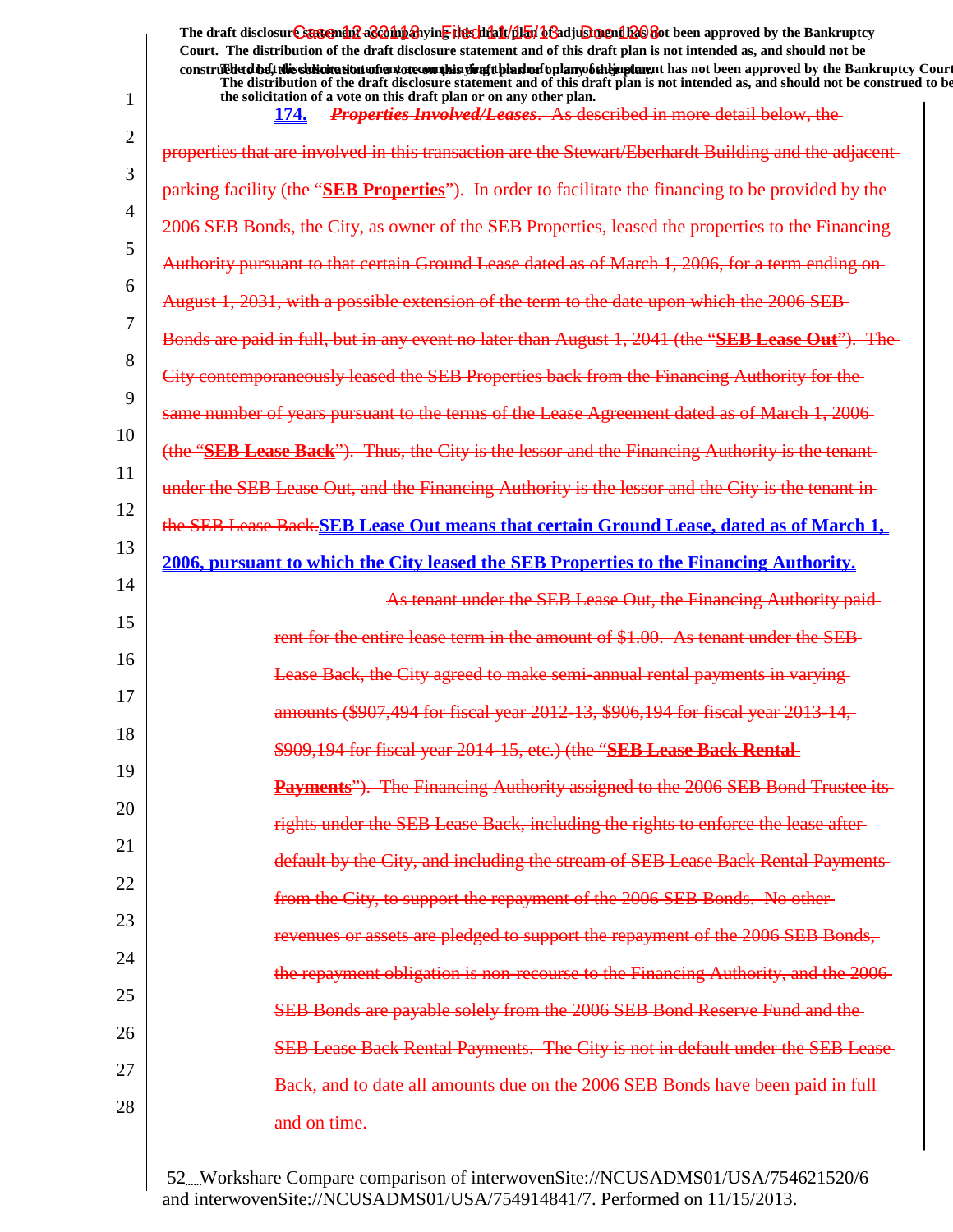|    | The draft disclosure sasement as a man and the client of the client of the client of the Bankruptcy<br>Court. The distribution of the draft disclosure statement and of this draft plan is not intended as, and should not be<br>construed detail this sistemation of antarcommultisting than more than you this ment has not been approved by the Bankruptcy Court<br>The distribution of the draft disclosure statement and of this draft plan is not intended as, and should not be construed to be |
|----|--------------------------------------------------------------------------------------------------------------------------------------------------------------------------------------------------------------------------------------------------------------------------------------------------------------------------------------------------------------------------------------------------------------------------------------------------------------------------------------------------------|
| 1  | the solicitation of a vote on this draft plan or on any other plan.<br><b>Leased Properties.</b> The subject properties consist of SEB Properties<br><b>175.</b>                                                                                                                                                                                                                                                                                                                                       |
| 2  | means the Stewart/Eberhardt Building (the "Eberhardt Building") located at 22 East Weber                                                                                                                                                                                                                                                                                                                                                                                                               |
| 3  | Avenue, in the City, and the adjacent public parking facility located at 15 North El Dorado Street-                                                                                                                                                                                                                                                                                                                                                                                                    |
| 4  | in downtown Stockton, both of which continue to be owned by the City (subject to the SEB Lease-                                                                                                                                                                                                                                                                                                                                                                                                        |
| 5  | Out to the Financing Authority and the SEB Lease Back from the Financing Authority) (as-                                                                                                                                                                                                                                                                                                                                                                                                               |
| 6  | described below, the "SEB Properties").                                                                                                                                                                                                                                                                                                                                                                                                                                                                |
| 7  | <b>Stewart/Eberhardt Building.</b> The Eberhardt Building is a                                                                                                                                                                                                                                                                                                                                                                                                                                         |
| 8  | four-story, 99,792 square foot, steel and precast concrete-clad office-                                                                                                                                                                                                                                                                                                                                                                                                                                |
| 9  | building constructed in 2001. It was designed to meet the standards for,                                                                                                                                                                                                                                                                                                                                                                                                                               |
| 10 | and is certified as, an Essential Services Building, as defined in the                                                                                                                                                                                                                                                                                                                                                                                                                                 |
| 11 |                                                                                                                                                                                                                                                                                                                                                                                                                                                                                                        |
| 12 | Essential Services Buildings Seismic Safety Act of 1986, commencing with-                                                                                                                                                                                                                                                                                                                                                                                                                              |
| 13 | section 16000 of the California Health and Safety Code. It currently houses                                                                                                                                                                                                                                                                                                                                                                                                                            |
| 14 | several city departments including Human Resources, Police                                                                                                                                                                                                                                                                                                                                                                                                                                             |
| 15 | <b>Investigations, Public Works, and the Police Crime Lab.</b>                                                                                                                                                                                                                                                                                                                                                                                                                                         |
| 16 | <b>SEB Public Parking Facility.</b> The SEB public parking                                                                                                                                                                                                                                                                                                                                                                                                                                             |
| 17 | facility is a 284,420-square-foot, eight-level, reinforced masonry and                                                                                                                                                                                                                                                                                                                                                                                                                                 |
| 18 | east-in-place concrete structure with approximately 780 parking spaces.                                                                                                                                                                                                                                                                                                                                                                                                                                |
| 19 | Constructed in 2001, it also includes approximately 7,000 square feet for-                                                                                                                                                                                                                                                                                                                                                                                                                             |
|    | Police Department property storage and a "sally port" exclusively for-                                                                                                                                                                                                                                                                                                                                                                                                                                 |
| 20 | Police Department functions on the ground floor.                                                                                                                                                                                                                                                                                                                                                                                                                                                       |
| 21 | 177.<br><b>SEB Lease Out</b> has the meaning set forth in the definition of SEB Lease-                                                                                                                                                                                                                                                                                                                                                                                                                 |
| 22 | <b>Back Transaction.</b>                                                                                                                                                                                                                                                                                                                                                                                                                                                                               |
| 23 | <b>SEB Properties</b> has the meaning set forth in the definition of SEB Lease-<br>178.                                                                                                                                                                                                                                                                                                                                                                                                                |
| 24 | <b>Back Transaction.</b>                                                                                                                                                                                                                                                                                                                                                                                                                                                                               |
| 25 | <b>179. Secured Claim</b> means a Claim that is secured, in whole or in part, $(\frac{ai}{b})$<br>176.                                                                                                                                                                                                                                                                                                                                                                                                 |
| 26 | by a lien that is not subject to avoidance or subordination under the Bankruptcy Code or                                                                                                                                                                                                                                                                                                                                                                                                               |
| 27 | applicable non-bankruptcy law; or $(\frac{\pi}{2})$ as a result of rights of set of under section 553; but in any                                                                                                                                                                                                                                                                                                                                                                                      |
| 28 | event only to the extent of the value, determined in accordance with section 506(a), of the                                                                                                                                                                                                                                                                                                                                                                                                            |
|    | 53Workshare Compare comparison of interwovenSite://NCUSADMS01/USA/754621520/6                                                                                                                                                                                                                                                                                                                                                                                                                          |

and interwovenSite://NCUSADMS01/USA/754914841/7. Performed on 11/15/2013.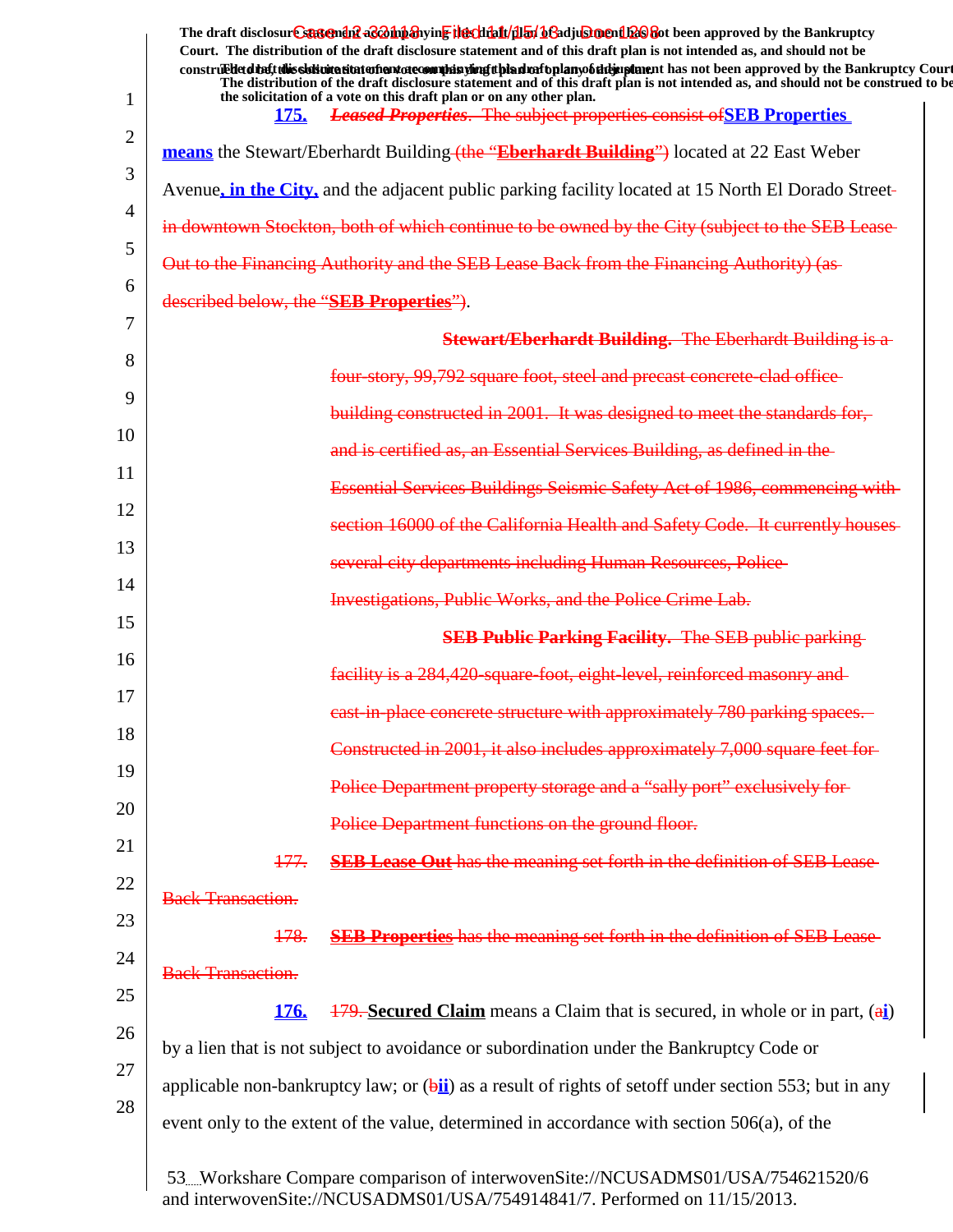| Court. The distribution of the draft disclosure statement and of this draft plan is not intended as, and should not be<br>construed that this sidivitation and one commission of this dual oplany of the instance has not been approved by the Bankruptcy Court |  |
|-----------------------------------------------------------------------------------------------------------------------------------------------------------------------------------------------------------------------------------------------------------------|--|
| The distribution of the draft disclosure statement and of this draft plan is not intended as, and should not be construed to be<br>the solicitation of a vote on this draft plan or on any other plan.                                                          |  |
| holder's interest in the City's interest in property or to the extent of the amount subject to such                                                                                                                                                             |  |
| set off, as the case may be.                                                                                                                                                                                                                                    |  |
| <b>180. SIR Claim Portion</b> means the portion of a Workers Compensation<br><b>177.</b>                                                                                                                                                                        |  |
| Claim or General Liability Claim subject to the City's self insurance retention. For any resolved                                                                                                                                                               |  |
| Workers Compensation Claim, the SIR Claim Portion is the first \$500,000. For any resolved                                                                                                                                                                      |  |
| General Liability Claim, the SIR Claim Portion is the first \$1,000,000. The SIR Claim Portion is                                                                                                                                                               |  |
| an obligation of the City rather than an obligation of any excess risk-sharing pool of which the                                                                                                                                                                |  |
| City is a member.                                                                                                                                                                                                                                               |  |
| <b>181. Special Assessment and Special Tax Obligations</b> means,<br><b>178.</b>                                                                                                                                                                                |  |
| collectively:                                                                                                                                                                                                                                                   |  |
| City of Stockton Revenue Certificates of Participation 1998 Series A-                                                                                                                                                                                           |  |
| (Wastewater System Project);                                                                                                                                                                                                                                    |  |
| <b>Stockton Public Financing Authority Reassessment Revenue Bonds</b>                                                                                                                                                                                           |  |
| (Arch Road and Stockton Business Park Assessment Districts) Series                                                                                                                                                                                              |  |
| 1998;1998, including claims related to those certain:                                                                                                                                                                                                           |  |
| <b>Stockton Airport Business Park Ltd. Obligation Refunding</b><br>$\Omega$                                                                                                                                                                                     |  |
| <b>Improvement Bonds Project 84-1 Phase IV, Series 229 (Local</b>                                                                                                                                                                                               |  |
| <b>Obligation Bonds</b> );                                                                                                                                                                                                                                      |  |
| <b>Stockton Airport Business Park Ltd. Obligation Refunding</b><br>$\mathbf{\Omega}$                                                                                                                                                                            |  |
| <b>Improvement Bonds Project 84-1 Phase V, Series 230 (Local</b>                                                                                                                                                                                                |  |
|                                                                                                                                                                                                                                                                 |  |
| <b>Obligation Bonds</b> );                                                                                                                                                                                                                                      |  |
| $_{III}$                                                                                                                                                                                                                                                        |  |
| <b>Stockton Airport Business Park Ltd. Obligation Refunding</b><br>$\Omega$                                                                                                                                                                                     |  |
| <b>Improvement Bonds Project 84-1 Phase I, Series 231 (Local</b>                                                                                                                                                                                                |  |
| <b>Obligation Bonds</b> );                                                                                                                                                                                                                                      |  |
| City of Stockton Camera Estates Community Facilities District No.                                                                                                                                                                                               |  |
| 2003-1 Special Tax Bonds, Series 2003;                                                                                                                                                                                                                          |  |
|                                                                                                                                                                                                                                                                 |  |
|                                                                                                                                                                                                                                                                 |  |
| 54. Workshare Compare comparison of interwovenSite://NCUSADMS01/USA/754621520/6<br>and interwoven Site://NCUSADMS01/USA/754914841/7 Performed on 11/15/2013                                                                                                     |  |

and interwovenSite://NCUSADMS01/USA/754914841/7. Performed on 11/15/2013.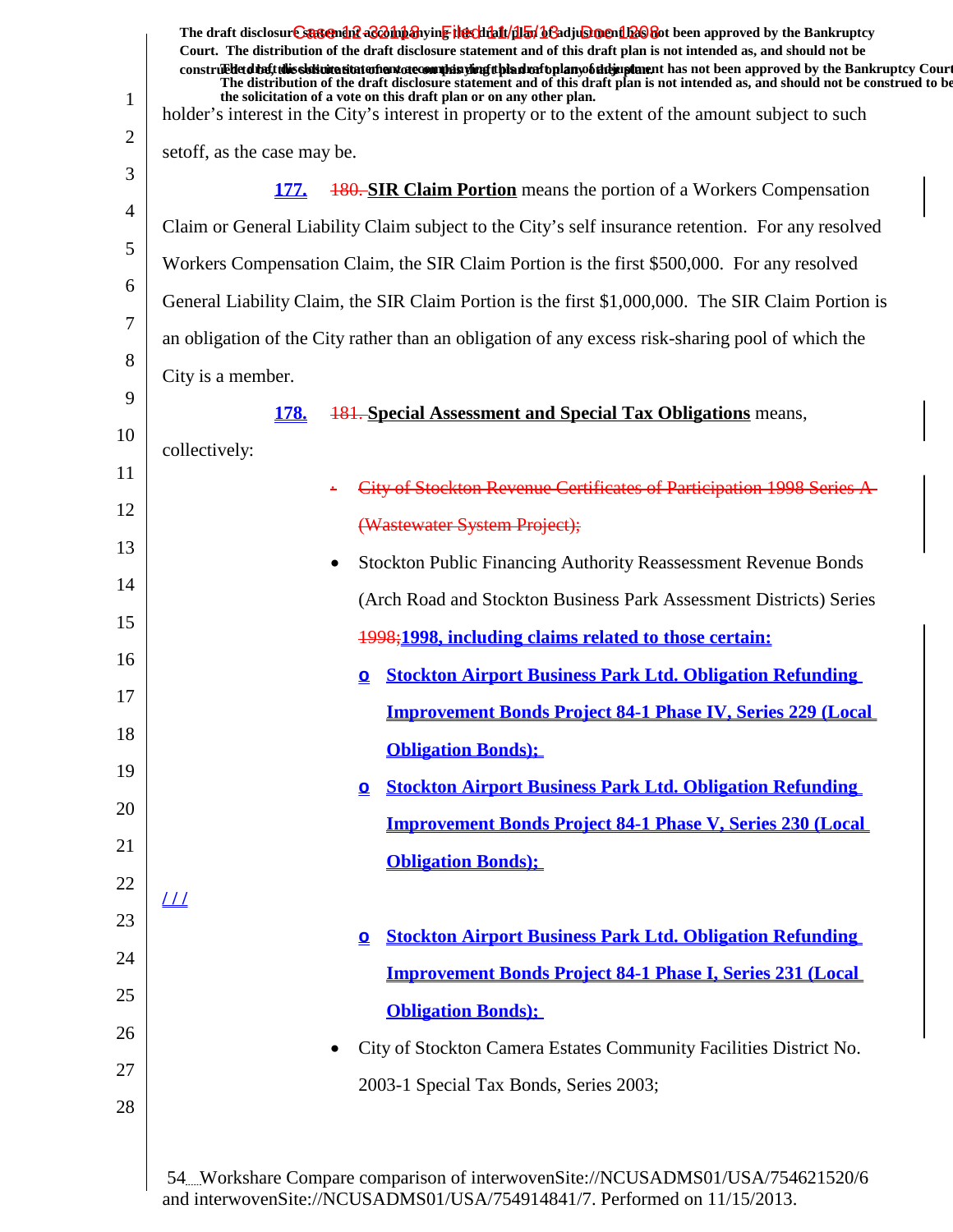|               | The draft disclosure sasement as a man and the client of the client of the client of the Bankruptcy<br>Court. The distribution of the draft disclosure statement and of this draft plan is not intended as, and should not be<br>construed due to this sidion attacher decomples wing the draft play of the pay of the next has not been approved by the Bankruptcy Court<br>The distribution of the draft disclosure statement and of this draft plan is not intended as, and should not be construed to be |
|---------------|--------------------------------------------------------------------------------------------------------------------------------------------------------------------------------------------------------------------------------------------------------------------------------------------------------------------------------------------------------------------------------------------------------------------------------------------------------------------------------------------------------------|
| 1             | the solicitation of a vote on this draft plan or on any other plan.<br>City of Stockton Certificates of Participation 2003 Series A-                                                                                                                                                                                                                                                                                                                                                                         |
| 2             | (Wastewater System Project);                                                                                                                                                                                                                                                                                                                                                                                                                                                                                 |
| 3             | City of Stockton Limited Obligation Improvement Bonds March                                                                                                                                                                                                                                                                                                                                                                                                                                                  |
| 4             | Lane/Holman Assessment District 2003-1;                                                                                                                                                                                                                                                                                                                                                                                                                                                                      |
| 5             | City of Stockton Limited Obligation Improvement Bonds Mosher                                                                                                                                                                                                                                                                                                                                                                                                                                                 |
| $\mathfrak b$ | Assessment District 2003-02;                                                                                                                                                                                                                                                                                                                                                                                                                                                                                 |
| 7             | City of Stockton Limited Obligation Improvement Bonds Waterford                                                                                                                                                                                                                                                                                                                                                                                                                                              |
| 8             | Estates East Phase II Assessment District 2003-03;                                                                                                                                                                                                                                                                                                                                                                                                                                                           |
| 9             | Stockton Public Financing Authority Refunding Revenue Bonds (West)                                                                                                                                                                                                                                                                                                                                                                                                                                           |
| 10            | Eighth Street Reassessment District);                                                                                                                                                                                                                                                                                                                                                                                                                                                                        |
| 11            | <b>Stockton Public Financing Authority 2005 Water Revenue Bonds,</b>                                                                                                                                                                                                                                                                                                                                                                                                                                         |
| 12            | Series A (Water System Capital Improvement Project);                                                                                                                                                                                                                                                                                                                                                                                                                                                         |
| 13            | City of Stockton South Stockton Community Facilities District No.                                                                                                                                                                                                                                                                                                                                                                                                                                            |
| 14            | 90-1 2005 Special Tax Refunding Bonds;                                                                                                                                                                                                                                                                                                                                                                                                                                                                       |
| 15            | Stockton Public Financing Authority Refunding Revenue Bonds (2005)                                                                                                                                                                                                                                                                                                                                                                                                                                           |
| 16            | Assessment Districts Refinancing) Series A Senior Lien Bonds and                                                                                                                                                                                                                                                                                                                                                                                                                                             |
| 17            | Series B Subordinate Lien Bonds:                                                                                                                                                                                                                                                                                                                                                                                                                                                                             |
| 18            | <b>City of Stockton Limited Obligation Refunding Bond Blossom</b><br>$\Omega$                                                                                                                                                                                                                                                                                                                                                                                                                                |
| 19            | <b>Ranch Assessment District No. 93-1 (Reassessment and</b>                                                                                                                                                                                                                                                                                                                                                                                                                                                  |
| 20            | <b>Refunding of 2005);</b>                                                                                                                                                                                                                                                                                                                                                                                                                                                                                   |
| 21            | <b>City of Stockton Limited Obligation Refunding Bond La</b><br>$\mathbf{\Omega}$                                                                                                                                                                                                                                                                                                                                                                                                                            |
| 22            | <b>Morada Assessment District No. 96-4 (Reassessment and</b>                                                                                                                                                                                                                                                                                                                                                                                                                                                 |
| 23            | <b>Refunding of 2005);</b>                                                                                                                                                                                                                                                                                                                                                                                                                                                                                   |
| 24            | <b>City of Stockton Limited Obligation Refunding Bond Morada</b><br>$\Omega$                                                                                                                                                                                                                                                                                                                                                                                                                                 |
| 25            | <b>North Assessment District No. 2002-01 (Reassessment and</b>                                                                                                                                                                                                                                                                                                                                                                                                                                               |
| 26            | <b>Refunding of 2005);</b>                                                                                                                                                                                                                                                                                                                                                                                                                                                                                   |
| 27            | $_{III}$                                                                                                                                                                                                                                                                                                                                                                                                                                                                                                     |
| 28            |                                                                                                                                                                                                                                                                                                                                                                                                                                                                                                              |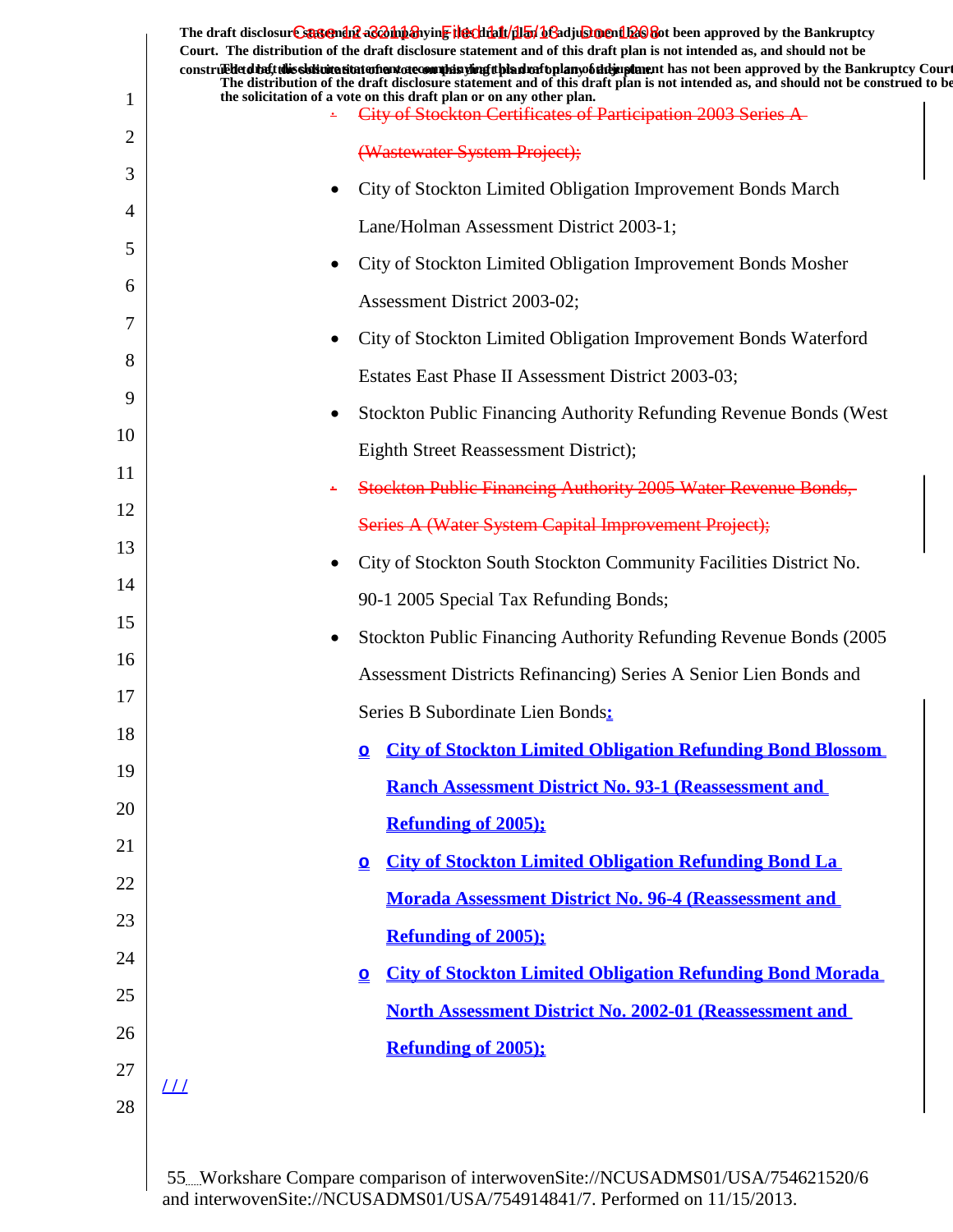|    | The draft disclosure suggended acompanying the climatical of adjustment been approved by the Bankruptcy<br>Court. The distribution of the draft disclosure statement and of this draft plan is not intended as, and should not be<br>construedetdiet this sistemation entertainment of country in the industry of the manner of the manner in an order in proved by the Bankruptcy Court<br>The distribution of the draft disclosure statement and of this draft plan is not intended as, and should not be construed to be |
|----|-----------------------------------------------------------------------------------------------------------------------------------------------------------------------------------------------------------------------------------------------------------------------------------------------------------------------------------------------------------------------------------------------------------------------------------------------------------------------------------------------------------------------------|
| 1  | the solicitation of a vote on this draft plan or on any other plan.<br><b>City of Stockton Limited Obligation Refunding Bond Morada</b><br>$\mathbf{Q}$                                                                                                                                                                                                                                                                                                                                                                     |
| 2  | <b>Ranch Assessment District No. 2000-01 (Reassessment and</b>                                                                                                                                                                                                                                                                                                                                                                                                                                                              |
| 3  | <b>Refunding of 2005);</b>                                                                                                                                                                                                                                                                                                                                                                                                                                                                                                  |
| 4  | <b>City of Stockton Limited Obligation Refunding Bond</b><br>$\mathbf{\Omega}$                                                                                                                                                                                                                                                                                                                                                                                                                                              |
| 5  | <b>Waterford Estates East Assessment District No. 2002-03</b>                                                                                                                                                                                                                                                                                                                                                                                                                                                               |
| 6  | (Reassessment and Refunding of 2005);                                                                                                                                                                                                                                                                                                                                                                                                                                                                                       |
| 7  | City of Stockton Community Facilities District No. 90-2 (Brookside                                                                                                                                                                                                                                                                                                                                                                                                                                                          |
| 8  | Estates) 2005 Special Tax Refunding Bonds;                                                                                                                                                                                                                                                                                                                                                                                                                                                                                  |
| 9  | <b>Stockton Public Financing Authority Revenue Bonds</b><br>$\triangleq$                                                                                                                                                                                                                                                                                                                                                                                                                                                    |
| 10 | <b>(Redevelopment Projects) 2006 Series A and Taxable Revenue</b>                                                                                                                                                                                                                                                                                                                                                                                                                                                           |
| 11 | <b>Bonds (Housing Projects) 2006 Series C;</b>                                                                                                                                                                                                                                                                                                                                                                                                                                                                              |
| 12 | City of Stockton Community Facilities District No. 1 (Weston Ranch)                                                                                                                                                                                                                                                                                                                                                                                                                                                         |
| 13 | Special Tax Refunding Bonds, Series 2006;                                                                                                                                                                                                                                                                                                                                                                                                                                                                                   |
| 14 | City of Stockton Spanos Park West Community Facilities District No.                                                                                                                                                                                                                                                                                                                                                                                                                                                         |
| 15 | 2001-1 Special Tax Refunding Bonds, Series 2006;                                                                                                                                                                                                                                                                                                                                                                                                                                                                            |
| 16 | City of Stockton Community Facilities District No. 2006-1 (Riverbend)                                                                                                                                                                                                                                                                                                                                                                                                                                                       |
| 17 | Special Tax Bonds, Series 2006;                                                                                                                                                                                                                                                                                                                                                                                                                                                                                             |
| 18 | City of Stockton Community Facilities District No. 2006-3                                                                                                                                                                                                                                                                                                                                                                                                                                                                   |
| 19 | (Northbrook) Woodside Improvement Area 1 Special Tax Bonds,                                                                                                                                                                                                                                                                                                                                                                                                                                                                 |
| 20 | Series 2007;                                                                                                                                                                                                                                                                                                                                                                                                                                                                                                                |
| 21 | City of Stockton Arch Road East Community Facilities District No.                                                                                                                                                                                                                                                                                                                                                                                                                                                           |
| 22 |                                                                                                                                                                                                                                                                                                                                                                                                                                                                                                                             |
| 23 | 99-02 2007 Special Tax Bonds;                                                                                                                                                                                                                                                                                                                                                                                                                                                                                               |
| 24 | <b>City of Stockton 2001 Combined Assessment District Refunding,</b><br>$\bullet$                                                                                                                                                                                                                                                                                                                                                                                                                                           |
| 25 | 2001 Charter Way (86-4), North Stockton Interim Sewer (88-2),                                                                                                                                                                                                                                                                                                                                                                                                                                                               |
| 26 | and Little John Creek (97-01) 2001 Limited Obligation                                                                                                                                                                                                                                                                                                                                                                                                                                                                       |
| 27 | <b>Improvement Refunding Bonds;</b>                                                                                                                                                                                                                                                                                                                                                                                                                                                                                         |
| 28 | Stockton Public Financing Authority 2008 Refunding Revenue Bonds;                                                                                                                                                                                                                                                                                                                                                                                                                                                           |
|    | <u> 11</u>                                                                                                                                                                                                                                                                                                                                                                                                                                                                                                                  |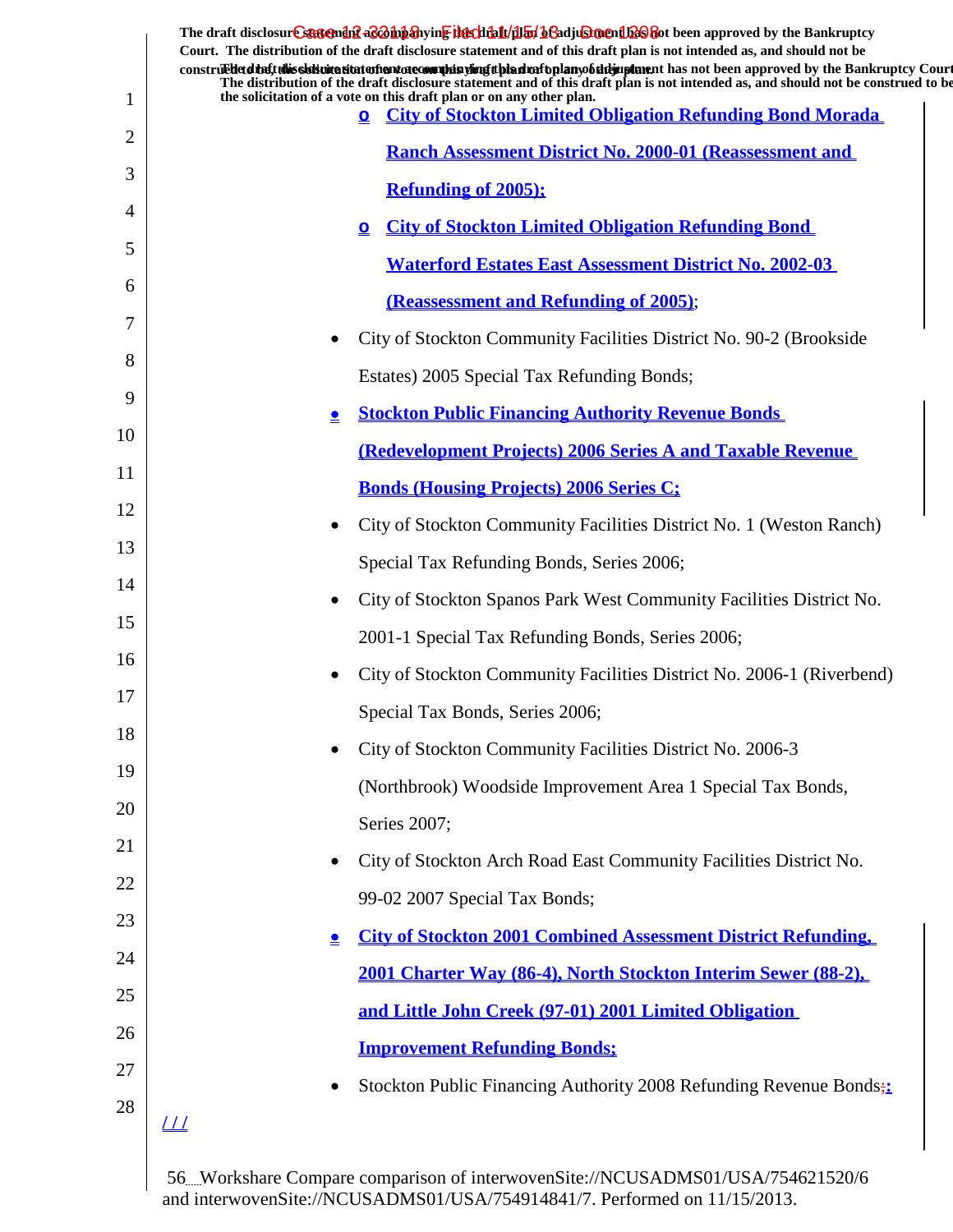| 1  | The draft disclosure sasement as a man and the client of the client of the client of the Bankruptcy<br>Court. The distribution of the draft disclosure statement and of this draft plan is not intended as, and should not be<br>construed detail this signification and are completed in the detail and the detail and the approved by the Bankruptcy Court<br>The distribution of the draft disclosure statement and of this draft plan is not intended as, and should not be construed to be<br>the solicitation of a vote on this draft plan or on any other plan.<br><b>City of Stockton Limited Obligation Refunding Bonds,</b><br>$\mathbf{\Omega}$ |
|----|------------------------------------------------------------------------------------------------------------------------------------------------------------------------------------------------------------------------------------------------------------------------------------------------------------------------------------------------------------------------------------------------------------------------------------------------------------------------------------------------------------------------------------------------------------------------------------------------------------------------------------------------------------|
| 2  | <b>Reassessment District No. 91-1R (Local Obligation Bonds);</b>                                                                                                                                                                                                                                                                                                                                                                                                                                                                                                                                                                                           |
| 3  | -Stockton Public Financing Authority Water Revenue Bonds,<br>$\mathbf{Q}$                                                                                                                                                                                                                                                                                                                                                                                                                                                                                                                                                                                  |
| 4  | Series 2009A (Tax Exempt) (Delta Water Supply Project) & Series                                                                                                                                                                                                                                                                                                                                                                                                                                                                                                                                                                                            |
| 5  | 2009 B (Taxable Build America Communities Facilities District                                                                                                                                                                                                                                                                                                                                                                                                                                                                                                                                                                                              |
| 6  |                                                                                                                                                                                                                                                                                                                                                                                                                                                                                                                                                                                                                                                            |
| 7  | <b>No. 90-4 (Spanos Park) Special Tax Refunding Bonds (Local</b>                                                                                                                                                                                                                                                                                                                                                                                                                                                                                                                                                                                           |
| 8  | <b>Obligation</b> Bonds); and                                                                                                                                                                                                                                                                                                                                                                                                                                                                                                                                                                                                                              |
| 9  | <b>Stockton Public Financing Authority Variable Rate Demand Water-</b>                                                                                                                                                                                                                                                                                                                                                                                                                                                                                                                                                                                     |
| 10 | Revenue Bonds, Series 2010A (Delta Water Supply Project).                                                                                                                                                                                                                                                                                                                                                                                                                                                                                                                                                                                                  |
| 11 | 182. Special Fund Payments has the meaning set forth in the Assured-<br>Չ                                                                                                                                                                                                                                                                                                                                                                                                                                                                                                                                                                                  |
| 12 | Guaranty Term Sheet, attached to the Plan as Exhibit A. These                                                                                                                                                                                                                                                                                                                                                                                                                                                                                                                                                                                              |
|    | payments represent in each fiscal year the amount of regularly                                                                                                                                                                                                                                                                                                                                                                                                                                                                                                                                                                                             |
| 13 | scheduled debt service on the Pension Obligation Bonds that the City-                                                                                                                                                                                                                                                                                                                                                                                                                                                                                                                                                                                      |
| 14 | has determined can be allocated to the solvent Restricted Funds. All                                                                                                                                                                                                                                                                                                                                                                                                                                                                                                                                                                                       |
| 15 | installment purchase agreements, security agreements, trust                                                                                                                                                                                                                                                                                                                                                                                                                                                                                                                                                                                                |
| 16 | indentures, reimbursement agreements, fee letters, and other                                                                                                                                                                                                                                                                                                                                                                                                                                                                                                                                                                                               |
| 17 | agreements with respect thereto to which the City is a party and                                                                                                                                                                                                                                                                                                                                                                                                                                                                                                                                                                                           |
| 18 | which are payable from and secured by special and restricted                                                                                                                                                                                                                                                                                                                                                                                                                                                                                                                                                                                               |
| 19 | sources of revenues.                                                                                                                                                                                                                                                                                                                                                                                                                                                                                                                                                                                                                                       |
| 20 | <b>179.</b><br><b>183. SPOA</b> means the Stockton Police Officers' Association.                                                                                                                                                                                                                                                                                                                                                                                                                                                                                                                                                                           |
| 21 | <b>184. SPOA Claims</b> means the Claims of members of the SPOA in the<br><b>180.</b>                                                                                                                                                                                                                                                                                                                                                                                                                                                                                                                                                                      |
| 22 | approximate amount of \$13 million included in and resolved under the SPOA MOU-by, in-                                                                                                                                                                                                                                                                                                                                                                                                                                                                                                                                                                     |
| 23 | general, allowing such members a total of 44 additional hours of paid leave time through fiscal-                                                                                                                                                                                                                                                                                                                                                                                                                                                                                                                                                           |
| 24 | year 2014 15.                                                                                                                                                                                                                                                                                                                                                                                                                                                                                                                                                                                                                                              |
| 25 | <b>185. SPOA MOU</b> means the Memorandum of Understanding between the<br><u>181.</u>                                                                                                                                                                                                                                                                                                                                                                                                                                                                                                                                                                      |
| 26 |                                                                                                                                                                                                                                                                                                                                                                                                                                                                                                                                                                                                                                                            |
| 27 | City and the SPOA effective July 1, 2012, through June 30, 2014, as approved by the City, a copy                                                                                                                                                                                                                                                                                                                                                                                                                                                                                                                                                           |
| 28 | of which is attached as Exhibit 5 to the Plan Supplement.                                                                                                                                                                                                                                                                                                                                                                                                                                                                                                                                                                                                  |
|    | <b>Stockton Events Center Parking Structure means the structure located</b><br><b>182.</b>                                                                                                                                                                                                                                                                                                                                                                                                                                                                                                                                                                 |
|    |                                                                                                                                                                                                                                                                                                                                                                                                                                                                                                                                                                                                                                                            |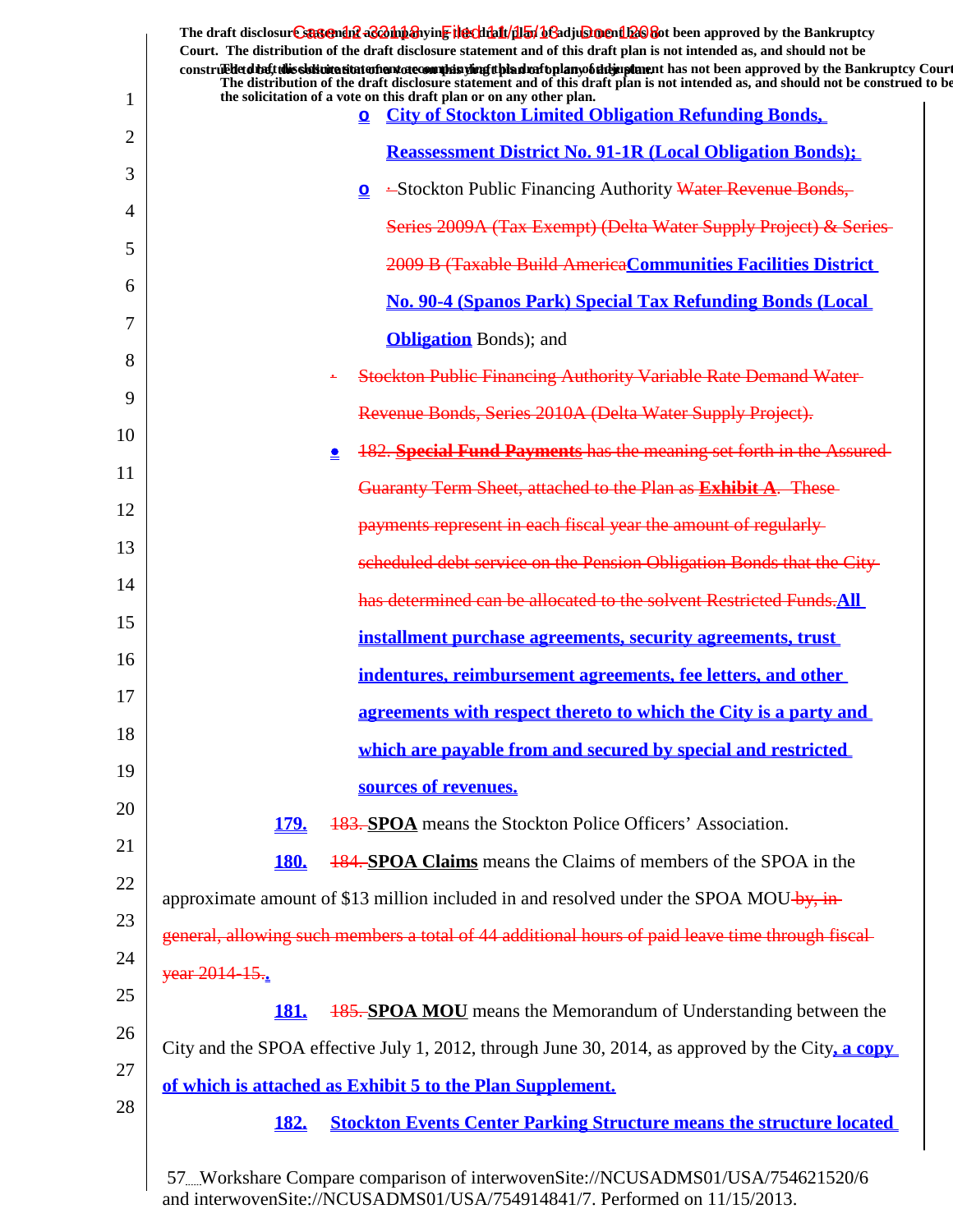| 1  | The draft disclosur Cantendal a control and the chieft and the chieft of a chieft of the Bankruptcy<br>Court. The distribution of the draft disclosure statement and of this draft plan is not intended as, and should not be<br>construed to the Bankruptcy Court<br>The distribution of the draft disclosure statement and of this draft plan is not intended as, and should not be construed to be<br>the solicitation of a vote on this draft plan or on any other plan.<br>at the intersection of Fremont and Van Buren streets in the City. |
|----|---------------------------------------------------------------------------------------------------------------------------------------------------------------------------------------------------------------------------------------------------------------------------------------------------------------------------------------------------------------------------------------------------------------------------------------------------------------------------------------------------------------------------------------------------|
| 2  | <b>186. Successor Agency</b> means the City, <b>acting</b> in its capacity as Successor<br><b>183.</b>                                                                                                                                                                                                                                                                                                                                                                                                                                            |
| 3  | Agency to the Redevelopment Agency of the City-of Stockton following the dissolution of such                                                                                                                                                                                                                                                                                                                                                                                                                                                      |
| 4  |                                                                                                                                                                                                                                                                                                                                                                                                                                                                                                                                                   |
| 5  | agency. References to actions by the Successor Agency in the Plan incorporate references to                                                                                                                                                                                                                                                                                                                                                                                                                                                       |
| 6  | actions taken and agreements entered into by the former Redevelopment Agency of the City                                                                                                                                                                                                                                                                                                                                                                                                                                                          |
| 7  | <u>of Stockton prior to its dissolution and the Successor Agency's succession in interest.</u>                                                                                                                                                                                                                                                                                                                                                                                                                                                    |
| 8  | 187.<br><b>Supplemental Payments has the meaning set forth in the Assured-</b>                                                                                                                                                                                                                                                                                                                                                                                                                                                                    |
| 9  | Guaranty Term Sheet, attached to the Plan as <b>Exhibit A</b> and represent additional payments being                                                                                                                                                                                                                                                                                                                                                                                                                                             |
|    | made from the City's General Fund.                                                                                                                                                                                                                                                                                                                                                                                                                                                                                                                |
| 10 | <b>Swenson Golf Course means the property in the City located on</b><br><b>184.</b>                                                                                                                                                                                                                                                                                                                                                                                                                                                               |
| 11 | approximately 219 acres at 6803 Alexandria Place.                                                                                                                                                                                                                                                                                                                                                                                                                                                                                                 |
| 12 | <b>188. Thunder Claims</b> means the Claims arising in connection with the<br><u>185.</u>                                                                                                                                                                                                                                                                                                                                                                                                                                                         |
| 13 | Thunder License Agreement, as modified by the Thunder Settlement.                                                                                                                                                                                                                                                                                                                                                                                                                                                                                 |
| 14 | <u> 11</u>                                                                                                                                                                                                                                                                                                                                                                                                                                                                                                                                        |
| 15 | <b>189. Thunder License Agreement</b> means that certain agreement dated as<br><b>186.</b>                                                                                                                                                                                                                                                                                                                                                                                                                                                        |
| 16 | of March 2, 2004, titled "Team Lease for Stockton Events Center (Ice Hockey Team)" between                                                                                                                                                                                                                                                                                                                                                                                                                                                        |
| 17 | the City and IFG-Stockton Franchise Group, Inc. as the same may have been amended from time                                                                                                                                                                                                                                                                                                                                                                                                                                                       |
| 18 | to time, relating to the rights of the Stockton Thunder ice hockey team to use the facilities of the                                                                                                                                                                                                                                                                                                                                                                                                                                              |
| 19 |                                                                                                                                                                                                                                                                                                                                                                                                                                                                                                                                                   |
| 20 | Arena.                                                                                                                                                                                                                                                                                                                                                                                                                                                                                                                                            |
| 21 | <b>190. Thunder Settlement</b> means that certain settlement between the City<br><u>187.</u>                                                                                                                                                                                                                                                                                                                                                                                                                                                      |
| 22 | and SC Hockey Franchise Corporation, as successor to IFG-Stockton Franchise Group, Inc.,                                                                                                                                                                                                                                                                                                                                                                                                                                                          |
| 23 | regarding the treatment under this Plan of the claims arising out of the Thunder License                                                                                                                                                                                                                                                                                                                                                                                                                                                          |
| 24 | Agreement as set forth in that certain "Term Sheet—Proposed Amendments to Team Lease for-                                                                                                                                                                                                                                                                                                                                                                                                                                                         |
| 25 | Stockton Events Center" dated as of September 18, 2013, and attached hereto as Exhibit C and                                                                                                                                                                                                                                                                                                                                                                                                                                                      |
|    | incorporated by reference (the ", the material terms of which agreement are set forth in the                                                                                                                                                                                                                                                                                                                                                                                                                                                      |
| 26 | Thunder Settlement Term Sheet"). The Thunder Settlement is summarized as follows (the                                                                                                                                                                                                                                                                                                                                                                                                                                                             |
| 27 | Thunder Settlement Term Sheet should be consulted for the precise terms of the Thunder-                                                                                                                                                                                                                                                                                                                                                                                                                                                           |
| 28 | Settlement):                                                                                                                                                                                                                                                                                                                                                                                                                                                                                                                                      |
|    |                                                                                                                                                                                                                                                                                                                                                                                                                                                                                                                                                   |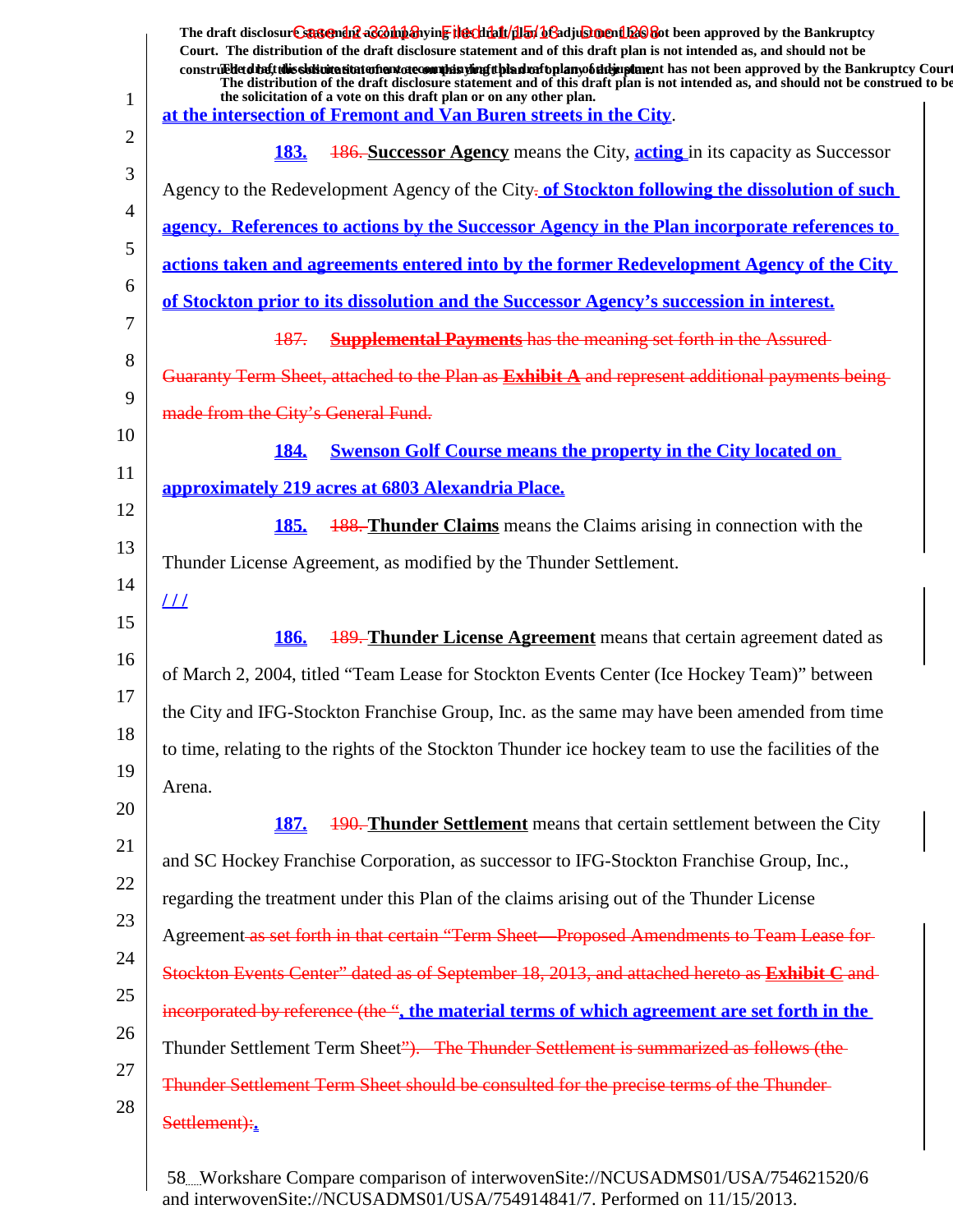|               | The draft disclosure sastement as a having the client of the fit of a set of the set of the Bankruptcy<br>Court. The distribution of the draft disclosure statement and of this draft plan is not intended as, and should not be                                       |
|---------------|------------------------------------------------------------------------------------------------------------------------------------------------------------------------------------------------------------------------------------------------------------------------|
|               | construed detail this sidion at the model and other many displants of the detail and the model of the model of the Bankruptcy Court<br>The distribution of the draft disclosure statement and of this draft plan is not intended as, and should not be construed to be |
| 1             | the solicitation of a vote on this draft plan or on any other plan.<br>The Base Rent payable to the City will be increased by \$2,000 per-                                                                                                                             |
| 2             | regular season home game. Base Rent for pre-season and playoff-                                                                                                                                                                                                        |
| 3             | games remains unchanged.                                                                                                                                                                                                                                               |
| 4             | Catering Services Adjusted Gross Revenue paid to the team will be                                                                                                                                                                                                      |
| 5             | reduced from 30% to 10%.                                                                                                                                                                                                                                               |
| $\mathfrak b$ | The team will have the exclusive right to sell team merchandise, will                                                                                                                                                                                                  |
| 7             | retain 100% of revenues from the same and bear the expenses of the                                                                                                                                                                                                     |
| 8             | same.                                                                                                                                                                                                                                                                  |
| 9             | The team will purchase five luxury suites from the City each year for a                                                                                                                                                                                                |
| 10            | total cost of \$150,000, adjusted annually for any increases in the costs-                                                                                                                                                                                             |
| 11            | of other luxury suites sold by the City. The team shall have the right to-                                                                                                                                                                                             |
| 12            |                                                                                                                                                                                                                                                                        |
| 13            | sublease the luxury suites (but not to current luxury suite lessees of the                                                                                                                                                                                             |
| 14            | City or prospective lessees - as specified in the Thunder Settlement-                                                                                                                                                                                                  |
| 15            | Term Sheet). Revenues received on account of such leases shall be                                                                                                                                                                                                      |
| 16            | subject to the existing sharing formula of 65% to the City and 35% to                                                                                                                                                                                                  |
| 17            | the team.                                                                                                                                                                                                                                                              |
| 18            | Additional payments to the City shall be made once certain                                                                                                                                                                                                             |
| 19            | performance benchmarks of paid attendees and advertising are reached.                                                                                                                                                                                                  |
| 20            | <b>Thunder Settlement Term Sheet</b> has the meaning set forth in the<br><del>191.</del>                                                                                                                                                                               |
|               | definition of Thunder Settlement.                                                                                                                                                                                                                                      |
| 21            | <b>Unclaimed Property</b> shall have the meaning ascribed to such phrase in-<br><del>192.</del>                                                                                                                                                                        |
| 22            | Section IX(C)(2).                                                                                                                                                                                                                                                      |
| 23            | <b>Thunder Settlement Term Sheet means that certain Term</b><br><b>188.</b>                                                                                                                                                                                            |
| 24            | <b>Sheet-Proposed Amendments to Team Lease for Stockton Events Center, dated as of</b>                                                                                                                                                                                 |
| 25            | September 18, 2013, a copy of which is attached as Exhibit E to the Disclosure Statement                                                                                                                                                                               |
| 26            | and incorporated by reference.                                                                                                                                                                                                                                         |
| 27            | <u>189.</u><br><b>193. Unimpaired</b> means a Claim that is not Impaired within the meaning                                                                                                                                                                            |
| 28            | of section 1124.                                                                                                                                                                                                                                                       |
|               |                                                                                                                                                                                                                                                                        |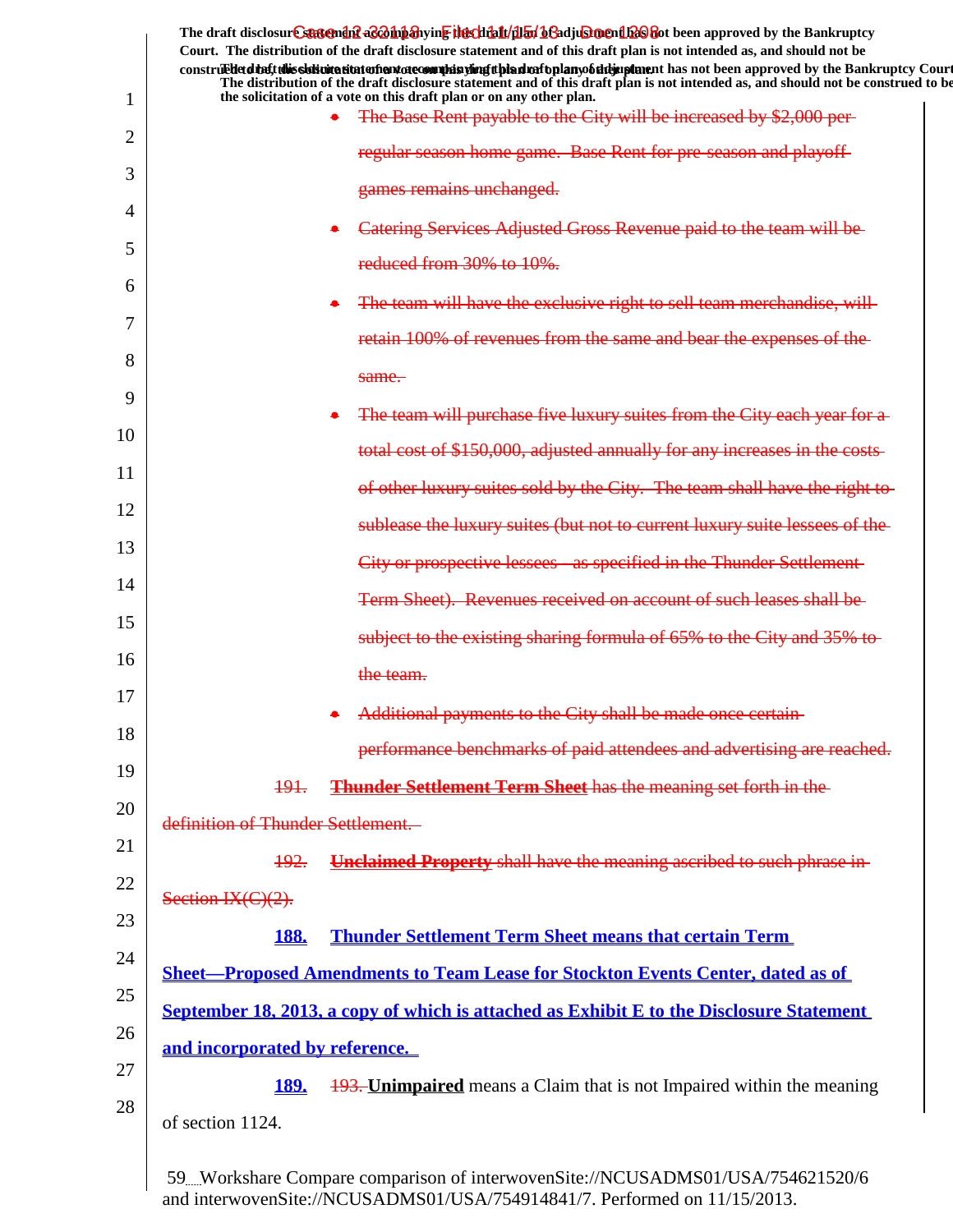|                | The draft disclosur Canteman & Boh baying the clining of adjustment Es and the Bankruptcy<br>Court. The distribution of the draft disclosure statement and of this draft plan is not intended as, and should not be<br>construed that this sidion attatoment atecomulas simplifying and the plany of the paper and been approved by the Bankruptcy Court<br>The distribution of the draft disclosure statement and of this draft plan is not intended as, and should not be construed to be |
|----------------|---------------------------------------------------------------------------------------------------------------------------------------------------------------------------------------------------------------------------------------------------------------------------------------------------------------------------------------------------------------------------------------------------------------------------------------------------------------------------------------------|
| 1              | the solicitation of a vote on this draft plan or on any other plan.<br>194. Uninsured Portion Claim means the amount in excess of the Insured<br><b>190.</b>                                                                                                                                                                                                                                                                                                                                |
| $\overline{2}$ | Portion of an Allowed Workers Compensation Claim or an Allowed General Liability Claim that                                                                                                                                                                                                                                                                                                                                                                                                 |
| 3              | is covered by one or more of the excess risk-sharing pools of which the City is a member.                                                                                                                                                                                                                                                                                                                                                                                                   |
| 4              | <b>195. Unsecured Claim Payout Percentage</b> means the percentage of the<br><u> 191. </u>                                                                                                                                                                                                                                                                                                                                                                                                  |
| 5              | Allowed Amount of General Unsecured Claims that will be paid to holders of Class 12 Claims,                                                                                                                                                                                                                                                                                                                                                                                                 |
| 6              | equal to the percentage paid on account of the Retiree Health Benefit Claims (unless the amount                                                                                                                                                                                                                                                                                                                                                                                             |
| 7              | of the Retiree Health Benefit Claims changes, that percentage will be equal to 0.93578%, i.e.,                                                                                                                                                                                                                                                                                                                                                                                              |
| 8              | \$5,100,000/ <b>divided by</b> \$545,000,000 = $0.93578\%$ ), or such other amount as is determined by the                                                                                                                                                                                                                                                                                                                                                                                  |
| 9              | Bankruptcy Court before confirmation of this Plan to constitute a pro-rata payment on such other                                                                                                                                                                                                                                                                                                                                                                                            |
| 10             | General Unsecured Claims; <i>provided, however</i> , the dollar amount to be paid on account of                                                                                                                                                                                                                                                                                                                                                                                             |
| 11             | General Unsecured Claims other than the Retiree Health Benefit Claims on the Effective Date                                                                                                                                                                                                                                                                                                                                                                                                 |
| 12             | shall not exceed \$500,000. If the amounts to be paid exceed \$500,000, then such excess amounts                                                                                                                                                                                                                                                                                                                                                                                            |
| 13             | shall be made in two equal annual installments on the first and second anniversary of the Effective                                                                                                                                                                                                                                                                                                                                                                                         |
| 14             | Date, together with simple interest accruing from and after the Effective Date at 5% per annum.                                                                                                                                                                                                                                                                                                                                                                                             |
| 15             | Such excess amounts may be prepaid at the option of the City.                                                                                                                                                                                                                                                                                                                                                                                                                               |
| 16             | <u>192.</u><br><b>496. Wells Fargo</b> means Wells Fargo Bank, National Association, acting                                                                                                                                                                                                                                                                                                                                                                                                 |
| 17             | solely in its role as bond trustee under the bond indenture agreements referenced herein.                                                                                                                                                                                                                                                                                                                                                                                                   |
| 18             | <b>West End Project Area has the meaning set forth in the definition of</b><br><del>197.</del>                                                                                                                                                                                                                                                                                                                                                                                              |
| 19             | Arena Lease Back Transaction. 2003 Fire/Police/Library Certificates Trustee, the 2004 Arena                                                                                                                                                                                                                                                                                                                                                                                                 |
| 20             | <b>Bond Trustee, the 2004 Parking Bond Trustee, the 2006 SEB Bond Trustee, the 2007 Office</b>                                                                                                                                                                                                                                                                                                                                                                                              |
| 21             | <b>Building Bond Trustee, the 2009 Golf Course/Park Bond Trustee, the Pension Obligation</b>                                                                                                                                                                                                                                                                                                                                                                                                |
| 22             | Bond Trustee, as well as in its role as trustee, fiscal agent or other like capacity with respect                                                                                                                                                                                                                                                                                                                                                                                           |
| 23             | to certain of the Restricted Revenue Bond and Note Payable Obligations and the Special                                                                                                                                                                                                                                                                                                                                                                                                      |
| 24             | <b>Assessment and Special Tax Obligations.</b>                                                                                                                                                                                                                                                                                                                                                                                                                                              |
| 25             | <b>198. Workers Compensation Claims</b> means those Claims pursuant to<br><u>193.</u>                                                                                                                                                                                                                                                                                                                                                                                                       |
| 26             | California workers compensation law (California Labor Code section 3200 et seq.) of current and                                                                                                                                                                                                                                                                                                                                                                                             |
| 27             | former City employees who have suffered an eligible injury while employed by the City                                                                                                                                                                                                                                                                                                                                                                                                       |
| 28             | <b>199. Workers Compensation Internal Service Fund</b> means the fund<br><b>194.</b>                                                                                                                                                                                                                                                                                                                                                                                                        |
|                |                                                                                                                                                                                                                                                                                                                                                                                                                                                                                             |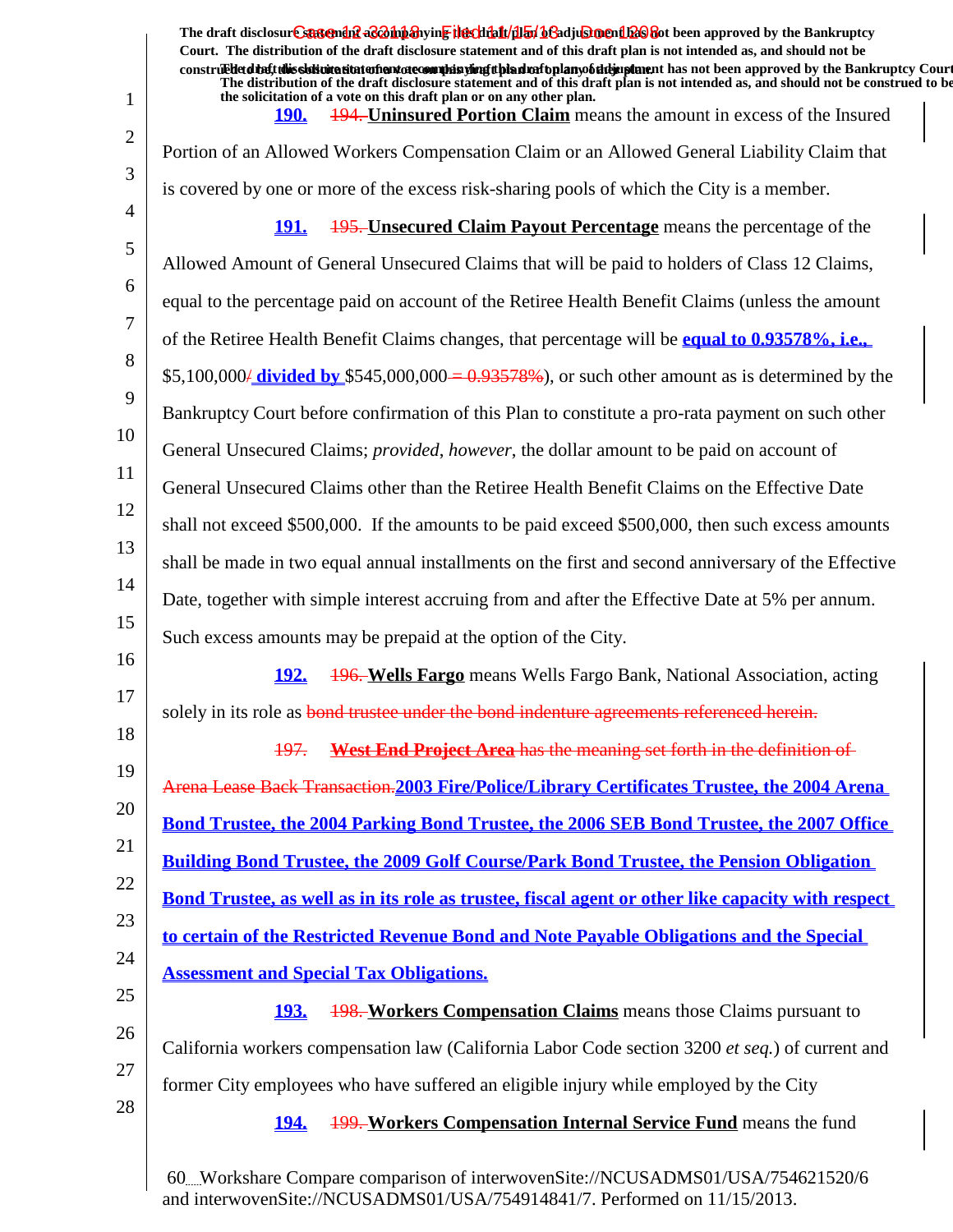The draft disclosur<del>t Suggendn2 aC201np3</del>hyin<mark>e the chip11/1151/163adjushorenth26</mark>860t been approved by the Bankruptcy **Court. The distribution of the draft disclosure statement and of this draft plan is not intended as, and should not be** construed to the solicit this solicitation to the number of the solution of the draft plan of the dramatic disclosure in the statement of the Bankruptcy Court. **The distribution of the draft disclosure statement and of this draft plan is not intended as, and should not be construed to be, the solicitation of a vote on this draft plan or on any other plan.**

established by the City to accumulate resources for interdepartmental charges expended on self

insurance for Workers Compensation Claims.

3

1

2

## **Rules of Construction.**

4 5 6 7 8 9 10 11 12 13 14 15 16 17 18 19 20 21 22 23 24 25 26 27 28 The following rules of construction apply to this Plan: (a) unless otherwise specified, all references in this Plan to "sections" (lowercased) are references to a section of the Bankruptcy Code; (b) unless otherwise specified, all references in this Plan to "Sections" and "Exhibits" (uppercased) are to the respective Section in or Exhibit to this Plan, as the same may be amended or modified from time to time; (c) the headings in this Plan are for convenience of reference only and do not limit or otherwise affect the provisions of this Plan; (d) words denoting the singular number include the plural number and vice versa; (e) the rules of construction set forth in section 102 apply; (f) in computing any period of time prescribed or allowed by this Plan, the provisions of Bankruptcy Rule 9006(a) apply; and (g) **any term used in capitalized form herein that is not otherwise defined but that is used in the Bankruptcy Code or the Bankruptcy Rules shall have the meaning assigned to that term in the Bankruptcy Code or the Bankruptcy Rules, as the case may be; and (h)** the words "herein," "hereof," "hereto," "hereunder," and others of **/ / /** similar import refer to this Plan as a whole and not to any**an** particular section, subsection, or clause contained in this Plan. **C.** Plan Supplement. No later than 14 days prior to the deadline established by the Bankruptcy Court for voting on**objection to confirmation of** the Plan, the City shall file **electronically** and serve **a hard copy of** the Plan Supplement **in the Bankruptcy Court. In addition, the City shall make the Plan Supplement electronically available on its website and on the website of Rust Omni**. The exhibits and schedules contained in the Plan Supplement are incorporated into, and are a part of, the Plan as if set forth herein.

## **II. TREATMENT AND DEADLINE FOR THE ASSERTION OF ADMINISTRATIVE CLAIMS AND PROFESSIONAL CLAIMS**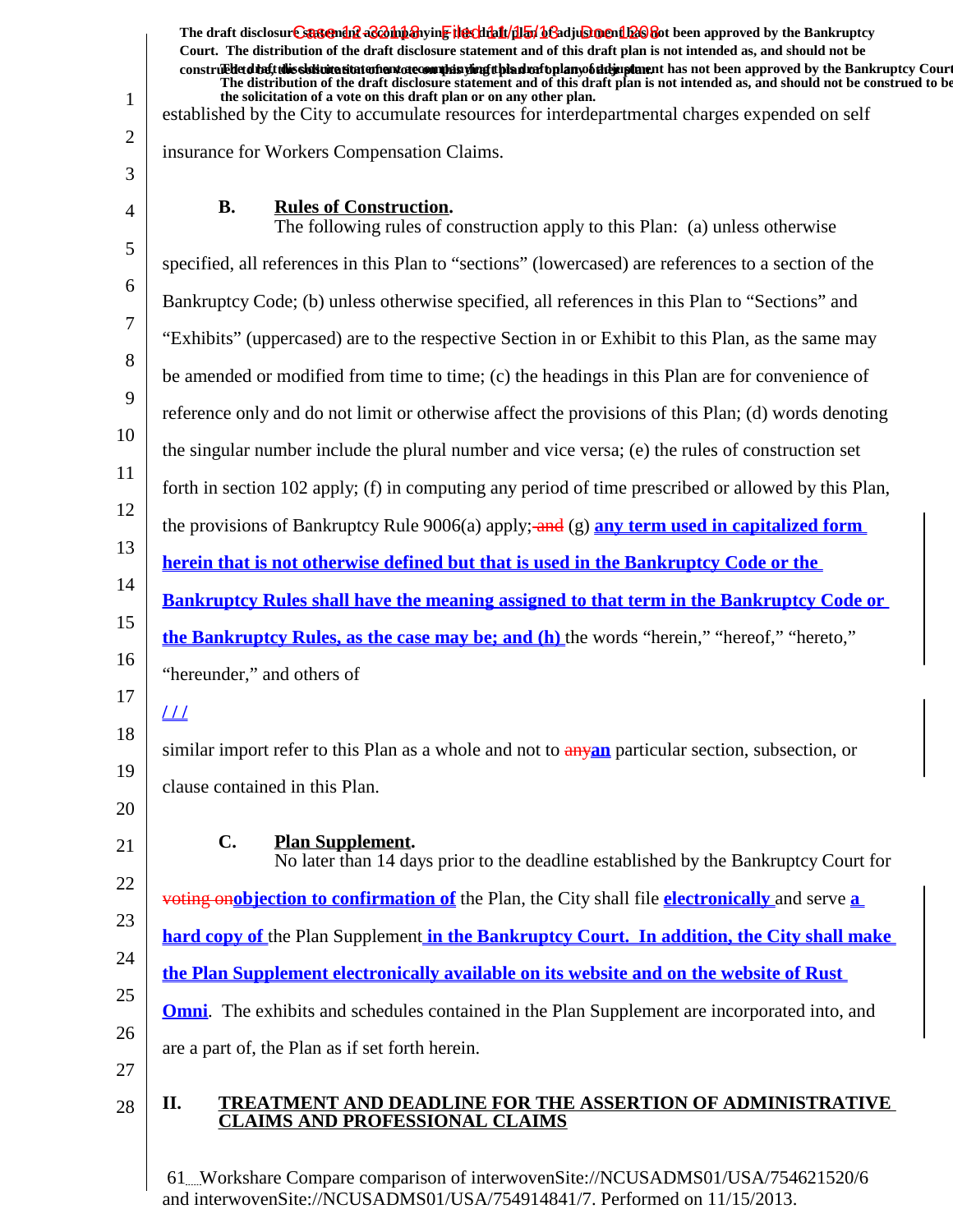The draft disclosur<del>t Suggendn2 aC201np3</del>hyin<mark>e the chip11/1151/163adjushorenth26</mark>860t been approved by the Bankruptcy **Court. The distribution of the draft disclosure statement and of this draft plan is not intended as, and should not be** construed to the solicit this solicitation to the number of the solution of the draft plan of the dramatic disclosure in the statement of the Bankruptcy Court. **The distribution of the draft disclosure statement and of this draft plan is not intended as, and should not be construed to be, the solicitation of a vote on this draft plan or on any other plan.**

#### A. Treatment of Administrative Claims.

Except to the extent that the holder of an Allowed Administrative Claim agrees to a different treatment, the City or its agent shall pay to each holder of an Allowed Administrative Claim, in full satisfaction, release, and discharge of such **Allowed Administrative** Claim, Cash in an amount equal to such Allowed Administrative Claim on the later of (i) the Effective Date or (ii) the date on which such Claim becomes an Allowed Administrative Claim, or as soon thereafter as is practicable.

8 9

1

2

3

4

5

6

7

**B.** Treatment of Professional Claims.

10 11 12 13 14 15 16 17 Pursuant to section  $943(a)(3)$ , all amounts paid following the Effective Date or to be paid following the Effective Date for services or expenses in the Chapter 9 Case or incident to this Plan must be disclosed to the Bankruptcy Court and must be reasonable. There shall be paid to each holder of a Professional Claim, in full satisfaction, release, and discharge of such Claim, Cash in an amount equal to that portion of such Claim that the Bankruptcy Court approves as reasonable, on or as soon as reasonably practicable following the date on which the Bankruptcy Court enters a Final Order determining such reasonableness. The City, in the ordinary course of its business, and without the requirement for Bankruptcy Court approval, may pay for professional services rendered and costs incurred following the Effective Date.

- 18
- 19

## **C.** Priority Claims in Chapter 9.

20 21 22 23 24 25 26 The only priority claims incorporated into chapter 9 through section 901 are Administrative Claims allowed under section 503(b) and entitled to priority under section  $507(a)(2)$ . The treatment of all such Administrative Claims is set forth immediately above in Sections  $II(A)$  and  $II(B)$ . No other kinds of priority claims set forth in section 507 are recognized in chapter 9 cases, and Claims that are not Administrative Claims herein and that would constitute administrative **claims expenses** in a case under another chapter of the Bankruptcy Code, *including* **Other Postpetition Claims,** are treated in chapter 9 and in this Plan as General Unsecured Claims.

- 27
- 28

#### **D. Deadline for the Filing and Assertion of Other Postpetition Claims, Administrative Claims and Professional Claims.**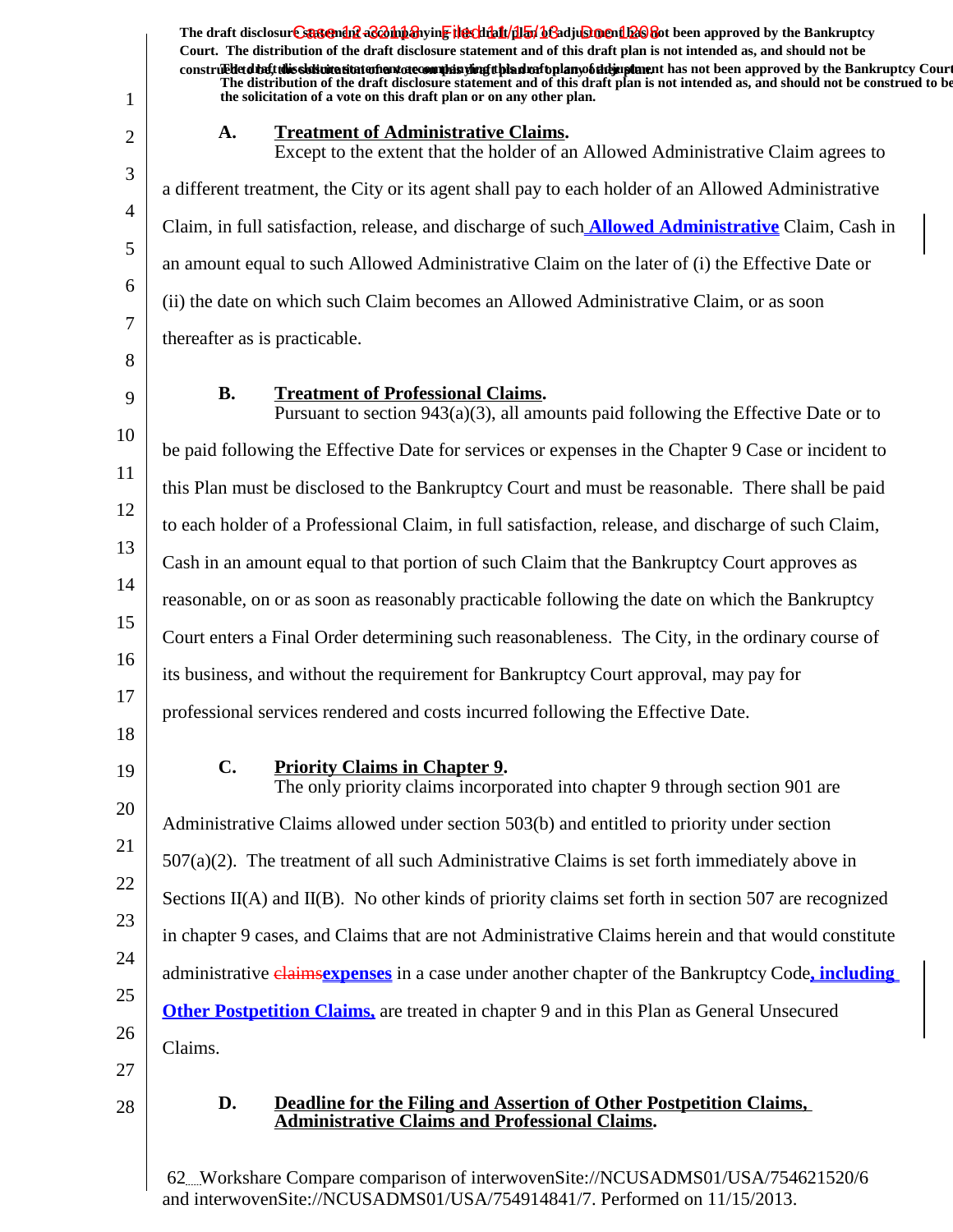The draft disclosur<del>t Suggendn2 aC201np3</del>hyin<mark>e the chip11/1151/163adjushorenth26</mark>860t been approved by the Bankruptcy **Court. The distribution of the draft disclosure statement and of this draft plan is not intended as, and should not be** constru**Edet disclosions disclosure to a vote of a vote on the solution of the dram** of the dramatic disclosure that the statement court. Court **The distribution of the draft disclosure statement and of this draft plan is not intended as, and should not be construed to be, the solicitation of a vote on this draft plan or on any other plan.**

| 1              | the solicitation of a vote on this draft plan or on any other plan.                                                                                                                                                                                                              |
|----------------|----------------------------------------------------------------------------------------------------------------------------------------------------------------------------------------------------------------------------------------------------------------------------------|
| $\overline{2}$ | All proofs of claim for Other Postpetition Claims arising on or after August                                                                                                                                                                                                     |
| 3              | $16, 2013$ , and requests for payment or any other means of preserving and obtaining                                                                                                                                                                                             |
| $\overline{4}$ | payment of Administrative Claims that have not been paid, released, or otherwise settled,                                                                                                                                                                                        |
| 5              | and all requests for approval of Professional Claims, must be filed with the Bankruptcy                                                                                                                                                                                          |
| 6              | Court and served upon the City no later than thirty (30) days after the date on which the                                                                                                                                                                                        |
| 7              | Notice of Effective Date is <b>mailedserved</b> . Any proof of claim for Other Postpetition Claims, or                                                                                                                                                                           |
| 8              | request for payment of an Administrative Claim or a Professional Claim, that is not timely filed                                                                                                                                                                                 |
| 9              | by such date will be forever barred, and holders of such Claims shall be barred from asserting                                                                                                                                                                                   |
| 10             | such Claims in any manner against the City. For the avoidance of doubt, proofs of claim for                                                                                                                                                                                      |
| 11             | Other Post-Petition Claims that arose before August 16, 2013 must have been filed by                                                                                                                                                                                             |
| 12             | <b>August 16, 2013, in order to be considered timely</b>                                                                                                                                                                                                                         |
| 13             | III.<br><b>DESIGNATION OF CLASSES OF CLAIMS</b>                                                                                                                                                                                                                                  |
| 14             | Pursuant to sections $1122$ and $1123(a)(1)$ , all Claims other than Administrative                                                                                                                                                                                              |
| 15             | Claims and Professional Claims are classified for all purposes, including voting, confirmation,                                                                                                                                                                                  |
| 16             | and distribution pursuant to this Plan, as follows:                                                                                                                                                                                                                              |
| 17             | Class $1A$ – Claims of Ambac – 2003 Fire/Police/Library Certificates;                                                                                                                                                                                                            |
| 18             | Class 1B - Claims of Holders of 2003 Fire/Police/Library Certificates;                                                                                                                                                                                                           |
| 19             | Class 2 – SEB Claims of the 2006 SEB Bond Trustee/NPFG;                                                                                                                                                                                                                          |
| 20             | Class 3 – Arena Claims of the 2004 Arena Bond Trustee/NPFG;                                                                                                                                                                                                                      |
| 21             | $Class 4$ – Parking Structure Claims of the 2004 Parking Bond Trustee/NPFG –                                                                                                                                                                                                     |
| 22             | 2004 Parking Structure Bonds;                                                                                                                                                                                                                                                    |
| 23             | $Class 5 - Office Building Claims of the 2007 Office Building Bond$                                                                                                                                                                                                              |
| 24             | Trustee/Assured Guaranty – 2007 Office Building Bonds;                                                                                                                                                                                                                           |
| 25             | Class $6$ – Pension Obligation Bonds Claims of Assured Guaranty;                                                                                                                                                                                                                 |
| 26             | <sup>4</sup> Proofs of claim for Other Post Petition Claims that arose before August 16, 2013 must have been filed by August-<br>16, 2013 in order to be considered timely. See Order (1) Fixing August 16, 2013 Bar Date For All Claims Other-                                  |
| 27             | Than Claims Based On Retiree Health Benefits And The Rejection Of Executory Contracts Or Unexpired Leases;                                                                                                                                                                       |
| 28             | (2) Fixing September 30, 2013 Bar Date For Claims Of Governmental Units; (3) Approving Form Of Notice Of<br>Bar Dates; And (4) Requiring City To Publish And Transmit Notice Of Bar Date To Creditors And Parties In-<br>Interest By No Later Than June 28, 2013 [Dkt. No. 960]. |
|                | 63. Workshare Compare comparison of interwovenSite://NCUSADMS01/USA/754621520/6                                                                                                                                                                                                  |

and interwovenSite://NCUSADMS01/USA/754914841/7. Performed on 11/15/2013.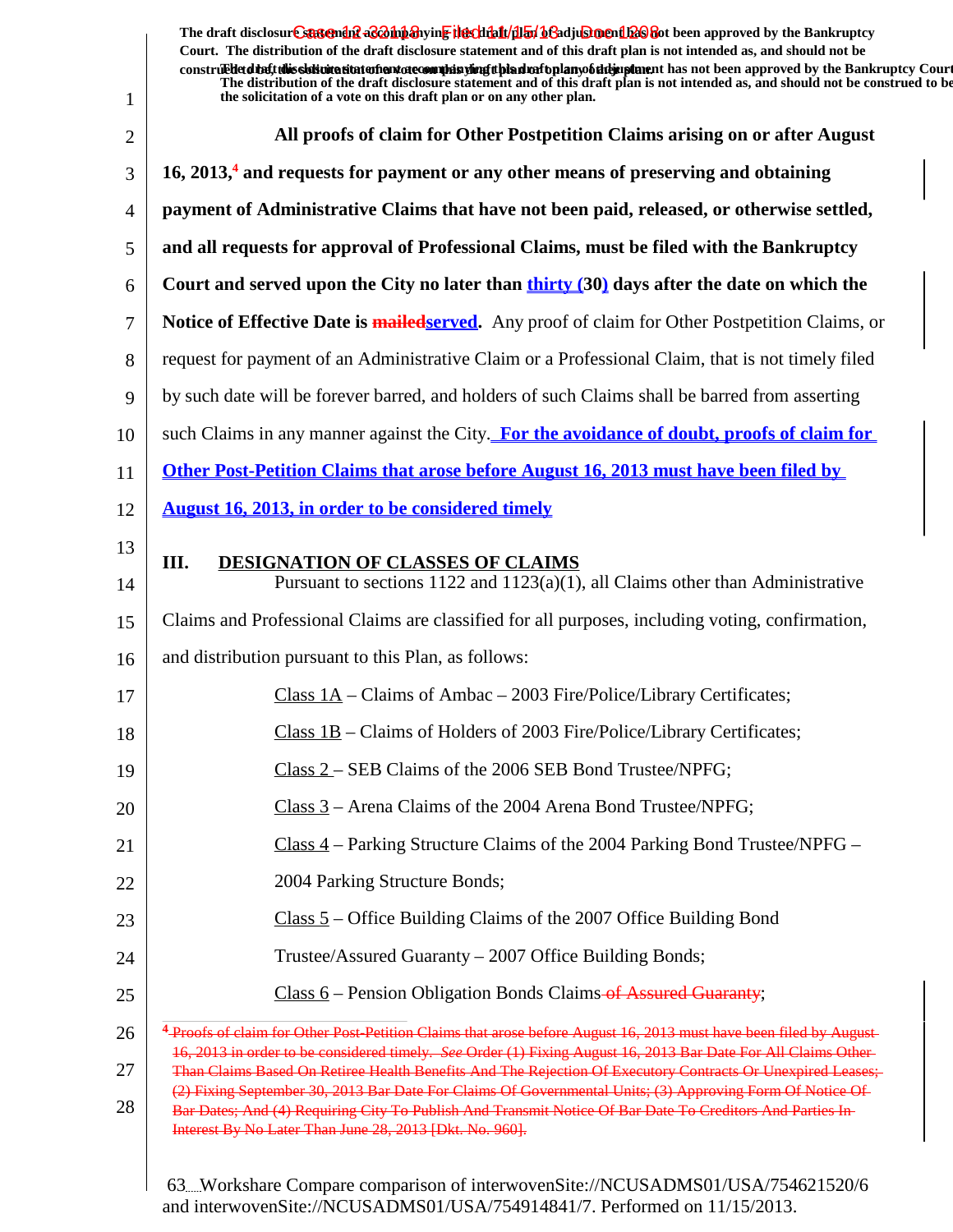|    |     |    | The draft disclosure sasement as a hypothesive the client of the final of a disclosure and the Bankruptcy<br>Court. The distribution of the draft disclosure statement and of this draft plan is not intended as, and should not be<br>construed detail this slok wite situation and accommode is virigit bian match plany of the implement has not been approved by the Bankruptcy Court |  |
|----|-----|----|-------------------------------------------------------------------------------------------------------------------------------------------------------------------------------------------------------------------------------------------------------------------------------------------------------------------------------------------------------------------------------------------|--|
| 1  |     |    | The distribution of the draft disclosure statement and of this draft plan is not intended as, and should not be construed to be<br>the solicitation of a vote on this draft plan or on any other plan.<br>Class $7$ – Claims of DBW;                                                                                                                                                      |  |
| 2  |     |    | $Class 8 - SCC 16 Clains;$                                                                                                                                                                                                                                                                                                                                                                |  |
| 3  |     |    | $Class 9$ – Thunder Claims;                                                                                                                                                                                                                                                                                                                                                               |  |
| 4  |     |    | Class 10 – Claims of Holders of Restricted Revenue Bond and Note Payable                                                                                                                                                                                                                                                                                                                  |  |
| 5  |     |    | Obligations;                                                                                                                                                                                                                                                                                                                                                                              |  |
| 6  |     |    | $Class 11$ – Claims of the Holders of Special Assessment and Special Tax                                                                                                                                                                                                                                                                                                                  |  |
| 7  |     |    | Obligations;                                                                                                                                                                                                                                                                                                                                                                              |  |
| 8  |     |    | Class 12 – General Unsecured Claims.                                                                                                                                                                                                                                                                                                                                                      |  |
| 9  |     |    | This Class includes:                                                                                                                                                                                                                                                                                                                                                                      |  |
| 10 |     |    | General Unsecured Claims;                                                                                                                                                                                                                                                                                                                                                                 |  |
| 11 |     |    | the Golf Course/Park Claims of the 2009 Golf Course/Park Bond                                                                                                                                                                                                                                                                                                                             |  |
| 12 |     |    | Trustee/Franklin;                                                                                                                                                                                                                                                                                                                                                                         |  |
| 13 |     |    | the-Retiree Health Benefit Claims;                                                                                                                                                                                                                                                                                                                                                        |  |
| 14 |     |    | the Leave Buyout Claims;                                                                                                                                                                                                                                                                                                                                                                  |  |
| 15 |     |    | the Price Claims; and                                                                                                                                                                                                                                                                                                                                                                     |  |
| 16 |     |    | Other Postpetition Claims.                                                                                                                                                                                                                                                                                                                                                                |  |
| 17 |     |    | Class 13 – Convenience Class Claims;                                                                                                                                                                                                                                                                                                                                                      |  |
| 18 |     |    | Class 14 – Claims of Certain Tort Claimants;                                                                                                                                                                                                                                                                                                                                              |  |
| 19 |     |    | Class 15 - Claims Regarding City's Obligations to Fund Employee Pension Plan                                                                                                                                                                                                                                                                                                              |  |
| 20 |     |    | Contributions to CalPERS, as Trustee under the CalPERS Pension Plan for the                                                                                                                                                                                                                                                                                                               |  |
| 21 |     |    | Benefit of CalPERS Pension Plan Participants;                                                                                                                                                                                                                                                                                                                                             |  |
| 22 |     |    | Class $16$ – Claims of Equipment Lessors;                                                                                                                                                                                                                                                                                                                                                 |  |
| 23 |     |    | Class 17 – Workers Compensation Claims; and                                                                                                                                                                                                                                                                                                                                               |  |
| 24 |     |    | Class 18 - SPOA Claims; and                                                                                                                                                                                                                                                                                                                                                               |  |
| 25 |     |    | <b>Class 19 – Price Claims.</b>                                                                                                                                                                                                                                                                                                                                                           |  |
| 26 |     |    |                                                                                                                                                                                                                                                                                                                                                                                           |  |
| 27 | IV. |    | <b>TREATMENT OF CLAIMS</b>                                                                                                                                                                                                                                                                                                                                                                |  |
| 28 |     | A. | <u> Class 1A – Claims of Ambac – 2003 Fire/Police/Library Certificates.</u><br><b>Impairment and Voting.</b><br>1.                                                                                                                                                                                                                                                                        |  |
|    |     |    |                                                                                                                                                                                                                                                                                                                                                                                           |  |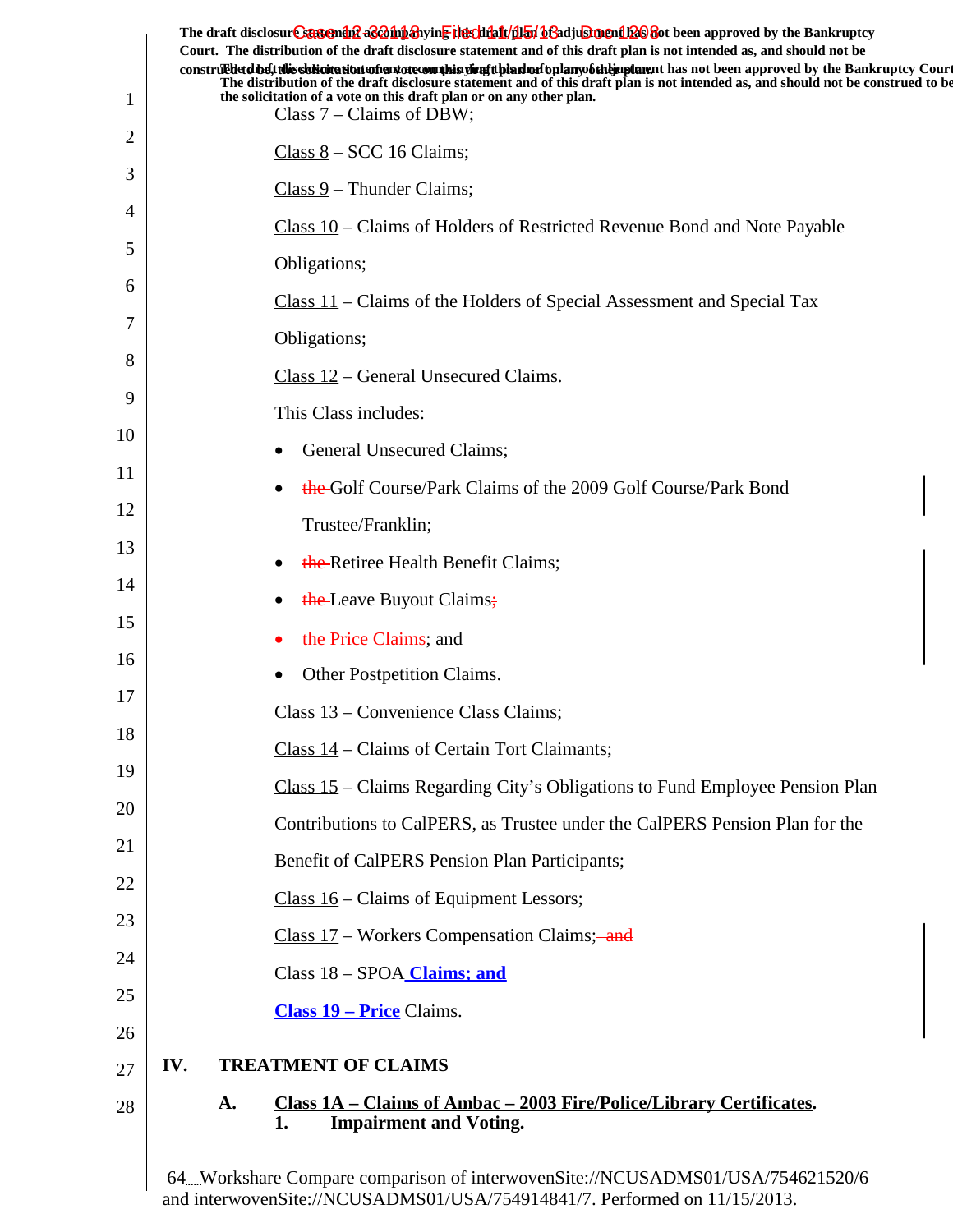|                | The draft disclosure suggended acompanying the climatical of adjustment been approved by the Bankruptcy<br>Court. The distribution of the draft disclosure statement and of this draft plan is not intended as, and should not be                                                                                                               |
|----------------|-------------------------------------------------------------------------------------------------------------------------------------------------------------------------------------------------------------------------------------------------------------------------------------------------------------------------------------------------|
| 1              | construedetdine tubis sistemation enterto commission and properties and properties and has not been approved by the Bankruptcy Court<br>The distribution of the draft disclosure statement and of this draft plan is not intended as, and should not be construed to be<br>the solicitation of a vote on this draft plan or on any other plan.  |
|                | Class 1A is Impaired by this Plan since the treatment of this Class will affect the                                                                                                                                                                                                                                                             |
| $\overline{2}$ | legal, equitable, or contractual rights of Ambac, the holder of the Claims. Accordingly, this Class                                                                                                                                                                                                                                             |
| 3              | is entitled to vote to accept or reject this Plan in accordance with the Plan Solicitation Order.                                                                                                                                                                                                                                               |
| 4              | 2.<br><b>Treatment.Treatment.</b>                                                                                                                                                                                                                                                                                                               |
| 5              | On February 26, 2013, the City filed a motion with the Bankruptcy Court in which                                                                                                                                                                                                                                                                |
| 6              | it requested the Bankruptcy Court to enter an order approving                                                                                                                                                                                                                                                                                   |
| 7              | The treatment of the Class 1A Claims will be as set forth in the Ambac                                                                                                                                                                                                                                                                          |
| 8              | Settlement Agreement <i>Dist. No. 723</i> . A copy of the Ambac Settlement Agreement is attached as                                                                                                                                                                                                                                             |
| 9              | Exhibit A to the Declaration of Robert Deis in Support of the City of Stockton's Motion Under-                                                                                                                                                                                                                                                  |
| 10             | Bankruptcy Rule 9019 for Approval of Its Settlement with Ambac Assurance Corporation, filed-                                                                                                                                                                                                                                                    |
| 11             | on February 26, 2013 [Dkt. No. 725]. On April 24, 2013, the Bankruptcy Court entered its order-                                                                                                                                                                                                                                                 |
| 12             | granting the Ambac Settlement Agreement Motion in its entirety and approving the Ambac-                                                                                                                                                                                                                                                         |
| 13             | Settlement Agreement in its entirety [Dkt. No. 888].                                                                                                                                                                                                                                                                                            |
| 14             | Among other things, the Ambac Settlement Agreement restructures the City's-                                                                                                                                                                                                                                                                     |
| 15             | obligations under the 2003 Fire/Police/Library Certificates and provides additional liquidity for-                                                                                                                                                                                                                                              |
| 16             | the City. The salient terms of the Ambac Settlement Agreement are summarized below. <sup>5</sup>                                                                                                                                                                                                                                                |
| 17             | Forbearance. Subject to the express provisions of the Ambac-<br>$\mathbf{a}$ .                                                                                                                                                                                                                                                                  |
| 18             | Settlement Agreement, Ambac and the 2003 Fire/Police/Library Certificates Trustee agree to                                                                                                                                                                                                                                                      |
| 19             | forbear from exercising their rights and remedies under the Fire/Police/Library Lease Back and                                                                                                                                                                                                                                                  |
| 20             | the 2003 Fire/Police/Library Certificates Trust Agreement. The agreement to forbear is-                                                                                                                                                                                                                                                         |
| 21             | conditioned upon and subject to the following conditions of forbearance:                                                                                                                                                                                                                                                                        |
| 22             | <b>General Fund Payments. The City shall make General Fund-</b><br>$\leftrightarrow$                                                                                                                                                                                                                                                            |
| 23             | Payments (as defined in the Ambac Settlement Agreement) in an amount equal to the lesser of (A)                                                                                                                                                                                                                                                 |
| 24             | the amounts set forth in the General Fund Payment Schedule (as defined in the Ambac Settlement-                                                                                                                                                                                                                                                 |
| 25<br>26       | Agreement), or (B) the amount equal to the difference between the stated principal and interest-                                                                                                                                                                                                                                                |
| 27             | <sup>5</sup> This summary is presented for convenient reference by the Court and parties in interest, but is not intended as a                                                                                                                                                                                                                  |
| 28             | complete or exhaustive description of all terms of the Ambac Settlement Agreement, which is the definitive and<br>controlling document. To the extent that there is any discrepancy between the terms as stated in this Plan and the<br>terms as stated in the Ambac Settlement Agreement, the terms of the Ambac Settlement Agreement prevail. |
|                |                                                                                                                                                                                                                                                                                                                                                 |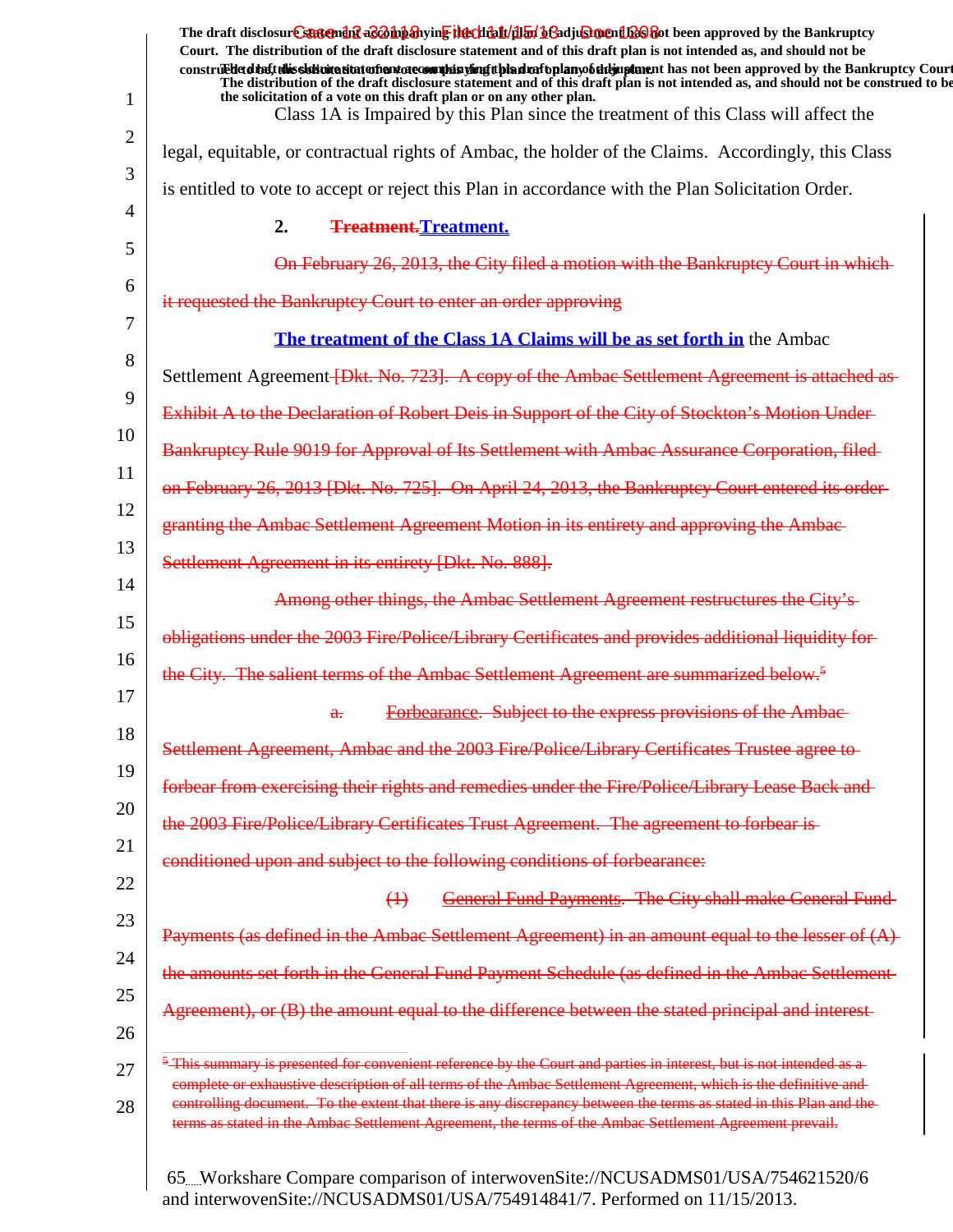1 2 3 4 5 6 7 8 9 10 11 12 13 14 15 16 17 18 19 20 21 22 23 24 25 26 27 28 The draft disclosur<del>t Suggendn2 aC201np3</del>hyin<mark>e the chip11/1151/163adjushorenth26</mark>860t been approved by the Bankruptcy **Court. The distribution of the draft disclosure statement and of this draft plan is not intended as, and should not be** construed to the state of this solicitation to the word of a variant disclosure and a voto any of the draft disclosure statement and a variant disclosure of a plan of a variant plan of the Bankruptcy Court. **The distribution of the draft disclosure statement and of this draft plan is not intended as, and should not be construed to be, the solicitation of a vote on this draft plan or on any other plan.** payments on the 2003 Fire/Police/Library Certificates due on each Payment Date (as defined in the Ambac Settlement Agreement) and the amount available to the City pursuant to section clauses 1 and 2(d)(ii) of the 2003 Fire/Police/Library Certificates and section 2.7 of the Ambac Settlement Agreement to be applied to the payment Fire/Police/Library Certificates. The General Fund Payments shall be paid by the City directly to the 2003 Fire/Police/Library Certificates Trustee; provided that from and after the date on which the 2003 Fire/Police/Library Certificates holders (other than Ambac) are paid in full, the General Fund Payments shall be paid by the City directly to Ambac for its amounts owing to Ambac on account of the Ambac Payments (as defined in the Ambac Settlement Agreement) and the payment of legal fees pursuant Settlement Agreement, together with interest thereon, pursuant to section Settlement Agreement. At such time as all 2003 Fire/Police/Library Payments have been paid in full, no further General Fund Payments (2) Assignment of 2003 Fire/Police/Library Certificates itional security in connection with, the City's payment obligations as provided in the 2003 Fire/Police/L Supplemental Trust Agreement and described Effective Date, the City's 2003 Housing Set-Aside Rights shall be pledged and collaterally assigned to the 2003 Fire/Police/Library Certificates Trustee. Once the 2003 Fire/Police/Library Certificates holders (other than Ambac) are paid in full, the 2003 Fire/Police/Library Certificates Trustee will further assign the 2003 Housing subject to the terms of, the 2003 Fire/Police/Library Certificates Supplemental Trust Agreement. (3) Application of Housing Set-Aside Amounts. In accordance with the terms of the 2003 Fire/Police/Library Certificates Supplemental Housing Set-Aside Amounts shall be applied (A) to the scheduled payment of amounts due on all 2003 Fire/Police/Library Certificates then due and payable from the the date all monies in the 2003 Fire/Police/Library Certificates Reserve Fund that existed as of the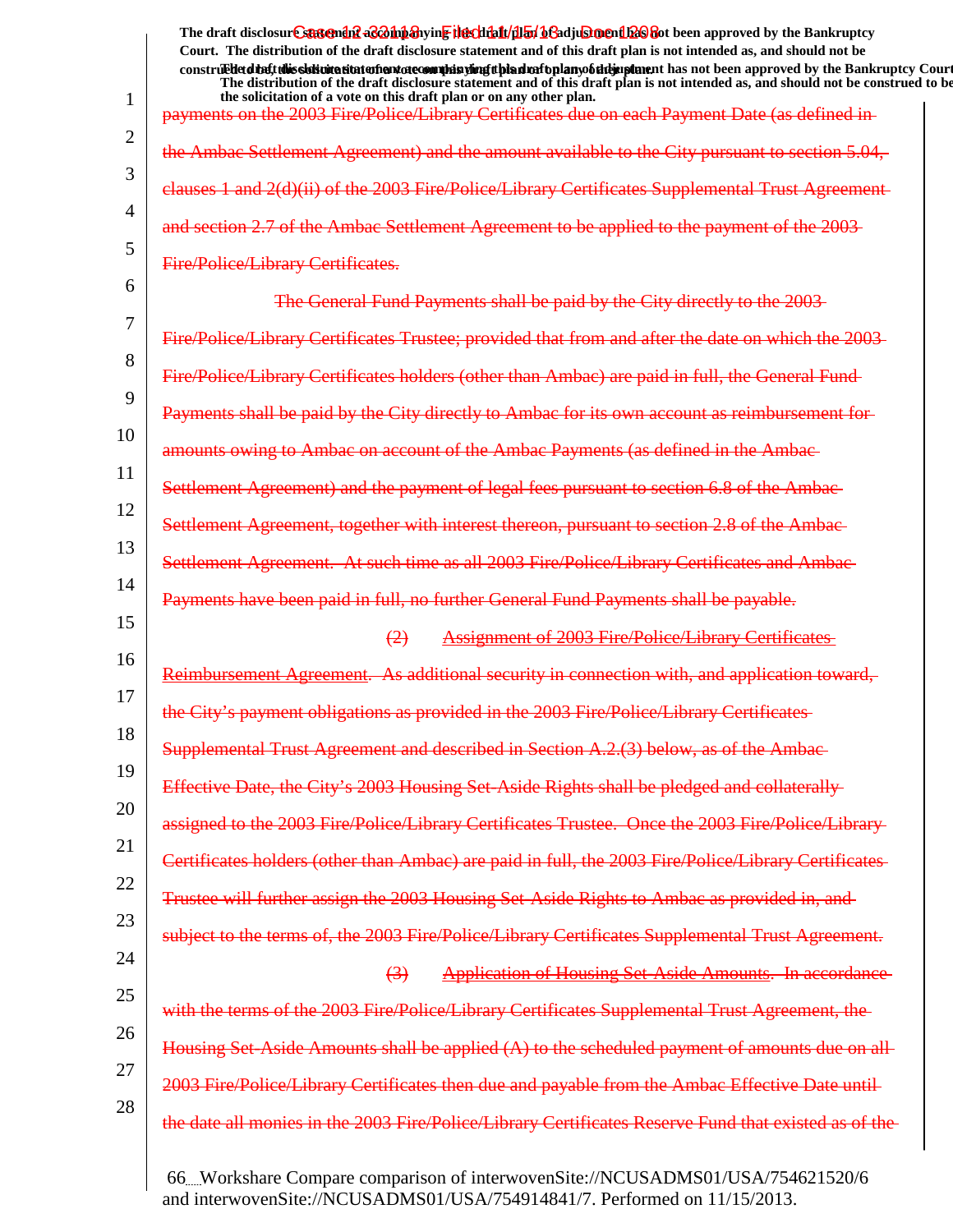The draft disclosur<del>t Suggendn2 aC201np3</del>hyin<mark>e the chip11/1151/163adjushorenth26</mark>860t been approved by the Bankruptcy **Court. The distribution of the draft disclosure statement and of this draft plan is not intended as, and should not be** construed to the solicit this delivited that of a variant decomplise the plan of the plan of the draft draft disclosure in the statement and been approved by the Bankruptcy Court. **The distribution of the draft disclosure statement and of this draft plan is not intended as, and should not be construed to be,**

| 1                | the solicitation of a vote on this draft plan or on any other plan.<br>Ambae Effective Date are exhausted; (B) after all monies in the 2003 Fire/Police/Library |
|------------------|-----------------------------------------------------------------------------------------------------------------------------------------------------------------|
| 2                | Certificates Reserve Fund as of the Ambac Effective Date are exhausted pursuant to Section 2.7                                                                  |
| 3                | of the Ambac Settlement Agreement in the following order and priority: (1) to the scheduled                                                                     |
| 4                | payment of all 2003 Fire/Police/Library Certificates then due and payable, in an amount equal to                                                                |
| 5                | 19.5% of such scheduled payment; (2) to Ambac, to repay any payments made by Ambac under-                                                                       |
| 6                | the Ambac Insurance Policy to the registered owners of the 2003 Fire/Police/Library Certificates,                                                               |
| 7                | with interest as required by section 2.8 of the Ambac Settlement Agreement; (3) to Ambac and                                                                    |
| 8<br>$\mathbf Q$ | the 2003 Fire/Police/Library Certificates Trustee, to repay any payments made by Ambac for fees-                                                                |
| 10               | and expenses including attorney's fees and expenses of Ambac and the 2003 Fire/Police/Library-                                                                  |
| 11               | Trustee, with interest as required by section 6.8 of the Ambac Settlement Agreement; (4)                                                                        |
| 12               | on-parity dollar-for-dollar basis to (i) the 2003 Fire/Police/Library Certificates Reserve Fund, in                                                             |
| 13               | the amount necessary to make the balance therein equal the Reserve Requirement (as defined in                                                                   |
| 14               | the 2003 Fire/Police/Library Certificates Trust Agreement), and (ii) the payment of the scheduled-                                                              |
| 15               | payment of all 2003 Fire/Police/Library Certificates then due and payable as a credit to the City                                                               |
| 16               | for General Fund Payment; and (5) to the City to reimburse the City for any General Fund-                                                                       |
| 17               | Payments previously paid and to the extent the City has been fully reimbursed for all such General                                                              |
| 18               | Fund Payments (with interest to the extent permitted by the 2003 Fire/Police/Library Certificates                                                               |
| 19               | Reimbursement Agreement), for deposit by the City to the Community Redevelopment Property                                                                       |
| 20               | Trust Fund (as defined in the Ambac Settlement Agreement).                                                                                                      |
| 21               | <b>Extension of Fire/Police/Library Lease Back Term and 2003</b><br>(4)                                                                                         |
| 22               | Fire/Police/Library Certificates Reimbursement Agreement. As of the Ambac Effective Date, the                                                                   |
| 23               | City and Financing Authority agree that the term of the Fire/Police/Library Lease Back is                                                                       |
| 24               | extended until September 5, 2048 or such later date until all amounts owing to the 2003-                                                                        |
| 25               | Fire/Police/Library Certificates holders and Ambac under the Ambac Settlement Agreement have-                                                                   |
| 26               | been paid in full. As a result of the extension of the Fire/Police/Library Lease Back, the term of                                                              |
| 27               | the 2003 Fire/Police/Library Certificates Reimbursement Agreement is also extended pursuant to-                                                                 |
| 28               | Section 5 thereof.                                                                                                                                              |
|                  |                                                                                                                                                                 |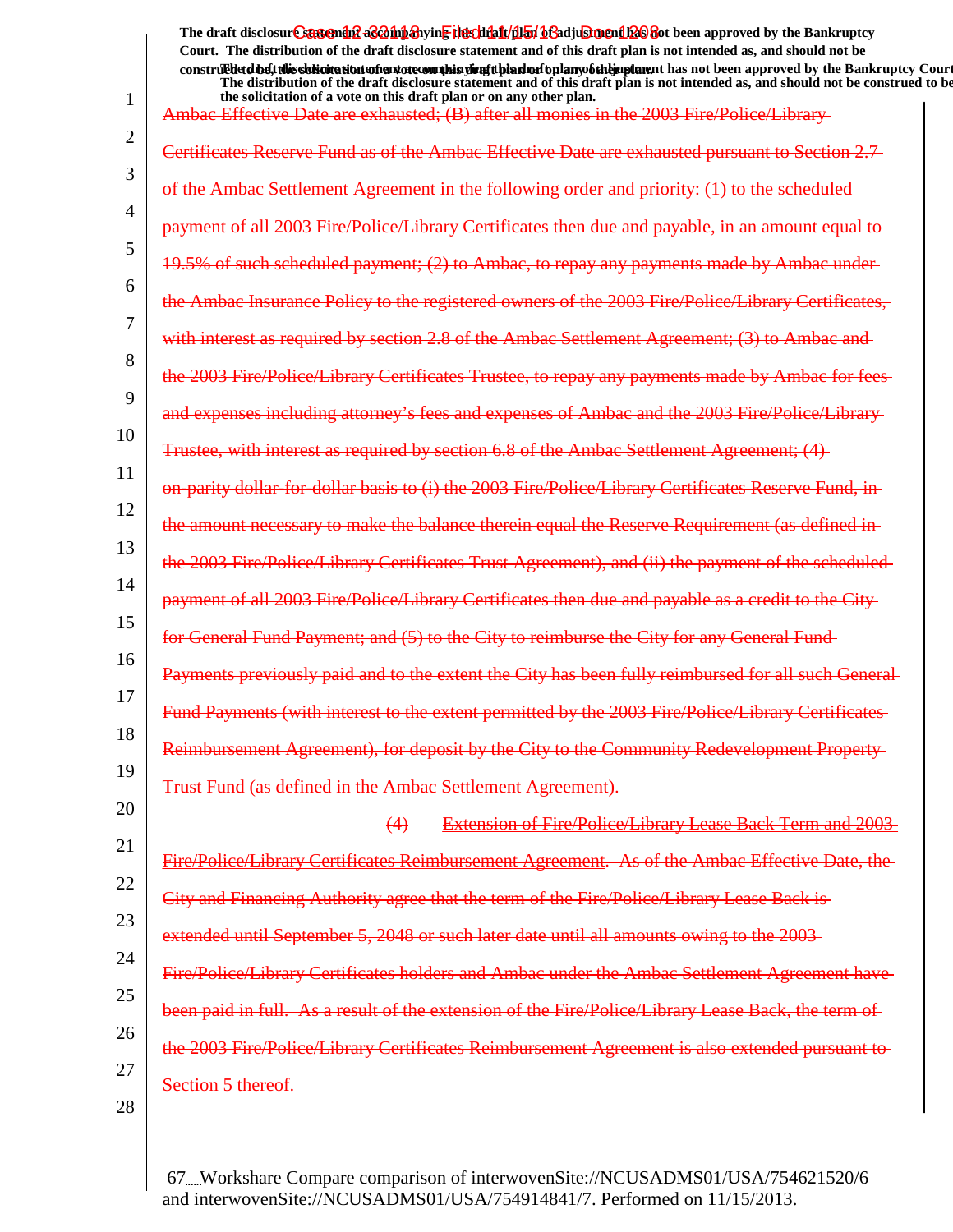The draft disclosur<del>t Suggendn2 aC201np3</del>hyin<mark>e the chip11/1151/163adjushorenth26</mark>860t been approved by the Bankruptcy **Court. The distribution of the draft disclosure statement and of this draft plan is not intended as, and should not be** construed to the solicit this delivited that of a variant decomplise the plan of the plan of the draft draft disclosure in the statement and been approved by the Bankruptcy Court. **The distribution of the draft disclosure statement and of this draft plan is not intended as, and should not be construed to be,**

| 1  | the solicitation of a vote on this draft plan or on any other plan.<br>Debt Service Reserve Fund. The 2003 Fire/Police/Library |
|----|--------------------------------------------------------------------------------------------------------------------------------|
| 2  | Certificates Trustee agrees to apply monies in the 2003 Fire/Police/Library Certificates Reserve-                              |
| 3  | Fund as exists as of the Ambac Effective Date to pay principal of and interest on the 2003-                                    |
| 4  | Fire/Police/Library Certificates commencing with the payment due on September 1, 2013 in the                                   |
| 5  | amount necessary to pay debt service on the 2003 Fire/Police/Library Certificates minus amounts                                |
| 6  | available from Housing Set-Aside Subaccount of the Lease Payment Fund (as defined in the 2003-                                 |
| 7  | Fire/Police/Library Certificates Trust Agreement) established pursuant to the 2003-                                            |
| 8  | Fire/Police/Library Certificates Supplemental Trust Agreement until the 2003 Fire/Police/Library-                              |
| 9  | Certificates Reserve Fund is exhausted. Amounts so applied from the 2003 Fire/Police/Library-                                  |
| 10 | Certificates Reserve Fund shall be a credit against the General Fund Payments due from the City                                |
| 11 | under the Ambac Settlement Agreement. Replenishment of the 2003 Fire/Police/Library-                                           |
| 12 | Certificates Reserve Fund to the Reserve Requirement will take place with excess Housing-                                      |
| 13 | Set-Aside Amounts paid pursuant to the 2003 Fire/Police/Library Certificates Reimbursement                                     |
| 14 | Agreement as set forth in the 2003 Fire/Police/Library Certificates Supplemental Trust-                                        |
|    |                                                                                                                                |
| 15 | Agreement.                                                                                                                     |
| 16 | <b>Successor Agency Sale Proceeds. The City shall cause the</b><br>$e_{i}$                                                     |
| 17 | Successor Agency to work with Ambac to agree upon a list of all properties (i) which will be sold-                             |
| 18 | by the Successor Agency, or (ii) to be transferred to the Community Redevelopment Property-                                    |
| 19 | Trust Fund of the Successor Agency and sold pursuant to the long-range property management                                     |
| 20 | plan developed and authorized in accordance with the applicable sections of the Health and Safety-                             |
| 21 | Code. The City and Ambac will, and the City shall cause the Successor Agency to, use their best-                               |
| 22 | efforts to obtain written approval of the long-range property management plan developed by the-                                |
| 23 | Successor Agency and approved by Ambac prior to submission which will provide, among other-                                    |
| 24 | things, that all of the proceeds from the sale of the properties be used to satisfy outstanding-                               |
| 25 | obligations under the bonds of the Successor Agency and 2003 Fire/Police/Library Certificates-                                 |
| 26 | Reimbursement Agreement in accordance with the existing priorities under applicable law prior-                                 |
| 27 | to any distribution of such proceeds to taxing agencies under the Health and Safety Code. The                                  |
| 28 | City shall, and the City shall cause the Successor Agency to, diligently pursue the sales of the-                              |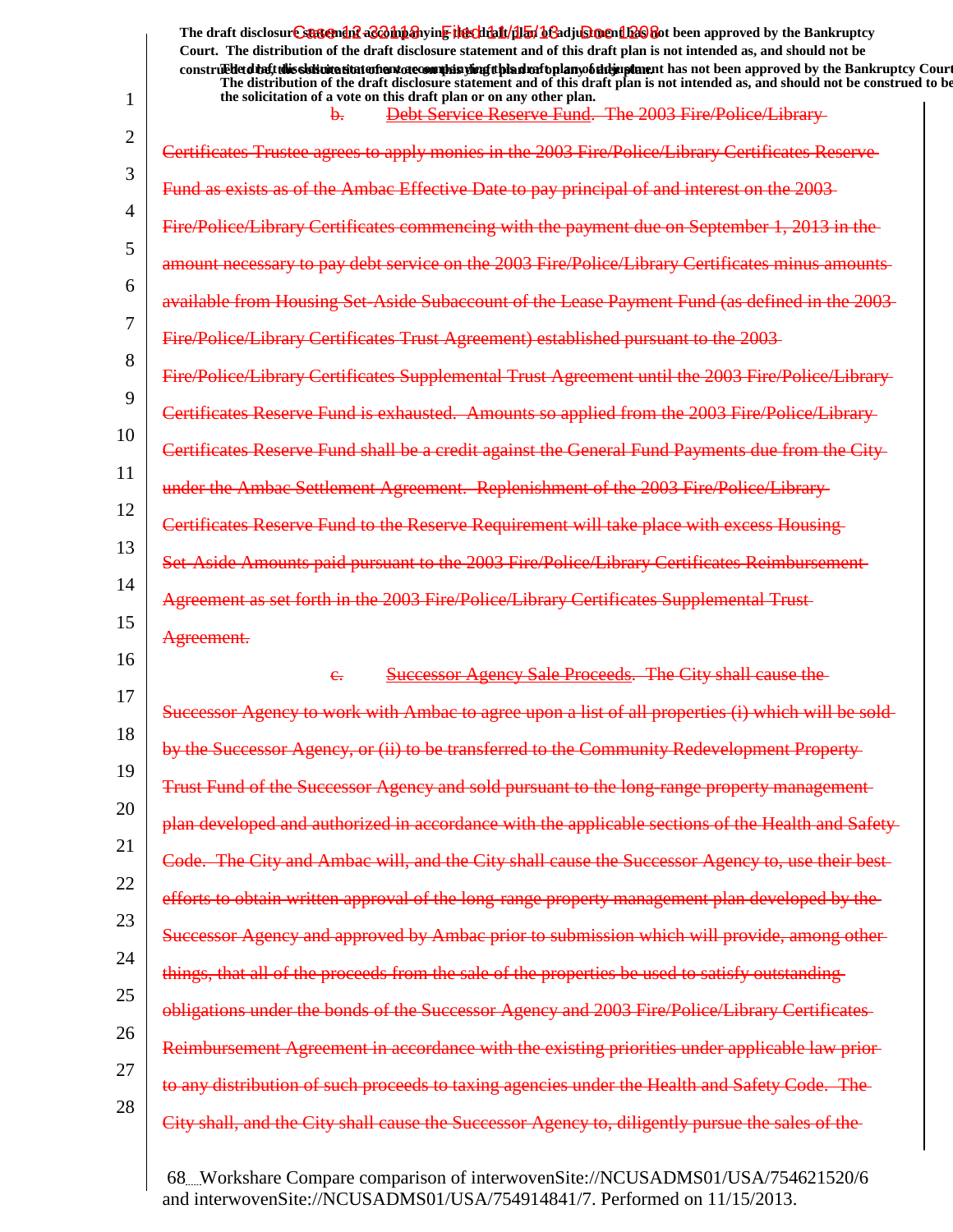|          | The draft disclosure sastement as a having the client full by beading ment been approved by the Bankruptcy<br>Court. The distribution of the draft disclosure statement and of this draft plan is not intended as, and should not be                                                                                                              |
|----------|---------------------------------------------------------------------------------------------------------------------------------------------------------------------------------------------------------------------------------------------------------------------------------------------------------------------------------------------------|
|          | construedetdiatt this sidioite state of entate comples ying than rational mobility up and has not been approved by the Bankruptcy Court<br>The distribution of the draft disclosure statement and of this draft plan is not intended as, and should not be construed to be<br>the solicitation of a vote on this draft plan or on any other plan. |
|          | properties in accordance with applicable law and shall provide Ambac and the 2003-                                                                                                                                                                                                                                                                |
|          | Fire/Police/Library Certificates Trustee with a written monthly report of all progress and activity                                                                                                                                                                                                                                               |
|          | taken in connection with such sales.                                                                                                                                                                                                                                                                                                              |
|          | Plan Support Commitment. From and after the entry into the<br>$\overline{d}$ .                                                                                                                                                                                                                                                                    |
|          | Ambac Settlement Agreement, and provided that (i) the Bankruptcy Court has entered the                                                                                                                                                                                                                                                            |
|          | Approval Order, and (ii) the City has complied with its covenants and obligations under the                                                                                                                                                                                                                                                       |
|          | Ambac Settlement Agreement, Ambac will support the Plan and take such action as is reasonably-                                                                                                                                                                                                                                                    |
|          | necessary to support confirmation and consummation of the Plan which provides for separate                                                                                                                                                                                                                                                        |
|          | elassification of the Claims of Ambac and the 2003 Fire/Police/Library Certificates holders with                                                                                                                                                                                                                                                  |
|          | respect to the 2003 Fire/Police/Library Certificates into two classes; each class shall provide for-                                                                                                                                                                                                                                              |
|          | all Claims of Ambac and the 2003 Fire/Police/Library Certificates holders to be satisfied through                                                                                                                                                                                                                                                 |
|          | the City's recognition and performance of its obligations under the Ambac Settlement Agreement.                                                                                                                                                                                                                                                   |
| 14       | Ambae in its capacity as insurer and sole owner of all 2003 Fire/Police/Library Certificates                                                                                                                                                                                                                                                      |
|          | 2003 Fire/Police/Library Trust Agreement agrees to vote for such Plan. Subject to<br><del>pursuant to the</del>                                                                                                                                                                                                                                   |
| 15<br>16 | the terms and conditions of the Ambac Settlement Agreement, the Plan will affirm that the                                                                                                                                                                                                                                                         |
|          | Fire/Police/Library Lease Back, 2003 Fire/Police/Library Certificates Trust Agreement,                                                                                                                                                                                                                                                            |
| 18       | Fire/Police/Library Lease Out and 2003 Fire/Police/Library Certificates Reimbursement                                                                                                                                                                                                                                                             |
|          | Agreement shall be assumed and remain in full force and effect.                                                                                                                                                                                                                                                                                   |
|          | Reimbursement of Attorneys' Fees. The City shall reimburse<br>e.                                                                                                                                                                                                                                                                                  |
| 20       | Ambae and the 2003 Fire/Police/Library Certificates Trustee for the fees and expenses of Ambae                                                                                                                                                                                                                                                    |
|          | and 2003 Fire/Police/Library Certificates Trustee, including attorney's fees and expenses incurred-                                                                                                                                                                                                                                               |
| 22       | in connection with the 2003 Fire/Police/Library Certificates and the Chapter 9 Case (i) in relation-                                                                                                                                                                                                                                              |
| 24       | to Ambac, accrued through the date of execution and delivery of the Ambac Settlement-                                                                                                                                                                                                                                                             |
| 25       | Agreement in the amount of \$240,000, and (ii) in relation to Ambac and 2003 Fire/Police/Library-                                                                                                                                                                                                                                                 |
| 26       | Certificates Trustee accrued from the date of the execution and delivery of the Ambac Settlement-                                                                                                                                                                                                                                                 |
| 27       | Agreement through the effective date of the Plan (the "Outstanding Fees and Expenses")                                                                                                                                                                                                                                                            |
| 28       | through application of Housing Set-Aside Amounts paid pursuant to the 2003 Fire/Police/Library-                                                                                                                                                                                                                                                   |
|          | Certificates Reimbursement Agreement as set forth in section 5.04 of the 2003 Fire/Police/Library-                                                                                                                                                                                                                                                |
|          |                                                                                                                                                                                                                                                                                                                                                   |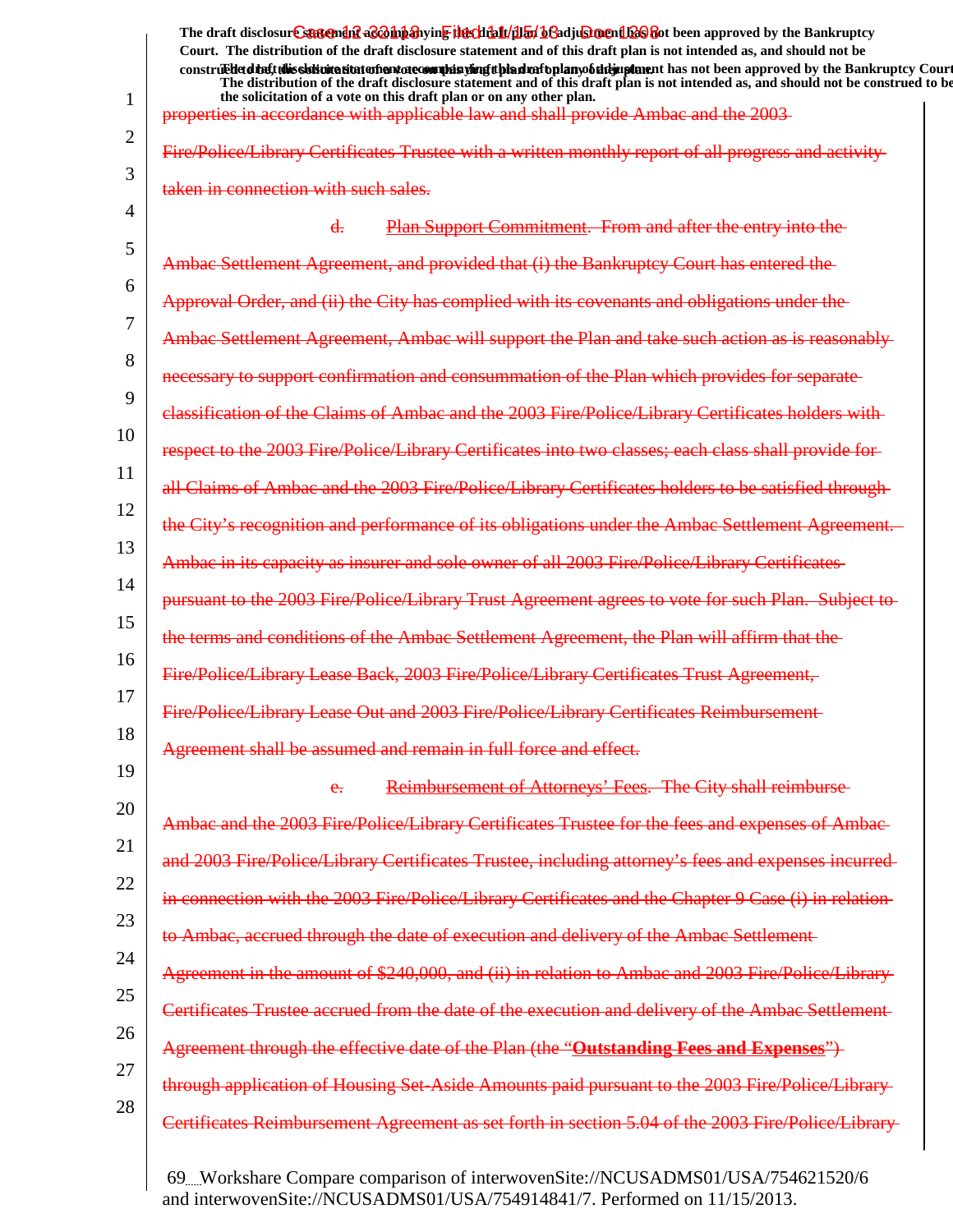| submit invoices to the City relating to the Outstanding Fees and Expenses specified in (ii) herein-<br>on a monthly basis. Interest will accrue on the Outstanding Fees and Expenses at an interest rate-<br>of 8% compounded annually. The City and the Financing Authority will be obligated to pay-<br>ongoing 2003 Fire/Police/Library Certificates Trustee fees and expenses as required under the<br>2003 Fire/Police/Library Certificates Trust Agreement and Fire/Police/Library Lease Back.<br>$f_{\tau}$<br><b>2003 Fire/Police/Library Certificates Supplemental Trust-</b><br>$\leftrightarrow$<br>Agreement. On the Ambac Effective Date, the Supplemental Trust Agreement, dated as of May-<br>9, 2013 (the "2003 Fire/Police/Library Certificates Supplemental Trust Agreement"), by and-<br>among the City, the Financing Authority and the 2003 Fire/Police/Library Certificates Trustee,<br>shall become effective.<br>(2)<br>the Ambac Effective Date, the Financing Authority and the 2003 Fire/Police/Library Certificates-<br>Trustee shall be authorized to and shall enter into Fire/Police/Library Lease Out Assignment<br>Agreement and the City shall be authorized to and shall acknowledge and consent thereto., which<br>should be consulted for the precise terms of the treatment. The Plan does not modify,<br>amend, or alter the amounts due to the holders of the 2003 Fire/Police/Library Certificates<br>or the obligations of Ambac to pay principal or redemption price of, or interest on, the 2003<br>Fire/Police/Library Certificates as and when such amounts become due under the 2003<br>Fire/Police/Library Certificates Trust Agreement, which payments shall be made by Ambac<br>in accordance with, and subject to, the terms of the Ambac Insurance Policy. Ambac, as the<br>holder of the Class 1A Claims, is entitled to vote to accept or reject this Plan in accordance<br>with the Plan Solicitation Order.<br><b>B.</b><br>Class 1B – Claims of Holders of 2003 Fire/Police/Library Certificates.<br><b>Impairment and Voting.</b><br>1.<br>Class 1B is Impaired by this Plan since the treatment of this Class will affect the | the solicitation of a vote on this draft plan or on any other plan.<br>Certificates Trust Agreement. The 2003 Fire/Police/Library Certificates Trustee and Ambac shall- |
|------------------------------------------------------------------------------------------------------------------------------------------------------------------------------------------------------------------------------------------------------------------------------------------------------------------------------------------------------------------------------------------------------------------------------------------------------------------------------------------------------------------------------------------------------------------------------------------------------------------------------------------------------------------------------------------------------------------------------------------------------------------------------------------------------------------------------------------------------------------------------------------------------------------------------------------------------------------------------------------------------------------------------------------------------------------------------------------------------------------------------------------------------------------------------------------------------------------------------------------------------------------------------------------------------------------------------------------------------------------------------------------------------------------------------------------------------------------------------------------------------------------------------------------------------------------------------------------------------------------------------------------------------------------------------------------------------------------------------------------------------------------------------------------------------------------------------------------------------------------------------------------------------------------------------------------------------------------------------------------------------------------------------------------------------------------------------------------------------------------------------------------------------------------------------------------|-------------------------------------------------------------------------------------------------------------------------------------------------------------------------|
|                                                                                                                                                                                                                                                                                                                                                                                                                                                                                                                                                                                                                                                                                                                                                                                                                                                                                                                                                                                                                                                                                                                                                                                                                                                                                                                                                                                                                                                                                                                                                                                                                                                                                                                                                                                                                                                                                                                                                                                                                                                                                                                                                                                          |                                                                                                                                                                         |
|                                                                                                                                                                                                                                                                                                                                                                                                                                                                                                                                                                                                                                                                                                                                                                                                                                                                                                                                                                                                                                                                                                                                                                                                                                                                                                                                                                                                                                                                                                                                                                                                                                                                                                                                                                                                                                                                                                                                                                                                                                                                                                                                                                                          |                                                                                                                                                                         |
|                                                                                                                                                                                                                                                                                                                                                                                                                                                                                                                                                                                                                                                                                                                                                                                                                                                                                                                                                                                                                                                                                                                                                                                                                                                                                                                                                                                                                                                                                                                                                                                                                                                                                                                                                                                                                                                                                                                                                                                                                                                                                                                                                                                          |                                                                                                                                                                         |
|                                                                                                                                                                                                                                                                                                                                                                                                                                                                                                                                                                                                                                                                                                                                                                                                                                                                                                                                                                                                                                                                                                                                                                                                                                                                                                                                                                                                                                                                                                                                                                                                                                                                                                                                                                                                                                                                                                                                                                                                                                                                                                                                                                                          |                                                                                                                                                                         |
|                                                                                                                                                                                                                                                                                                                                                                                                                                                                                                                                                                                                                                                                                                                                                                                                                                                                                                                                                                                                                                                                                                                                                                                                                                                                                                                                                                                                                                                                                                                                                                                                                                                                                                                                                                                                                                                                                                                                                                                                                                                                                                                                                                                          |                                                                                                                                                                         |
|                                                                                                                                                                                                                                                                                                                                                                                                                                                                                                                                                                                                                                                                                                                                                                                                                                                                                                                                                                                                                                                                                                                                                                                                                                                                                                                                                                                                                                                                                                                                                                                                                                                                                                                                                                                                                                                                                                                                                                                                                                                                                                                                                                                          | <b>Approval and Authorization to enter into the Ancillary Documents.</b>                                                                                                |
|                                                                                                                                                                                                                                                                                                                                                                                                                                                                                                                                                                                                                                                                                                                                                                                                                                                                                                                                                                                                                                                                                                                                                                                                                                                                                                                                                                                                                                                                                                                                                                                                                                                                                                                                                                                                                                                                                                                                                                                                                                                                                                                                                                                          |                                                                                                                                                                         |
|                                                                                                                                                                                                                                                                                                                                                                                                                                                                                                                                                                                                                                                                                                                                                                                                                                                                                                                                                                                                                                                                                                                                                                                                                                                                                                                                                                                                                                                                                                                                                                                                                                                                                                                                                                                                                                                                                                                                                                                                                                                                                                                                                                                          |                                                                                                                                                                         |
|                                                                                                                                                                                                                                                                                                                                                                                                                                                                                                                                                                                                                                                                                                                                                                                                                                                                                                                                                                                                                                                                                                                                                                                                                                                                                                                                                                                                                                                                                                                                                                                                                                                                                                                                                                                                                                                                                                                                                                                                                                                                                                                                                                                          |                                                                                                                                                                         |
|                                                                                                                                                                                                                                                                                                                                                                                                                                                                                                                                                                                                                                                                                                                                                                                                                                                                                                                                                                                                                                                                                                                                                                                                                                                                                                                                                                                                                                                                                                                                                                                                                                                                                                                                                                                                                                                                                                                                                                                                                                                                                                                                                                                          |                                                                                                                                                                         |
|                                                                                                                                                                                                                                                                                                                                                                                                                                                                                                                                                                                                                                                                                                                                                                                                                                                                                                                                                                                                                                                                                                                                                                                                                                                                                                                                                                                                                                                                                                                                                                                                                                                                                                                                                                                                                                                                                                                                                                                                                                                                                                                                                                                          |                                                                                                                                                                         |
|                                                                                                                                                                                                                                                                                                                                                                                                                                                                                                                                                                                                                                                                                                                                                                                                                                                                                                                                                                                                                                                                                                                                                                                                                                                                                                                                                                                                                                                                                                                                                                                                                                                                                                                                                                                                                                                                                                                                                                                                                                                                                                                                                                                          | Fire/Police/Library Lease Out Assignment Agreement. On-                                                                                                                 |
|                                                                                                                                                                                                                                                                                                                                                                                                                                                                                                                                                                                                                                                                                                                                                                                                                                                                                                                                                                                                                                                                                                                                                                                                                                                                                                                                                                                                                                                                                                                                                                                                                                                                                                                                                                                                                                                                                                                                                                                                                                                                                                                                                                                          |                                                                                                                                                                         |
|                                                                                                                                                                                                                                                                                                                                                                                                                                                                                                                                                                                                                                                                                                                                                                                                                                                                                                                                                                                                                                                                                                                                                                                                                                                                                                                                                                                                                                                                                                                                                                                                                                                                                                                                                                                                                                                                                                                                                                                                                                                                                                                                                                                          |                                                                                                                                                                         |
|                                                                                                                                                                                                                                                                                                                                                                                                                                                                                                                                                                                                                                                                                                                                                                                                                                                                                                                                                                                                                                                                                                                                                                                                                                                                                                                                                                                                                                                                                                                                                                                                                                                                                                                                                                                                                                                                                                                                                                                                                                                                                                                                                                                          |                                                                                                                                                                         |
|                                                                                                                                                                                                                                                                                                                                                                                                                                                                                                                                                                                                                                                                                                                                                                                                                                                                                                                                                                                                                                                                                                                                                                                                                                                                                                                                                                                                                                                                                                                                                                                                                                                                                                                                                                                                                                                                                                                                                                                                                                                                                                                                                                                          |                                                                                                                                                                         |
|                                                                                                                                                                                                                                                                                                                                                                                                                                                                                                                                                                                                                                                                                                                                                                                                                                                                                                                                                                                                                                                                                                                                                                                                                                                                                                                                                                                                                                                                                                                                                                                                                                                                                                                                                                                                                                                                                                                                                                                                                                                                                                                                                                                          |                                                                                                                                                                         |
|                                                                                                                                                                                                                                                                                                                                                                                                                                                                                                                                                                                                                                                                                                                                                                                                                                                                                                                                                                                                                                                                                                                                                                                                                                                                                                                                                                                                                                                                                                                                                                                                                                                                                                                                                                                                                                                                                                                                                                                                                                                                                                                                                                                          |                                                                                                                                                                         |
|                                                                                                                                                                                                                                                                                                                                                                                                                                                                                                                                                                                                                                                                                                                                                                                                                                                                                                                                                                                                                                                                                                                                                                                                                                                                                                                                                                                                                                                                                                                                                                                                                                                                                                                                                                                                                                                                                                                                                                                                                                                                                                                                                                                          |                                                                                                                                                                         |
|                                                                                                                                                                                                                                                                                                                                                                                                                                                                                                                                                                                                                                                                                                                                                                                                                                                                                                                                                                                                                                                                                                                                                                                                                                                                                                                                                                                                                                                                                                                                                                                                                                                                                                                                                                                                                                                                                                                                                                                                                                                                                                                                                                                          |                                                                                                                                                                         |
|                                                                                                                                                                                                                                                                                                                                                                                                                                                                                                                                                                                                                                                                                                                                                                                                                                                                                                                                                                                                                                                                                                                                                                                                                                                                                                                                                                                                                                                                                                                                                                                                                                                                                                                                                                                                                                                                                                                                                                                                                                                                                                                                                                                          |                                                                                                                                                                         |
|                                                                                                                                                                                                                                                                                                                                                                                                                                                                                                                                                                                                                                                                                                                                                                                                                                                                                                                                                                                                                                                                                                                                                                                                                                                                                                                                                                                                                                                                                                                                                                                                                                                                                                                                                                                                                                                                                                                                                                                                                                                                                                                                                                                          |                                                                                                                                                                         |
|                                                                                                                                                                                                                                                                                                                                                                                                                                                                                                                                                                                                                                                                                                                                                                                                                                                                                                                                                                                                                                                                                                                                                                                                                                                                                                                                                                                                                                                                                                                                                                                                                                                                                                                                                                                                                                                                                                                                                                                                                                                                                                                                                                                          |                                                                                                                                                                         |
|                                                                                                                                                                                                                                                                                                                                                                                                                                                                                                                                                                                                                                                                                                                                                                                                                                                                                                                                                                                                                                                                                                                                                                                                                                                                                                                                                                                                                                                                                                                                                                                                                                                                                                                                                                                                                                                                                                                                                                                                                                                                                                                                                                                          |                                                                                                                                                                         |
|                                                                                                                                                                                                                                                                                                                                                                                                                                                                                                                                                                                                                                                                                                                                                                                                                                                                                                                                                                                                                                                                                                                                                                                                                                                                                                                                                                                                                                                                                                                                                                                                                                                                                                                                                                                                                                                                                                                                                                                                                                                                                                                                                                                          |                                                                                                                                                                         |
|                                                                                                                                                                                                                                                                                                                                                                                                                                                                                                                                                                                                                                                                                                                                                                                                                                                                                                                                                                                                                                                                                                                                                                                                                                                                                                                                                                                                                                                                                                                                                                                                                                                                                                                                                                                                                                                                                                                                                                                                                                                                                                                                                                                          | legal, equitable, or contractual rights of the holders of the Claims, and, accordingly, <b>Ambac, as</b>                                                                |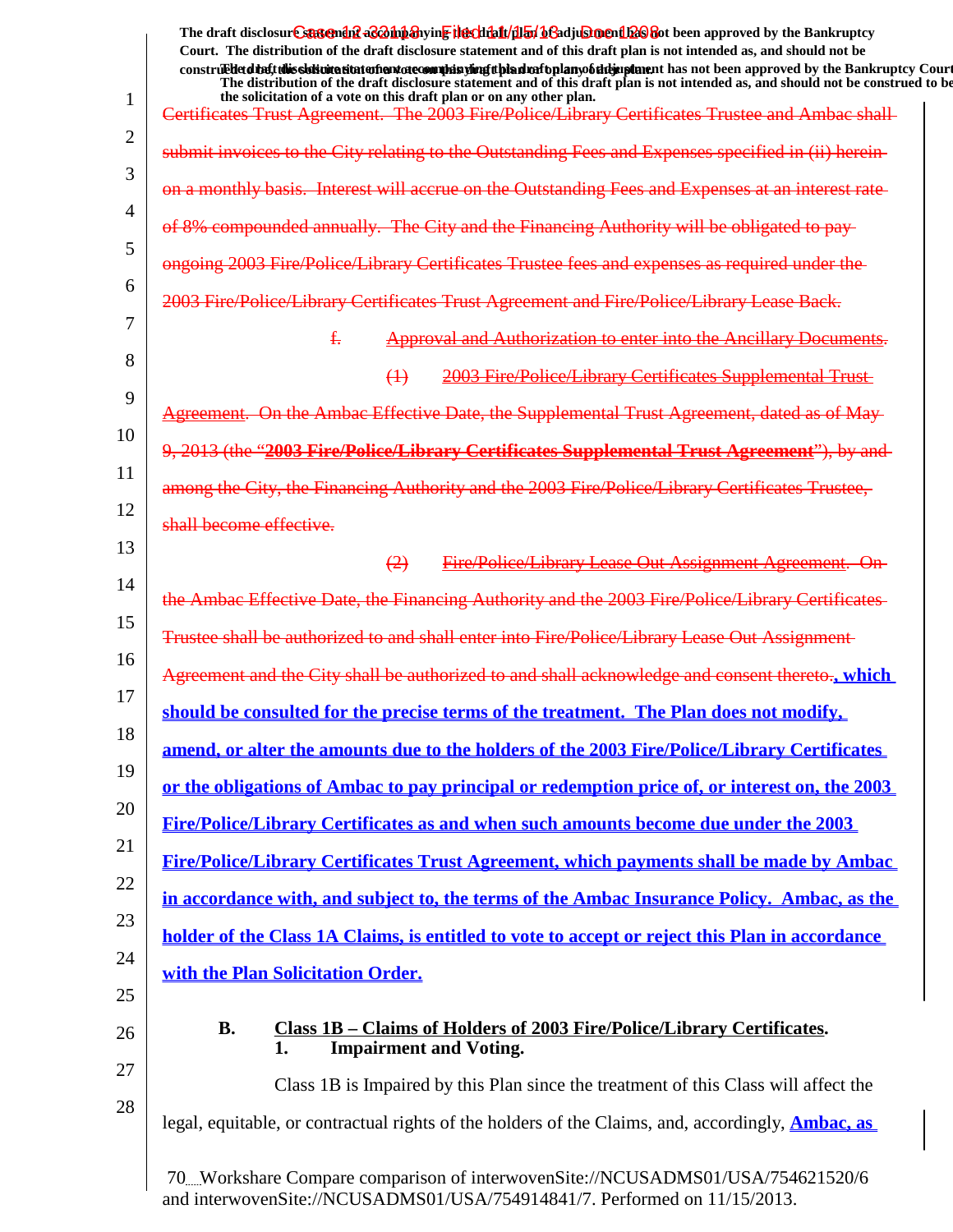|              | The draft disclosure suggended as on the hearth of the file of the final of a disclosure of the Bankruptcy<br>Court. The distribution of the draft disclosure statement and of this draft plan is not intended as, and should not be                                                                                                                  |
|--------------|-------------------------------------------------------------------------------------------------------------------------------------------------------------------------------------------------------------------------------------------------------------------------------------------------------------------------------------------------------|
|              | construedetd the ft this slot intertion to the manufacture of the simulation of the hands of the same than the same of the Bankruptcy Court<br>The distribution of the draft disclosure statement and of this draft plan is not intended as, and should not be construed to be<br>the solicitation of a vote on this draft plan or on any other plan. |
| $\mathbf{1}$ | the <b>holders deemed holder</b> of the Claims in this Class-are, is entitled to vote to accept or reject                                                                                                                                                                                                                                             |
| 2            | this Plan in accordance with the Plan Solicitation Order.                                                                                                                                                                                                                                                                                             |
| 3            | $\perp\!\!\!\perp$                                                                                                                                                                                                                                                                                                                                    |
| 4            | <u> 11</u>                                                                                                                                                                                                                                                                                                                                            |
| 5            | $L\!\!\!L\!\!\!L$                                                                                                                                                                                                                                                                                                                                     |
| 6            | 2.<br><b>Treatment.</b>                                                                                                                                                                                                                                                                                                                               |
| 7            | The treatment of the Class 1B claimants, the 2003 Fire/Police/Library Certificates                                                                                                                                                                                                                                                                    |
| 8            | holders, is identical to the treatment of Ambac, the Class 1A claimant.                                                                                                                                                                                                                                                                               |
| 9            |                                                                                                                                                                                                                                                                                                                                                       |
| 10           | $\mathbf{C}$ .<br>Class 2 – SEB Claims of the 2006 SEB Bond Trustee/NPFG – 2006 SEB<br>Bonds.                                                                                                                                                                                                                                                         |
| 11           | <b>Impairment and Voting.</b><br>1.                                                                                                                                                                                                                                                                                                                   |
| 12           | Class 2 is not Impaired by this Plan since the treatment of this Class will not affect                                                                                                                                                                                                                                                                |
| 13           | the legal, equitable, or contractual rights of the holders of the Claims, and, accordingly, NPFG, as                                                                                                                                                                                                                                                  |
| 14           | the deemed holder of the Claims in this Class, is not entitled to vote to accept or reject this Plan in                                                                                                                                                                                                                                               |
| 15           | accordance with the Plan Solicitation Order.                                                                                                                                                                                                                                                                                                          |
| 16           | 2.<br><b>Treatment.</b>                                                                                                                                                                                                                                                                                                                               |
| 17           | On the Effective Date, the City will assume the SEB Lease Back and the SEB                                                                                                                                                                                                                                                                            |
| 18           | Lease Out under section 365(a) pursuant to the NPFG <i>[SEB Settlement</i> . The finding by the                                                                                                                                                                                                                                                       |
| 19           | Bankruptcy Court that the Plan is feasible shall constitute adequate assurance of future                                                                                                                                                                                                                                                              |
| 20           | performance of the SEB Lease Back and the SEB Lease Out. The Plan does not modify,                                                                                                                                                                                                                                                                    |
| 21           | amend, or alter the 2006 SEB Bonds or the obligations of NPFG to pay principal or                                                                                                                                                                                                                                                                     |
| 22           | redemption price of, or interest on, the 2006 SEB Bonds as and when such amounts become                                                                                                                                                                                                                                                               |
| 23           | due under the 2006 SEB Bond Indenture, which payments shall be made by NPFG in                                                                                                                                                                                                                                                                        |
| 24           | accordance with, and subject to, the terms of the 2006 SEB Bond Insurance Policy                                                                                                                                                                                                                                                                      |
| 25           | D.<br>Class 3 - Arena Claims of the 2004 Arena Bond Trustee/NPFG - 2004 Arena                                                                                                                                                                                                                                                                         |
| 26           | Bonds.                                                                                                                                                                                                                                                                                                                                                |
| 27           | <b>Impairment and Voting.</b><br>1.                                                                                                                                                                                                                                                                                                                   |
| 28           | Class 3 is Impaired by this Plan since the treatment of this Class will affect the                                                                                                                                                                                                                                                                    |
|              | legal, equitable, or contractual rights of the holders of the Claims, and, accordingly, NPFG, as the                                                                                                                                                                                                                                                  |
|              | 71Workshare Compare comparison of interwovenSite://NCUSADMS01/USA/754621520/6                                                                                                                                                                                                                                                                         |

and interwovenSite://NCUSADMS01/USA/754914841/7. Performed on 11/15/2013.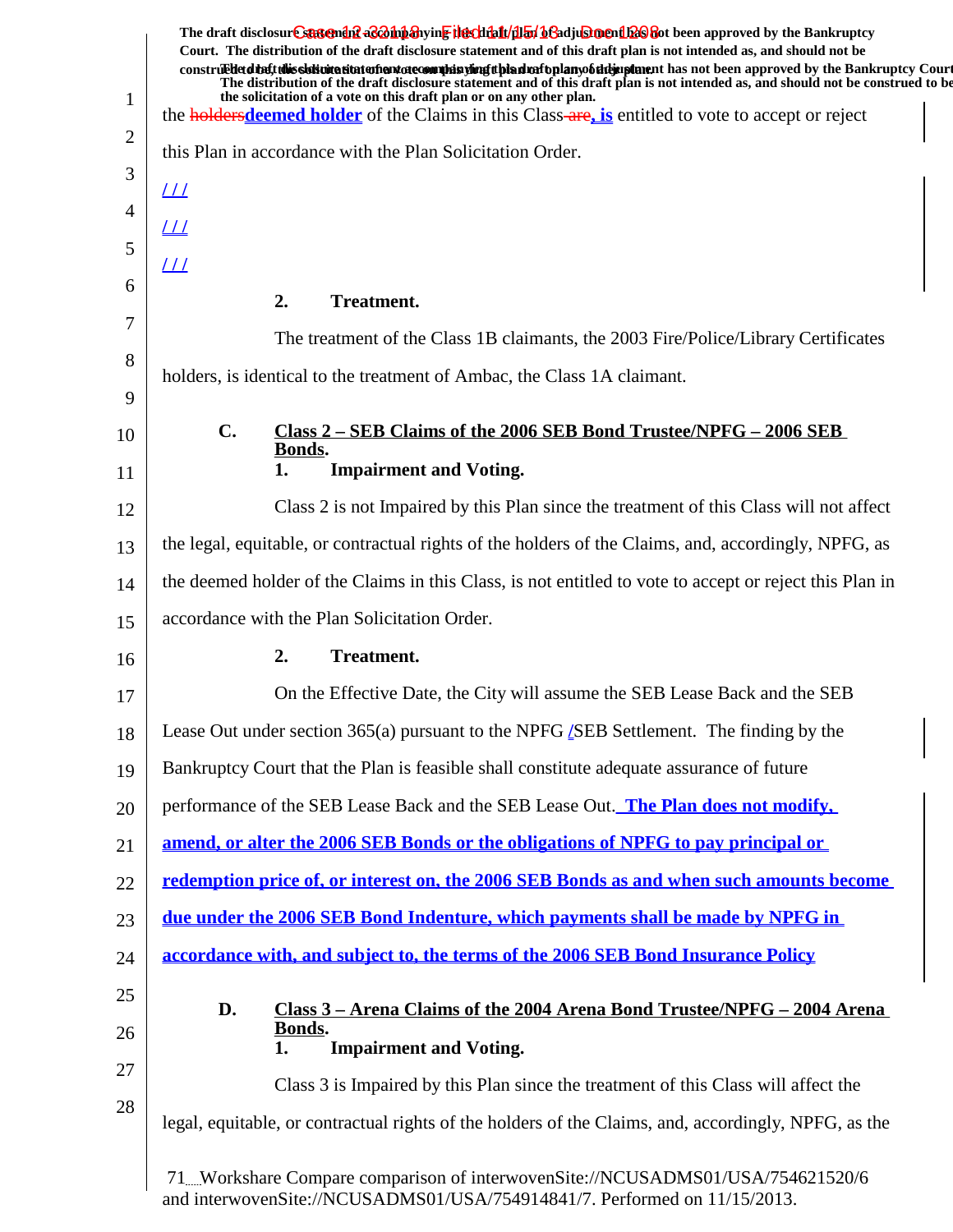|          | The draft disclosure sasement as a hypothesive the client of the final of a disclosure hypothesis approved by the Bankruptcy<br>Court. The distribution of the draft disclosure statement and of this draft plan is not intended as, and should not be<br>construed detail this sistimation and one of manifesting the hadrofoplany of detaining the not been approved by the Bankruptcy Court |
|----------|------------------------------------------------------------------------------------------------------------------------------------------------------------------------------------------------------------------------------------------------------------------------------------------------------------------------------------------------------------------------------------------------|
| 1        | The distribution of the draft disclosure statement and of this draft plan is not intended as, and should not be construed to be<br>the solicitation of a vote on this draft plan or on any other plan.<br>deemed holder of the Claims in this Class, is entitled to vote to accept or reject this Plan in                                                                                      |
| 2        | accordance with the Plan Solicitation Order.                                                                                                                                                                                                                                                                                                                                                   |
| 3        |                                                                                                                                                                                                                                                                                                                                                                                                |
| 4        | 2.<br><b>Treatment.</b>                                                                                                                                                                                                                                                                                                                                                                        |
| 5        | The treatment of the Class 3 Claims will be as set forth in the NPFG Arena                                                                                                                                                                                                                                                                                                                     |
| 6        | Settlement, which should be consulted for the precise terms of the treatment. In summary, with-                                                                                                                                                                                                                                                                                                |
|          | respect to these Claims, after modification of the payment terms of the Arena Lease Back, as-                                                                                                                                                                                                                                                                                                  |
| 7        | provided in the NPFG Arena Settlement, on the Effective Date, the City will assume the Arena-                                                                                                                                                                                                                                                                                                  |
| 8        | Lease Back (as modified), and as a result, the City will continue to remain in possession, custody,                                                                                                                                                                                                                                                                                            |
| 9        | and control of the ArenaThe Plan does not modify, amend, or alter the 2004 Arena Bonds or                                                                                                                                                                                                                                                                                                      |
| 10       | <u>the obligations of NPFG to pay principal or redemption price of, or interest on, the 2004</u>                                                                                                                                                                                                                                                                                               |
| 11       | Arena Bonds as and when such amounts become due under the 2004 Arena Bond                                                                                                                                                                                                                                                                                                                      |
| 12       | Indenture, which payments shall be made by NPFG in accordance with, and subject to, the                                                                                                                                                                                                                                                                                                        |
| 13       | terms of the 2004 Parking Bond Insurance Policy.                                                                                                                                                                                                                                                                                                                                               |
| 14<br>15 | E.<br>Class 4 – Parking Structure Claims of the 2004 Parking Bond Trustee/NPFG<br>$-2004$ Parking Bonds.                                                                                                                                                                                                                                                                                       |
| 16       | <b>Impairment and Voting.</b><br>1.                                                                                                                                                                                                                                                                                                                                                            |
| 17       | Class 4 is Impaired by this Plan since the treatment of this Class will affect the                                                                                                                                                                                                                                                                                                             |
| 18       | legal, equitable, or contractual rights of the holders of the Claims, and, accordingly, NPFG, as the                                                                                                                                                                                                                                                                                           |
| 19       |                                                                                                                                                                                                                                                                                                                                                                                                |
| 20       | deemed holder of the Claims in this Class, is entitled to vote to accept or reject this Plan in                                                                                                                                                                                                                                                                                                |
| 21       | accordance with the Plan Solicitation Order.                                                                                                                                                                                                                                                                                                                                                   |
| 22       | <b>Treatment.</b><br>2.                                                                                                                                                                                                                                                                                                                                                                        |
|          | The treatment of the Class 4 Claims will be as set forth in the NPFG Parking                                                                                                                                                                                                                                                                                                                   |
| 23       | Settlement <b>Documents</b> , which should be consulted for the precise terms of the treatment. In                                                                                                                                                                                                                                                                                             |
| 24       | summary, with respect to these Claims, the City will create a new parking authority for the City-                                                                                                                                                                                                                                                                                              |
| 25       | and will transfer ownership and control of the Parking Structure Properties, other downtown-                                                                                                                                                                                                                                                                                                   |
| 26       | parking structures and lots, and downtown parking meters, as well as parking enforcement-                                                                                                                                                                                                                                                                                                      |
| 27       | revenues, to the parking authority. The City Council members will sit ex officio as the board-                                                                                                                                                                                                                                                                                                 |
| 28       | members of the new parking authority. Revenues from the newly created parking authority will-                                                                                                                                                                                                                                                                                                  |
|          | 72Workshare Compare comparison of interwovenSite://NCUSADMS01/USA/754621520/6                                                                                                                                                                                                                                                                                                                  |

and interwovenSite://NCUSADMS01/USA/754914841/7. Performed on 11/15/2013.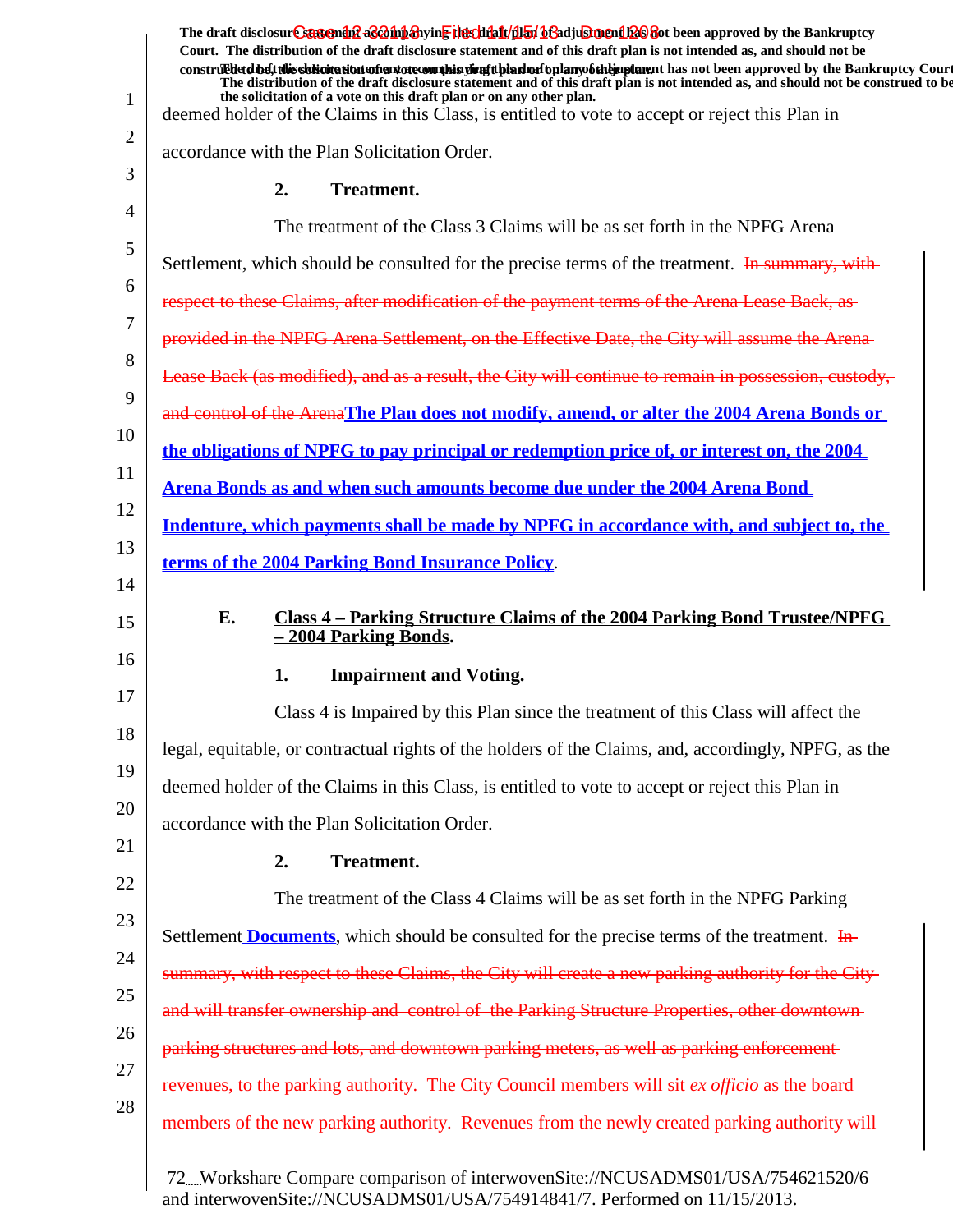1 2 3 4 5 6 7 8 9 10 11 12 13 14 15 16 17 18 19 20 21 22 23 24 25 26 27 28 The draft disclosur<del>t Suggendn2 aC201np3</del>hyin<mark>e the chip11/1151/163adjushorenth26</mark>860t been approved by the Bankruptcy **Court. The distribution of the draft disclosure statement and of this draft plan is not intended as, and should not be** construed to the solicit this solicitation to the number of the solution of the draft plan of the dramatic draft disclosure in the statement of the Bankruptcy Court. **The distribution of the draft disclosure statement and of this draft plan is not intended as, and should not be construed to be, the solicitation of a vote on this draft plan or on any other plan.** be pledged to the 2004 Parking Bond Trustee in support of a new schedule of installment payments to NPFG in exchange for (i) transfer of the possessory interest currently held by the and the bondholders and (ii) a forbearance agreement on the part of NPFG and the efault on the Parking Structure Lease Back. The General Fund will have. no liability for such new installment payments schedule, nor any obligation to make payments under the Parking Structure Lease Back. The effectiveness of the NPFG Settlement is contingent upon the entry into the SCC 16 Settlement Agreement. In the event the parties are unable to agree to the terms of such settlement that is acceptable to NPFG **and the 2004 Parking Bond Trustee**, then the City, at the request or direction of the 2004 Parking Bond Trustee or NPFG shall take any) that may be required by the 2004 Parking Bond terminate the Parking Structure Lease Back as part of an alternative arrangement that is to the City and the 2004 Parking Bond Trustee that is not conditioned on the occurrence of such settlement. **the 2004 Parking Bond Trustee or NPFG, shall take such actions (if any) that may be required by the 2004 Parking Bond Trustee or NPFG to terminate the Parking Structure Lease Back as part of an alternative arrangement that is acceptable to the City and the 2004 Parking Bond Trustee that is not conditioned on the occurrence of such settlement. The Plan does not modify, amend, or alter the 2004 Parking Bonds or the obligations of NPFG to pay principal or redemption price of, or interest on, the 2004 Parking Bonds as and when such amounts become due under the 2004 Parking Bond Indenture, which payments shall be made by NPFG in accordance with, and subject to, the terms of the 2004 Parking Bond Insurance Policy. / / / / / / F. Class 5 – Office Building Claims of the 2007 Office Building Bond Trustee/Assured Guaranty – 2007 Office Building Bonds. 1.** Impairment and Voting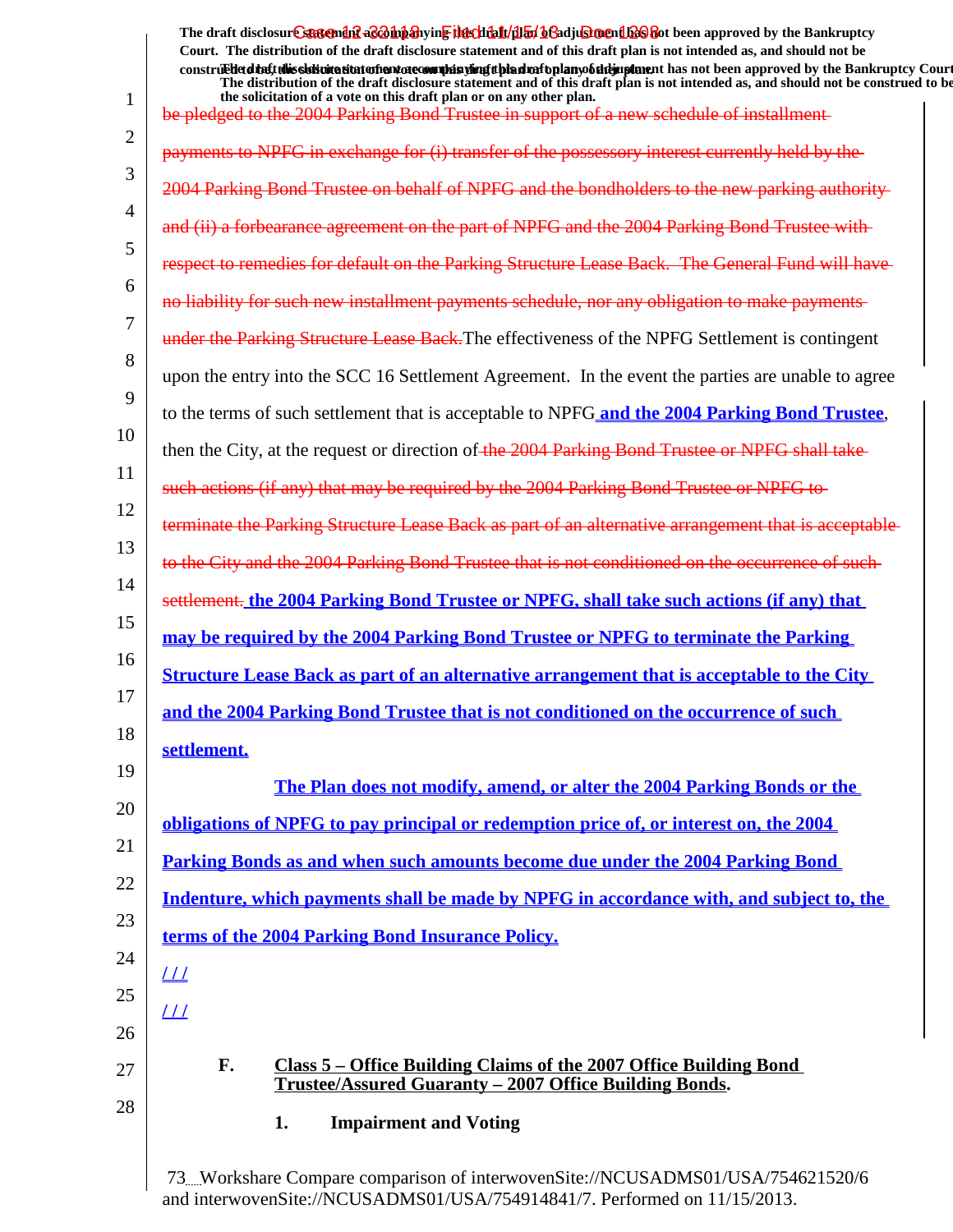|              | The draft disclosur <del>e statendef</del> aconiparying the that dialy bending one had been approved by the Bankruptcy<br>Court. The distribution of the draft disclosure statement and of this draft plan is not intended as, and should not be<br>construedetdine tubis sistemation of antatecomula sumplished to had raftplany of the implement has not been approved by the Bankruptcy Court<br>The distribution of the draft disclosure statement and of this draft plan is not intended as, and should not be construed to be |
|--------------|-------------------------------------------------------------------------------------------------------------------------------------------------------------------------------------------------------------------------------------------------------------------------------------------------------------------------------------------------------------------------------------------------------------------------------------------------------------------------------------------------------------------------------------|
| $\mathbf{1}$ | the solicitation of a vote on this draft plan or on any other plan.<br>Class 5 is Impaired by this Plan since the treatment of this Class will affect the                                                                                                                                                                                                                                                                                                                                                                           |
| 2            | legal, equitable, or contractual rights of the <b>holdersholder</b> of the Claims, and, accordingly,                                                                                                                                                                                                                                                                                                                                                                                                                                |
| 3            | <b>Assured Guaranty, as the holdersholder</b> of the Claims in this Class-are, is entitled to vote to                                                                                                                                                                                                                                                                                                                                                                                                                               |
| 4            | accept or reject this Plan in accordance with the Plan Solicitation Order.                                                                                                                                                                                                                                                                                                                                                                                                                                                          |
| 5            | 2.<br><b>Treatment.</b>                                                                                                                                                                                                                                                                                                                                                                                                                                                                                                             |
| 6            | The treatment of the Class 5 Claims will be as set forth in the Assured Guaranty                                                                                                                                                                                                                                                                                                                                                                                                                                                    |
| 7            | Settlement, which should be consulted for the precise terms of the treatment. A summary of the                                                                                                                                                                                                                                                                                                                                                                                                                                      |
| 8            | treatment-follows:                                                                                                                                                                                                                                                                                                                                                                                                                                                                                                                  |
| 9            | The Office Building Lease Out and Lease Back will be terminated, and the City-                                                                                                                                                                                                                                                                                                                                                                                                                                                      |
| 10           | shall have no obligations under the same. The City will transfer fee title in the                                                                                                                                                                                                                                                                                                                                                                                                                                                   |
| 11           | 400 E. Main Office Building Property to Assured Guaranty or its designee at                                                                                                                                                                                                                                                                                                                                                                                                                                                         |
| 12           | Assured Guaranty's election, subject to the New 400 E. Main Lease. Assured-                                                                                                                                                                                                                                                                                                                                                                                                                                                         |
| 13           | Guaranty may elect to keep the property or to sell it at some future date, subject-                                                                                                                                                                                                                                                                                                                                                                                                                                                 |
| 14           | to the New 400 E. Main Lease. Assured Guaranty shall be entitled to all net-                                                                                                                                                                                                                                                                                                                                                                                                                                                        |
| 15           | rent and profits of the property after the transfer and to all of the sales proceeds                                                                                                                                                                                                                                                                                                                                                                                                                                                |
| 16           | of the property should Assured Guaranty elect to sell the property, and Assured-                                                                                                                                                                                                                                                                                                                                                                                                                                                    |
| 17           | Guaranty shall be obligated to pay all costs of operation and maintenance of the-                                                                                                                                                                                                                                                                                                                                                                                                                                                   |
| 18           | property. The City shall be released from any and all liability with respect to-                                                                                                                                                                                                                                                                                                                                                                                                                                                    |
| 19           | the 2007 Office Building Bonds and associated documents and the terminated-                                                                                                                                                                                                                                                                                                                                                                                                                                                         |
| 20           | Office Building Lease Out and Lease Back.                                                                                                                                                                                                                                                                                                                                                                                                                                                                                           |
| 21           | The New 400 E. Main Lease shall include the terms set forth in the Assured                                                                                                                                                                                                                                                                                                                                                                                                                                                          |
| 22           | Guaranty Term Sheet, including without limitation the following: the initial-                                                                                                                                                                                                                                                                                                                                                                                                                                                       |
| 23           | term shall begin on the Effective Date and end on June 30, 2022; the City shall-                                                                                                                                                                                                                                                                                                                                                                                                                                                    |
| 24           | enjoy exclusive use of the City Space (as defined in the Assured Guaranty-                                                                                                                                                                                                                                                                                                                                                                                                                                                          |
| 25           | Term Sheet); the City shall make monthly rent payments as specified in the-                                                                                                                                                                                                                                                                                                                                                                                                                                                         |
| 26           | Assured Guaranty Term Sheet; the New 400 E. Main Lease supersedes the                                                                                                                                                                                                                                                                                                                                                                                                                                                               |
| 27           | Fourth Floor Lease of 400 E. Main.                                                                                                                                                                                                                                                                                                                                                                                                                                                                                                  |
| 28           |                                                                                                                                                                                                                                                                                                                                                                                                                                                                                                                                     |
|              |                                                                                                                                                                                                                                                                                                                                                                                                                                                                                                                                     |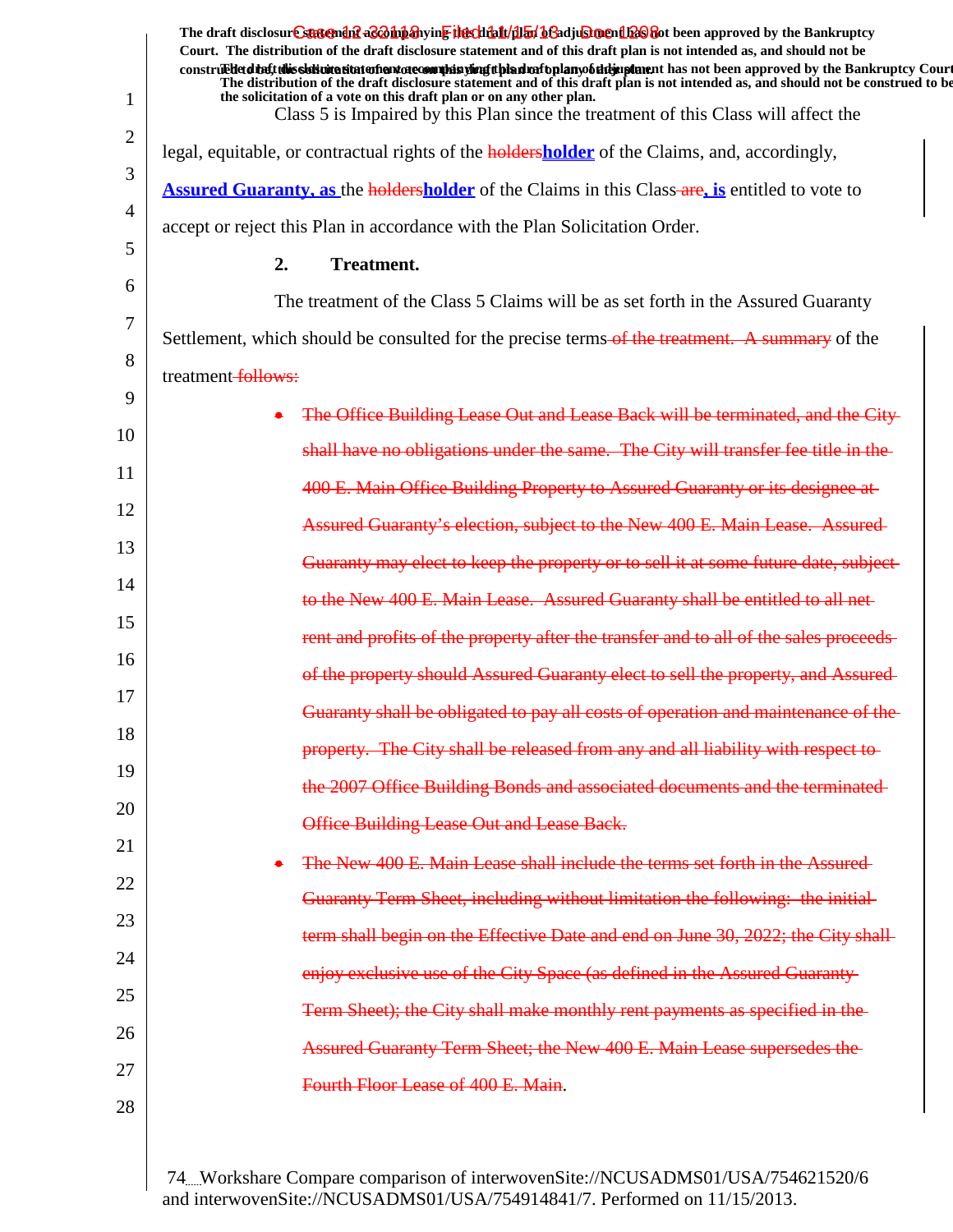| 1  | The draft disclosur <del>Csusendif aCohhanyinE Hechhalt/dl51</del> hGadjuSmendl2C Bot been approved by the Bankruptcy<br>Court. The distribution of the draft disclosure statement and of this draft plan is not intended as, and should not be<br>construed detail this slok wite situation and accommode is virigit bian match plany of the implement has not been approved by the Bankruptcy Court<br>The distribution of the draft disclosure statement and of this draft plan is not intended as, and should not be construed to be<br>the solicitation of a vote on this draft plan or on any other plan. |
|----|-----------------------------------------------------------------------------------------------------------------------------------------------------------------------------------------------------------------------------------------------------------------------------------------------------------------------------------------------------------------------------------------------------------------------------------------------------------------------------------------------------------------------------------------------------------------------------------------------------------------|
| 2  | G.<br><b>Class 6 - Pension Obligation Bonds Claims of Assured Guaranty.</b><br><b>Impairment and Voting.</b><br>1.                                                                                                                                                                                                                                                                                                                                                                                                                                                                                              |
| 3  | Class 6 is Impaired by this Plan since the treatment of this Class will affect the                                                                                                                                                                                                                                                                                                                                                                                                                                                                                                                              |
| 4  | legal, equitable, or contractual rights of the holders of the Claims, and, accordingly, the                                                                                                                                                                                                                                                                                                                                                                                                                                                                                                                     |
| 5  | holders Assured Guaranty, as the deemed holder of the Claims in this Class-are, is entitled to                                                                                                                                                                                                                                                                                                                                                                                                                                                                                                                  |
| 6  | vote to accept or reject this Plan in accordance with the Plan Solicitation Order. The Plan does                                                                                                                                                                                                                                                                                                                                                                                                                                                                                                                |
| 7  | not modify, amend or alter the Pension Obligation Bonds or the obligations of Assured                                                                                                                                                                                                                                                                                                                                                                                                                                                                                                                           |
| 8  | Guaranty to pay principal or redemption price of, or interest on Pension Obligation Bonds                                                                                                                                                                                                                                                                                                                                                                                                                                                                                                                       |
| 9  | as and when such amounts become due under Pension Obligation Bond Indenture, which                                                                                                                                                                                                                                                                                                                                                                                                                                                                                                                              |
| 10 | payments shall be made by Assured Guaranty in accordance with, and subject to, the terms                                                                                                                                                                                                                                                                                                                                                                                                                                                                                                                        |
| 11 | of the Pension Obligation Bond Insurance Policy.                                                                                                                                                                                                                                                                                                                                                                                                                                                                                                                                                                |
| 12 | 2.<br><b>Treatment.</b>                                                                                                                                                                                                                                                                                                                                                                                                                                                                                                                                                                                         |
| 13 | The treatment of the Class 6 Claims will be as set forth in the Assured Guaranty                                                                                                                                                                                                                                                                                                                                                                                                                                                                                                                                |
| 14 | Settlement, which should be consulted for the precise terms of the treatment. A summary as it-                                                                                                                                                                                                                                                                                                                                                                                                                                                                                                                  |
| 15 | relates to these Claims follows. The Plan does not modify, amend, or alter the Pension                                                                                                                                                                                                                                                                                                                                                                                                                                                                                                                          |
| 16 | <b>Obligation Bonds or the obligations of Assured Guaranty to pay principal or redemption</b>                                                                                                                                                                                                                                                                                                                                                                                                                                                                                                                   |
| 17 | price of, or interest on Pension Obligation Bonds as and when such amounts become due                                                                                                                                                                                                                                                                                                                                                                                                                                                                                                                           |
| 18 | under Pension Obligation Bond Indenture, which payments shall be made                                                                                                                                                                                                                                                                                                                                                                                                                                                                                                                                           |
| 19 | $\frac{1}{1}$                                                                                                                                                                                                                                                                                                                                                                                                                                                                                                                                                                                                   |
| 20 | by Assured Guaranty in accordance with, and subject to, the terms of the Pension                                                                                                                                                                                                                                                                                                                                                                                                                                                                                                                                |
| 21 | <b>Obligation Bond Insurance Policy.</b>                                                                                                                                                                                                                                                                                                                                                                                                                                                                                                                                                                        |
| 22 | The City agrees to make non-contingent payments on the Pension Obligation                                                                                                                                                                                                                                                                                                                                                                                                                                                                                                                                       |
| 23 | Bonds in each fiscal year equal to the sum of the 2007 Lease Ask Payments,                                                                                                                                                                                                                                                                                                                                                                                                                                                                                                                                      |
| 24 | Special Fund Payments, and Supplemental Payments on the dates and in the                                                                                                                                                                                                                                                                                                                                                                                                                                                                                                                                        |
| 25 | amounts set forth in the Assured Guaranty Term Sheet.                                                                                                                                                                                                                                                                                                                                                                                                                                                                                                                                                           |
| 26 | Assured Guaranty shall also be entitled to Contingent Payments in accordance                                                                                                                                                                                                                                                                                                                                                                                                                                                                                                                                    |
| 27 | with the City's Contingent Payment Model, a copy of which is attached to the-                                                                                                                                                                                                                                                                                                                                                                                                                                                                                                                                   |
| 28 | Assured Guaranty Term Sheet as Exhibit A. If the City does not exceed its-                                                                                                                                                                                                                                                                                                                                                                                                                                                                                                                                      |
|    | 75. Workshare Compare comparison of interwovenSite://NCUSADMS01/USA/754621520/6                                                                                                                                                                                                                                                                                                                                                                                                                                                                                                                                 |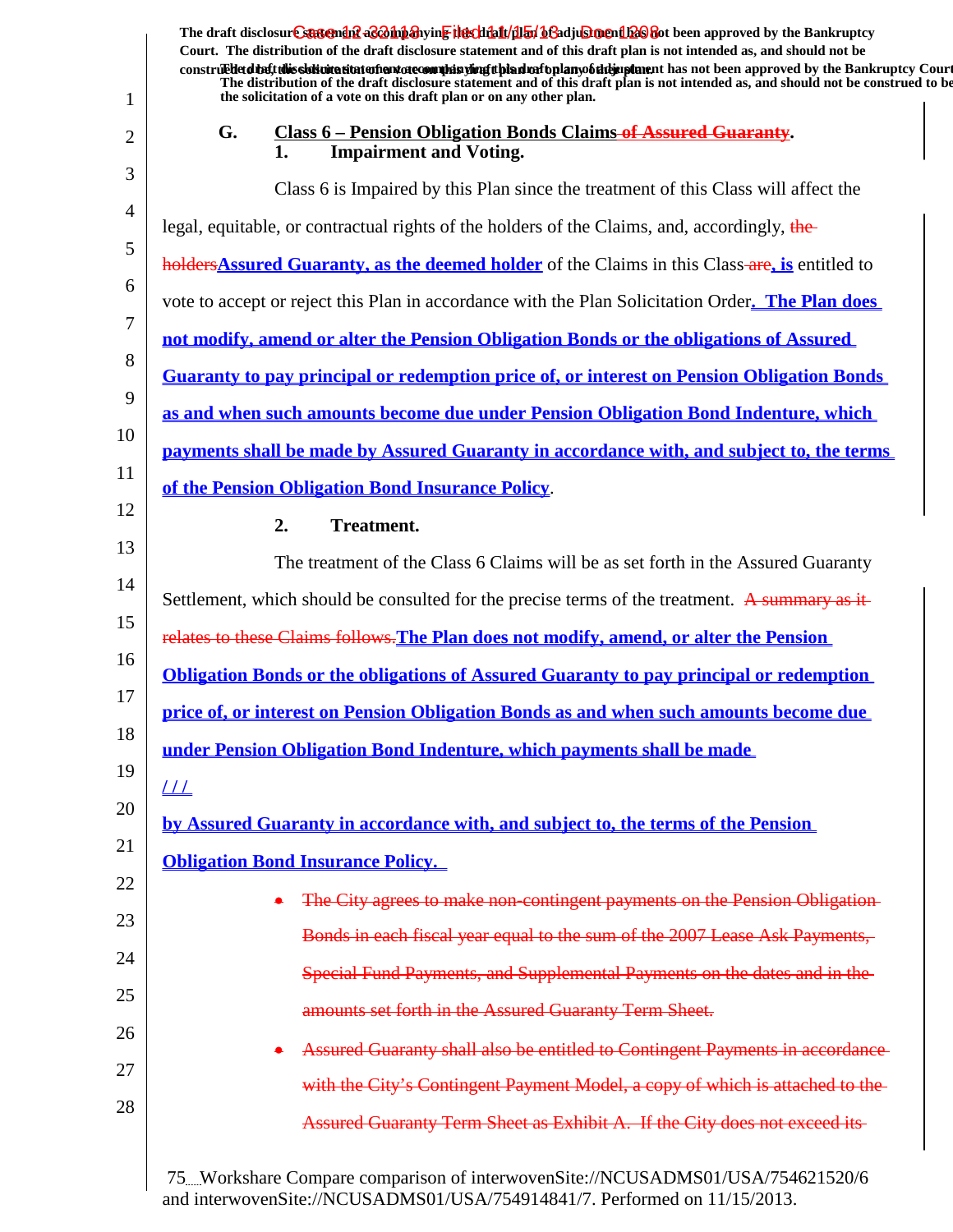|        | The draft disclosure suggended acompanying the climatical of adjustment been approved by the Bankruptcy                                                                                                                                                           |
|--------|-------------------------------------------------------------------------------------------------------------------------------------------------------------------------------------------------------------------------------------------------------------------|
|        | Court. The distribution of the draft disclosure statement and of this draft plan is not intended as, and should not be<br>construedded the tubis sistemation entertainment of country in the state of the state of the state of the state of the Bankruptcy Court |
| 1      | The distribution of the draft disclosure statement and of this draft plan is not intended as, and should not be construed to be<br>the solicitation of a vote on this draft plan or on any other plan.                                                            |
| 2      | baseline financial projections in the upcoming years, Assured Guaranty would-                                                                                                                                                                                     |
| 3      | receive no Contingent Payments. However, if the City were to exceed its-                                                                                                                                                                                          |
|        | financial projections over the years—which the City and Assured Guaranty-                                                                                                                                                                                         |
| 4<br>5 | believe may be achievable—Assured Guaranty would receive Contingent-                                                                                                                                                                                              |
| 6      | <b>Payments until Assured Guaranty has received payment in full on the Pension-</b>                                                                                                                                                                               |
| 7      | Obligation Bond Class 6 Claims; <i>provided</i> , that the last date a Contingent-                                                                                                                                                                                |
| 8      | Payment is required to be paid is June 1, 2052. Contingent Payments will be                                                                                                                                                                                       |
| 9      | based upon the City's budget in each year, subject to adjustment following-                                                                                                                                                                                       |
| 10     | year-end audit.                                                                                                                                                                                                                                                   |
| 11     | Contingent Payments on the Pension Obligation Bonds for each fiscal year-                                                                                                                                                                                         |
| 12     | shall be paid on June 1 of such fiscal year, commencing June 1, 2018 and                                                                                                                                                                                          |
| 13     | ending on June 1, 2052, subject to adjustment based on audits as mentioned                                                                                                                                                                                        |
| 14     | above.                                                                                                                                                                                                                                                            |
|        |                                                                                                                                                                                                                                                                   |
| 15     | H.<br>Class 7 – Claims of DBW.<br><b>Impairment and Voting.</b><br>1.                                                                                                                                                                                             |
| 16     | Class 7 is Impaired by this Plan since the treatment of this Class will affect the                                                                                                                                                                                |
| 17     | legal, equitable, or contractual rights of the holders of the Claims, and, accordingly, the                                                                                                                                                                       |
| 18     | <b>holdersholder</b> of the Claims in this Class are is entitled to vote to accept or reject this Plan in                                                                                                                                                         |
| 19     | accordance with the Plan Solicitation Order.                                                                                                                                                                                                                      |
| 20     | <b>Treatment.</b><br>2.                                                                                                                                                                                                                                           |
| 21     | The General Fund will have no obligation to pay debt service on this obligation, or                                                                                                                                                                               |
| 22     | to reimburse operating expenses to DBW should DBW take over operations of the Marina                                                                                                                                                                              |
| 23     | Project. DBW will retain its pledge of rents and leases generated from the Marina Project.                                                                                                                                                                        |
| 24     | However, the pledge of gross revenues will be converted to a pledge of revenues net of all                                                                                                                                                                        |
| 25     | reasonable and direct operating expense of the Marina Project, calculated on a fiscal year basis                                                                                                                                                                  |
| 26     | ending June 30 of each year pursuant to section 928(b). Should DBW decide to take over                                                                                                                                                                            |
| 27     | operations of the Marina Project, DBW will be responsible for payment of all operating expenses                                                                                                                                                                   |
| 28     | of the Marina Project, and the City will have the right to $(i)$ ensure that the Marina Project is                                                                                                                                                                |
|        |                                                                                                                                                                                                                                                                   |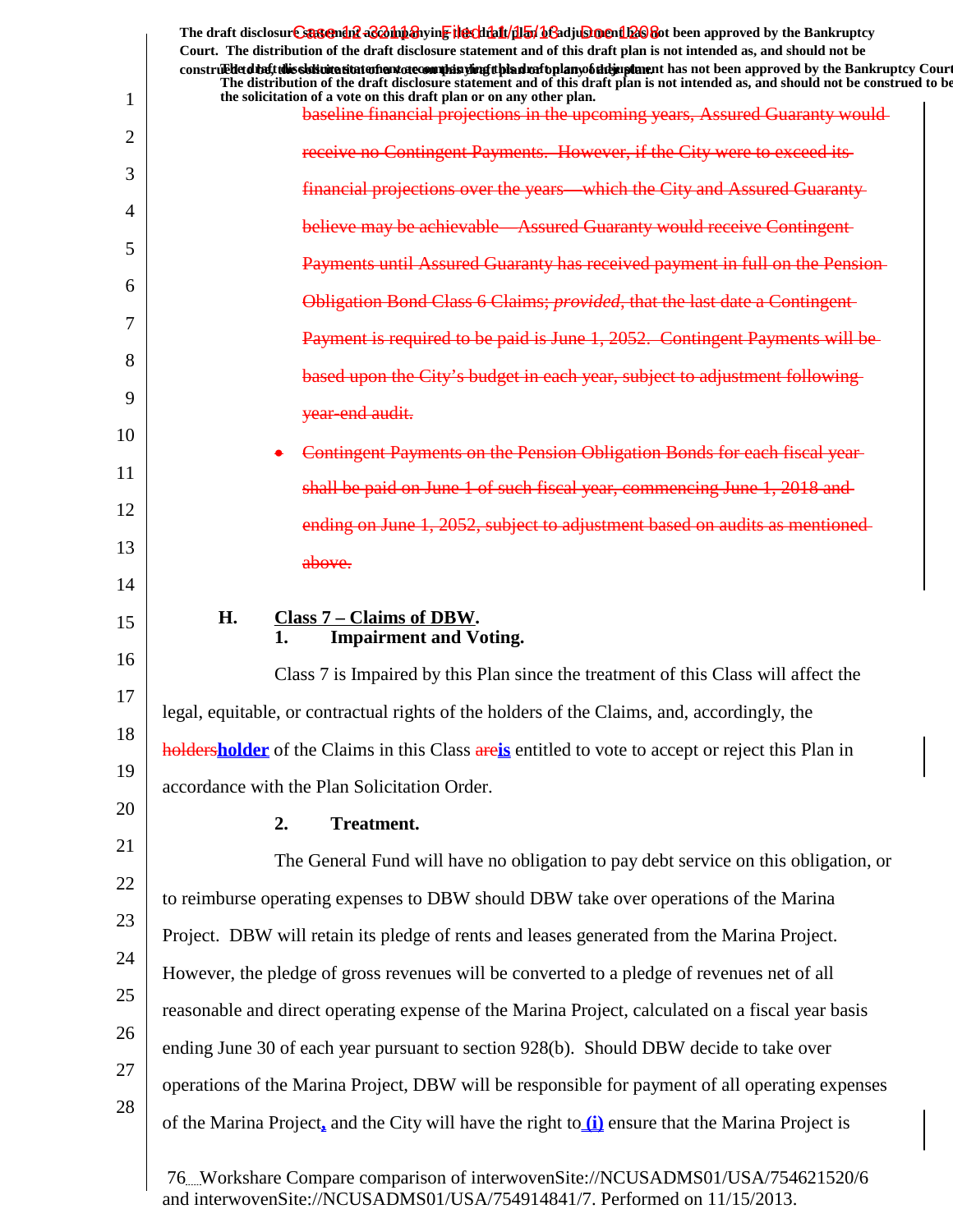|                | The draft disclosur Cantendal a & hip a ying the clinical product of a clinical provides the Bankruptcy<br>Court. The distribution of the draft disclosure statement and of this draft plan is not intended as, and should not be                                                                                                                     |
|----------------|-------------------------------------------------------------------------------------------------------------------------------------------------------------------------------------------------------------------------------------------------------------------------------------------------------------------------------------------------------|
|                | construedetd the ft this slot intertion to the manufacture of the simulation of the hands of the same than the same of the Bankruptcy Court<br>The distribution of the draft disclosure statement and of this draft plan is not intended as, and should not be construed to be<br>the solicitation of a vote on this draft plan or on any other plan. |
| $\mathbf{1}$   | operated in a responsible and safe manner, including providing adequate security <sub>i</sub> and the City-                                                                                                                                                                                                                                           |
| $\overline{2}$ | shall have the right to( $\mathbf{ii}$ ) compel DBW to alter its manner of operations if such operations pose a                                                                                                                                                                                                                                       |
| 3              | threat to the public welfare or if such operations abet a public nuisance. The General Fund shall                                                                                                                                                                                                                                                     |
| $\overline{4}$ | have no liability, directly or indirectly, for the Claims of DBW, and the City may decide at any                                                                                                                                                                                                                                                      |
| 5              | time to cease subsidizing the operating deficits of the operation of the Marina Project. DBW has                                                                                                                                                                                                                                                      |
| 6              | stated to the City an interest in exercising its remedy of taking possession of the Marina Project                                                                                                                                                                                                                                                    |
| 7              | The real property that is the subject of the Marina Project shall be that real property                                                                                                                                                                                                                                                               |
| 8              | described in Exhibit A to this Plan, and should DBW exercise its remedy of taking                                                                                                                                                                                                                                                                     |
| 9              | possession of the Marina Project, DBW shall succeed to possession and control only over the                                                                                                                                                                                                                                                           |
| 10             | real property set forth in Exhibit A.                                                                                                                                                                                                                                                                                                                 |
| 11             | $L\bot$                                                                                                                                                                                                                                                                                                                                               |
| 12             | $\perp\!\!\!\perp$                                                                                                                                                                                                                                                                                                                                    |
| 13             |                                                                                                                                                                                                                                                                                                                                                       |
| 14             | I.<br>$Class 8 - SCC 16 Clains.$<br><b>Impairment and Voting.</b><br>1.                                                                                                                                                                                                                                                                               |
| 15             | Class 8 is <b>not</b> Impaired by this Plan since the treatment of this Class will <b>not</b> affect                                                                                                                                                                                                                                                  |
| 16             | the legal, equitable, or contractual rights of the holders of the Claims, and, accordingly, the                                                                                                                                                                                                                                                       |
| 17             | holders of the Claims in this Class are <b>not</b> entitled to vote to accept or reject this Plan in                                                                                                                                                                                                                                                  |
| 18             | accordance with the Plan Solicitation Order.                                                                                                                                                                                                                                                                                                          |
| 19             | <b>Treatment.</b><br>2.                                                                                                                                                                                                                                                                                                                               |
| 20             | To the extent SCC 16 has any offset rights arising under the Construction                                                                                                                                                                                                                                                                             |
| 21             | Agreement or the Disposition and Development Agreement, SCC 16 shall apply any such offsets                                                                                                                                                                                                                                                           |
| 22             | against amounts owing under the SCC 16 Promissory Note. To the extent SCC 16 has an-                                                                                                                                                                                                                                                                  |
| 23             | Unsecured Claim, it will be entitled to the treatment of General Unsecured Claims in Class 12.                                                                                                                                                                                                                                                        |
| 24             |                                                                                                                                                                                                                                                                                                                                                       |
| 25             | J.<br><b>Class 9 - Thunder Claims.</b><br><b>Impairment and Voting.</b><br>1.                                                                                                                                                                                                                                                                         |
| 26             | Class 9 is Impaired by this Plan since the treatment of this Class will affect the                                                                                                                                                                                                                                                                    |
| 27             | legal, equitable, or contractual rights of the holders of the Claims, and, accordingly, the holders of                                                                                                                                                                                                                                                |
| 28             | the Claims in this Class are entitled to vote to accept or reject this Plan in accordance with the                                                                                                                                                                                                                                                    |
|                | 77Workshare Compare comparison of interwovenSite://NCUSADMS01/USA/754621520/6<br>and interwoven $\text{Site}$ ://NCUS ADMS01/US A/75/01/8/1/7 Performed on 11/15/2013                                                                                                                                                                                 |

and interwovenSite://NCUSADMS01/USA/754914841/7. Performed on 11/15/2013.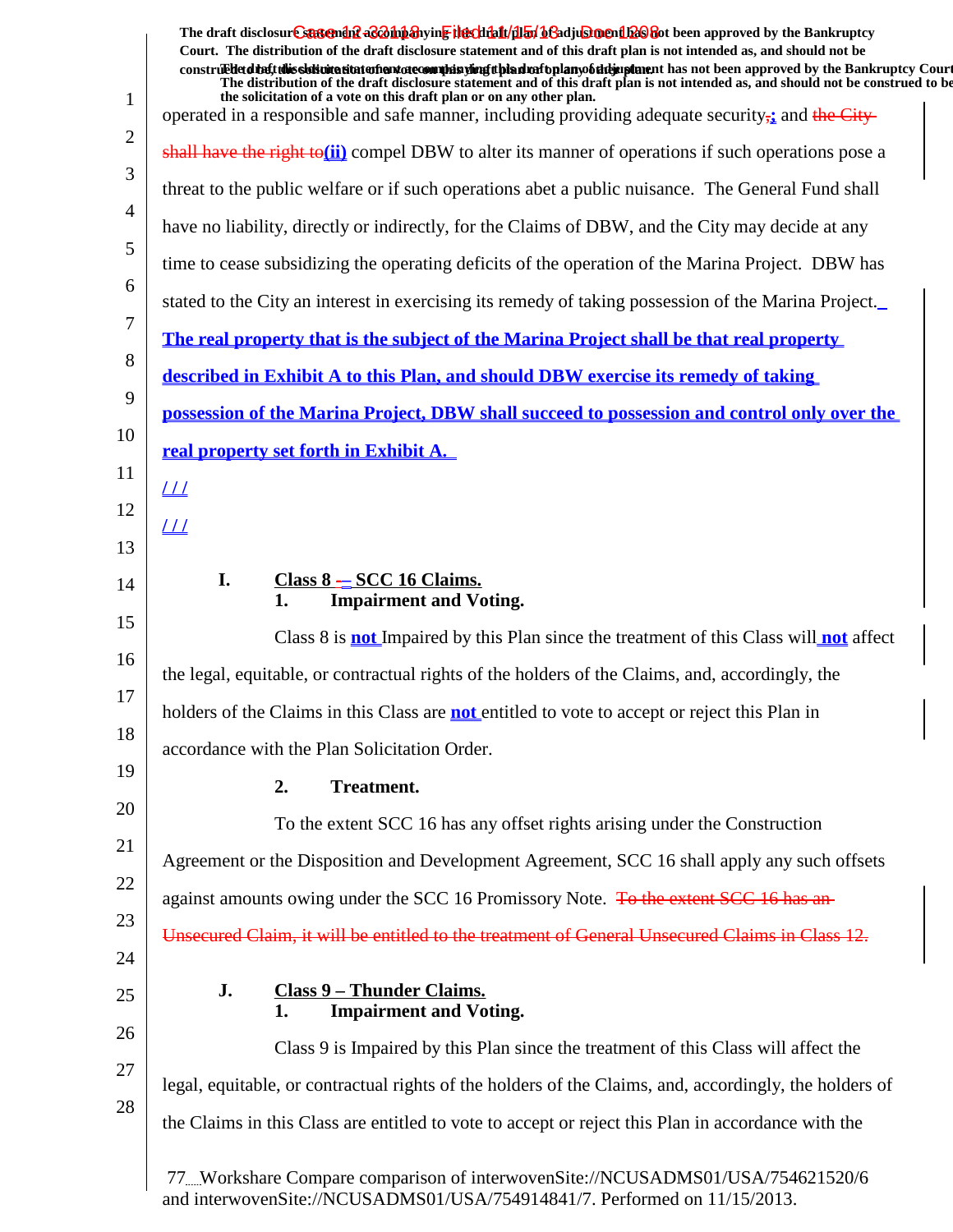| 1  | Plan Solicitation Order. |    | The draft disclosure sasement as a hypothesive the clinical of a disclosed began the Bankruptcy<br>Court. The distribution of the draft disclosure statement and of this draft plan is not intended as, and should not be<br>construed detail this signification and are completed in the detail and the plany of the importance in that not been approved by the Bankruptcy Court<br>The distribution of the draft disclosure statement and of this draft plan is not intended as, and should not be construed to be<br>the solicitation of a vote on this draft plan or on any other plan. |
|----|--------------------------|----|----------------------------------------------------------------------------------------------------------------------------------------------------------------------------------------------------------------------------------------------------------------------------------------------------------------------------------------------------------------------------------------------------------------------------------------------------------------------------------------------------------------------------------------------------------------------------------------------|
| 2  |                          | 2. | <b>Treatment.</b>                                                                                                                                                                                                                                                                                                                                                                                                                                                                                                                                                                            |
| 3  |                          |    | The treatment of the Class 9 Claims will be as set forth in the Thunder Settlement—                                                                                                                                                                                                                                                                                                                                                                                                                                                                                                          |
| 4  |                          |    | The Thunder Settlement is summarized as follows (the Thunder Settlement Term Sheet, which                                                                                                                                                                                                                                                                                                                                                                                                                                                                                                    |
| 5  |                          |    | should be consulted for the precise terms of the Thunder Settlement):                                                                                                                                                                                                                                                                                                                                                                                                                                                                                                                        |
| 6  |                          |    | The Base Rent payable to the City will be increased by \$2,000 per regular-                                                                                                                                                                                                                                                                                                                                                                                                                                                                                                                  |
| 7  |                          |    | season home game. Base Rent for pre-season and playoff games remains-                                                                                                                                                                                                                                                                                                                                                                                                                                                                                                                        |
| 8  |                          |    | unchanged.                                                                                                                                                                                                                                                                                                                                                                                                                                                                                                                                                                                   |
| 9  |                          |    | Catering Services Adjusted Gross Revenue paid to the team will be reduced                                                                                                                                                                                                                                                                                                                                                                                                                                                                                                                    |
| 10 |                          |    | from 30% to 10%.                                                                                                                                                                                                                                                                                                                                                                                                                                                                                                                                                                             |
| 11 |                          |    | The team will have the exclusive right to sell team merchandise, will retain-                                                                                                                                                                                                                                                                                                                                                                                                                                                                                                                |
| 12 |                          |    | 100% of revenues from the same and bear the expenses of the same.                                                                                                                                                                                                                                                                                                                                                                                                                                                                                                                            |
| 13 |                          |    | The team will purchase the use of five luxury suites from the City each year for-                                                                                                                                                                                                                                                                                                                                                                                                                                                                                                            |
| 14 |                          |    | a total cost of \$150,000, adjusted annually for any increases in the costs of                                                                                                                                                                                                                                                                                                                                                                                                                                                                                                               |
| 15 |                          |    | other luxury suites sold by the City. The team shall have the right to sublease                                                                                                                                                                                                                                                                                                                                                                                                                                                                                                              |
| 16 |                          |    | the luxury suites (but not to current luxury suite lessees of the City or-                                                                                                                                                                                                                                                                                                                                                                                                                                                                                                                   |
| 17 |                          |    | prospective lessees—as specified in the Thunder Settlement Term Sheet).                                                                                                                                                                                                                                                                                                                                                                                                                                                                                                                      |
| 18 |                          |    | Revenues received on account of such leases shall be subject to the existing-                                                                                                                                                                                                                                                                                                                                                                                                                                                                                                                |
| 19 |                          |    | sharing formula of 65% to the City and 35% to the team.                                                                                                                                                                                                                                                                                                                                                                                                                                                                                                                                      |
| 20 |                          |    | Additional payments to the City shall be made once certain performance                                                                                                                                                                                                                                                                                                                                                                                                                                                                                                                       |
| 21 |                          |    | benchmarks of paid attendees and advertising are reached treatment.                                                                                                                                                                                                                                                                                                                                                                                                                                                                                                                          |
| 22 |                          |    |                                                                                                                                                                                                                                                                                                                                                                                                                                                                                                                                                                                              |
| 23 | <b>K.</b>                |    | <u>Class 10 – Claims of Holders of Restricted Revenue Bond and Note Payable</u><br><b>Obligations.</b>                                                                                                                                                                                                                                                                                                                                                                                                                                                                                       |
| 24 |                          | 1. | <b>Impairment and Voting.</b>                                                                                                                                                                                                                                                                                                                                                                                                                                                                                                                                                                |
| 25 |                          |    | Class 10 is not Impaired by this Plan since the treatment of this Class will not                                                                                                                                                                                                                                                                                                                                                                                                                                                                                                             |
| 26 |                          |    | affect the legal, equitable, or contractual rights of the holders of the Claims, and, accordingly, the                                                                                                                                                                                                                                                                                                                                                                                                                                                                                       |
| 27 |                          |    | holders of the Claims in this Class are not entitled to vote to accept or reject this Plan in                                                                                                                                                                                                                                                                                                                                                                                                                                                                                                |
| 28 |                          |    | accordance with the Plan Solicitation Order.                                                                                                                                                                                                                                                                                                                                                                                                                                                                                                                                                 |
|    |                          |    | 78. Workshare Compare comparison of interwoven Site://NCUSADMS01/USA/754621520/6<br>and interwoven Site://NCUSADMS01/USA/75/01/8/1/7 Performed on $11/15/2013$                                                                                                                                                                                                                                                                                                                                                                                                                               |

and interwovenSite://NCUSADMS01/USA/754914841/7. Performed on 11/15/2013.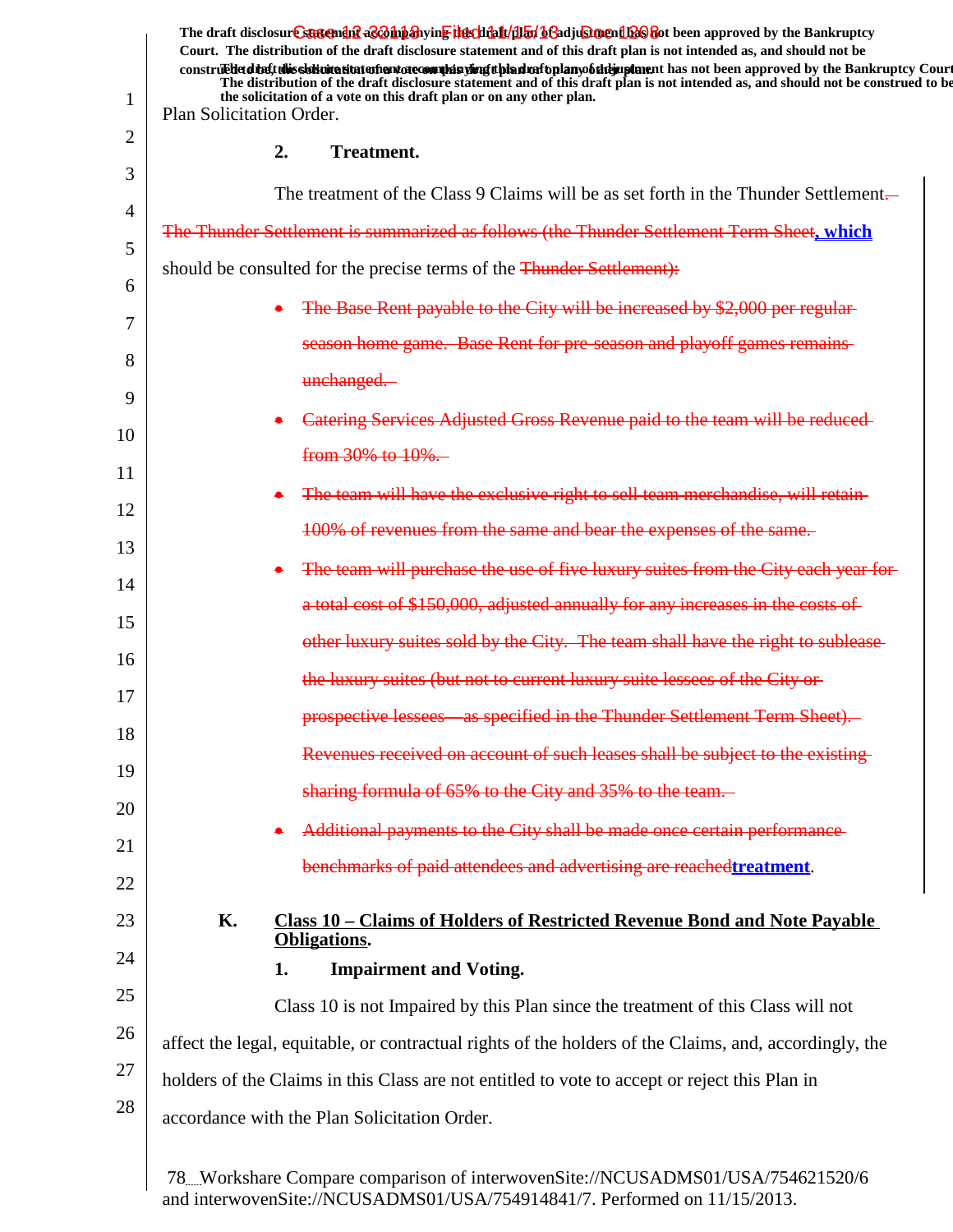The draft disclosur<del>t Suggendn2 aC201np3</del>hyin<mark>e the chip11/1151/163adjushorenth26</mark>860t been approved by the Bankruptcy **Court. The distribution of the draft disclosure statement and of this draft plan is not intended as, and should not be** construed to the solicit this solicitation to the number of the solution of the draft plan of the dramatic disclosure in the statement of the Bankruptcy Court. **The distribution of the draft disclosure statement and of this draft plan is not intended as, and should not be construed to be, the solicitation of a vote on this draft plan or on any other plan.**

## 2. Treatment.

Class 10 consists of Claims of the holders of Restricted Revenue Bond and Note Payable Obligations that, which are secured by special and restricted sources of revenues and arenot payable from the General Fund.

8 9 10 11 12 13 14 15 16 17 18 19 20 21 Restricted Revenue Bond and Notes Payable Obligations. The City's Restricted Revenue Bond and Notes Payable Obligations are secured by a pledge of and lien on revenues of various of the City's systems and enterprises, which are restricted revenues pursuant to the California Constitution, and are "special revenues" as defined in section 902(2). These revenues are not a part of or available to the General Fund, and the General Fund is not obligated to make any payment on the Restricted Revenue Bond and Note Payable Obligations. The City may transfer amounts from the restricted revenues to the General Fund only to pay costs which are incurred by the General Fund to provide the facility or enterprise-related services and which are allocated to the enterprises on a reasonable basis in accordance with the City's accounting and allocation policies and pursuant to the provisions of the relevant documents related to the Restricted Revenue Bonds and Notes Payable Obligations. Such transfers are treated by the facility or enterprise as operation and maintenance expenses. The City will continue to apply restricted revenues to pay the Restricted Revenue Bond and Notes Payable Obligations as required by the terms of such obligations.

22

1

**/ / /**

**/ / /**

2

3

4

5

6

7

- 23
- 24

25

26

27

28

# **1.** Impairment and Voting.

**Obligations.**

Class 11 is not Impaired by this Plan since the treatment of this Class will not affect the legal, equitable, or contractual rights of the holders of the Claims, and, accordingly, the holders of the Claims in this Class are not entitled to vote to accept or reject this Plan in accordance with the Plan Solicitation Order.

**L. Class 11 – Claims of Holders of Special Assessment and Special Tax**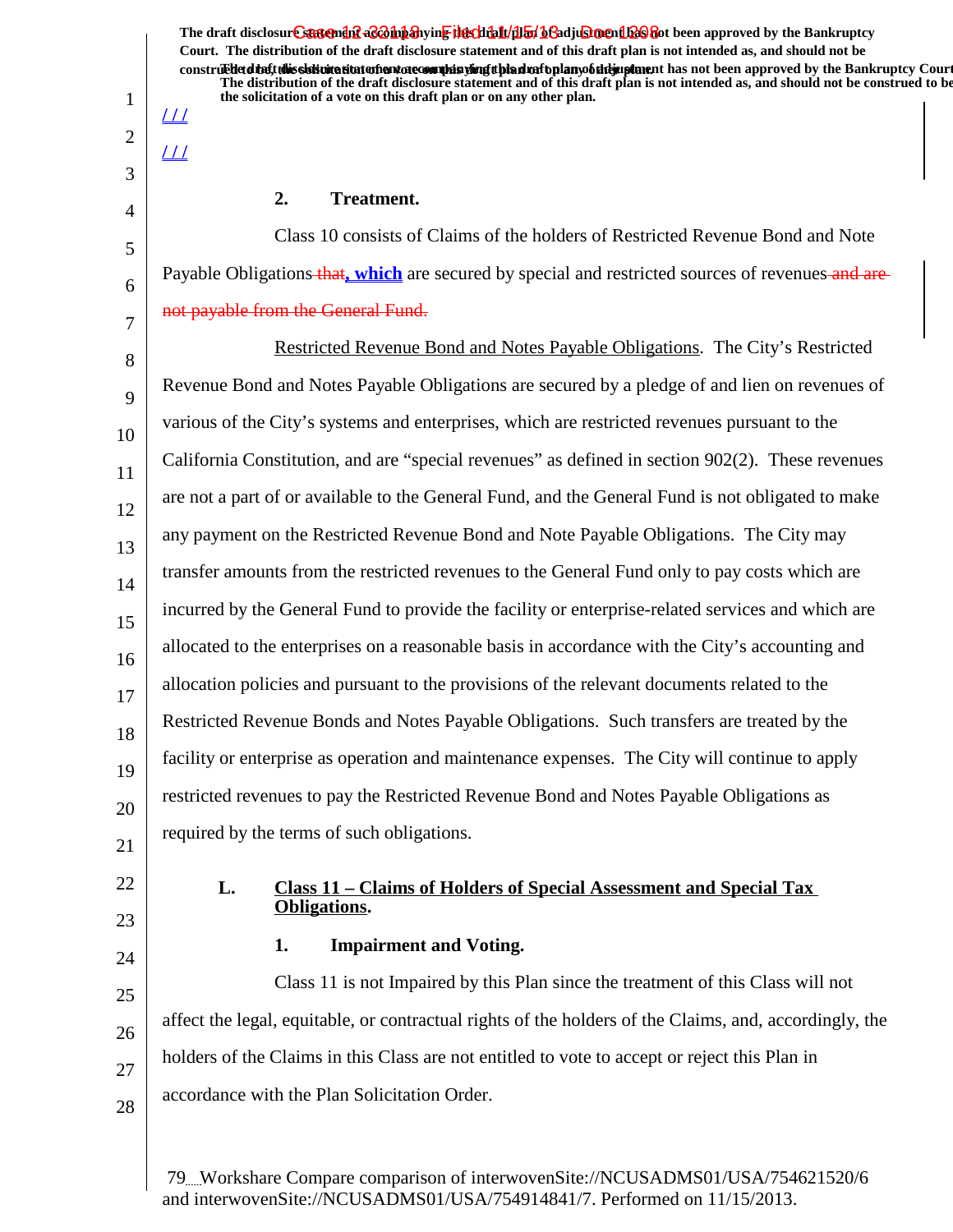1 2 3 4 5 6 7 8 9 10 11 12 13 14 15 16 17 18 19 20 21 22 23 24 25 26 27 28 The draft disclosur<del>t Suggendn2 aC201np3</del>hyin<mark>e the chip11/1151/163adjushorenth26</mark>860t been approved by the Bankruptcy **Court. The distribution of the draft disclosure statement and of this draft plan is not intended as, and should not be** construed to the solicit this solicitation to the number of the solution of the draft plan of the dramatic disclosure in the statement of the Bankruptcy Court. **The distribution of the draft disclosure statement and of this draft plan is not intended as, and should not be construed to be, the solicitation of a vote on this draft plan or on any other plan.** 2. Treatment. Class 11 consists of Claims of the holders of Special Assessment and Special Tax Obligations that**, which** are secured by special and restricted sources of revenues consisting of specific levies on real property within certain financing districts created by the City-and are notpayable from the General Fund. Special Assessment and Special Tax Obligations. The Special Assessment and Special Tax Obligations are secured by certain special assessments and special taxes levied on specific real property within the respective districts for which these obligations were issued. These special assessment and special tax revenues are legally restricted to the payment of debt service on the Special Assessment and Special Tax Obligations under California statutes and the California Constitution, are "special revenues" as defined in section 902(2), and cannot be used for any other purpose or be transferred to the General Fund. The General Fund is not obligated to pay debt service on the Special Assessment and Special Tax Obligations. The City will continue to apply revenues from the applicable special assessments and special taxes to pay the Special Assessment and Special Tax Obligations as required by the terms of such obligations. **M.** Class 12 – General Unsecured Claims. **1.** Impairment and Voting. Class 12 is Impaired by this Plan since the treatment of this Class will affect the legal, equitable, or contractual rights of the holders of the Claims, and, accordingly, the holders of the Claims in this Class are entitled to vote to accept or reject this Plan in accordance with the Plan Solicitation Order. 2. **Treatment.** The major claims**Claims** in this Class include without limitation: (1**i**) the Retiree Health Benefit Claims; (2**ii**) the Golf Course/Park Claims of the 2009 Golf Course/Park Bond Trustee/Franklin; (3**iii**) the Leave Buyout Claims; (4) the Price Claims; and (5**iv**) Other Postpetition Claims. The Retiree Health Benefit Claims are held by approximately former employees, and the Retirees Committee maintains that the aggregate amount of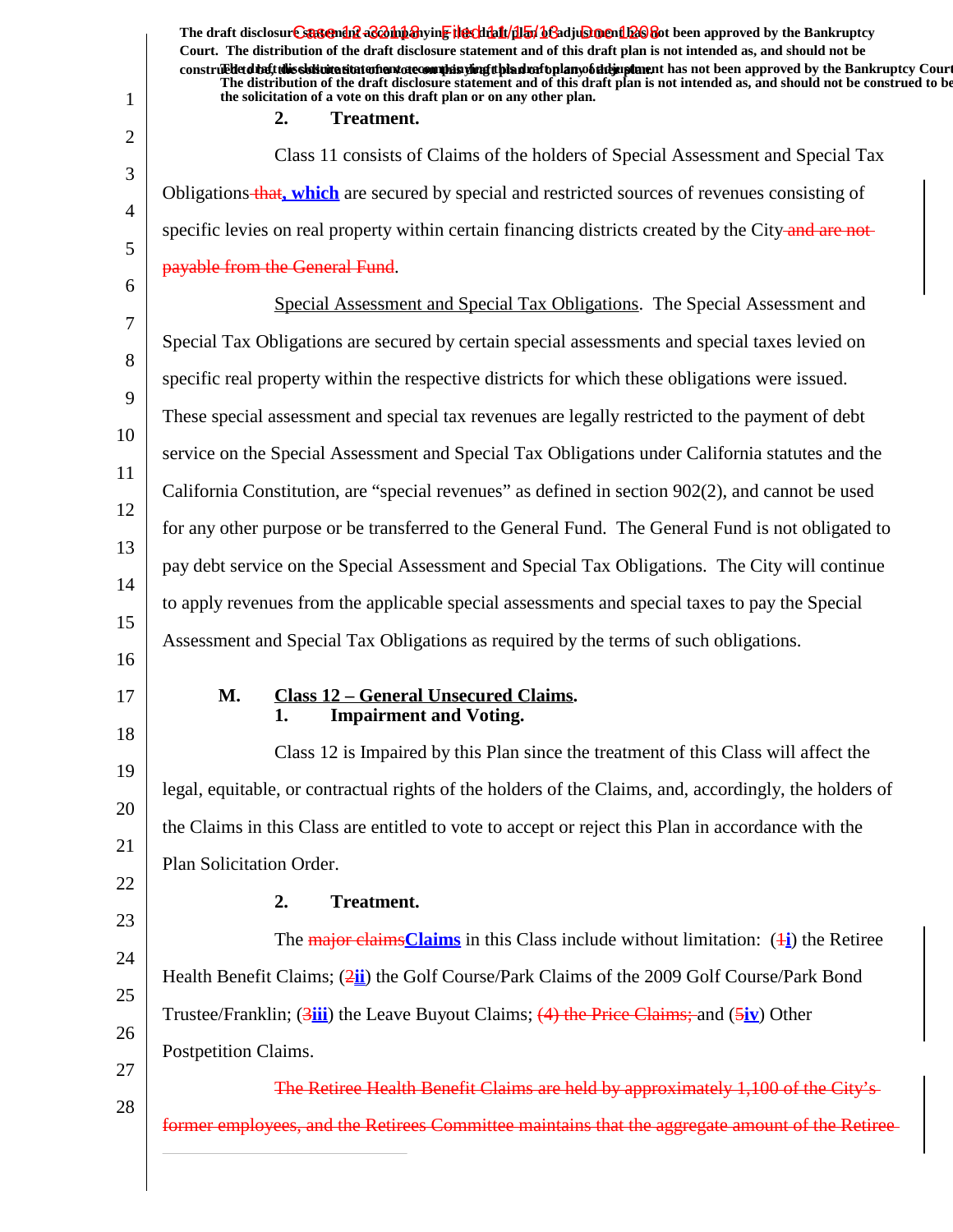The draft disclosur<del>t Suggendn2 aC201np3</del>hyin<mark>e the chip11/1151/163adjushorenth26</mark>860t been approved by the Bankruptcy **Court. The distribution of the draft disclosure statement and of this draft plan is not intended as, and should not be** construed to the solicit this solicitation to the number of the solution of the draft plan of the dramatic disclosure in the statement of the Bankruptcy Court. **The distribution of the draft disclosure statement and of this draft plan is not intended as, and should not be construed to be,**

1 2 3 4 5 6 7 8 9 10 11 12 13 14 15 16 17 18 19 20 21 22 23 24 25 26 27 28 **the solicitation of a vote on this draft plan or on any other plan.** Health Benefit Claims is approximately \$545,000,000.<sup>6</sup> Pursuant to the Retirees Settlement, on the Effective Date, the City will pay the Retirees**Retiree Health Benefit Claimants** an aggregate amount of \$5,100,000 in full satisfaction of **the** Allowed Retiree Health Benefit Claims, and no other retiree health benefits will be provided by the City. If required by state or federal law, the City will withhold from the aggregate \$5,100,000 payment any taxes or other deductions to be withheld from the individual payment to each Retiree Health Benefit Claimant. The individual recipient is responsible for any tax liability for this payment, and the City will not provide any advice to any recipient as to the taxable impact of this payment. All other General Unsecured Claims shall receive cash on the Effective Date in the amount equal to a percentage of the Allowed Amount of such Claims, which such percentage equals the Unsecured Claim Payout Percentage, or such other amount as is determined by the Bankruptcy Court before confirmation of this Plan to constitute a pro-rata payment on such other General Unsecured Claims; *provided*, *however*, **that** the dollar amount to be paid on account of General Unsecured Claims other than the Retiree Health Benefit Claims on the Effective Date shall not exceed \$500,000. If the amounts to be paid exceed \$500,000, then such excess amounts shall be made in two equal annual installments on the first and second anniversary of the Effective Date, together with simple interest accruing from and after the Effective Date at 5% per annum. Such excess amounts may be prepaid at the option of the City **without penalty**. N. Class 13 – Convenience Class Claims. **1.** Impairment and Voting. Class 13 is not Impaired by this Plan since the treatment of this Class will not affect the legal, equitable, or contractual rights of the holders of the Convenience Class Claims, and, accordingly, the holders of the Claims in this Class are not entitled to vote to accept or reject this Plan in accordance with the Plan Solicitation Order. 2. Treatment. Holders of Convenience Class Claims will receive cash on the Effective Date in 81 Workshare Compare comparison of interwovenSite://NCUSADMS01/USA/754621520/6 <sup>6</sup> This does not include the retiree health benefit claims of employees employed as of July 1, 2012, who waived their claims of approximately \$1 billion of previously earned benefits for no additional compensation, as part of memoranda of understanding negotiated in 2012.

and interwovenSite://NCUSADMS01/USA/754914841/7. Performed on 11/15/2013.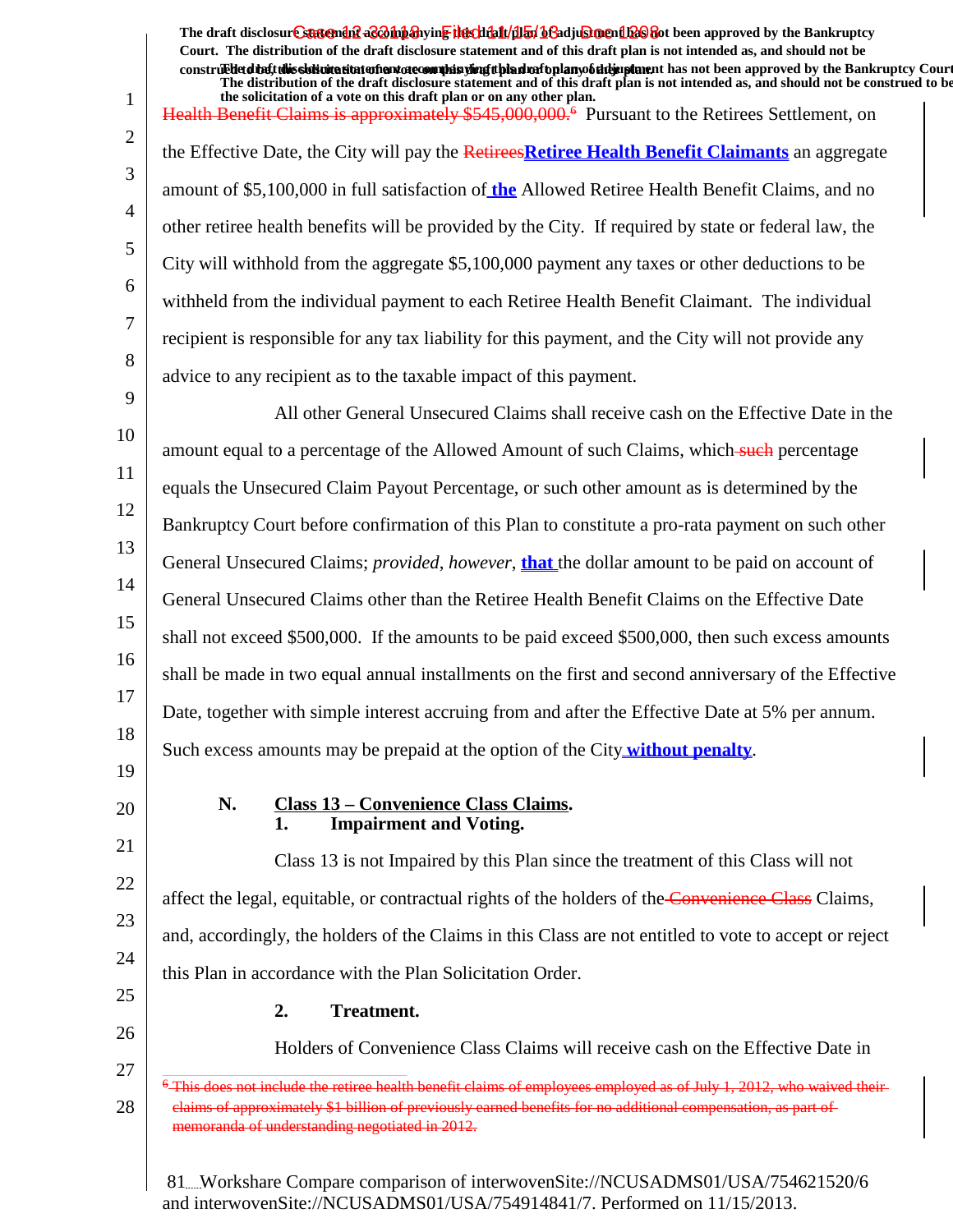|                | The draft disclosur Canteman & Companying the chialt/flay bGadjus ment been approved by the Bankruptcy<br>Court. The distribution of the draft disclosure statement and of this draft plan is not intended as, and should not be<br>construed that this sidion attatoment atecomple a simplifying that entoplany of the paparent has not been approved by the Bankruptcy Court |
|----------------|--------------------------------------------------------------------------------------------------------------------------------------------------------------------------------------------------------------------------------------------------------------------------------------------------------------------------------------------------------------------------------|
| 1              | The distribution of the draft disclosure statement and of this draft plan is not intended as, and should not be construed to be<br>the solicitation of a vote on this draft plan or on any other plan.<br>the amount of their Allowed Convenience Class Claim, but not to exceed \$100.                                                                                        |
| 2              |                                                                                                                                                                                                                                                                                                                                                                                |
| 3              | <b>O.</b><br><b>Class 14 – Claims of Certain Tort Claimants.</b><br><b>Impairment and Voting.</b><br>1.                                                                                                                                                                                                                                                                        |
| $\overline{4}$ | Class 14 is Impaired by this Plan since the treatment of this Class will affect the                                                                                                                                                                                                                                                                                            |
| 5              | legal, equitable, or contractual rights of the holders of the Claims, and, accordingly, the holders of                                                                                                                                                                                                                                                                         |
| 6              | the Claims in this Class are entitled to vote to accept or reject this Plan in accordance with the                                                                                                                                                                                                                                                                             |
| 7              | Plan Solicitation Order.                                                                                                                                                                                                                                                                                                                                                       |
| 8              | 2.<br><b>Treatment.</b>                                                                                                                                                                                                                                                                                                                                                        |
| 9              | The SIR Claim Portion of each Allowed General Liability Claim will be paid on                                                                                                                                                                                                                                                                                                  |
| 10             | the Effective Date from the Risk Management Internal Service Fund, and will receive the same                                                                                                                                                                                                                                                                                   |
| 11             | percentage payment on the dollar of Allowed Claim as will the holders of Allowed Class 12                                                                                                                                                                                                                                                                                      |
| 12             | Claims. The Insured Portion of each Allowed General Liability Claim is not Impaired, and shall                                                                                                                                                                                                                                                                                 |
| 13<br>14       | be paid by the applicable excess risk-sharing pool.                                                                                                                                                                                                                                                                                                                            |
| 15<br>16       | <b>P.</b><br><u> Class 15 – Claims Regarding City's Obligations to Fund Employee Pension</u><br>Plan Contributions to CalPERS, as Trustee under the CalPERS Pension Plan<br>for the Benefit of CalPERS Pension Plan Participants.<br><b>Impairment and Voting.</b><br>1.                                                                                                       |
| 17             | Class 15 is not Impaired by this Plan because the treatment of this Class will not                                                                                                                                                                                                                                                                                             |
| 18             | affect the legal, equitable, or contractual rights of the holder of such Claims, and, accordingly, the                                                                                                                                                                                                                                                                         |
| 19             | holder of the Claims in this Class is not entitled to vote to accept or reject this Plan.                                                                                                                                                                                                                                                                                      |
| 20             | Treatment.<br>2.                                                                                                                                                                                                                                                                                                                                                               |
| 21             | In order to be both clear and transparent, the Plan designates the CalPERS contract-                                                                                                                                                                                                                                                                                           |
| 22             | in a separate Class. The Plan expressly provides that CalPERS will continue as the                                                                                                                                                                                                                                                                                             |
| 23             | <b>Trusteetrustee</b> for the City's pension plan for its employees, and that the contract CalPERS                                                                                                                                                                                                                                                                             |
| 24             | <b>Pension Plan</b> will be assumed by the City. The City will continue to honor its obligations to its                                                                                                                                                                                                                                                                        |
| 25             | employees and retirees to fund employee retirement benefits under the CalPERS Pension Plan,                                                                                                                                                                                                                                                                                    |
| 26             | and CalPERS as trustee and the CalPERS Pension Plan Participants retain all of their rights and                                                                                                                                                                                                                                                                                |
| 27             | remedies under applicable nonbankruptcy law. Thus, CalPERS and the CalPERS Pension Plan                                                                                                                                                                                                                                                                                        |
| 28             | Participants will be entitled to the same rights and benefits to which they are currently entitled                                                                                                                                                                                                                                                                             |
|                |                                                                                                                                                                                                                                                                                                                                                                                |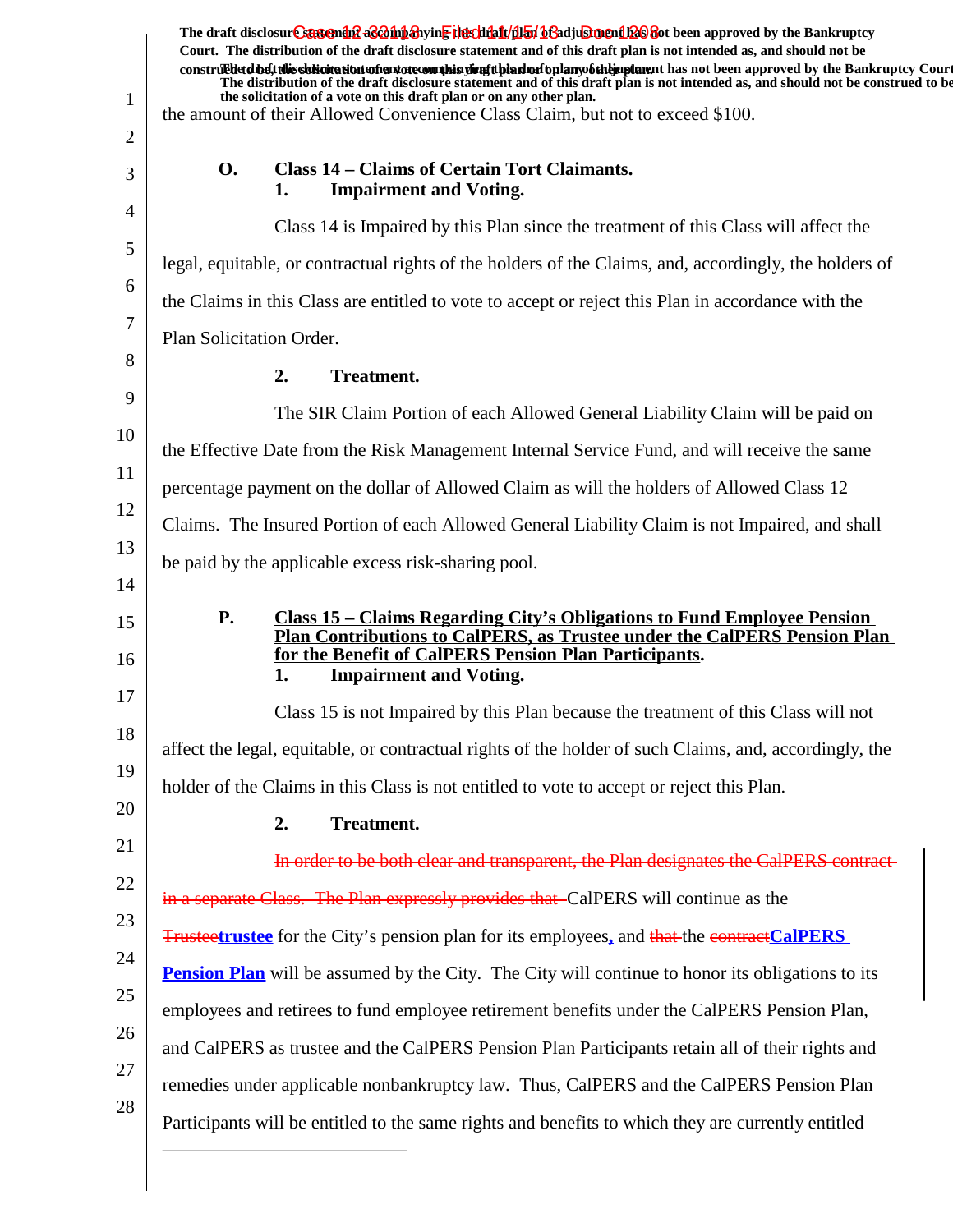|                | The draft disclosur Cantendal a & bip anying the chieff (half of a diu shell as approved by the Bankruptcy<br>Court. The distribution of the draft disclosure statement and of this draft plan is not intended as, and should not be                                    |
|----------------|-------------------------------------------------------------------------------------------------------------------------------------------------------------------------------------------------------------------------------------------------------------------------|
|                | construed that this sidivitation and one commission of this dual oplany of the purpose has not been approved by the Bankruptcy Court<br>The distribution of the draft disclosure statement and of this draft plan is not intended as, and should not be construed to be |
| $\mathbf{1}$   | the solicitation of a vote on this draft plan or on any other plan.<br>under the CalPERS Pension Plan. <sup>7</sup> CalPERS, pursuant to the CalPERS Pension Plan, will                                                                                                 |
| $\overline{2}$ | continue to be made available to provide pension benefits for participants in the manner indicated                                                                                                                                                                      |
| 3              | under the provisions of the CalPERS Pension Plan and remedies under-applicable nonbankruptcy                                                                                                                                                                            |
| $\overline{4}$ | law.                                                                                                                                                                                                                                                                    |
| 5              |                                                                                                                                                                                                                                                                         |
| 6              | <u>Class 16 – Claims of Equipment Lessors.</u><br>Q.<br><b>Impairment and Voting.</b><br>1.                                                                                                                                                                             |
| 7              | Class 16 is not Impaired by this Plan because the treatment of this Class will not                                                                                                                                                                                      |
| 8              | affect the legal, equitable, or contractual rights of the holder of such Claims, and, accordingly, the                                                                                                                                                                  |
| 9              | holders of the Claims in this Class is not entitled to vote to accept or reject this Plan.                                                                                                                                                                              |
| 10             | 2.<br><b>Treatment.</b>                                                                                                                                                                                                                                                 |
| 11             | Any equipment leases not specifically rejected by the Rejection Motion will be                                                                                                                                                                                          |
| 12             | assumed under this Plan. The City believes that it is current on all such equipment leases and                                                                                                                                                                          |
| 13             | therefore no cure payments are required.                                                                                                                                                                                                                                |
| 14             |                                                                                                                                                                                                                                                                         |
| 15             | <b>Class 17 - Workers Compensation Claims.</b><br>R.<br><b>Impairment and Voting.</b><br>1.                                                                                                                                                                             |
| 16             | Class 17 is not Impaired by this Plan since the treatment of this Class will not                                                                                                                                                                                        |
| 17             | affect the legal, equitable, or contractual rights of the holders of the Claims, and, accordingly, the                                                                                                                                                                  |
| 18             | holders of the Claims in this Class are not entitled to vote to accept or reject this Plan in                                                                                                                                                                           |
| 19             | accordance with the Plan Solicitation Order.                                                                                                                                                                                                                            |
| 20             | <b>Treatment.</b><br>2.                                                                                                                                                                                                                                                 |
| 21             | The City must pay Allowed SIR Claim Portions related to Workers Compensation                                                                                                                                                                                            |
| 22             | Claims in full. If not, the City will lose its State workers compensation insurance for those claims                                                                                                                                                                    |
| 23             | in excess of the SIR Claim Portions, exposing the City's current and former workers to grave risk.                                                                                                                                                                      |
| 24             |                                                                                                                                                                                                                                                                         |
| 25             | $+$ As a result of negotiated labor contracts that changed certain pension provisions, as well as changes in state law,<br>pension benefits for new hires effective January 2013 have been reduced by 50 70% (including loss of retiree health-                         |
| 26             | benefits) and in some cases higher for some types of new hires; new hires are also required to pay a greater share of<br>their future pensions; additionally, while the loss of retiree health benefits and the loss of "pension spiking" will                          |
| 27             | reduce the postemployment retirement benefits of current employees 30-50%; and lastly, employee compensation-<br>reductions that occurred in 2011 and 2012, which ranged up to 30% in pensionable compensation in some cases,                                           |
| 28             | will further reduce their future pension benefit that they otherwise would have received; these concessions are-<br>unaffected by this Plan.                                                                                                                            |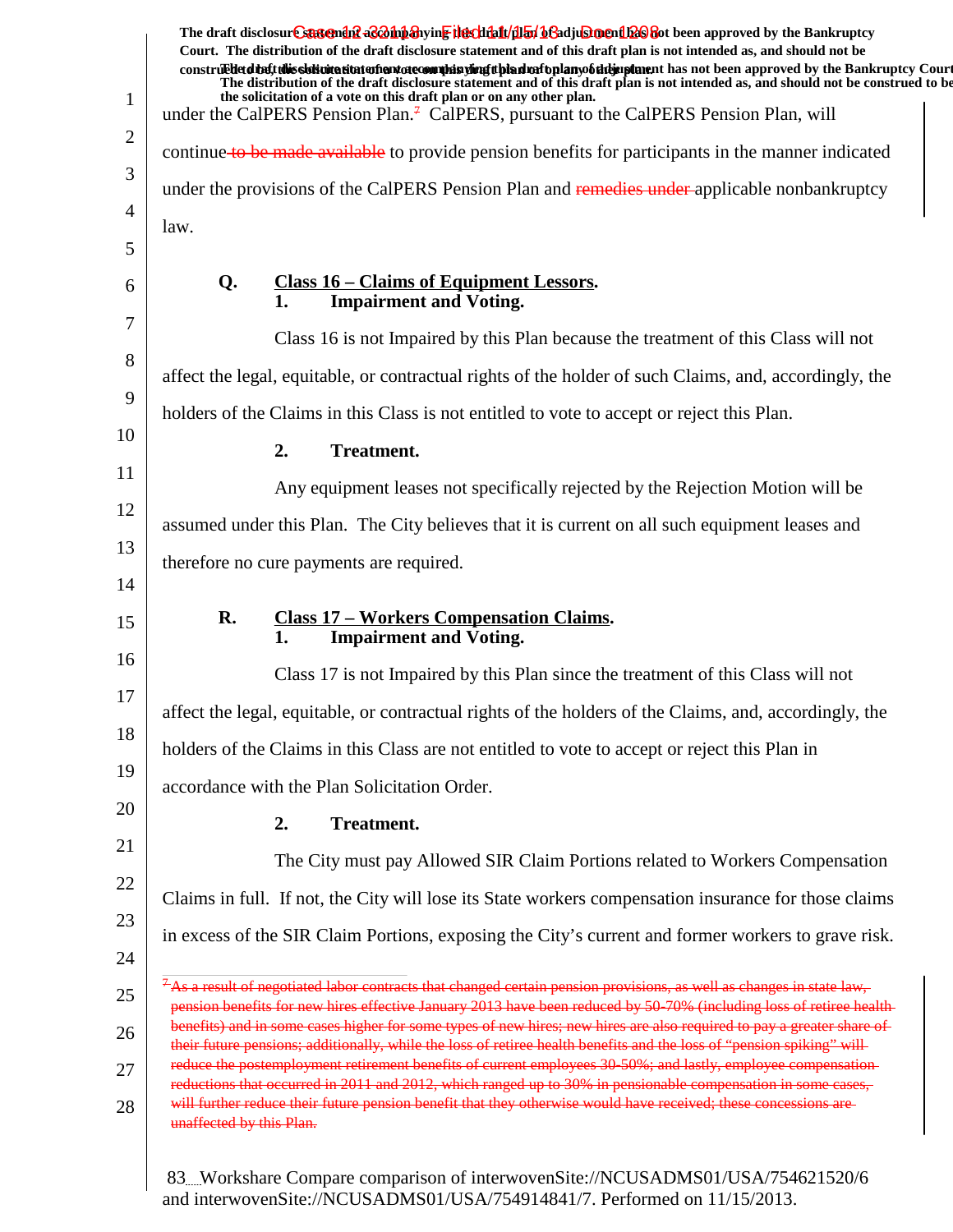| $\mathbf{1}$ | The draft disclosure suggended acompanying the climatical of adjustment been approved by the Bankruptcy<br>Court. The distribution of the draft disclosure statement and of this draft plan is not intended as, and should not be<br>construedetdinent this sidivite situte of environment is until and the high probability of the same that not been approved by the Bankruptcy Court<br>The distribution of the draft disclosure statement and of this draft plan is not intended as, and should not be construed to be<br>the solicitation of a vote on this draft plan or on any other plan.<br>The City will pay the SIR Claim Portions related to Worker Compensation Claims from the |
|--------------|----------------------------------------------------------------------------------------------------------------------------------------------------------------------------------------------------------------------------------------------------------------------------------------------------------------------------------------------------------------------------------------------------------------------------------------------------------------------------------------------------------------------------------------------------------------------------------------------------------------------------------------------------------------------------------------------|
| 2            | Workers Compensation Internal Service Fund.                                                                                                                                                                                                                                                                                                                                                                                                                                                                                                                                                                                                                                                  |
| 3            |                                                                                                                                                                                                                                                                                                                                                                                                                                                                                                                                                                                                                                                                                              |
| 4            | S.<br>Class 18 - SPOA Claims.<br><b>Impairment and Voting.</b><br>1.                                                                                                                                                                                                                                                                                                                                                                                                                                                                                                                                                                                                                         |
| 5            | Class 18 is Impaired by this Plan since the treatment of this Class will affect the                                                                                                                                                                                                                                                                                                                                                                                                                                                                                                                                                                                                          |
| 6<br>7       | legal, equitable, or contractual rights of the holders of the Claims, and, accordingly, the holders of                                                                                                                                                                                                                                                                                                                                                                                                                                                                                                                                                                                       |
|              | the Claims in this Class are entitled to vote to accept or reject this Plan in accordance with the                                                                                                                                                                                                                                                                                                                                                                                                                                                                                                                                                                                           |
| 8            | Plan Solicitation Order.                                                                                                                                                                                                                                                                                                                                                                                                                                                                                                                                                                                                                                                                     |
| 9            | 2.<br><b>Treatment.</b>                                                                                                                                                                                                                                                                                                                                                                                                                                                                                                                                                                                                                                                                      |
| 10           | The City will honor the SPOA Claims held by SPOA members on the terms and                                                                                                                                                                                                                                                                                                                                                                                                                                                                                                                                                                                                                    |
| 11           | conditions set forth in the SPOA MOU, which in general provides each SPOA member with 44                                                                                                                                                                                                                                                                                                                                                                                                                                                                                                                                                                                                     |
| 12           | hours of additional paid leave time through fiscal year 2014-15.                                                                                                                                                                                                                                                                                                                                                                                                                                                                                                                                                                                                                             |
| 13<br>14     | Specifically, the SPOA MOU provides as follows:                                                                                                                                                                                                                                                                                                                                                                                                                                                                                                                                                                                                                                              |
|              | 2. SPOA's Claims. SPOA alleges that its members have claims in the                                                                                                                                                                                                                                                                                                                                                                                                                                                                                                                                                                                                                           |
| 15           | bankruptcy case against the City relating to the City's modification of its 2009-                                                                                                                                                                                                                                                                                                                                                                                                                                                                                                                                                                                                            |
| 16           | Memorandum of Understanding ("2009 MOU"), pursuant to Declarations of<br>Fiscal Emergency beginning on or about May 26, 2010 and continuing in effect-                                                                                                                                                                                                                                                                                                                                                                                                                                                                                                                                       |
| 17           | thereafter, and in connection with the treatment of the claims of SPOA and its-                                                                                                                                                                                                                                                                                                                                                                                                                                                                                                                                                                                                              |
| 18           | members under the Pendency Plan (collectively, the "Claims"), and that, in the<br>aggregate, the Claims exceed thirteen million dollars (\$13,000,000). The City                                                                                                                                                                                                                                                                                                                                                                                                                                                                                                                             |
| 19           | disputes the Claims and contends that the Claims would not be allowed in the                                                                                                                                                                                                                                                                                                                                                                                                                                                                                                                                                                                                                 |
| 20           | chapter 9 case. It further asserts that, if the Claims were allowed, they would be<br>allowed in an amount aggregating less than thirteen million dollars (\$13,000,000).                                                                                                                                                                                                                                                                                                                                                                                                                                                                                                                    |
| 21           | In consideration of resolving the above differences and agreement on the MOU,                                                                                                                                                                                                                                                                                                                                                                                                                                                                                                                                                                                                                |
| 22           | the City agrees that the Claims shall be provided for in the Plan as follows:-                                                                                                                                                                                                                                                                                                                                                                                                                                                                                                                                                                                                               |
| 23           | (a) The Claims will be deemed allowed in the chapter 9                                                                                                                                                                                                                                                                                                                                                                                                                                                                                                                                                                                                                                       |
| 24           | case in the aggregate amount of eight million, five hundred thousand-<br>dollars (\$8,500,000) (the "Allowed Claims"). In consideration for the                                                                                                                                                                                                                                                                                                                                                                                                                                                                                                                                              |
| 25           | reduction in the amount of the Claims SPOA members employed during-                                                                                                                                                                                                                                                                                                                                                                                                                                                                                                                                                                                                                          |
|              | fiscal year 2010-2011 and/or 2011-2012 shall be credited, upon final-                                                                                                                                                                                                                                                                                                                                                                                                                                                                                                                                                                                                                        |
| 26           | approval of the MOU by the Parties and, if necessary, by the Bankruptcy-<br>Court, twenty-two (22) additional hours of paid leave in fiscal year-                                                                                                                                                                                                                                                                                                                                                                                                                                                                                                                                            |
| 27           | 2012-2013. These additional hours of paid leave shall have no cash value                                                                                                                                                                                                                                                                                                                                                                                                                                                                                                                                                                                                                     |
| 28           | and shall be utilized any time prior to the date upon which the SPOA-<br>member leaves employment with the City. Only those employees who-                                                                                                                                                                                                                                                                                                                                                                                                                                                                                                                                                   |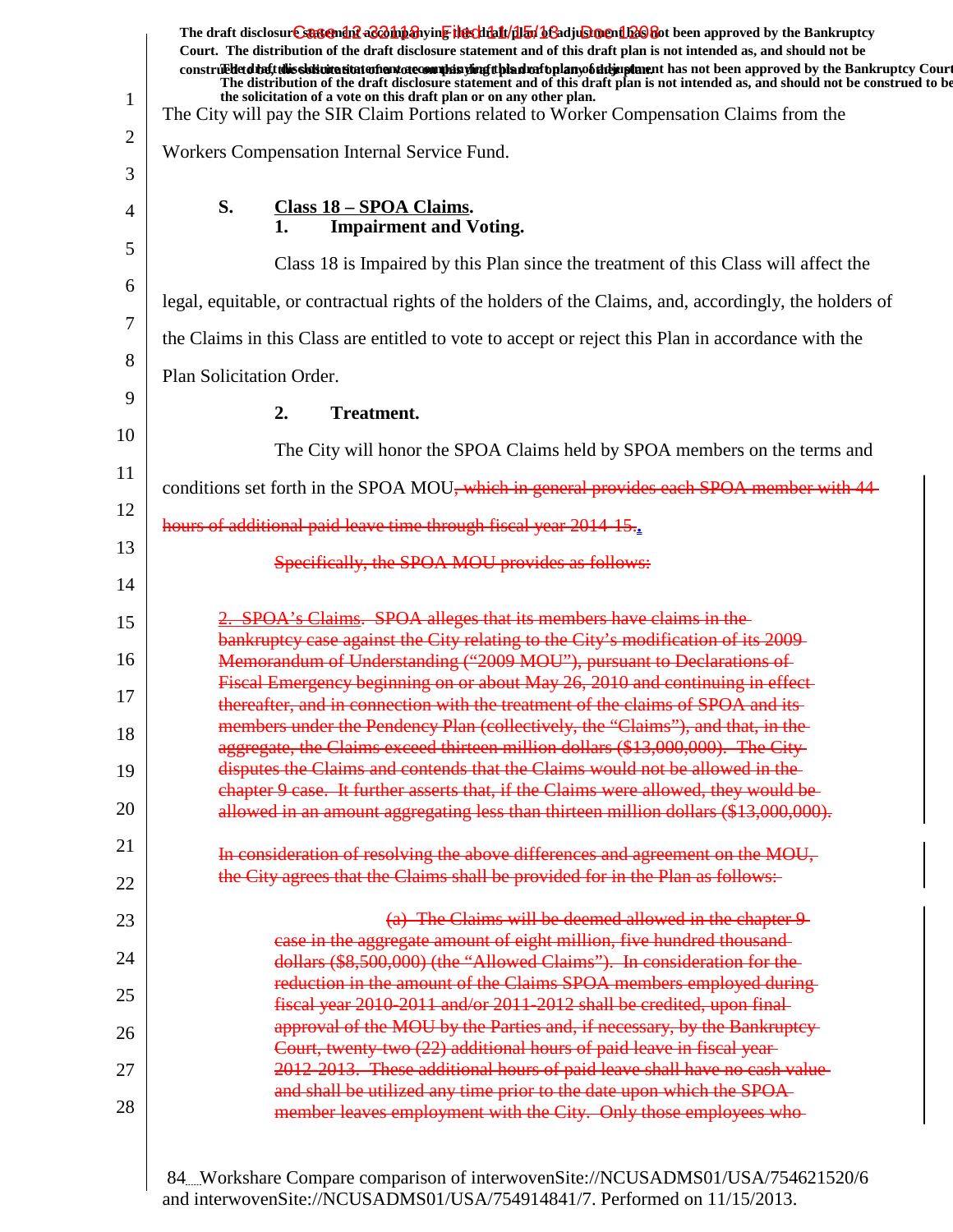|    | The draft disclosur Canteman & Companying the chialt (flat bead using cheap and been approved by the Bankruptcy                                                                                                                                                                                                                                        |
|----|--------------------------------------------------------------------------------------------------------------------------------------------------------------------------------------------------------------------------------------------------------------------------------------------------------------------------------------------------------|
|    | Court. The distribution of the draft disclosure statement and of this draft plan is not intended as, and should not be                                                                                                                                                                                                                                 |
| 1  | construed that this sidion attatom and of community in the deal and the plany of the paper and has not been approved by the Bankruptcy Court<br>The distribution of the draft disclosure statement and of this draft plan is not intended as, and should not be construed to be<br>the solicitation of a vote on this draft plan or on any other plan. |
|    | were employed during some portion of the period July 1, 2010 and July 1,                                                                                                                                                                                                                                                                               |
| 2  | 2012 and who were still current employees upon the effective date of this-                                                                                                                                                                                                                                                                             |
| 3  | Agreement shall be entitled to this treatment.                                                                                                                                                                                                                                                                                                         |
|    | (b) The Allowed Claims shall be satisfied under the Plan-                                                                                                                                                                                                                                                                                              |
| 4  | by the City by crediting SPOA members employed during fiscal year-                                                                                                                                                                                                                                                                                     |
| 5  | 2010-2011 and/or 2011-2012 eleven (11) additional paid leave hours in-                                                                                                                                                                                                                                                                                 |
|    | the fiscal year of approval of the Plan and eleven (11) additional paid leave-                                                                                                                                                                                                                                                                         |
| 6  | hours in the fiscal year after approval of the Plan. This benefit shall only-                                                                                                                                                                                                                                                                          |
|    | apply to those employees who were employed during some portion of the-                                                                                                                                                                                                                                                                                 |
| 7  | period July 1, 2010 and July 1, 2012 and who are current employees as of                                                                                                                                                                                                                                                                               |
| 8  | the date the Plan is approved by the Bankruptcy Court. The total-                                                                                                                                                                                                                                                                                      |
|    | additional paid leave per SPOA member under paragraphs 2(a) and 2(b) of                                                                                                                                                                                                                                                                                |
| 9  | this article shall equal forty four (44) hours. These additional paid leave-                                                                                                                                                                                                                                                                           |
|    | hours shall have no cash value, and shall be utilized any time prior to the                                                                                                                                                                                                                                                                            |
| 10 | date upon which the SPOA member leaves employment with the City. It-                                                                                                                                                                                                                                                                                   |
| 11 | is understood that the provision of these hours shall be the sole-                                                                                                                                                                                                                                                                                     |
|    | compensation for the Claims of SPOA and its members. The additional-                                                                                                                                                                                                                                                                                   |
| 12 | twenty two (22) hours additional paid leave credit contained in this-                                                                                                                                                                                                                                                                                  |
|    | paragraph 2(b) shall be contingent upon confirmation of the Plan and on-                                                                                                                                                                                                                                                                               |
| 13 | the Plan becoming effective.                                                                                                                                                                                                                                                                                                                           |
| 14 |                                                                                                                                                                                                                                                                                                                                                        |
|    | (c) Notwithstanding the foregoing, in the event that the<br>Plan is not confirmed and does not become effective, the Claims shall not-                                                                                                                                                                                                                 |
| 15 | be allowed as specified herein, and both SPOA and the City agree that the                                                                                                                                                                                                                                                                              |
|    | Claims will be considered unresolved, with each Party reserving the right-                                                                                                                                                                                                                                                                             |
| 16 | to assert or contest the Claims; provided, however, that the monetary-                                                                                                                                                                                                                                                                                 |
| 17 | equivalent of any paid leave hours taken pursuant to this Article shall                                                                                                                                                                                                                                                                                |
|    | serve as a credit against the Claims.                                                                                                                                                                                                                                                                                                                  |
| 18 |                                                                                                                                                                                                                                                                                                                                                        |
| 19 |                                                                                                                                                                                                                                                                                                                                                        |
|    | SPOA MOU at 55-56.                                                                                                                                                                                                                                                                                                                                     |
| 20 | T.<br><b>Class 19 – Price Claims.</b>                                                                                                                                                                                                                                                                                                                  |
|    | <b>Impairment and Voting.</b><br>1.                                                                                                                                                                                                                                                                                                                    |
| 21 |                                                                                                                                                                                                                                                                                                                                                        |
| 22 | Class 19 is Impaired by this Plan since the treatment of this Class will affect                                                                                                                                                                                                                                                                        |
| 23 | the legal, equitable, or contractual rights of the holders of the Claims, and, accordingly, the                                                                                                                                                                                                                                                        |
| 24 | holders of the Claims in this Class are entitled to vote to accept or reject this Plan in                                                                                                                                                                                                                                                              |
| 25 | accordance with the Plan Solicitation Order.                                                                                                                                                                                                                                                                                                           |
| 26 | $\perp\!\!\!\perp$                                                                                                                                                                                                                                                                                                                                     |
|    |                                                                                                                                                                                                                                                                                                                                                        |
| 27 | <b>Treatment.</b><br>2.                                                                                                                                                                                                                                                                                                                                |
| 28 | The treatment of the Class 19 Claims will be as set forth in the Price                                                                                                                                                                                                                                                                                 |
|    |                                                                                                                                                                                                                                                                                                                                                        |
|    |                                                                                                                                                                                                                                                                                                                                                        |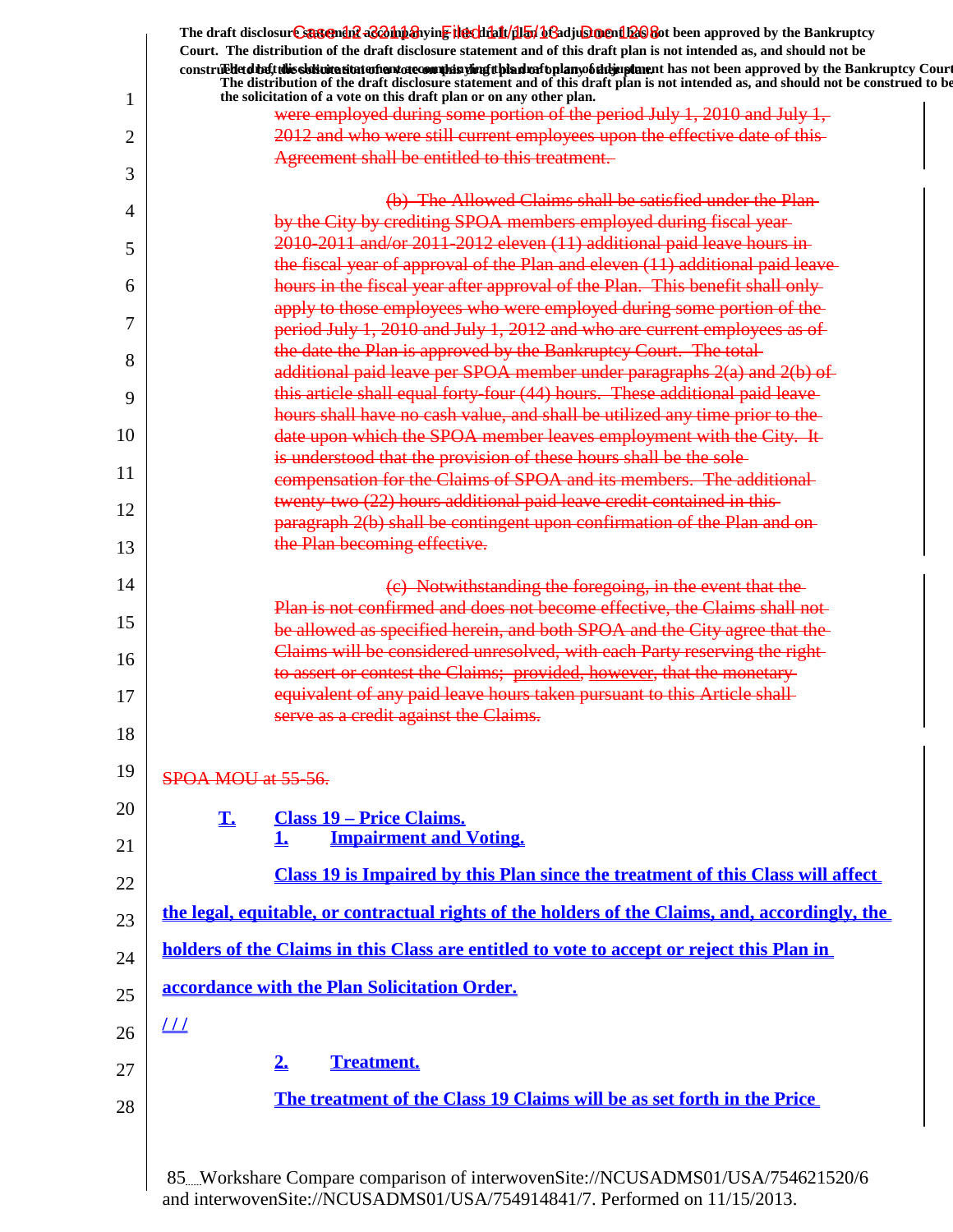| 1              | The draft disclosur Canteman & Boh baying the clining of a djustment Es and the Bankruptcy<br>Court. The distribution of the draft disclosure statement and of this draft plan is not intended as, and should not be<br>construed detail this sistemation of antarctecommission of the distribution of the manufacture has not been approved by the Bankruptcy Court<br>The distribution of the draft disclosure statement and of this draft plan is not intended as, and should not be construed to be<br>the solicitation of a vote on this draft plan or on any other plan.<br>Settlement, which should be consulted for the precise terms of the treatment. |
|----------------|-----------------------------------------------------------------------------------------------------------------------------------------------------------------------------------------------------------------------------------------------------------------------------------------------------------------------------------------------------------------------------------------------------------------------------------------------------------------------------------------------------------------------------------------------------------------------------------------------------------------------------------------------------------------|
| $\overline{2}$ |                                                                                                                                                                                                                                                                                                                                                                                                                                                                                                                                                                                                                                                                 |
| 3              | <b>ACCEPTANCE OR REJECTION; CRAMDOWN</b><br>V.                                                                                                                                                                                                                                                                                                                                                                                                                                                                                                                                                                                                                  |
| 4              | <b>Voting of Claims.</b><br>A.<br>Each holder of an Allowed Claim (and, as applicable as specified herein,                                                                                                                                                                                                                                                                                                                                                                                                                                                                                                                                                      |
| 5              | <b>Ambac, NPFG, and Assured</b> ) classified into Classes 1A, 1B, 3, 4, 5, 6, 7, 8, 9, 12, 13, 14, 18,                                                                                                                                                                                                                                                                                                                                                                                                                                                                                                                                                          |
| 6              | and 1819 shall be entitled to vote each such Claim to accept or reject this Plan.                                                                                                                                                                                                                                                                                                                                                                                                                                                                                                                                                                               |
| 7              | With respect to any Class of Impaired Claims that fails to accept this Plan, the                                                                                                                                                                                                                                                                                                                                                                                                                                                                                                                                                                                |
| 8              | City, as proponent of this Plan, intends towill request that the Bankruptcy Court nonetheless                                                                                                                                                                                                                                                                                                                                                                                                                                                                                                                                                                   |
| 9<br>10        | confirm this Plan pursuant to the so-called "cramdown" powers set forth in section 1129(b).                                                                                                                                                                                                                                                                                                                                                                                                                                                                                                                                                                     |
| 11             | VI.<br><b>TREATMENT OF EXECUTORY CONTRACTS AND UNEXPIRED LEASES</b>                                                                                                                                                                                                                                                                                                                                                                                                                                                                                                                                                                                             |
| 12             | <b>Assumption of Executory Contracts and Unexpired Leases.</b><br>A.<br>Except as otherwise provided in this Plan, as to any executory contract or                                                                                                                                                                                                                                                                                                                                                                                                                                                                                                              |
| 13             | unexpired lease that the City elects to assume, the City shall makefile the Assumption Motion,                                                                                                                                                                                                                                                                                                                                                                                                                                                                                                                                                                  |
| 14             | which, if granted, shall cause the City to assume in an order of the Bankruptcy Court, will                                                                                                                                                                                                                                                                                                                                                                                                                                                                                                                                                                     |
| 15             | <b>authorize the City's assumption of</b> such contracts and leases-pursuant to order of the                                                                                                                                                                                                                                                                                                                                                                                                                                                                                                                                                                    |
| 16             | <b>Bankruptey Court.</b>                                                                                                                                                                                                                                                                                                                                                                                                                                                                                                                                                                                                                                        |
| 17             |                                                                                                                                                                                                                                                                                                                                                                                                                                                                                                                                                                                                                                                                 |
| 18             | <b>B.</b><br><b>Cure Payments.</b><br>After the provision of notice and the opportunity for a hearing on the Assumption                                                                                                                                                                                                                                                                                                                                                                                                                                                                                                                                         |
| 19             | Motion, in accord with the Bankruptcy Rules, the Bankruptcy Court shall resolve all disputes                                                                                                                                                                                                                                                                                                                                                                                                                                                                                                                                                                    |
| 20             | regarding: $(a_i)$ the amount of any cure payment to be made in connection with the assumption of                                                                                                                                                                                                                                                                                                                                                                                                                                                                                                                                                               |
| 21             | any contract or lease; $(\frac{bii}{c})$ the ability of the City to provide "adequate assurance of future"                                                                                                                                                                                                                                                                                                                                                                                                                                                                                                                                                      |
| 22             | performance" within the meaning of section 365 under the contract or lease to be assumed; and                                                                                                                                                                                                                                                                                                                                                                                                                                                                                                                                                                   |
| 23             | (eiii) any other matter pertaining to such assumption and assignment. Any party to an executory                                                                                                                                                                                                                                                                                                                                                                                                                                                                                                                                                                 |
| 24             | contract or unexpired lease that is included in the Assumption Motion that asserts that any                                                                                                                                                                                                                                                                                                                                                                                                                                                                                                                                                                     |
| 25             | payment or other performance is due as a condition to the proposed assumption shall file with the                                                                                                                                                                                                                                                                                                                                                                                                                                                                                                                                                               |
| 26             | Bankruptcy Court and serve upon the City a written statement and accompanying declaration in                                                                                                                                                                                                                                                                                                                                                                                                                                                                                                                                                                    |
| 27             | support thereof, specifying the basis for its Claim within such deadline and in the manner                                                                                                                                                                                                                                                                                                                                                                                                                                                                                                                                                                      |
| 28             | established for filing objections as shall be set forth in the Assumption Motion. The failure to                                                                                                                                                                                                                                                                                                                                                                                                                                                                                                                                                                |
|                |                                                                                                                                                                                                                                                                                                                                                                                                                                                                                                                                                                                                                                                                 |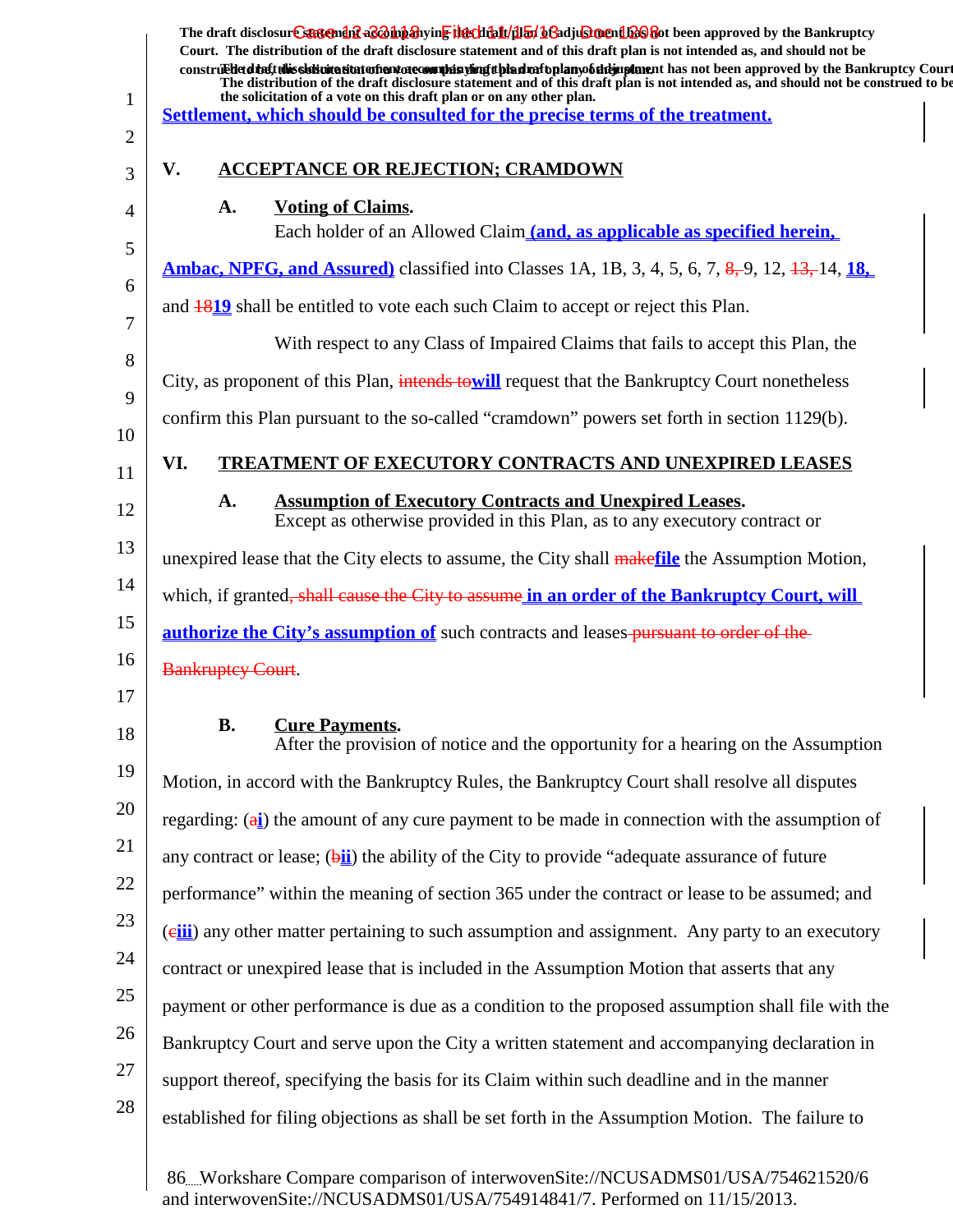|                | The draft disclosure suggended as on the hearth of the fit of the fit of the fit of the Bankruptcy<br>Court. The distribution of the draft disclosure statement and of this draft plan is not intended as, and should not be |
|----------------|------------------------------------------------------------------------------------------------------------------------------------------------------------------------------------------------------------------------------|
|                | construed that this sidion attatoment atecomulas simplifying and the plany of the paper and been approved by the Bankruptcy Court                                                                                            |
| $\mathbf{1}$   | The distribution of the draft disclosure statement and of this draft plan is not intended as, and should not be construed to be<br>the solicitation of a vote on this draft plan or on any other plan.                       |
| $\overline{2}$ | timely file and serve such a statement in accordance with the instructions set forth in the                                                                                                                                  |
| 3              | Assumption Motion shall be deemed to be a waiver of any and all objections to the proposed                                                                                                                                   |
| 4              | assumption and any claim for cure amounts of the agreement at issue.                                                                                                                                                         |
| 5              | $C_{\bullet}$<br><b>Rejection of Executory Contracts and Unexpired Leases.</b>                                                                                                                                               |
| 6              | The Rejection Motion shall seek authority to reject all executory contracts and                                                                                                                                              |
| 7              | unexpired leases that that the City in the exercise of its business judgment deems warranted. The                                                                                                                            |
| 8              | City anticipates rejecting any executory contract and unexpired lease that is not needed for it to                                                                                                                           |
| 9              | continue operating as a city.                                                                                                                                                                                                |
| 10             | D.<br><b>Claims Arising From Rejection.</b>                                                                                                                                                                                  |
| 11             | Proofs of claim arising from the rejection of executory contracts or unexpired                                                                                                                                               |
| 12             | leases must be filed with the Bankruptcy Court and served on the City no later than 3028 days                                                                                                                                |
| 13             | after the date on which notice of entry of the order approving the Rejection Motion is served on                                                                                                                             |
| 14             | the parties to the executory contracts and expired leases subject to the Rejection Motion. Any                                                                                                                               |
| 15             | Claim for which a proof of claim is not filed and served within such time will be forever barred                                                                                                                             |
| 16             | and shall not be enforceable against the City or its assets, properties, or interests in property.                                                                                                                           |
| 17             | Unless otherwise ordered by the Bankruptcy Court, all such Claims that are timely filed as                                                                                                                                   |
| 18             | provided herein shall be classified into Class 12 (General Unsecured Claims) and treated                                                                                                                                     |
|                | accordingly.                                                                                                                                                                                                                 |
| 19             | E.<br><b>Executory Contracts and Unexpired Leases Not Included in Motion.</b>                                                                                                                                                |
| 20             | The City is a party to hundreds of executory contracts and unexpired leases. It is-                                                                                                                                          |
| 21             | reasonable to expect that due to accident or inadvertence, one or more will be omitted from the                                                                                                                              |
| 22             | schedules that will be attached to the Assumption Motion and the Rejection Motion (collectively,                                                                                                                             |
| 23             | "Omitted Agreements"). The Omitted Agreements, if any, Omitted Agreements shall be                                                                                                                                           |
| 24             | deemed assumed as of the Effective Date, <i>provided</i> , <i>however</i> , that any non-debtor <b>counter-party</b>                                                                                                         |
| 25             | to an Omitted Agreement may, within $\frac{6063}{2}$ days $\frac{64}{2}$ flex receiving notice from the City that                                                                                                            |
| 26             | such agreement is being assumed, file a motion in the Bankruptcy Court seeking an order                                                                                                                                      |
| 27             | reconsidering the assumption of the agreement.                                                                                                                                                                               |
| 28             |                                                                                                                                                                                                                              |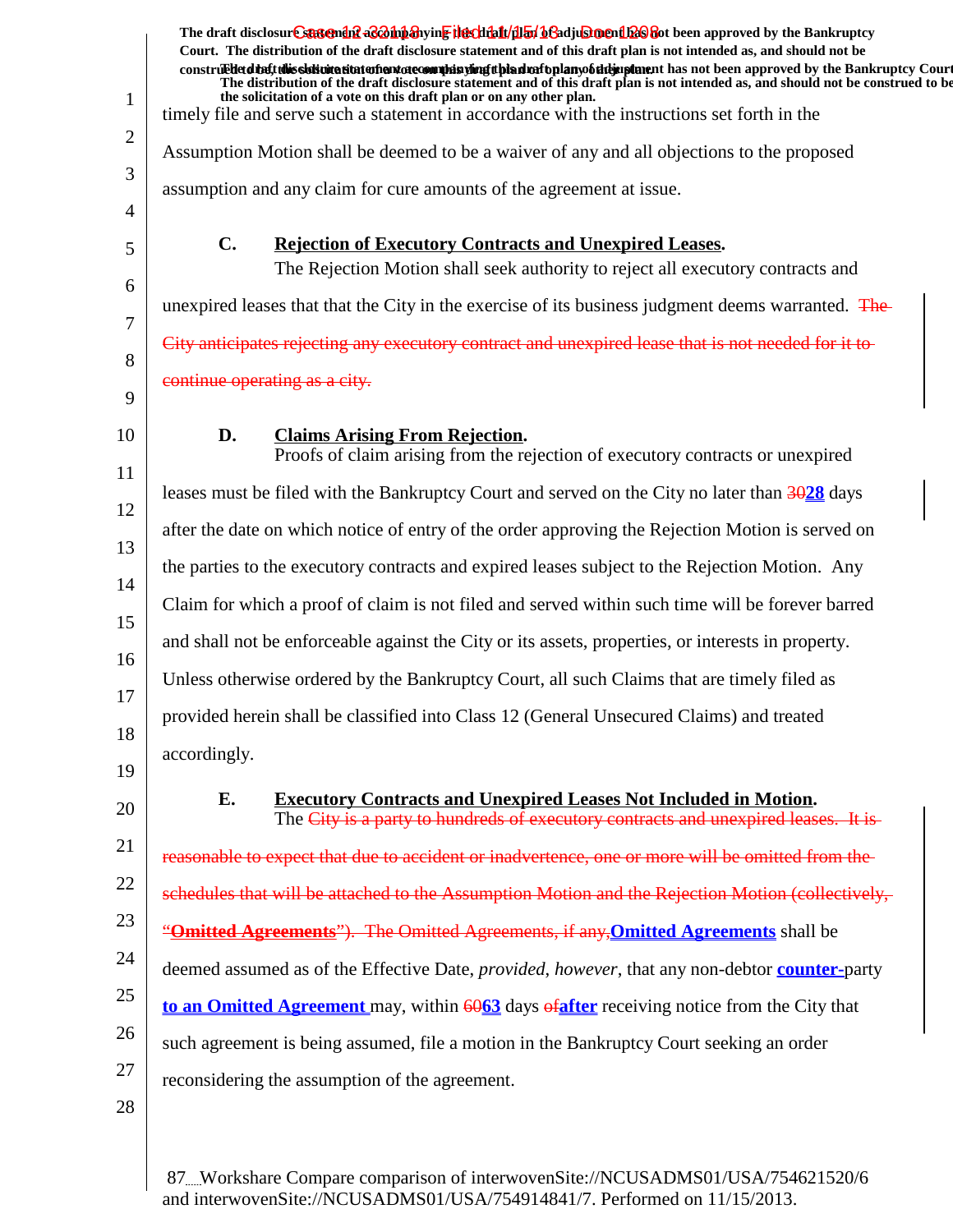1 2 3 4 5 6 7 8 9 10 11 12 13 14 15 16 17 18 19 20 21 22 23 24 25 26 27 28 The draft disclosur<del>t Suggendn2 aC201np3</del>hyin<mark>e the chip11/1151/163adjushorenth26</mark>860t been approved by the Bankruptcy **Court. The distribution of the draft disclosure statement and of this draft plan is not intended as, and should not be** construed to the solicit this solicitation to the number of the solution of the draft plan of the dramatic disclosure in the statement of the Bankruptcy Court. **The distribution of the draft disclosure statement and of this draft plan is not intended as, and should not be construed to be, the solicitation of a vote on this draft plan or on any other plan. VII. IMPLEMENTATION AND MEANS FOR IMPLEMENTATION OF THIS PLAN** This Plan is predicated upon passage of Measure A. If Measure A fails to pass, the City will be compelled to implement a plan of adjustment that provided by the City to its residents and will likely be unable to consummate the settlements with Ambac, Assured Guaranty, and NPFG. Following the Effective Date, the City will continue to operate pursuant to the City Charter, the California Constitution, and other applicable laws. While the City Council adopted fiscal policies and projections to govern the allocation of the City's unrestricted resources City acknowledges and understands that financial plans and budgets that ongoing adjustments will have to be made in order to enable the City to adjust to However, this Plan represents binding treatment of the holders of Claims in the various Classes as enumerated in this Plan. **By Pursuant to** the Rejection Motion, the City will reject, among other certain (i) **unexpired** leases**, including, without limitation**, the Office Building Standby Agreement, the Golf Course/Park Lease Out, and the Golf Course/Park Lease Back. Rejection of these leases will provide the City with relief from the operating and financing shortfalls associleases that historically have been subsidized by the General Fund. Motion, the City intends to request the Bankruptcy Court to impose reasonable terms and conditions on the right to possess and to attend to all issues necessary to ensure transition to the new possessors that will expose the residents of the City to the lease possible disruption.**; and (ii) executory contracts, including, without limitation, the Ports License Agreement.** counterparties to the lease out transactions option, under section 365(h), to possess the leased properties. Alternatively, such counterparties may decide not to possess, with the result that, notwithstanding the rejection of the leases, the <del>under such terms and</del> the Bankruptcy Court or other court As to each of the leased properties, the City is party to executory contracts with vendors,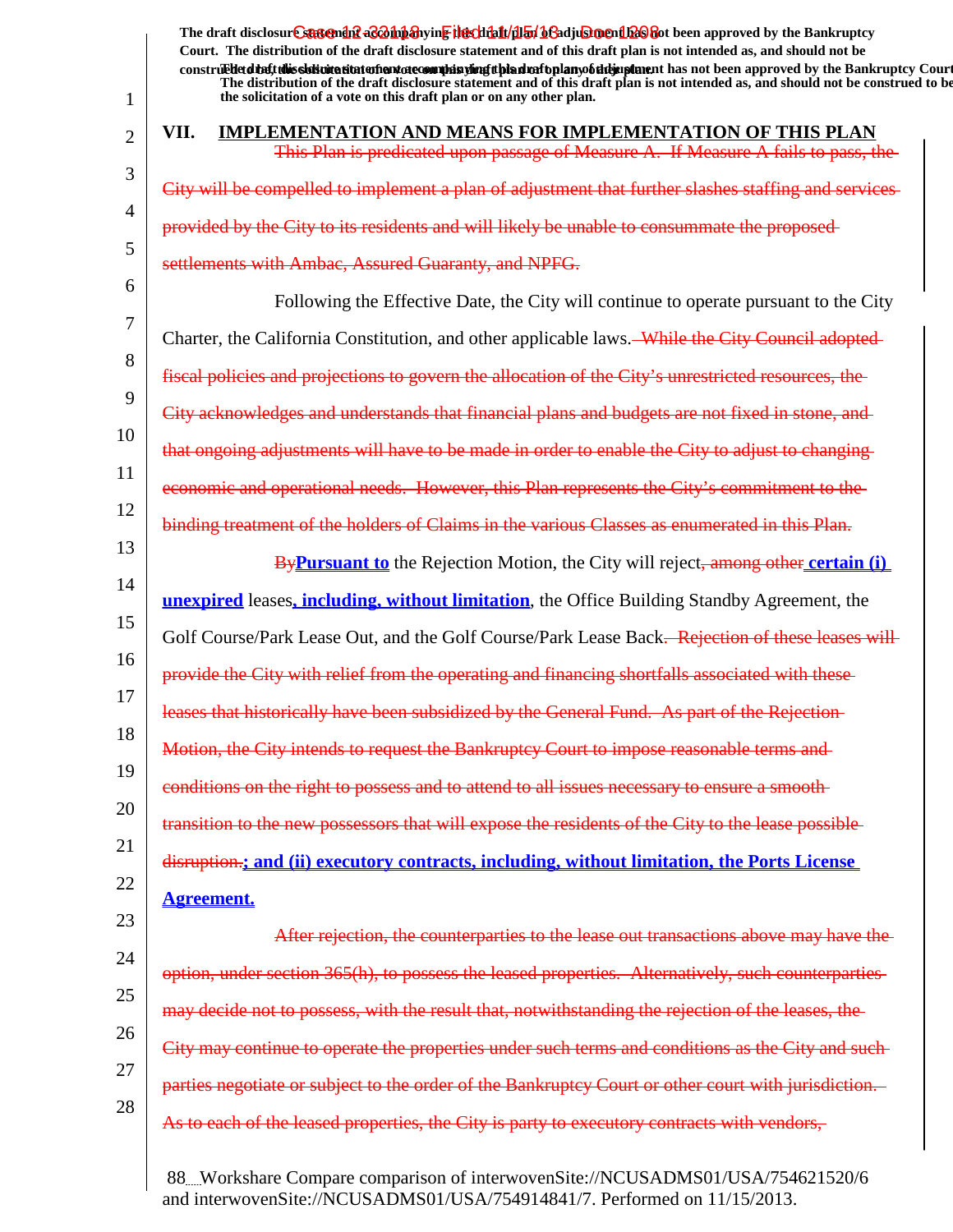|          | The draft disclosure sasement as a man and the client of the client of the client of the Bankruptcy<br>Court. The distribution of the draft disclosure statement and of this draft plan is not intended as, and should not be                                                                                                                           |
|----------|---------------------------------------------------------------------------------------------------------------------------------------------------------------------------------------------------------------------------------------------------------------------------------------------------------------------------------------------------------|
| 1        | construed detail this slok wite situation and accomplete wing tthe advantage of the importance that not been approved by the Bankruptcy Court<br>The distribution of the draft disclosure statement and of this draft plan is not intended as, and should not be construed to be<br>the solicitation of a vote on this draft plan or on any other plan. |
|          | managers and operators of services and facilities located on such properties (e.g., the Golf-                                                                                                                                                                                                                                                           |
| 2        | Courses are managed by a management company). Should the City not continue to operate a                                                                                                                                                                                                                                                                 |
| 3        | given property, the City will likely reject the executory contracts related to that property, but if the                                                                                                                                                                                                                                                |
| 4        | City remains in possession and control of that property, the City will likely re-negotiate such-                                                                                                                                                                                                                                                        |
| 5        | contracts or may assume such executory contracts. At this time the City does not know whether-                                                                                                                                                                                                                                                          |
| 6        | the counterparties to the lease out transactions will elect to remain in possession (which the City-                                                                                                                                                                                                                                                    |
| 7        | may contest or attempt to impose conditions upon). When the City is in a position to make such-                                                                                                                                                                                                                                                         |
| 8        | decisions, the City will decide to reject, assume or renegotiate executory contracts with such-                                                                                                                                                                                                                                                         |
| 9        | vendors.                                                                                                                                                                                                                                                                                                                                                |
| 10       | Pursuant to the Rejection Motion, the City also intends to reject certain executory                                                                                                                                                                                                                                                                     |
| 11       | contracts including the Ports License Agreement.                                                                                                                                                                                                                                                                                                        |
| 12       | On the Effective Date, $\left(\frac{1}{1}\right)$ -pursuant to the NPFG-SEB Settlement, the City will                                                                                                                                                                                                                                                   |
| 13       | assume, among other leases, (i) the SEB Lease Out and the SEB Lease Back; (ii) pursuant to the                                                                                                                                                                                                                                                          |
| 14       | NPFG Arena Settlement, the City will assume the Arena Lease Out and the Arena Lease Back, as                                                                                                                                                                                                                                                            |
| 15       | modified by the NPFG Arena Settlement; and (iii)-pursuant to the NPFG Parking Settlement, the                                                                                                                                                                                                                                                           |
| 16       | City will assume the Parking Structure Lease Out and the Parking Structure Lease Back, as                                                                                                                                                                                                                                                               |
| 17       | modified by the NPFG Parking Settlement (alternatively, the Parking Structure Lease Back will                                                                                                                                                                                                                                                           |
| 18       | be terminated as provided in the NPFG Parking Settlement).                                                                                                                                                                                                                                                                                              |
| 19       | As described in the Assured Guaranty Settlement Term Sheet, the Office Building-                                                                                                                                                                                                                                                                        |
| 20       | Lease Out and Lease Back will be terminated, and the City shall have no obligations under the                                                                                                                                                                                                                                                           |
| 21<br>22 | same. Further, the Fourth Floor Lease of 400 E. Main will be superseded by the New 400 E.                                                                                                                                                                                                                                                               |
|          | Main Lease.                                                                                                                                                                                                                                                                                                                                             |
| 23       | Passage of Measure A is necessary to implement the Plan. If passed, Measure A is-                                                                                                                                                                                                                                                                       |
| 24       | expected to generate approximately \$30 million per year in new revenue from a 3/4 of one percent-                                                                                                                                                                                                                                                      |
| 25<br>26 | increase in sales taxes (from 8.25% to 9%). The Plan Financial Projections assume that Measure-                                                                                                                                                                                                                                                         |
| 27       | A will pass. Simultaneously with Measure A, the voters of the City are being asked to vote on an-                                                                                                                                                                                                                                                       |
| 28       | advisory measure (Measure B) that advises the City Council to use approximately two-thirds of                                                                                                                                                                                                                                                           |
|          | the new revenue over time to enhance depleted police services under the Marshall Plan, and the-                                                                                                                                                                                                                                                         |
|          |                                                                                                                                                                                                                                                                                                                                                         |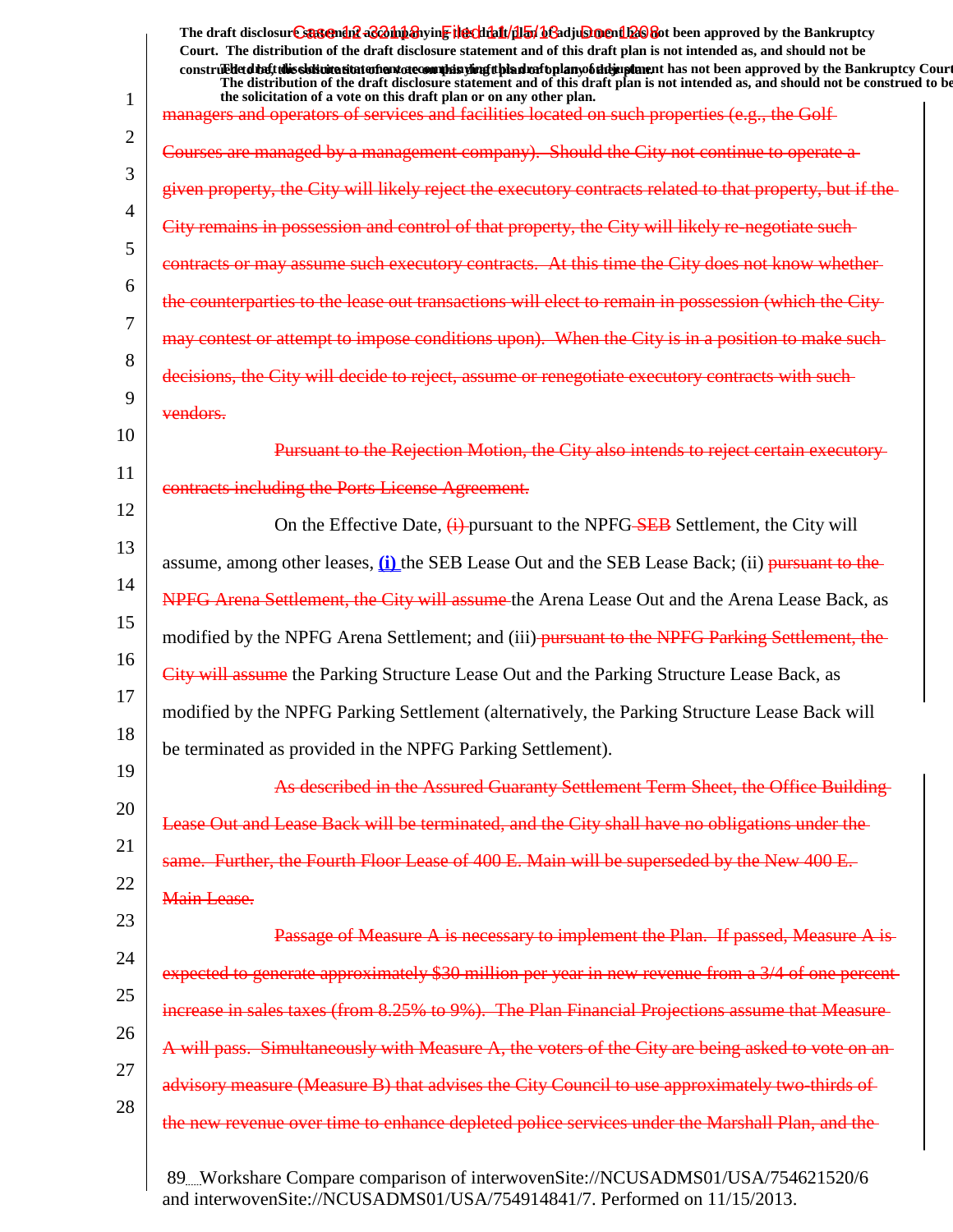1 2 3 4 5 6 7 8 9 10 11 12 13 14 15 16 17 18 19 20 21 22 23 24 25 26 27 28 The draft disclosur<del>t Suggendn2 aC201np3</del>hyin<mark>e the chip11/1151/163adjushorenth26</mark>860t been approved by the Bankruptcy **Court. The distribution of the draft disclosure statement and of this draft plan is not intended as, and should not be** construed to the solicit this solicitation to the number of the solution of the draft plan of the dramatic disclosure in the statement of the Bankruptcy Court. **The distribution of the draft disclosure statement and of this draft plan is not intended as, and should not be construed to be, the solicitation of a vote on this draft plan or on any other plan.** remainder to fund the City's ongoing expenses, including the cost of implementing the Plan. Conversely, as demonstrated in graphs included with the Plan Financial Projections. Measure A means that the City will continue to incur a additional hires of police and other safety officers contemplated  $\theta$ place. Moreover, the City will be incapable of fulfilling its obligations plan, and the Plan, and the Plan, an City will be required to make additional significant cuts to existing Cit the treatment of creditors hereunder. The City cannot predict would be able to continue to function under such a scenario, and it does not have detailed plans across-the-board staffing and at the time of preparation of this Plan, the City hopes to resume that still involved in negotiations that those negotiations will culminate in agreements with such creditors on the terms consensual plan of adjustment that would retain City control of its assets. will be possible unless additional funds flow to the General Fund through **VIII. RESERVATION OF THE CITY'S RIGHTS OF ACTION** All of the City's claims, causes of action, rights of recovery, rights of offset, recoupment rights to refunds, and similar rights shall be retained by the City. The failure to list in the Disclosure Statement any potential or existing Right of Action retained by the City is not intended to and shall not limit the rights of the City to pursue any such action. Unless a Right of Action is expressly waived, relinquished, released, compromised, or settled **(**in this Plan **or otherwise)**, the City expressly reserves all Rights of Action for later adjudication and, as a result, no preclusion doctrine, including the doctrines of res judicata, collateral estoppel, issue preclusion, claim preclusion, estoppel (judicial, equitable, or otherwise), or laches, shall apply to such Rights of Action upon or after the confirmation or consummation of this Plan or the Effective Date. In addition, the City expressly reserves the right to pursue or adopt against any other entity**Entity** any claims alleged in any lawsuit in which the City is a defendant or an interested party.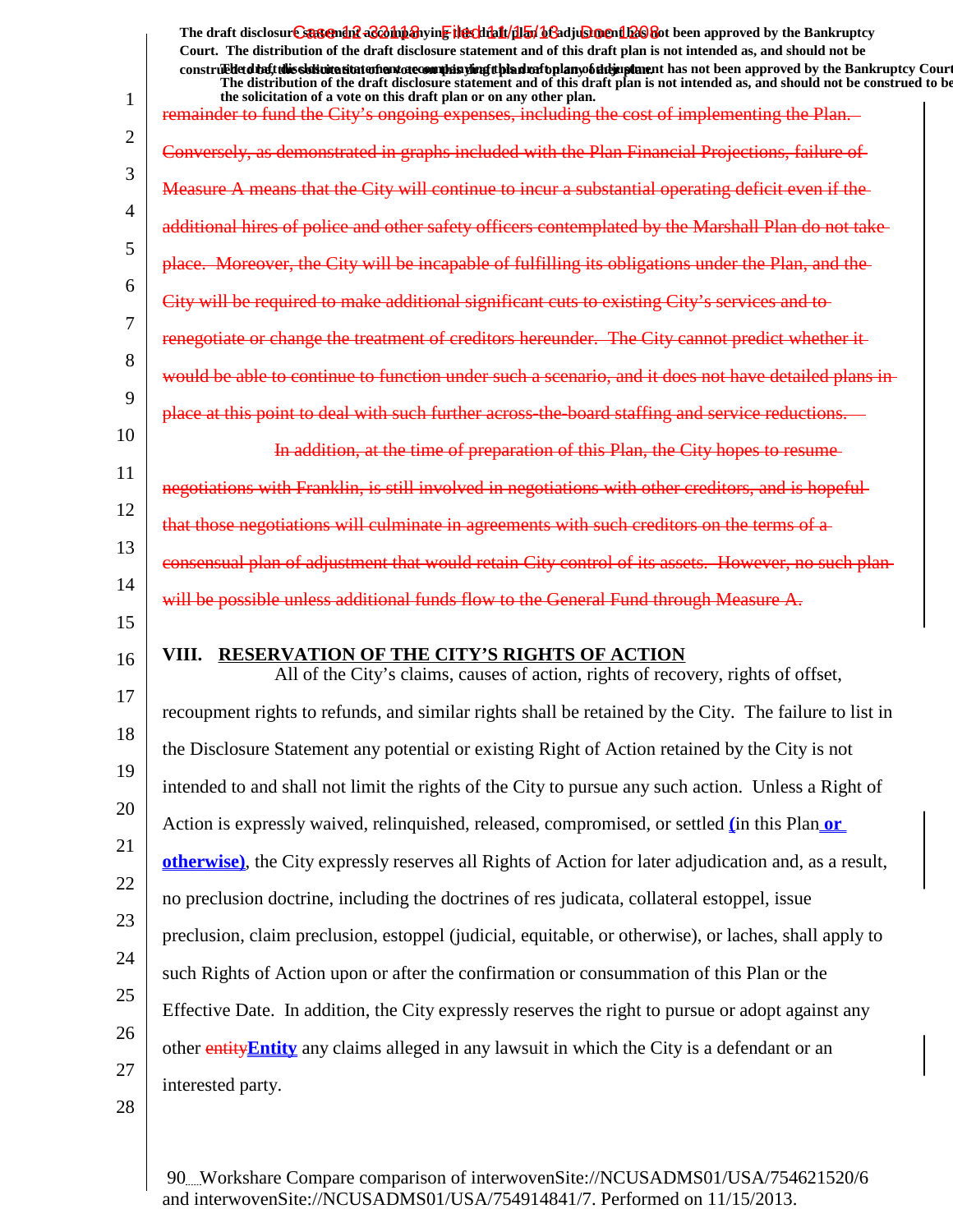| 1              |                | The draft disclosure sasement as a hypothesive the client of the final of a disclosure and the Bankruptcy<br>Court. The distribution of the draft disclosure statement and of this draft plan is not intended as, and should not be<br>construedetdiate this sidion a statement of commission of the distribution of the mann of the approved by the Bankruptcy Court<br>The distribution of the draft disclosure statement and of this draft plan is not intended as, and should not be construed to be<br>the solicitation of a vote on this draft plan or on any other plan. |
|----------------|----------------|---------------------------------------------------------------------------------------------------------------------------------------------------------------------------------------------------------------------------------------------------------------------------------------------------------------------------------------------------------------------------------------------------------------------------------------------------------------------------------------------------------------------------------------------------------------------------------|
| $\overline{2}$ | IX.            | <b>DISTRIBUTIONS</b>                                                                                                                                                                                                                                                                                                                                                                                                                                                                                                                                                            |
| 3              | A.             | <b>Distribution Agent.</b><br>On or after the Effective Date, the City may retain one or more agents (including                                                                                                                                                                                                                                                                                                                                                                                                                                                                 |
| $\overline{4}$ |                | Rust Omni) to perform or assist it in performing the distributions to be made pursuant to this                                                                                                                                                                                                                                                                                                                                                                                                                                                                                  |
| 5              |                | Plan, which agents may serve without bond. The City may provide reasonable compensation to                                                                                                                                                                                                                                                                                                                                                                                                                                                                                      |
| 6<br>7         |                | any such agent(s) without further notice or Bankruptcy Court approval.                                                                                                                                                                                                                                                                                                                                                                                                                                                                                                          |
| 8              | <b>B.</b>      | <b>Delivery of Distributions.</b><br>All distributions to any holder of an Allowed Claim shall be made at the address of                                                                                                                                                                                                                                                                                                                                                                                                                                                        |
| 9              |                | such holder as set forth in the books and records of the City or its agents, unless the City has been                                                                                                                                                                                                                                                                                                                                                                                                                                                                           |
| 10             |                | notified by such holder in a writing that contains an address for such holder different from the                                                                                                                                                                                                                                                                                                                                                                                                                                                                                |
| 11             |                | address reflected in the City's books and records. All such notifications of address changes and all                                                                                                                                                                                                                                                                                                                                                                                                                                                                            |
| 12             |                | address confirmations should be mailed to: Rust Consulting/Omni Bankruptcy, 5955 DeSoto                                                                                                                                                                                                                                                                                                                                                                                                                                                                                         |
| 13             |                | Avenue, Suite 100, Woodland Hills, CA 91367. All distributions to the Indenture Trustee shall                                                                                                                                                                                                                                                                                                                                                                                                                                                                                   |
| 14<br>15       |                | be made in accordance with the relevant indenture, as applicable.                                                                                                                                                                                                                                                                                                                                                                                                                                                                                                               |
| 16             | $\mathbf{C}$ . | <b>Undeliverable-Distributions of Unclaimed Property.</b><br><b>Holding of Undeliverable Distributions.</b><br>$\ddagger$                                                                                                                                                                                                                                                                                                                                                                                                                                                       |
| 17             |                | If any distribution to any holder of a Claim is returned to the City or its agent as                                                                                                                                                                                                                                                                                                                                                                                                                                                                                            |
| 18             |                | undeliverable, no further distributions shall be made to such holder unless and until the City is                                                                                                                                                                                                                                                                                                                                                                                                                                                                               |
| 19             |                | notified in writing of such holder's then-current address. Unless and until the City is so notified,                                                                                                                                                                                                                                                                                                                                                                                                                                                                            |
| 20             |                | such distribution shall be deemed to be "Unclaimed Property" and shall be dealt with in-                                                                                                                                                                                                                                                                                                                                                                                                                                                                                        |
| 21             |                | accordance with Section IX(C)(2).                                                                                                                                                                                                                                                                                                                                                                                                                                                                                                                                               |
| 22             |                | 2.<br><b>Unclaimed Property. If any entity entitled to receive</b>                                                                                                                                                                                                                                                                                                                                                                                                                                                                                                              |
| 23             |                | distributions pursuant to this Plan does not present itself on the Effective Date or on                                                                                                                                                                                                                                                                                                                                                                                                                                                                                         |
| 24             |                | such other date on which such entity becomes eligible for distribution, such-                                                                                                                                                                                                                                                                                                                                                                                                                                                                                                   |
| 25             |                | distributions shall be deemed to be "Unclaimed Property." Unclaimed PropertyAny                                                                                                                                                                                                                                                                                                                                                                                                                                                                                                 |
| 26             |                | <b>unclaimed distributions</b> shall be set aside and held in a segregated account to be                                                                                                                                                                                                                                                                                                                                                                                                                                                                                        |
| 27             |                | maintained by the City pursuant to the terms of this Plan.                                                                                                                                                                                                                                                                                                                                                                                                                                                                                                                      |
| 28             |                |                                                                                                                                                                                                                                                                                                                                                                                                                                                                                                                                                                                 |
|                |                |                                                                                                                                                                                                                                                                                                                                                                                                                                                                                                                                                                                 |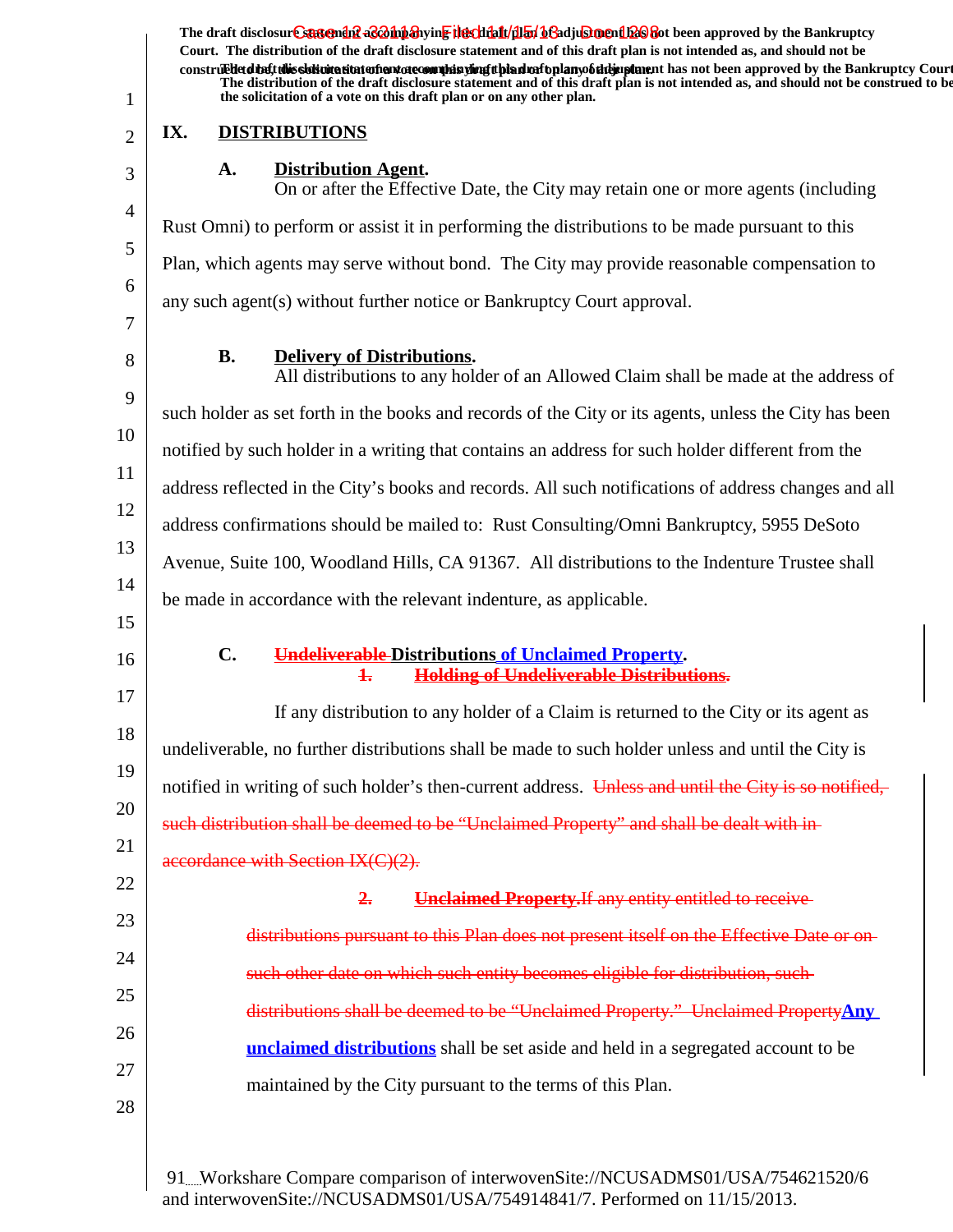|    | The draft disclosure suggendif a control and the chieft (illuminate) beneficially and the Bankruptcy<br>Court. The distribution of the draft disclosure statement and of this draft plan is not intended as, and should not be                                                  |
|----|---------------------------------------------------------------------------------------------------------------------------------------------------------------------------------------------------------------------------------------------------------------------------------|
|    | construed detail this sistemation of antarctecommission of the distribution of the manufacture has not been approved by the Bankruptcy Court<br>The distribution of the draft disclosure statement and of this draft plan is not intended as, and should not be construed to be |
| 1  | the solicitation of a vote on this draft plan or on any other plan.<br><b>Notification and Forfeiture of Unclaimed Property.</b> No later<br>$\frac{3}{2}$                                                                                                                      |
| 2  | than $6063$ days after the date of the first distributions under the Plan, the City willshall                                                                                                                                                                                   |
| 3  | file with the Bankruptcy Court a list of Unclaimed Propertyunclaimed distributions.                                                                                                                                                                                             |
| 4  | together with a schedule that identifies the name and last-known addressaddresses of                                                                                                                                                                                            |
| 5  | the holders of the Unclaimed Property; the City otherwise willar unclaimed                                                                                                                                                                                                      |
| 6  | <b>distributions. The City shall</b> not be required to <b>make any further</b> attempt to locate                                                                                                                                                                               |
| 7  | the holders of any such entity. On the 60th dayunclaimed distributions. Any                                                                                                                                                                                                     |
| 8  | distribution under the Plan that remains unclaimed after 91 days following the                                                                                                                                                                                                  |
| 9  | date of the first distributions made under the Plan, all remaining Unclaimed Property-                                                                                                                                                                                          |
| 10 | andunder the Plan (including, without limitation, because the distribution made                                                                                                                                                                                                 |
| 11 | to the last known address is returned as undeliverable), shall be deemed not to                                                                                                                                                                                                 |
| 12 | have been made and, together with any accrued interest or dividends earned thereon-                                                                                                                                                                                             |
| 13 | will, shall be remittedtransferred to and vest in the City for any such-use as the City                                                                                                                                                                                         |
| 14 | sees fit. The City shall not be obligated to make any further distributions on                                                                                                                                                                                                  |
| 15 | account of the Claim with respect to which such distribution was made, and such                                                                                                                                                                                                 |
| 16 | <b>Claim shall be treated as a Disallowed Claim. Nothing contained herein shall</b>                                                                                                                                                                                             |
| 17 | affect the discharge of the Claim with respect to which such distribution was                                                                                                                                                                                                   |
| 18 | made, and the holder of such Claim shall be forever barred from enforcing such                                                                                                                                                                                                  |
| 19 | <u>Claim against the City or its assets, estate, properties, or interests in property.</u>                                                                                                                                                                                      |
| 20 |                                                                                                                                                                                                                                                                                 |
| 21 | D.<br><b>Distributions of Cash.</b><br>Any payment of Cash to be made by the City or its agent pursuant to this Plan shall                                                                                                                                                      |
| 22 | be made by check drawn on a domestic bank or by wire transfer, at the sole option of the City.                                                                                                                                                                                  |
| 23 |                                                                                                                                                                                                                                                                                 |
| 24 | <b>Timeliness of Payments.</b><br>Е.                                                                                                                                                                                                                                            |
| 25 | Any payments or distributions to be made pursuant to this Plan shall be deemed to                                                                                                                                                                                               |
| 26 | be timely made if made within 14 days after the dates specified in this Plan. Whenever any                                                                                                                                                                                      |
| 27 | distribution to be made under this Plan shall be due on a day that is a Saturday, Sunday, or legal-                                                                                                                                                                             |
| 28 | <b>holiday not a Business Day</b> , such distribution instead shall be made, without interest on such                                                                                                                                                                           |
|    | distribution, on the immediately succeeding day that is not a Saturday, Sunday, or legal-                                                                                                                                                                                       |
|    | 92. Workshare Compare comparison of interwovenSite://NCUSADMS01/USA/754621520/6<br>and interwovenSite://NCUSADMS01/USA/754914841/7. Performed on 11/15/2013.                                                                                                                    |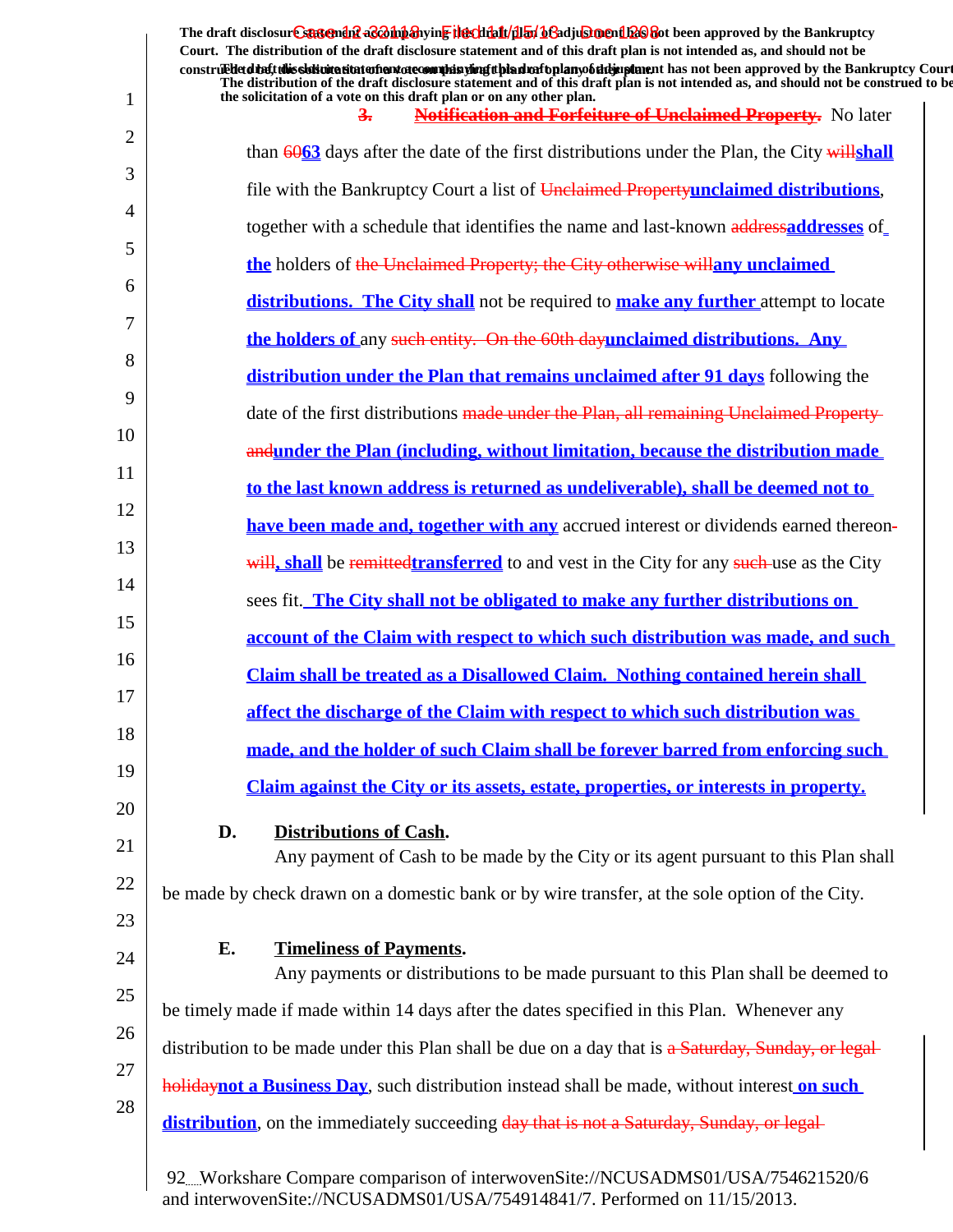1 2 3 4 5 6 7 8 9 10 11 12 13 14 15 16 17 18 19 20 21 22 23 24 25 26 27 28 The draft disclosur<del>t Suggendn2 aC201np3</del>hyin<mark>e the chip11/1151/163adjushorenth26</mark>860t been approved by the Bankruptcy **Court. The distribution of the draft disclosure statement and of this draft plan is not intended as, and should not be** construed to the solicit this solicitation to the number of the solution of the draft plan of the dramatic disclosure in the statement of the Bankruptcy Court. **The distribution of the draft disclosure statement and of this draft plan is not intended as, and should not be construed to be, the solicitation of a vote on this draft plan or on any other plan.** holiday**Business Day**, but shall be deemed to have been timely made on the date due. F. Compliance with Tax, Withholding, and Reporting Requirements. The City shall comply with all tax, withholding, reporting, and like requirements imposed on it by any government unit, including without limitation, any payments related to CalPERS's required pension obligations, and all distributions pursuant to this Plan shall be subject to such withholding and reporting requirements. In connection with each distribution with respect to which the filing of an information return (such as Internal Revenue Service Forms W-2, 1099, or 1042) or withholding is required, the City shall file such information return with the Internal Revenue Service and provide any required statements in connection therewith to the recipients of such distribution, or effect any such withholding and deposit all moneys so withheld to the extent required by law. With respect to any entity from whom a tax identification number, certified tax identification number, or other tax information which is required by law to avoid withholding has not been received by the City, the City at its sole option may withhold the amount required and distribute the balance to such entity or decline to make such distribution until the information is received. **G.** Time Bar to Cash Payments. Checks issued by the City on account of Allowed Claims shall be null and void if not negotiated within 90**91** days from and after the date of issuance thereof. Requests for reissuance of any check shall be made directly to the City by the holder of the Allowed Claim with respect to which such check originally was issued. Any claim in respect of such a voided check must be made on or before the second anniversary of the Effective Date. After such date, all Claims in respect of voided checks will be discharged and forever barred and the City will retain all moneys related thereto. **H.** No *De Minimis* Distributions. Notwithstanding any other provision of this Plan, no Cash payment of less than \$10.00**10** will be made by the City on account of any Allowed Claim. **I. No Distributions on Account of Disputed Claims.**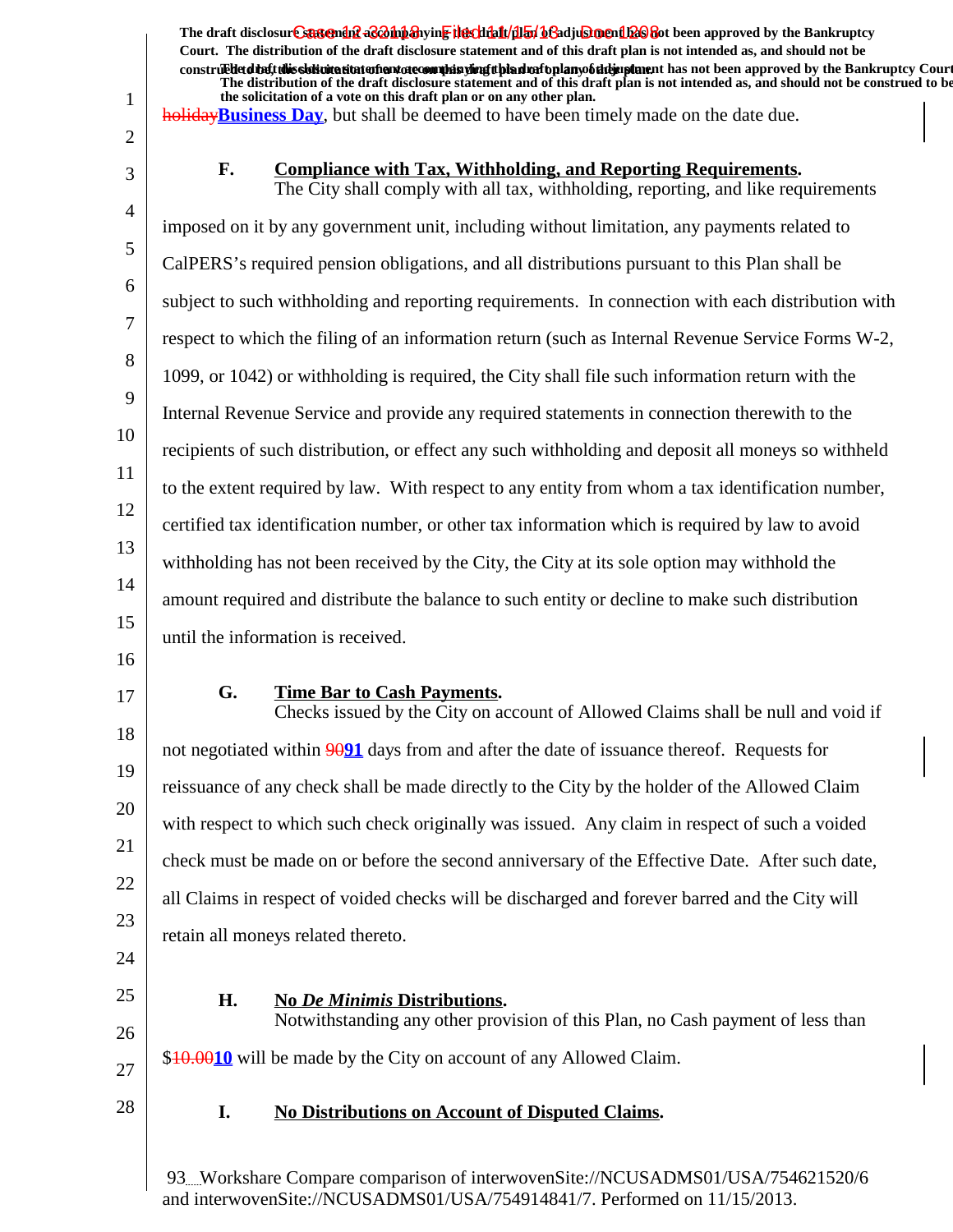The draft disclosur<del>t Suggendn2 aC201np3</del>hyin<mark>e the chip11/1151/163adjushorenth26</mark>860t been approved by the Bankruptcy **Court. The distribution of the draft disclosure statement and of this draft plan is not intended as, and should not be** construed to the solicit this solicitation to the number of the solution of the draft plan of the dramatic disclosure in the statement of the Bankruptcy Court. **The distribution of the draft disclosure statement and of this draft plan is not intended as, and should not be construed to be, the solicitation of a vote on this draft plan or on any other plan.** Notwithstanding anything to the contrary in this Plan, no distributions shall be made on account of any part of any Disputed Claim until such Claim becomes Allowed (and then only to the extent so Allowed). Distributions made after the Effective Date in respect of Claims that were not Allowed as of the Effective Date (but which later became Allowed) shall be deemed to have been made as of the Effective Date.

## **J.** No Postpetition Accrual.

1

2

3

4

5

6

7 8 9 10 11 12 13 14 15 16 17 18 19 20 21 22 23 24 25 26 27 28 Unless otherwise specifically provided in this Plan or Allowed by order of the Bankruptcy Court, the City will not be required to pay to any holder of a Claim any interest, penalty, or late charge accruing with respect to such claim on or after the Petition Date. This provision does not apply to holders of the 2003 Fire/Police/Library Certificates, the 2004 Arena Bonds, the 2004 Parking Bonds, the 2006 SEB Bonds, the 2007 Office Building Bonds, and the 2009 Golf Course/Park Bonds, which **bonds** are not **themselves** obligations of the City and therefore are not Claims. Therefore, the holders of such bonds and certificates will retain all of their rights to postpetition interest, penalties, and late charges**. This provision also does not apply to Assured Guaranty, as the deemed holder of the Pension Obligation Bonds Claims, which shall receive interest on any payments required of the City by the Assured Guaranty Settlement Documents on account of such Pension Obligation Bonds Claims, which payments are delayed by a failure to satisfy or waive the conditions to the Effective Date. Any such delayed payments shall accrue interest at the rate specified in the Assured Guaranty Settlement Documents**. **X. DISPUTED CLAIMS; OBJECTIONS TO CLAIMS; PROSECUTION OF OBJECTIONS TO DISPUTED CLAIMS** A. Claims Objection Deadline; Prosecution of Objections. The City will have the right to object to the allowance of Claims filed with the Bankruptcy Court with respect to which liability or allowance is disputed in whole or in part. Unless otherwise ordered by the Bankruptcy Court, the City must file and serve any such objections to Claims by not later than 180**182** days after the Effective Date (or, in the case of Claims lawfully filed after the Effective Date, by not later than 180**182** days after the date of filing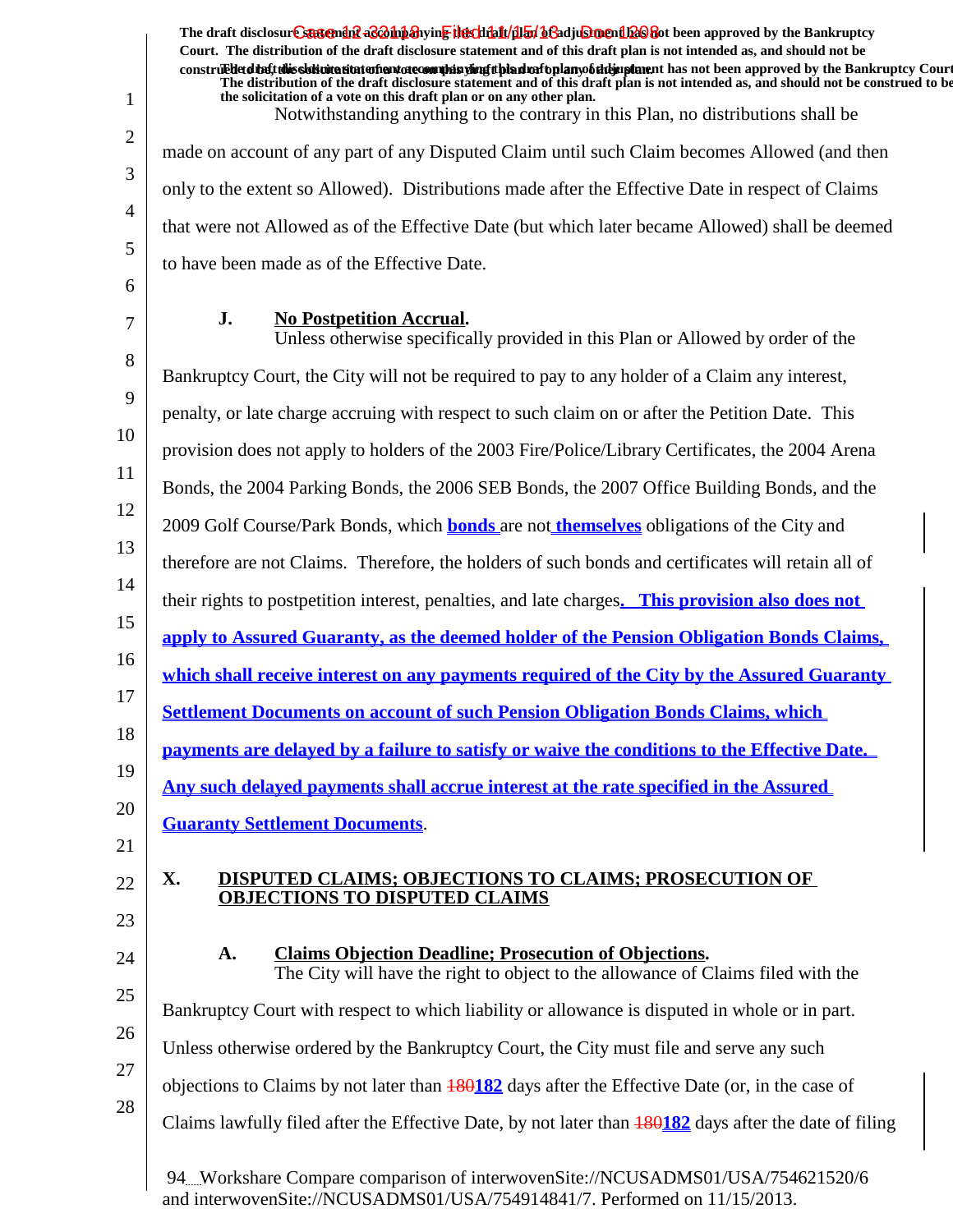1 2 3 4 5 6 7 8 9 10 11 12 13 14 15 16 17 18 19 20 21 22 23 24 25 26 27 28 The draft disclosur<del>t Suggendn2 aC201np3</del>hyin<mark>e the chip11/1151/163adjushorenth26</mark>860t been approved by the Bankruptcy **Court. The distribution of the draft disclosure statement and of this draft plan is not intended as, and should not be** construed to the solicit this solicitation to the number of the solution of the draft plan of the dramatic disclosure in the statement of the Bankruptcy Court. **The distribution of the draft disclosure statement and of this draft plan is not intended as, and should not be construed to be, the solicitation of a vote on this draft plan or on any other plan.** of such Claims). **B. Reserves, Payments, and Distributions with Respect to Disputed Claims.** After the Effective Date has occurred, at such time as a Disputed Claim becomes an Allowed Claim, in whole or in part, the City or its agent will distribute to the holder thereof the distributions, if any, to which such holder is then entitled under this Plan. Such distributions, if any, will be made as soon as practicable after the date that the order or judgment of the Bankruptcy Court allowing such Disputed Claim becomes a Final Order (or such other date as the Claim becomes an Allowed Claim), but in no event more than 60**63** days thereafter. Unless otherwise specifically provided in this Plan or Allowed by order of the Bankruptcy Court, no interest will be paid on Disputed Claims that later become Allowed Claims. **XI. EFFECT OF CONFIRMATION A.** Discharge of the City. Pursuant to section 944, upon the Effective Date, the City will be discharged from all debts (as defined in the Bankruptcy Code) of the City and Claims against the City other than (a**i**) any debt**Debt** specifically and expressly excepted from discharge by this Plan or the Confirmation Order, or (b**ii**) any debt**Debt** owed to an entity that, before the Confirmation Date, had neither notice nor actual knowledge of the Chapter 9 Case. The rights afforded in this Plan and the treatment of all holders of Claims, bethey**whether such** Claims **are** Impaired or Unimpaired under this Plan, will be in exchange for and in complete satisfaction, discharge, and release of all Claims of any nature whatsoever arising on or before the Effective Date, known or unknown, including any interest accrued or expenses incurred thereon from and after the Petition Date, whether against the City or any of its properties, assets, or interests in property. Except as otherwise provided herein, upon the Effective Date**,** all Claims against the City that arose prior to the Confirmation Date (the "Pre-Confirmation Date Claims") will be and shall be deemed to be satisfied, discharged, and released in full, be they Impaired or Unimpaired under this Plan. **Injunction.B.** Except as otherwise expressly provided in this Plan, all entities who have held,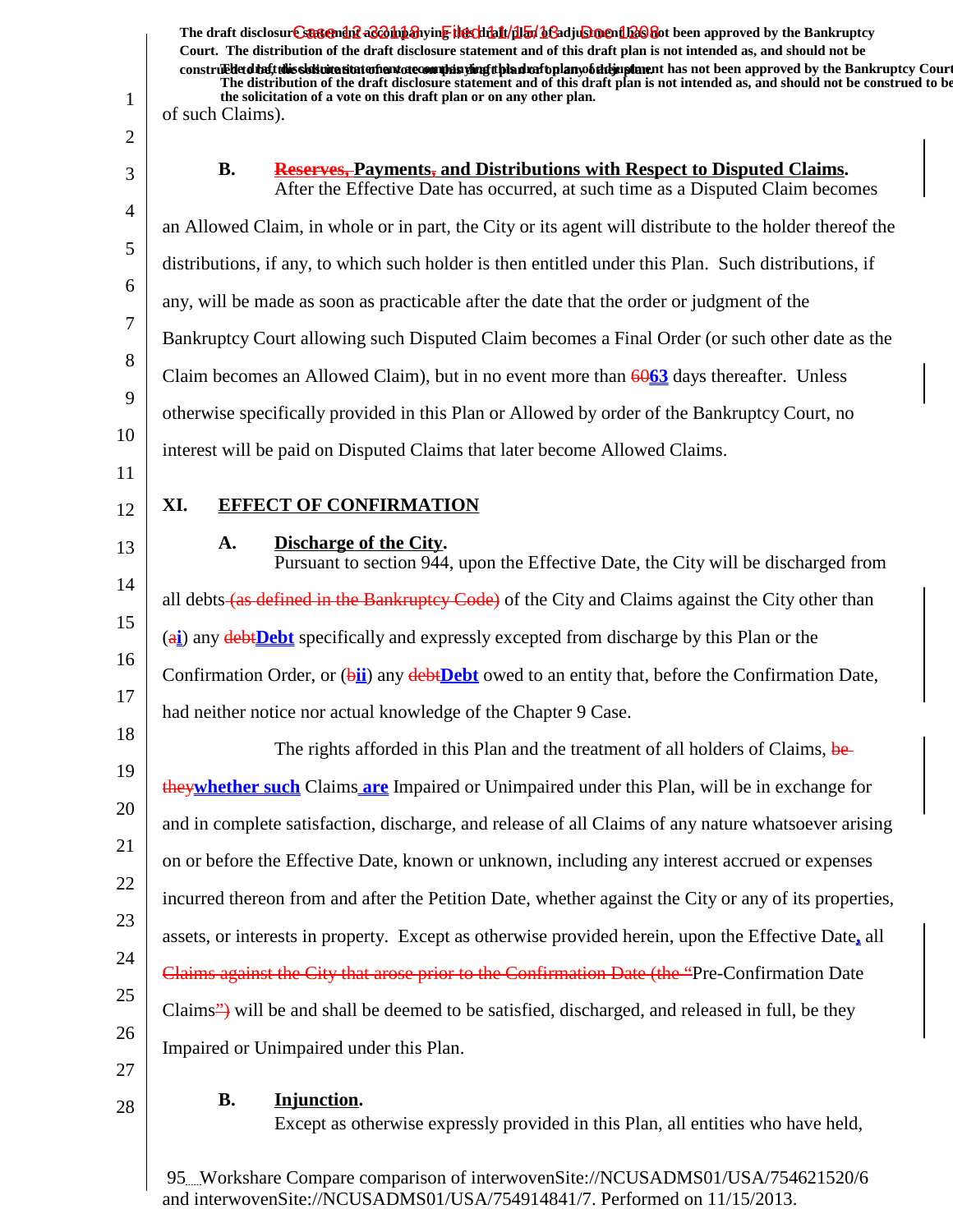| $\mathbf{1}$ | The draft disclosur Canteman & Bohn anying the clinical help bend to be approved by the Bankruptcy<br>Court. The distribution of the draft disclosure statement and of this draft plan is not intended as, and should not be<br>construed detail this slok wite situation and accommode is virigit bian match plany of the implement has not been approved by the Bankruptcy Court<br>The distribution of the draft disclosure statement and of this draft plan is not intended as, and should not be construed to be<br>the solicitation of a vote on this draft plan or on any other plan.<br>hold, or may hold Pre-Confirmation Date Claims shall be permanently enjoined from and after the |
|--------------|-------------------------------------------------------------------------------------------------------------------------------------------------------------------------------------------------------------------------------------------------------------------------------------------------------------------------------------------------------------------------------------------------------------------------------------------------------------------------------------------------------------------------------------------------------------------------------------------------------------------------------------------------------------------------------------------------|
| 2            |                                                                                                                                                                                                                                                                                                                                                                                                                                                                                                                                                                                                                                                                                                 |
| 3            | Confirmation Date from: (a) commencing or continuing in any manner any action or other                                                                                                                                                                                                                                                                                                                                                                                                                                                                                                                                                                                                          |
| 4            | proceeding of any kind with respect to any such Pre-Confirmation Date Claim against the City or                                                                                                                                                                                                                                                                                                                                                                                                                                                                                                                                                                                                 |
| 5            | its property; (bii) enforcing, attaching, collecting, or recovering by any manner or means any                                                                                                                                                                                                                                                                                                                                                                                                                                                                                                                                                                                                  |
| 6            | judgment, award, decree, or order against the City or its property with respect to such                                                                                                                                                                                                                                                                                                                                                                                                                                                                                                                                                                                                         |
|              | Pre-Confirmation Date Claims; (eiii) creating, perfecting, or enforcing any lien or encumbrance of                                                                                                                                                                                                                                                                                                                                                                                                                                                                                                                                                                                              |
| 7            | any kind against the City or its property; and $(dix)$ asserting any right of set off, subrogation, or                                                                                                                                                                                                                                                                                                                                                                                                                                                                                                                                                                                          |
| 8            | recoupment of any kind against any obligation due to the City with respect to any such                                                                                                                                                                                                                                                                                                                                                                                                                                                                                                                                                                                                          |
| 9            | Pre-Confirmation Date Claim, except as otherwise permitted by section 553.                                                                                                                                                                                                                                                                                                                                                                                                                                                                                                                                                                                                                      |
| 10           |                                                                                                                                                                                                                                                                                                                                                                                                                                                                                                                                                                                                                                                                                                 |
| 11           | $\mathbf{C}$ .<br><b>Term of Existing Injunctions or Stays.</b><br>Unless otherwise provided, all injunctions or stays provided for in the Chapter 9                                                                                                                                                                                                                                                                                                                                                                                                                                                                                                                                            |
| 12           | Case pursuant to sections 105, 362, or 922, or otherwise, and in existence on the Confirmation                                                                                                                                                                                                                                                                                                                                                                                                                                                                                                                                                                                                  |
| 13           | Date, will remain in full force and effect until the Effective Date.                                                                                                                                                                                                                                                                                                                                                                                                                                                                                                                                                                                                                            |
| 14           |                                                                                                                                                                                                                                                                                                                                                                                                                                                                                                                                                                                                                                                                                                 |
| 15           | D.<br><b>Exculpation.</b><br><b>Except with respect to obligations specifically arising pursuant to or</b>                                                                                                                                                                                                                                                                                                                                                                                                                                                                                                                                                                                      |
| 16           | preserved in this Plan, including but not limited to the Insurance Policies, no Exculpated                                                                                                                                                                                                                                                                                                                                                                                                                                                                                                                                                                                                      |
| 17           | Party shall have or incur, and each Exculpated Party is hereby released and exculpated                                                                                                                                                                                                                                                                                                                                                                                                                                                                                                                                                                                                          |
| 18           | from, any claim, obligation, cause of action or liability for any claim in connection with or                                                                                                                                                                                                                                                                                                                                                                                                                                                                                                                                                                                                   |
| 19           | arising prior to or on the Effective Date for any act taken or omitted to be taken in                                                                                                                                                                                                                                                                                                                                                                                                                                                                                                                                                                                                           |
| 20           | <u>connection with, or related to, (i) the administration of the Chapter 9 Case, (ii) the</u>                                                                                                                                                                                                                                                                                                                                                                                                                                                                                                                                                                                                   |
| 21           | negotiation, pursuit, confirmation, solicitation of votes for, consummation or                                                                                                                                                                                                                                                                                                                                                                                                                                                                                                                                                                                                                  |
| 22           | implementation of the Plan, (iii) the administration of the Plan or property to be distributed                                                                                                                                                                                                                                                                                                                                                                                                                                                                                                                                                                                                  |
| 23           | under the Plan, (iv) the AB 506 process, (v) any document, release, contract, or other                                                                                                                                                                                                                                                                                                                                                                                                                                                                                                                                                                                                          |
| 24           | instrument entered into in connection with, or relating to, the Plan or the settlements                                                                                                                                                                                                                                                                                                                                                                                                                                                                                                                                                                                                         |
| 25           | referenced within the Plan or (vi) any other transaction contemplated by, or entered into, in                                                                                                                                                                                                                                                                                                                                                                                                                                                                                                                                                                                                   |
| 26           |                                                                                                                                                                                                                                                                                                                                                                                                                                                                                                                                                                                                                                                                                                 |
| 27           | <u>connection with the Plan; provided, however, that nothing in this Section XI.D shall be</u>                                                                                                                                                                                                                                                                                                                                                                                                                                                                                                                                                                                                  |
| 28           | deemed to release or exculpate any Exculpated Party for its willful misconduct or gross                                                                                                                                                                                                                                                                                                                                                                                                                                                                                                                                                                                                         |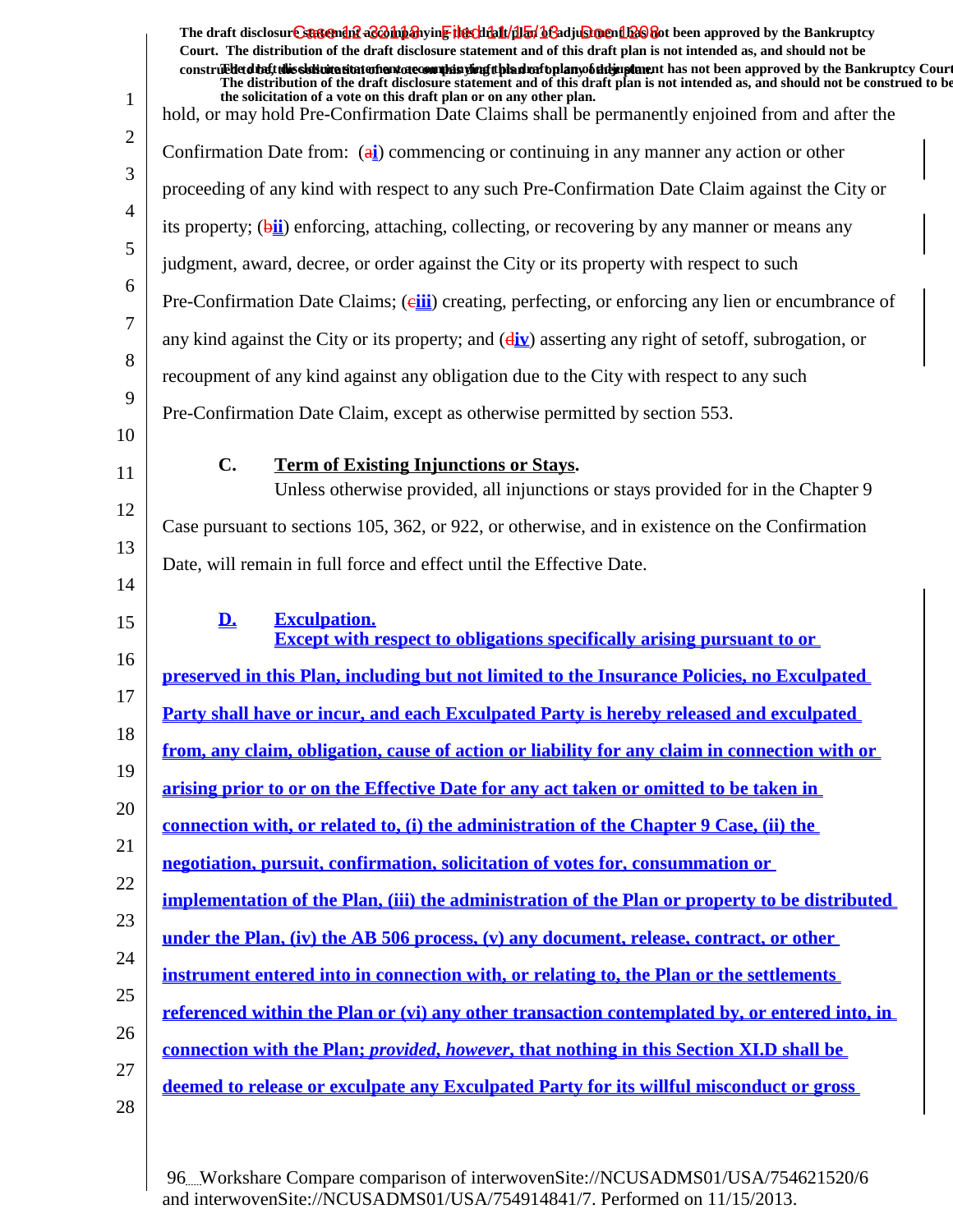|        | The draft disclosure suggended as on the hearth of the file of the final of a disclosure of the Bankruptcy<br>Court. The distribution of the draft disclosure statement and of this draft plan is not intended as, and should not be<br>construedetdieft this sistimation entertainment of countries with the distribution of the manufacture in that not been approved by the Bankruptcy Court<br>The distribution of the draft disclosure statement and of this draft plan is not intended as, and should not be construed to be |
|--------|------------------------------------------------------------------------------------------------------------------------------------------------------------------------------------------------------------------------------------------------------------------------------------------------------------------------------------------------------------------------------------------------------------------------------------------------------------------------------------------------------------------------------------|
| 1      | the solicitation of a vote on this draft plan or on any other plan.<br>negligence. In all respects, each Exculpated Party shall be entitled to reasonably rely upon                                                                                                                                                                                                                                                                                                                                                                |
| 2<br>3 | the advice of counsel with respect to its duties and responsibilities pursuant to the Plan.                                                                                                                                                                                                                                                                                                                                                                                                                                        |
| 4      | <b>Releases Among Releasing Parties and Released Parties.</b><br>E.<br><b>EFFECTIVE AS OF THE EFFECTIVE DATE, FOR GOOD AND</b>                                                                                                                                                                                                                                                                                                                                                                                                     |
| 5      | VALUABLE CONSIDERATION PROVIDED BY EACH OF THE RELEASED PARTIES,                                                                                                                                                                                                                                                                                                                                                                                                                                                                   |
| 6      | <b>THE ADEOUACY OF WHICH IS HEREBY CONFIRMED, TO THE FULLEST</b>                                                                                                                                                                                                                                                                                                                                                                                                                                                                   |
| 7      | <b>EXTENT PERMISSIBLE UNDER APPLICABLE LAW, (i) THE CITY AND EACH OF</b>                                                                                                                                                                                                                                                                                                                                                                                                                                                           |
| 8      | <b>ITS RELATED PERSONS (COLLECTIVELY, THE "CITY RELEASING PARTIES")</b>                                                                                                                                                                                                                                                                                                                                                                                                                                                            |
| 9      | <b>SHALL, AND SHALL BE DEEMED TO, COMPLETELY, CONCLUSIVELY,</b>                                                                                                                                                                                                                                                                                                                                                                                                                                                                    |
| 10     | <b>ABSOLUTELY, UNCONDITIONALLY, IRREVOCABLY, AND FOREVER RELEASE,</b>                                                                                                                                                                                                                                                                                                                                                                                                                                                              |
| 11     | <b>WAIVE, VOID, EXTINGUISH, AND DISCHARGE EACH AND ALL OF THE</b>                                                                                                                                                                                                                                                                                                                                                                                                                                                                  |
| 12     | <b>RELEASED PARTIES (AND EACH SUCH RELEASED PARTY SO RELEASED SHALL</b>                                                                                                                                                                                                                                                                                                                                                                                                                                                            |
| 13     | <b>BE DEEMED FOREVER RELEASED, WAIVED AND DISCHARGED BY THE CITY</b>                                                                                                                                                                                                                                                                                                                                                                                                                                                               |
| 14     | <b>RELEASING PARTIES) AND THEIR RESPECTIVE PROPERTIES AND RELATED</b>                                                                                                                                                                                                                                                                                                                                                                                                                                                              |
| 15     | PERSONS; AND (ii) EACH OF NPFG, ASSURED GUARANTY, AMBAC, THE                                                                                                                                                                                                                                                                                                                                                                                                                                                                       |
| 16     | <b>INDENTURE TRUSTEE IN ALL CAPACITIES EXCEPT AS THE 2009 GOLF</b>                                                                                                                                                                                                                                                                                                                                                                                                                                                                 |
| 17     | <b>COURSE/PARK BOND TRUSTEE (COLLECTIVELY WITH THE CITY RELEASING</b>                                                                                                                                                                                                                                                                                                                                                                                                                                                              |
| 18     | <b>PARTIES, THE "RELEASING PARTIES") SHALL, AND SHALL BE DEEMED TO,</b>                                                                                                                                                                                                                                                                                                                                                                                                                                                            |
| 19     | <b>COMPLETELY, CONCLUSIVELY, ABSOLUTELY, UNCONDITIONALLY,</b>                                                                                                                                                                                                                                                                                                                                                                                                                                                                      |
| 20     | <u>IRREVOCABLY, AND FOREVER RELEASE, WAIVE, VOID, EXTINGUISH, AND</u>                                                                                                                                                                                                                                                                                                                                                                                                                                                              |
| 21     | <b>DISCHARGE THE CITY (AND THE CITY SHALL BE DEEMED FOREVER)</b>                                                                                                                                                                                                                                                                                                                                                                                                                                                                   |
| 22     | <b>RELEASED, WAIVED AND DISCHARGED BY SUCH RELEASING PARTIES), OF</b>                                                                                                                                                                                                                                                                                                                                                                                                                                                              |
| 23     | AND FROM ANY AND ALL OF THE FOLLOWING: CLAIMS, CAUSES OF ACTION,                                                                                                                                                                                                                                                                                                                                                                                                                                                                   |
| 24     | <b>LITIGATION CLAIMS, AVOIDANCE ACTIONS AND ANY OTHER DEBTS,</b>                                                                                                                                                                                                                                                                                                                                                                                                                                                                   |
| 25     | <u>OBLIGATIONS, RIGHTS, SUITS, DAMAGES, ACTIONS, REMEDIES, JUDGMENTS, </u>                                                                                                                                                                                                                                                                                                                                                                                                                                                         |
| 26     | <u>AND LIABILITIES WHATSOEVER (INCLUDING, WITHOUT LIMITATION, THE AB</u>                                                                                                                                                                                                                                                                                                                                                                                                                                                           |
| 27     | <b>506 PROCESS AND THE ELIGIBILITY CONTEST), WHETHER KNOWN OR</b>                                                                                                                                                                                                                                                                                                                                                                                                                                                                  |
| 28     | <u>UNKNOWN, FORESEEN OR UNFORESEEN, LIQUIDATED OR UNLIQUIDATED,</u>                                                                                                                                                                                                                                                                                                                                                                                                                                                                |
|        |                                                                                                                                                                                                                                                                                                                                                                                                                                                                                                                                    |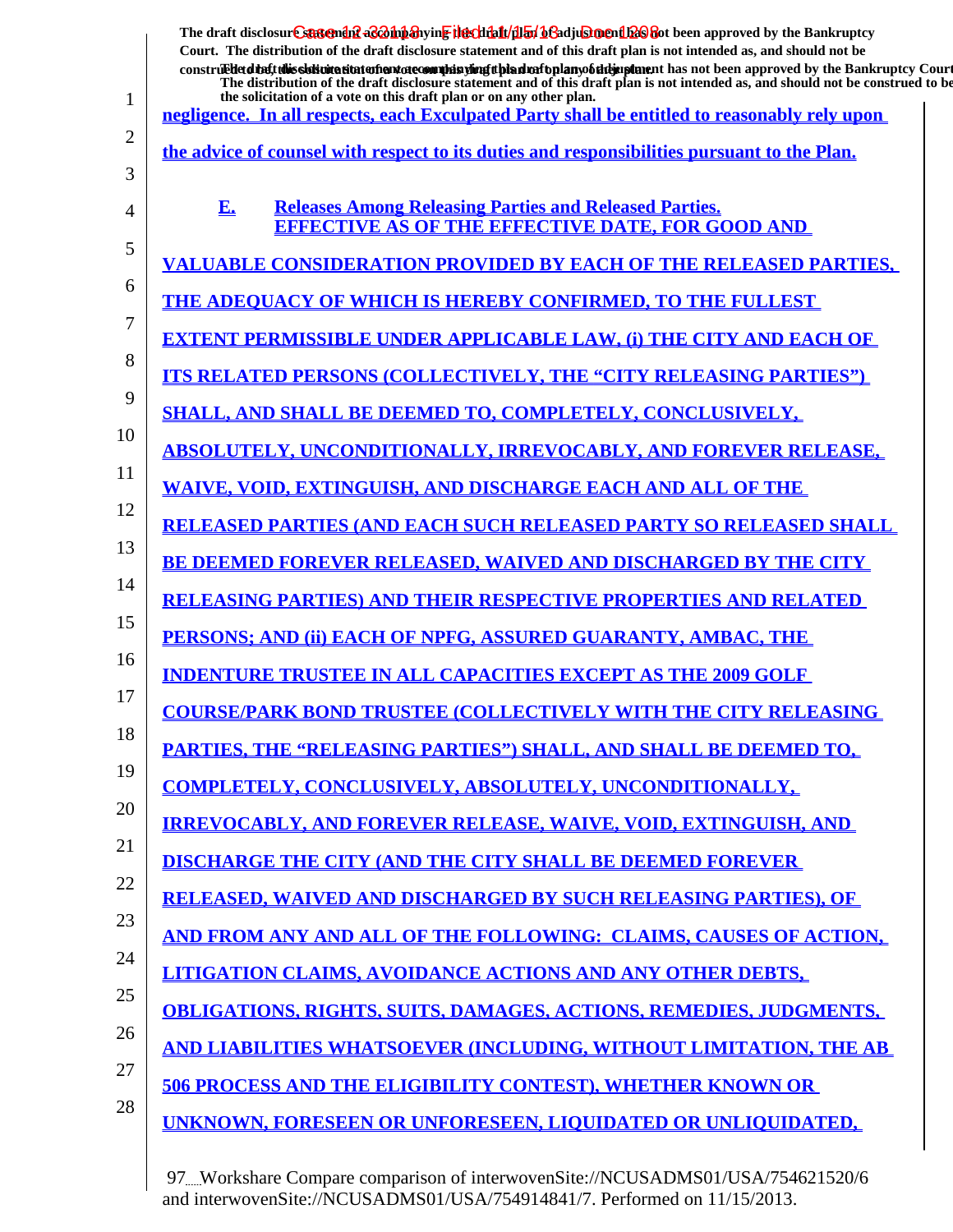|    | The draft disclosure statement accompanying the that /dian beadjustment bas about been approved by the Bankruptcy<br>Court. The distribution of the draft disclosure statement and of this draft plan is not intended as, and should not be<br>construedetdieft this sistimation entertainment of countries with the distribution of the manufacture in that not been approved by the Bankruptcy Court |
|----|--------------------------------------------------------------------------------------------------------------------------------------------------------------------------------------------------------------------------------------------------------------------------------------------------------------------------------------------------------------------------------------------------------|
| 1  | The distribution of the draft disclosure statement and of this draft plan is not intended as, and should not be construed to be<br>the solicitation of a vote on this draft plan or on any other plan.                                                                                                                                                                                                 |
| 2  | <b>FIXED OR CONTINGENT, MATURED OR UNMATURED, EXISTING AS OF THE</b>                                                                                                                                                                                                                                                                                                                                   |
| 3  | <b>EFFECTIVE DATE OR THEREAFTER ARISING, IN LAW, AT EOUITY, WHETHER</b>                                                                                                                                                                                                                                                                                                                                |
|    | <b>FOR TORT, CONTRACT, OR OTHERWISE, BASED IN WHOLE OR IN PART UPON</b>                                                                                                                                                                                                                                                                                                                                |
| 4  | ANY ACT OR OMISSION, TRANSACTION, EVENT OR OTHER OCCURRENCE OR                                                                                                                                                                                                                                                                                                                                         |
| 5  | <b>CIRCUMSTANCES EXISTING OR TAKING PLACE PRIOR TO OR ON THE</b>                                                                                                                                                                                                                                                                                                                                       |
| 6  | <b>EFFECTIVE DATE ARISING FROM OR RELATED IN ANY WAY IN WHOLE OR IN</b>                                                                                                                                                                                                                                                                                                                                |
| 7  | <b>PART TO THE CITY OR ITS ASSETS AND PROPERTY. THE CHAPTER 9 CASE.</b>                                                                                                                                                                                                                                                                                                                                |
| 8  | THE DISCLOSURE STATEMENT, THIS PLAN OR THE SOLICITATION OF VOTES                                                                                                                                                                                                                                                                                                                                       |
| 9  | ON THIS PLAN THAT SUCH RELEASING PARTY WOULD HAVE BEEN LEGALLY                                                                                                                                                                                                                                                                                                                                         |
| 10 | <b>ENTITLED TO ASSERT (WHETHER INDIVIDUALLY OR COLLECTIVELY) OR</b>                                                                                                                                                                                                                                                                                                                                    |
| 11 | <b>THAT ANY HOLDER OF A CLAIM OR EOUITY INTEREST OR OTHER ENTITY</b>                                                                                                                                                                                                                                                                                                                                   |
| 12 | <b>WOULD HAVE BEEN LEGALLY ENTITLED TO ASSERT FOR OR ON BEHALF OF</b>                                                                                                                                                                                                                                                                                                                                  |
| 13 | <b>SUCH RELEASING PARTY (WHETHER DIRECTLY OR DERIVATIVELY) AGAINST</b>                                                                                                                                                                                                                                                                                                                                 |
| 14 | ANY OF THE RELEASED PARTIES OR THE CITY, AS APPLICABLE; PROVIDED,                                                                                                                                                                                                                                                                                                                                      |
| 15 | <b>HOWEVER, THAT THE FOREGOING PROVISIONS OF THIS RELEASE SHALL NOT</b>                                                                                                                                                                                                                                                                                                                                |
| 16 | <b>OPERATE TO WAIVE OR RELEASE (i) ANY CAUSES OF ACTION, CLAIMS OR</b>                                                                                                                                                                                                                                                                                                                                 |
| 17 | <b>AGREEMENTS EXPRESSLY SET FORTH IN AND/OR PRESERVED BY THIS PLAN</b>                                                                                                                                                                                                                                                                                                                                 |
| 18 | OR ANY PLAN SUPPLEMENT, INCLUDING BUT NOT LIMITED TO THE                                                                                                                                                                                                                                                                                                                                               |
| 19 | <b>INSURANCE POLICIES: AND/OR (ii) THE RIGHTS OF SUCH RELEASING PARTY</b>                                                                                                                                                                                                                                                                                                                              |
| 20 | <u>TO ENFORCE THIS PLAN AND THE CONTRACTS, INSTRUMENTS, RELEASES,</u>                                                                                                                                                                                                                                                                                                                                  |
| 21 | <u>AND OTHER AGREEMENTS OR DOCUMENTS DELIVERED UNDER OR IN</u>                                                                                                                                                                                                                                                                                                                                         |
| 22 |                                                                                                                                                                                                                                                                                                                                                                                                        |
| 23 | <b>CONNECTION WITH THIS PLAN OR ASSUMED PURSUANT TO THIS PLAN OR</b>                                                                                                                                                                                                                                                                                                                                   |
| 24 | <b>ASSUMED PURSUANT TO FINAL ORDER OF THE BANKRUPTCY COURT. THE</b>                                                                                                                                                                                                                                                                                                                                    |
| 25 | <b>FOREGOING RELEASE SHALL BE EFFECTIVE AS OF THE EFFECTIVE DATE</b>                                                                                                                                                                                                                                                                                                                                   |
| 26 | <b>WITHOUT FURTHER NOTICE TO OR ORDER OF THE BANKRUPTCY COURT,</b>                                                                                                                                                                                                                                                                                                                                     |
| 27 | <b>ACT OR ACTION UNDER APPLICABLE LAW, REGULATION, ORDER, OR RULE</b>                                                                                                                                                                                                                                                                                                                                  |
| 28 | OR THE VOTE, CONSENT, AUTHORIZATION OR APPROVAL OF ANY PERSON.                                                                                                                                                                                                                                                                                                                                         |
|    |                                                                                                                                                                                                                                                                                                                                                                                                        |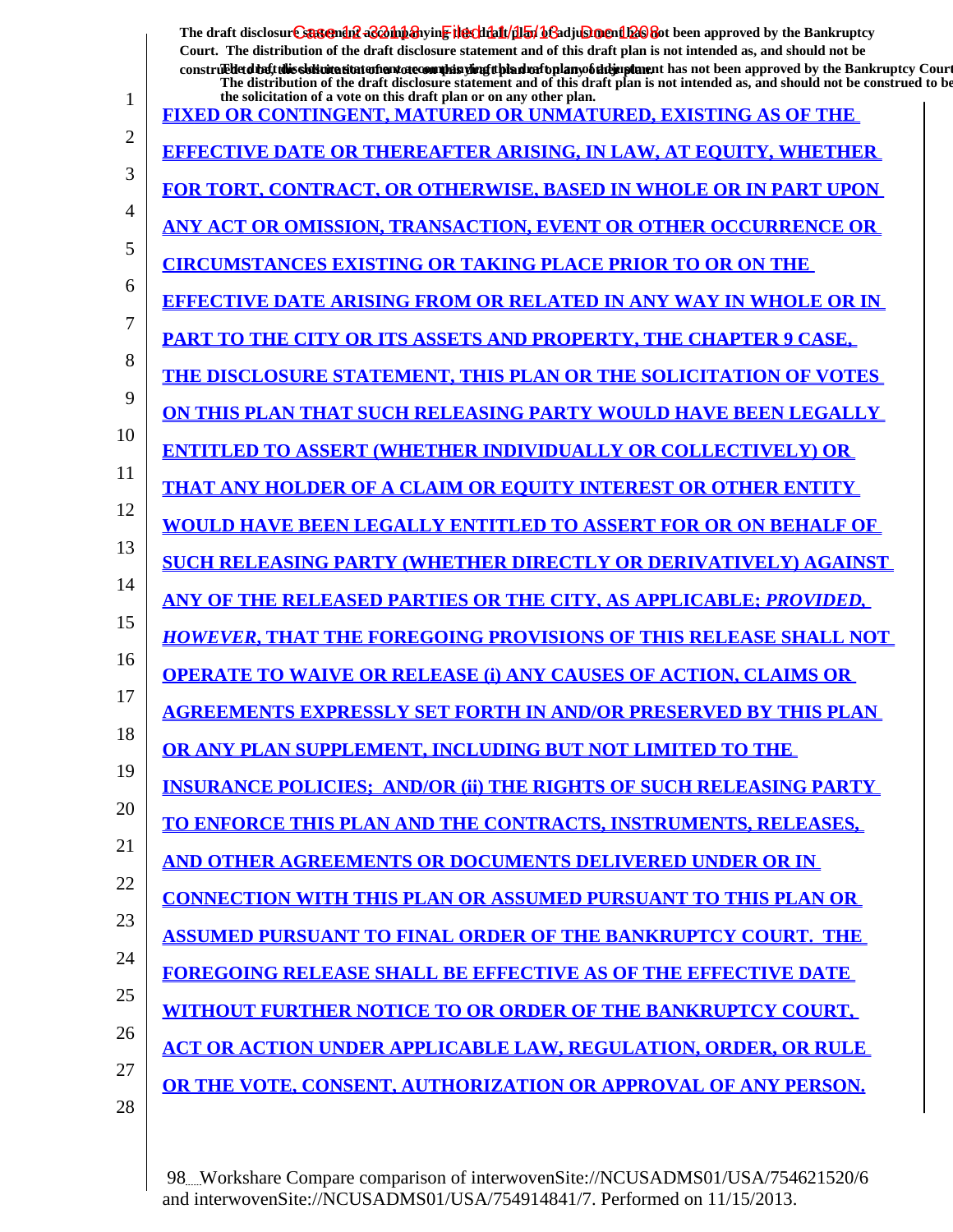|                                                                | The draft disclosure suspendit a control and wing the climation of a climation of the Dankington Proved by the Bankruptcy<br>Court. The distribution of the draft disclosure statement and of this draft plan is not intended as, and should not be                                                                                      |
|----------------------------------------------------------------|------------------------------------------------------------------------------------------------------------------------------------------------------------------------------------------------------------------------------------------------------------------------------------------------------------------------------------------|
|                                                                | construedetdiet this sistemation entertainment of committee of the simulation of the hand of the state of the bankruptcy Court<br>The distribution of the draft disclosure statement and of this draft plan is not intended as, and should not be construed to be<br>the solicitation of a vote on this draft plan or on any other plan. |
| 1                                                              | <b>Good Faith Compromise.</b><br>F.                                                                                                                                                                                                                                                                                                      |
| 2                                                              | <b>Pursuant to Bankruptcy Rule 9019, to the extent applicable, and in</b>                                                                                                                                                                                                                                                                |
| 3                                                              | <u>consideration for the distributions and other benefits provided under this Plan, the consideration</u>                                                                                                                                                                                                                                |
| 4                                                              | provisions of this Plan, including the exculpation and release provisions contained in this                                                                                                                                                                                                                                              |
| 5                                                              | Article XI, constitute a good faith compromise and settlement of all Claims, causes of action                                                                                                                                                                                                                                            |
| 6                                                              | <u>or controversies relating to the rights that a holder of a Claim may have with respect to any</u>                                                                                                                                                                                                                                     |
| 7<br>8                                                         | <u>Claim against the City, any distribution to be made pursuant to the Plan on account of any</u>                                                                                                                                                                                                                                        |
| 9                                                              | such Claim and any and all Claims or causes of action of any party arising out of or relating                                                                                                                                                                                                                                            |
| 10                                                             | to the AB 506 Process or the Eligibility Contest. The entry of the Confirmation Order                                                                                                                                                                                                                                                    |
|                                                                | constitutes the Bankruptcy Court's approval, as of the Effective Date, of the compromise or                                                                                                                                                                                                                                              |
| 11<br>12                                                       | settlement of all such Claims or controversies and the Bankruptcy Court's finding that all                                                                                                                                                                                                                                               |
| 13                                                             | such compromises or settlements are in the best interests of the City and the holders of                                                                                                                                                                                                                                                 |
| 14                                                             | Claims, and are fair, equitable, and reasonable.                                                                                                                                                                                                                                                                                         |
|                                                                |                                                                                                                                                                                                                                                                                                                                          |
| 15                                                             | XII.<br><b>RETENTION OF AND CONSENT TO JURISDICTION</b>                                                                                                                                                                                                                                                                                  |
|                                                                | Following the Effective Date, the Bankruptcy Court shall retain and have exclusive                                                                                                                                                                                                                                                       |
|                                                                | jurisdiction over any matter $(\frac{1}{2})$ arising under the Bankruptcy Code and relating to the City, $(\frac{2\pi}{2})$                                                                                                                                                                                                              |
|                                                                | arising in or related to the Chapter 9 Case or this Plan, and $(3\frac{iii}{iv})$ otherwise for the following:                                                                                                                                                                                                                           |
|                                                                | to resolve any matters related to the assumption, assumption and assignment, or<br>1.                                                                                                                                                                                                                                                    |
|                                                                | rejection of any executory contract or unexpired lease to which the City is a party or with respect                                                                                                                                                                                                                                      |
|                                                                | to which the City may be liable, and to hear, determine and, if necessary, liquidate any Claims                                                                                                                                                                                                                                          |
|                                                                | arising therefrom, including those matters related to the amendment after the Effective Date of                                                                                                                                                                                                                                          |
|                                                                | this Plan, and to add any executory contracts or unexpired leases to the Rejection Motion, as                                                                                                                                                                                                                                            |
|                                                                | necessary;                                                                                                                                                                                                                                                                                                                               |
|                                                                | 2.<br>to enter such orders as may be necessary or appropriate to implement or                                                                                                                                                                                                                                                            |
| 16<br>17<br>18<br>19<br>20<br>21<br>22<br>23<br>24<br>25<br>26 | consummate the provisions of this Plan, and all other contracts, settlement agreements.                                                                                                                                                                                                                                                  |
| 27                                                             | instruments, releases, <b>exculpations</b> , and other agreements or documents related to this Plan;                                                                                                                                                                                                                                     |
| 28                                                             | 3.<br>to determine any and all motions, adversary proceedings, applications, and                                                                                                                                                                                                                                                         |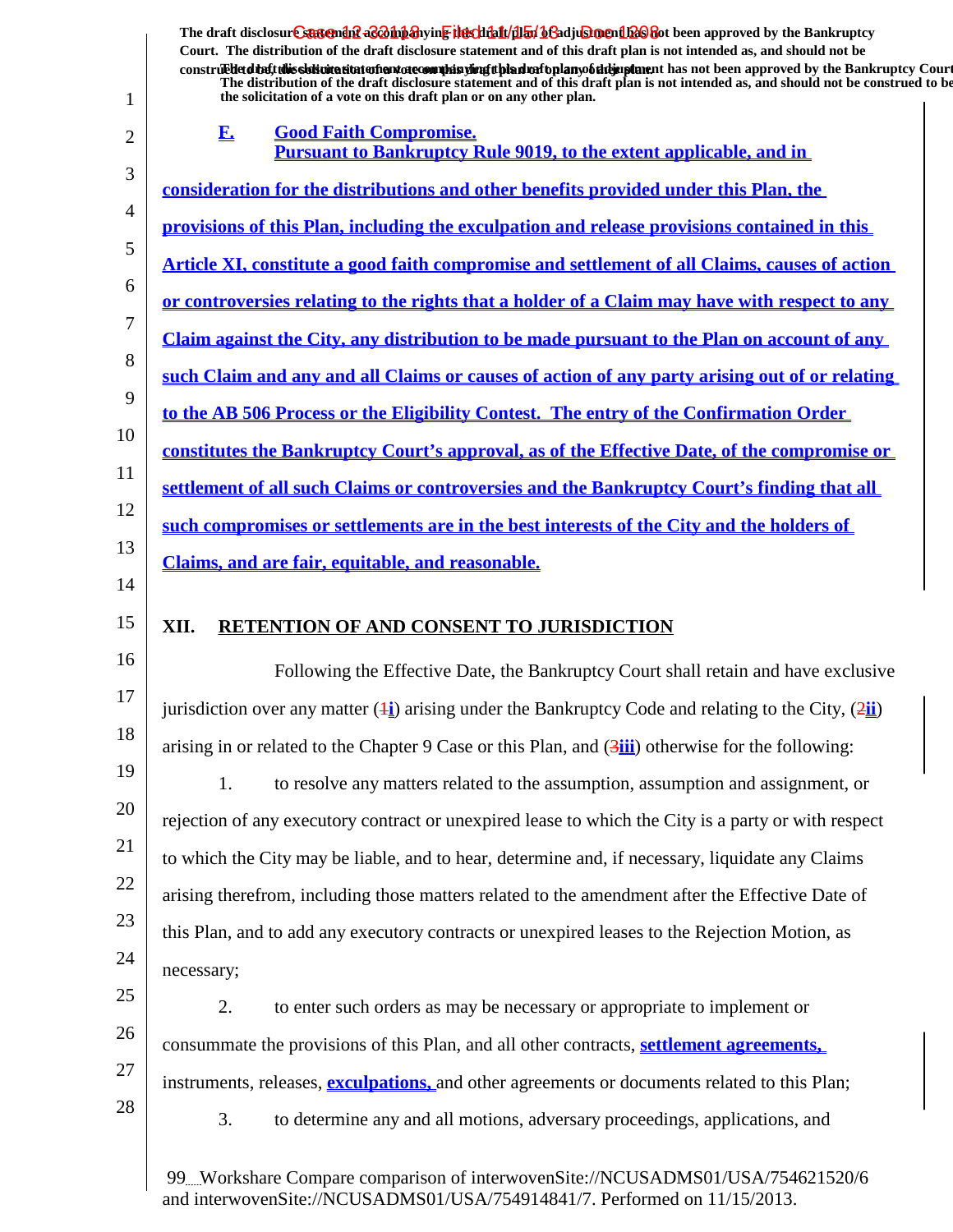|                | The draft disclosure suggended as on the hearth of the file of the final of a diust ment of a period by the Bankruptcy<br>Court. The distribution of the draft disclosure statement and of this draft plan is not intended as, and should not be                               |  |
|----------------|--------------------------------------------------------------------------------------------------------------------------------------------------------------------------------------------------------------------------------------------------------------------------------|--|
|                | construedetd the ft this slot intertion to the manufacture of the simulation of the hands of the same than the same of the Bankruptcy Court<br>The distribution of the draft disclosure statement and of this draft plan is not intended as, and should not be construed to be |  |
| $\mathbf{1}$   | the solicitation of a vote on this draft plan or on any other plan.<br>contested or litigated matters that may be pending on the Effective Date or that, pursuant to this                                                                                                      |  |
| 2              | Plan, may be instituted by the City after the Effective Date or that are instituted by any holder of a                                                                                                                                                                         |  |
| 3              | Claim before or after the Effective Date concerning any matter based upon, arising out of, or                                                                                                                                                                                  |  |
| $\overline{4}$ | relating to the Chapter 9 Case, whether or not such action initially is filed in the Bankruptcy Court                                                                                                                                                                          |  |
| 5              | or any other court;                                                                                                                                                                                                                                                            |  |
| 6              | to ensure that distributions to holders of Allowed Claims are accomplished as<br>4.                                                                                                                                                                                            |  |
| 7              | provided herein;                                                                                                                                                                                                                                                               |  |
| 8              | to hear and determine any objections to Claims or to proofs of Claim filed, both<br>5.                                                                                                                                                                                         |  |
| 9              | before and after the Effective Date, including any objections to the classification of any Claim,                                                                                                                                                                              |  |
| 10             | and to allow, disallow, determine, liquidate, classify, estimate, or establish the priority of or                                                                                                                                                                              |  |
| 11             | secured or unsecured status of any Claim, in whole or in part;                                                                                                                                                                                                                 |  |
| 12             | to enter and implement such orders as may be appropriate in the event the<br>6.                                                                                                                                                                                                |  |
| 13             | Confirmation Order is for any reason stayed, revoked, modified, reversed, or vacated;                                                                                                                                                                                          |  |
| 14             | 7.<br>to issue such orders in aid of execution of this Plan, to the extent authorized by                                                                                                                                                                                       |  |
| 15             | section $1142(b)$ ;                                                                                                                                                                                                                                                            |  |
| 16             | 8.<br>to consider any modifications of this Plan, to cure any defect or omission, or to                                                                                                                                                                                        |  |
| 17             | reconcile any inconsistency in any order of the Bankruptcy Court, including the Confirmation                                                                                                                                                                                   |  |
| 18             | Order;                                                                                                                                                                                                                                                                         |  |
| 19             | 9.<br>to the extent that the City elects to bring such matters before the Bankruptcy Court,                                                                                                                                                                                    |  |
| 20             | to hear and determine all applications for awards of compensation for services rendered and                                                                                                                                                                                    |  |
| 21             | reimbursement of expenses incurred prior to the Effective Date;                                                                                                                                                                                                                |  |
| 22             | 10.<br>to hear and determine all disputes or controversies arising in connection with or                                                                                                                                                                                       |  |
| 23             | relating to this Plan or the Confirmation Order or the interpretation, implementation, or                                                                                                                                                                                      |  |
| 24             | enforcement of this Plan or the Confirmation Order or the extent of any entity Entity's obligations                                                                                                                                                                            |  |
| 25             | incurred in connection with or, released, enjoined, or exculpated under this Plan or the                                                                                                                                                                                       |  |
| 26             | Confirmation Order;                                                                                                                                                                                                                                                            |  |
| 27             | to issue injunctions, enter and implement other orders, or take such other actions as<br>11.                                                                                                                                                                                   |  |
| 28             | may be necessary or appropriate to restrain interference by any entity with consummation or                                                                                                                                                                                    |  |
|                | 100Workshare Compare comparison of interwovenSite://NCUSADMS01/USA/754621520/6                                                                                                                                                                                                 |  |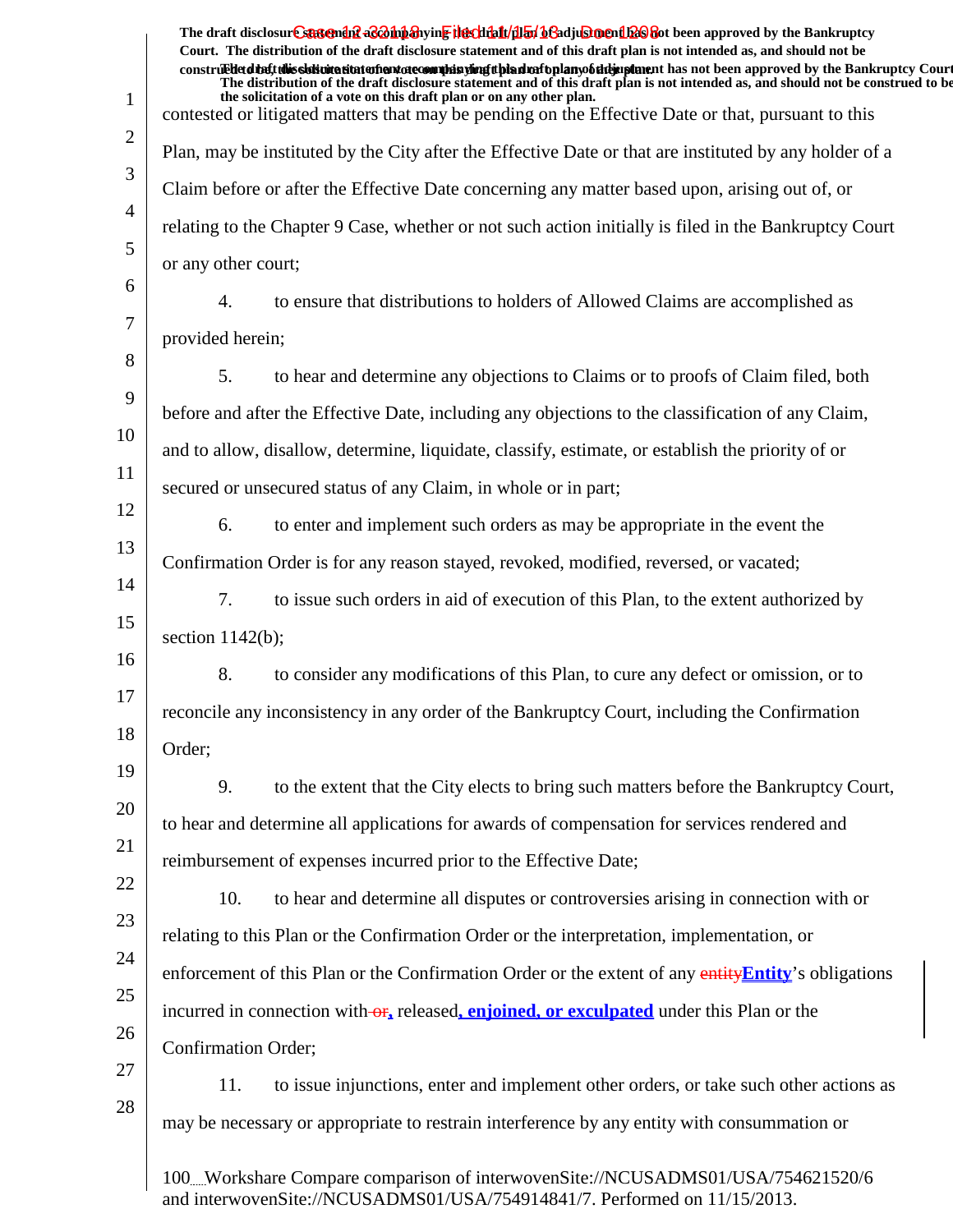| 1  | The draft disclosure suggended as on the hearth of the fit of the fit of the fit of the Bankruptcy<br>Court. The distribution of the draft disclosure statement and of this draft plan is not intended as, and should not be<br>construedetdiate this sidion a statement of commission of the distribution of the mann of the approved by the Bankruptcy Court<br>The distribution of the draft disclosure statement and of this draft plan is not intended as, and should not be construed to be<br>the solicitation of a vote on this draft plan or on any other plan.<br>enforcement of this Plan; |
|----|-------------------------------------------------------------------------------------------------------------------------------------------------------------------------------------------------------------------------------------------------------------------------------------------------------------------------------------------------------------------------------------------------------------------------------------------------------------------------------------------------------------------------------------------------------------------------------------------------------|
| 2  | <u> 11</u>                                                                                                                                                                                                                                                                                                                                                                                                                                                                                                                                                                                            |
| 3  | <u> 11</u>                                                                                                                                                                                                                                                                                                                                                                                                                                                                                                                                                                                            |
| 4  | 12.<br>to determine any other matters that may arise in connection with or are related to                                                                                                                                                                                                                                                                                                                                                                                                                                                                                                             |
| 5  | this Plan, the Disclosure Statement, the Confirmation Order, or any contract, instrument, release                                                                                                                                                                                                                                                                                                                                                                                                                                                                                                     |
| 6  | or other agreement or document related to this Plan or the Disclosure Statement;                                                                                                                                                                                                                                                                                                                                                                                                                                                                                                                      |
| 7  | 13.<br>to hear any other matter for any purpose specified in the Confirmation Order that is                                                                                                                                                                                                                                                                                                                                                                                                                                                                                                           |
| 8  | not inconsistent with the Bankruptcy Code;                                                                                                                                                                                                                                                                                                                                                                                                                                                                                                                                                            |
| 9  | to hear and determine all disputes or controversies arising in connection with or<br>14.                                                                                                                                                                                                                                                                                                                                                                                                                                                                                                              |
| 10 | relating to the terms or enforcement of any relevant agreements; and                                                                                                                                                                                                                                                                                                                                                                                                                                                                                                                                  |
| 11 | 15.<br>to enter a final decree closing the Chapter 9 Case.                                                                                                                                                                                                                                                                                                                                                                                                                                                                                                                                            |
| 12 |                                                                                                                                                                                                                                                                                                                                                                                                                                                                                                                                                                                                       |
| 13 | <b>CONDITIONS PRECEDENT</b><br>XIII.                                                                                                                                                                                                                                                                                                                                                                                                                                                                                                                                                                  |
| 14 | <b>ConditionConditions Precedent to Confirmation.</b><br>A.<br>The <b>conditions precedent to confirmation of the Plan are: (i) the</b> entry of the                                                                                                                                                                                                                                                                                                                                                                                                                                                  |
| 15 | Confirmation Order that is in form and substance satisfactory to the City, and that which is                                                                                                                                                                                                                                                                                                                                                                                                                                                                                                          |
| 16 |                                                                                                                                                                                                                                                                                                                                                                                                                                                                                                                                                                                                       |
| 17 | The <b>Assured Guaranty, Ambac, NPFG, and the Indenture Trustee; and (ii) the approval of</b>                                                                                                                                                                                                                                                                                                                                                                                                                                                                                                         |
| 18 | the State of California Department of Finance of the restructuring of the Arena Pledge Agreement                                                                                                                                                                                                                                                                                                                                                                                                                                                                                                      |
| 19 | as described in the NPFG Settlement is also a condition precedent to confirmation of this Plan.                                                                                                                                                                                                                                                                                                                                                                                                                                                                                                       |
| 20 |                                                                                                                                                                                                                                                                                                                                                                                                                                                                                                                                                                                                       |
| 21 | <b>B.</b><br><b>Conditions Precedent to Effective Date.</b><br>The "effective date of the plan," as used in section 1129, shall not occur, and this                                                                                                                                                                                                                                                                                                                                                                                                                                                   |
| 22 | Plan shall be of no force and effect, until the Effective Date. The occurrence of the Effective Date                                                                                                                                                                                                                                                                                                                                                                                                                                                                                                  |
| 23 | is subject to the satisfaction (or waiver as set forth in Section $XIII(C)$ ) of the following conditions                                                                                                                                                                                                                                                                                                                                                                                                                                                                                             |
| 24 | precedent:                                                                                                                                                                                                                                                                                                                                                                                                                                                                                                                                                                                            |
| 25 | 1.<br><b>Confirmation Order.</b> The Confirmation Order shall have been                                                                                                                                                                                                                                                                                                                                                                                                                                                                                                                               |
| 26 | entered, shall be in full force and effect, and shall be a Final Order (but the                                                                                                                                                                                                                                                                                                                                                                                                                                                                                                                       |
| 27 | requirement that the Confirmation Order be a Final Order may be waived by the City                                                                                                                                                                                                                                                                                                                                                                                                                                                                                                                    |
| 28 | at any time).                                                                                                                                                                                                                                                                                                                                                                                                                                                                                                                                                                                         |
|    |                                                                                                                                                                                                                                                                                                                                                                                                                                                                                                                                                                                                       |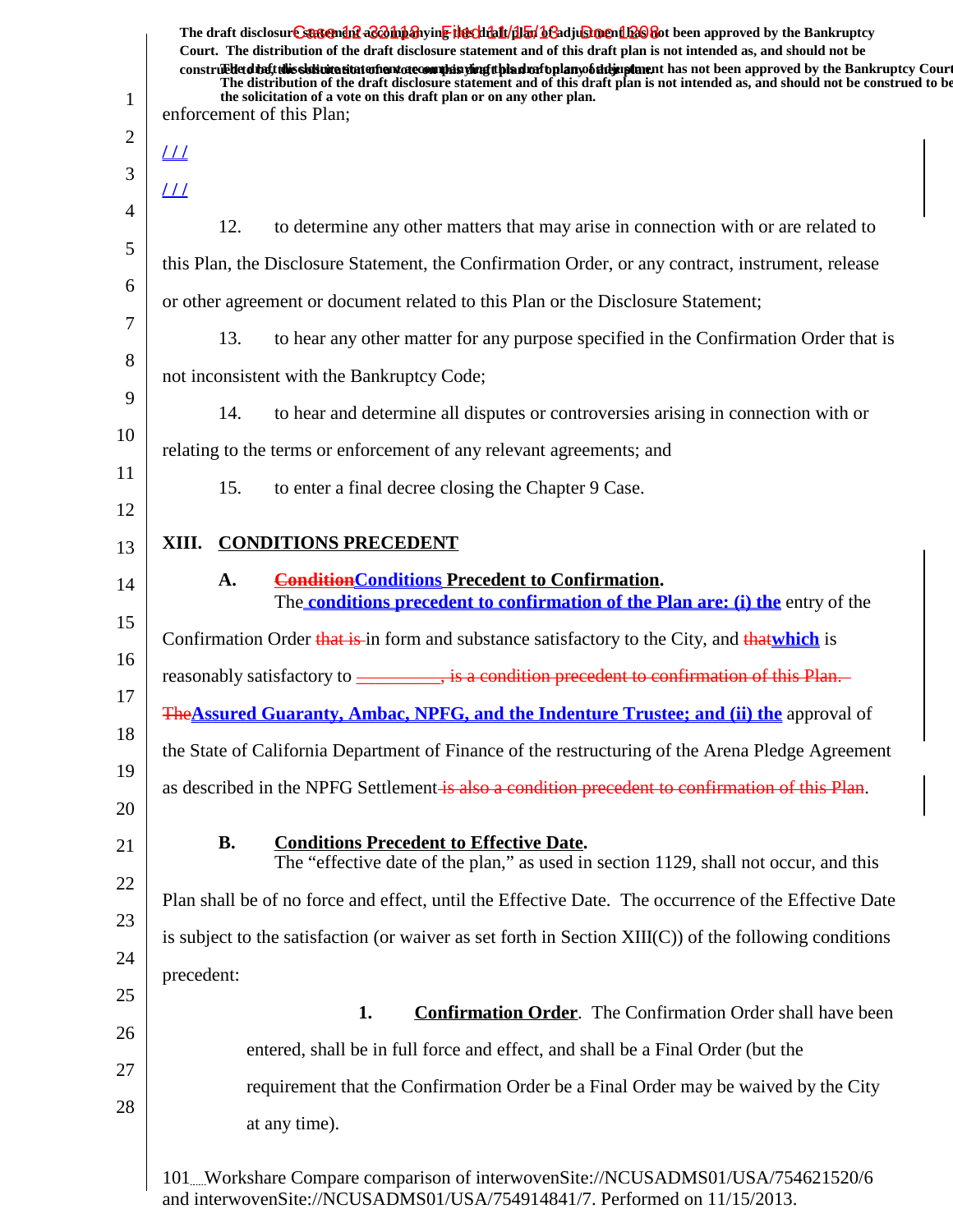|             | The draft disclosur Cantendal a & oh baying the click for began and a click of the Bankruptcy<br>Court. The distribution of the draft disclosure statement and of this draft plan is not intended as, and should not be<br>construedetd the ft this slot intertion to the manufacture of the simulation of the hands of the same than the same of the Bankruptcy Court |
|-------------|------------------------------------------------------------------------------------------------------------------------------------------------------------------------------------------------------------------------------------------------------------------------------------------------------------------------------------------------------------------------|
| $\mathbf 1$ | The distribution of the draft disclosure statement and of this draft plan is not intended as, and should not be construed to be<br>the solicitation of a vote on this draft plan or on any other plan.<br><b>Plan Documents.</b> All agreements and instruments<br>2.                                                                                                  |
| 2           | contemplated by, or to be entered into pursuant to, this Plan shall be in form and                                                                                                                                                                                                                                                                                     |
| 3           | substance acceptable to the City (and in the case of all agreements and instruments                                                                                                                                                                                                                                                                                    |
| 4           | between the City and Ambac, Assured Guaranty, and NPFG, and the Indenture                                                                                                                                                                                                                                                                                              |
| 5           | <b>Trustee, acceptable to Ambac, Assured Guaranty, and NPFG, and the Indenture</b>                                                                                                                                                                                                                                                                                     |
| 6           |                                                                                                                                                                                                                                                                                                                                                                        |
| 7           | <b>Trustee</b> , respectively); shall have been duly and validly executed and delivered                                                                                                                                                                                                                                                                                |
| 8           | (including, but not limited to, any documents necessary to be executed on or prior to                                                                                                                                                                                                                                                                                  |
| 9           | the Effective Date so as to implement the Ambac Settlement, the Assured Guaranty                                                                                                                                                                                                                                                                                       |
| 10          | Settlement, and the NPFG Settlement, respectively, and the satisfaction or waiver of                                                                                                                                                                                                                                                                                   |
| 11          | the conditions precedent to the Ambac Settlement, the Assured Guaranty Settlement,                                                                                                                                                                                                                                                                                     |
| 12          | and the NPFG Settlement, respectively), or deemed executed by the parties thereto;                                                                                                                                                                                                                                                                                     |
|             | and all conditions to their effectiveness shall have been satisfied or waived.                                                                                                                                                                                                                                                                                         |
| 13          | 3.<br><b>Authorizations, Consents, Etc.</b> The City shall have received                                                                                                                                                                                                                                                                                               |
| 14          | any and all authorizations, consents, regulatory approvals, rulings, no-action letters,                                                                                                                                                                                                                                                                                |
| 15          | opinions, and documents that are necessary to implement the Plan and that are                                                                                                                                                                                                                                                                                          |
| 16          | required by law, regulation or order.                                                                                                                                                                                                                                                                                                                                  |
| 17          | <b>Timing.</b> The Effective Date shall occur on athe first Business<br>4.                                                                                                                                                                                                                                                                                             |
| 18          | Day specified by the City on which the conditions set forth in Section $XIII(B)(1)$ and                                                                                                                                                                                                                                                                                |
| 19          | $(B)(2)$ are satisfied or waived; <i>provided</i> that, unless otherwise ordered by the                                                                                                                                                                                                                                                                                |
| 20          | Bankruptcy Court, the Effective Date must occur by no later than six months 182 days                                                                                                                                                                                                                                                                                   |
| 21          | after the Confirmation Date.                                                                                                                                                                                                                                                                                                                                           |
| 22          |                                                                                                                                                                                                                                                                                                                                                                        |
| 23          | $\mathbf{C}$ .<br><b>Waiver of Conditions to Effective Date.</b><br>The City may waive in whole or in part any condition to effectiveness of this Plan.                                                                                                                                                                                                                |
| 24          | If a condition to the occurrence of the Effective Date is the occurrence of the conditions to                                                                                                                                                                                                                                                                          |
| 25          | the effectiveness of the Ambac Settlement Agreement, the Assured Guaranty Settlement, or                                                                                                                                                                                                                                                                               |
| 26          | the NPFG Settlement, then such condition may not be waived without the prior written                                                                                                                                                                                                                                                                                   |
| 27          | <b>consent of Ambac, Assured Guaranty, of NPFG, as applicable.</b> Any such waiver of a                                                                                                                                                                                                                                                                                |
| 28          | condition may be effected at any time, without notice or leave or order of the Bankruptcy Court                                                                                                                                                                                                                                                                        |
|             | 102Workshare Compare comparison of interwovenSite://NCUSADMS01/USA/754621520/6                                                                                                                                                                                                                                                                                         |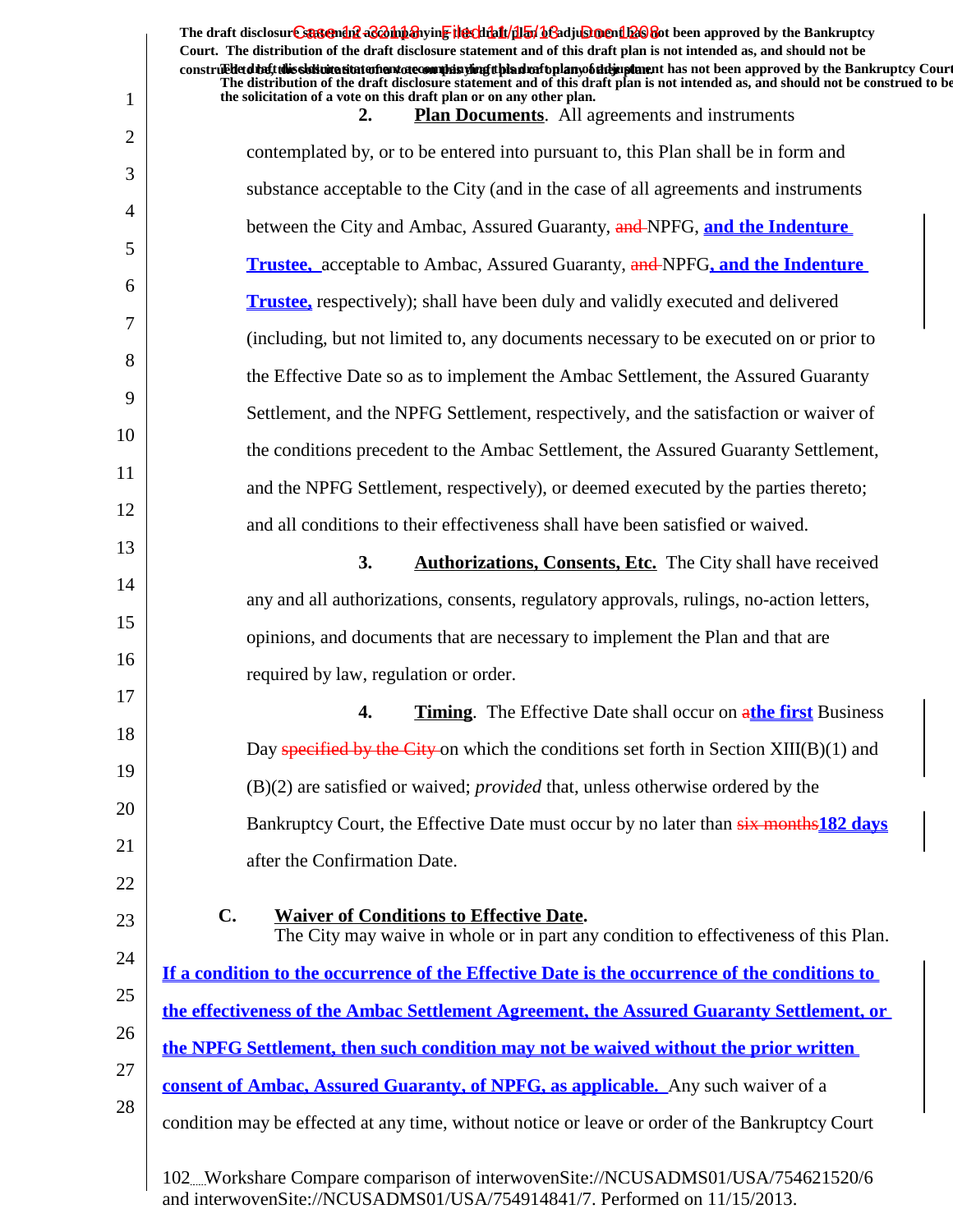1 2 3 4 5 6 7 8 9 10 11 12 13 14 15 16 17 18 19 20 21 22 23 24 25 26 27 28 The draft disclosur<del>t Suggendn2 aC201np3</del>hyin<mark>e the chip11/1151/163adjushorenth26</mark>860t been approved by the Bankruptcy **Court. The distribution of the draft disclosure statement and of this draft plan is not intended as, and should not be** construed to the solicit this solicitation to the number of the solution of the draft plan of the dramatic disclosure in the statement of the Bankruptcy Court. **The distribution of the draft disclosure statement and of this draft plan is not intended as, and should not be construed to be, the solicitation of a vote on this draft plan or on any other plan.** and without any formal action, other than the filing of a notice of such waiver with the Bankruptcy Court. **D.** Effect of Failure of Conditions. In the event that the conditions to effectiveness of this Plan have not been timely satisfied or waived, and upon notification submitted by the City to the Bankruptcy Court, (a**i**) the Confirmation Order shall be vacated, (bii) no distributions under this Plan shall be made, (eiji) the City and all holders of Claims shall be restored to the status quo ante as of the day immediately preceding the Confirmation Date as though the Confirmation Date never occurred, and (d**iv**) all of the City's obligations with respect to the Claims shall remain unchanged and nothing contained herein shall be deemed to constitute a waiver or release of any claims by or against the City or any other entity or to prejudice in any manner the rights, remedies, or claims of the City or any entity in any further proceedings involving the City. **E.** No Admission of Liability. The Plan constitutes a settlement and compromise between and among the City and various parties. The Plan shall not be deemed an admission or concession by any party with respect to any factual or legal contention, right, defense, or position taken by the City. **XIV. MISCELLANEOUS PROVISIONS** A. Dissolution of the Retirees Committee. On the Effective Date, the Retirees Committee shall be released and discharged of and from all further authority, duties, responsibilities, and obligations relating to and arising from and in connection with the Chapter 9 Case, and the Retirees Committee shall be deemed dissolved and its appointment terminated. **B.** Severability. If, prior to the Confirmation Date, any term or provision of this Plan is held by the Bankruptcy Court or any other court having jurisdiction, including on appeal, if applicable, to be invalid, void, or unenforceable, the Bankruptcy Court, in each such case at the election of and with the consent of the City, shall have the power to alter and interpret such term or provision to make it valid or enforceable to the maximum extent practicable, consistent with the original 103 Workshare Compare comparison of interwovenSite://NCUSADMS01/USA/754621520/6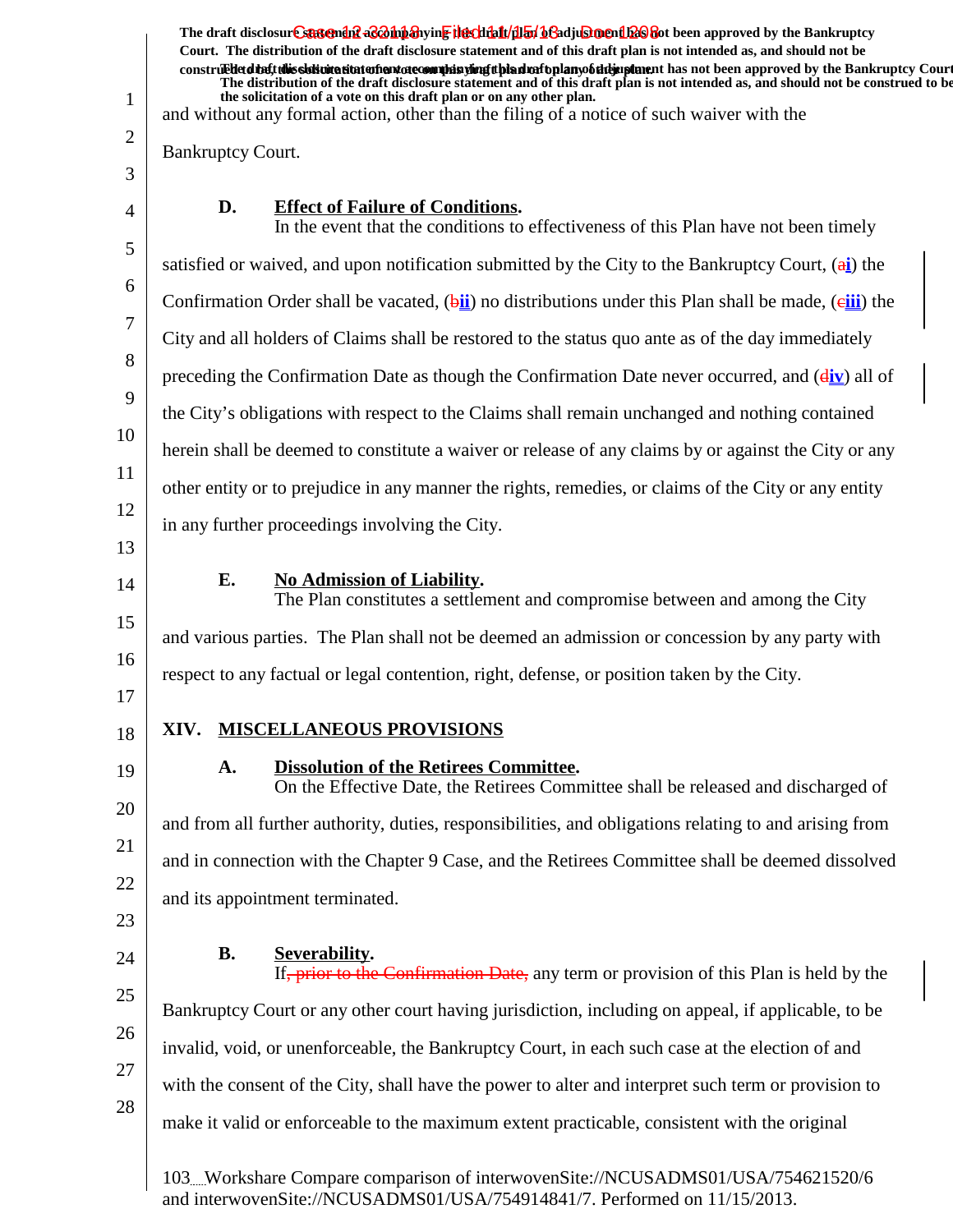|                | The draft disclosure suggendif a control and the client of the client of the client of the Bankruptcy<br>Court. The distribution of the draft disclosure statement and of this draft plan is not intended as, and should not be<br>construedded the tubis sistemation entertainment of country in the set of the simulation of the studies of the standard the Bankruptcy Court |  |
|----------------|---------------------------------------------------------------------------------------------------------------------------------------------------------------------------------------------------------------------------------------------------------------------------------------------------------------------------------------------------------------------------------|--|
| $\mathbf{1}$   | The distribution of the draft disclosure statement and of this draft plan is not intended as, and should not be construed to be<br>the solicitation of a vote on this draft plan or on any other plan.                                                                                                                                                                          |  |
| 2              | purpose of the term or provision held to be invalid, void, or unenforceable, and such term or                                                                                                                                                                                                                                                                                   |  |
| 3              | provision shall then be applicable as altered or interpreted. Notwithstanding any such holding,                                                                                                                                                                                                                                                                                 |  |
| $\overline{4}$ | alteration, or interpretation, the remainder of the terms and provisions of this Plan shall remain in                                                                                                                                                                                                                                                                           |  |
| 5              | full force and effect and shall in no way be affected, impaired, or invalidated by such holding,                                                                                                                                                                                                                                                                                |  |
| 6              | alteration, or interpretation. The Confirmation Order shall constitute a judicial determination and                                                                                                                                                                                                                                                                             |  |
| 7              | shall provide that each term and provision of                                                                                                                                                                                                                                                                                                                                   |  |
| 8              | $_{LL}$                                                                                                                                                                                                                                                                                                                                                                         |  |
| 9              | this Plan, as it may have been altered or interpreted in accordance with the foregoing, is valid and                                                                                                                                                                                                                                                                            |  |
| 10             | enforceable pursuant to its terms.                                                                                                                                                                                                                                                                                                                                              |  |
| 11             | $\mathbf{C}$ .<br><b>Governing Law.</b>                                                                                                                                                                                                                                                                                                                                         |  |
| 12             | Except to the extent that the Bankruptcy Code or other federal law is applicable, or                                                                                                                                                                                                                                                                                            |  |
| 13             | to the extent that an exhibit hereto or Plan Document provides otherwise, the rights, duties, and                                                                                                                                                                                                                                                                               |  |
| 14             | obligations arising under this Plan shall be governed by, and construed and enforced in                                                                                                                                                                                                                                                                                         |  |
| 15             | accordance with, the laws of the State of California, without giving effect to principles of                                                                                                                                                                                                                                                                                    |  |
| 16             | conflicts of laws.                                                                                                                                                                                                                                                                                                                                                              |  |
| 17             | <b>Effectuating Documents and Further Transactions.</b><br>D.                                                                                                                                                                                                                                                                                                                   |  |
| 18             | Each of the officials and employees of the City is authorized to execute, deliver,                                                                                                                                                                                                                                                                                              |  |
| 19             | file, or record such contracts, instruments, releases, indentures, and other agreements or                                                                                                                                                                                                                                                                                      |  |
|                | documents and take such actions as may be necessary or appropriate to effectuate and further                                                                                                                                                                                                                                                                                    |  |
| 20<br>21       | evidence the terms and provisions of this Plan.                                                                                                                                                                                                                                                                                                                                 |  |
|                | $\perp\!\!\!\perp$                                                                                                                                                                                                                                                                                                                                                              |  |
| 22             | $L\overline{L}$                                                                                                                                                                                                                                                                                                                                                                 |  |
| 23             | $L\overline{L}$                                                                                                                                                                                                                                                                                                                                                                 |  |
| 24             | $\frac{1}{2}$                                                                                                                                                                                                                                                                                                                                                                   |  |
| 25             | $\frac{1}{2}$                                                                                                                                                                                                                                                                                                                                                                   |  |
| 26             | $\frac{1}{2}$                                                                                                                                                                                                                                                                                                                                                                   |  |
| 27             | $\frac{1}{2}$                                                                                                                                                                                                                                                                                                                                                                   |  |
| 28             | 111                                                                                                                                                                                                                                                                                                                                                                             |  |
|                |                                                                                                                                                                                                                                                                                                                                                                                 |  |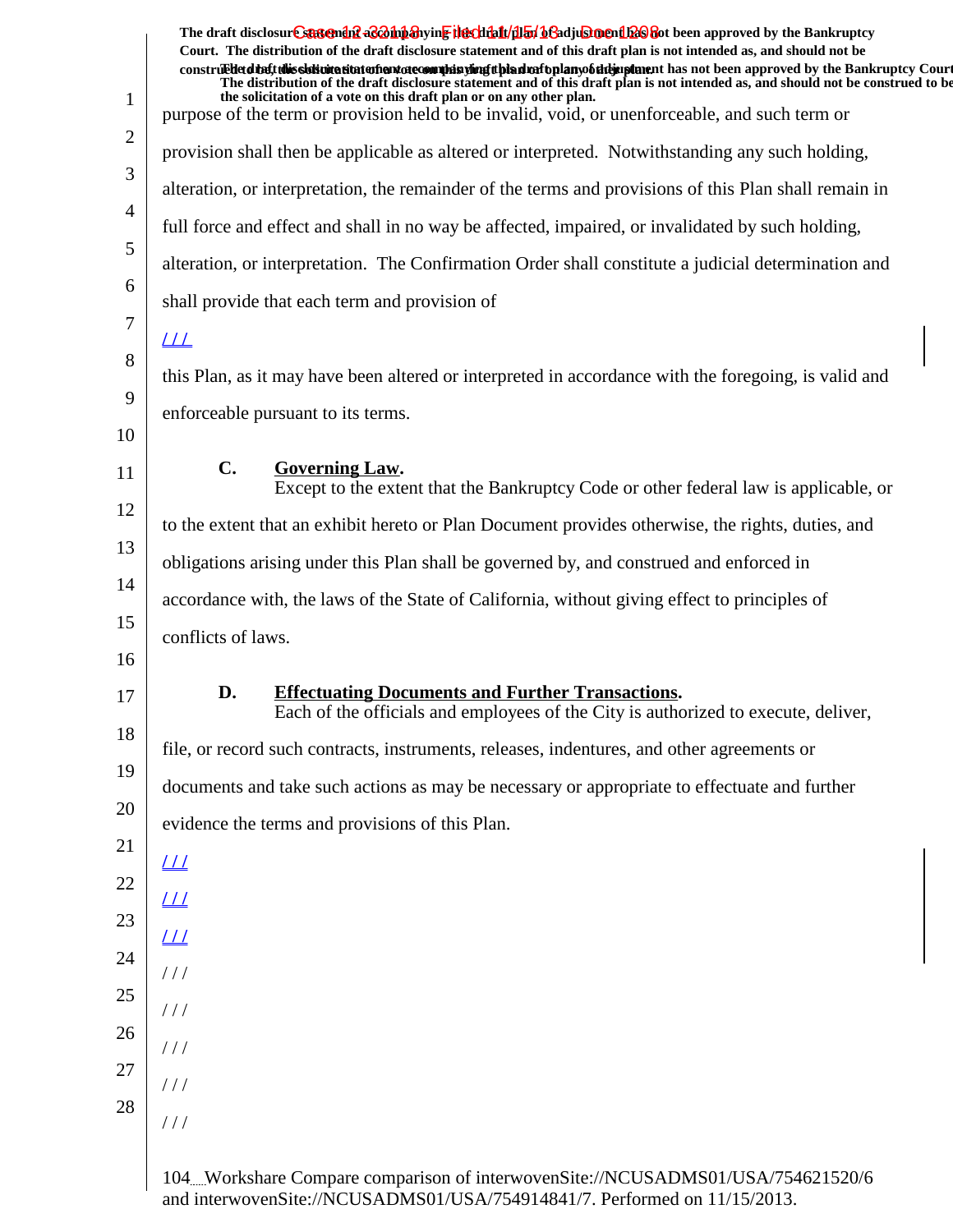|                | The draft disclosure sasement as a market the client of the file of the file of the Bankruptcy of the Bankruptcy<br>Court. The distribution of the draft disclosure statement and of this draft plan is not intended as, and should not be                                                                                                                                                                  | construed detail this sistemation of antarctecommission of the distribution of the manufacture has not been approved by the Bankruptcy Court |  |
|----------------|-------------------------------------------------------------------------------------------------------------------------------------------------------------------------------------------------------------------------------------------------------------------------------------------------------------------------------------------------------------------------------------------------------------|----------------------------------------------------------------------------------------------------------------------------------------------|--|
| $\mathbf{1}$   | the solicitation of a vote on this draft plan or on any other plan.<br>//                                                                                                                                                                                                                                                                                                                                   | The distribution of the draft disclosure statement and of this draft plan is not intended as, and should not be construed to be              |  |
| $\overline{2}$ | //                                                                                                                                                                                                                                                                                                                                                                                                          |                                                                                                                                              |  |
| 3              | //                                                                                                                                                                                                                                                                                                                                                                                                          |                                                                                                                                              |  |
| $\overline{4}$ | $\frac{1}{2}$                                                                                                                                                                                                                                                                                                                                                                                               |                                                                                                                                              |  |
| 5              | $\frac{1}{2}$                                                                                                                                                                                                                                                                                                                                                                                               |                                                                                                                                              |  |
| 6              | $\frac{1}{2}$                                                                                                                                                                                                                                                                                                                                                                                               |                                                                                                                                              |  |
| 7<br>8         | 111                                                                                                                                                                                                                                                                                                                                                                                                         |                                                                                                                                              |  |
| 9              | E.<br><b>Notice of Effective Date.</b>                                                                                                                                                                                                                                                                                                                                                                      |                                                                                                                                              |  |
| 10             |                                                                                                                                                                                                                                                                                                                                                                                                             | On or before 14 days after occurrence of the Effective Date, the City or its agent                                                           |  |
| 11             | shall mail or cause to be mailed to all holders of Claims the Notice of the Effective Date, which                                                                                                                                                                                                                                                                                                           |                                                                                                                                              |  |
| 12             | will inform such holders of: (a) entry of the Confirmation Order; (b) the occurrence of the<br>Effective Date; (c) the assumption and rejection of the City's executory contracts and unexpired<br>leases pursuant to this Plan, as well as the deadline for the filing of Claims arising from such<br>rejection; (d) the deadline established under this Plan for the filing of Administrative Claims; (e) |                                                                                                                                              |  |
| 13             |                                                                                                                                                                                                                                                                                                                                                                                                             |                                                                                                                                              |  |
| 14             |                                                                                                                                                                                                                                                                                                                                                                                                             |                                                                                                                                              |  |
| 15             |                                                                                                                                                                                                                                                                                                                                                                                                             |                                                                                                                                              |  |
| 16             | the procedures for changing an address of record pursuant to Section IX; and (f) such other                                                                                                                                                                                                                                                                                                                 |                                                                                                                                              |  |
| 17             | matters as the City deems to be appropriate.                                                                                                                                                                                                                                                                                                                                                                |                                                                                                                                              |  |
| 18             | DATED: <del>October 10, November</del> 2013                                                                                                                                                                                                                                                                                                                                                                 | CITY OF STOCKTON, CALIFORNIA                                                                                                                 |  |
| 19             |                                                                                                                                                                                                                                                                                                                                                                                                             |                                                                                                                                              |  |
| 20             |                                                                                                                                                                                                                                                                                                                                                                                                             | By:<br>Robert DeisKurt O. Wilson                                                                                                             |  |
| 21             |                                                                                                                                                                                                                                                                                                                                                                                                             | <b>Interim</b> City Manager                                                                                                                  |  |
| 22             | Submitted By:                                                                                                                                                                                                                                                                                                                                                                                               |                                                                                                                                              |  |
| 23             | ORRICK, HERRINGTON & SUTCLIFFE                                                                                                                                                                                                                                                                                                                                                                              |                                                                                                                                              |  |
| 24             | <b>LLPLLP</b>                                                                                                                                                                                                                                                                                                                                                                                               |                                                                                                                                              |  |
| 25             |                                                                                                                                                                                                                                                                                                                                                                                                             |                                                                                                                                              |  |
| 26             | By: /s/ Marc A. Levinson<br>Marc A. Levinson                                                                                                                                                                                                                                                                                                                                                                |                                                                                                                                              |  |
| 27<br>28       | Jeffery D. Hermann<br>Norman C. Hile<br>Patrick B. Bocash                                                                                                                                                                                                                                                                                                                                                   |                                                                                                                                              |  |
|                |                                                                                                                                                                                                                                                                                                                                                                                                             |                                                                                                                                              |  |

 $\overline{\phantom{a}}$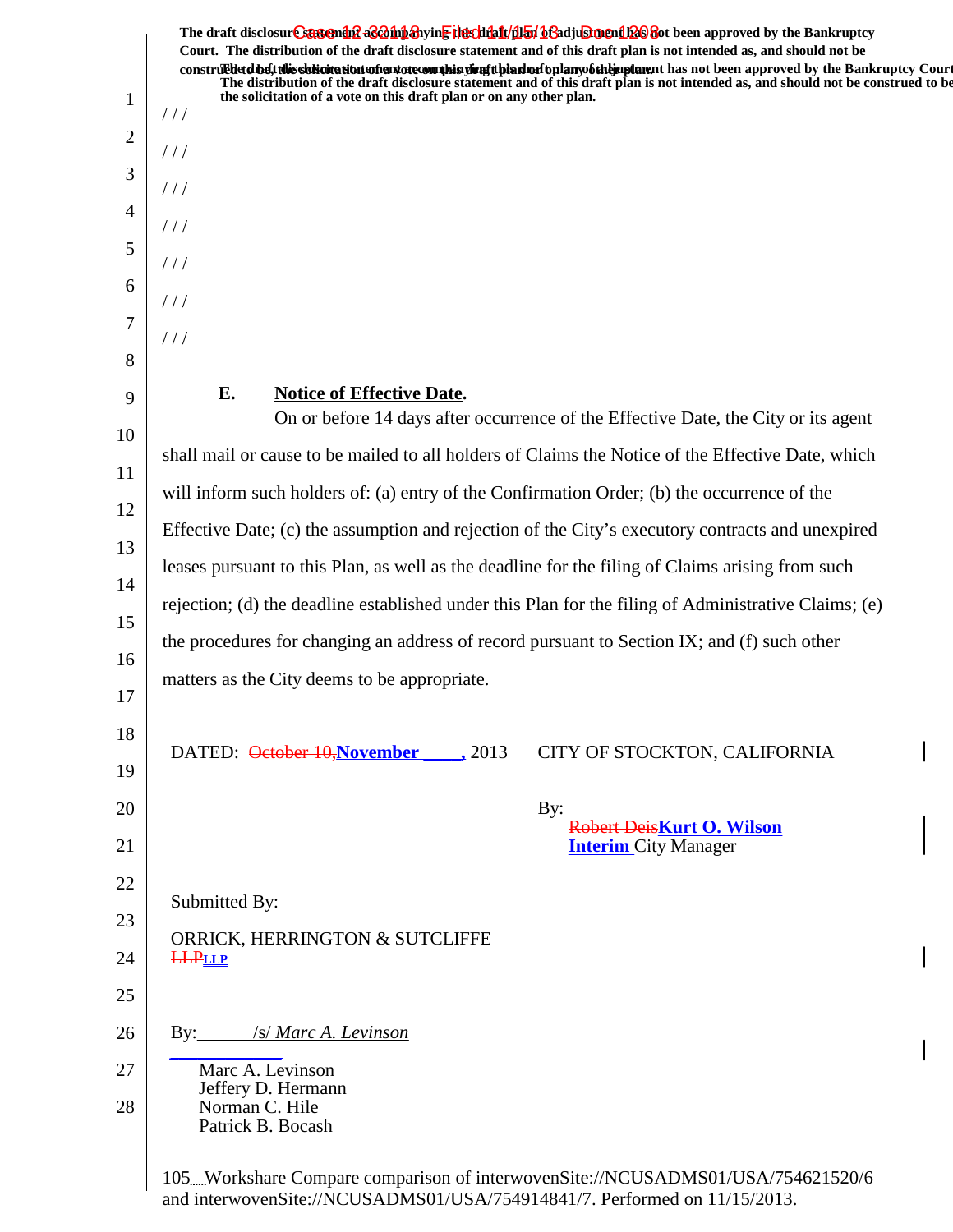|                | The draft disclosur Cantemina a and the highlight of the file of the file of the Bankruptcy<br>Court. The distribution of the draft disclosure statement and of this draft plan is not intended as, and should not be<br>construe the distribution of the draft disclosure statement and of this draft plan is not been approved by the Bankruptcy Court<br>The distribution of the draft disclosure statement and of this draft plan is not intended as, |
|----------------|-----------------------------------------------------------------------------------------------------------------------------------------------------------------------------------------------------------------------------------------------------------------------------------------------------------------------------------------------------------------------------------------------------------------------------------------------------------|
| $\mathbf{1}$   | John A. Farmer                                                                                                                                                                                                                                                                                                                                                                                                                                            |
| $\overline{c}$ | Attorneys for the City of Stockton                                                                                                                                                                                                                                                                                                                                                                                                                        |
| 3              |                                                                                                                                                                                                                                                                                                                                                                                                                                                           |
| 4              |                                                                                                                                                                                                                                                                                                                                                                                                                                                           |
| 5              |                                                                                                                                                                                                                                                                                                                                                                                                                                                           |
| 6              |                                                                                                                                                                                                                                                                                                                                                                                                                                                           |
| 7              |                                                                                                                                                                                                                                                                                                                                                                                                                                                           |
| 8              |                                                                                                                                                                                                                                                                                                                                                                                                                                                           |
| 9              |                                                                                                                                                                                                                                                                                                                                                                                                                                                           |
| 10             |                                                                                                                                                                                                                                                                                                                                                                                                                                                           |
| 11             |                                                                                                                                                                                                                                                                                                                                                                                                                                                           |
| 12             |                                                                                                                                                                                                                                                                                                                                                                                                                                                           |
| 13             |                                                                                                                                                                                                                                                                                                                                                                                                                                                           |
| 14             |                                                                                                                                                                                                                                                                                                                                                                                                                                                           |
| 15             |                                                                                                                                                                                                                                                                                                                                                                                                                                                           |
| 16             |                                                                                                                                                                                                                                                                                                                                                                                                                                                           |
| 17             |                                                                                                                                                                                                                                                                                                                                                                                                                                                           |
| 18             |                                                                                                                                                                                                                                                                                                                                                                                                                                                           |
| 19             |                                                                                                                                                                                                                                                                                                                                                                                                                                                           |
| 20             |                                                                                                                                                                                                                                                                                                                                                                                                                                                           |
| 21             |                                                                                                                                                                                                                                                                                                                                                                                                                                                           |
| 22             |                                                                                                                                                                                                                                                                                                                                                                                                                                                           |
| 23             |                                                                                                                                                                                                                                                                                                                                                                                                                                                           |
| 24             |                                                                                                                                                                                                                                                                                                                                                                                                                                                           |
| 25             |                                                                                                                                                                                                                                                                                                                                                                                                                                                           |
| 26             |                                                                                                                                                                                                                                                                                                                                                                                                                                                           |
| 27             |                                                                                                                                                                                                                                                                                                                                                                                                                                                           |
| 28             |                                                                                                                                                                                                                                                                                                                                                                                                                                                           |
|                | 106. Workshare Compare comparison of interwovenSite://NCUSADMS01/USA/754621520/6                                                                                                                                                                                                                                                                                                                                                                          |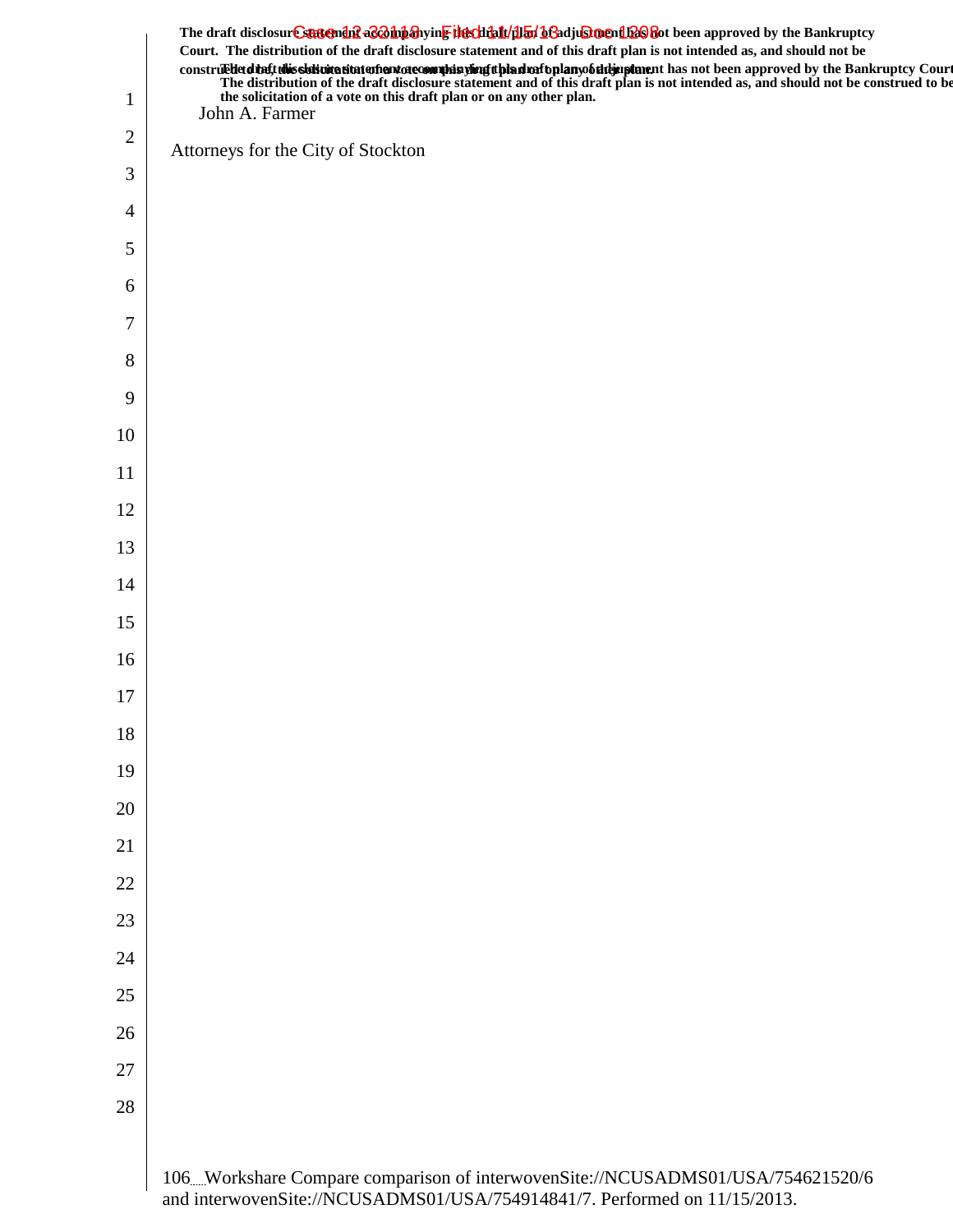|          |                    | Case 12-32118 Filed 11/15/13 Doc 1208<br>The draft disclosure statement accompanying this draft plan of adjustment has not been approved by the Bankruptcy<br>Court. The abiatrilistics not that drain this dompany may about the andropthis of raffustancia unist intended an provelous due to Bankruptcy Court |
|----------|--------------------|------------------------------------------------------------------------------------------------------------------------------------------------------------------------------------------------------------------------------------------------------------------------------------------------------------------|
| 1        |                    | construction of the solicitation of a vote on this draft plan or on any other plan. The solicitation of a vote on this draft plan or on any other plan.                                                                                                                                                          |
| 2        |                    | <b>EXHIBITS TO THE FIRST AMENDED PLAN FOR THE ADJUSTMENT</b><br>OF DEBTS OF CITY OF STOCKTON, CALIFORNIA ( <del>OCTOBER-10, NOVEMBER 15</del> , 2013)                                                                                                                                                            |
| 3        |                    |                                                                                                                                                                                                                                                                                                                  |
| 4        | Exhibit A          | <b>Final Settlement Term Sheet, Assured Guaranty Municipal Corp. Description of</b>                                                                                                                                                                                                                              |
| 5        |                    | <b>Marina Project Real and City of Stockton Personal Property</b>                                                                                                                                                                                                                                                |
| 6        | <b>Exhibit B</b>   | Settlement Term Sheet, City of Stockton and National Public Finance<br>Guarantee Corporation                                                                                                                                                                                                                     |
| 7        | <b>Exhibit C</b>   | Term Sheet Proposed Amendments to Team Lease for Stockton Events                                                                                                                                                                                                                                                 |
| 8        |                    | Center                                                                                                                                                                                                                                                                                                           |
| 9        |                    |                                                                                                                                                                                                                                                                                                                  |
| 10       |                    |                                                                                                                                                                                                                                                                                                                  |
| 11       |                    |                                                                                                                                                                                                                                                                                                                  |
| 12       |                    |                                                                                                                                                                                                                                                                                                                  |
| 13       |                    |                                                                                                                                                                                                                                                                                                                  |
| 14       |                    |                                                                                                                                                                                                                                                                                                                  |
| 15       |                    |                                                                                                                                                                                                                                                                                                                  |
| 16       |                    |                                                                                                                                                                                                                                                                                                                  |
| 17       |                    |                                                                                                                                                                                                                                                                                                                  |
| 18       |                    |                                                                                                                                                                                                                                                                                                                  |
| 19       |                    |                                                                                                                                                                                                                                                                                                                  |
| 20<br>21 |                    |                                                                                                                                                                                                                                                                                                                  |
| 22       |                    |                                                                                                                                                                                                                                                                                                                  |
| 23       |                    |                                                                                                                                                                                                                                                                                                                  |
| 24       |                    |                                                                                                                                                                                                                                                                                                                  |
| 25       |                    |                                                                                                                                                                                                                                                                                                                  |
| 26       |                    |                                                                                                                                                                                                                                                                                                                  |
| 27       |                    |                                                                                                                                                                                                                                                                                                                  |
| 28       |                    |                                                                                                                                                                                                                                                                                                                  |
|          |                    |                                                                                                                                                                                                                                                                                                                  |
|          | OHSUSA:754914841.7 |                                                                                                                                                                                                                                                                                                                  |